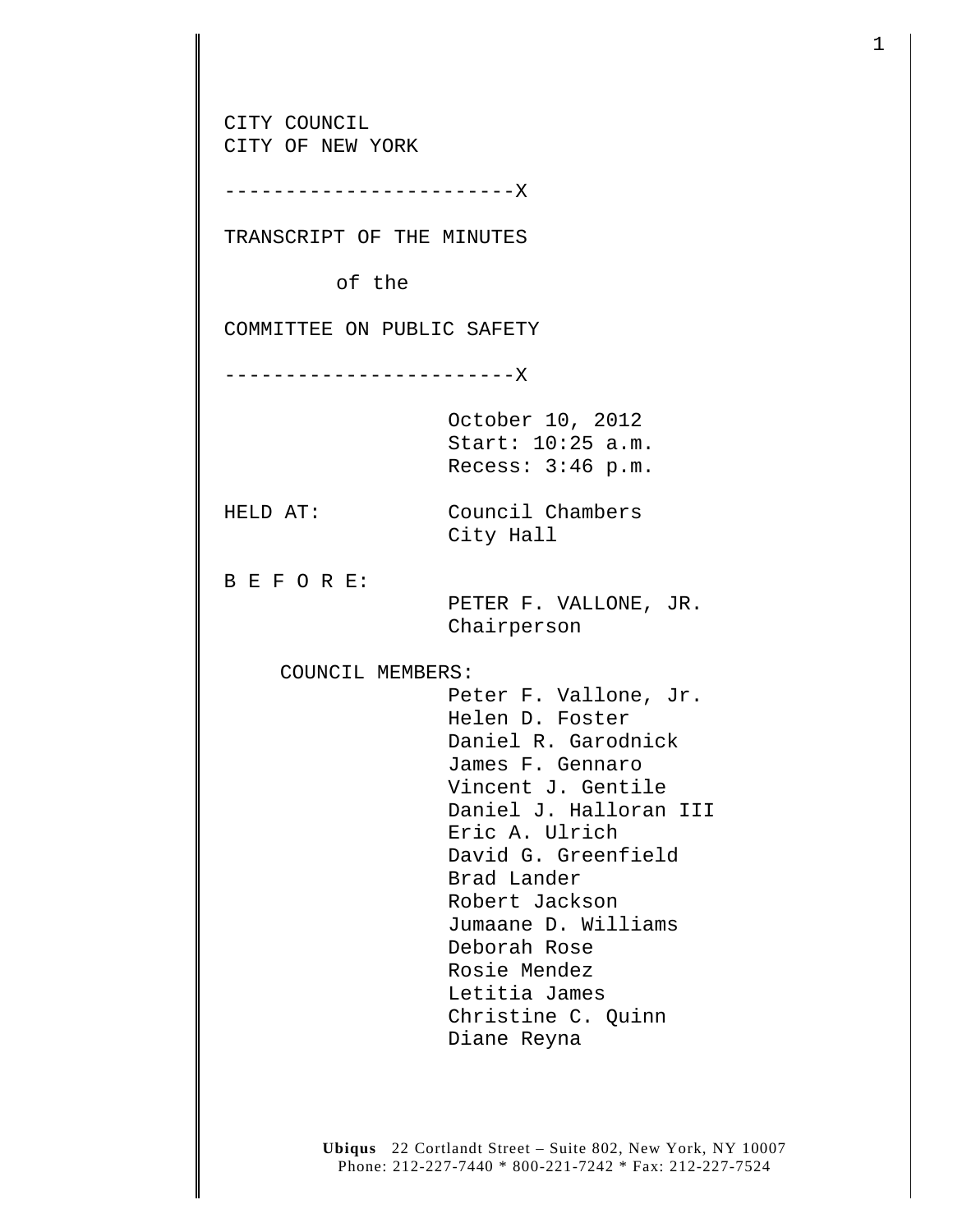## A P P E A R A N C E S

COUNCIL MEMBERS:

 Daniel Dromm Melissa Mark-Viverito Mark Weprin Jessica S. Lappin Gale A. Brewer Sara M. Gonzalez Domenic M. Recchia, Jr. Leroy G. Comrie, Jr. Albert Vann Stephen Levin Ydanis Rodriguez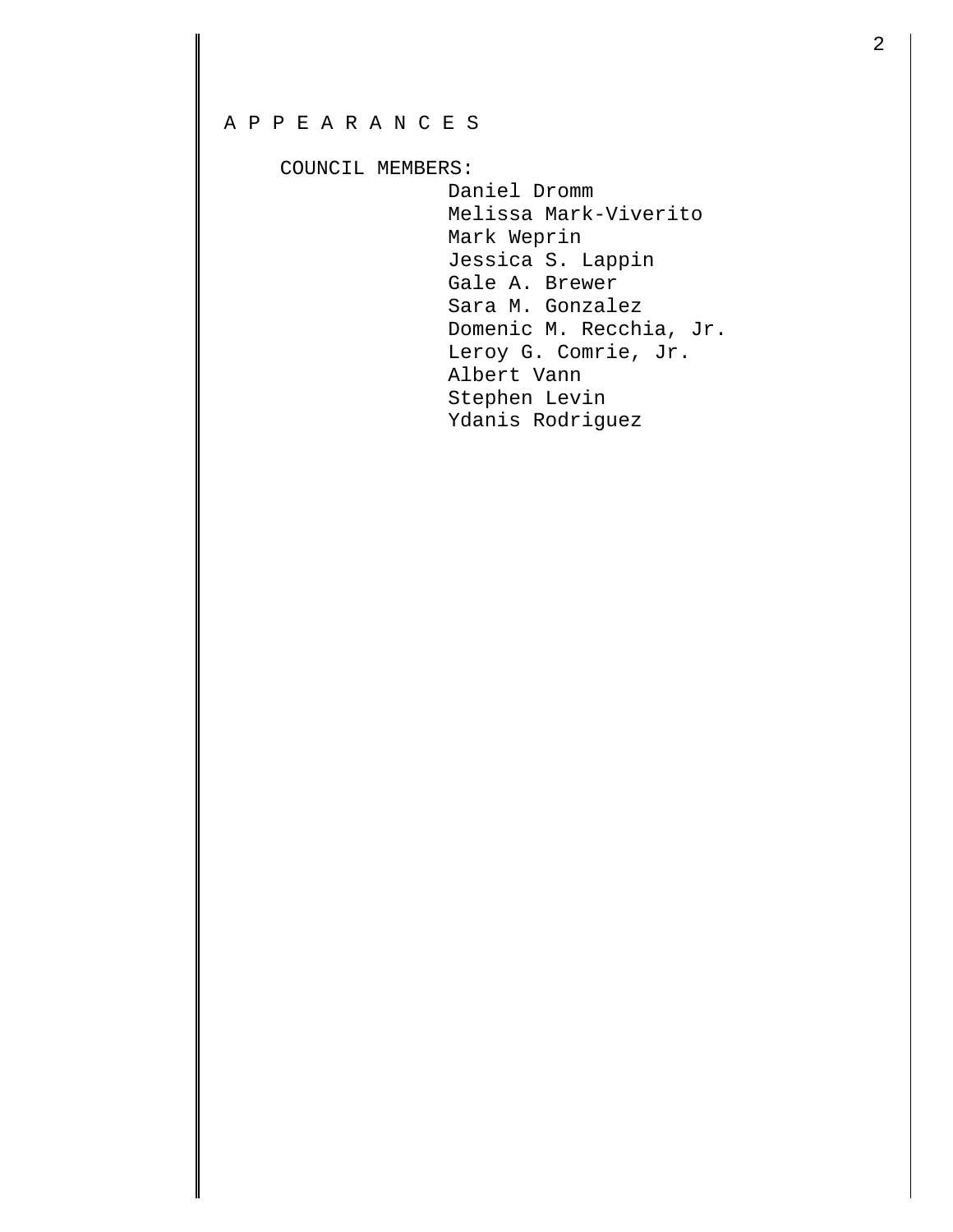Michael Best Counselor to the Mayor

Kevin Finnegan Director of Politics and Legislation 1199 SEIU Healthcare Workers East

Djibril Toure Malcolm X Grassroots Movement

Nicholas Peart Brotherhood/Sister Sol

Bianey Garcia Make the Road NY

Daniel Puerto Interpreter

Naz Ali Desis Rising Up & Moving

Kirsten Foy

Donna Lieberman Executive Director NYCLU

Uti Ofer Advocacy Director NYCLU

Kate Rubin Director of Policy Bronx Defenders

Faiza Patel Brennan Center for Justice

Dr. Delores Jones-Brown John Jay College of Criminal Justice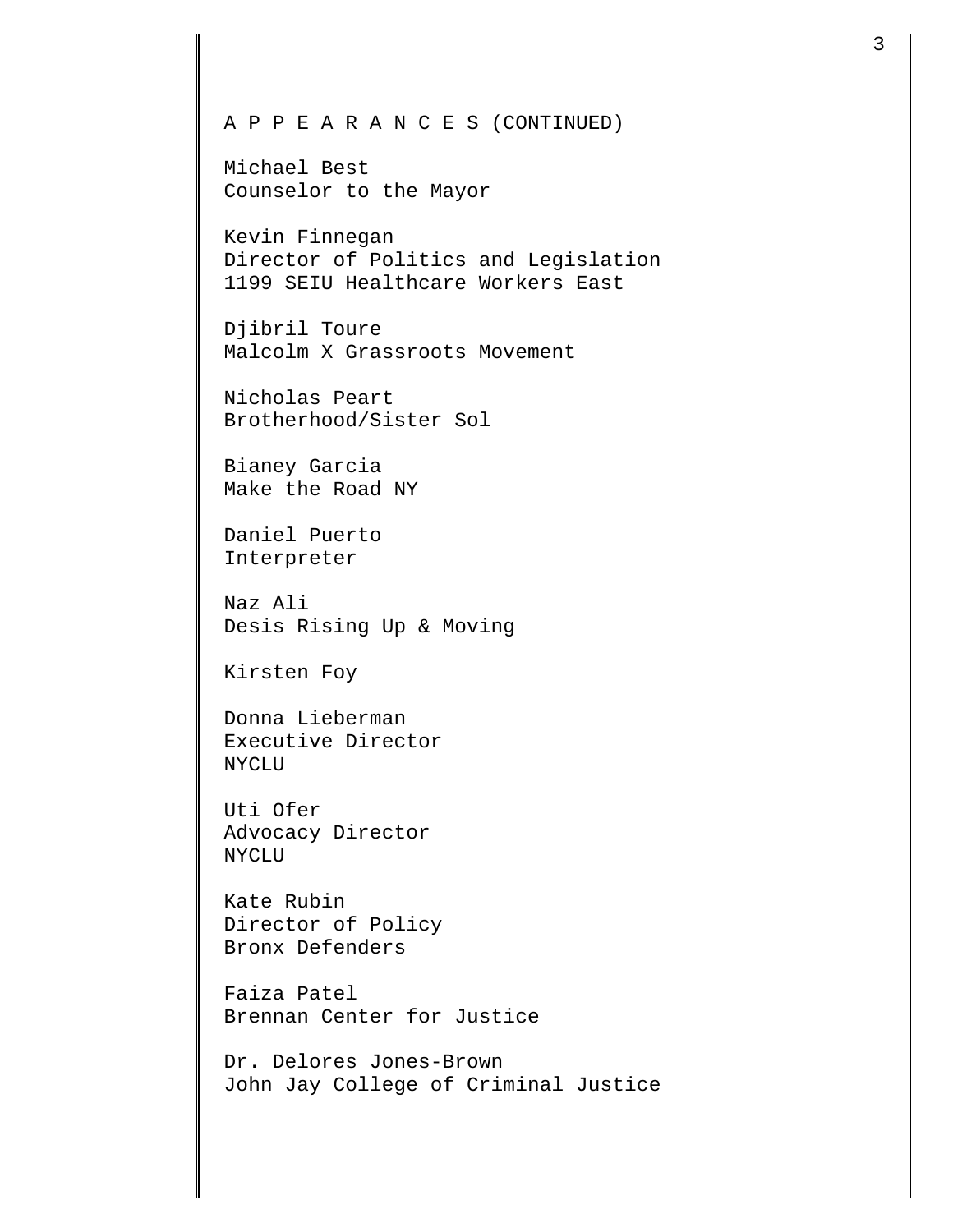Darius Charney Senior Staff Attorney Owen Center for Constitutional Rights

Brittny Saunders Senior Staff Attorney Center for Popular Democracy

Steve Kohut Justice Committee

Raul Rodriguez Picture the Homeless

William Gibney Director of Criminal Practice Special Litigation Unit Legal Aid Society

Sienna Fontaine Staff Attorney Legal Services NYC-Bronx

Linda Sarsour Executive Director Arab American Association of New York

Cyrus McGoldrick Advocacy Director Council on American Islamic Relations

Ramzi Kassem Associate Professor of Law City University of New York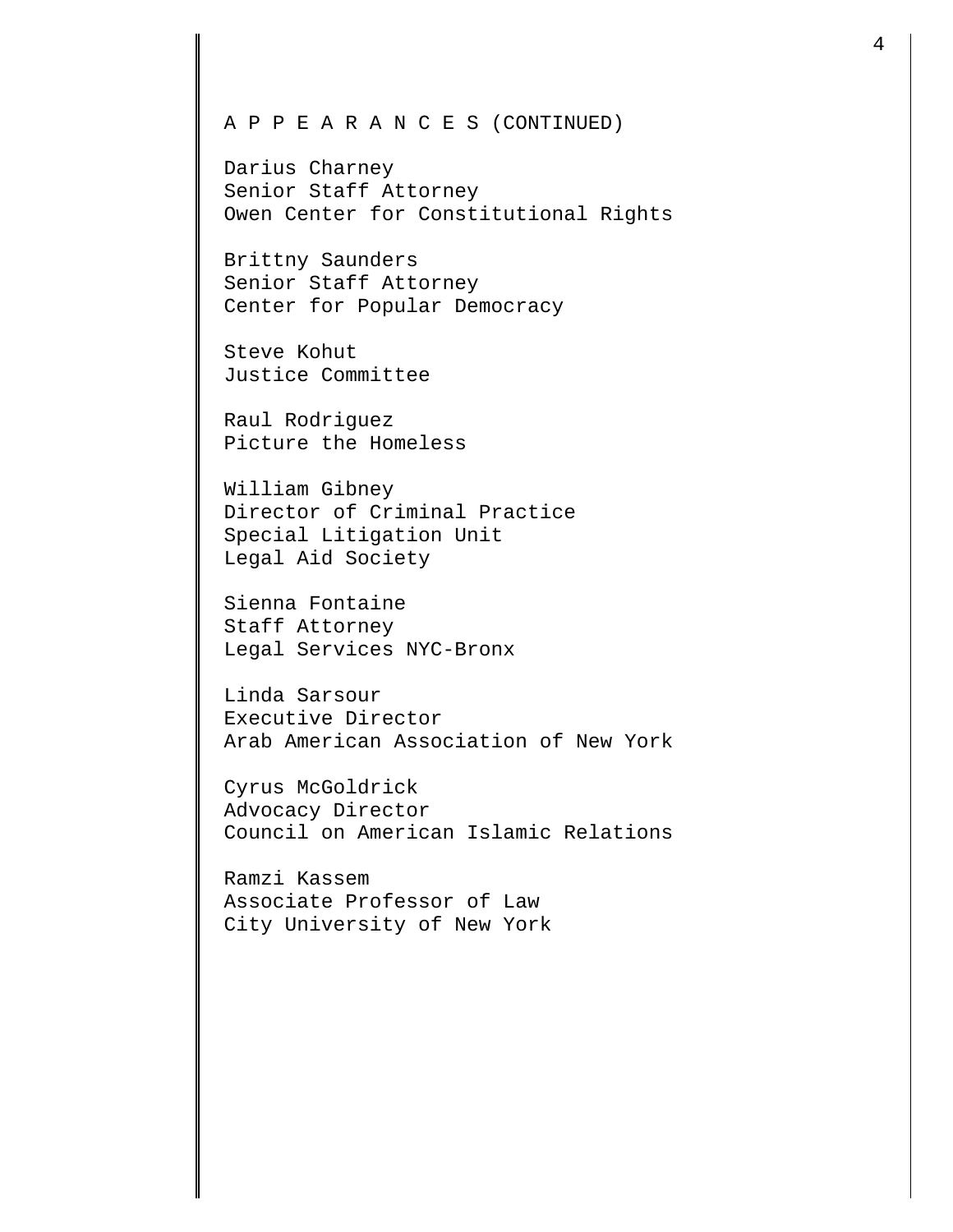Ejeris Dixon Deputy Director in Charge of Community Organizing and Public Advocacy NYC Gay and Lesbian Anti-Violence Project

Chris Bilal Peer Educator Streetwise and Safe

Catherine Togers Lawyer Human Rights Watch

Lavelle Pointer Volunteer New York Harm Reduction Educators

Rahima Wachuku Stop Stop-And-Frisk New York City

Jose LaSalle Co-founder Stop Stop-And-Frisk New York City

Carlton Berkley Retired NYC detective

Beau Samatopoulos

Fred Newton

Allen Feinblum

Mitchyll Mora Youth Leader Streetwise and Safe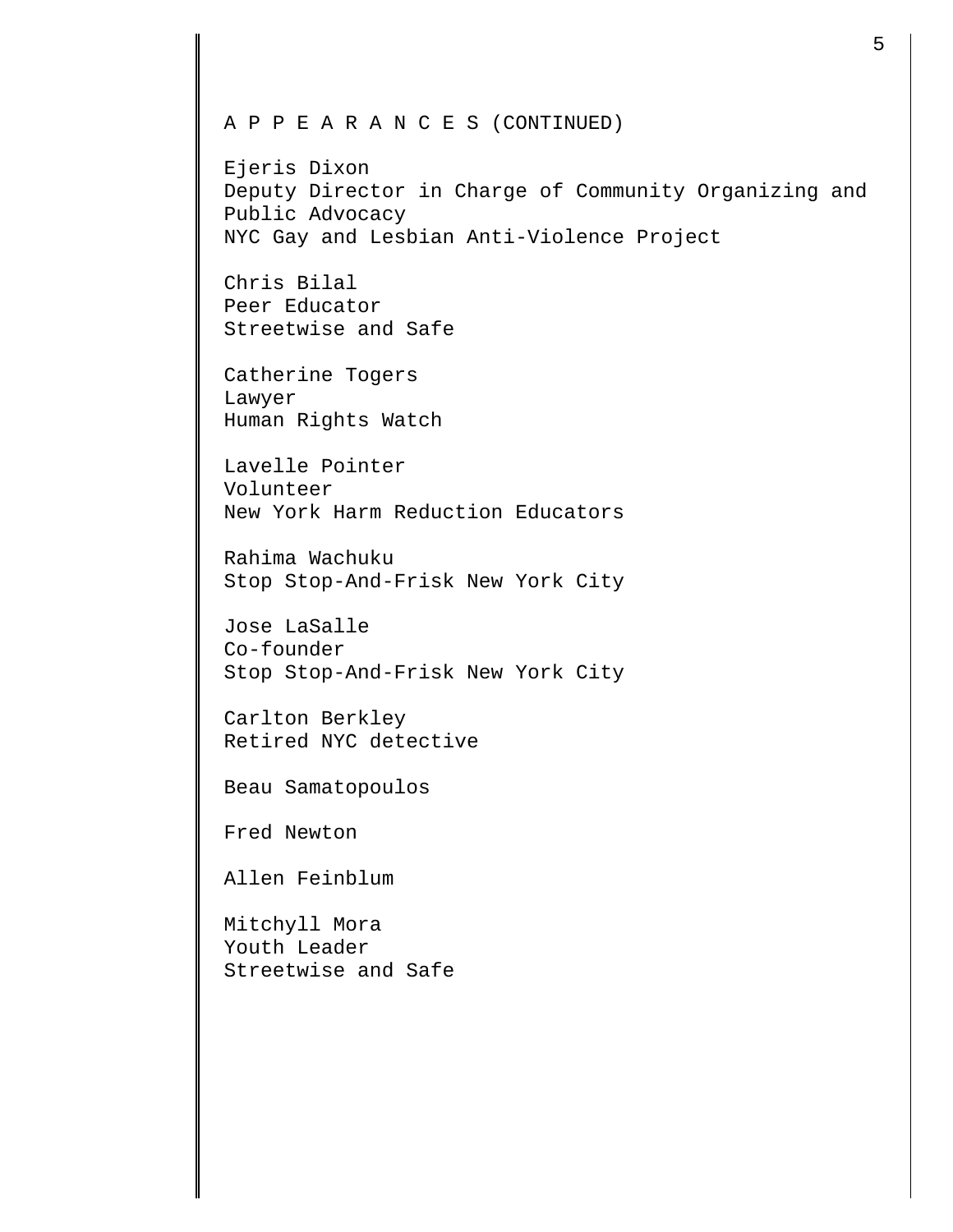Pastor Michael Vincent Crea One World Life Systems

Roxanne Delgado

Gene Reiss Picture the Homeless

Evan Goldstein Drug Policy Alliance

Brian Ellicott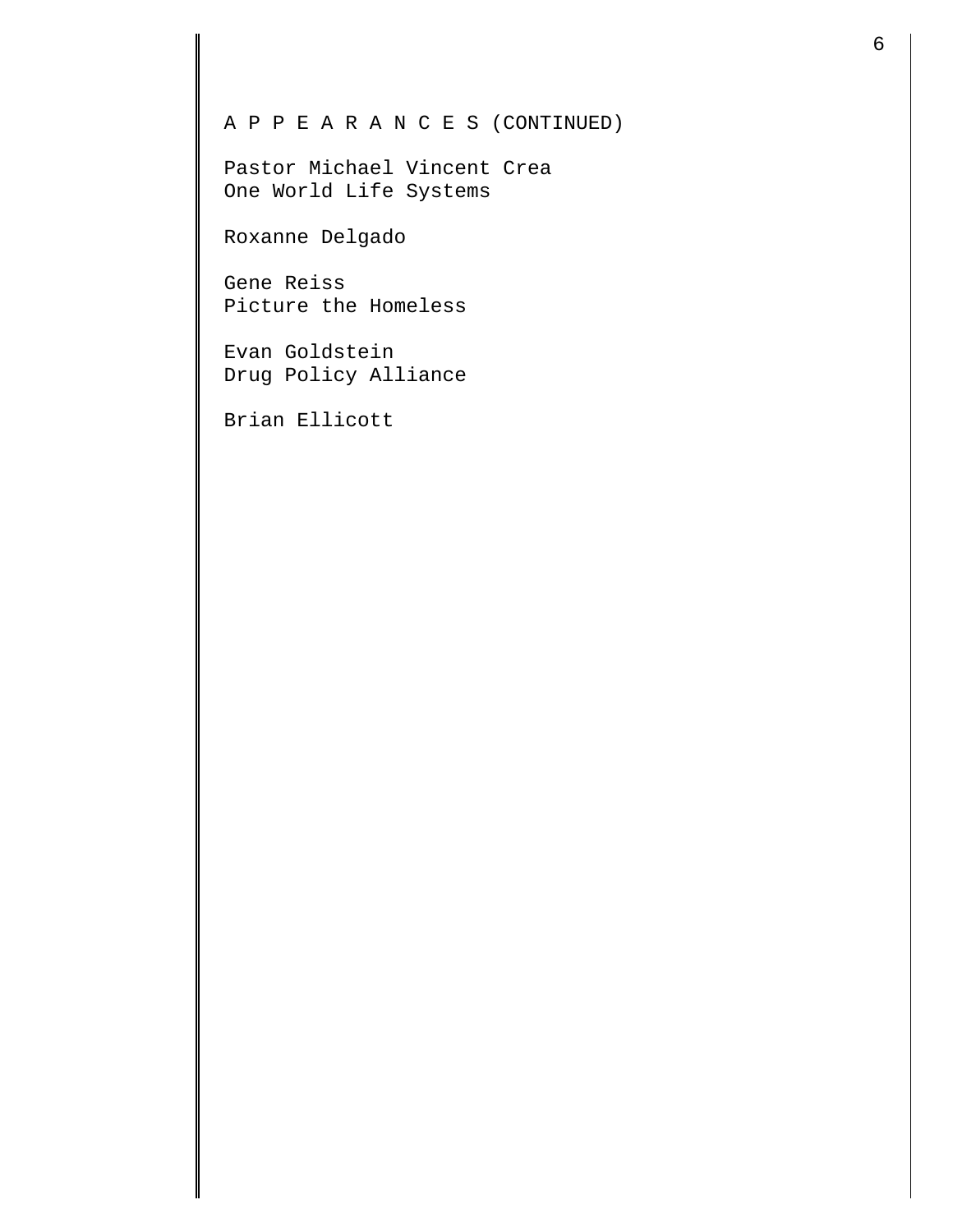| $\mathbf 1$ | $7\overline{ }$<br>COMMITTEE ON PUBLIC SAFETY     |
|-------------|---------------------------------------------------|
| 2           | CHAIRPERSON VALLONE: Welcome                      |
| 3           | everyone to this hearing of the Public Safety     |
| 4           | Committee. We're hearing a legislative package    |
| 5           | today, which relate to police practices and       |
| 6           | procedures. The underlying topics here have been  |
| 7           | the subject of numerous City Council hearings     |
| 8           | already conducted by this committee. I've         |
| 9           | probably had more hearings on these topics than   |
| 10          | any other topic, other than anti-terror topics.   |
| 11          | Just by way of housekeeping, the                  |
| 12          | sergeant-at-arms has informed me--not that we     |
| 13          | expect any of this--but outbursts are prohibited. |
| 14          | You will be removed if that happens. Everyone who |
| 15          | wants to testify will get a chance.               |
| 16          | After the city testifies, we're                   |
| 17          | going to have three panels and each one of those  |
| 18          | panels will have five minutes. Then we'll have    |
| 19          | panels of the public for almost as long as it     |
| 20          | takes and each of those people will have two      |
| 21          | minutes, so that we get to everybody.             |
| 22          | So if you disagree with something                 |
| 23          | that's said, most likely by me, or the city, you  |
| 24          | will get your chance to talk. Don't worry about   |
| 25          | it. You don't want to get removed before that or  |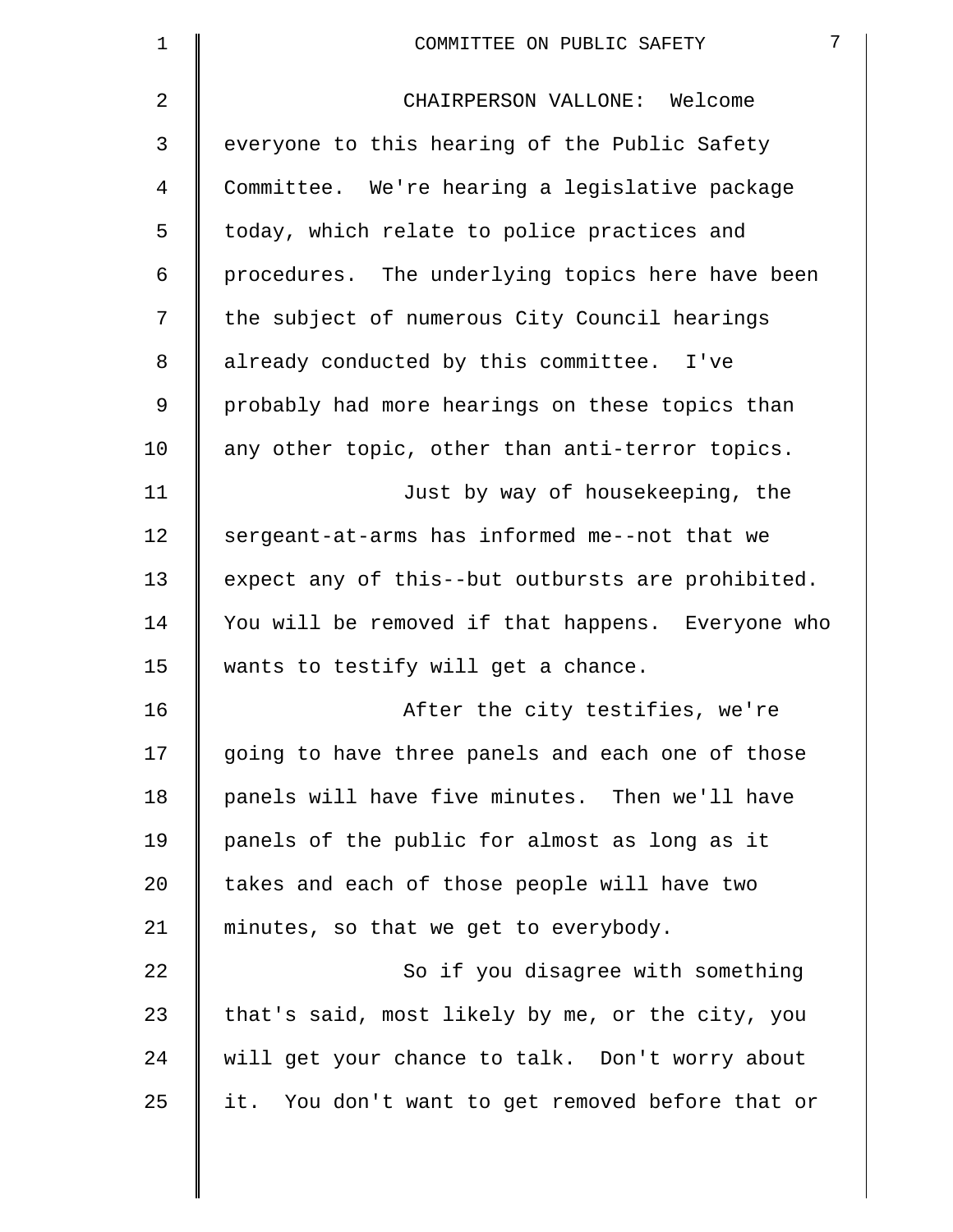| 1              | 8<br>COMMITTEE ON PUBLIC SAFETY                    |
|----------------|----------------------------------------------------|
| $\overline{a}$ | you won't get your chance.                         |
| 3              | We've been joined today by many                    |
| 4              | Council Members, let's have the list. Council      |
| 5              | Members Greenfield, Foster, Gentile, Lander,       |
| 6              | Jackson, Williams, Rose, Mendez, James, Garodnick, |
| 7              | and of course Speaker Quinn has joined us, and     |
| 8              | Diana Reyna, who just walked in.                   |
| 9              | Again, on this issue, on the issue                 |
| 10             | of stop-and-frisk, the Council has been leading    |
| 11             | the way when it comes to reform. In fact, it was   |
| 12             | this Council, it was actually myself and the late  |
| 13             | great Phil Reed who wrote the racial profiling law |
| 14             | that exits right now, that was in 2004, which bans |
| 15             | racial profiling. It is against the law because    |
| 16             | of the bill that we wrote, right here in this      |
| 17             | committee and this Council.                        |
| 18             | It was this committee and myself,                  |
| 19             | actually, that first asked Ray Kelly to stop       |
| 20             | holding information obtained during stop-and-      |
| 21             | frisks for an indefinite period of time, and the   |
| 22             | Speaker was a big help with that. We know that     |
| 23             | that practice has now changed.                     |
| 24             | It was, again, this committee and                  |
| 25             | this Council during a hearing right here that      |
|                |                                                    |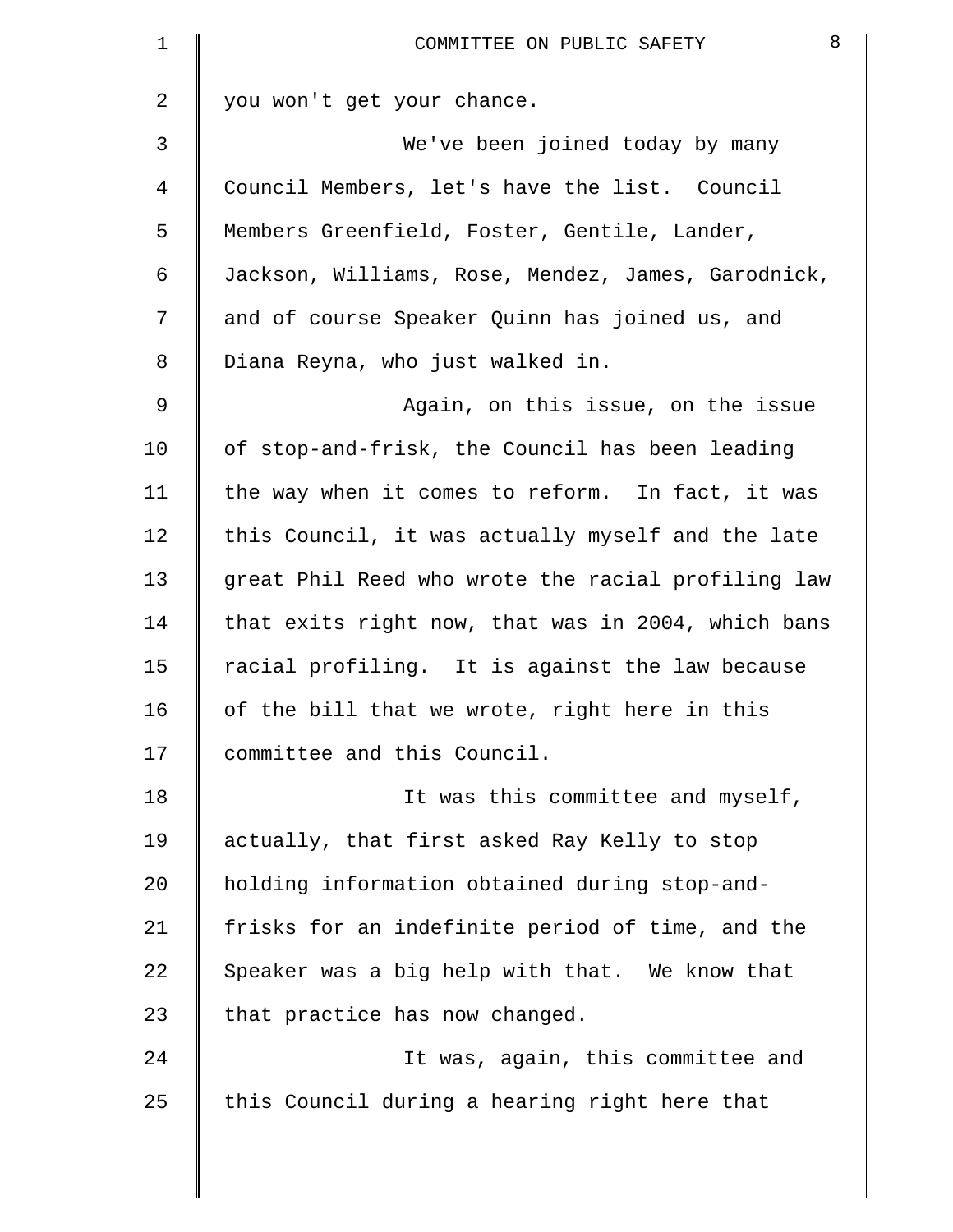| $\mathbf 1$ | 9<br>COMMITTEE ON PUBLIC SAFETY                    |
|-------------|----------------------------------------------------|
| 2           | asked Ray Kelly to start a policy of informing     |
| 3           | people of the reasons that they've been stopped.   |
| 4           | That is the policy now. Does it happen all the     |
| 5           | time? Of course not, but that's the policy that    |
| 6           | the police commissioner instituted at my urging.   |
| 7           | In fact, the Speaker and I have                    |
| 8           | constantly asked the police department for more    |
| 9           | information. If necessary, we've amended the law   |
| 10          | to require more information, whether it comes to   |
| 11          | crime in parks or crime in schools. In fact, the   |
| 12          | School Safety Act, with Robert Jackson, is one of  |
| 13          | the bills that we've constantly been amending to   |
| 14          | require more information from the police           |
| 15          | department so that we can do oversight and so that |
| 16          | the public can have this information.              |
| 17          | So we've been working a lot on this                |
| 18          | issue and we'll continue to, because, as I've said |
| 19          | often, in my opinion stop-and-frisk has to be      |
| 20          | monitored closely. It has to be done civilly, it   |
| 21          | has to be done with respect to civil rights, but   |
| 22          | it has to be done.                                 |
| 23          | Now, with the bills that we're                     |
| 24          | hearing today, there are four bills. I haven't     |
| 25          | taken a position on the merits of three of them.   |
|             |                                                    |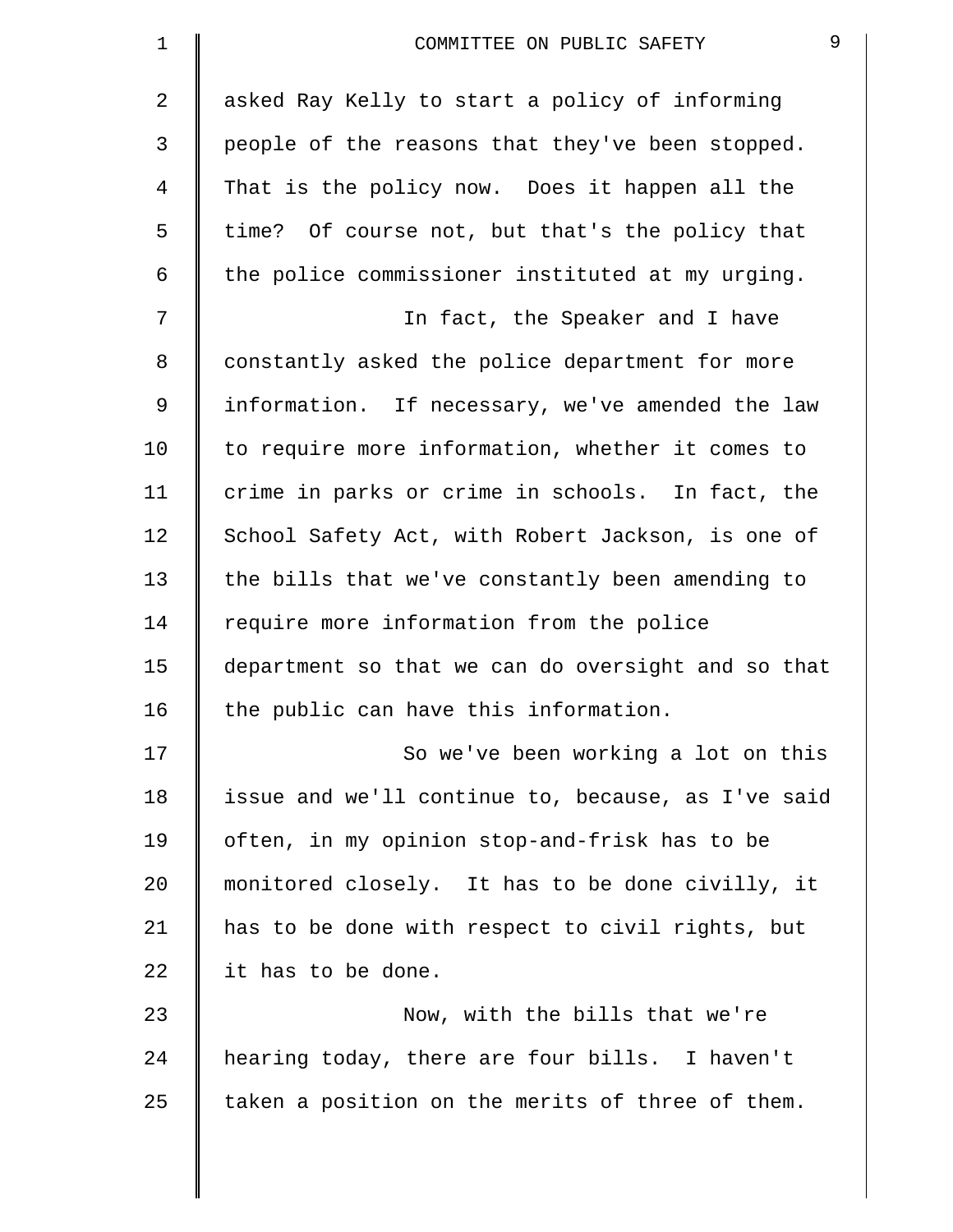| $\mathbf{1}$   | 10<br>COMMITTEE ON PUBLIC SAFETY                   |
|----------------|----------------------------------------------------|
| 2              | In fact, the inspector general bill I think is     |
| $\mathfrak{Z}$ | something very interesting and I'm looking forward |
| $\overline{4}$ | to a discussion on that. I have, as you are well   |
| 5              | aware, spoken out against Intro 800. I've called   |
| 6              | that the bill not the Community Safety Act but the |
| 7              | Criminal Safety Act. I've called it the most       |
| $8\,$          | irresponsible and dangerous bill to ever be        |
| $\mathsf 9$    | considered by the City Council.                    |
| 10             | For those of you who don't know                    |
| 11             | what it does, let me explain what it does,         |
| 12             | quickly. It provides a cause of action to          |
| 13             | virtually every individual stopped by the NYPD,    |
| 14             | based on the legal claim of desperate impact.      |
| 15             | That would mean every male stopped, right off the  |
| 16             | bat, and that's 95 percent of our stops, would     |
| 17             | have this right automatically just based on the    |
| 18             | fact only that they're a male, because women       |
| 19             | aren't stopped 50 percent of the time.             |
| 20             | It also gives a right to sue to                    |
| 21             | groups on behalf of those individuals. The city    |
| 22             | would be forced to defend in court over 500,000    |
| 23             | stops, because as I said, virtually everyone would |
| 24             | have the right to sue. The NYPD would have to      |
| 25             | testify at each individual hearing, because these  |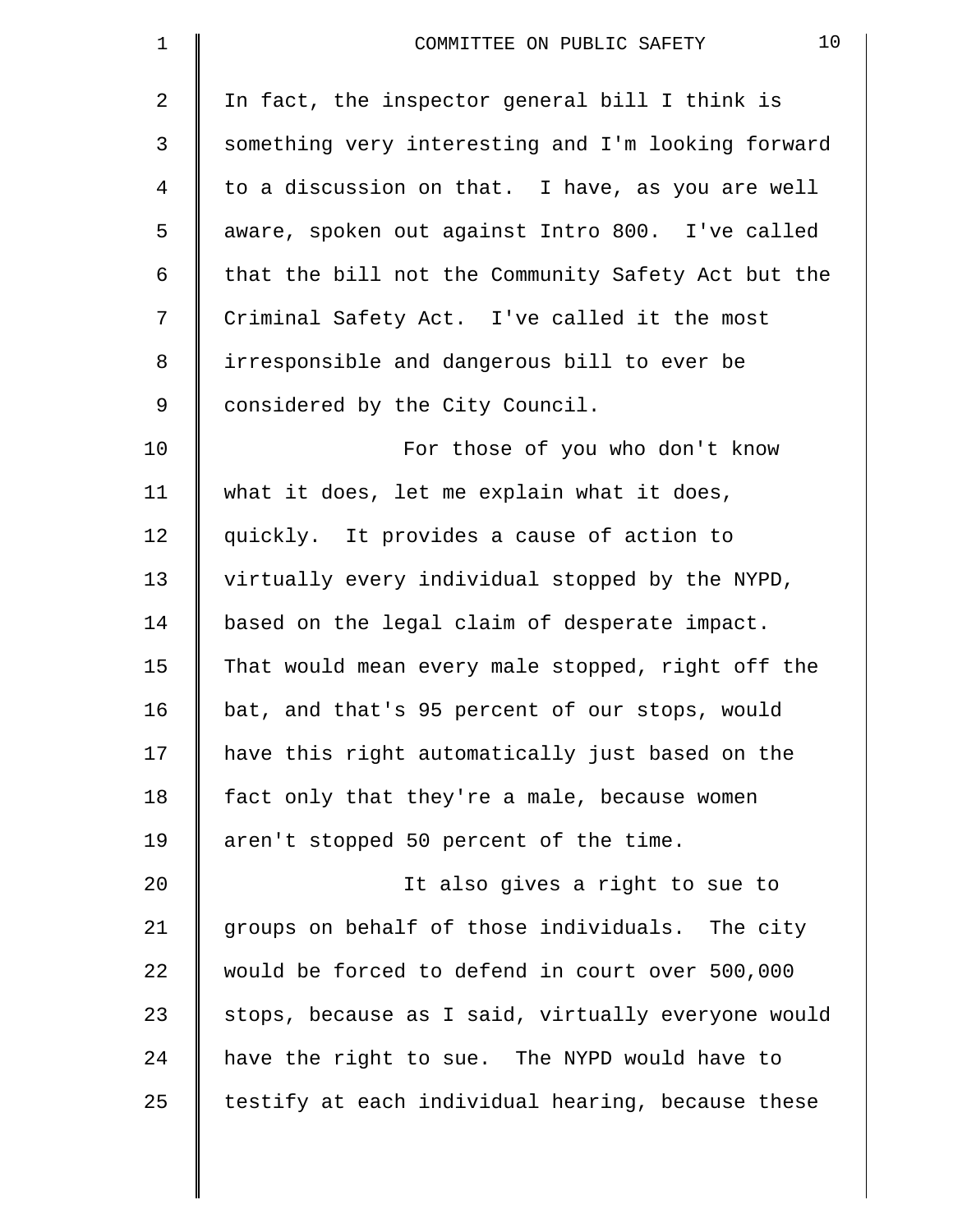| 1  | 11<br>COMMITTEE ON PUBLIC SAFETY                   |
|----|----------------------------------------------------|
| 2  | aren't class action lawsuits, these are individual |
| 3  | lawsuits.                                          |
| 4  | The bill as written, after                         |
| 5  | extensive drafting and as signed by a majority of  |
| 6  | the Council Members, and as right before us today, |
| 7  | provides for compensatory and punitive damages.    |
| 8  | Now, I'm told that that will be removed, and       |
| 9  | there's an agreement to do that and an amendment   |
| 10 | submitted in the future. Even without the          |
| 11 | compensatory and punitive damages, it provides for |
| 12 | court costs, expert fees, attorney fees, and       |
| 13 | declarative and injunctive relief.                 |
| 14 | That's the key, and here's why,                    |
| 15 | because this is what this bill will actually--what |
| 16 | either version of this bill will do. It will blow  |
| 17 | a massive hole in the city budget and end NYPD     |
| 18 | policing as we know it, by taking control of the   |
| 19 | NYPD from Ray Kelly and giving it to judges. The   |
| 20 | city will have to find the money to defend against |
| 21 | 500,000 lawsuits, paying attorneys, creating       |
| 22 | courts. Police overtime alone would cost hundreds  |
| 23 | of millions of dollars. To find that money,        |
| 24 | social services like daycare, senior centers,      |
| 25 | homeless services, would all have to be            |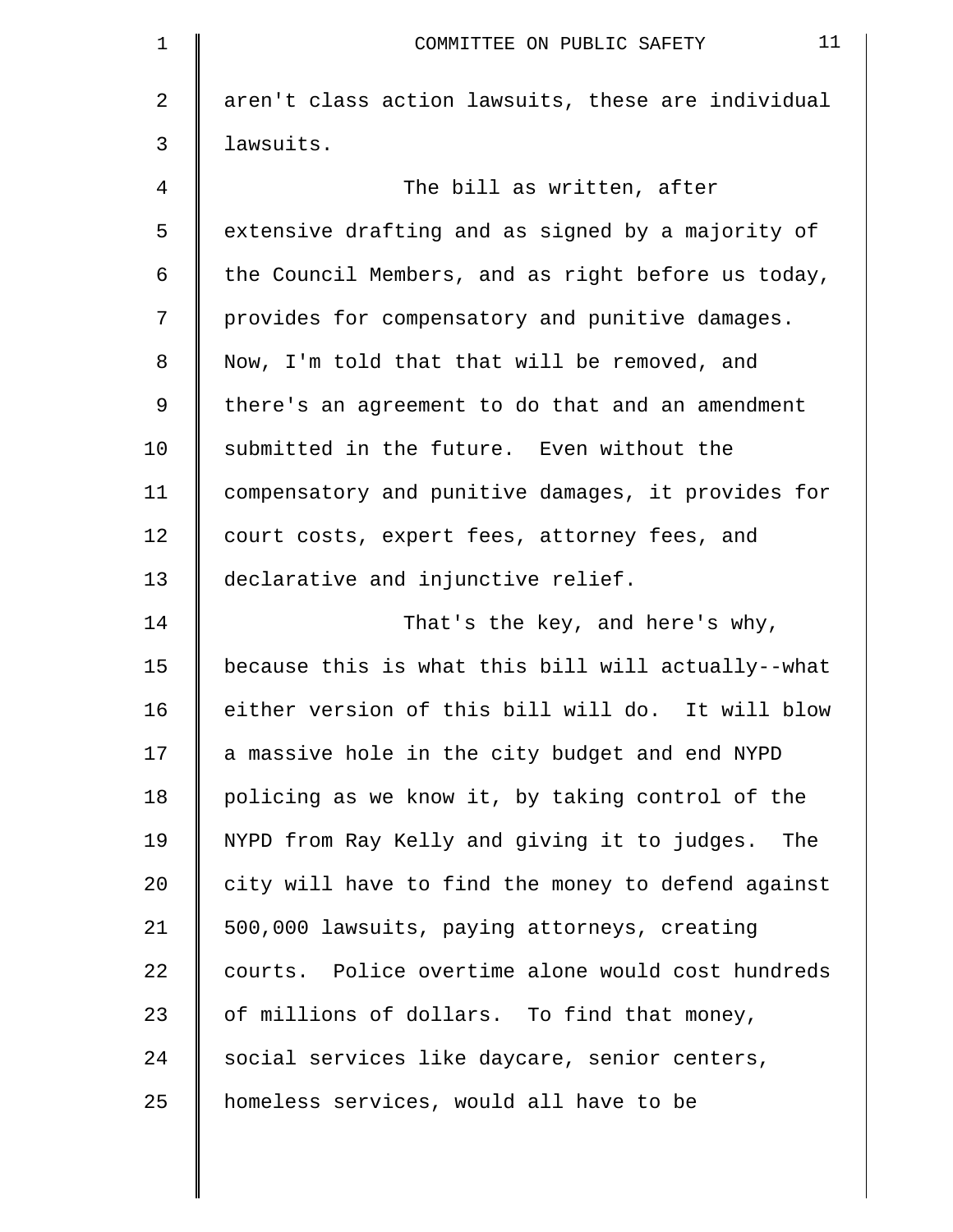| $\mathbf 1$ | 12<br>COMMITTEE ON PUBLIC SAFETY                   |
|-------------|----------------------------------------------------|
| 2           | eliminated. As officers are taken off the streets  |
| 3           | daily to testify, crime will skyrocket.            |
| 4           | Then it'll get worse as the judges                 |
| 5           | start issuing in junctions. That's the goal here.  |
| 6           | Injunctions like the police can stop people here   |
| 7           | but they can't stop people there. The police have  |
| 8           | to stop a lot more women than they're stopping     |
| $\mathsf 9$ | now, to be fair. The police can do this or they    |
| 10          | can't do that or they will be in contempt of court |
| 11          | injunctions. That's the ultimate goal here, to     |
| 12          | put the courts in charge of policing New York      |
| 13          | City.                                              |
| 14          | That's not a fairytale, that's what                |
| 15          | will happen. Everything I detailed is              |
| 16          | specifically in this bill. The law-abiding         |
| 17          | citizens of New York City should be very afraid.   |
| 18          | That being said, I will turn it                    |
| 19          | over to the sponsor of that bill and some of the   |
| 20          | other bills, Jumaane Williams. I was very nice in  |
| 21          | my opening statement to Jumaane, because his mom   |
| 22          | is here and I do not want to get anybody that      |
| 23          | upset. Jumaane has been doing a lot of work on     |
| 24          | this and other topics. We've worked together and   |
| 25          | he's--what are you laughing at? I'll just go       |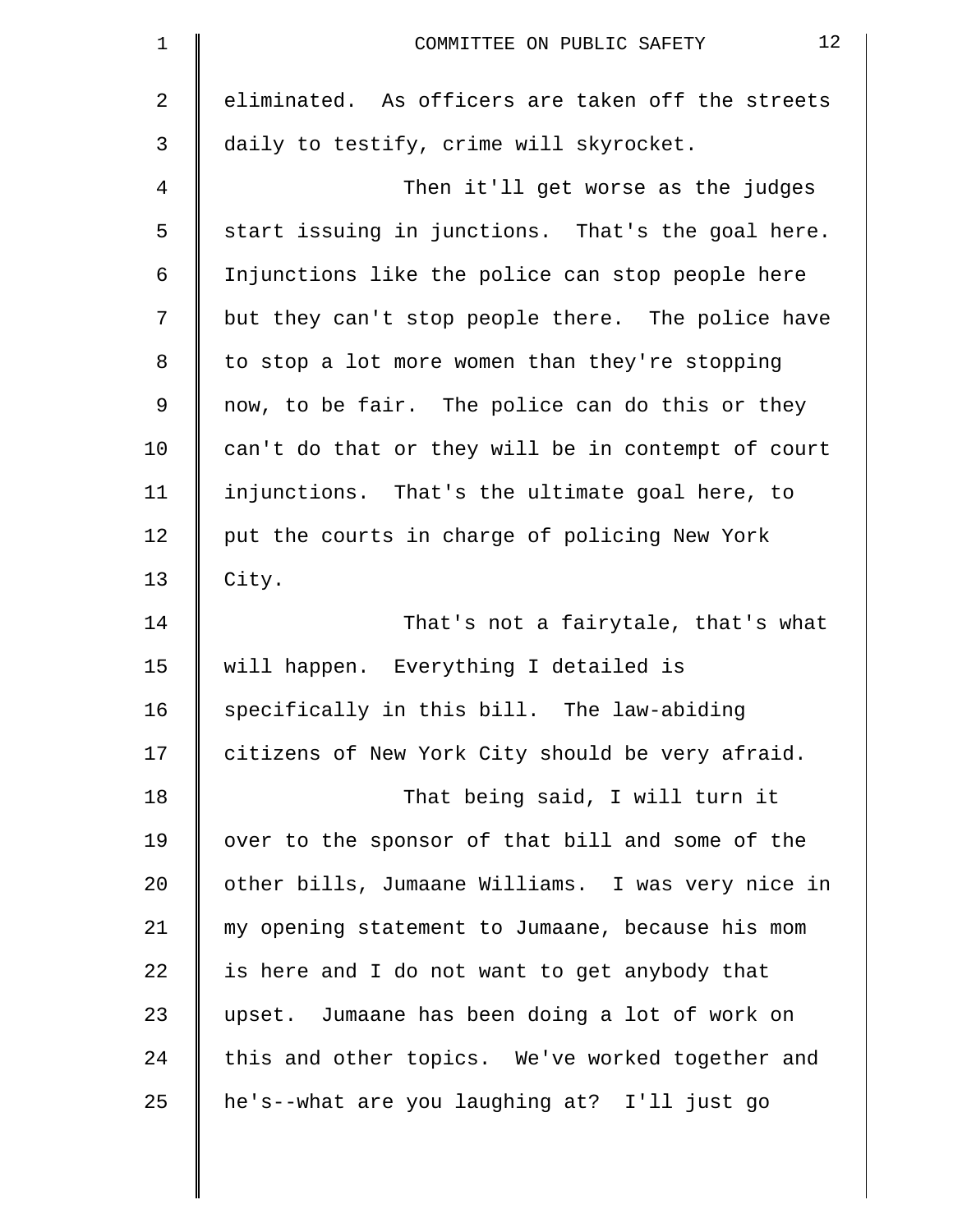| $\mathbf 1$ | 13<br>COMMITTEE ON PUBLIC SAFETY                   |
|-------------|----------------------------------------------------|
| 2           | straight to Jumaane Williams at this point.        |
| 3           | COUNCIL MEMBER WILLIAMS: Thank                     |
| 4           | you, Mr. Chair, my dear colleague, who I have a    |
| 5           | great respect for and enjoy working with.          |
| 6           | Good morning, my name is Jumaane                   |
| 7           | Williams, and I serve as chair of the New York     |
| 8           | City Committee on Oversight Investigation. I'm     |
| 9           | also the co-chair of the Task Force to Combat Gun  |
| 10          | Violence. I believe that both of these issues,     |
| 11          | violence and better policing, go hand in hand and  |
| 12          | should be discussed at the same time.              |
| 13          | Thank you for attending this                       |
| 14          | important hearing. I want to give a special shout  |
| 15          | out to my mom, Patricia Williams, who's there.     |
| 16          | [Applause]                                         |
| 17          | COUNCIL MEMBER WILLIAMS:<br>She                    |
| 18          | doesn't want to wave. Peter says that's the only   |
| 19          | clapping we're going to allow. This is her first   |
| 20          | hearing since I've been elected to the City        |
| 21          | Council, so I'm glad she's here.                   |
| 22          | This morning, the Committee on                     |
| 23          | Public Safety will hear testimony on the Community |
| 24          | Safety Act, which is a landmark legislation        |
| 25          | package that currently consists of four bills      |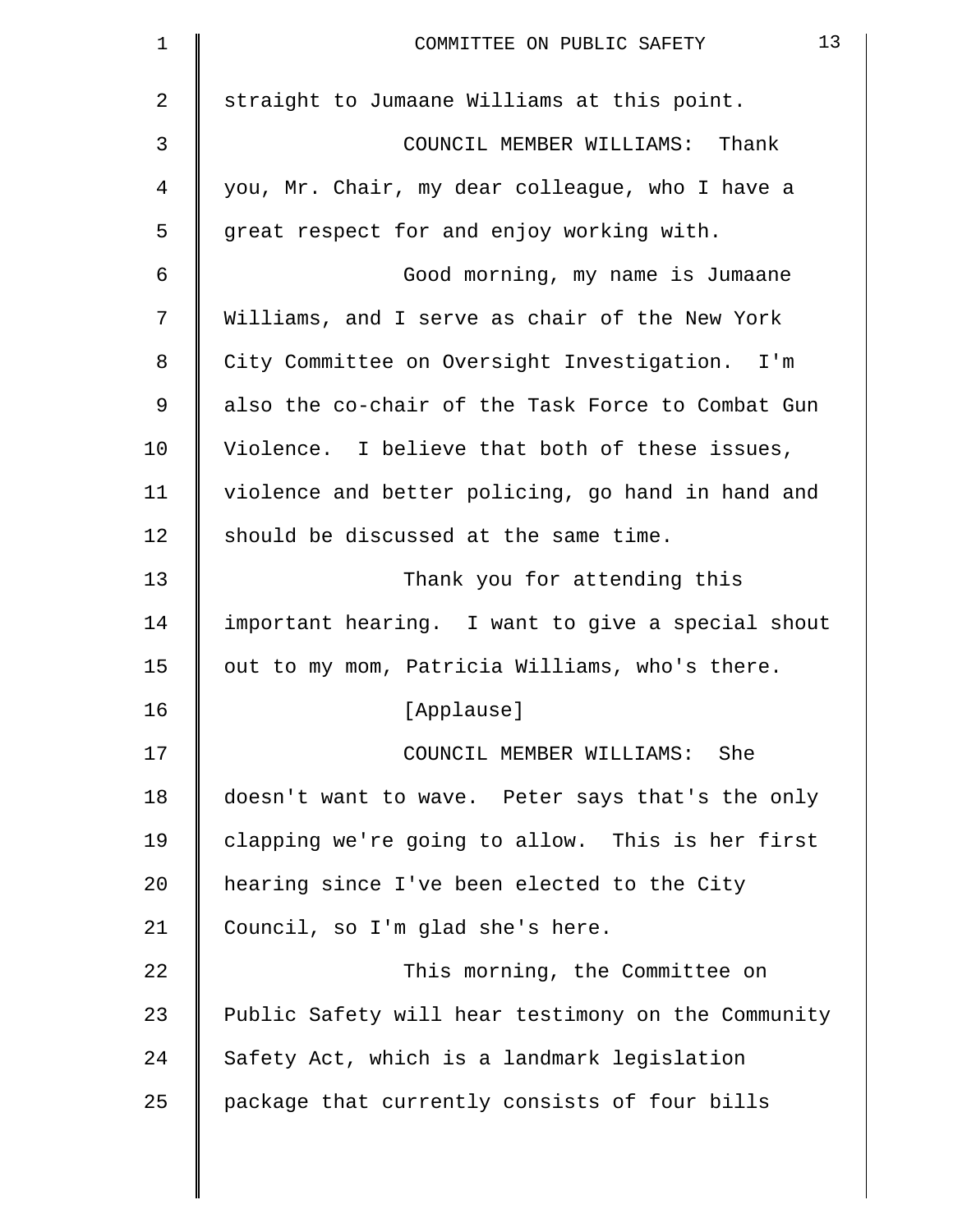| $\mathbf 1$ | 14<br>COMMITTEE ON PUBLIC SAFETY                   |
|-------------|----------------------------------------------------|
| 2           | aimed at ending discriminatory policing, be it the |
| 3           | misuse of stop, question and frisk or the          |
| 4           | surveillance of Muslim communities, and bringing   |
| 5           | real accountability to the NYPD.                   |
| 6           | I would like to thank Speaker Quinn                |
| 7           | for her partnership on bringing these bills to a   |
| 8           | hearing today, as well as Chairman Vallone for     |
| 9           | chairing today's proceedings.                      |
| 10          | I do have to express my dismay that                |
| 11          | there will be no representation from the NYPD at   |
| 12          | today's hearing. New Yorkers want us to work       |
| 13          | together on these issues, and being absent is the  |
| 14          | opposite of leadership. Commissioner Kelly         |
| 15          | challenged this Council back in March to provide   |
| 16          | solutions that would make our communities safer.   |
| 17          | We believe today's hearing addresses part of that  |
| 18          | solution and it's shame that neither he nor his    |
| 19          | department are here to discuss it.                 |
| 20          | The administration, unfortunately,                 |
| 21          | has a tendency to not engage in these discussions, |
| 22          | the administration that apparently can do no       |
| 23          | wrong, whether it's CityTime, the 9/11 reports or  |
| 24          | the problems with the FDNY, do a lot of wrong and  |
| 25          | cost the city a lot of money. We would hope that   |
|             |                                                    |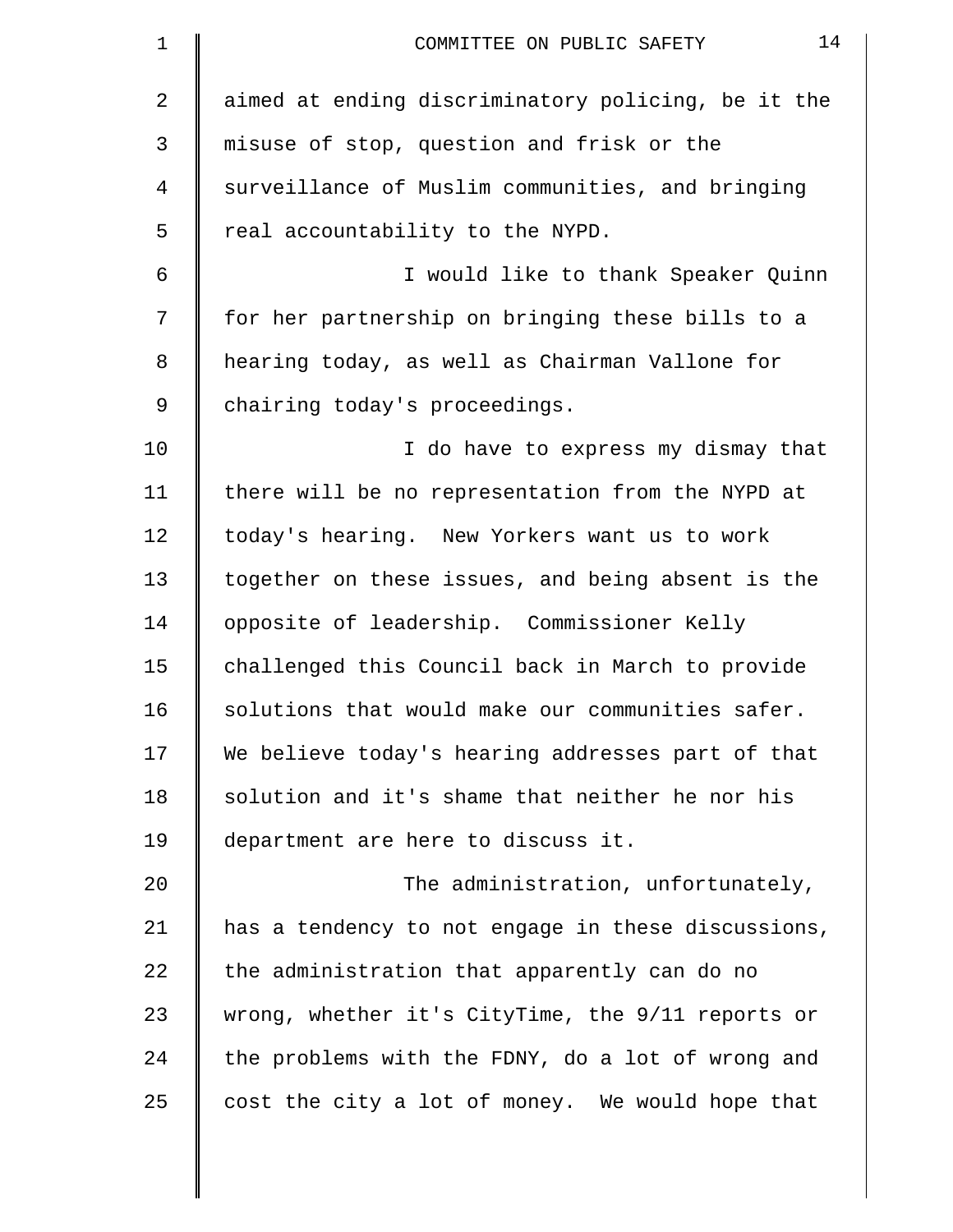| $\mathbf 1$    | 15<br>COMMITTEE ON PUBLIC SAFETY                   |
|----------------|----------------------------------------------------|
| $\overline{2}$ | they would engage in this discussion instead of    |
| 3              | the 5-year-old kind of temper tantrums of "I don't |
| 4              | want to do it; I don't want to do it; well, you    |
| 5              | actually can't make me do it."                     |
| 6              | We all want better policing and                    |
| 7              | safer streets for every New Yorker. Everyone in    |
| 8              | this room shares that goal. That is why it is      |
| 9              | long past time to address the disparate ways that  |
| 10             | this city is being policed and how it has not only |
| 11             | negatively impacted hundreds of thousands of lives |
| 12             | but it has failed to make us safer as a result.    |
| 13             | There is no reason, none, that a                   |
| 14             | resident of the Upper East Side should be treated  |
| 15             | differently or feel differently towards the NYPD   |
| 16             | than a resident of East New York, yet that is the  |
| 17             | New York we live in today. Whether it came out     |
| 18             | accidentally, incidentally, or purposefully, the   |
| 19             | result has truly been a tale of two cities.        |
| 20             | I do not believe, nor does the                     |
| 21             | majority of this Council, which sponsors one or    |
| 22             | more of these bills, that we have to choose        |
| 23             | between public safety and civil rights. They work  |
| 24             | together and we must prioritize both. Stop,        |
| 25             | question and frisk is not the only thing we're     |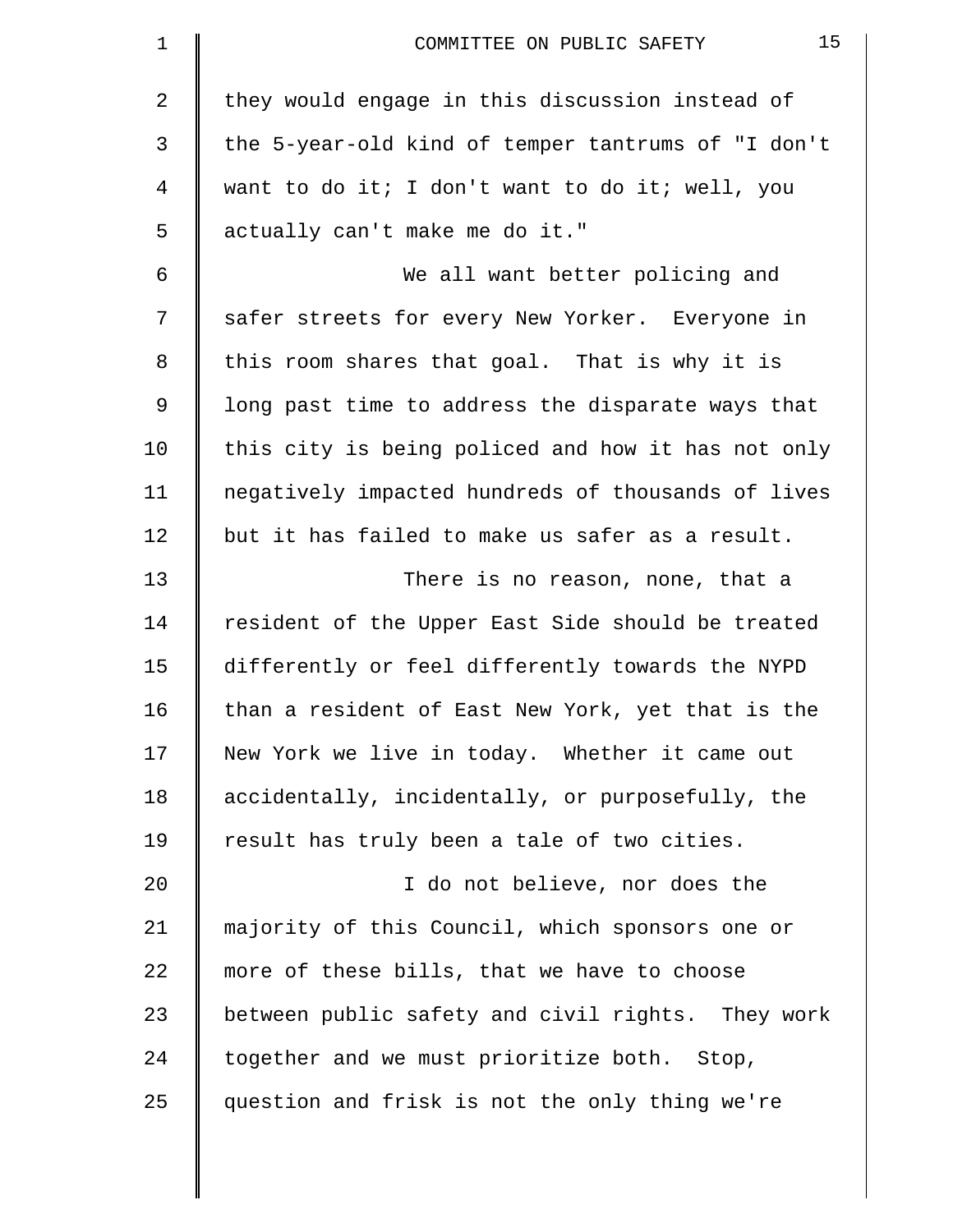| $\mathbf 1$    | 16<br>COMMITTEE ON PUBLIC SAFETY                   |
|----------------|----------------------------------------------------|
| $\overline{2}$ | trying to address, however it is the most palpable |
| 3              | policy that displays the problems within the NYPD. |
| 4              | We do not want to stop policing; we just want to   |
| 5              | do better policing. As mentioned in the press      |
| 6              | conferences, there has been no correlation at all  |
| 7              | between stop, question and reduce shootings. Even  |
| 8              | the Mayor has admitted that.                       |
| $\mathsf 9$    | That is what the Community Safety                  |
| 10             | Act begins to achieve for this city. It includes   |
| 11             | four bills of which I am proud to be the lead      |
| 12             | sponsor. Intro 799 would protect New Yorkers'      |
| 13             | constitutional rights when being asked to consent  |
| 14             | to a search. It would create the functional        |
| 15             | equivalent of a Miranda warning for searches by    |
| 16             | requiring officers to advise people of their right |
| 17             | not to consent when there is no other legal basis  |
| 18             | for the search and to obtain proof from the person |
| 19             | that the consent given is real, voluntarily or     |
| 20             | informed.                                          |
| 21             | Intro 800, which would prohibit the                |
| 22             | NYPD from biased-based profiling based on age,     |
| 23             | sex, gender identity, sexual orientation,          |
| 24             | immigration status, housing status, language or    |
| 25             | disability in addition to race, religion or        |
|                |                                                    |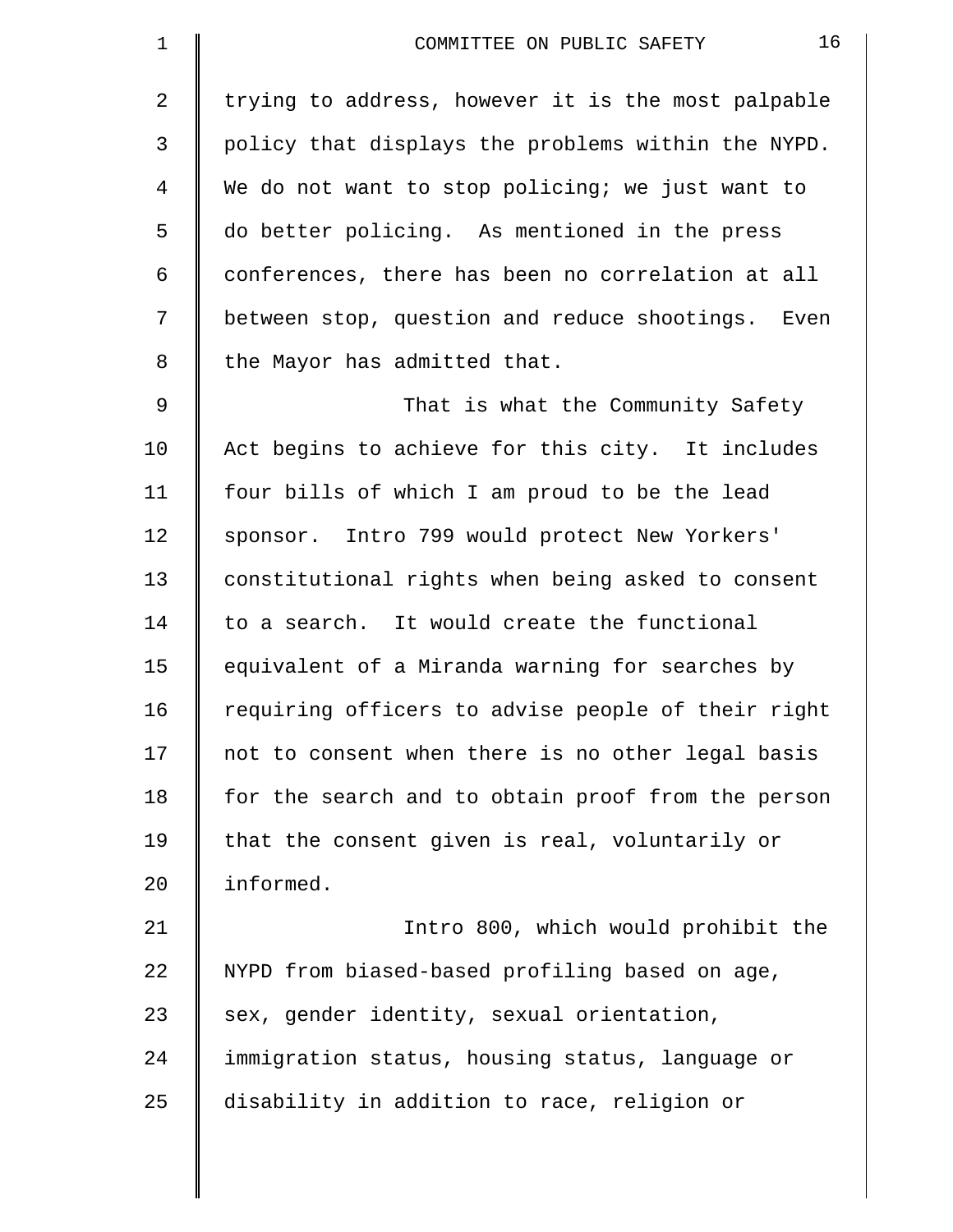| $\mathbf 1$ | 17<br>COMMITTEE ON PUBLIC SAFETY                   |
|-------------|----------------------------------------------------|
| 2           | ethnicity. It would also create a presumption in   |
| 3           | the law that policing practices that have          |
| 4           | disproportionate impact on protected communities   |
| 5           | are suspicious, allowing New Yorkers to hold NYPD  |
| 6           | accountable and pursue injunctive relief.          |
| 7           | There is already an amendment that                 |
| 8           | will be put in--it is already drafted--that will   |
| 9           | take away the compensatory damages out of it. So   |
| 10          | it would not bankrupt the city. We are all about   |
| 11          | injunctive relief. It will not impede the police   |
| 12          | department from doing the job that we want them to |
| 13          | do. Indeed, it gets to the root of the first bill  |
| 14          | that was passed, which was to prevent racial and   |
| 15          | other kinds of profiling. This says even if you    |
| 16          | do it accidentally, it should have the same        |
| 17          | effect. We want to get to the root of the          |
| 18          | problem. That's what this bill does.               |
| 19          | While I love working with my                       |
| 20          | colleague, Council Member Vallone, I think it is   |
| 21          | overstated, the claims of funding and the fact     |
| 22          | that police would not be able to do what they need |
| 23          | to do. In fact, it does not say that they cannot   |
| 24          | use race at all, so that is erroneous.             |
| 25          | If there is reasonable suspicion,                  |
|             |                                                    |
|             |                                                    |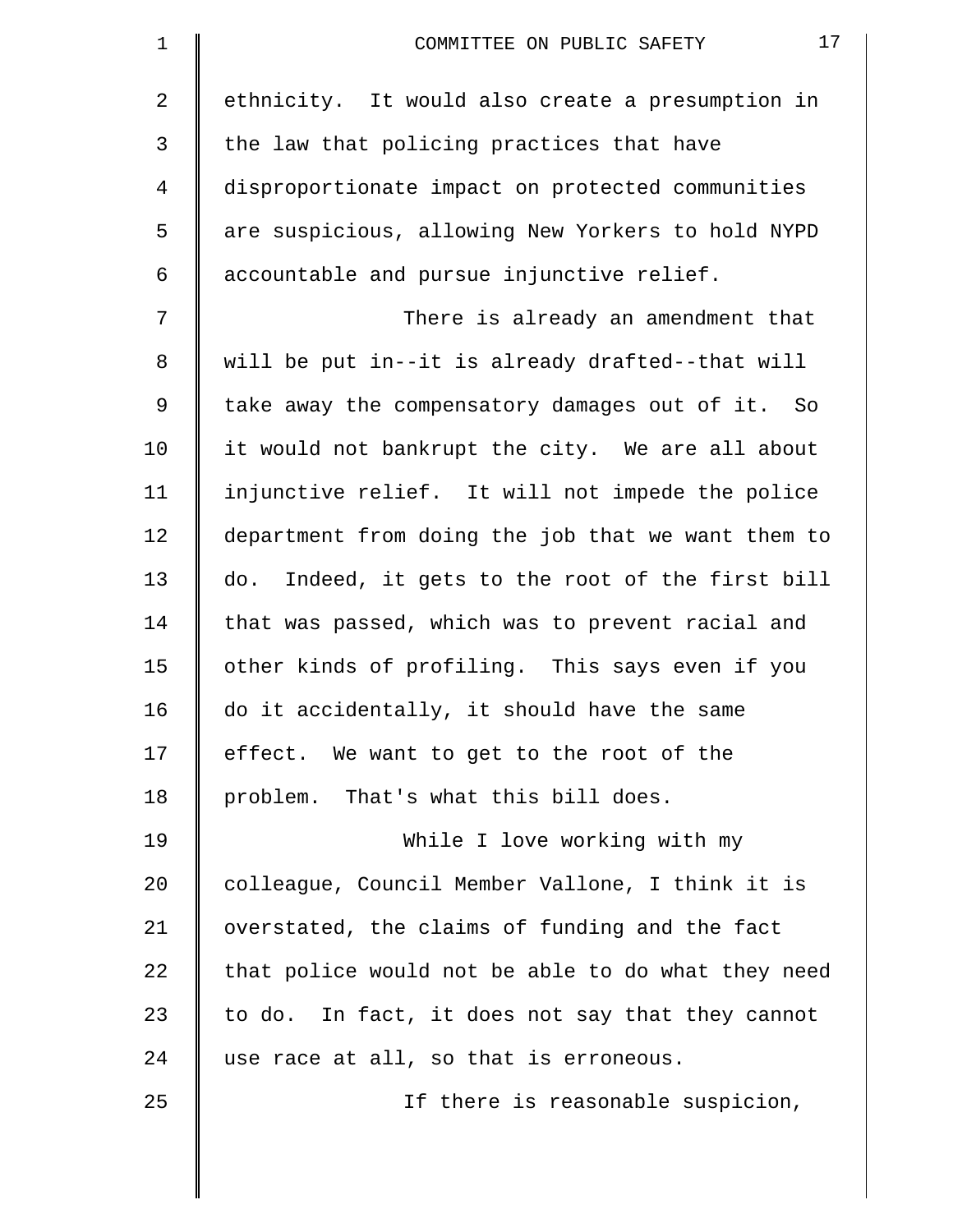| $\mathbf 1$    | 18<br>COMMITTEE ON PUBLIC SAFETY                   |
|----------------|----------------------------------------------------|
| $\overline{2}$ | if someone says a crime was committed and that     |
| 3              | person was white or black and a description of     |
| 4              | what they're wearing, that can still be. If there  |
| 5              | is illegal negative gang activity in a certain     |
| 6              | area and they are primarily black, primarily       |
| 7              | Mexican, primarily white, and that is something    |
| 8              | that is using part of the police work in a local   |
| $\mathsf 9$    | area, that also can still be continued.            |
| 10             | What you cannot do now is use that                 |
| 11             | information to stop every single black and Latino  |
| 12             | person who lives in the City of New York. Those    |
| 13             | are two different things. We want to continue and  |
| 14             | encourage good police work. We want our police     |
| 15             | officers to do great work that they want to do and |
| 16             | not be pressured and forced to do lazy policing    |
| 17             | that is based on quotas.                           |
| 18             | Intro 801 would require NYPD                       |
| 19             | officers to provide subjects of law enforcement    |
| 20             | activity their name, rank and explanation for the  |
| 21             | stop and written record of the encounter,          |
| 22             | including information on how to file a complaint   |
| 23             | or a compliment.                                   |
| 24             | Intro 881, sponsored by 30 Council                 |
| 25             | Members and co-sponsored, prime sponsored by my    |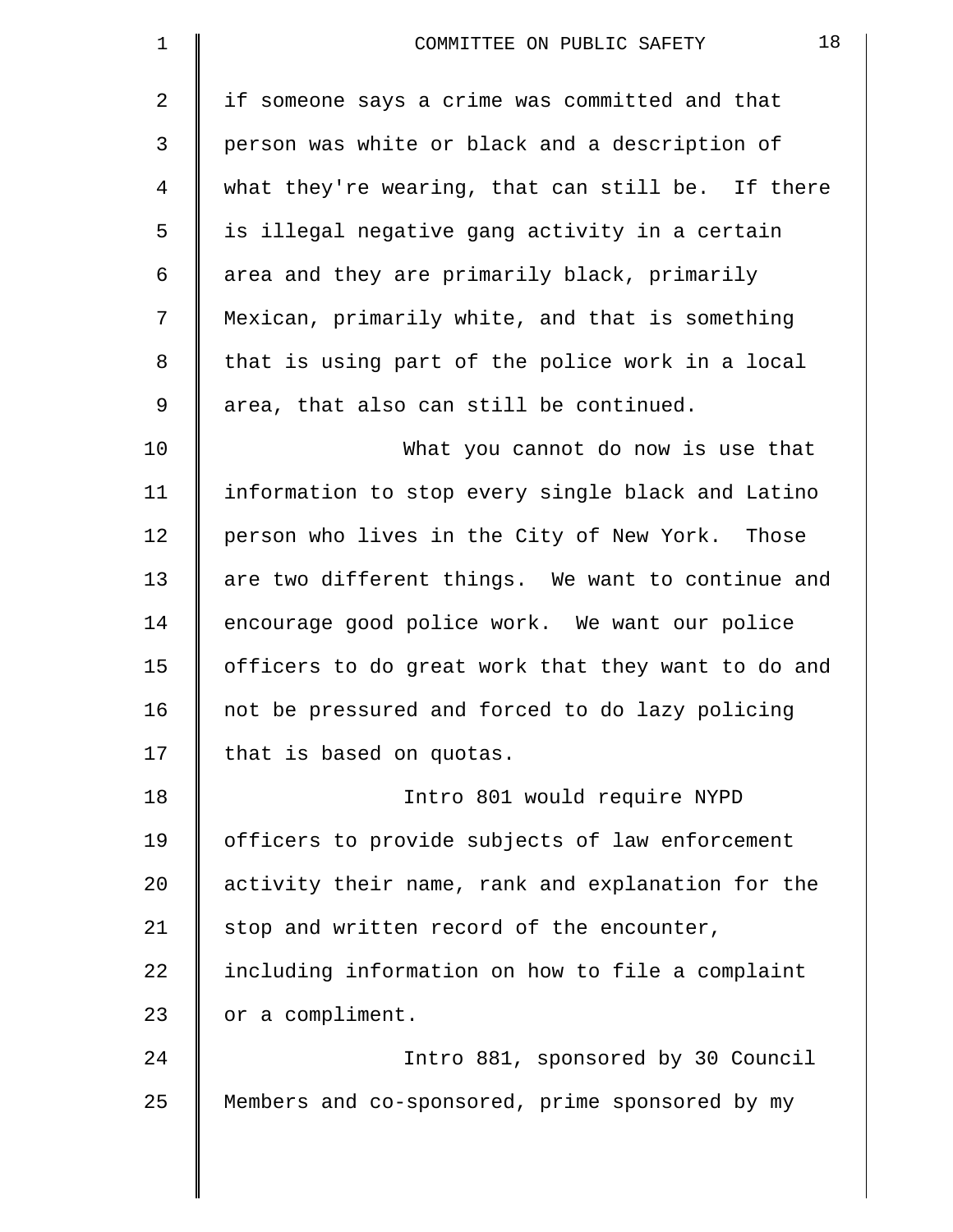| 1       | 19<br>COMMITTEE ON PUBLIC SAFETY                   |
|---------|----------------------------------------------------|
| 2       | colleague Council Member Lander, would create an   |
| 3       | Office of the Inspector General to examine         |
| 4       | systemic issues within the NYPD and provide        |
| 5       | effective oversight with subpoena power to protect |
| 6       | New Yorkers from abuse and misconduct.             |
| 7       | Today's proceedings will hopefully                 |
| 8       | explain the need for each of these bills, as well  |
| 9       | as show the broad based citywide support for       |
| 10      | achieving the meaningful reform that the Community |
| 11      | Safety act will begin to deliver. I hope the       |
| 12      | administration will engage in discussions of the   |
| 13      | merits and the problems that are here. I'm hoping  |
| 14      | to look forward to that.                           |
| 15      | I encourage all New Yorkers to take                |
| 16      | part in the field hearings that I'm co-chairing    |
| 17      | with my colleague and chair of the Committee on    |
| 18      | Civil Rights, Council Member Rose, later this      |
| 19      | month to address the impact of stop, question and  |
| $20 \,$ | frisk, one of the police issues that are at        |
| 21      | question today, just one of the issues that are at |
| 22      | question today, not the only issue.                |
| 23      | I, again, thank Speaker Quinn for                  |
| 24      | working with me to make this a reality. This is    |
| 25      | an opportunity to get everyone's voice on the      |
|         |                                                    |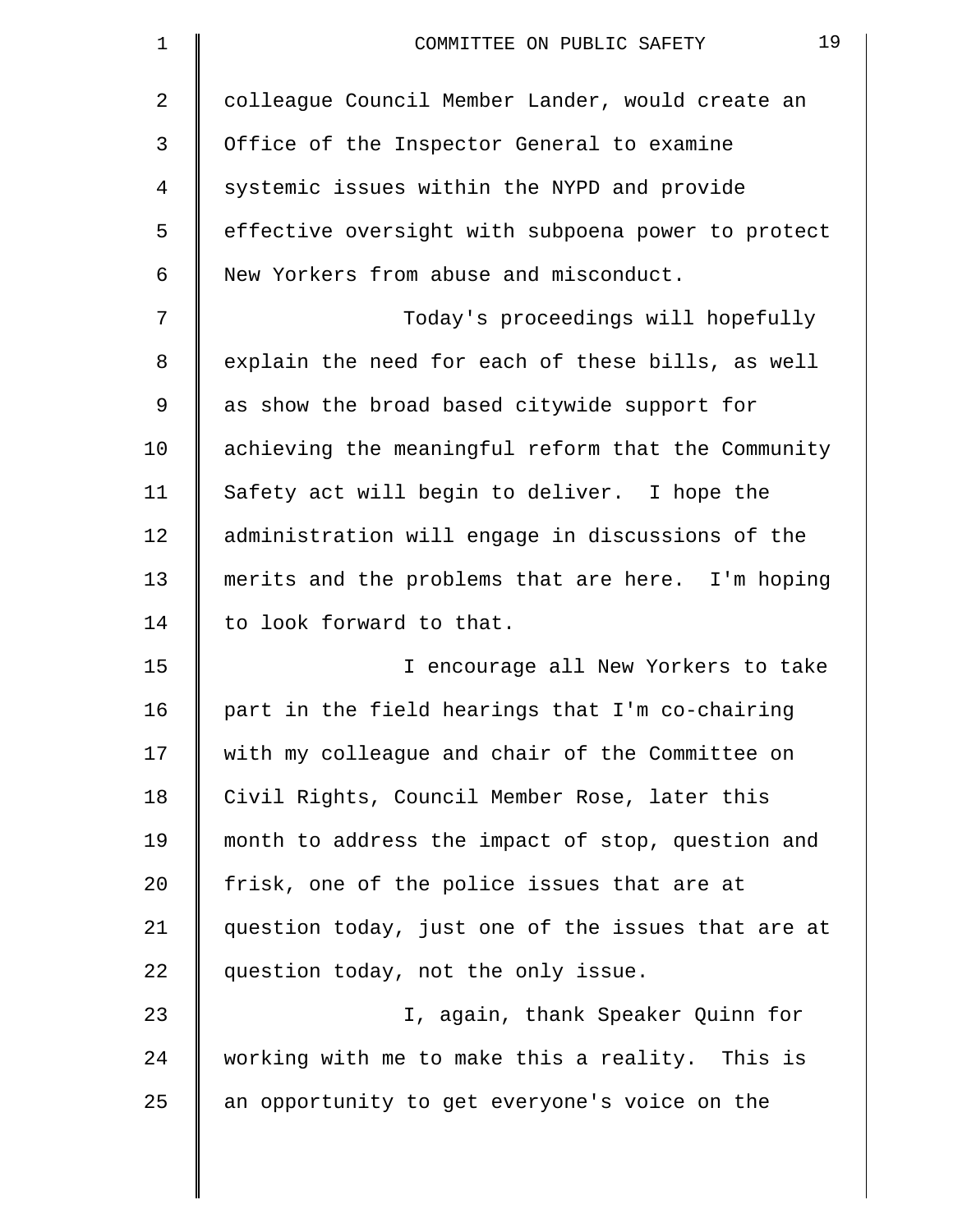| $\mathbf 1$    | 20<br>COMMITTEE ON PUBLIC SAFETY                   |
|----------------|----------------------------------------------------|
| $\overline{2}$ | record. The first hearing will be held on          |
| 3              | Tuesday, October 23rd at the Brooklyn College      |
| $\overline{4}$ | Student Center, beginning at 6 p.m., while the     |
| 5              | second will take place on Wednesday, October 24th  |
| 6              | at the York College Performing Arts Center,        |
| 7              | beginning at 6 p.m. No matter where you stand on   |
| 8              | this issue, I hope you will take advantage of this |
| 9              | opportunity.                                       |
| 10             | Finally, I must recognize the                      |
| 11             | incredible work and dedication of thousands of     |
| 12             | advocates and everyday New Yorkers who have played |
| 13             | a part in the construction of the Community Safety |
| 14             | Act, especially Communities United for Police      |
| 15             | Reform, the New York Civil Liberties Union,        |
| 16             | 1199SEIU United Healthcare Workers East, SIEU      |
| 17             | Local 32BJ, the NAACP and the National Action      |
| 18             | Network. They are but a handful of the groups      |
| 19             | that have showed true leadership and a true        |
| 20             | commitment to safety and justice.                  |
| 21             | Again, thank you all for attending                 |
| 22             | today and let's move forward on better policing    |
| 23             | and safer streets. Thank you.                      |
| 24             | [Applause]                                         |
| 25             | CHAIRPERSON VALLONE: As I said,                    |
|                |                                                    |

 $\parallel$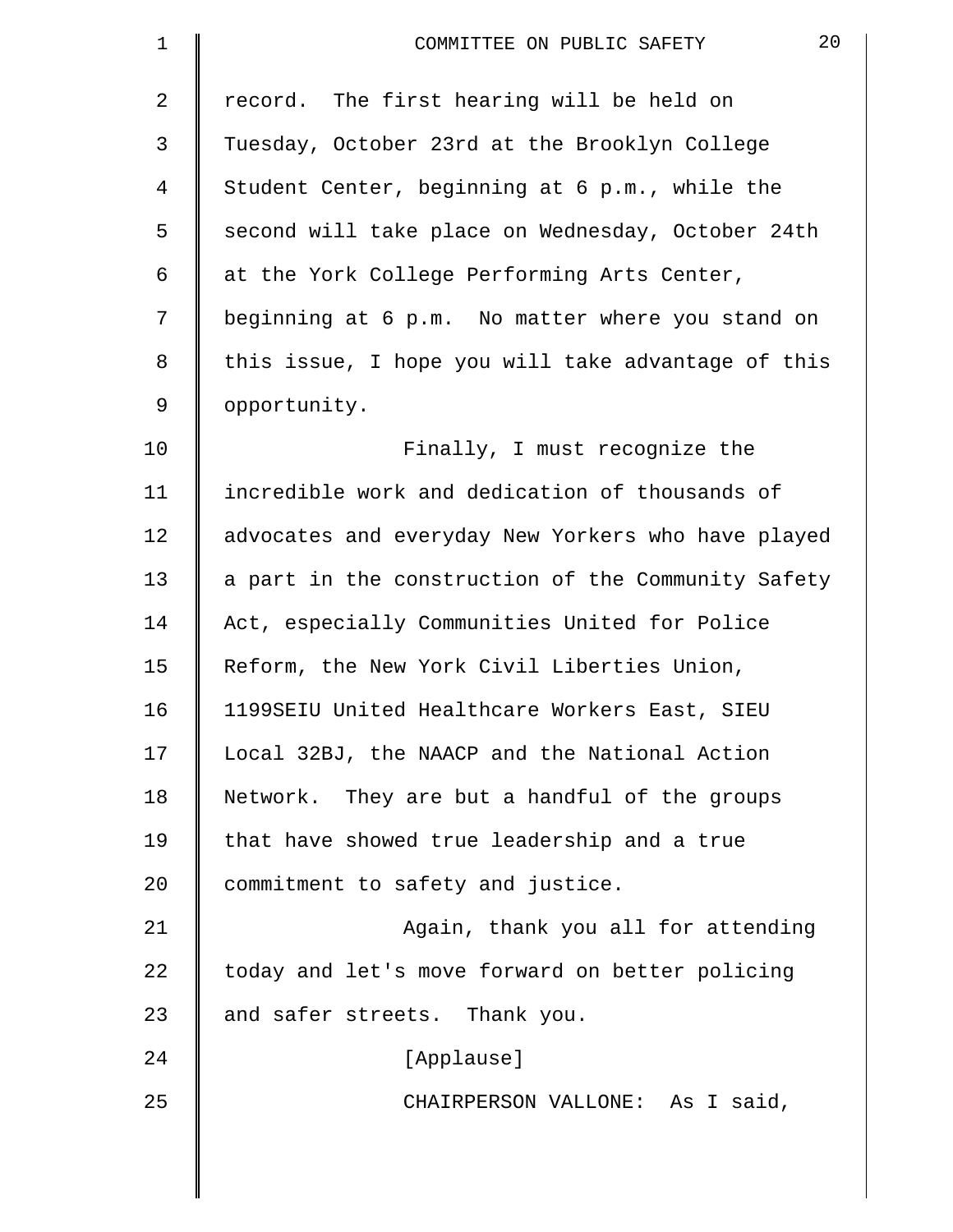| $\mathbf 1$    | 21<br>COMMITTEE ON PUBLIC SAFETY                   |
|----------------|----------------------------------------------------|
| $\overline{a}$ | Tish James has instructed us at one point that     |
| 3              | this is the way to show approval, because again,   |
| 4              | the sergeant-at-arms will not allow outbursts and  |
| 5              | I don't want anyone to have to be removed. So      |
| 6              | this is the way to show approval.                  |
| 7              | As I've said before, the Speaker                   |
| 8              | and I have worked shoulder to shoulder, literally  |
| 9              | today, to reform stop-and-frisk and to continue to |
| 10             | keep that discussion going, so we are proud to     |
| 11             | have her with us today. Speaker Quinn?             |
| 12             | SPEAKER QUINN: Thank you very                      |
| 13             | much. I want to thank you, Chair Vallone, for      |
| 14             | pulling this hearing together. I want to thank     |
| 15             | you, Council Member Williams, for sponsoring this  |
| 16             | legislation. I also want to thank Chair Vallone    |
| 17             | and all the other members of the Council who, as   |
| 18             | Peter outlined, have been part of a long-term      |
| 19             | reform and oversight effort as it relates to the   |
| 20             | police department.                                 |
| 21             | We're here today to consider four                  |
| 22             | bills on how the NYPD interacts with citizens on   |
| 23             | the street and how the police department is itself |
| 24             | policed. As we all know, these are not issues to   |
| 25             | be taken lightly, as they involve a very careful   |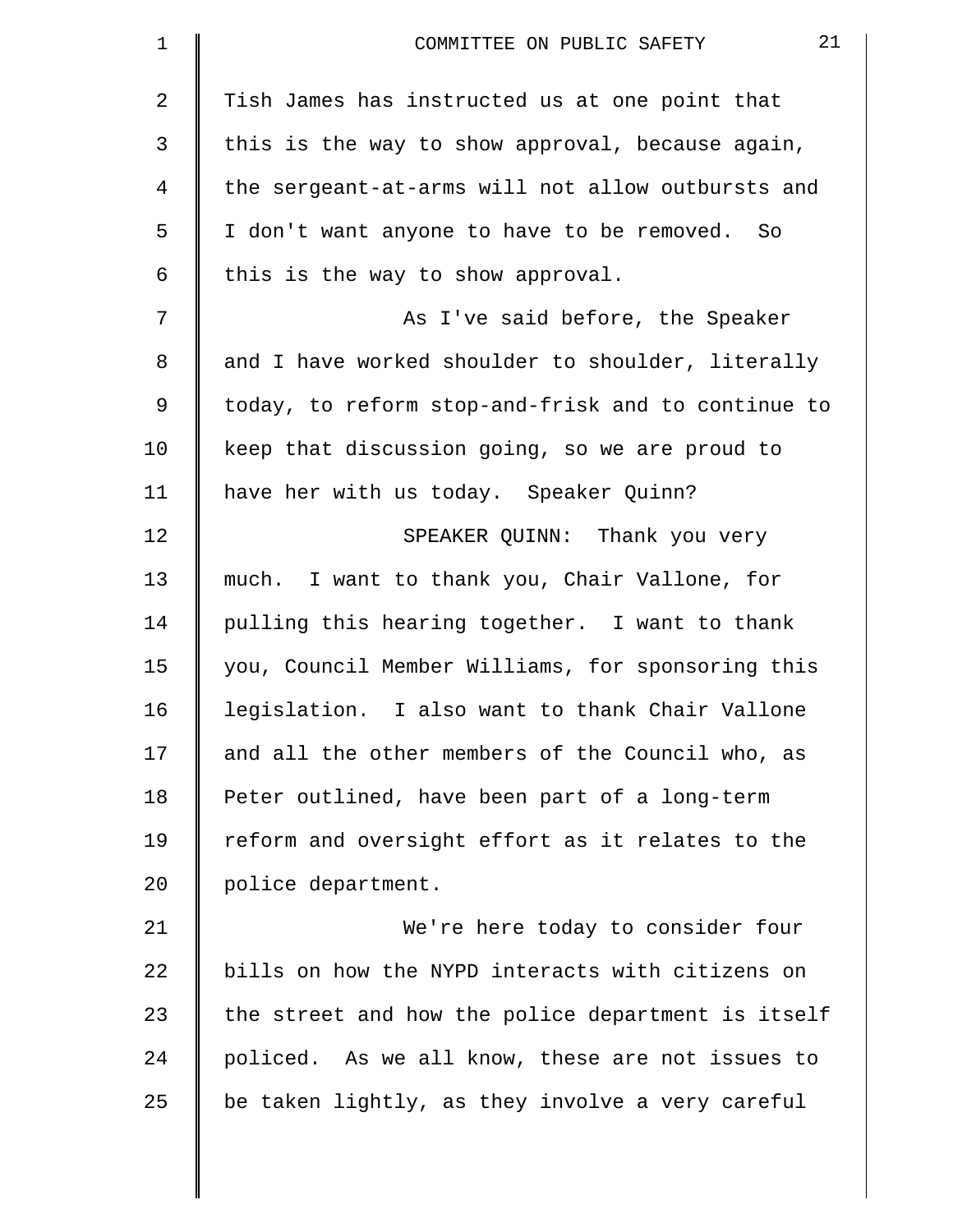| $\mathbf 1$ | 22<br>COMMITTEE ON PUBLIC SAFETY                  |
|-------------|---------------------------------------------------|
| 2           | balancing of the rights of citizens and the need  |
| 3           | to provide officers with enough discretion to do  |
| 4           | their jobs and keep those same citizens safe on   |
| 5           | the street.                                       |
| 6           | As Peter has said, there's been a                 |
| 7           | tremendous amount of work done already by the     |
| 8           | Council and by community organizations and        |
| 9           | advocates to address these issues. I want to      |
| 10          | thank everyone who has been part of this work for |
| 11          | their work and for their ongoing dedication.      |
| 12          | I hope today's hearing sends a                    |
| 13          | message, that the Council's call for reform to    |
| 14          | stop, question and frisk continues and that it    |
| 15          | will continue to examine ways to address the      |
| 16          | problems with this practice.                      |
| 17          | I've long said that although I                    |
| 18          | believe stop, question and frisk should remain a  |
| 19          | tool in the toolbox of police officers, that when |
| 20          | you have almost 800,000 stops at the peak,        |
| 21          | targeting almost exclusively African American and |
| 22          | Latino men in neighborhoods, which are of lower   |
| 23          | income, that is a problem. That is not 800,000    |
| 24          | stops out of 8.4 million; it is 800,000 stops out |
| 25          | of a much smaller number, clearly a disparate and |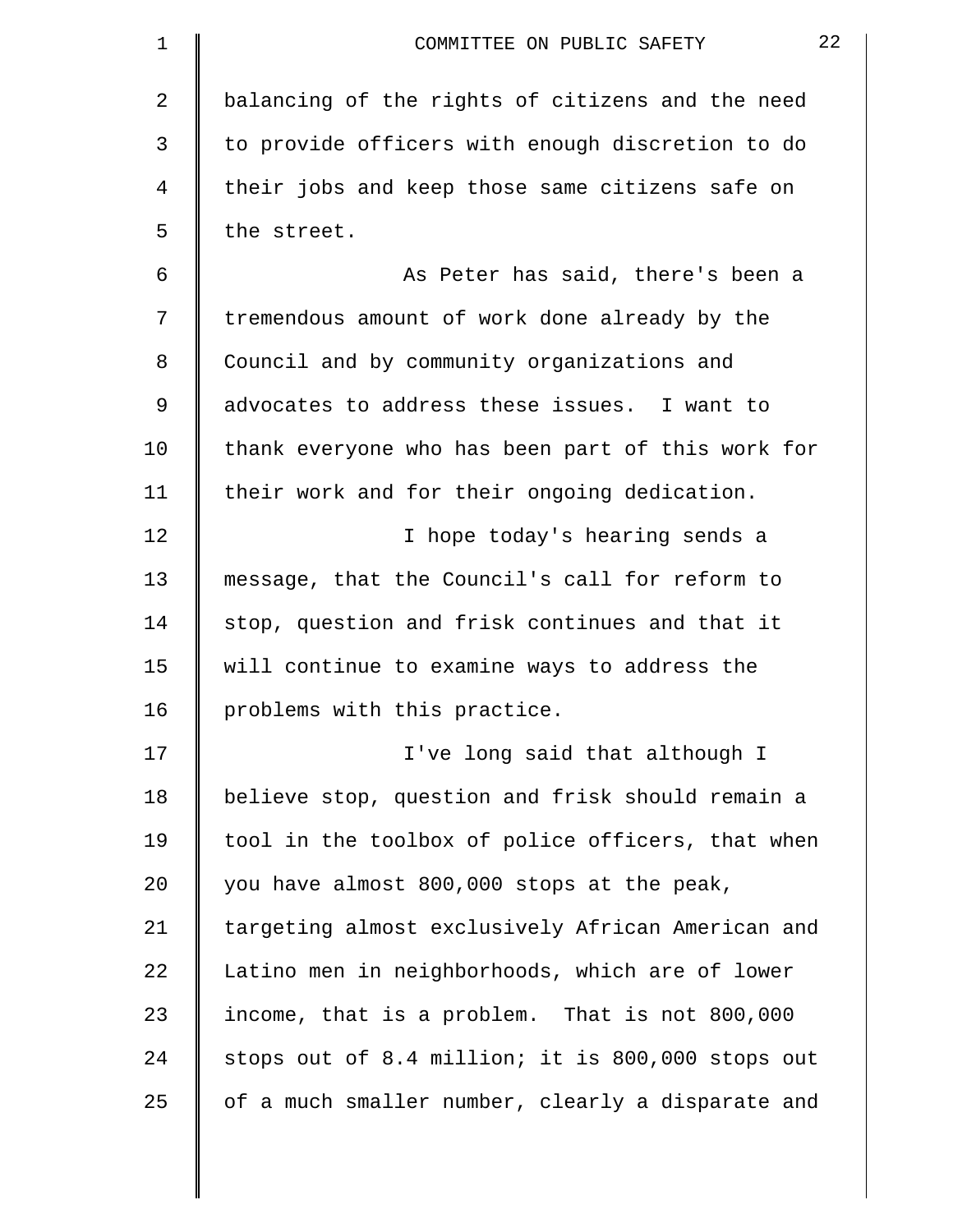| $\mathbf 1$ | 23<br>COMMITTEE ON PUBLIC SAFETY                  |
|-------------|---------------------------------------------------|
| 2           | unfair impact on parts of New York City's         |
| 3           | communities. That type of an impact creates a     |
| 4           | divide between communities and police. That type  |
| 5           | of a divide is a danger to good policing and a    |
| 6           | danger to keeping our city safe.                  |
| 7           | The focus should not be on the                    |
| 8           | quantity of stop, question and frisk, but the     |
| 9           | quality of the frisk. Was it done correctly? Did  |
| 10          | it yield a weapon? Did it get a gun off of the    |
| 11          | street? Did it get contraband or a knife? When    |
| 12          | you look at the 700,000-800,000 stop, questions   |
| 13          | and frisks conducted in 2011, there is an         |
| 14          | extremely low percentage of those stops that      |
| 15          | yielded a gun being taken off of our streets.     |
| 16          | That is one of the reasons why, as                |
| 17          | Chair Vallone said, we last year urged            |
| 18          | Commissioner Kelly to put reforms in place and to |
| 19          | implement a better infrastructure around stop,    |
| 20          | question and frisk. We thank the commissioner for |
| 21          | taking initial steps in that direction and thank  |
| 22          | him for then implementing further reforms.        |
| 23          | The four pieces of legislation we                 |
| 24          | are going to consider today are other suggestions |
| 25          | that must be reviewed and given thoughtful        |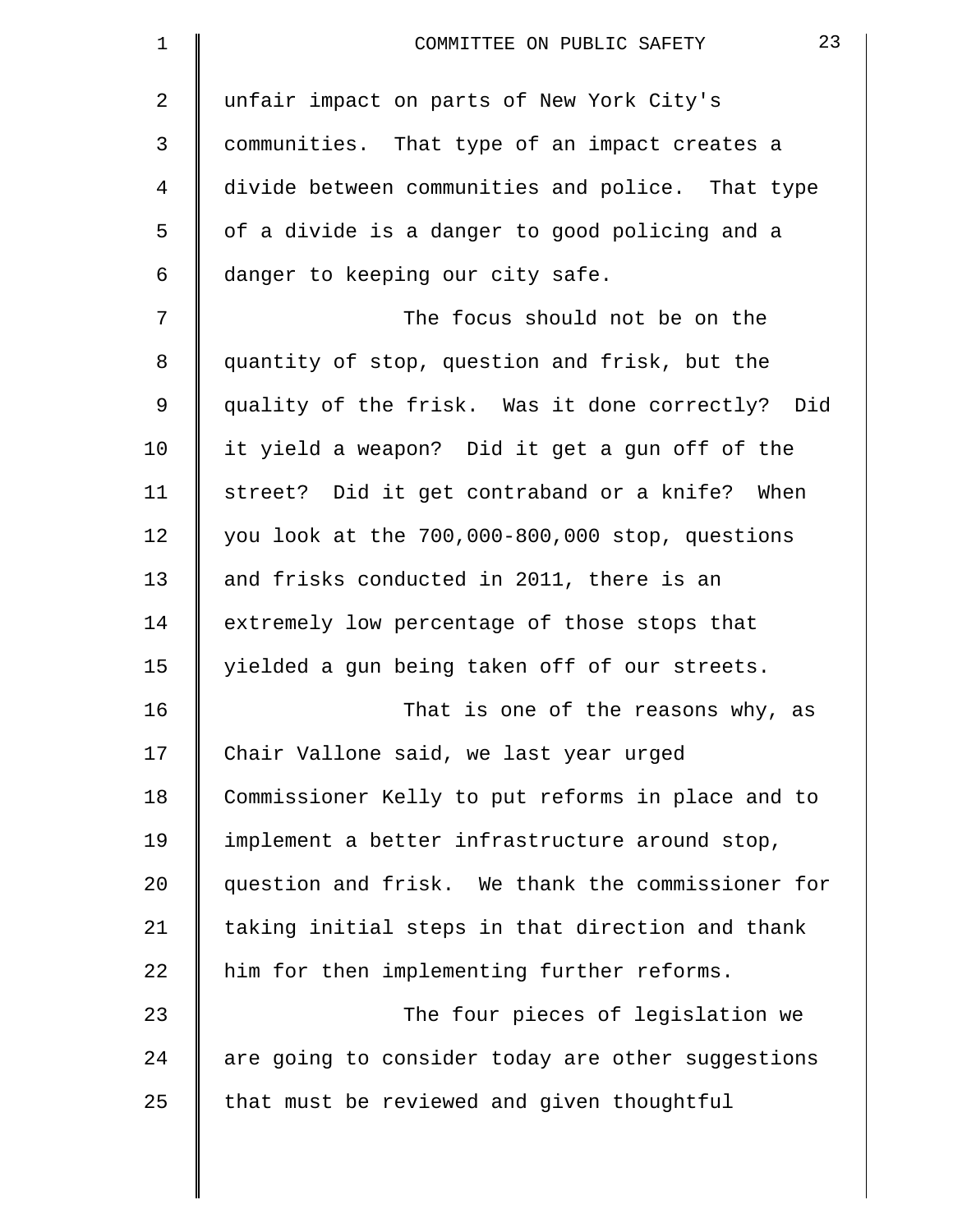| $\mathbf 1$    | 24<br>COMMITTEE ON PUBLIC SAFETY                   |
|----------------|----------------------------------------------------|
| $\overline{2}$ | consideration, because although we have made       |
| 3              | progress in the area of reforms, clearly our work  |
| 4              | is not done and more reform from a legislative     |
| 5              | framework is need. I'm very appreciative of        |
| 6              | everyone who is starting that legislative          |
| 7              | conversation with us in this formal hearing today. |
| 8              | Thank you.                                         |
| 9              | CHAIRPERSON VALLONE: Thank you,                    |
| 10             | Madame Speaker. We were joined by Council Member   |
| 11             | Dromm in the interim. Now, we're going to go to    |
| 12             | the administration. We have Mr. Michael Best, who  |
| 13             | is counselor to the Mayor. We do thank you for     |
| 14             | being here, although I agree with Council Member   |
| 15             | Williams, I would love to have the NYPD here, for  |
| 16             | a different reason though, just to show the        |
| 17             | effects of this bill in the department. We         |
| 18             | appreciate you coming down on short notice. Mr.    |
| 19             | Best, the floor is yours.                          |
| 20             | MICHAEL BEST: Thank you. Good                      |
| 21             | morning, Speaker Quinn, Chairman Vallone, members  |
| 22             | of the committee. My name is Michael Best and I    |
| 23             | am the counselor to Mayor Bloomberg. Thank you     |
| 24             | for allowing me to testify this morning on         |
| 25             | Introductory 799, 800 and 801, which concern       |
|                |                                                    |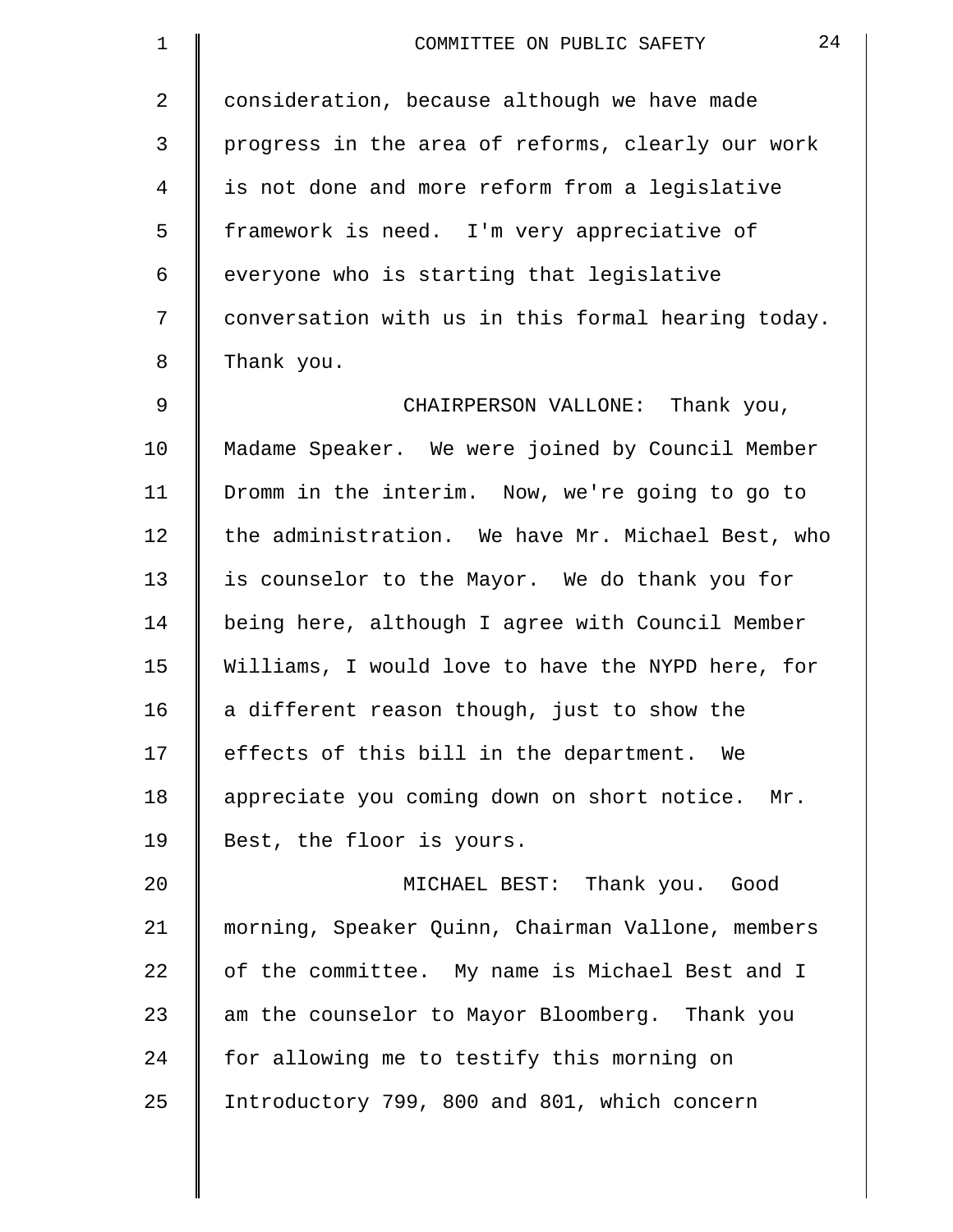| police officers' daily interaction with residents<br>of this city in their work to make the city safer<br>for all of us, and also Introductory 881, which<br>would establish an inspector general for the New<br>The NYPD works tirelessly to ensure<br>the safety of our city, protecting the lives of<br>incidence of criminal activity. Thanks to their<br>efforts, New York City remains the safest big city |
|------------------------------------------------------------------------------------------------------------------------------------------------------------------------------------------------------------------------------------------------------------------------------------------------------------------------------------------------------------------------------------------------------------------|
|                                                                                                                                                                                                                                                                                                                                                                                                                  |
|                                                                                                                                                                                                                                                                                                                                                                                                                  |
|                                                                                                                                                                                                                                                                                                                                                                                                                  |
|                                                                                                                                                                                                                                                                                                                                                                                                                  |
|                                                                                                                                                                                                                                                                                                                                                                                                                  |
|                                                                                                                                                                                                                                                                                                                                                                                                                  |
|                                                                                                                                                                                                                                                                                                                                                                                                                  |
|                                                                                                                                                                                                                                                                                                                                                                                                                  |
|                                                                                                                                                                                                                                                                                                                                                                                                                  |
|                                                                                                                                                                                                                                                                                                                                                                                                                  |
|                                                                                                                                                                                                                                                                                                                                                                                                                  |
| thanks to proactive, data-driven policing, major                                                                                                                                                                                                                                                                                                                                                                 |
| crime is down 31.3 percent and murder is down 32.1                                                                                                                                                                                                                                                                                                                                                               |
| percent. This year, the number of shootings has                                                                                                                                                                                                                                                                                                                                                                  |
| decreased and we are on track for a record low                                                                                                                                                                                                                                                                                                                                                                   |
|                                                                                                                                                                                                                                                                                                                                                                                                                  |
|                                                                                                                                                                                                                                                                                                                                                                                                                  |
| committee today, number 799, 800 and 801 relate to                                                                                                                                                                                                                                                                                                                                                               |
| the use of the tactic known as stop, question and                                                                                                                                                                                                                                                                                                                                                                |
|                                                                                                                                                                                                                                                                                                                                                                                                                  |
| authorized in New York State Criminal Procedure                                                                                                                                                                                                                                                                                                                                                                  |
| Law and was specifically authorized by the United                                                                                                                                                                                                                                                                                                                                                                |
| States Supreme Court in Terry versus Ohio in 1968,                                                                                                                                                                                                                                                                                                                                                               |
| and in countless New York State and federal court                                                                                                                                                                                                                                                                                                                                                                |
|                                                                                                                                                                                                                                                                                                                                                                                                                  |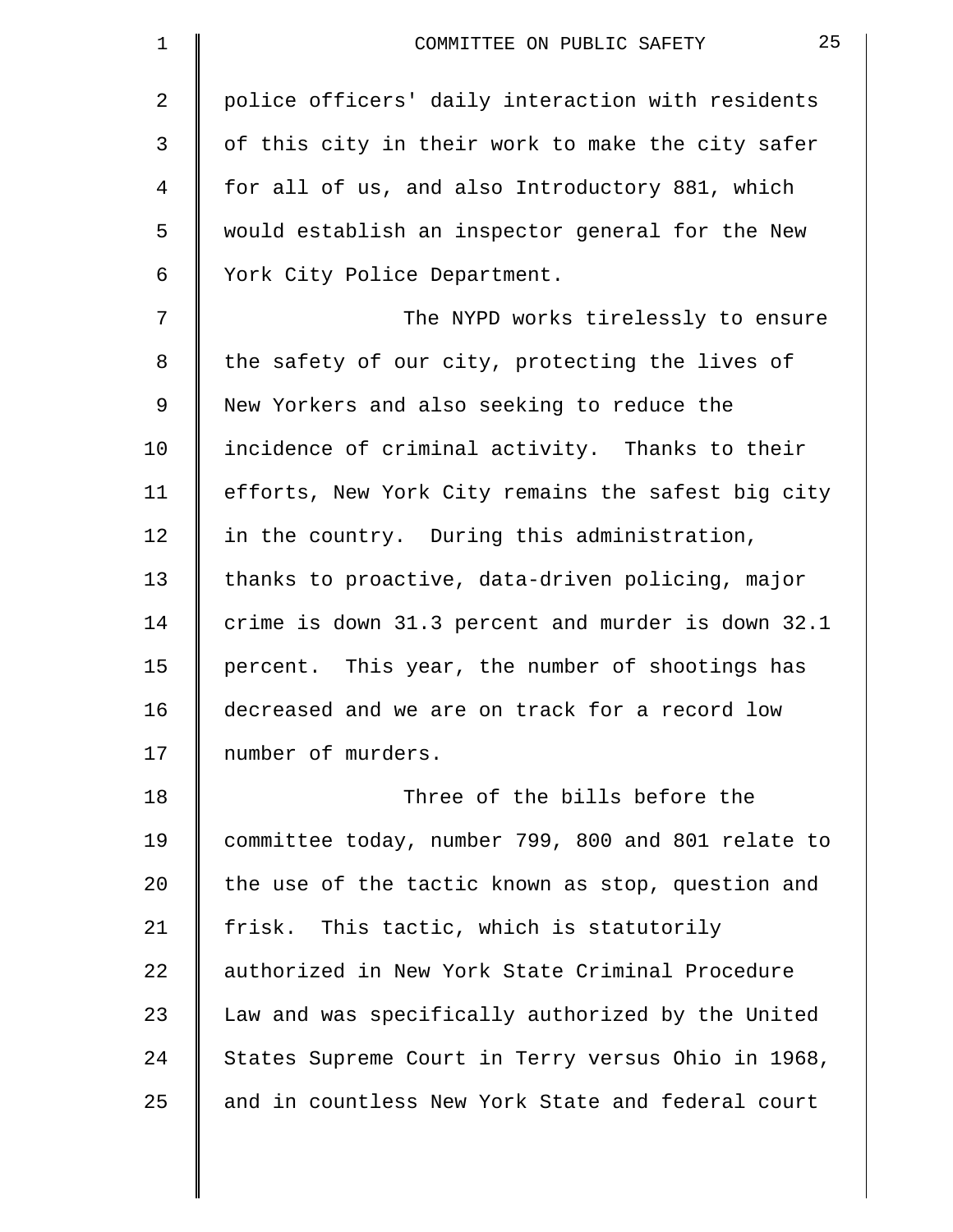| $\mathbf 1$    | 26<br>COMMITTEE ON PUBLIC SAFETY                   |
|----------------|----------------------------------------------------|
| $\overline{a}$ | cases since then, is a critical element in the     |
| 3              | NYPD's broader crime fighting strategies.          |
| 4              | The NYPD is committed to providing                 |
| 5              | training to its officers to make certain that when |
| 6              | officers engage in stop, question and frisk, they  |
| 7              | do so consistent with and only to the extent       |
| 8              | authorized by the federal constitution and the New |
| 9              | York State Criminal Procedure Law.                 |
| 10             | Moreover, the administration,                      |
| 11             | including the NYPD shares the Council's interest   |
| 12             | in ensuring that police officers' interactions     |
| 13             | with residents of this city be marked by respect   |
| 14             | and courtesy.                                      |
| 15             | Introductory 799, 800 and 801 are                  |
| 16             | all efforts to regulate the manner in which police |
| 17             | officers question people and in some cases search  |
| 18             | their persons and property. In other words, the    |
| 19             | proposed bills would attempt to regulate the       |
| 20             | powers and duties of police officers when they are |
| 21             | engaged in law enforcement activity. But as a      |
| 22             | statutory matter, these issues are governed        |
| 23             | entirely by state law, specifically the Criminal   |
| 24             | Procedure Law, which sets for the powers of police |
| 25             | officers in these areas.                           |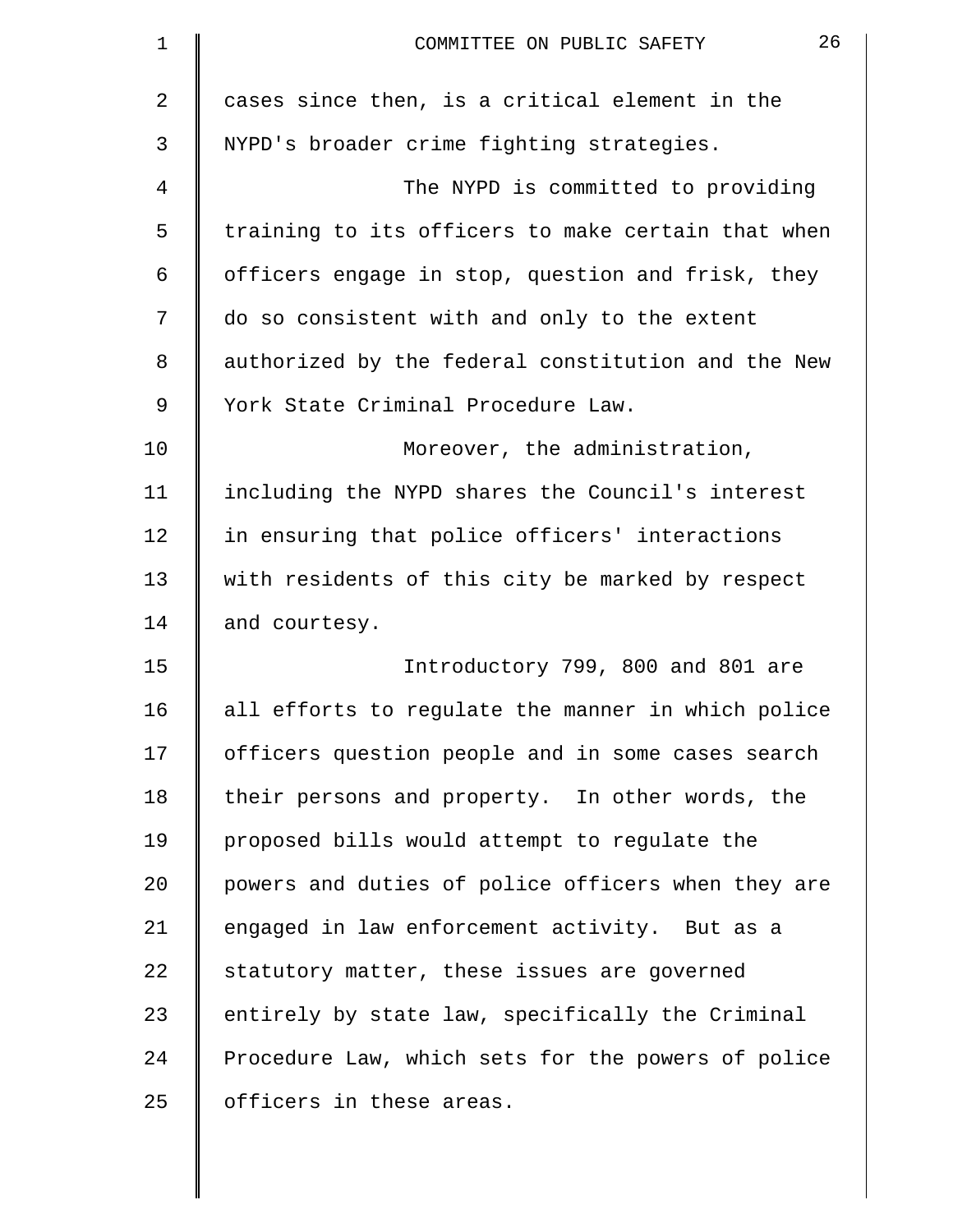| $\mathbf 1$ | 27<br>COMMITTEE ON PUBLIC SAFETY                   |
|-------------|----------------------------------------------------|
| 2           | The Criminal Procedure Law sets                    |
| 3           | forth when police officers are authorized to stop  |
| 4           | a person, search a person or their property for a  |
| 5           | weapon or other contraband and arrest a person     |
| 6           | with or without a warrant. It's a comprehensive    |
| 7           | set of laws that governs the administration of the |
| 8           | Criminal Law throughout the state, and it leaves   |
| 9           | no room for local legislation in this area.        |
| 10          | Indeed, the State Legislature made                 |
| 11          | clear its intention to regulate all aspects of     |
| 12          | criminal procedure in Section 1.10 of the Criminal |
| 13          | Procedure Law, which provides that--and I quote--  |
| 14          | "the provisions of this chapter apply exclusively  |
| 15          | to all criminal actions and proceedings commenced  |
| 16          | upon or after the effective date." Intro 799       |
| 17          | would add a new section to the--excuse me--these   |
| 18          | proposed bills, therefore, are preempted by state  |
| 19          | law and would be invalid if enacted.               |
| 20          | Intro 799 would add a new section                  |
| 21          | to the Administrative Code, which would mandate    |
| 22          | that a law enforcement officer follows certain     |
| 23          | procedures when he or she conducts a search of a   |
| 24          | person or of a vehicle, home or belongings and     |
| 25          | that search is not undertaken pursuant to a        |
|             |                                                    |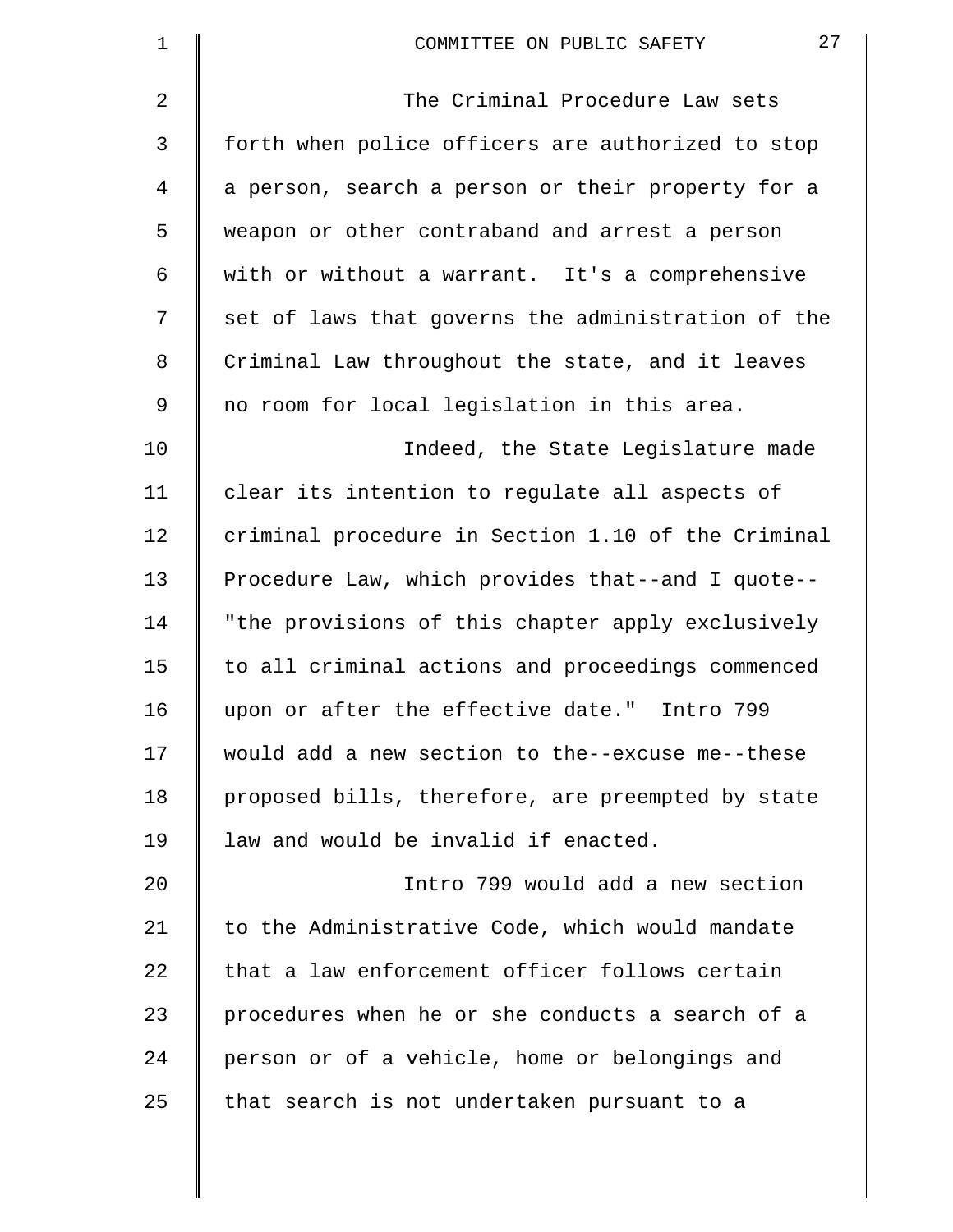| $\mathbf 1$ | 28<br>COMMITTEE ON PUBLIC SAFETY                  |
|-------------|---------------------------------------------------|
| 2           | warrant or supported by probable cause.           |
| 3           | Intro 799 would require that prior                |
| 4           | to conducting a search that is not pursuant to a  |
| 5           | warrant, incident to arrest or supported by       |
| 6           | probable cause, an officer advise the person that |
| 7           | he or she is being asked to consent to the search |
| 8           | and that he or she has the right to refuse        |
| 9           | consent.                                          |
| 10          | The bill would also require the                   |
| 11          | officer to record the provision of such consent,  |
| 12          | either in an audio recording or a written form,   |
| 13          | and obtain the signature of the person providing  |
| 14          | consent. Under this proposed local law, police    |
| 15          | would not be authorized to conduct a search until |
| 16          | after this advisement and recording took place.   |
| 17          | Police would need to provide a copy of the        |
| 18          | recorded consent to any individual searched.      |
| 19          | The bill would provide that an                    |
| 20          | officer's failure to comply with the requirements |
| 21          | of this section may be considered as a factor in  |
| 22          | determining the voluntariness of the consent in a |
| 23          | hearing to suppress any evidence recovered during |
| 24          | such a search.                                    |
| 25          | The bill conflicts with state law                 |
|             |                                                   |
|             |                                                   |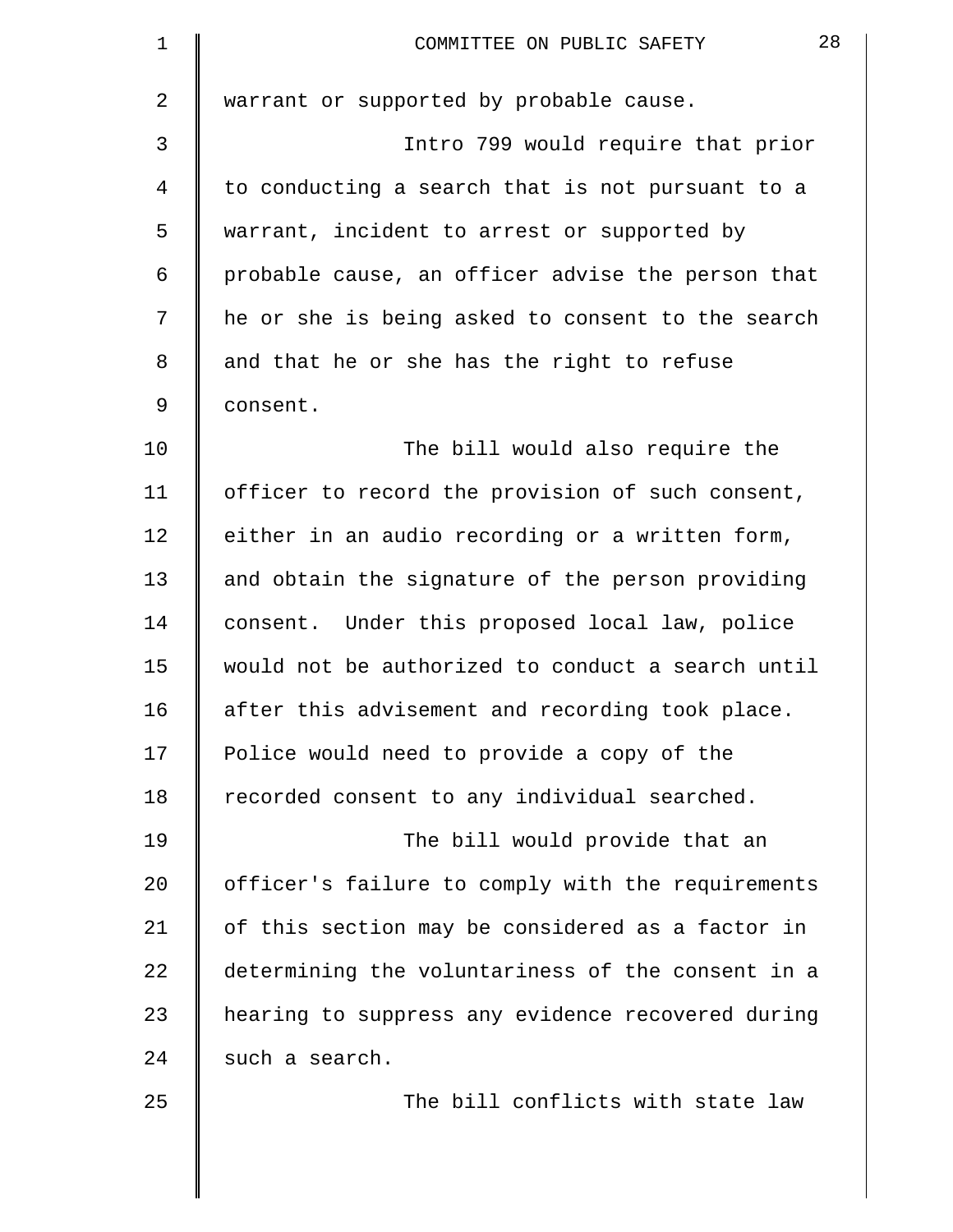| $\mathbf 1$ | 29<br>COMMITTEE ON PUBLIC SAFETY                   |
|-------------|----------------------------------------------------|
| 2           | that authorizes officers to conduct searches and   |
| 3           | recover evidence in situations like those when     |
| 4           | they have reason to believe an individual is       |
| 5           | carrying a weapon or the contraband or evidence is |
| 6           | in plain view.                                     |
| 7           | Introductory 800 would amend                       |
| 8           | Section 14151 of the Administrative Code, which    |
| 9           | prohibits members of the police department or      |
| 10          | other law enforcement officers from engaging in    |
| 11          | racial or ethnic profiling. This bill would        |
| 12          | expand the current prohibition on the use of race, |
| 13          | ethnicity, religion or national origin as the      |
| 14          | determinative factor for law enforcement action to |
| 15          | imply relying on factors such as age, sex, gender  |
| 16          | identity, sexual orientation, immigration or       |
| 17          | citizenship status, language, disability housing   |
| 18          | status, occupation, or socioeconomic status.       |
| 19          | As drafted, the bill would prohibit                |
| 20          | the use of these characters, quote, to any degree, |
| 21          | unquote, even when coupled with other known        |
| 22          | identifying factors about a suspect, such as a     |
| 23          | description of a perpetrator provided by a victim. |
| 24          | In addition to expanding the                       |
| 25          | current prohibition on racial or ethnic profiling  |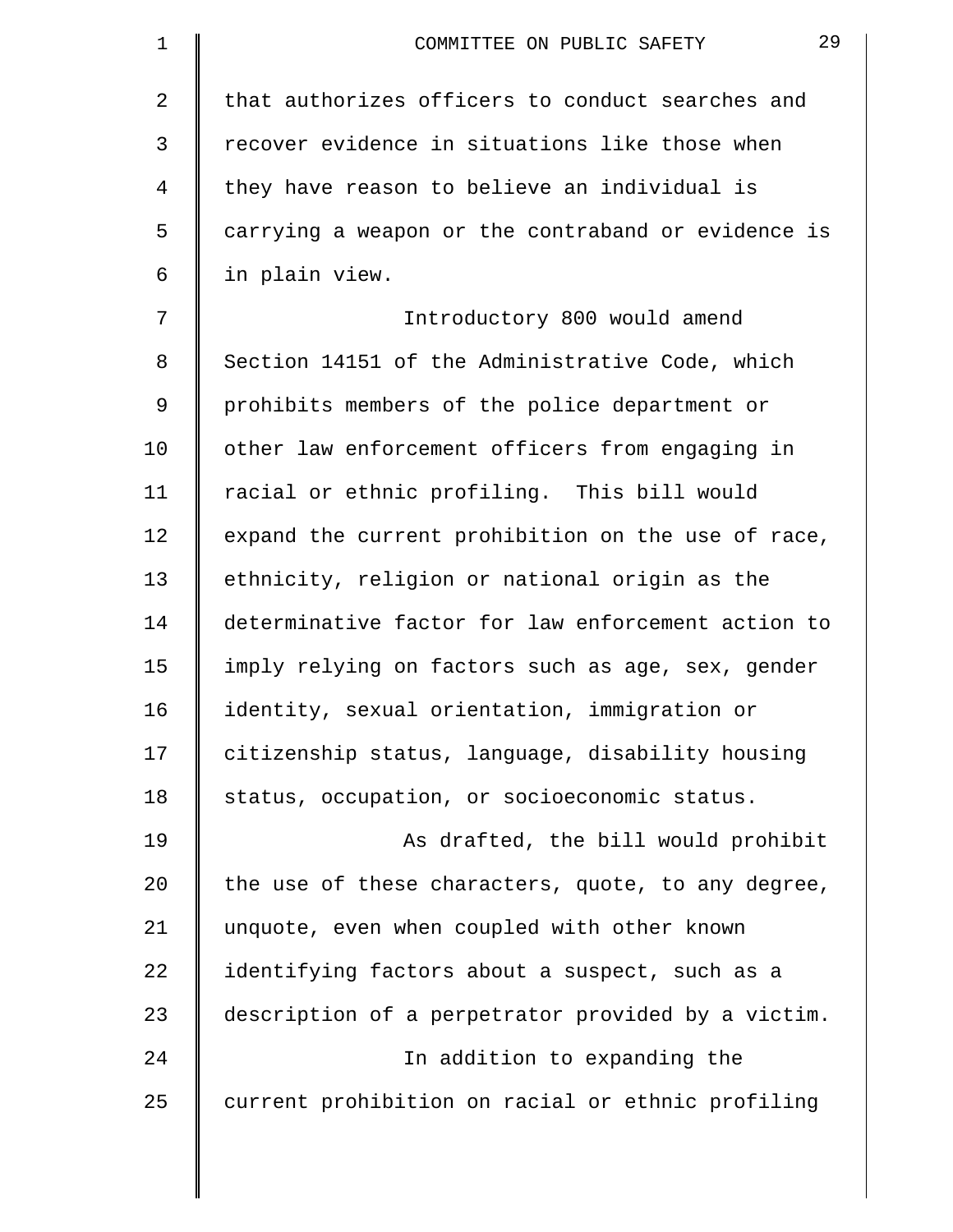| $\mathbf 1$    | 30<br>COMMITTEE ON PUBLIC SAFETY                   |
|----------------|----------------------------------------------------|
| $\overline{a}$ | to bias based profiling, the bill would create a   |
| 3              | cause of action for an individual subject to bias  |
| 4              | based profiling or for an organization, quote,     |
| 5              | whose interests are germane to the purpose of this |
| 6              | section, unquote. The remedies sought could        |
| 7              | include compensatory and punitive damages and      |
| 8              | injunctive and declaratory relief against the City |
| 9              | of New York, the law enforcement officer who       |
| 10             | engaged in such profiling and any supervisor of    |
| 11             | such officer.                                      |
| 12             | Intro 800 would also establish a                   |
| 13             | cause of action for an unlawful discriminatory     |
| 14             | practice, which could be, established when an      |
| 15             | individual or organization demonstrates that a law |
| 16             | enforcement officer has engaged in bias based      |
| 17             | profiling and fails to prove such profiling was    |
| 18             | necessary or narrowly tailored to achieve a        |
| 19             | compelling governmental interest. The bill would   |
| 20             | also establish a cause of action alleging that     |
| 21             | police activity had a disparate impact on          |
| 22             | individuals in any of the protected categories.    |
| 23             | Finally, the bill would authorize the payment of   |
| 24             | attorney's fees and expert fees to the prevailing  |
| 25             | plaintiff in any action or proceeding used to      |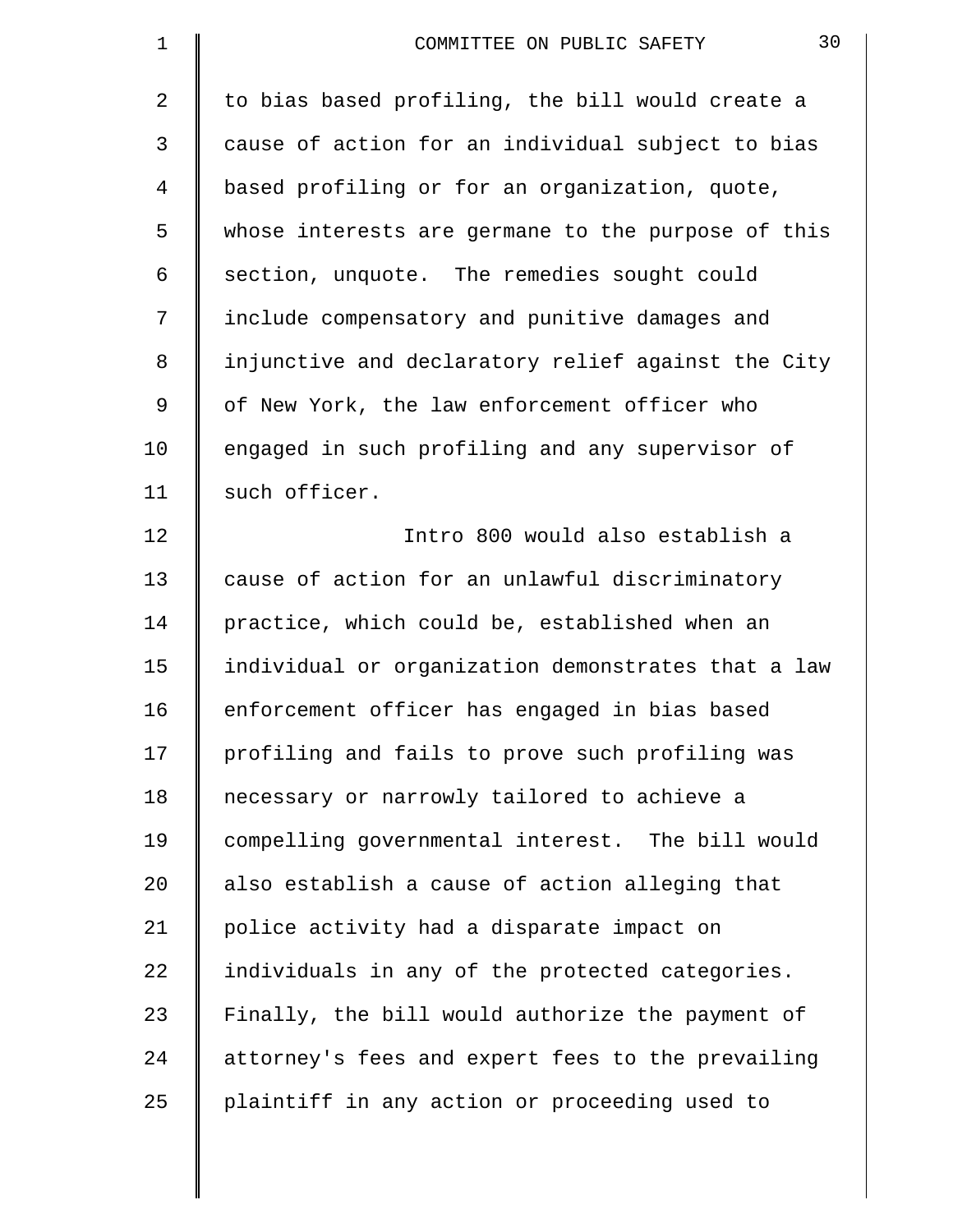| 1  | 31<br>COMMITTEE ON PUBLIC SAFETY                   |
|----|----------------------------------------------------|
| 2  | enforce this section.                              |
| 3  | The last bill in this series, Intro                |
| 4  | 801 would require police officers to identify      |
| 5  | themselves to individuals who are the subject of   |
| 6  | any stops, frisks, searches, traffic stops or      |
| 7  | other law enforcement activity, provide the reason |
| 8  | for the activity and provide a business card with  |
| 9  | their names as well as contact information for the |
| 10 | Civilian Complaint Review Board. This would apply  |
| 11 | to any police/civilian interaction, including      |
| 12 | those with victims or witnesses.                   |
| 13 | My testimony today is focused on                   |
| 14 | the legal problems raised by these bills, so I'm   |
| 15 | not going to explore the impracticality of, for    |
| 16 | instance, requiring a police officer, doing a      |
| 17 | vertical patrol by himself or herself in a Housing |
| 18 | Authority stairwell at 3 in the morning, to fumble |
| 19 | for business cards and recording devices whenever  |
| 20 | the officer speaks to a witness.                   |
| 21 | All three of these bills are                       |
| 22 | preempted by the State Criminal Procedure Law.     |
| 23 | Where the state has enacted a comprehensive and    |
| 24 | detailed statutory scheme in an area or has        |
| 25 | otherwise indicated that it has occupied an entire |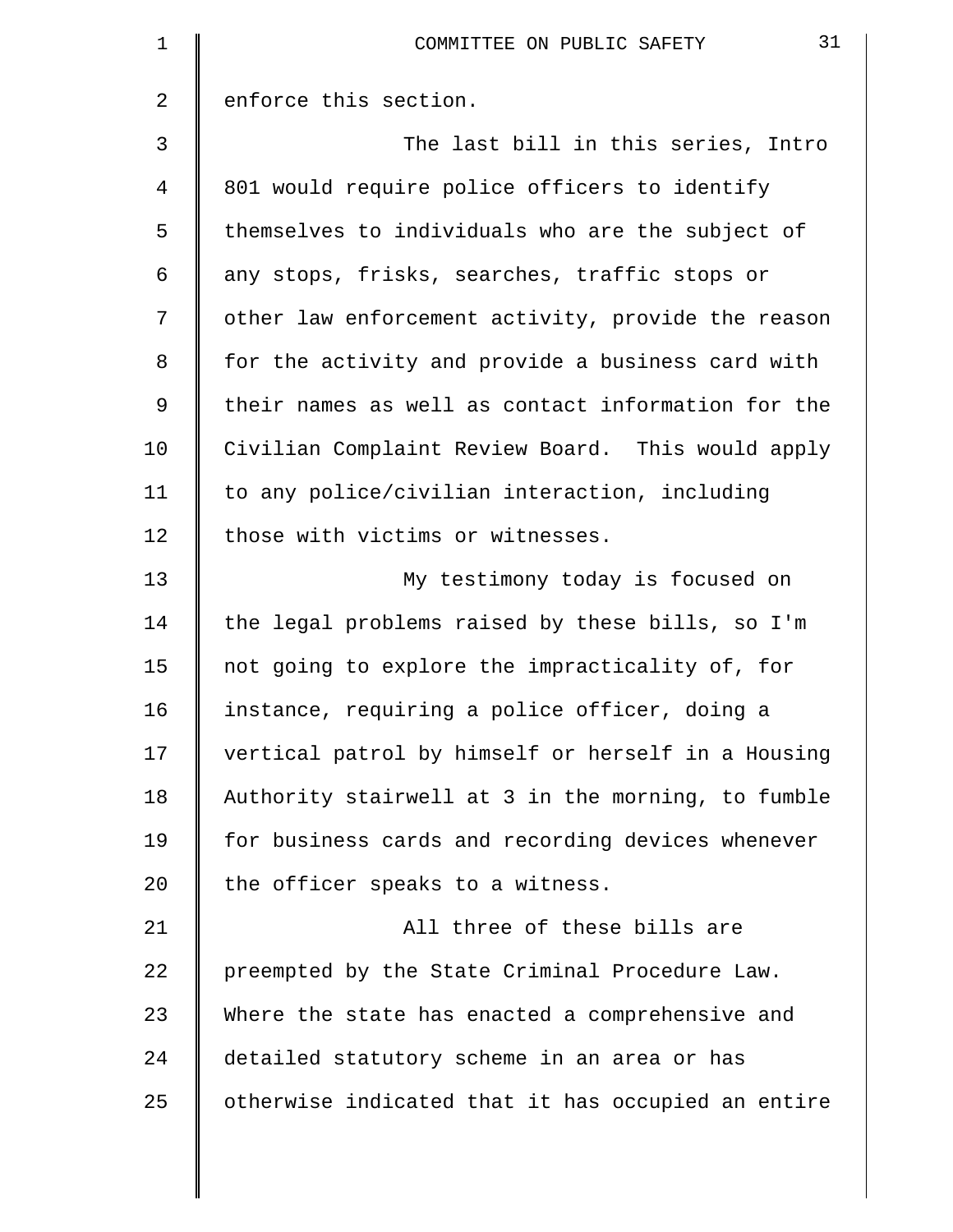| 1  | 32<br>COMMITTEE ON PUBLIC SAFETY                  |
|----|---------------------------------------------------|
| 2  | field, local legislation is preempted and         |
| 3  | impermissible. Here the Criminal Procedure Law is |
| 4  | an elaborate and comprehensive set of laws        |
| 5  | governing the entire field of criminal procedure. |
| 6  | The Criminal Procedure Law was enacted in 1970,   |
| 7  | following a nine-year process undertaken by a     |
| 8  | state commission created at the behest of the     |
| 9  | State Legislature, which was engaged in a         |
| 10 | wholesale effort to unify, modernize and make     |
| 11 | uniform the criminal court system and criminal    |
| 12 | procedure law.                                    |
| 13 | The governor approved the                         |
| 14 | legislation, heralding it as the state's first    |
| 15 | comprehensive modernization of procedures for the |
| 16 | administration of criminal justice and a complete |
| 17 | system of criminal laws carefully designed as an  |
| 18 | integrated framework for the effective            |
| 19 | administration of criminal justice. It has been   |
| 20 | held that the intent of the legislature was to    |
| 21 | enact a criminal procedure law that would govern  |
| 22 | all criminal actions in this state, thereby       |
| 23 | occupying the field of criminal procedure in its  |
| 24 | entirety.                                         |
| 25 | In the particular area addressed by               |
|    |                                                   |
|    |                                                   |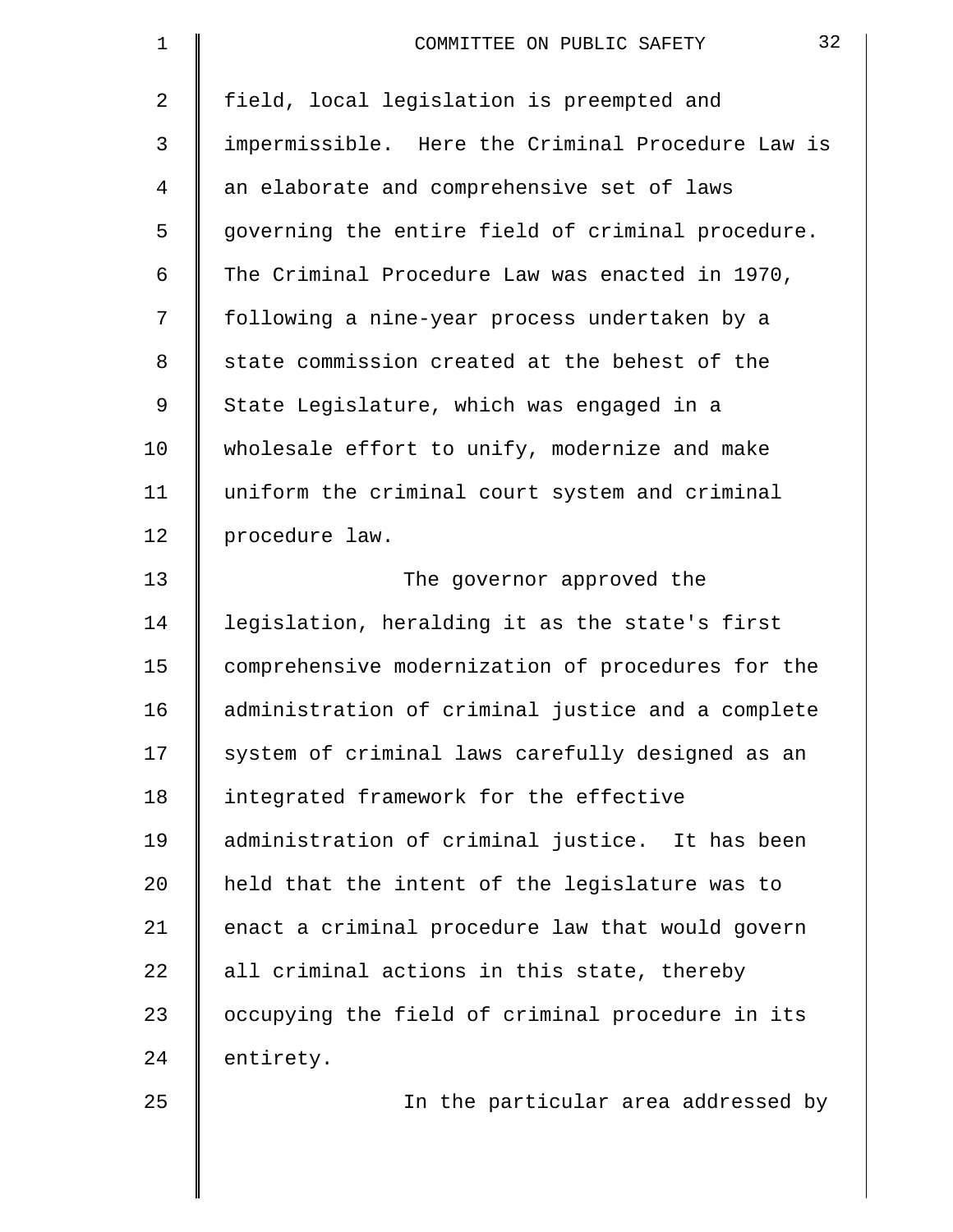| 1              | 33<br>COMMITTEE ON PUBLIC SAFETY                   |
|----------------|----------------------------------------------------|
| $\overline{a}$ | these proposed bills, Section 140.50 of the        |
| 3              | Criminal Procedure Law, which is entitled          |
| 4              | "Temporary Questioning of Persons in Public        |
| 5              | Places, Search for Weapons," governs the stopping  |
| 6              | and questioning of persons by police officers. It  |
| 7              | specifics the conditions under which a stop may    |
| 8              | lawfully be made and the conditions when an        |
| 9              | officer may lawfully search a person.              |
| 10             | This section, based on a statute                   |
| 11             | enacted in 1964, was intended, according to the    |
| 12             | legislative history, to clarify the power of       |
| 13             | police to stop, question and search criminal       |
| 14             | suspects. This purpose would be wholly undermined  |
| 15             | by local legislation that imposed new strictures   |
| 16             | on stop, question and frisk.                       |
| 17             | Indeed, to take one example Intro                  |
| 18             | 799 could effectively prevent police officers from |
| 19             | conducting some searches expressly authorized by   |
| 20             | Section 140.50 of the Criminal Procedure Law, such |
| 21             | as those where officers have reason to fear for    |
| 22             | their own safety or the safety of the public.      |
| 23             | In the area of criminal procedure,                 |
| 24             | it's understandable why the state decided to       |
| 25             | create one body of law that would be exclusively   |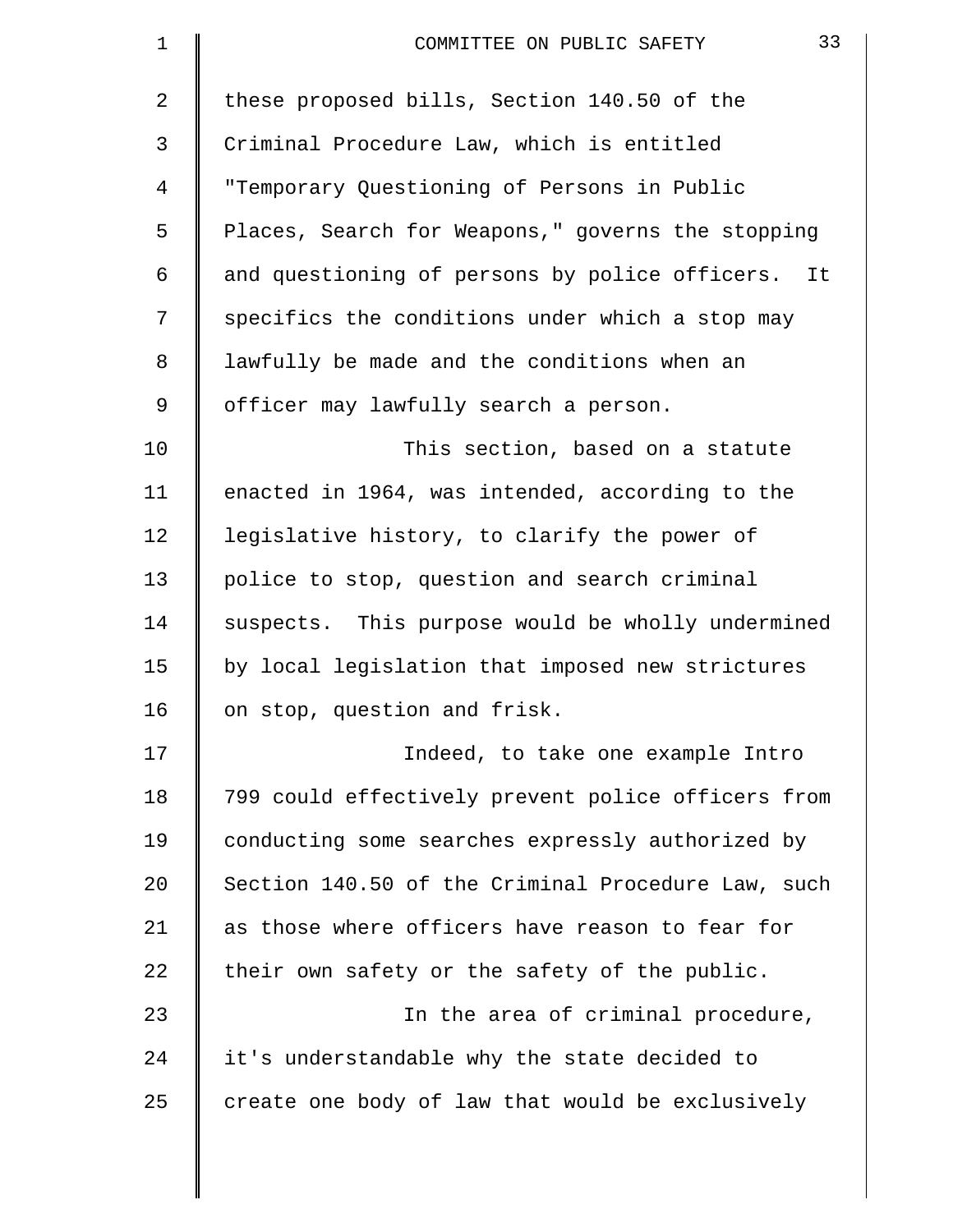| 1           | 34<br>COMMITTEE ON PUBLIC SAFETY                   |
|-------------|----------------------------------------------------|
| 2           | applicable statewide. When it comes to the         |
| 3           | exercise of police and prosecutorial authority and |
| 4           | the procedures that can result in prosecution for  |
| 5           | crimes, the determination of guilt or innocence    |
| 6           | and the sentencing and incarceration of offenders, |
| 7           | it's important for our state's citizens to know    |
| 8           | that there is one standard and one set of          |
| $\mathsf 9$ | procedures that governs throughout the state.      |
| 10          | Criminal procedure, moreover, is an                |
| 11          | area that must take into account constitutional    |
| 12          | rights as determined by the courts, and setting    |
| 13          | forth procedures for the entire state that comport |
| 14          | with the constitution makes eminent sense. A set   |
| 15          | of criminal procedures that varied from city to    |
| 16          | city or county to county, however, would make no   |
| 17          | sense and would endanger the fair administration   |
| 18          | of justice.                                        |
| 19          | In any event, as a legal matter,                   |
| 20          | when a field is preempted by state law, like the   |
| 21          | Criminal Procedure Law there is no authority for   |
| 22          | local governments to legislate. Intro 799 would    |
| 23          | prescribe how police search individuals, their     |
| 24          | vehicles, homes or belongings. Intro 800 would     |
| 25          | micromanage the basis for thousands of contacts    |
|             |                                                    |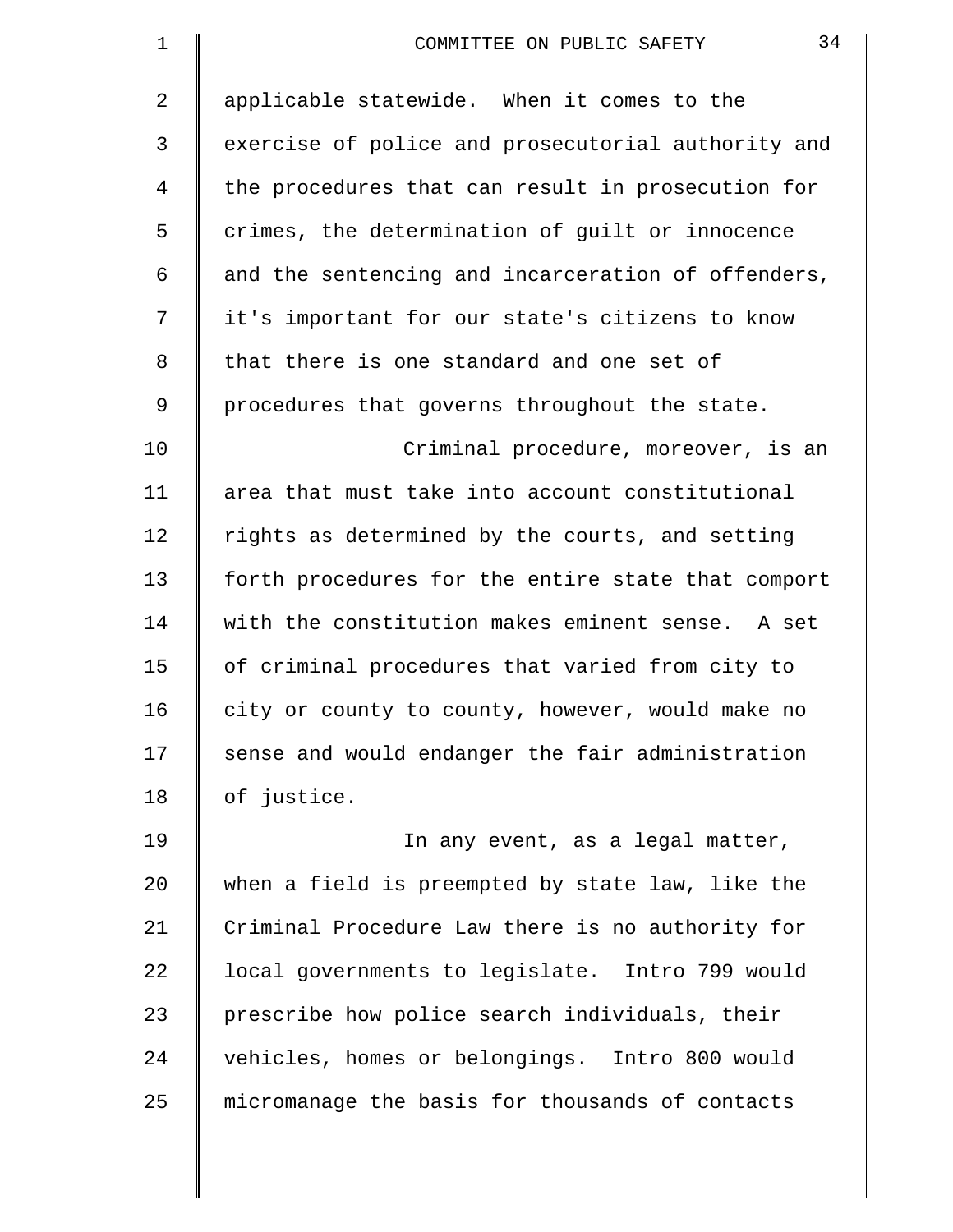| 1              | 35<br>COMMITTEE ON PUBLIC SAFETY                   |
|----------------|----------------------------------------------------|
| $\overline{2}$ | police officers commence every single day with     |
| 3              | individuals in the city. Intro 801 would dictate   |
| 4              | how police initiated and concluded interactions    |
| 5              | with the public.                                   |
| 6              | All three of these bills then are                  |
| 7              | attempts to regulate criminal procedure and the    |
| 8              | authority for and limits on police activity in     |
| 9              | stopping, questioning and searching individuals.   |
| 10             | This is an area where the state has established    |
| 11             | the law. Where the state's intent of the Criminal  |
| 12             | Procedure Law shall be the exclusive law in this   |
| 13             | area is expressly set forth in the statute, and    |
| 14             | where the detailed comprehensive nature of the     |
| 15             | Criminal Procedure Law makes clear that the state  |
| 16             | intended to preempt the field.<br>These bills are  |
| 17             | preempted.                                         |
| 18             | Furthermore, the bills would create                |
| 19             | confusion in an area of law that is already the    |
| 20             | subject of extensive jurisprudence in the courts.  |
| 21             | The Fourth, Fifth and Fourteenth Amendment of the  |
| 22             | United States Constitution impose limits on the    |
| 23             | activities of police officers, limits that protect |
| 24             | individuals' rights and ensure that the laws are   |
| 25             | applied on an equal basis to all persons.          |
|                |                                                    |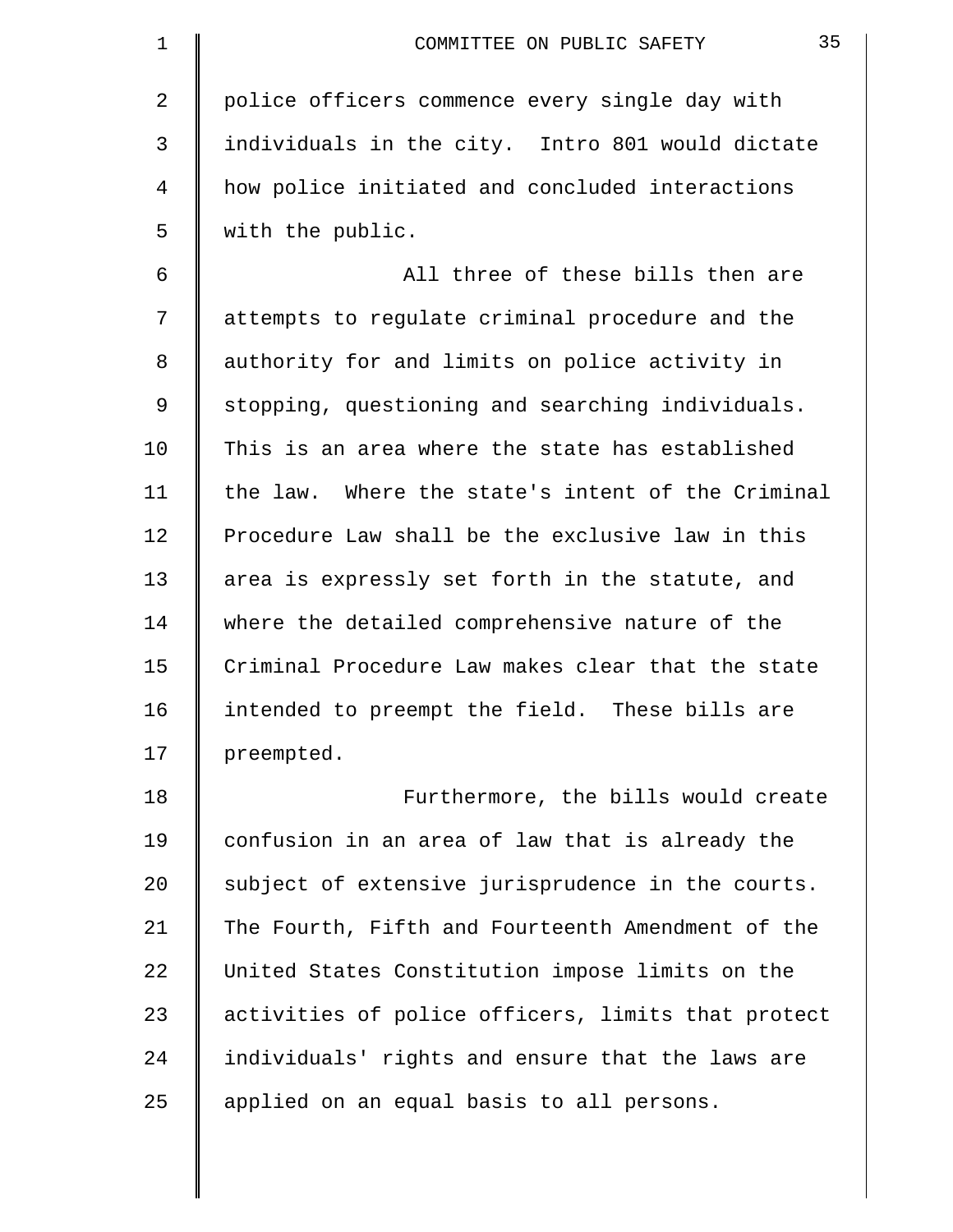| 1              | 36<br>COMMITTEE ON PUBLIC SAFETY                   |
|----------------|----------------------------------------------------|
| $\overline{2}$ | State and federal courts regularly                 |
| 3              | navigate the intersection between the Criminal     |
| 4              | Procedure Law and the protections guaranteed by    |
| 5              | the federal constitution and there are thousands   |
| 6              | of court decisions analyzing the daily encounters  |
| 7              | police have with the public in determining whether |
| 8              | the police properly exercised the powers granted   |
| 9              | them by state law.                                 |
| 10             | Indeed, where members of the public                |
| 11             | believe that the police have violated those        |
| 12             | rights, they can and do bring suit challenging     |
| 13             | those police actions. For instance, as the         |
| 14             | members of the committee undoubtedly know, there   |
| 15             | is now a class action pending in federal court     |
| 16             | challenging the nature of the NYPD stop, question  |
| 17             | and frisk tactics.                                 |
| 18             | Given the role of the judiciary in                 |
| 19             | adjudicating challenges and interpreting the       |
| 20             | applicable law, there is no role for local         |
| 21             | legislation in this field. This series of bills,   |
| 22             | by creating standards and procedures only          |
| 23             | applicable to New York City, standards that are    |
| 24             | not based on either the Criminal Procedure Law or  |
| 25             | established constitutional protections would       |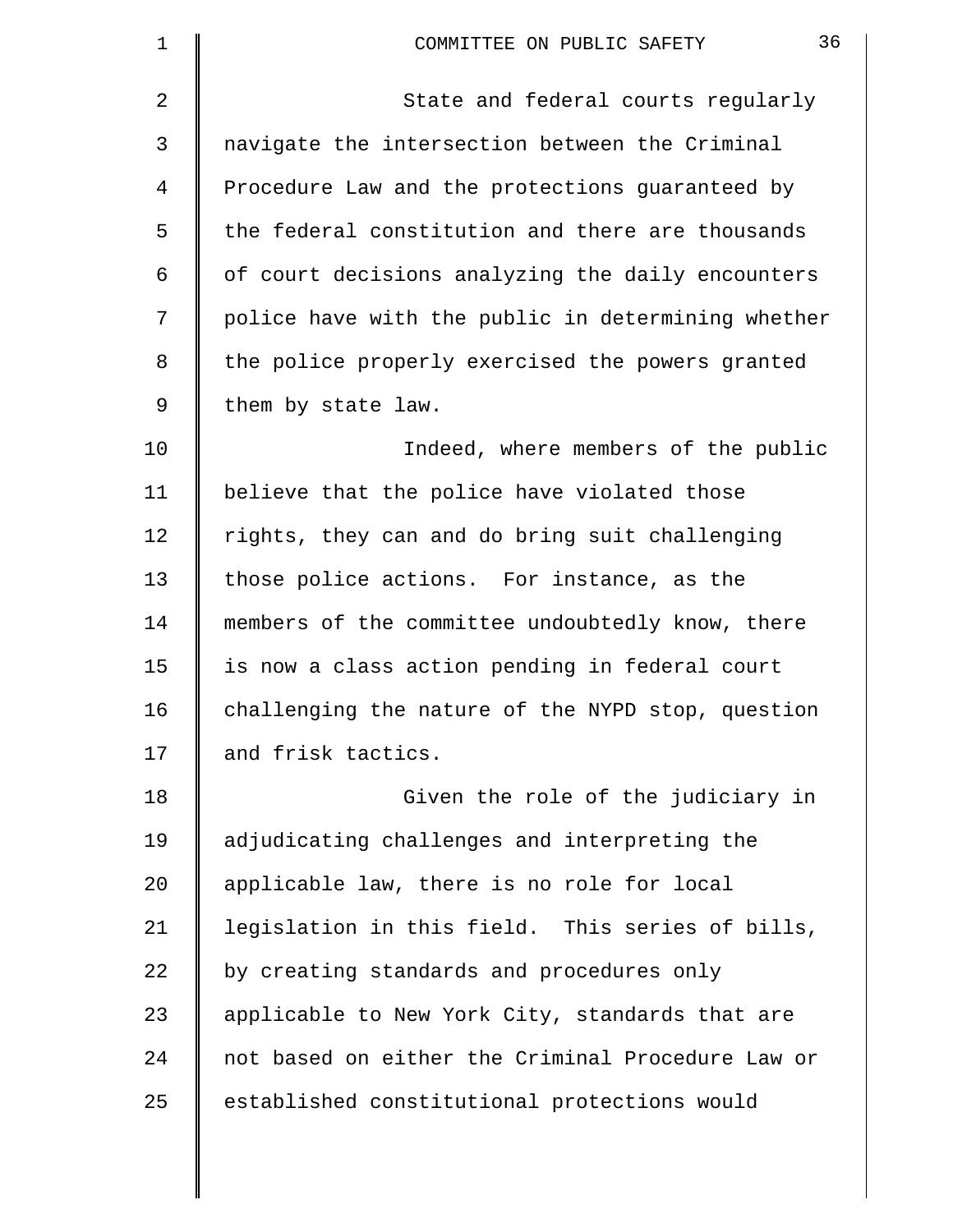| 1  | 37<br>COMMITTEE ON PUBLIC SAFETY                   |
|----|----------------------------------------------------|
| 2  | create confusion and limit police officers'        |
| 3  | ability to lawfully protect the public and         |
| 4  | themselves.                                        |
| 5  | Moreover, in attempting to                         |
| 6  | legislate in areas of criminal and civil procedure |
| 7  | already governed by a well established body of     |
| 8  | federal and state law, and federal and state court |
| 9  | jurisprudence, and by proposing standards that     |
| 10 | confuse and conflict with established precedent,   |
| 11 | the bills would have the effect of creating        |
| 12 | unwieldy litigation, of undermining important      |
| 13 | jurisprudential principles, such as judicial and   |
| 14 | constitutional principles regarding who has        |
| 15 | standing to sue, and of creating unnecessary       |
| 16 | questions as to applicable law.                    |
| 17 | For example, the provisions in                     |
| 18 | Introductory 800, establishing two news causes of  |
| 19 | action, ignore important principles of standing    |
| 20 | and would give a wide variety of organizations the |
| 21 | right to sue over virtually any type of police     |
| 22 | activity. The breadth of exposure that would be    |
| 23 | created is unprecedented.                          |
| 24 | I have also been asked to comment                  |
| 25 | on Intro 881, which would amend the New York City  |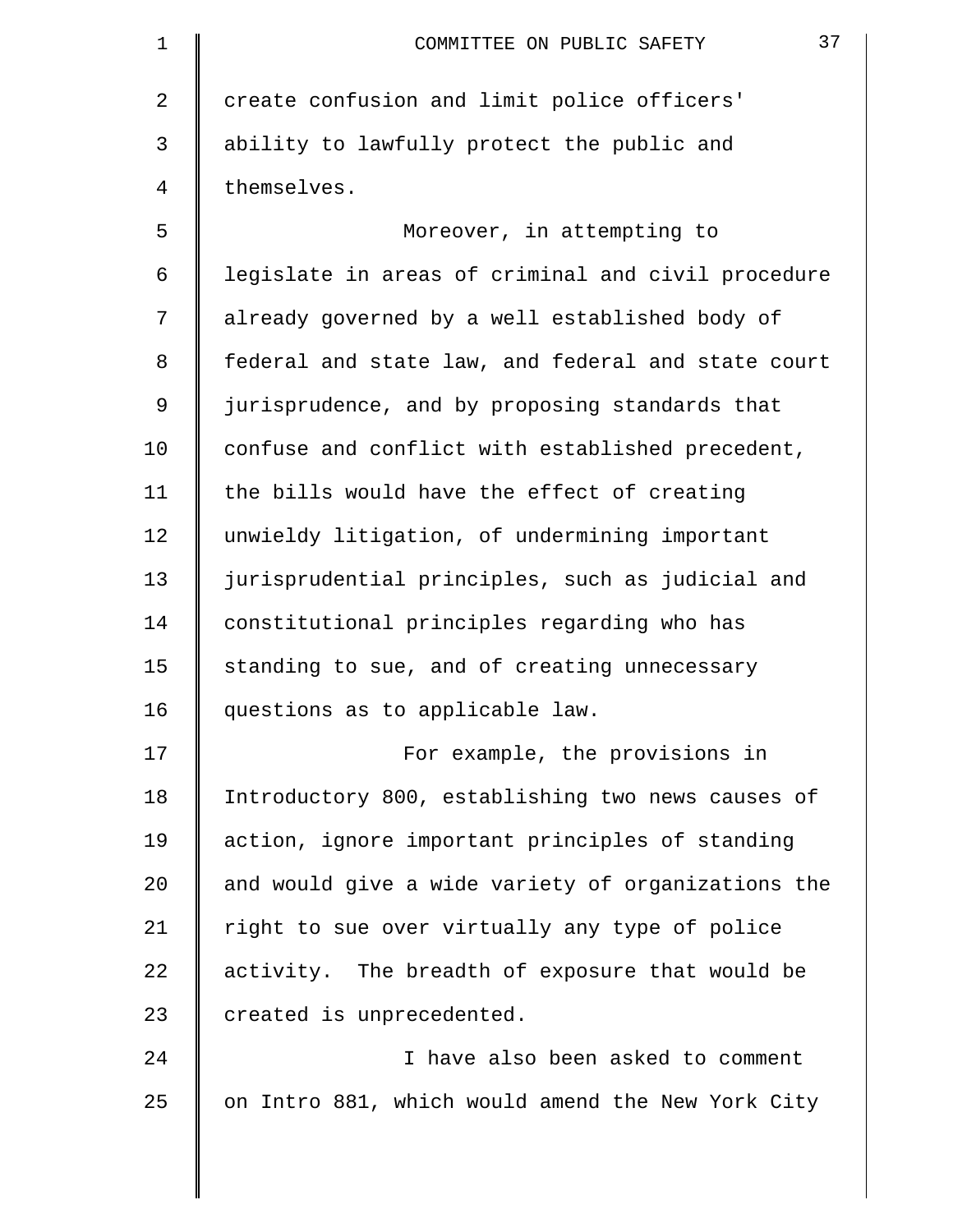| $\mathbf 1$ | 38<br>COMMITTEE ON PUBLIC SAFETY                   |
|-------------|----------------------------------------------------|
| 2           | Charter to establish and Office of the Inspector   |
| 3           | General for the New York Police Department. The    |
| 4           | NYPD is already subject to a large amount of       |
| 5           | oversight by a number of different entities at the |
| 6           | city, state and federal levels, and there is no    |
| 7           | need for the addition of an inspector general.     |
| 8           | While most city agencies have an                   |
| 9           | inspector general, which is part of the Department |
| 10          | of Investigation, the NYPD has an internal affairs |
| 11          | bureau to investigate allegations of corruption    |
| 12          | and misconduct within the department. IAB is far   |
| 13          | larger than any of the city's inspector generals,  |
| 14          | with a staff of approximately 700, and a budget of |
| 15          | nearly \$70 million. In fact, under this           |
| 16          | administration, IAB's budget has increased roughly |
| 17          | 60 percent.                                        |
| 18          | There are also multiple levels of                  |
| 19          | oversight outside the NYPD. The Civilian           |
| 20          | Complaint Review Board, which investigates         |
| 21          | complaints by members of the public against police |
| 22          | officers, and pursuant to an agreement earlier     |
| 23          | this year between the NYPD, the CCRB, the Mayor    |
| 24          | and the Speaker--and we want to acknowledge the    |
| 25          | Speaker's leadership on this issue--brings         |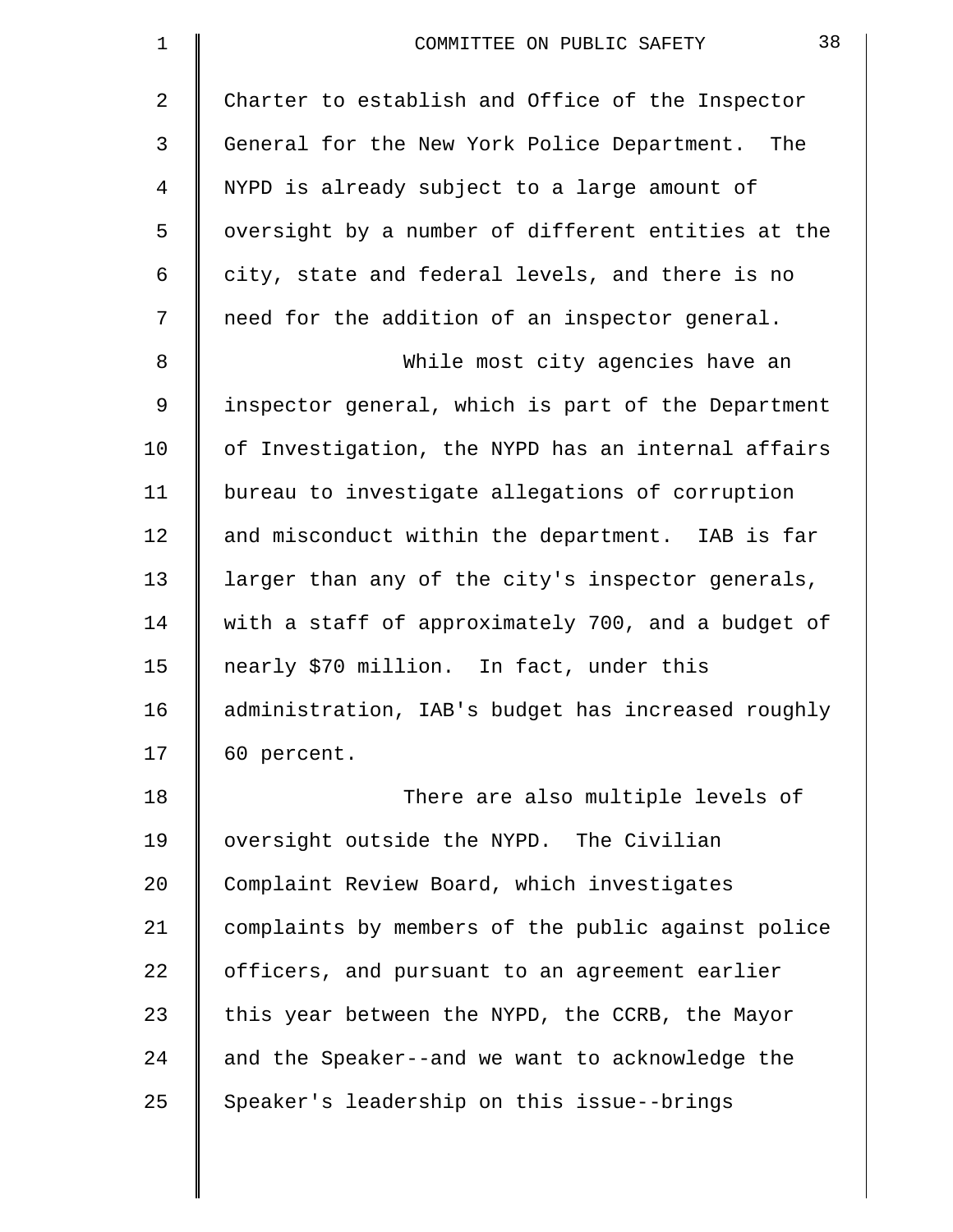| $\mathbf 1$    | 39<br>COMMITTEE ON PUBLIC SAFETY                   |
|----------------|----------------------------------------------------|
| $\overline{2}$ | disciplinary actions where warranted. The          |
| 3              | Commission to Combat Police Corruption, which      |
| 4              | investigates police policies and procedures that   |
| 5              | implicate issues of possible corruption, and it    |
| 6              | should be noted that the commission received       |
| 7              | additional resources to hire four new attorneys    |
| 8              | this year as well. There are also the five         |
| 9              | district attorneys in New York City, the state     |
| 10             | attorney general, and the two federal prosecutors  |
| 11             | in the Southern and Eastern Districts of New York. |
| 12             | Besides being unnecessary, Intro                   |
| 13             | 881's attempt to add an inspector general would    |
| 14             | violate the prohibition on curtailing the mayor's  |
| 15             | authority. Whenever local legislation would        |
| 16             | abolish, transfer or curtail the powers of an      |
| 17             | elected official, both the state and municipal     |
| 18             | Home Rule Law and the City Charter mandate that    |
| 19             | such legislation cannot be enacted without a voter |
| 20             | referendum. Twice before, the Council has passed   |
| 21             | bills to create entities akin to an inspector      |
| 22             | general for the NYPD and both times the court      |
| 23             | struck down those bills on curtailment grounds.    |
| 24             | Introductory 881 contains several                  |
| 25             | of the kinds of structural flaws that absent a     |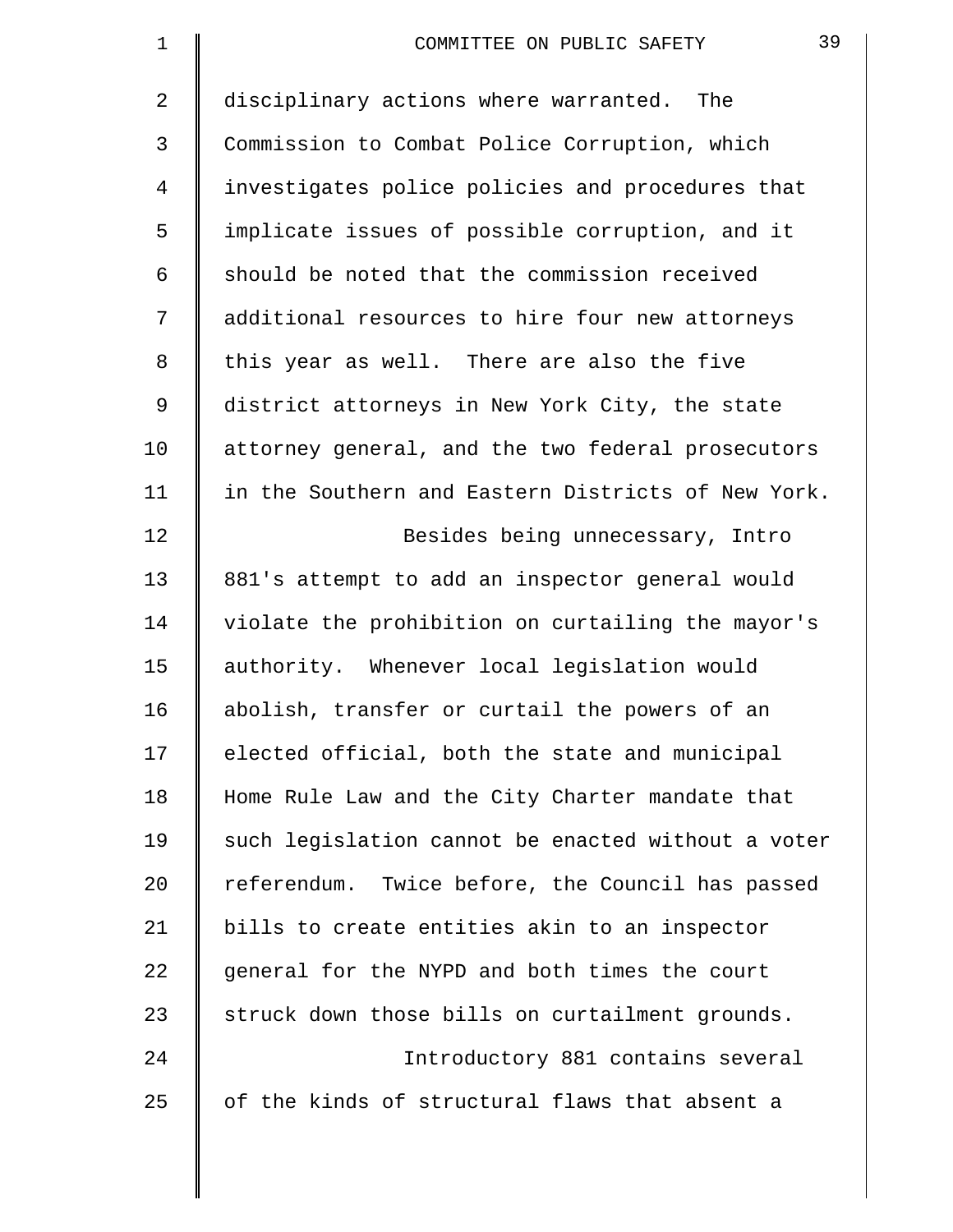| 1  | 40<br>COMMITTEE ON PUBLIC SAFETY                   |
|----|----------------------------------------------------|
| 2  | referendum would inevitably be deemed to violate   |
| 3  | state law and the Charter, such as limitations on  |
| 4  | who can serve as inspector general and on the      |
| 5  | direction of investigations. It is therefore       |
| 6  | legally infirm.                                    |
| 7  | I thank you for the opportunity to                 |
| 8  | testify today and look forward to a continued      |
| 9  | dialogue with the Council about these issues so    |
| 10 | that our dedicated hardworking police officers can |
| 11 | do their job to make every neighborhood in this    |
| 12 | city a safe one and our residents have respectful  |
| 13 | interactions with the officers who patrol their    |
| 14 | streets every day.                                 |
| 15 | I am, of course, available to                      |
| 16 | answer any questions the committee may have.       |
| 17 | Thank you very much.                               |
| 18 | CHAIRPERSON VALLONE: Thank you,                    |
| 19 | Mr. Best. You speak very quickly, but I think      |
| 20 | what you said was that every one of these bills is |
| 21 | either preempted by a state law or a federal law   |
| 22 | or the charter or the constitution, correct?       |
| 23 | MICHAEL BEST: Yes.                                 |
| 24 | [Background noise]                                 |
| 25 | CHAIRPERSON VALLONE: We may need a                 |

 $\parallel$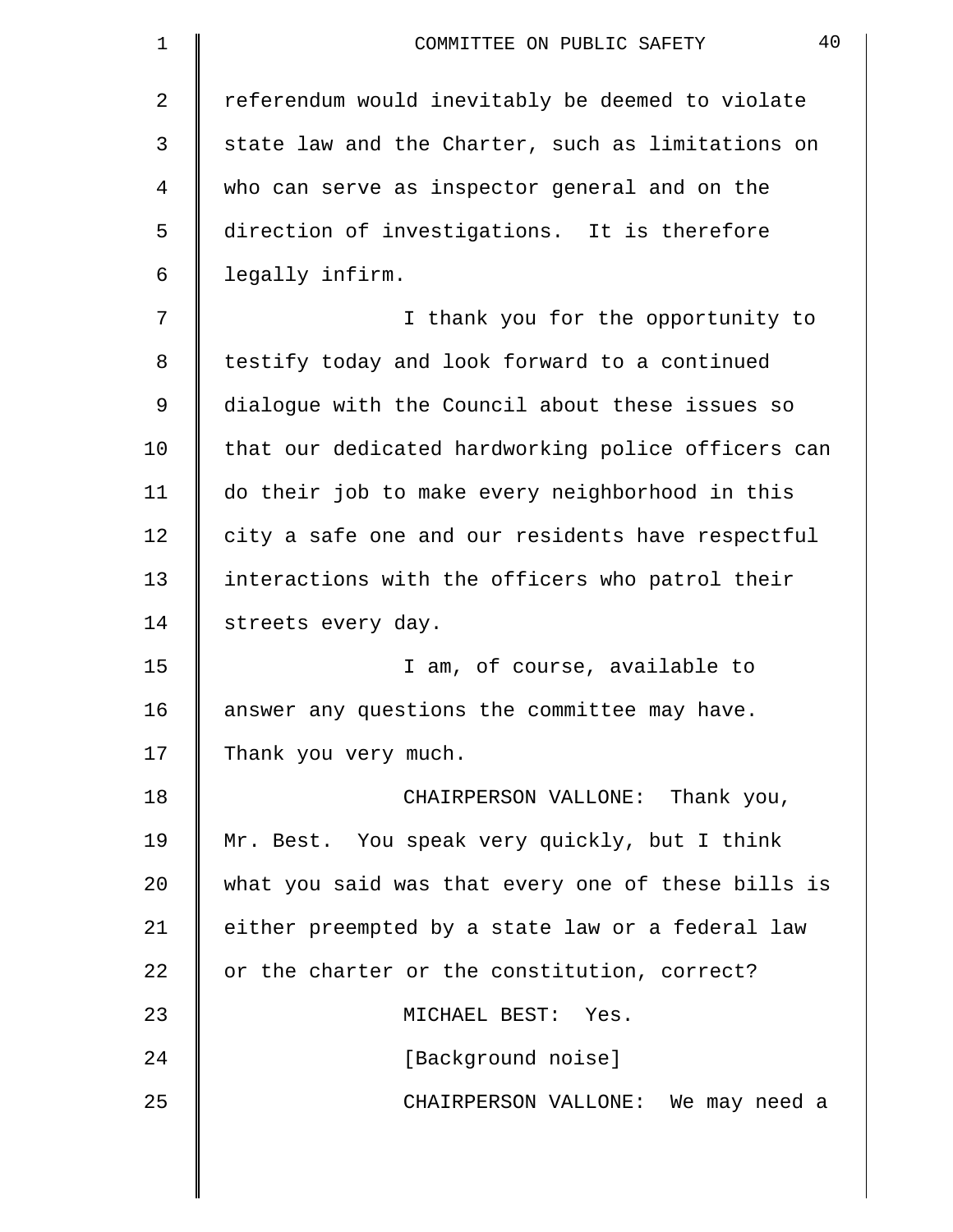| $\mathbf 1$  | 41<br>COMMITTEE ON PUBLIC SAFETY                    |
|--------------|-----------------------------------------------------|
| $\mathbf{2}$ | new mike.                                           |
| 3            | [Pause]                                             |
| 4            | CHAIRPERSON VALLONE: Now, when it                   |
| 5            | comes to the first three bills, not the inspector   |
| 6            | general bill, I don't disagree with you. For        |
| 7            | example, the bill requiring a police officer to     |
| 8            | give out a card or something similar to that, if    |
| 9            | we were able to mandate what a police officer did   |
| 10           | during a stop, then we would be able to mandate     |
| 11           | what a teacher did in her classroom or how a        |
| 12           | firefighter fought fires. It's not something that   |
| 13           | a legislature is allowed to do. So I don't          |
| 14           | disagree with you on that.                          |
| 15           | I have a lot of questions about the                 |
| 16           | effect of these bills, if they weren't              |
| 17           | constitutionally banned, but you're not prepared    |
| 18           | to talk about that, so I'll hold off until after    |
| 19           | my colleagues go.                                   |
| 20           | I did want to talk about the                        |
| 21           | inspector general bill for a moment. As you know,   |
| 22           | it was my father back in the late 90s that tried    |
| 23           | to put in an independent police review board.<br>It |
| 24           | was a great idea. Council supported it. We          |
| 25           | passed it. Well, I wasn't there, but the Council    |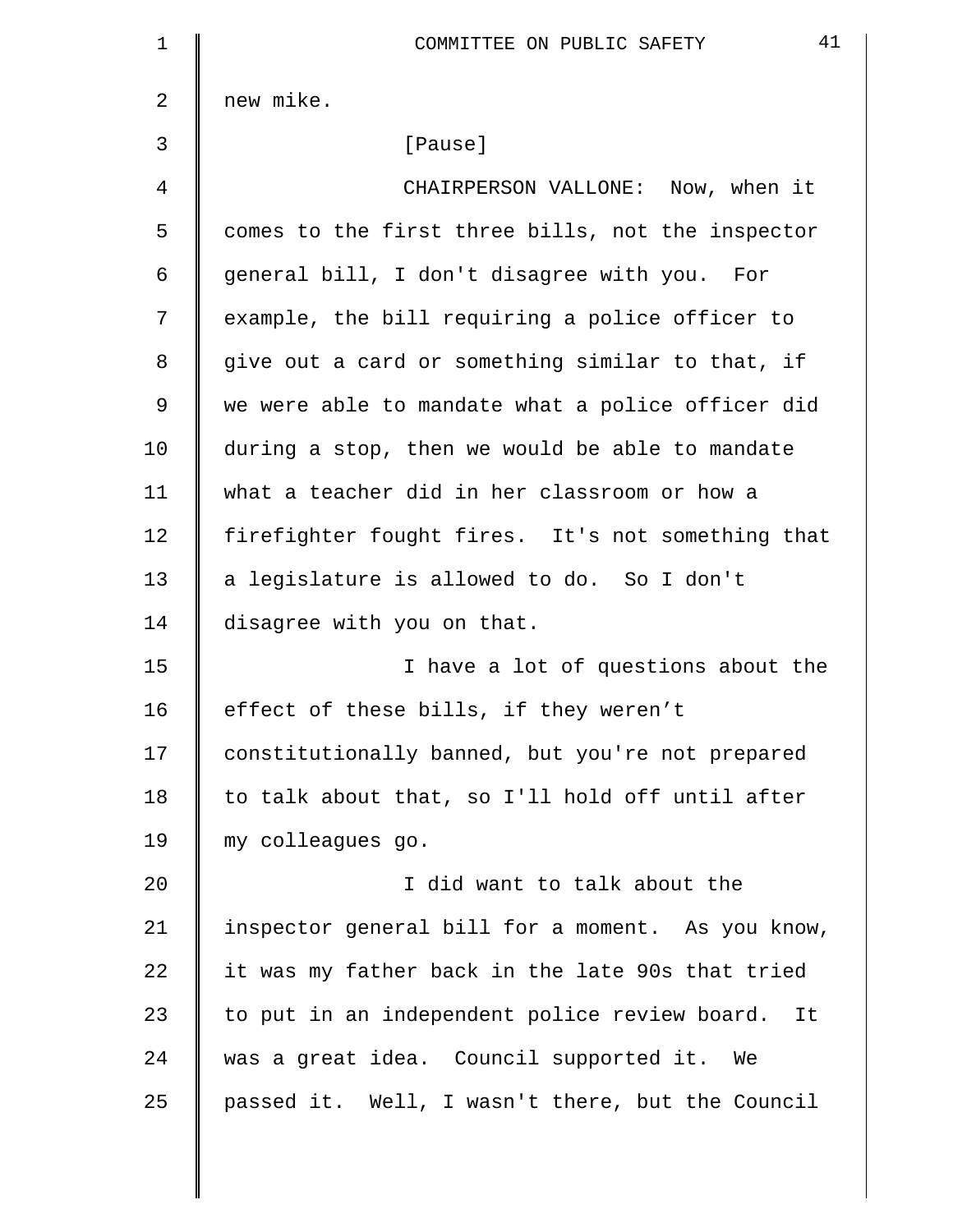| $\mathbf 1$    | 42<br>COMMITTEE ON PUBLIC SAFETY                   |
|----------------|----------------------------------------------------|
| $\overline{2}$ | passed it. It was vetoed by the Mayor and then we  |
| 3              | overrode it and it went to court and the Council   |
| 4              | lost, saying that it was a curtailment of the      |
| 5              | mayoral powers.                                    |
| 6              | Now, the main reason the court used                |
| 7              | was that we provided in that bill that the Council |
| 8              | would recommend some of the board members and the  |
| 9              | Mayor could choose from those recommendations.     |
| 10             | This bill is well crafted when it comes to that    |
| 11             | because it says the Council can recommend who the  |
| 12             | inspector general will be but the mayor does not   |
| 13             | have to choose one of those recommendations.       |
| 14             | So based on that, I'd like your                    |
| 15             | legal opinion as to why this bill would be ruled a |
| 16             | curtailment in the courts.                         |
| 17             | MICHAEL BEST: Well, I'd say a                      |
| 18             | couple of things about that. Number one, it is     |
| 19             | true that when the Appellate Division ruled in     |
| 20             | both cases, the specific thing they ruled on was   |
| 21             | the appointment issue, and how it had curtailed    |
| 22             | the mayor's power to appoint. If you look at the   |
| 23             | lower court decision in the first case, in 1995,   |
| 24             | there was a lot of analysis in that by the trial   |
| 25             | court judge, not only of that issue but of a       |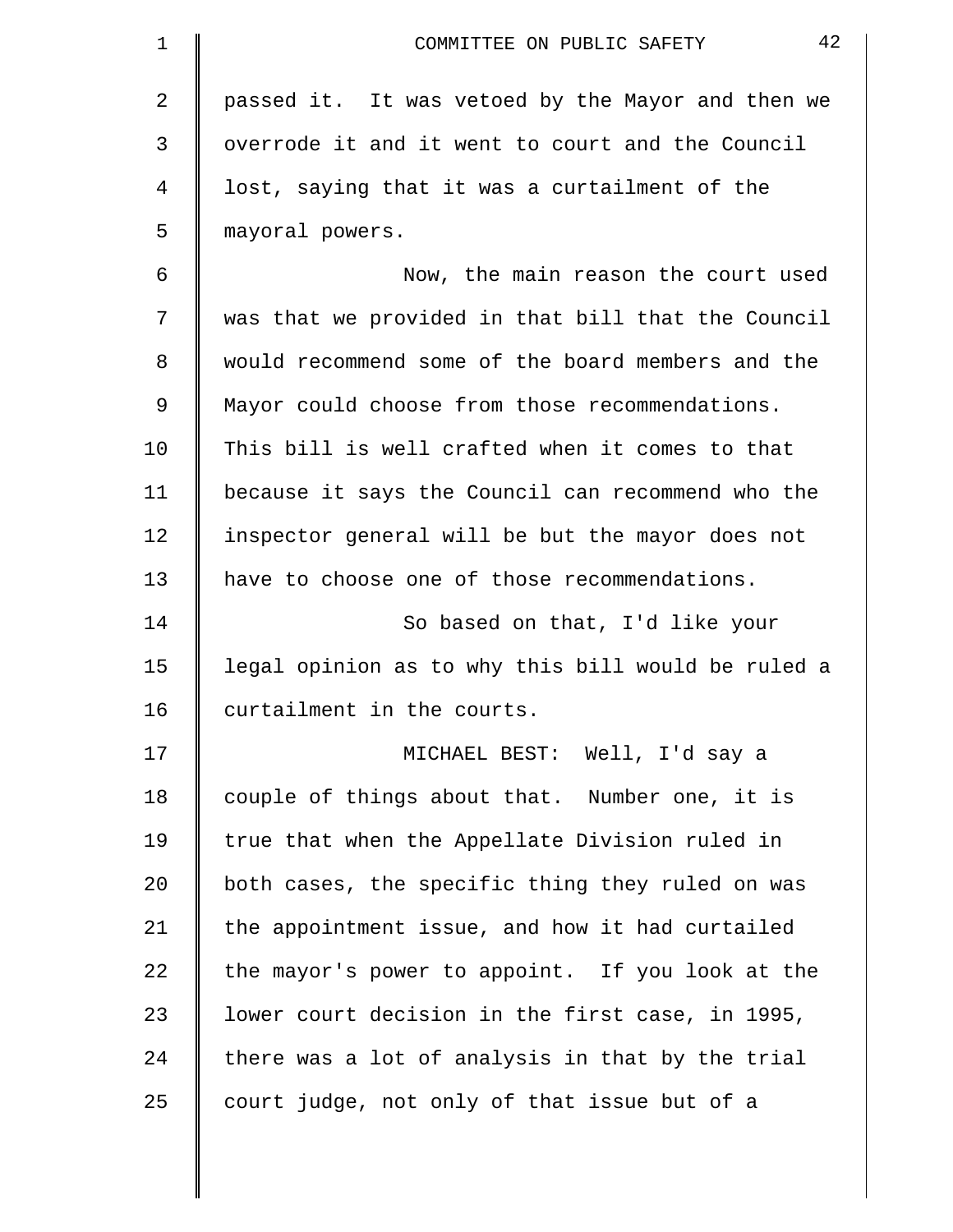| $\mathbf 1$ | 43<br>COMMITTEE ON PUBLIC SAFETY                   |
|-------------|----------------------------------------------------|
| 2           | number of issues related to the powers and         |
| 3           | requirements for what the commission would         |
| 4           | investigate, et cetera, and the makeup of the      |
| 5           | board that curtailed the mayor's powers in all     |
| 6           | sorts of different ways, not just on the           |
| 7           | appointment issue.                                 |
| 8           | This bill, in my view, has a lot of                |
| 9           | the same sort of infirmities and in fact has some  |
| 10          | appointment infirmities. To stick to that issue,   |
| 11          | I'd point out that the bill, for instance, as      |
| 12          | drafted, requires that the mayor consider certain  |
| 13          | qualifications, appoint solely based upon certain  |
| 14          | qualifications a person would have and certain     |
| 15          | backgrounds that a person would have and thereby   |
| 16          | curtails the mayor's power to select the person of |
| 17          | his choice. It limits his appointment authority.   |
| 18          | So I think even simply based on that ground, this  |
| 19          | bill has a curtailment problem.                    |
| 20          | CHAIRPERSON VALLONE: Again, don't                  |
| 21          | disagree. I don't think you can tell the mayor     |
| 22          | you can't hire this person, but we're not          |
| 23          | curtailing your power, but that could very easily  |
| 24          | come out. So I'd like to continue the analysis,    |
| 25          | if that were not in there.                         |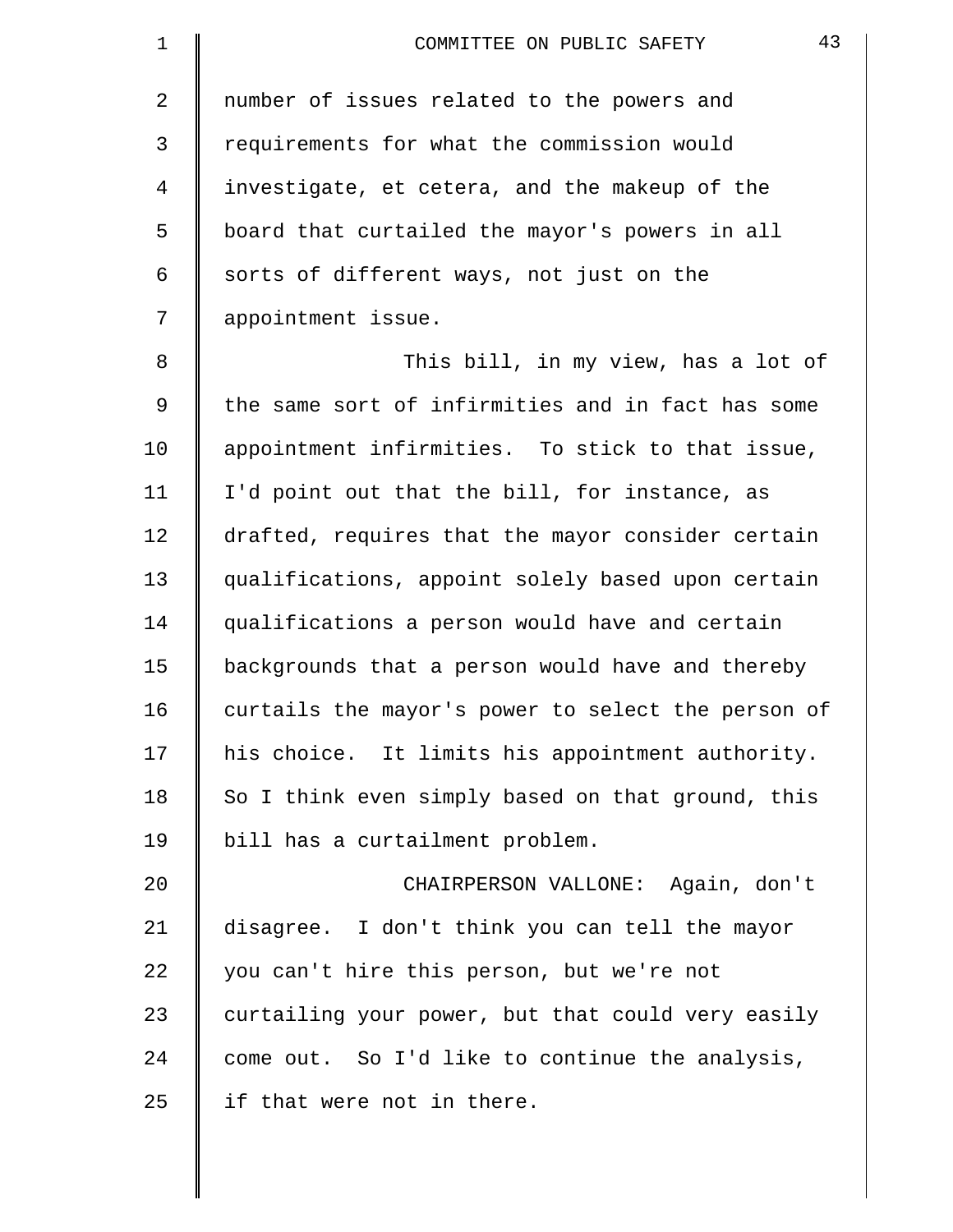| 1  | 44<br>COMMITTEE ON PUBLIC SAFETY                   |
|----|----------------------------------------------------|
| 2  | MICHAEL BEST: Well, if that were                   |
| 3  | not in there, I believe the bill also has--I'm     |
| 4  | trying to find the bill itself, if I could just    |
| 5  | have one moment.                                   |
| 6  | CHAIRPERSON VALLONE: While you're                  |
| 7  | looking, I'll just repeat the fact that since we   |
| 8  | tried the independent police review board, we were |
| 9  | successful in getting a much more independent      |
| 10 | CCRB. The reason that exists is because it's with  |
| 11 | the consent of the mayors. There are some legal    |
| 12 | issues there too, but the mayors have all          |
| 13 | consented to that and seen the necessity for that. |
| 14 | We have been as a Council, united in trying to     |
| 15 | make sure that the CCRB has been funded and that   |
| 16 | it becomes as independent as possible, even with   |
| 17 | its own prosecutors this year. Speaker Quinn has   |
| 18 | been at the forefront of that. Did you find it?    |
| 19 | MICHAEL BEST: Yes. So there are a                  |
| 20 | number of issues. I'll just go through a few of    |
| 21 | them. It sets a seven-year renewable term that's   |
| 22 | only renewable once, thereby curtailing the        |
| 23 | mayor's appointment power.                         |
| 24 | It sets forth basis and                            |
| 25 | qualifications for the appointment, thereby        |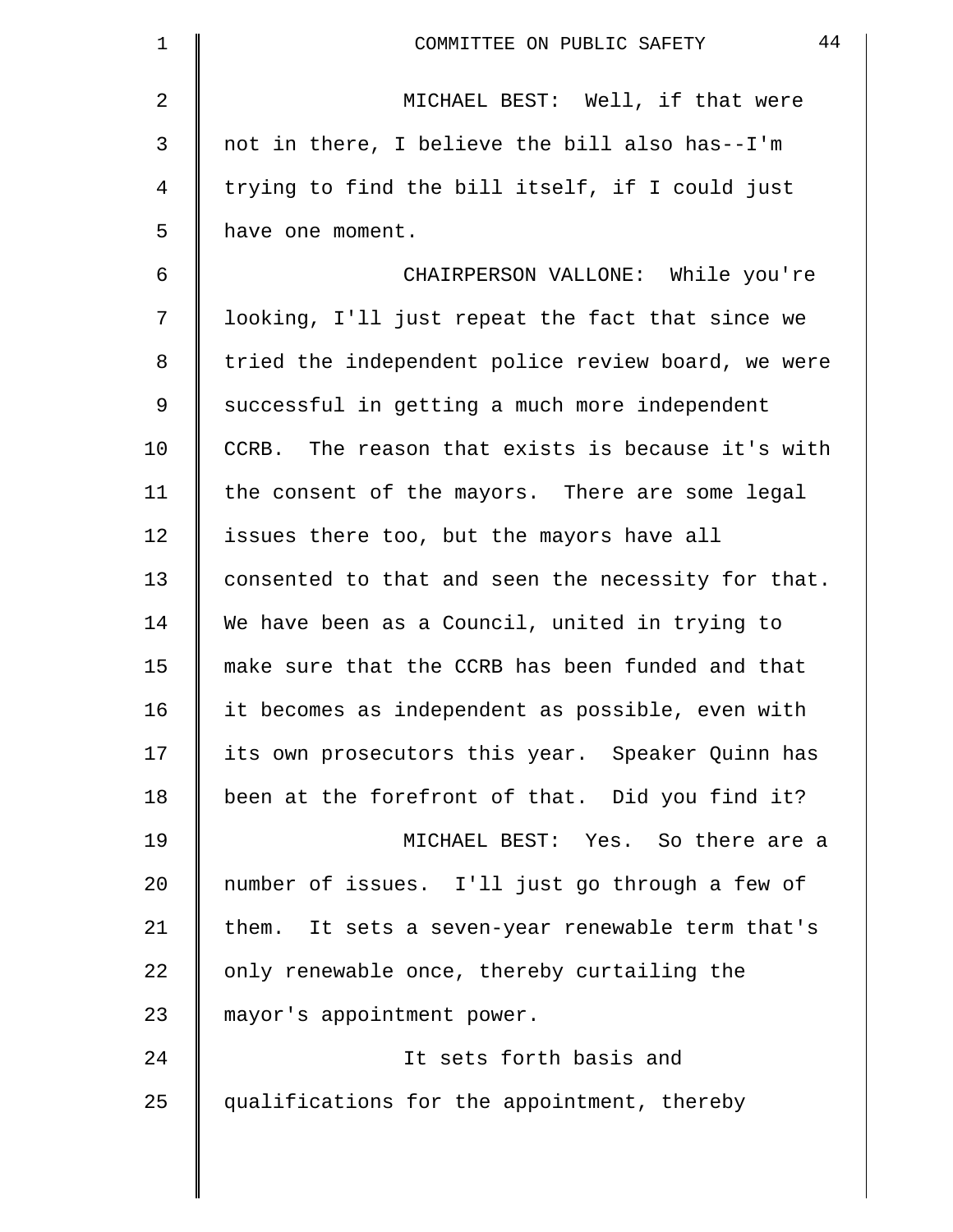| 1  | 45<br>COMMITTEE ON PUBLIC SAFETY                   |
|----|----------------------------------------------------|
| 2  | curtailing the mayor's appointment power.          |
| 3  | It sets forth that no one who has                  |
| 4  | worked in the police department in the last ten    |
| 5  | years or is currently at the police department can |
| 6  | be a member, thereby curtailing the mayor's        |
| 7  | appointment power.                                 |
| 8  | It talks about assignment of                       |
| 9  | responsibilities among the inspector general and   |
| 10 | the Internal Affairs Bureau of the Police          |
| 11 | Department, thereby curtailing the mayor's power   |
| 12 | to manage these issues.                            |
| 13 | It talks about if the mayor--it                    |
| 14 | orders the mayor, if he decides to remove the      |
| 15 | inspector general to communicate his reasons in    |
| 16 | writing, which again curtails his decision about   |
| 17 | how he should do things.                           |
| 18 | It has various reporting                           |
| 19 | requirements that curtail the mayor's power to     |
| 20 | manage his agencies.                               |
| 21 | It requires certain coordination                   |
| 22 | with other agencies of the city that curtail the   |
| 23 | mayor's management authorities.                    |
| 24 | There are a few other things, but                  |
| 25 | that's basically the gist of it. Most of the       |
|    |                                                    |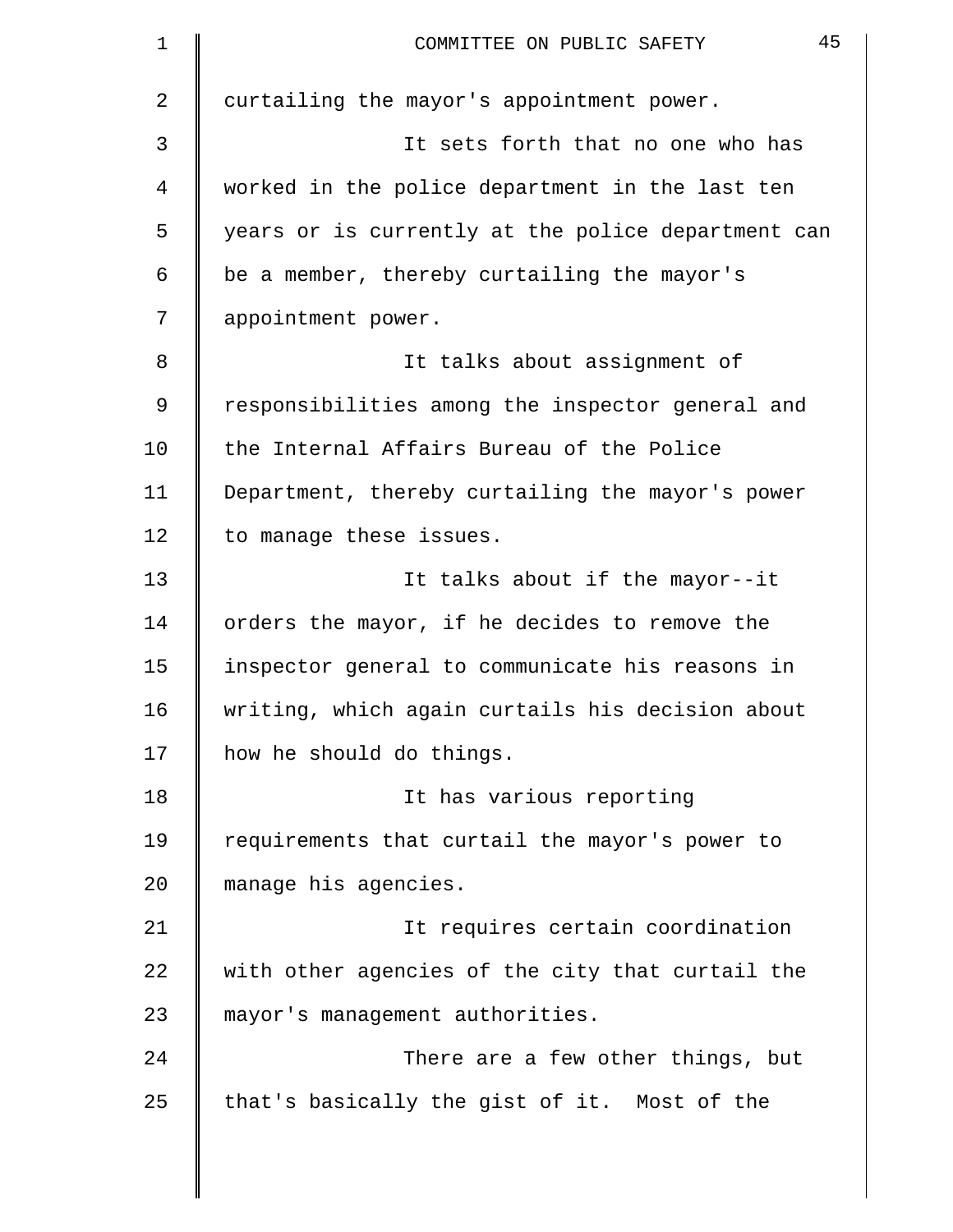| $\mathbf 1$    | 46<br>COMMITTEE ON PUBLIC SAFETY                   |
|----------------|----------------------------------------------------|
| $\overline{a}$ | powers in here, and I understand. In fact, if you  |
| $\mathfrak{Z}$ | look at the court cases, I see the issue here in   |
| 4              | the same terms that the courts talked about it.    |
| 5              | In fact, it's the reason why the Appellate         |
| 6              | Division, in both cases, would not sever the       |
| 7              | portions of the bills in the 90s that curtailed    |
| 8              | the mayor's powers, and leave the rest of it       |
| $\mathsf 9$    | standing.                                          |
| 10             | It's apparent from the bill that                   |
| 11             | the intent of the Council is to create an          |
| 12             | independent entity that has a certain independence |
| 13             | from the mayor and the police department and would |
| 14             | have to perform certain functions independently of |
| 15             | the mayor's powers to manage the city. In so       |
| 16             | doing, it's inevitable that the bill is going to   |
| 17             | have a curtailment problem. In all the tries that  |
| 18             | the Council has made, both in the 90s and now to   |
| 19             | try to set up something like this--the problem has |
| 20             | been that in order to set up an independent body   |
| 21             | like this it curtails the mayor's power and        |
| 22             | therefore you'd have to go through a referendum    |
| 23             | process in order to do something like that to add  |
| 24             | it to the charter. I think so long as that's the   |
| 25             | goal here, it's going to be virtually impossible   |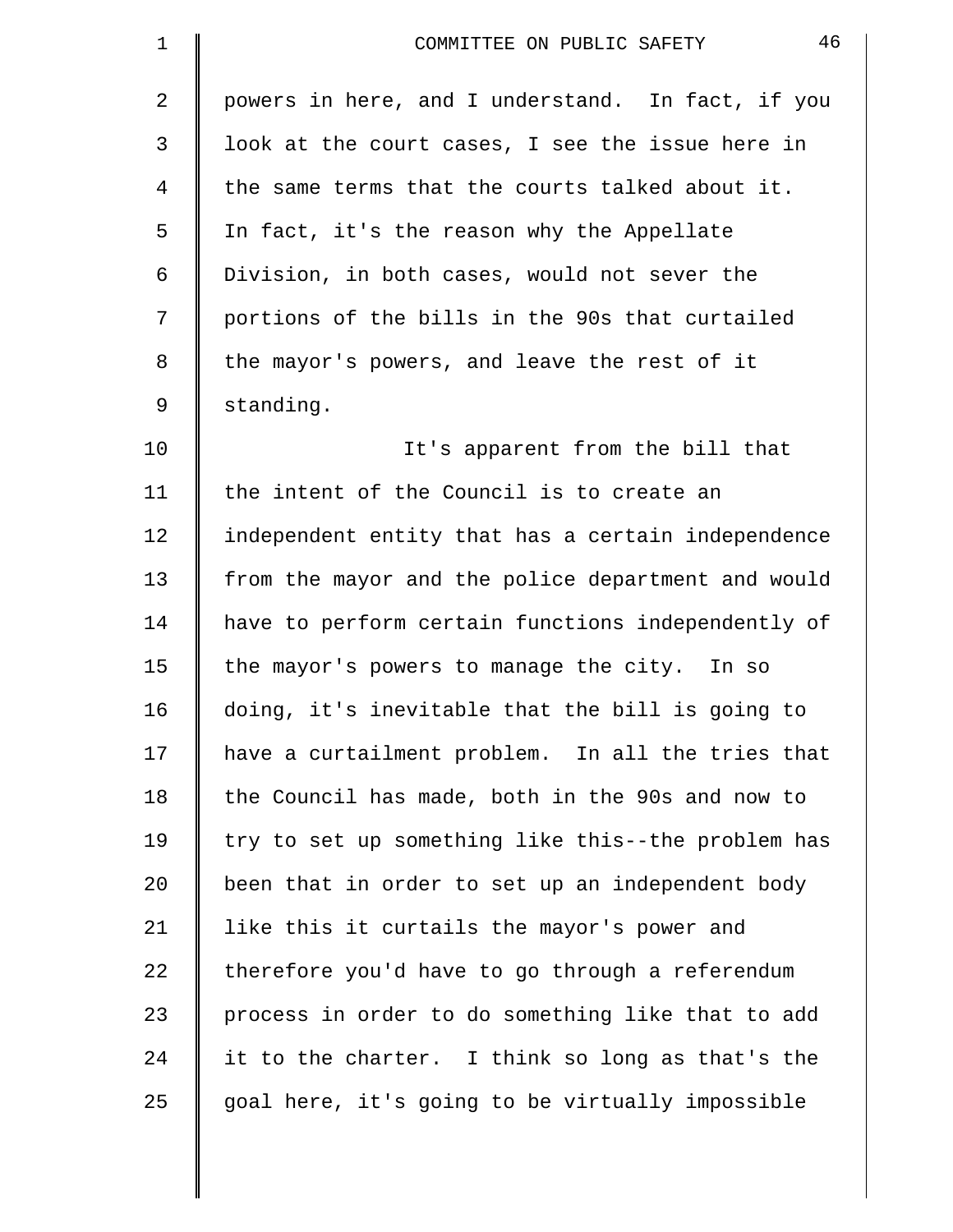| $\mathbf 1$    | 47<br>COMMITTEE ON PUBLIC SAFETY                   |
|----------------|----------------------------------------------------|
| $\overline{2}$ | to avoid a curtailment problem.                    |
| 3              | CHAIRPERSON VALLONE: Okay. Well,                   |
| 4              | you did have a lot of reasons there. I think some  |
| 5              | of them are surmountable. Some of them would be    |
| 6              | interesting in court. I'm going to leave those     |
| 7              | questions to Council Member Lander and the rest of |
| 8              | our Council Members. We have been joined by        |
| 9              | Council Members Mark-Viverito, Ulrich and Weprin.  |
| 10             | I'm going to save my questions for later and go to |
| 11             | Speaker Quinn.                                     |
| 12             | SPEAKER QUINN: Thank you. As                       |
| 13             | Chair Vallone referenced in his opening statement, |
| 14             | we have a racial profiling law on the books,       |
| 15             | correct?                                           |
| 16             | MICHAEL BEST: That's correct.                      |
| 17             | SPEAKER QUINN: Which then Mayor                    |
| 18             | Giuliani, as I understand it, signed into law.     |
| 19             | MICHAEL BEST: Was it Mayor                         |
| 20             | Giuliani? What year was that passed?               |
| 21             | SPEAKER QUINN: It was Mayor                        |
| 22             | Bloomberg who signed it into law.                  |
| 23             | MICHAEL BEST: Yes, I believe it                    |
| 24             | was.                                               |
| 25             | SPEAKER QUINN: Better for my                       |
|                |                                                    |
|                |                                                    |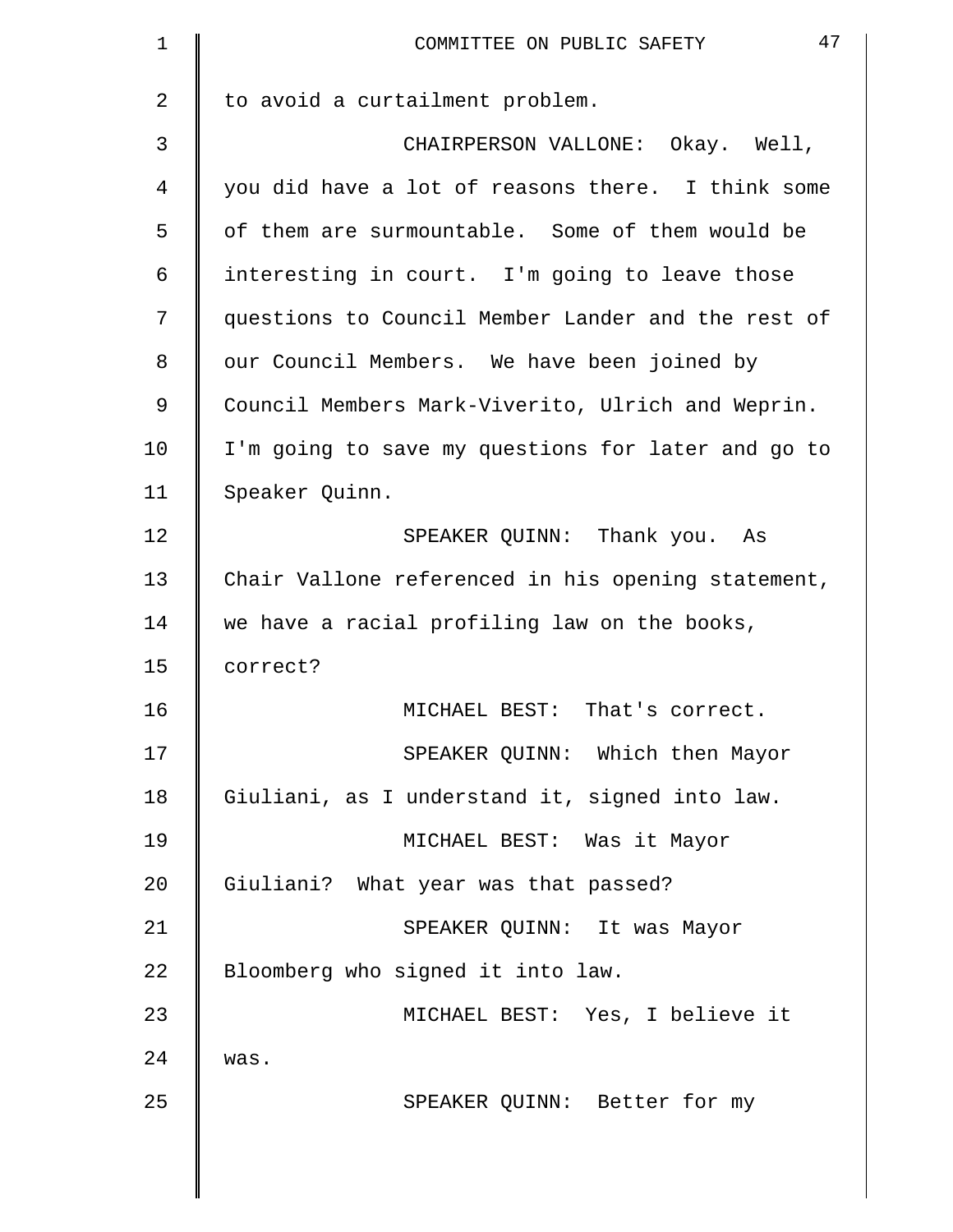| 1  | 48<br>COMMITTEE ON PUBLIC SAFETY                   |
|----|----------------------------------------------------|
| 2  | argument, okay. So doesn't that occupy the field?  |
| 3  | I mean isn't that an area where the state already  |
| 4  | occupies the field? I mean, how could the mayor    |
| 5  | have signed that racial profiling law, whichever   |
| 6  | mayor it was--I honestly thought it was Giuliani   |
| 7  | but Bloomberg is better for the argument. How      |
| 8  | could we have signed that and not signed this?     |
| 9  | Now, if your answer is some nuances                |
| 10 | specifically to this racial profiling law, as      |
| 11 | proposed, I appreciate that, except your statement |
| 12 | and your testimony was board and that the state    |
| 13 | had occupied the entirety of the field and left no |
| 14 | room for wiggle or no loopholes. So, how is it     |
| 15 | that one was able to be signed in the exact same   |
| 16 | area? This is--not to minimize it, and I think     |
| 17 | even Council Member Williams would yield--an       |
| 18 | extension of that. If it was sound, how is the     |
| 19 | extension in the broadest of all statements,       |
| 20 | unsound and undoable?                              |
| 21 | MICHAEL BEST: Well, I'll say this-                 |
| 22 | SPEAKER QUINN: [interposing] Can                   |
| 23 | you move the mike a little closer? I'm just        |
| 24 | having trouble hearing you.                        |
| 25 | MICHAEL BEST: Sure. Can you hear                   |
|    |                                                    |

 $\parallel$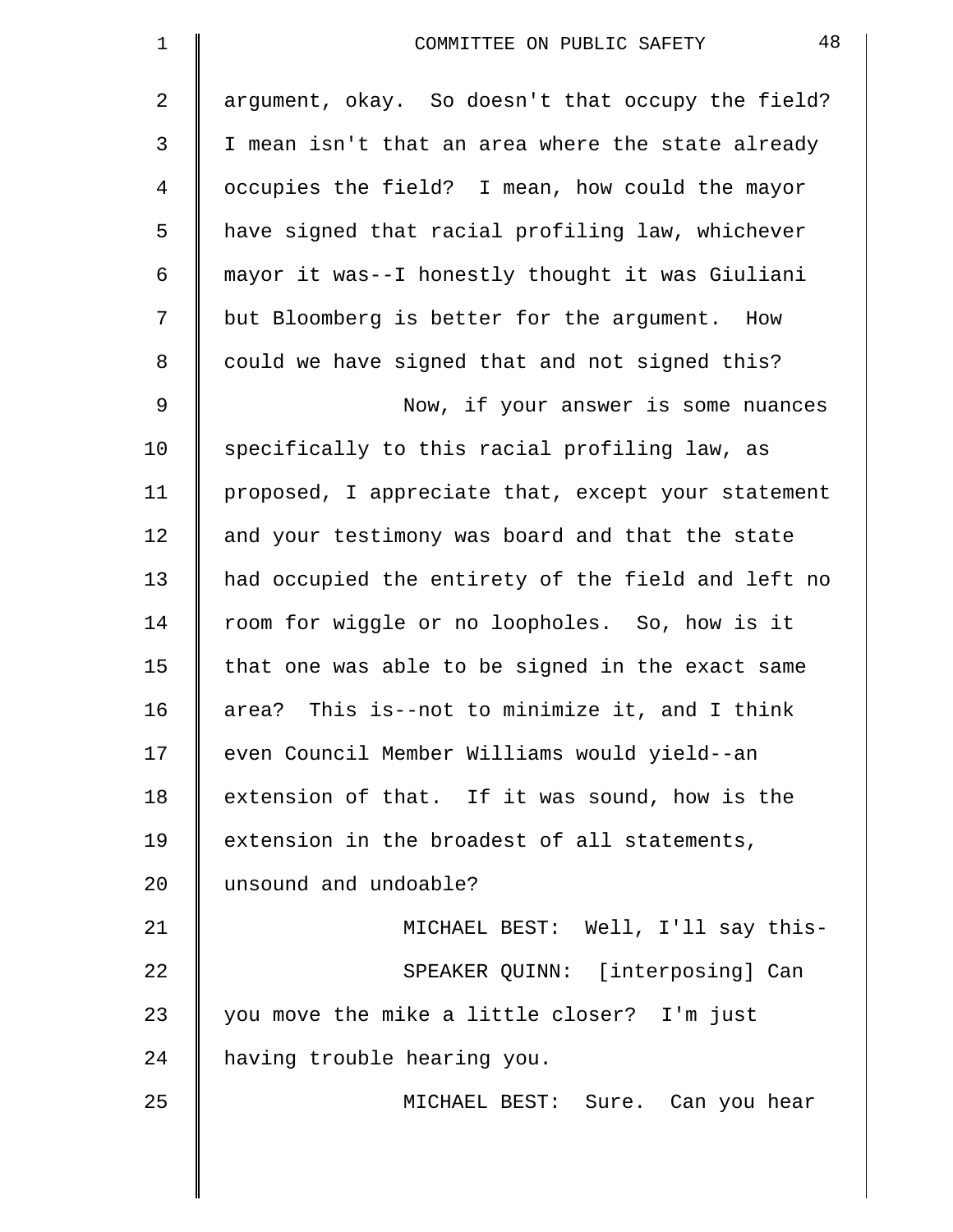| $\mathbf 1$    | 49<br>COMMITTEE ON PUBLIC SAFETY                   |
|----------------|----------------------------------------------------|
| $\overline{2}$ | me now?                                            |
| 3              | SPEAKER QUINN: That's much better,                 |
| 4              | thank you.                                         |
| 5              | MICHAEL BEST: First off, I'll say                  |
| 6              | that I was not here and therefore not part of the  |
| 7              | discussions on that bill when it came through. I   |
| 8              | wasn't in this job; I was in a different job.      |
| 9              | That said, I think that one could make preemption  |
| 10             | arguments about that bill.                         |
| 11             | SPEAKER QUINN: But it was signed                   |
| 12             | by the mayor.                                      |
| 13             | MICHAEL BEST: It was signed. It                    |
| 14             | was, in fact, signed by the mayor. I think that    |
| 15             | there is a very different situation from that. If  |
| 16             | you look at that bill, under the Equal Protection  |
| 17             | Clause of the Constitution, under the              |
| 18             | individualized suspicion requirements of state and |
| 19             | federal law, racial profiling was already without  |
| 20             | that law, something that was already illegal, in   |
| 21             | my view, under the law, under both federal and     |
| 22             | state law. That bill, in saying that racial        |
| 23             | profiling was prohibited, simply codified          |
| 24             | something that was entirely consistent with what   |
| 25             | the Criminal Procedure Law, what the state court   |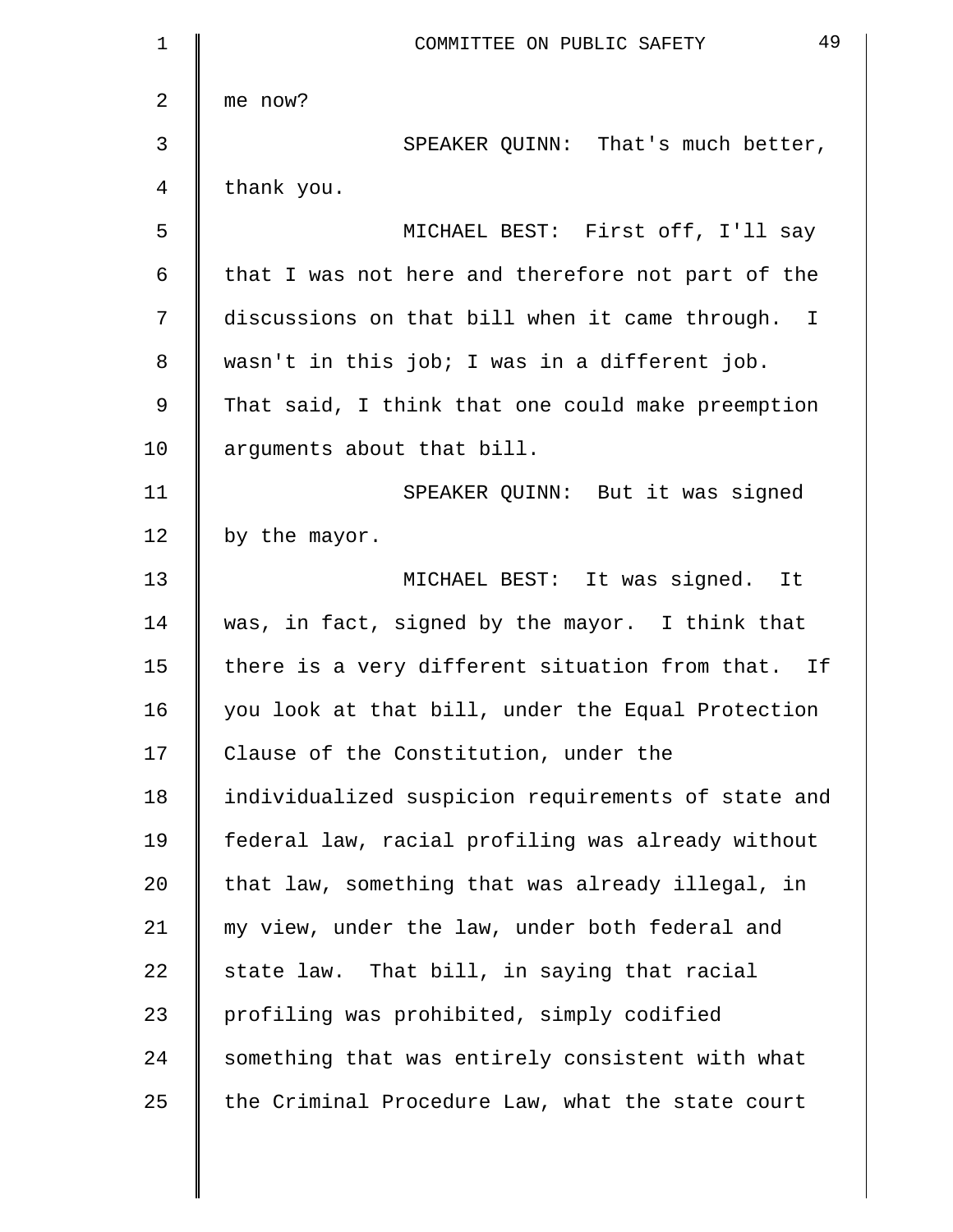| $\mathbf 1$ | 50<br>COMMITTEE ON PUBLIC SAFETY                   |
|-------------|----------------------------------------------------|
| 2           | decisions, what federal law already was. These     |
| 3           | $b$ ills--                                         |
| 4           | SPEAKER QUINN: [interposing] But                   |
| 5           | can I just ask you a question?                     |
| 6           | MICHAEL BEST: Yeah.                                |
| 7           | SPEAKER QUINN: As a non-lawyer.                    |
| 8           | What does that matter, if you are applying what is |
| 9           | or isn't legal, right, which to some degree is the |
| 10          | large part of your job? To say to the mayor, and   |
| 11          | kind of base one, this is or isn't legal and then  |
| 12          | talk about the policy. If it's illegal, even if    |
| 13          | it's chicken soup, which is kind of what you were  |
| 14          | implying, it shouldn't be done because it's not    |
| 15          | legal and you don't pass laws that are not within  |
| 16          | the legal power of the City of New York's          |
| 17          | legislative body.                                  |
| 18          | So I recognize you're saying it was                |
| 19          | basically codifying what was already illegal on    |
| 20          | other levels, but how could we have done that as   |
| 21          | the City of New York if we didn't have the power   |
| 22          | to do it as the City of New York? I guess I just   |
| 23          | don't get that argument as it relates to creating  |
| 24          | a confirmation that this would be illegal.         |
| 25          | MICHAEL BEST: I suppose I would                    |

║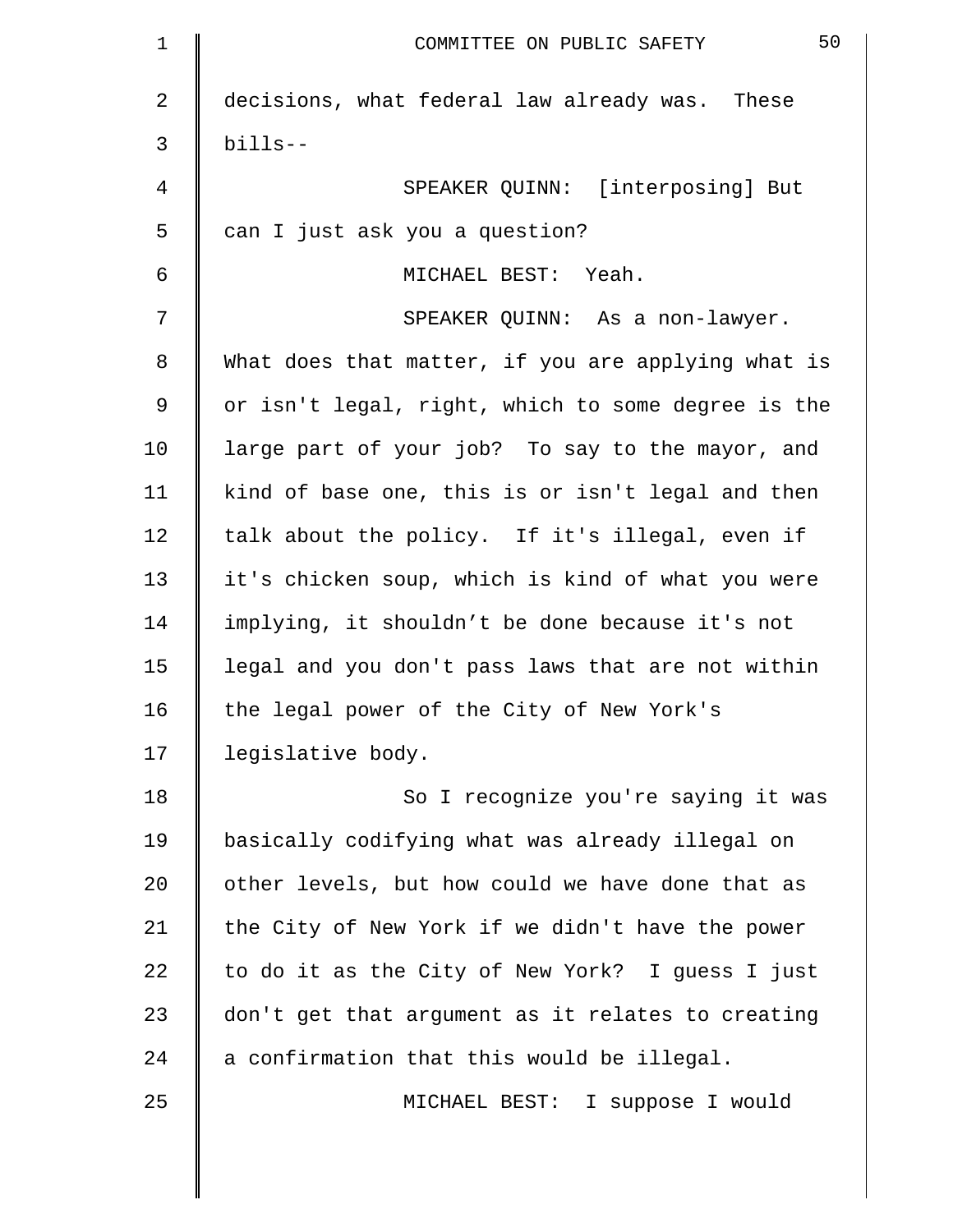| 1              | 51<br>COMMITTEE ON PUBLIC SAFETY                   |
|----------------|----------------------------------------------------|
| $\overline{a}$ | say that to the extent there are preemption issues |
| 3              | on that, even regarding that bill, they are far    |
| 4              | more serious in the case of these bills. These     |
| 5              | bills actually seek to change the law, to change   |
| 6              | the Criminal Procedure Law of this state as        |
| 7              | regards the City of New York. Therefore, you have  |
| 8              | not just sort of the general preemption problem    |
| 9              | that I've talked about but also as I alluded to    |
| 10             | somewhat in my testimony, there are a lot of       |
| 11             | specific problems with this because it is          |
| 12             | different than what the Criminal Procedure Law     |
| 13             | does. That previous law, one does not know what    |
| 14             | would happen if somebody had challenged it in      |
| 15             | court because--                                    |
| 16             | SPEAKER QUINN: [interposing] But                   |
| 17             | that's kind of a different question than what the  |
| 18             | mayor's perspective on it. People are always free  |
| 19             | to challenge laws in court and things happen that  |
| 20             | even the best lawyers don't expect. Do you know    |
| 21             | what I mean, things that seem like a slam dunk?    |
| 22             | MICHAEL BEST: I do, yeah.                          |
| 23             | SPEAKER QUINN: That was not in any                 |
| 24             | way intended a dig on any particular case. So but  |
| 25             | that's altogether different than whether the chief |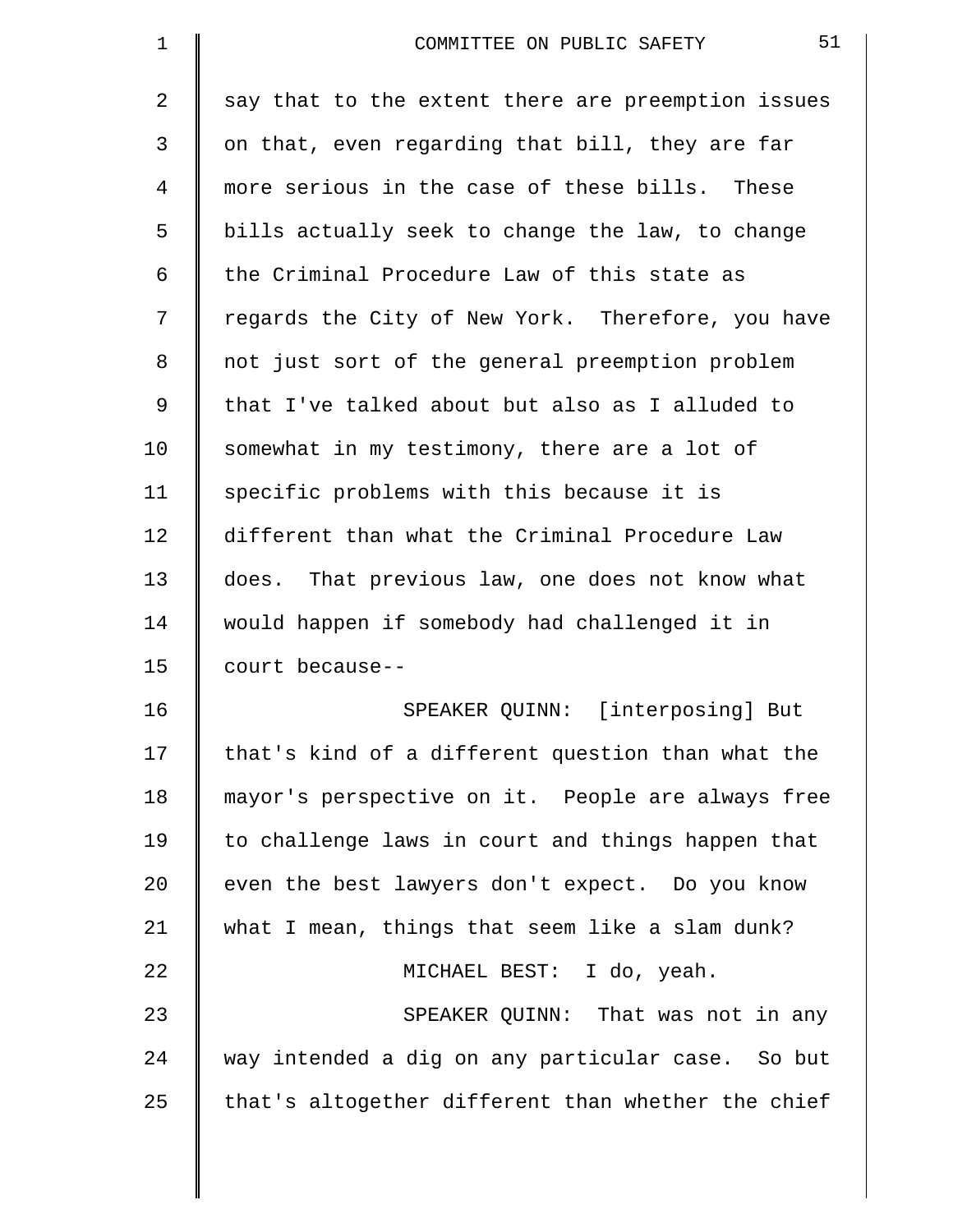| $\mathbf 1$    | 52<br>COMMITTEE ON PUBLIC SAFETY                   |
|----------------|----------------------------------------------------|
| $\overline{2}$ | lawyers of the City of New York say it's outside   |
| 3              | of the realm of the power of the City Council.     |
| 4              | MICHAEL BEST: Well, I understand                   |
| 5              | your point, Speaker Quinn. As I said, there is an  |
| 6              | argument on that bill that it may be preempted by  |
| 7              | state law. The fact of the matter is that the      |
| 8              | harm from that and any issues related to that are  |
| 9              | really nonexistent because the fact of the matter  |
| 10             | is, as I've said, it codifies what was already the |
| 11             | law. The--                                         |
| 12             | SPEAKER QUINN: [interposing] But                   |
| 13             | the I'm sorry; go ahead.                           |
| 14             | MICHAEL BEST: But these bills are                  |
| 15             | very different. The preemption issue is a very     |
| 16             | significant one, both generally and specifically   |
| 17             | as related to these bills because these are        |
| 18             | attempts to change the Criminal Procedure Law as   |
| 19             | regards New York City and the Council doesn't have |
| 20             | the ability to make that change.                   |
| 21             | SPEAKER QUINN: I don't want to                     |
| 22             | belabor these points too much. I think, though,    |
| 23             | you're kind of opening points where largely that   |
| 24             | we didn't have the power to do this, right.        |
| 25             | MICHAEL BEST: Yes.                                 |
|                |                                                    |

 $\parallel$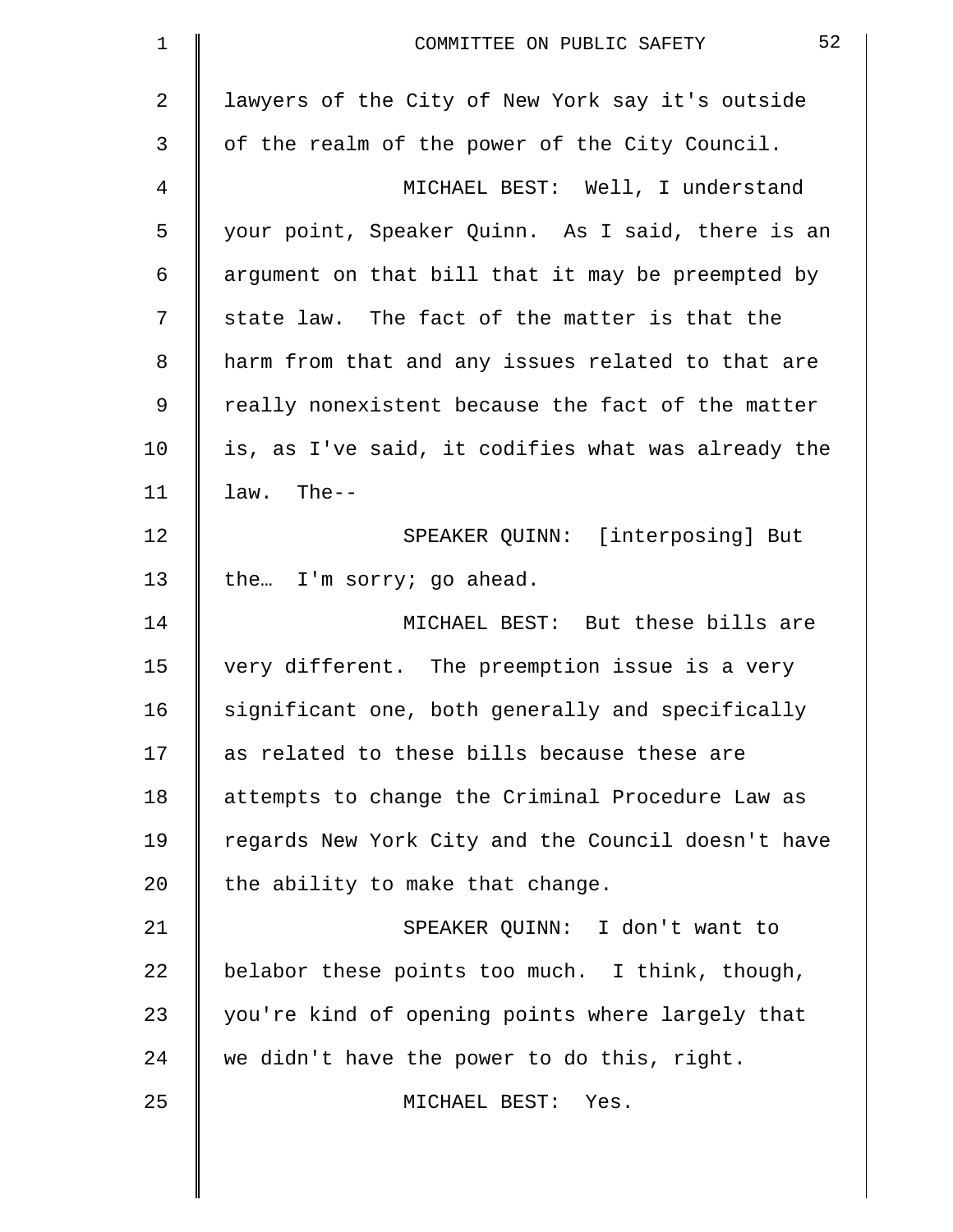| 1            | 53<br>COMMITTEE ON PUBLIC SAFETY                   |
|--------------|----------------------------------------------------|
| 2            | SPEAKER QUINN: And I just think                    |
| $\mathsf{3}$ | that is called into question by the fact that the  |
| 4            | racial profiling law was passed and signed into    |
| 5            | law by Mayor Bloomberg. In questions of what the   |
| 6            | Council does and doesn't have power to do, which I |
| 7            | take very seriously, I don't think the question is |
| 8            | ultimately answered by whether what we seek to do  |
| 9            | is perceived to be as right or wrong by a mayor or |
| 10           | good or bad or creating harm or not, it's a        |
| 11           | question of whether we have the legal authority to |
| 12           | do it.                                             |
| 13           | I would argue that this                            |
| 14           | administration has yielded us that authority in    |
| 15           | some significant degree by signing the '03 law. I  |
| 16           | think that act calls the perspective that you put  |
| 17           | about our limitation of authority into question    |
| 18           | and something we should have much further ongoing  |
| 19           | conversations about in a more back and forth       |
| 20           | setting because I just think that really erodes    |
| 21           | the argument.                                      |
| 22           | As it relates to the state                         |
| 23           | occupying the field, clearly we understand that    |
| 24           | sometimes a challenge in what we want to do here   |
| 25           | in the Council in all areas, and I would even      |
|              |                                                    |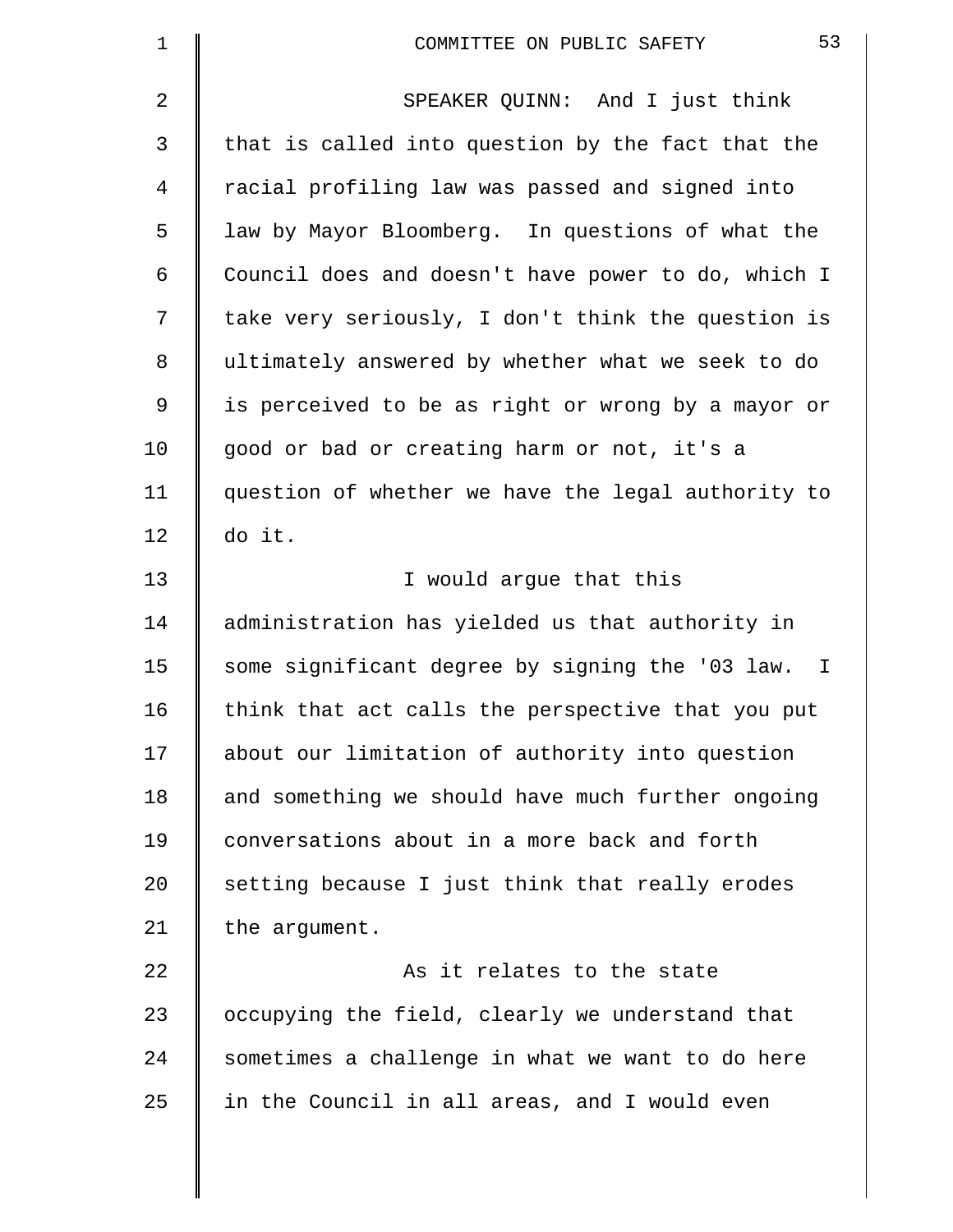| $\mathbf 1$    | 54<br>COMMITTEE ON PUBLIC SAFETY                   |
|----------------|----------------------------------------------------|
| $\overline{a}$ | yield it's particularly challenging sometimes in   |
| 3              | the areas of policing. As it relates, as I         |
| 4              | understand it, to occupying the field, it's        |
| 5              | whether or not what the jurisdiction wants to do   |
| 6              | is in conflict with the state law, not exclusively |
| 7              | just the occupying of the field. I don't see       |
| 8              | clearly from what you're saying where what we are  |
| 9              | considering is in conflict.                        |
| 10             | Let me just also add to that                       |
| 11             | argument, there are parts of the Penal Law that is |
| 12             | clearly a state law that we do have authority      |
| 13             | over. We have power over misdemeanors and we use   |
| 14             | that power frequently--and we should thank Chair   |
| 15             | Vallone for that--in many cases where the mayor is |
| 16             | almost always supportive of us. So there are       |
| 17             | places where we have the power and I don't see     |
| 18             | this as being in conflict which I think is a       |
| 19             | critical point in the occupying argument, so to    |
| 20             | speak, the occupying field argument.               |
| 21             | MICHAEL BEST: I'll simply say that                 |
| 22             | I think there are both, as I said, both general    |
| 23             | and conflict problems with all of the three bills: |
| 24             | 799, 800 and 801. I do think that there are        |
| 25             | conflicts between the Criminal Procedure Law and   |
|                |                                                    |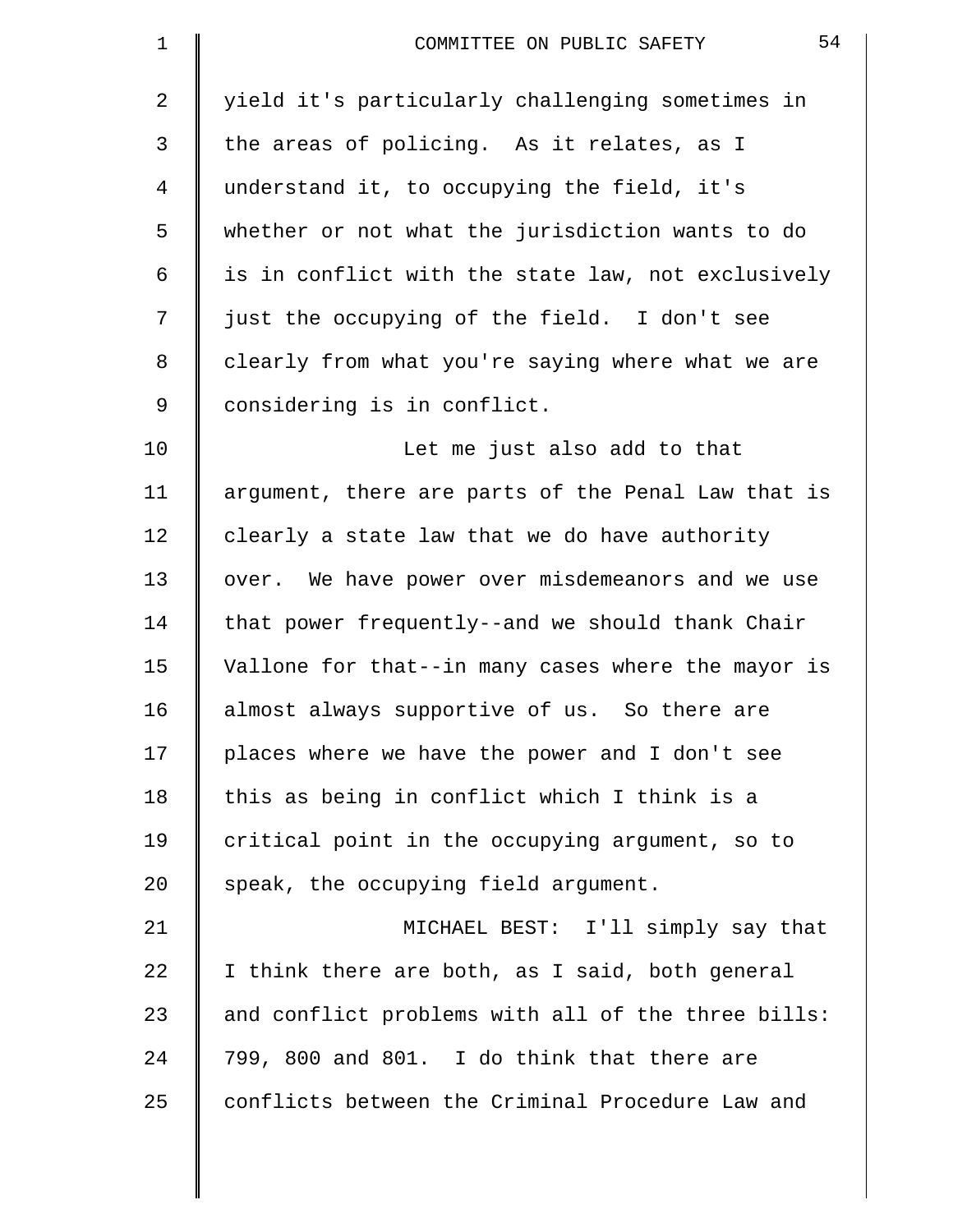| $\mathbf 1$ | 55<br>COMMITTEE ON PUBLIC SAFETY                   |
|-------------|----------------------------------------------------|
| 2           | what it authorizes and what these bills would do.  |
| 3           | So even if you simply limited the analysis to      |
| 4           | whether it conflicts with the Criminal Procedure   |
| 5           | Law, I think all three of these bills have a       |
| 6           | preemption problem. I don't--                      |
| 7           | SPEAKER QUINN: [interposing] Can I                 |
| 8           | ask a question?                                    |
| 9           | MICHAEL BEST: Yeah.                                |
| 10          | SPEAKER QUINN: If you said that                    |
| 11          | you believed the prior racial profiling law--Eric  |
| 12          | Ulrich, move your head, thank you--was doable      |
| 13          | because it was basically codifying what the states |
| 14          | and feds did. So we can't be in conflict then if   |
| 15          | we're continuing in an area that you already yield |
| 16          | the state stands as one that is illegal. Just one  |
| 17          | that law, I know there are three other laws or     |
| 18          | bills.                                             |
| 19          | MICHAEL BEST: I have to                            |
| 20          | respectfully disagree with that, Speaker. I think  |
| 21          | that the bills are clearly in conflict with what   |
| 22          | the Criminal Procedure Law authorizes police       |
| 23          | officers to do in a number of ways. For instance,  |
| 24          | the idea in Intro 799, you know the way that       |
| 25          | consent searches have to work is not consistent    |
|             |                                                    |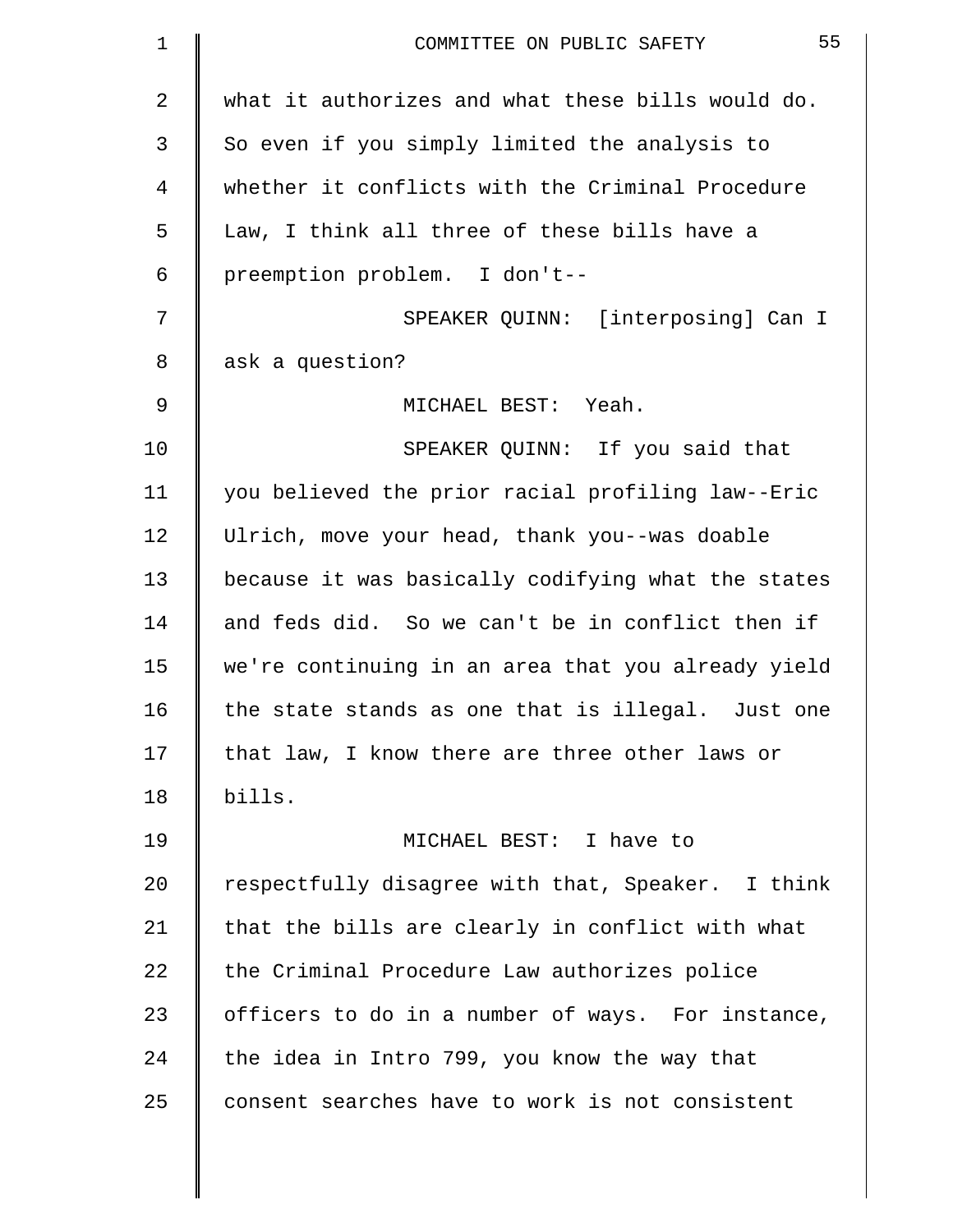| $\mathbf 1$    | 56<br>COMMITTEE ON PUBLIC SAFETY                   |
|----------------|----------------------------------------------------|
| $\overline{2}$ | with the way that state law sets it forth. There   |
| $\mathsf{3}$   | is a provision that sets forth that any time--it   |
| $\overline{4}$ | says that this consent has to be done any time     |
| 5              | it's not incident to arrest or supported by        |
| 6              | probably cause for a warrant. It's in direct       |
| 7              | conflict with Section 140.50 of the Criminal       |
| 8              | Procedure Law, which allows reasonable suspicion   |
| 9              | stop and questioning and where this a reasonable-- |
| 10             | suspect that there's a danger, it allows a search. |
| 11             | That wouldn't be permitted under Intro 799, so     |
| 12             | it's in direct conflict.                           |
| 13             | SPEAKER QUINN: Excuse me.                          |
| 14             | Clearly, I think we have a difference of opinion   |
| 15             | and we should do follow-up conversations about     |
| 16             | whether this is in our authority, about whether it |
| 17             | is in conflict. On the verbal consent law, we      |
| 18             | should also have ongoing conversations because I   |
| 19             | do not believe--and I've not drafted the bill, so  |
| 20             | I yield to the sponsor, I don't want to speak for  |
| 21             | I don't believe the intent there is to<br>him.     |
| 22             | require verbal consent in stops that are clearly   |
| 23             | ones that a police officer has to do for his or    |
| 24             | her own safety, when there clearly is a crime      |
| 25             | being committed. So could there have been better   |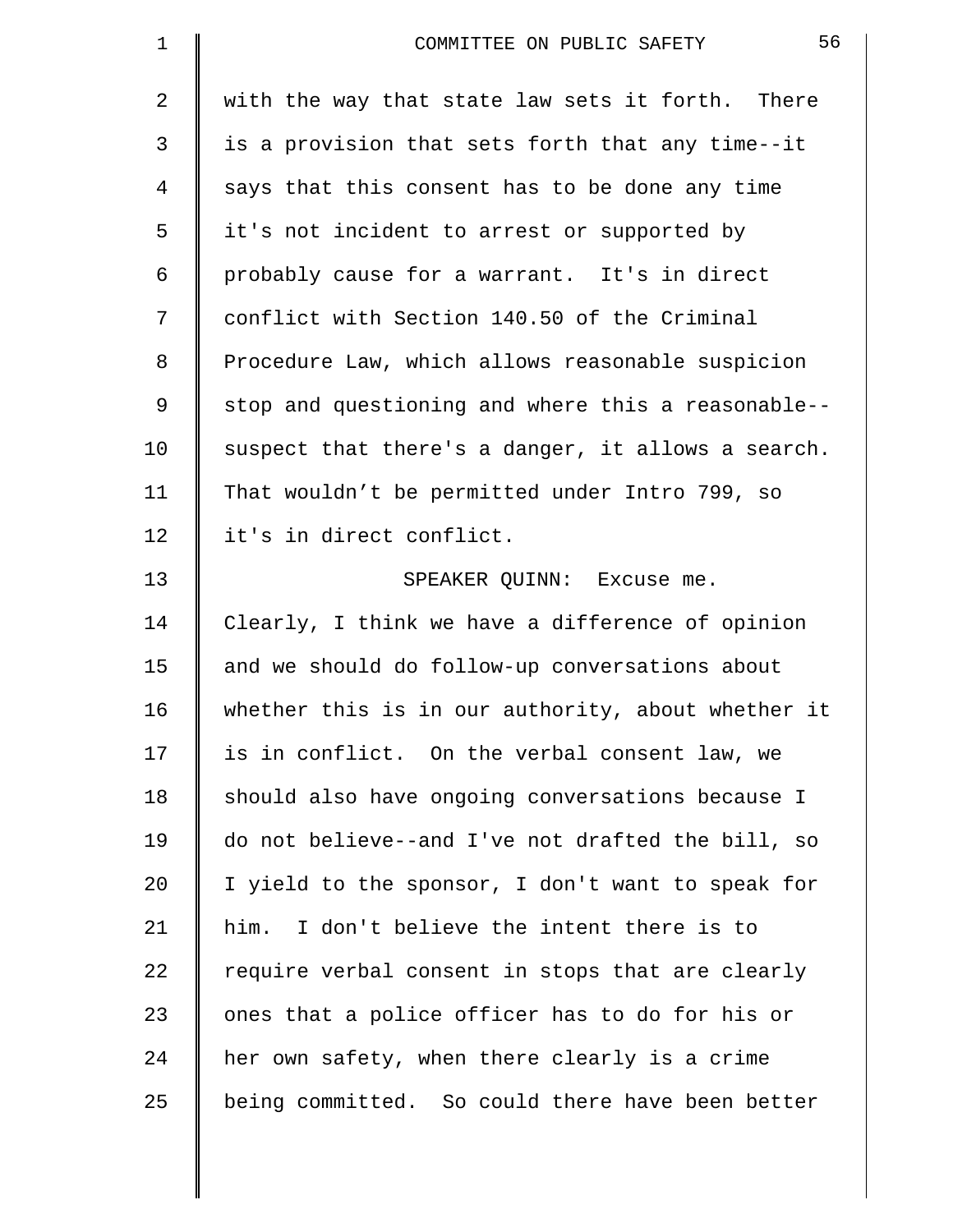| $\mathbf 1$    | 57<br>COMMITTEE ON PUBLIC SAFETY                   |
|----------------|----------------------------------------------------|
| 2              | drafting language--no disrespect--perhaps so, but  |
| 3              | I don't think some of the things you just outlined |
| $\overline{4}$ | that you believe as prohibited in the text are the |
| 5              | intent, and we should have those ongoing           |
| 6              | conversations as well.                             |
| 7              | I just want to say thank you for                   |
| 8              | offering me the time for questions. I just want    |
| 9              | to say, Michael, to you and your staff, I very     |
| 10             | much want to thank you for the work we did earlier |
| 11             | in the year around prosecutorial authority at the  |
| 12             | I think that was an important part of our<br>CCRB. |
| 13             | ongoing reform efforts and an indication of all of |
| 14             | us trying to work towards the same ends.           |
| 15             | Although there is clearly                          |
| 16             | disagreement about the legislation, I want to      |
| 17             | thank you and the staff at the Police Department   |
| 18             | and at the Mayor's Office of Legislative Affairs   |
| 19             | for having engaged in a lot of conversations with  |
| 20             | the Council about the bills and being very         |
| 21             | respectful in that process. Not withstanding we    |
| 22             | clearly have ongoing disagreements, but it's been  |
| 23             | a very participatory process and I thank you for   |
| 24             | that. Thank you, Chair Vallone.                    |
| 25             | CHAIRPERSON VALLONE: Thank you,                    |
|                |                                                    |
|                |                                                    |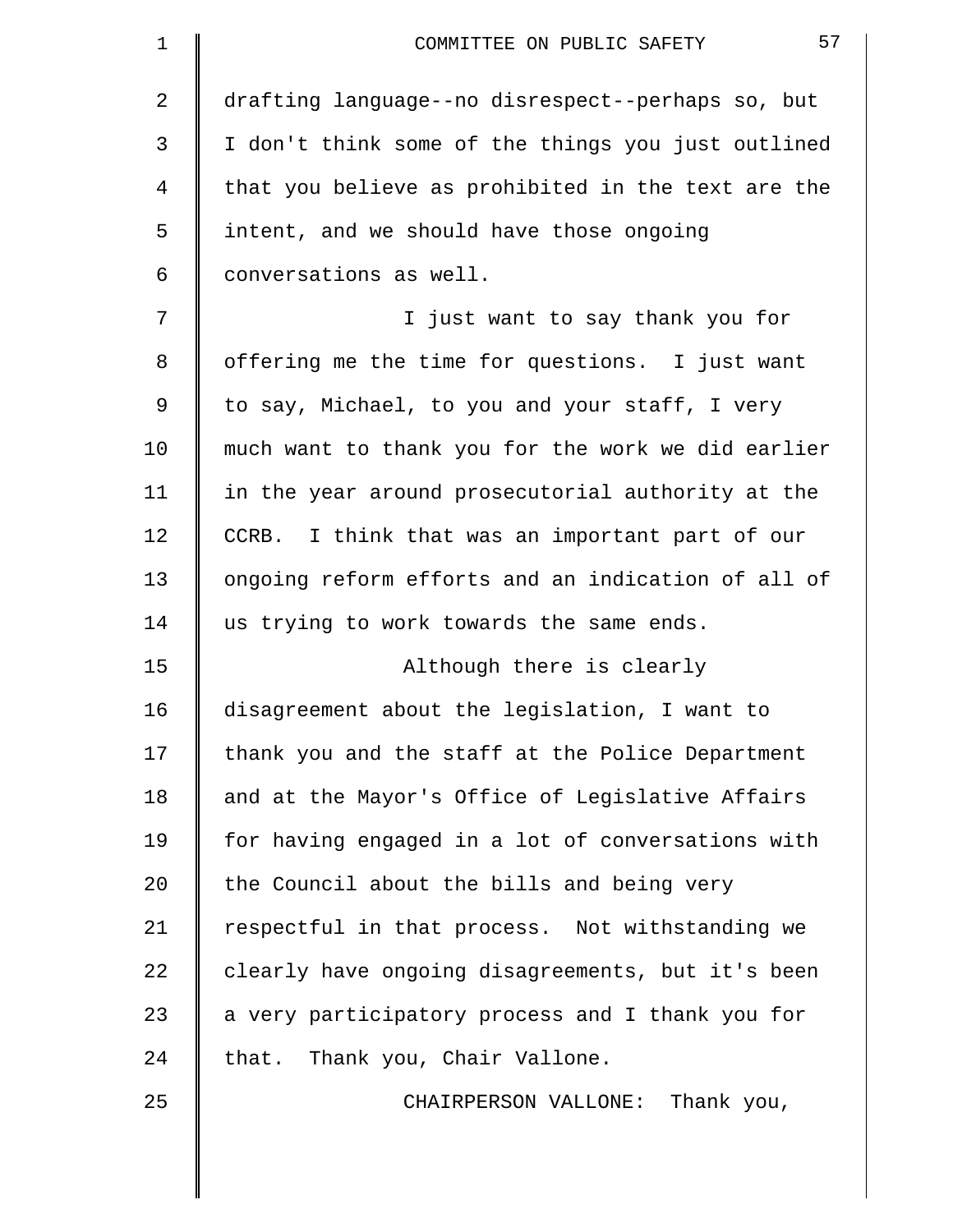| $\mathbf 1$    | 58<br>COMMITTEE ON PUBLIC SAFETY                   |
|----------------|----------------------------------------------------|
| $\overline{2}$ | Madame Speaker. I do have to sort of disagree      |
| 3              | because I was one of the people that wrote that    |
| 4              | law. One of the reasons it exists is because we    |
| 5              | worked with the administration. We brought in the  |
| 6              | Mayor. We brought in the NYPD. We brought in the   |
| 7              | NY CLU, the civil rights groups, worked with our   |
| 8              | Council staff and worked to codify the law that we |
| $\mathsf 9$    | thought existed already.                           |
| 10             | The Mayor supported the final--of                  |
| 11             | course, the Council wanted more than we got at     |
| 12             | that point. The reason we agreed to what exists    |
| 13             | is because the Mayor agreed with the bill also and |
| 14             | then gave up his right, the administration's right |
| 15             | to challenge that bill at the time, because he     |
| 16             | agreed that this was the present law.              |
| 17             | If that law is going to be changed                 |
| 18             | now, it makes sense that your right to challenge   |
| 19             | it would be back again, but that's my legal        |
| 20             | analysis and it differs from other people but it's |
| 21             | going to be interesting.                           |
| 22             | We've been joined by Council                       |
| 23             | Members Halloran, Lappin and Brewer and also by    |
| 24             | Assembly Member Nick Perry from Brooklyn, who's    |
| 25             | here in the front row. Welcome. We're going to     |
|                |                                                    |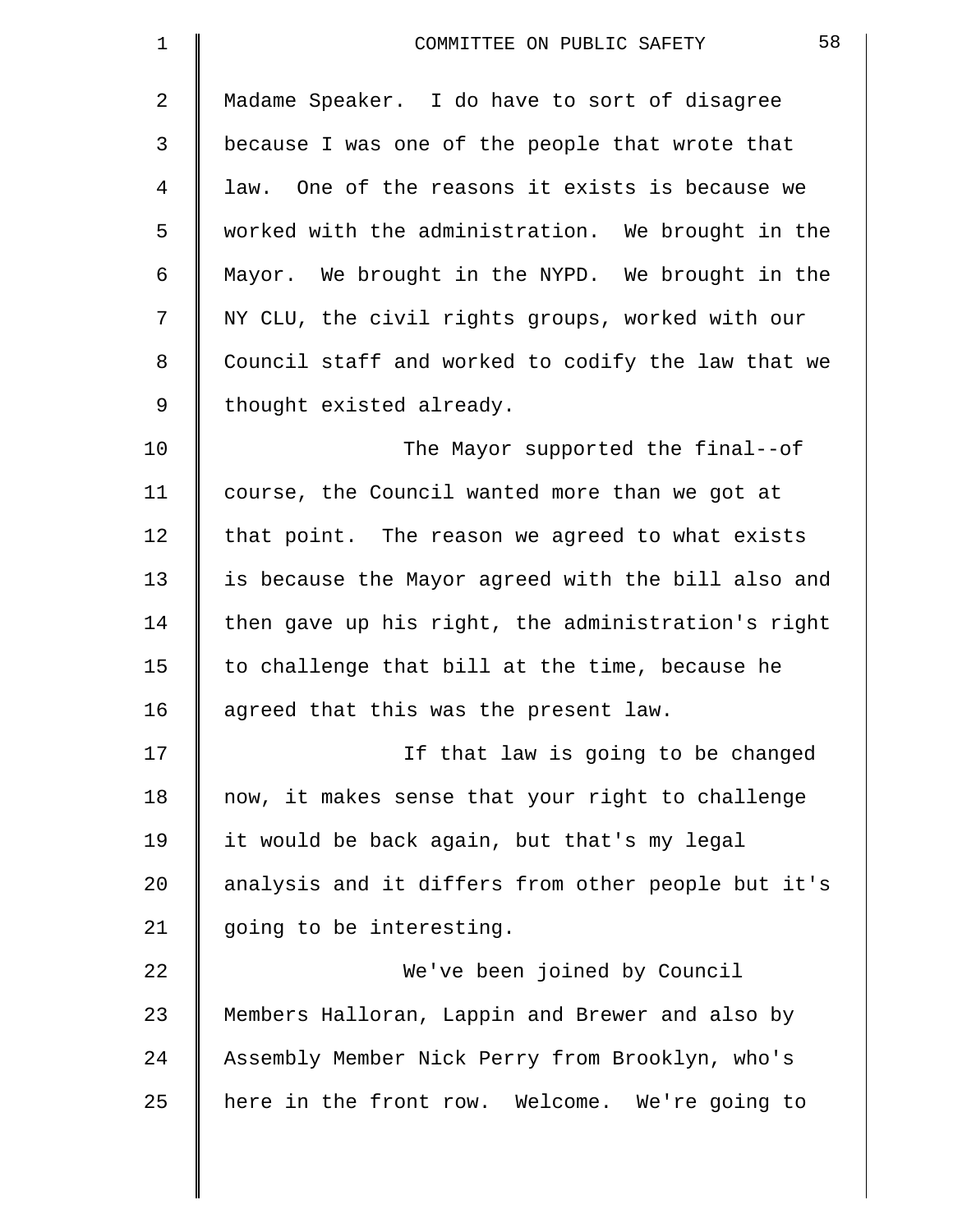| $\mathbf 1$ | 59<br>COMMITTEE ON PUBLIC SAFETY                   |
|-------------|----------------------------------------------------|
| 2           | go now to Council Member Jackson.                  |
| 3           | COUNCIL MEMBER JACKSON: Thank you,                 |
| 4           | Mr. Chair. To Mr. Best, welcome again. I           |
| 5           | formerly was with you when you were the counsel to |
| 6           | the Department of Education. Congratulations on    |
| 7           | your appointment as the counselor to the Mayor.    |
| 8           | Let me ask you, what do you know                   |
| 9           | about the Patrol Guide for NYPD? I ask that        |
| 10          | question because supposedly all of the stop,       |
| 11          | question and frisk were governed by the Patrol     |
| 12          | Guide, the section that deals with that. Am I      |
| 13          | correct or am I wrong?                             |
| 14          | MICHAEL BEST: Well, yeah, I                        |
| 15          | believe that there are provisions of the Patrol    |
| 16          | Guide that deal with stop, question and frisk.     |
| 17          | Yes.                                               |
| 18          | COUNCIL MEMBER JACKSON: As you                     |
| 19          | know, you had indicated in your testimony there is |
| 20          | a pending lawsuit at the federal level and I'm     |
| 21          | sure you're aware that the Black, Latino and Asian |
| 22          | Caucus of the City Council, which I co-chair,      |
| 23          | filed an amicus brief in that particular lawsuit.  |
| 24          | My question is that I'm reading                    |
| 25          | this and it appears as though, that it says that   |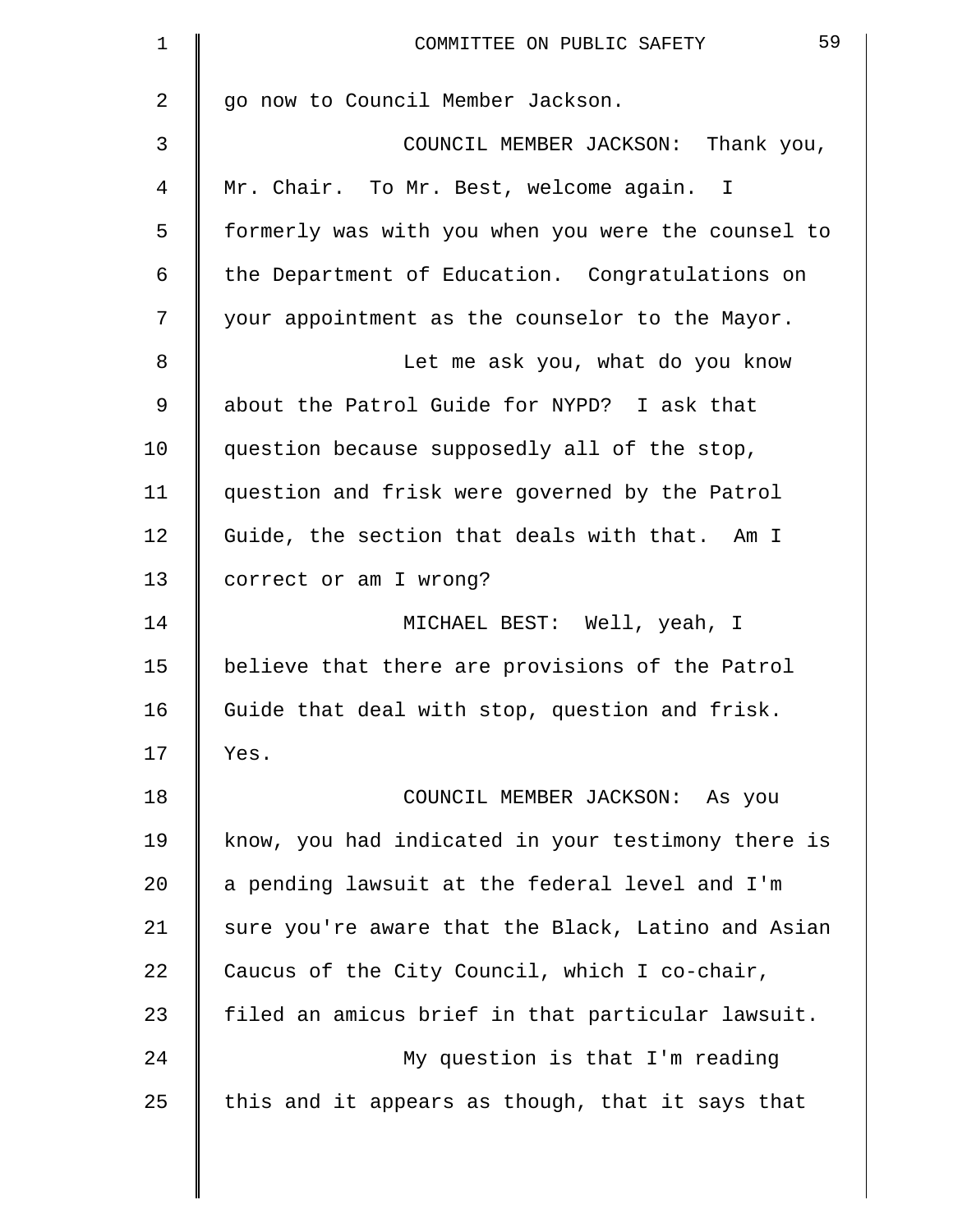| 1  | 60<br>COMMITTEE ON PUBLIC SAFETY                   |
|----|----------------------------------------------------|
| 2  | to stop, question and frisk someone to protect     |
| 3  | members of the service from injury while           |
| 4  | conducting an investigation. Basically, the stop,  |
| 5  | question and frisk is to detain a person for       |
| 6  | questioning who is a suspect of a crime or some    |
| 7  | other type of situation, not just to stop people   |
| 8  | because they're black or Latino or because they    |
| 9  | have their pants hanging down. Am I right or       |
| 10 | wrong in that assessment?                          |
| 11 | MICHAEL BEST: You are right that                   |
| 12 | stop, question and frisk is not meant and would    |
| 13 | not appropriately be used simply to stop somebody  |
| 14 | on the basis of their race.                        |
| 15 | COUNCIL MEMBER JACKSON: Okay. But                  |
| 16 | also is it right to stop someone because they're   |
| 17 | hanging out on a corner and doing nothing?         |
| 18 | MICHAEL BEST: Well, I would answer                 |
| 19 | that, Council Member, by saying that it's set      |
| 20 | forth in Criminal Procedure Law 140.50 when a      |
| 21 | police officer can do this. It says that where a   |
| 22 | police officer has reasonable suspicion that a     |
| 23 | person is committing, has committed or is about to |
| 24 | commit a crime, they can stop them and question    |
| 25 | them. When they're stopping a person in those      |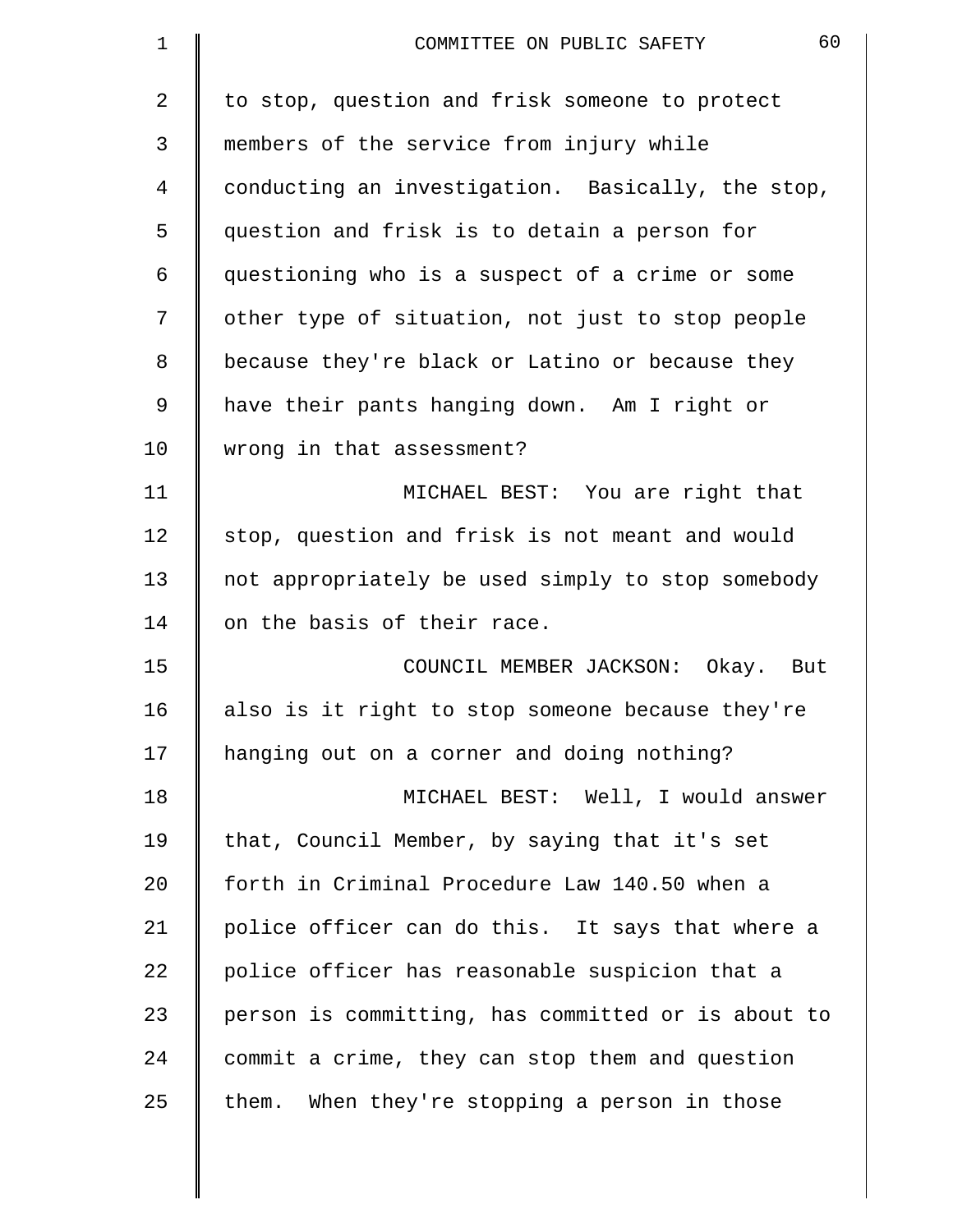| $\mathbf 1$    | 61<br>COMMITTEE ON PUBLIC SAFETY                   |
|----------------|----------------------------------------------------|
| $\overline{2}$ | circumstances and they reasonably suspect that     |
| 3              | they're in danger of physical injury, they can     |
| 4              | search a person for a weapon. That's the basic     |
| 5              | situation. So it all, of course, depends upon a    |
| 6              | particular fact that a police officer has at the   |
| 7              | time.                                              |
| 8              | COUNCIL MEMBER JACKSON: Now, and I                 |
| 9              | read it to say also that a unformed member of the  |
| 10             | service stop person and request identification and |
| 11             | explain the conduct. But it also says that if not  |
| 12             | in uniform, identify yourself as a police officer, |
| 13             | frisk if you reasonably suspect you or others are  |
| 14             | in danger of physical injury. You search if frisk  |
| 15             | reveals objects, which may be a weapon.<br>In      |
| 16             | essence, it says if you go like this and there's a |
| 17             | big bulge in someone's pants pocket, which they    |
| 18             | may think may be a gun or something that they have |
| 19             | a right in order to go in that particular pocket   |
| 20             | to determine if that's a weapon.                   |
| 21             | That's what it says. Not to then                   |
| 22             | frisk everything and tell everybody take           |
| 23             | everything you have out of your pockets. That's    |
| 24             | one of the reasons why before Police Commissioner  |
| 25             | Kelly put an order or directive that if someone in |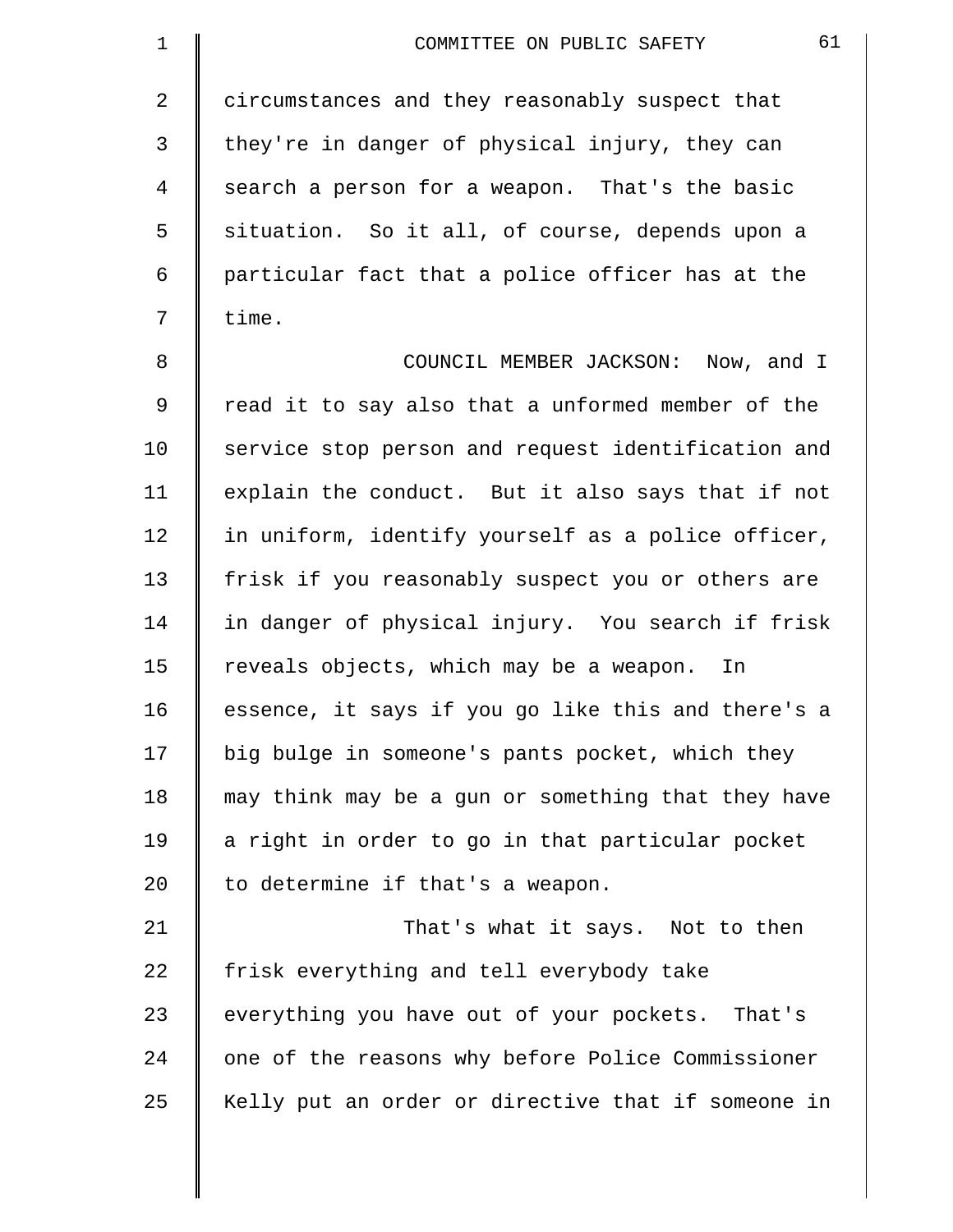| $\mathbf 1$ | 62<br>COMMITTEE ON PUBLIC SAFETY                   |
|-------------|----------------------------------------------------|
| 2           | this process, when a police officer asks someone   |
| 3           | to take everything out of your pocket and you have |
| 4           | a personal amount of marijuana, not to make an     |
| 5           | arrest.                                            |
| 6           | Basically, what I'm saying to you,                 |
| 7           | Mr. Best, and I know you're not the commissioner.  |
| 8           | I know that you're the counsel to the mayor. I     |
| 9           | truly understand that. What I'm saying to you is   |
| 10          | this: it's not working and it needs to be totally  |
| 11          | reformed. That's what I'm saying to you.           |
| 12          | [Applause]                                         |
| 13          | COUNCIL MEMBER JACKSON: I think                    |
| 14          | that's the message that Jumaane and Brad and all   |
| 15          | the other members of the City Council that have    |
| 16          | signed onto that, it's trying to say legally, by   |
| 17          | lawsuits, by oversight hearings, by the            |
| 18          | demonstration that you have here, and the Speaker  |
| 19          | has said it, it needs to be overhauled and it      |
| 20          | needs to be overhauled now, not five years from    |
| 21          | now. People are suffering. I'm going to stop,      |
| 22          | Mr. Chair.                                         |
| 23          | Let me ask you a question, Mr.                     |
| 24          | Best. Did you happen to read the article--I        |
| 25          | forgot what paper it is--about the individual that |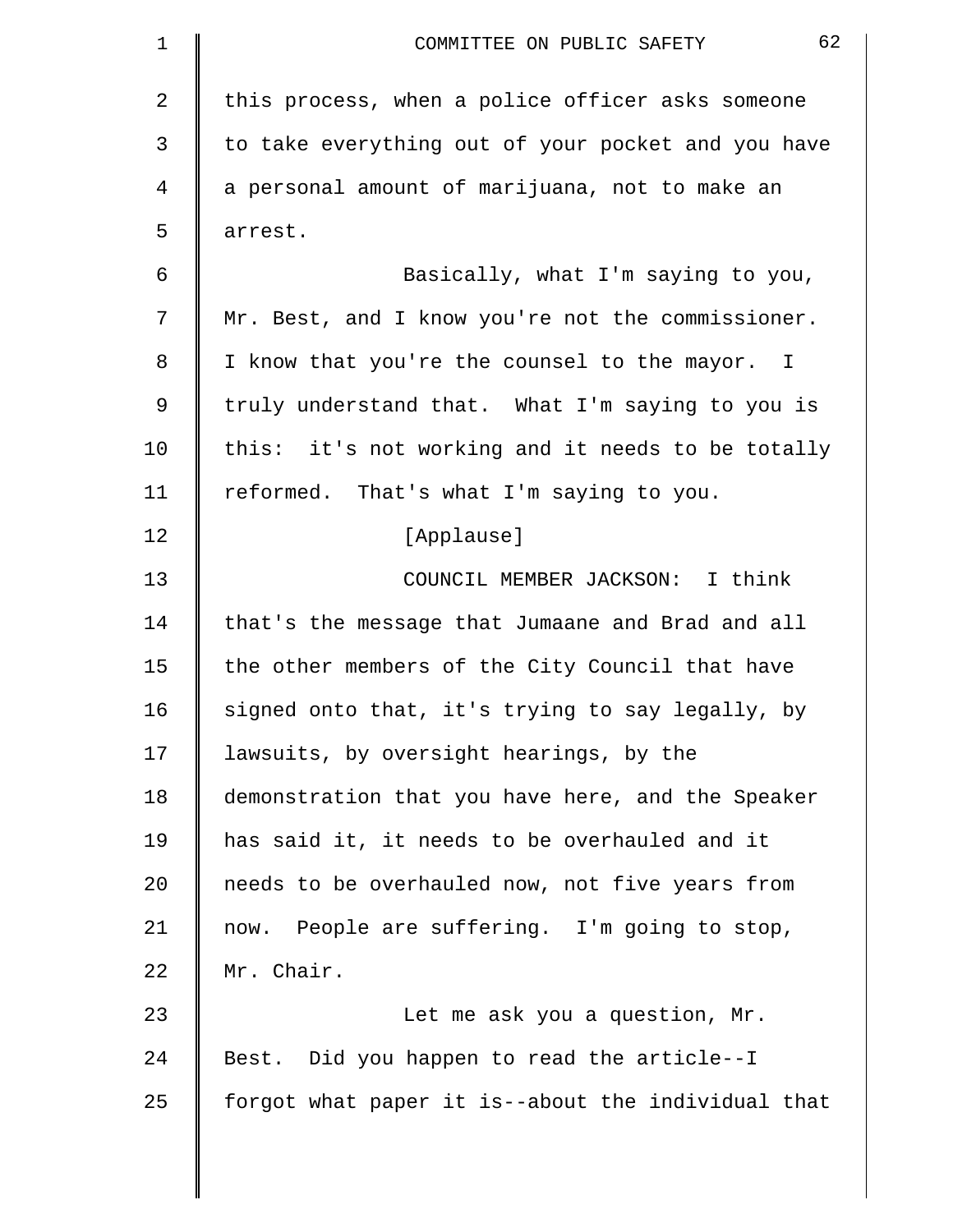| $\mathbf 1$ | 63<br>COMMITTEE ON PUBLIC SAFETY                   |
|-------------|----------------------------------------------------|
| 2           | was stopped--The Nation--and he audiotaped the     |
| 3           | interchange between the officers and him? Did you  |
| 4           | hear that, Mr. Best?                               |
| 5           | MICHAEL BEST: I heard that there                   |
| 6           | was such an article and a tape, right before I     |
| 7           | came in here, so I have not had a chance to.       |
| 8           | COUNCIL MEMBER JACKSON: Okay, all                  |
| $\mathsf 9$ | right. I appreciate your response. I heard part    |
| 10          | of it. It's despicable, totally unacceptable, and  |
| 11          | should not be tolerated in our NYPD. Where         |
| 12          | allegedly, based on what I heard, this sergeant or |
| 13          | officer threatened to break the individual's arms  |
| 14          | and call him all kind of names, which you would    |
| 15          | not want to be called, which no one would want to  |
| 16          | be called, totally unacceptable. I say to you, as  |
| 17          | the counsel to the mayor, that specific incident   |
| 18          | needs to be investigated immediately. It needs to  |
| 19          | be investigated.                                   |
| 20          | Finally, Mr. Chair--                               |
| 21          | CHAIRPERSON VALLONE: [interposing]                 |
| 22          | Council Member, we do need to stick to the topic   |
| 23          | of the hearing. We have four bills in front of     |
| 24          | us. This isn't a forum for people to make          |
| 25          | speeches. We have four bills in front of us--      |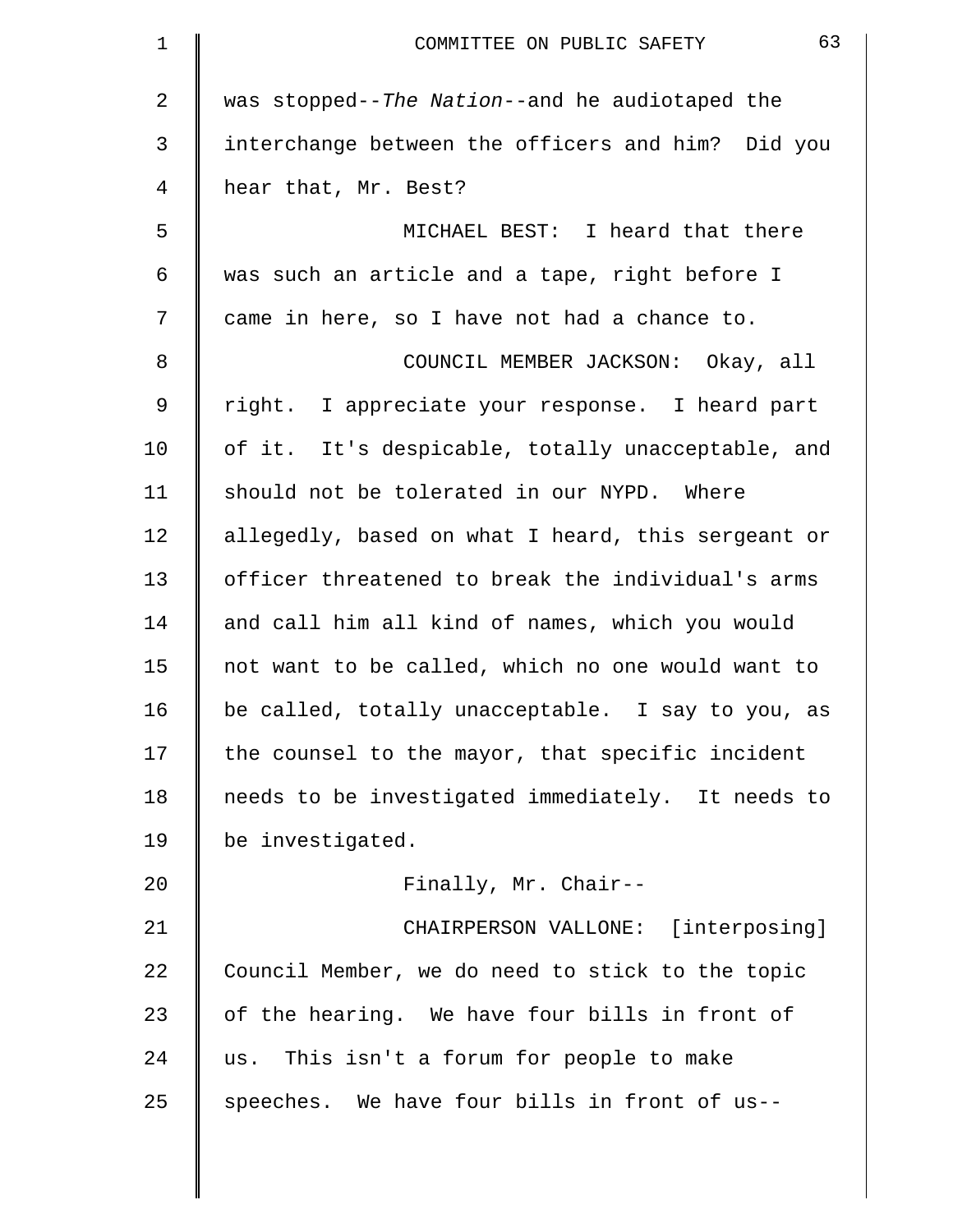| $\mathbf 1$    | 64<br>COMMITTEE ON PUBLIC SAFETY                  |
|----------------|---------------------------------------------------|
| $\overline{2}$ | COUNCIL MEMBER JACKSON:                           |
| 3              | [interposing] No--                                |
| 4              | CHAIRPERSON VALLONE: -- that we're                |
| 5              | discussing today.                                 |
| 6              | COUNCIL MEMBER JACKSON: -- Mr.                    |
| 7              | Chair, I beg to differ.                           |
| 8              | CHAIRPERSON VALLONE: Well then                    |
| 9              | you're wrong.                                     |
| 10             | COUNCIL MEMBER JACKSON: Because I                 |
| 11             | am focusing on the topic of the hearing, what has |
| 12             | to do with stop, question and frisk. It's very    |
| 13             | specific--                                        |
| 14             | CHAIRPERSON VALLONE: [interposing]                |
| 15             | Right, these four bills.                          |
| 16             | COUNCIL MEMBER JACKSON: -- and                    |
| 17             | detailed.                                         |
| 18             | CHAIRPERSON VALLONE: These four                   |
| 19             | bills.                                            |
| 20             | COUNCIL MEMBER JACKSON: I                         |
| 21             | understand that. I'm not talking about four       |
| 22             | bills. I'm talking about one, which is the        |
| 23             | primary objective. People being subjected to      |
| 24             | stop, question and frisk in the discriminatory    |
| 25             | manner, which is the foundation of all these      |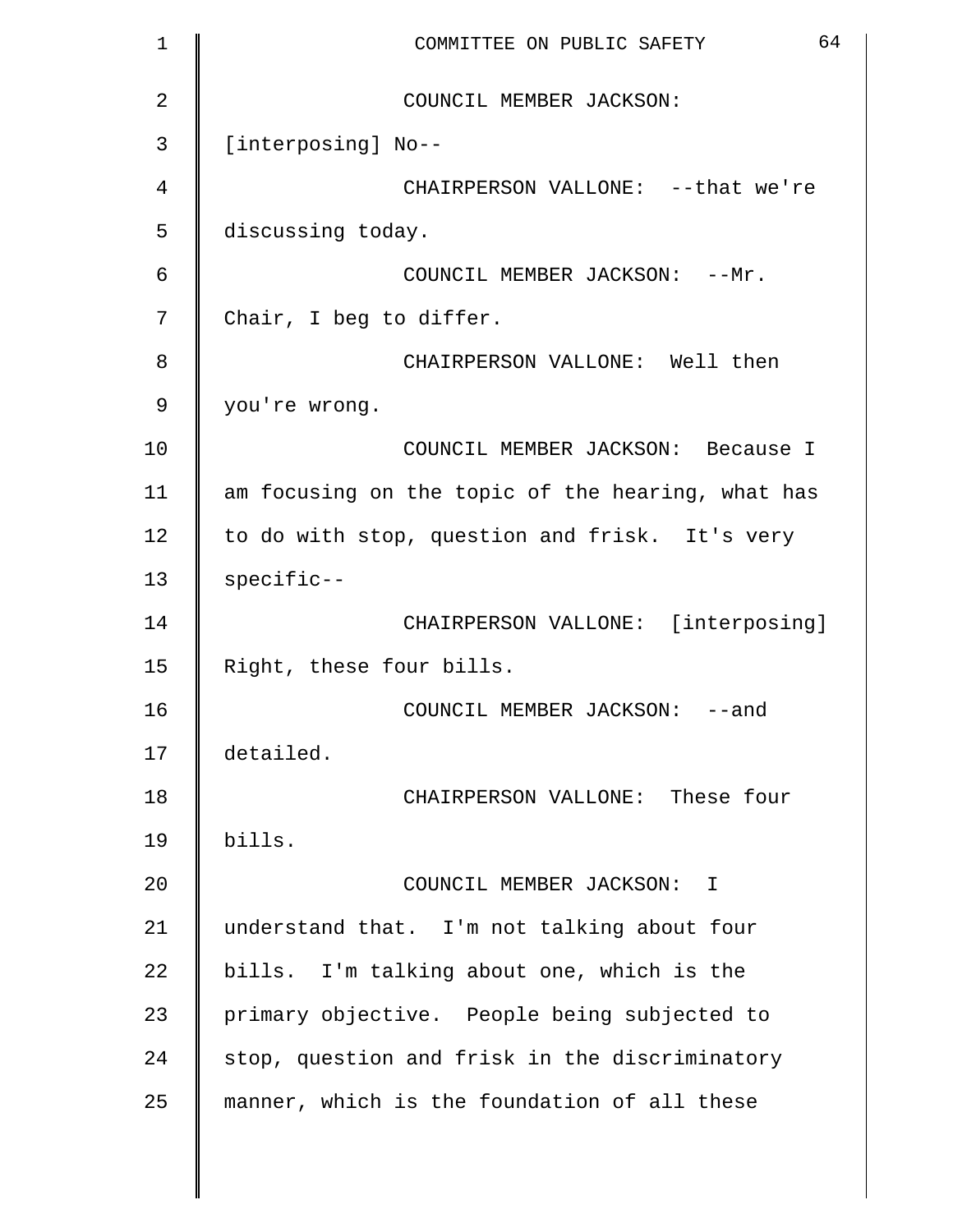| $\mathbf{1}$ | 65<br>COMMITTEE ON PUBLIC SAFETY                   |
|--------------|----------------------------------------------------|
| 2            | particular hearings. We cannot, as the City        |
| 3            | Council, as the Speaker said, it needs to be       |
| 4            | rehabbed and totally revamped and it needs to be   |
| 5            | done now. Thank you, Mr. Chair.                    |
| 6            | CHAIRPERSON VALLONE: Thank you. I                  |
| 7            | assume you're not going to respond to any of that. |
| 8            | The next question will be from Council Member      |
| 9            | Foster.                                            |
| 10           | COUNCIL MEMBER FOSTER: Thank you.                  |
| 11           | Before I get started, Speaker, I would ask you as  |
| 12           | the Speaker of the body when we are, as            |
| 13           | colleagues, told to stick to the topic and not     |
| 14           | make speeches, that should also apply to the       |
| 15           | chair, who has made is speeches and made it clear  |
| 16           | how he feels. So, if we all have to not make       |
| 17           | speeches and stick to the topic--Peter, don't      |
| 18           | respond--then you need to stick to the topic.      |
| 19           | CHAIRPERSON VALLONE: I'm sorry.                    |
| 20           | I'm the chair, I'll respond when I want. You       |
| 21           | heard my opening statement, right?                 |
| 22           | COUNCIL MEMBER FOSTER: Anyway.                     |
| 23           | CHAIRPERSON VALLONE: You heard my                  |
| 24           | opening statement. My opening statement was on     |
| 25           | this bill. That's what it was on. Maybe you        |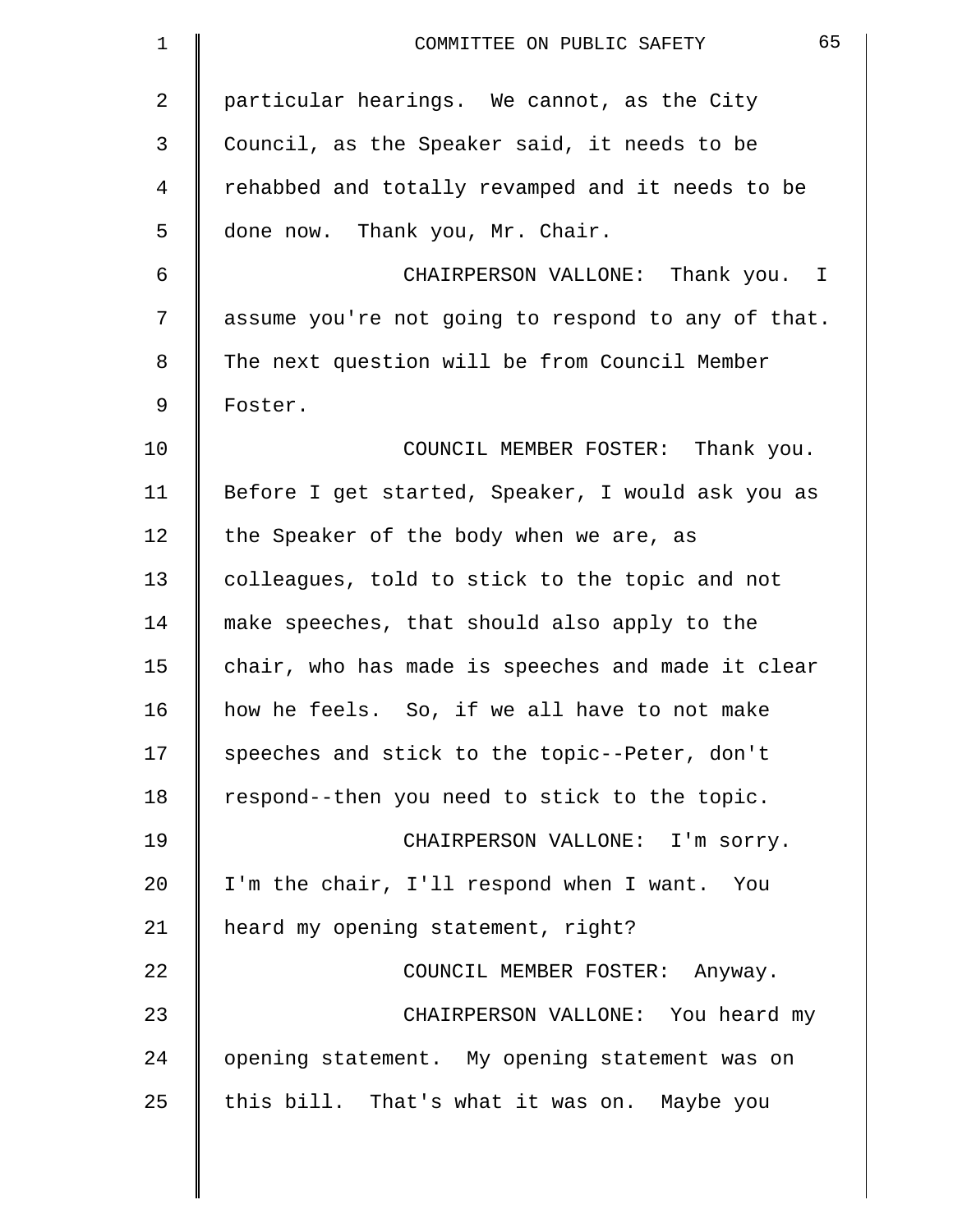| 1              | 66<br>COMMITTEE ON PUBLIC SAFETY                  |
|----------------|---------------------------------------------------|
| $\overline{2}$ | missed that. I don't know if you were here.       |
| 3              | SPEAKER QUINN: Hey, hey, hey--                    |
| 4              | COUNCIL MEMBER FOSTER:                            |
| 5              | [interposing] Peter, I don't work for you.        |
| 6              | SPEAKER QUINN: -- can I--                         |
| 7              | COUNCIL MEMBER FOSTER:                            |
| 8              | [interposing] I am not one of your boys. You will |
| 9              | not talk to me like that.                         |
| 10             | [Applause]                                        |
| 11             | SPEAKER QUINN: Okay. So let's--                   |
| 12             | CHAIRPERSON VALLONE: [interposing]                |
| 13             | I thought you were a professional.                |
| 14             | SPEAKER QUINN: Peter. Everybody.                  |
| 15             | COUNCIL MEMBER FOSTER: I thought                  |
| 16             | you were too.                                     |
| 17             | SPEAKER QUINN: Everybody.                         |
| 18             | COUNCIL MEMBER FOSTER: Don't do                   |
| 19             | tit for tat because I'll win this. Don't do it.   |
| 20             | SPEAKER OUINN: I think it is                      |
| 21             | important to not laugh, one. Two, I think it's    |
| 22             | important to understand how emotional this topic  |
| 23             | is to people, how personal it is. That is         |
| 24             | important and never a bad thing, in looking at    |
| 25             | legislative issues, that we bring our personal    |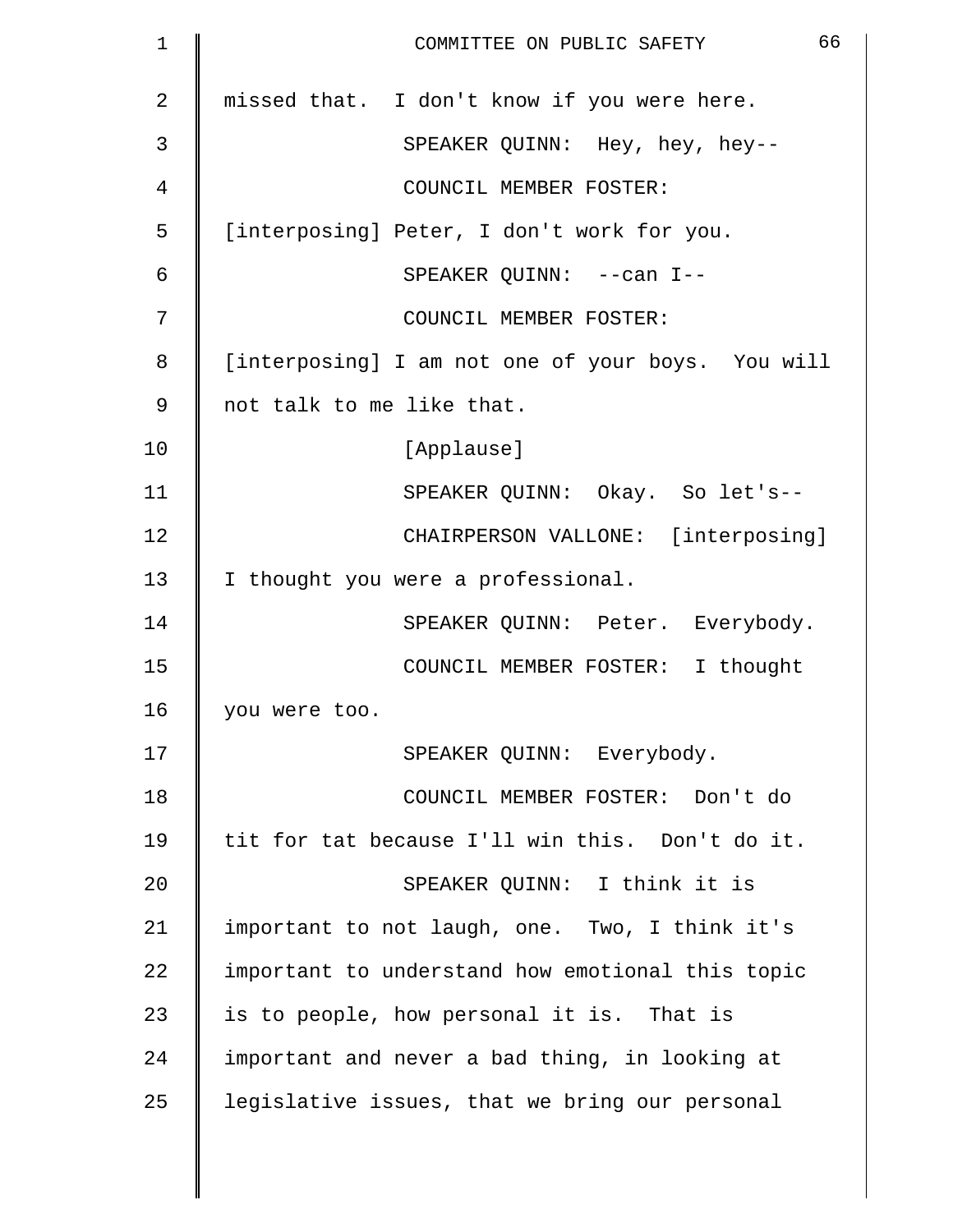| $\mathbf 1$    | 67<br>COMMITTEE ON PUBLIC SAFETY                   |
|----------------|----------------------------------------------------|
| $\overline{2}$ | experiences to legislation, whatever they are,     |
| 3              | will make legislation better. Now, Peter is        |
| 4              | right, we have to stay to the greatest degree we   |
| 5              | can on to the legislation, but this legislation is |
| 6              | legislation related to a much bigger topic. So it  |
| 7              | is also appropriate for people to add in their     |
| 8              | personal feelings, experiences and what they see   |
| $\mathsf 9$    | related to the issue. And it is fair for the       |
| 10             | Chair to sometimes say hey, we have a time thing   |
| 11             | here.                                              |
| 12             | So let's all recognize that this                   |
| 13             | issue is not one that is just solely within four   |
| 14             | legislative blocks and just give each other a      |
| 15             | little more room and latitude than we might if we  |
| 16             | were hearing legislation on something less         |
| 17             | significant and less personally impactful to       |
| 18             | particular communities in the City of New York.    |
| 19             | Okay?                                              |
| 20             | CHAIRPERSON VALLONE: Thank you,                    |
| 21             | Madame Speaker. As my colleagues are aware, I      |
| 22             | always allow leeway in the questioning, especially |
| 23             | as you saw with Robert Jackson. I do that all the  |
| 24             | time. I would rely on the professionalism of my    |
| 25             | colleagues to try to minimize their speeches and   |
|                |                                                    |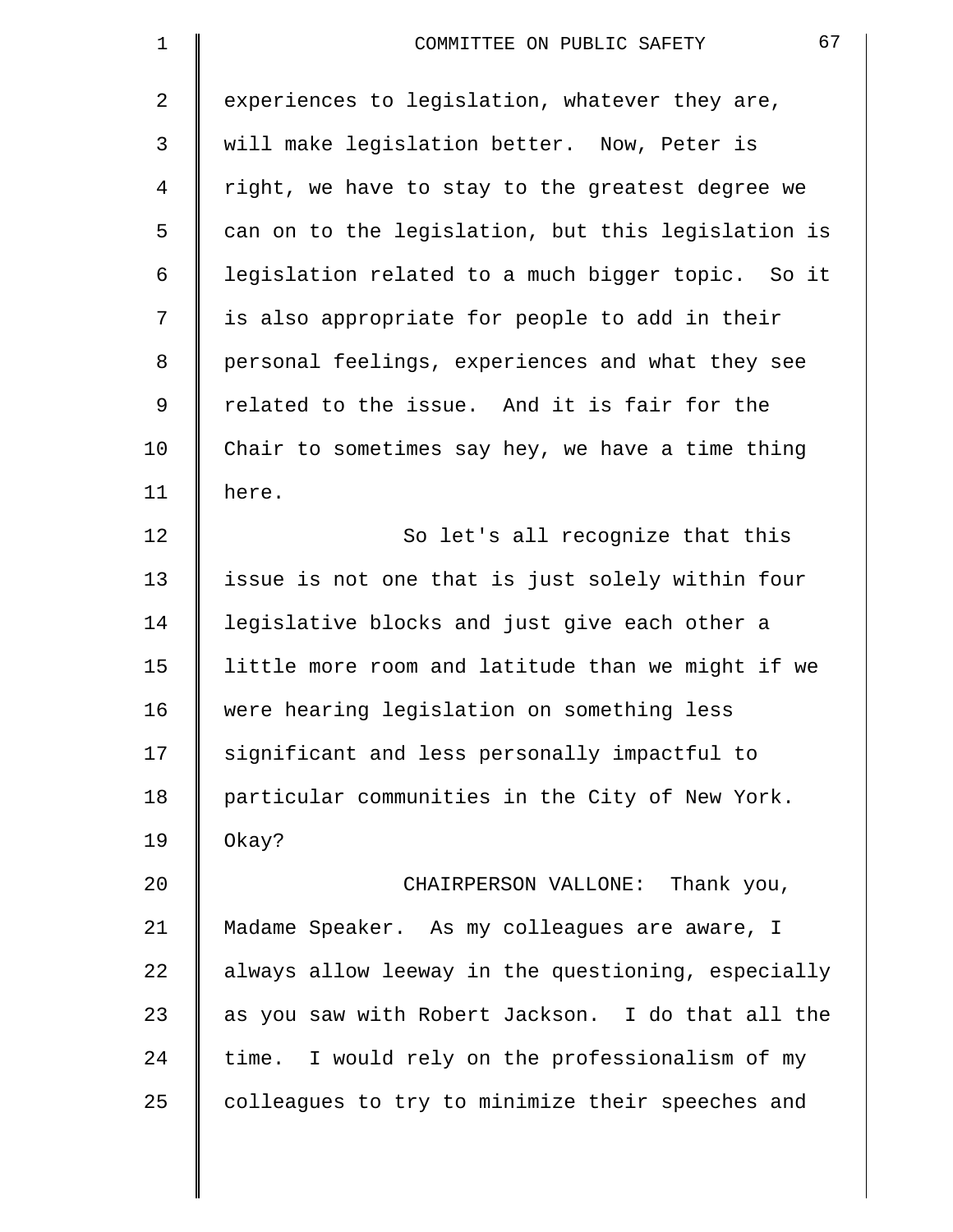| 1  | 68<br>COMMITTEE ON PUBLIC SAFETY                   |
|----|----------------------------------------------------|
| 2  | asking questions. I always allow some leeway. We   |
| 3  | want to get to everybody, every Council Member,    |
| 4  | and we want to get to everybody in the audience.   |
| 5  | SPEAKER OUINN: And I think                         |
| 6  | everyone--I go to not every hearing but a lot of   |
| 7  | hearings--everyone is conducting themselves        |
| 8  | professionally. I do not think that's an issue.    |
| 9  | COUNCIL MEMBER FOSTER: Thank you,                  |
| 10 | Speaker. It is not an issue. It does run           |
| 11 | personal. I think that if a situation where the    |
| 12 | chair, if his father were an 88-year-old man who's |
| 13 | being pulled over and being called "boy" and       |
| 14 | fitting a description, then it would be different. |
| 15 | So my question is, given everything                |
| 16 | that you're saying, even if I agreed and said      |
| 17 | okay, what do you think is the reason for the high |
| 18 | numbers of black and Latinos being stopped,        |
| 19 | questioned and frisked without reasonable or what  |
| 20 | is the reasonable suspicion if it's not just being |
| 21 | black and Latino?                                  |
| 22 | MICHAEL BEST: Well, Council                        |
| 23 | Member, I guess I would say that the police        |
| 24 | department's policy and what it trains its         |
| 25 | officers to do is to do stops based upon           |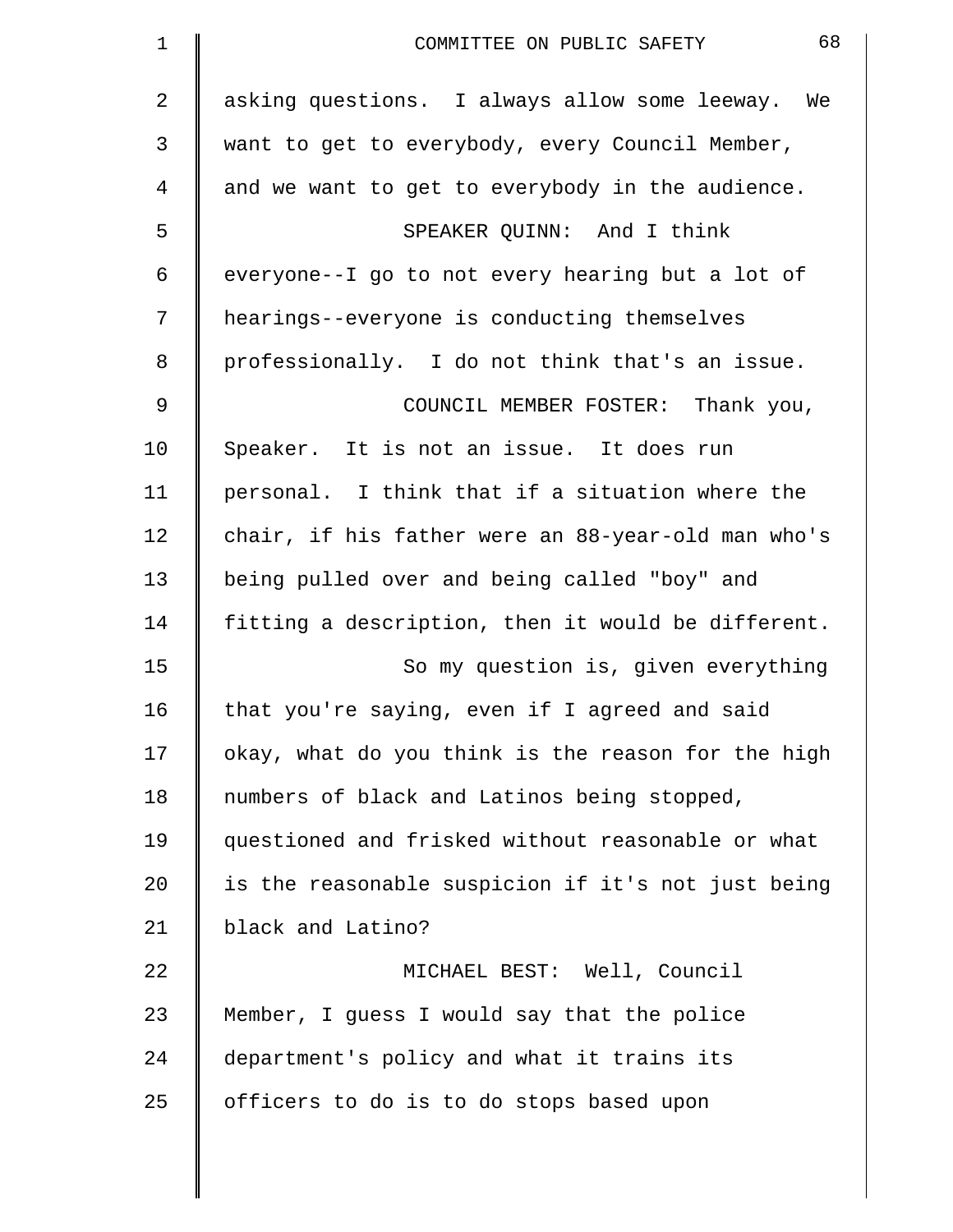| $\mathbf 1$     | 69<br>COMMITTEE ON PUBLIC SAFETY                   |
|-----------------|----------------------------------------------------|
| $\overline{2}$  | reasonable suspicion on an individualized basis.   |
| 3               | If someone is being stopped without suspicion,     |
| 4               | that's not what they're trained to do, it's not    |
| 5               | what they're supposed to do and it's not--we don't |
| 6               | agree with it. That's not the policy of the New    |
| 7               | York City Police Department.                       |
| 8               | That said, you know, it sounds like                |
| $\mathsf 9$     | what you're asking--you know, if you're asking me  |
| 10              | whether the city agrees that people are stopped    |
| 11              | simply on the basis of their race, no, the city    |
| 12              | does not agree with that. The city doesn't         |
| 13              | believe that's what's going on. The city believes  |
| 14              | that the stop, questioning and frisking is being   |
| 15              | done on an individualized basis in these           |
| 16              | situations based upon the facts. That's not to     |
| 17              | say that every single one of every stop that ever  |
| 18              | happens is correctly done and that there aren't    |
| 19              | mistakes made but simply that the police           |
| 20 <sub>o</sub> | department's policy is not to do what it sounded   |
| 21              | to me like you might have been asking me about.    |
| 22              | COUNCIL MEMBER FOSTER: So the city                 |
| 23              | believes that these stop, question and frisk       |
| 24              | numbers are in fact accurate and reflect the       |
| 25              | majority of the police officers following          |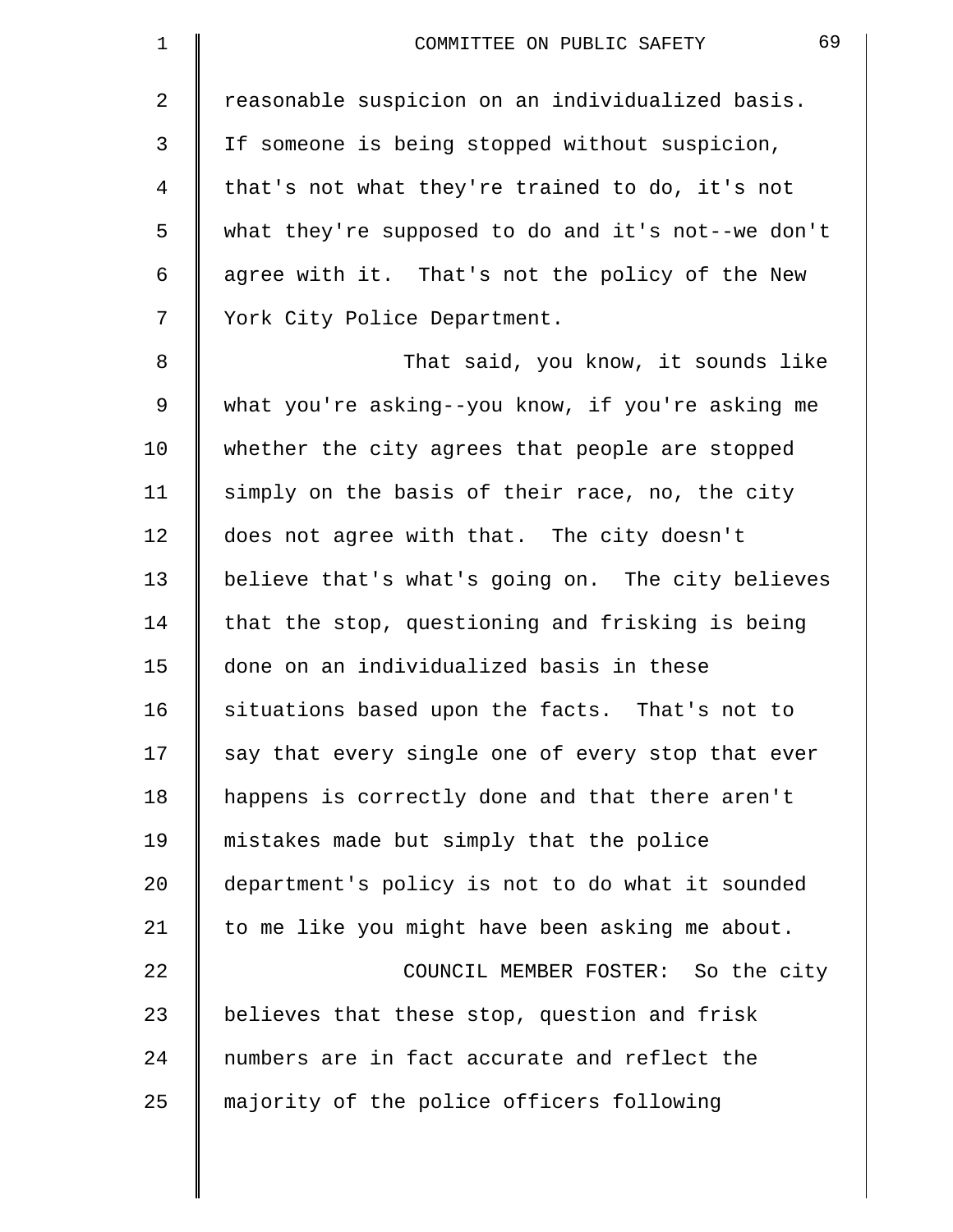| $\mathbf 1$ | 70<br>COMMITTEE ON PUBLIC SAFETY                   |
|-------------|----------------------------------------------------|
| 2           | procedure?                                         |
| 3           | MICHAEL BEST: The NYPD's police--                  |
| 4           | COUNCIL MEMBER FOSTER:                             |
| 5           | [interposing] No, I understand the policy. It's a  |
| 6           | yes or no. The city stands behinds these numbers   |
| 7           | and feels that yes, these numbers reflect NYPD     |
| 8           | following their policies.                          |
| 9           | MICHAEL BEST: The city believes                    |
| 10          | that the vast majority of police officers do their |
| 11          | jobs professionally and appropriately and          |
| 12          | according to the facts as they know them and stop, |
| 13          | question and frisk is not an exception to that.    |
| 14          | COUNCIL MEMBER FOSTER: Okay. My                    |
| 15          | next question goes to the call for an inspector    |
| 16          | general. Given these numbers and given the         |
| 17          | concern from the communities that are targeted, is |
| 18          | it also the city's feeling that IAB can police     |
| 19          | themselves? It's kind of the like the saying that  |
| 20          | I know I'm going to get wrong, the fox watching    |
| 21          | the hen house. Did I get that right? We believe    |
| 22          | that IAB can do, is doing a sufficient job in      |
| 23          | monitoring potential misconduct by police officers |
| 24          | as it pertains to stop, question and frisk?        |
| 25          | MICHAEL BEST: We do believe that                   |
|             |                                                    |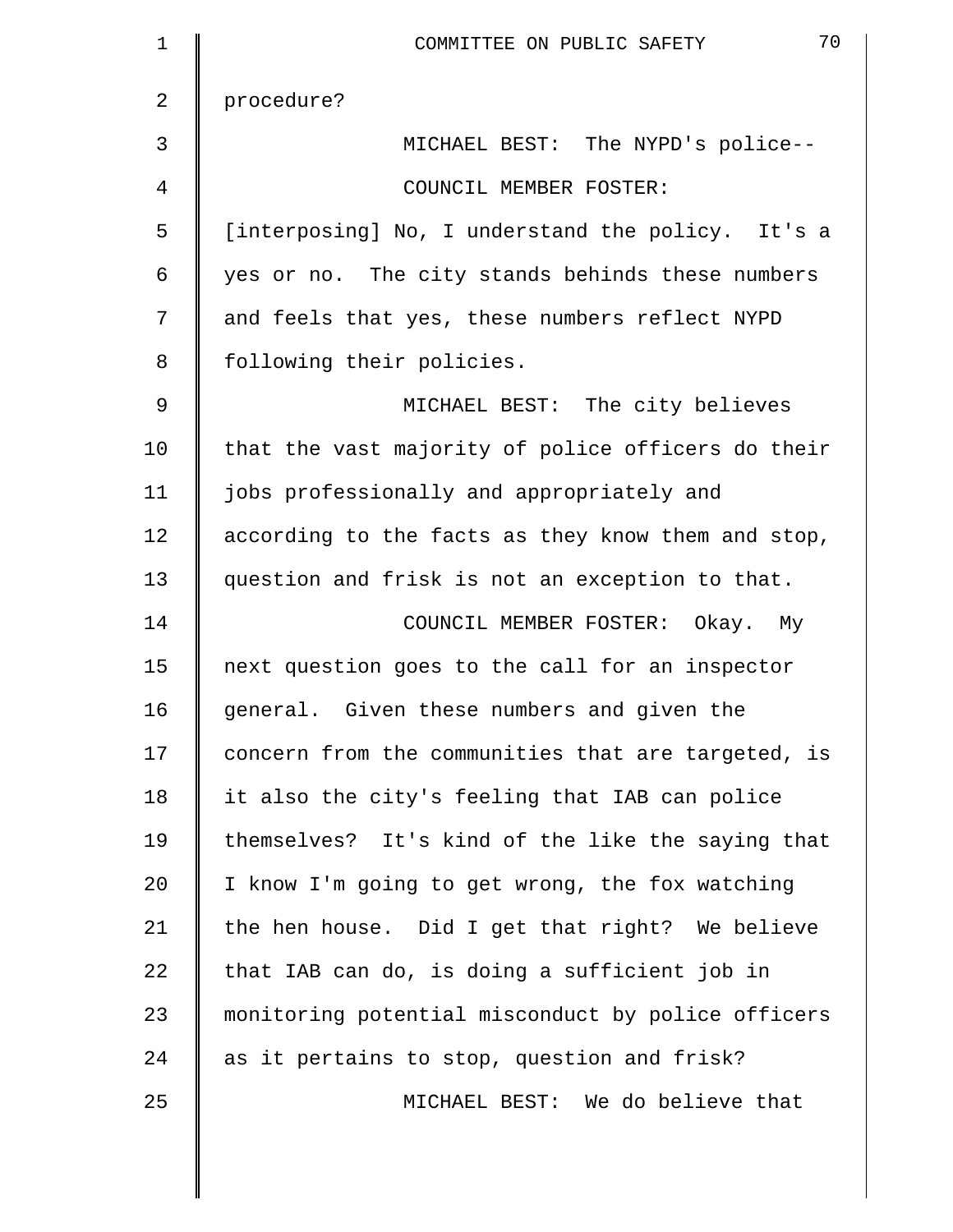| $\mathbf 1$ | 71<br>COMMITTEE ON PUBLIC SAFETY                   |
|-------------|----------------------------------------------------|
| 2           | IAB does an excellent job. This administration     |
| 3           | has increased its resources substantially, as I    |
| 4           | pointed out in my testimony, so that it could do   |
| 5           | still more. I'd also point out that IAB, as I      |
| 6           | said in my testimony, is not the only entity that  |
| 7           | investigates allegations of misconduct by police   |
| 8           | officers. There are a number of them at various    |
| 9           | different levels, local, state and federal. So we  |
| 10          | believe that there is already sufficient oversight |
| 11          | of the police department.                          |
| 12          | COUNCIL MEMBER FOSTER: Thank you                   |
| 13          | for reiterating the levels. I know that, and I     |
| 14          | read your testimony. My question was specifically  |
| 15          | to the stop, question and frisk. That IAB, as      |
| 16          | mentioned in your testimony, is sufficient to do   |
| 17          | that and an outside entity isn't required?         |
| 18          | MICHAEL BEST: I think IAB and all                  |
| 19          | the other oversight that the police department     |
| 20          | has, all of it is sufficient to oversee the police |
| 21          | department, not just on this but on all the other  |
| 22          | matters that the Council would be concerned about. |
| 23          | COUNCIL MEMBER FOSTER: Thank you.                  |
| 24          | CHAIRPERSON VALLONE: Speaker Quinn                 |
| 25          | has a follow-up.                                   |
|             |                                                    |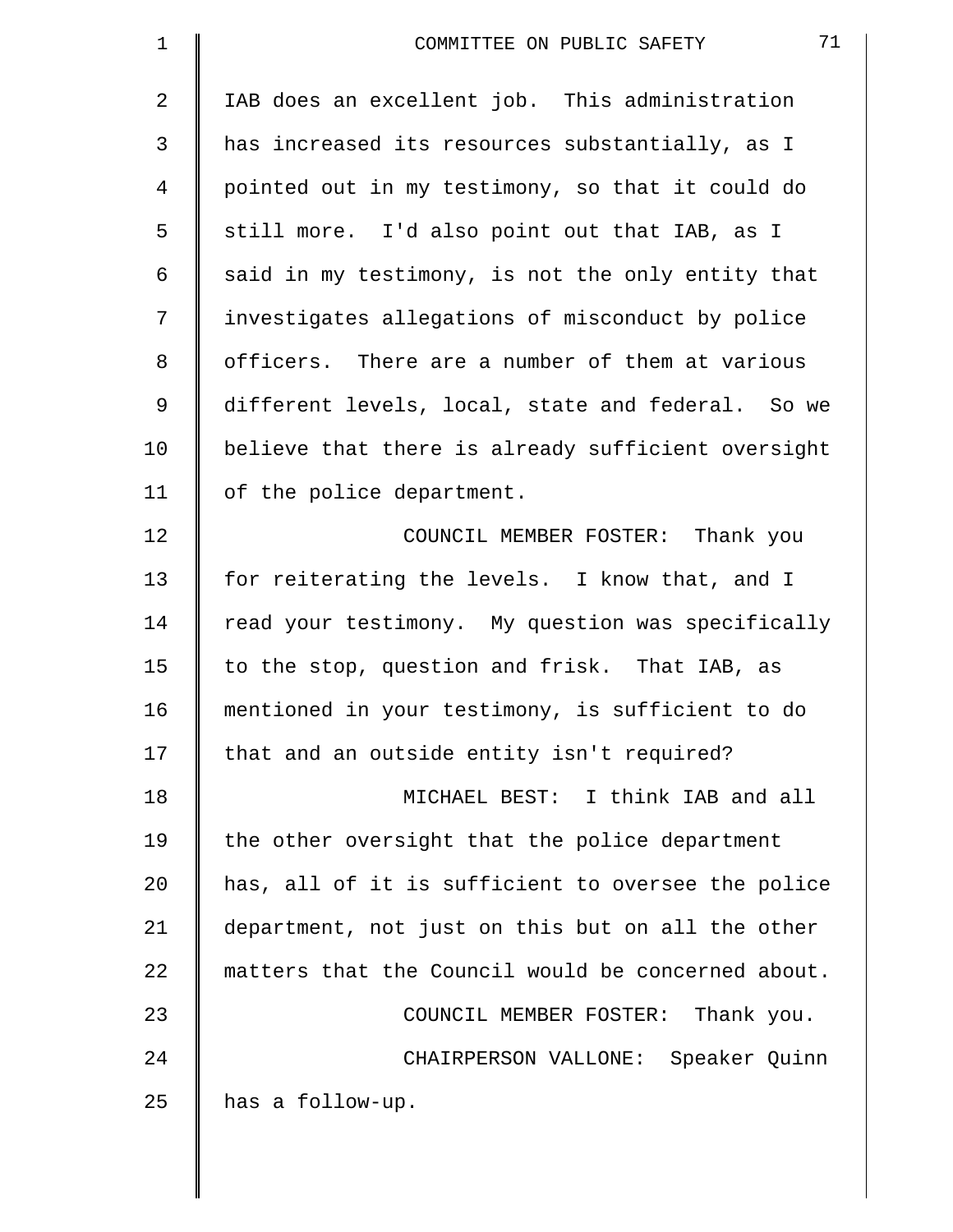| $\mathbf 1$    | 72<br>COMMITTEE ON PUBLIC SAFETY                   |
|----------------|----------------------------------------------------|
| $\overline{a}$ | SPEAKER QUINN: Thank you. I just                   |
| 3              | want to go back to what we were talking about      |
| 4              | before, about the state occupying the field, et    |
| 5              | cetera. The state has a human rights law, right?   |
| 6              | MICHAEL BEST: The state does have                  |
| 7              | a human rights law, yes.                           |
| 8              | SPEAKER QUINN: And the city has a                  |
| 9              | human rights law.                                  |
| 10             | MICHAEL BEST: Yes, it does.                        |
| 11             | SPEAKER QUINN: So, one could argue                 |
| 12             | that the state has occupied the field as it        |
| 13             | relates to human rights.                           |
| 14             | MICHAEL BEST: I don't know if one                  |
| 15             | could argue that. I have not analyzed the state's  |
| 16             | human rights law, nor have I read any court        |
| 17             | decisions about it. I have looked at the Criminal  |
| 18             | Procedure Law, and I have looked at the            |
| 19             | legislative history of the Criminal Procedure Law, |
| 20             | and I have looked at court cases involving the     |
| 21             | Criminal Procedure Law and it seems quite clear to |
| 22             | me that the state has occupied the field there.    |
| 23             | SPEAKER QUINN: But I raise this                    |
| 24             | because we have--the state clearly is in the field |
| 25             | of human rights laws, as are we, and we have a     |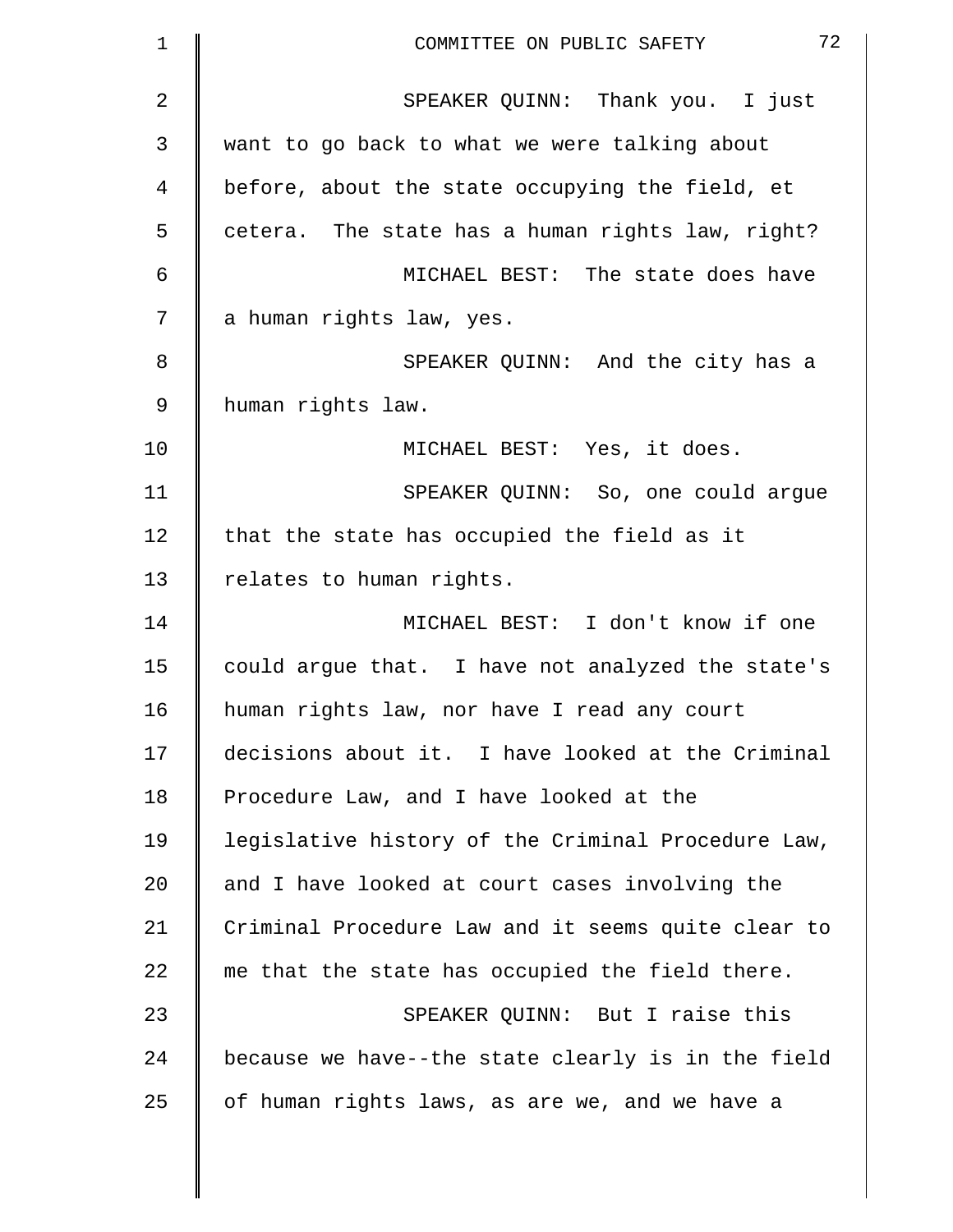| $\mathbf 1$    | 73<br>COMMITTEE ON PUBLIC SAFETY                   |
|----------------|----------------------------------------------------|
| $\overline{a}$ | much broader human rights law than the State of    |
| 3              | New York does, thank goodness. I just think        |
| 4              | that's important to note on the record as we're    |
| 5              | talking about these issues because there are other |
| 6              | examples out there of places where the state and   |
| 7              | the city both have taken action, is all, I just    |
| 8              | want to put onto the record. Thank you.            |
| 9              | CHAIRPERSON VALLONE: Thank you,                    |
| 10             | Speaker. Council Member Lander?                    |
| 11             | COUNCIL MEMBER LANDER: Thank you                   |
| 12             | very much, Chair Vallone. Thank you, Madame        |
| 13             | Speaker. Thank you, Counsel Best for being here.   |
| 14             | Mr. Best, are you familiar with the Rensselaer     |
| 15             | City Code Section 4312?                            |
| 16             | MICHAEL BEST: I am not.                            |
| 17             | COUNCIL MEMBER LANDER: It creates                  |
| 18             | a long list of conduct for police officers in      |
| 19             | Rensselaer under which officers, for example, must |
| 20             | identify themselves by name, rank and shield. How  |
| 21             | about Westchester County Administrative Code       |
| 22             | Section 273.02?                                    |
| 23             | MICHAEL BEST: Councilman, I will                   |
| 24             | just sort of tell you that I'm not familiar with   |
| 25             | the laws of other localities.                      |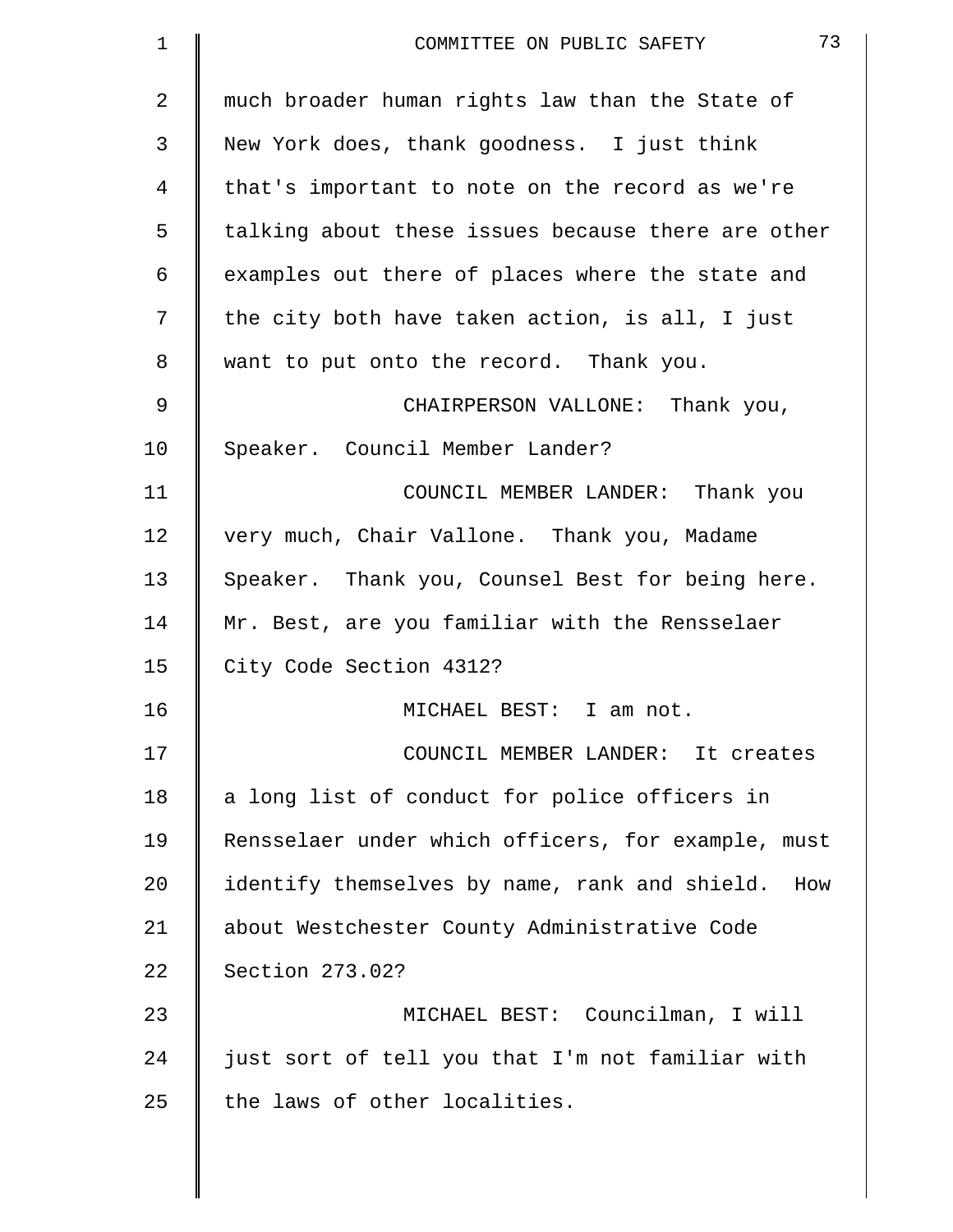| $\mathbf 1$    | 74<br>COMMITTEE ON PUBLIC SAFETY                   |
|----------------|----------------------------------------------------|
| $\overline{2}$ | COUNCIL MEMBER LANDER: So let me                   |
| 3              | list for you the laws of a few other New York      |
| 4              | State localities. Westchester County               |
| 5              | Administrative Code Section 273.02 defines and     |
| 6              | prohibits racial profiling by members of the       |
| 7              | Westchester County Department of Public Safety.    |
| 8              | Buffalo City Code Section 154.11 prohibits         |
| 9              | discrimination based on race, creed, color and a   |
| 10             | number of other factors. The Jamestown City Code   |
| 11             | Section 65.2 states that the city council has a    |
| 12             | set of powers with regard to the chief of police.  |
| 13             | The Norridge City Council, the Jervis City         |
| 14             | Council. How is it that all these municipalities   |
| 15             | in New York State have legislated on the terrain   |
| 16             | that you say is entirely--that the field is        |
| 17             | covered by the New York State Criminal Procedure   |
| 18             | Law?                                               |
| 19             | MICHAEL BEST: I am not familiar                    |
| 20             | with those laws and therefore cannot comment on    |
| 21             | them. I don't know what they say. I don't know--   |
| 22             | COUNCIL MEMBER LANDER:                             |
| 23             | [interposing] Have you checked to see whether the  |
| 24             | judicial history includes any challenges to those? |
| 25             | MICHAEL BEST: I've checked to see.                 |
|                |                                                    |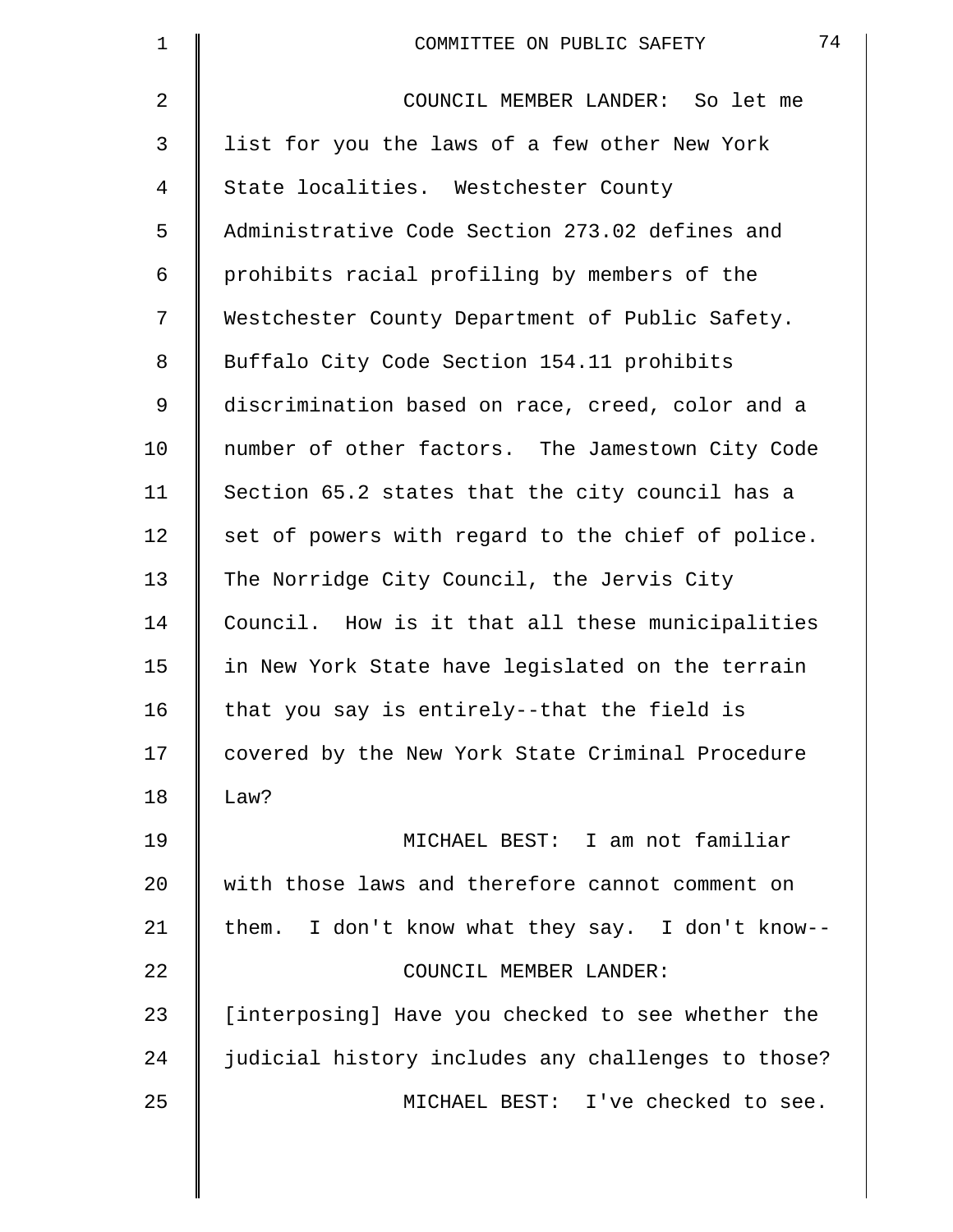| 1  | 75<br>COMMITTEE ON PUBLIC SAFETY                   |
|----|----------------------------------------------------|
| 2  | I can tell you that there is a case, reported at   |
| 3  | 504 NY 991 People against Bell in which it was     |
| 4  | held by the court that Criminal Procedure Law      |
| 5  | entirely covers the field and preempts all local   |
| 6  | law in regard to criminal procedure.               |
| 7  | COUNCIL MEMBER LANDER: Preempts                    |
| 8  | all local laws?                                    |
| 9  | MICHAEL BEST: Yes.                                 |
| 10 | COUNCIL MEMBER LANDER: So isn't it                 |
| 11 | remarkable that all the laws I just said exist if  |
| 12 | every one of them is preempted by the state's      |
| 13 | occupation of the field?                           |
| 14 | MICHAEL BEST: I don't know what                    |
| 15 | they say, Councilman, so I don't--                 |
| 16 | COUNCIL MEMBER LANDER:                             |
| 17 | [interposing] I agree that you don't know what     |
| 18 | they say, but I really think you're making an      |
| 19 | argument that is preposterous here. I mean I       |
| 20 | think the Speaker got it exactly right which is    |
| 21 | where the laws conflict with the State Criminal    |
| 22 | Procedure Law they are preempted. But have you     |
| 23 | given us any specific examples of where Intro 799, |
| 24 | 800 or 801 specifically conflict with the New York |
| 25 | State Criminal Procedure Law?                      |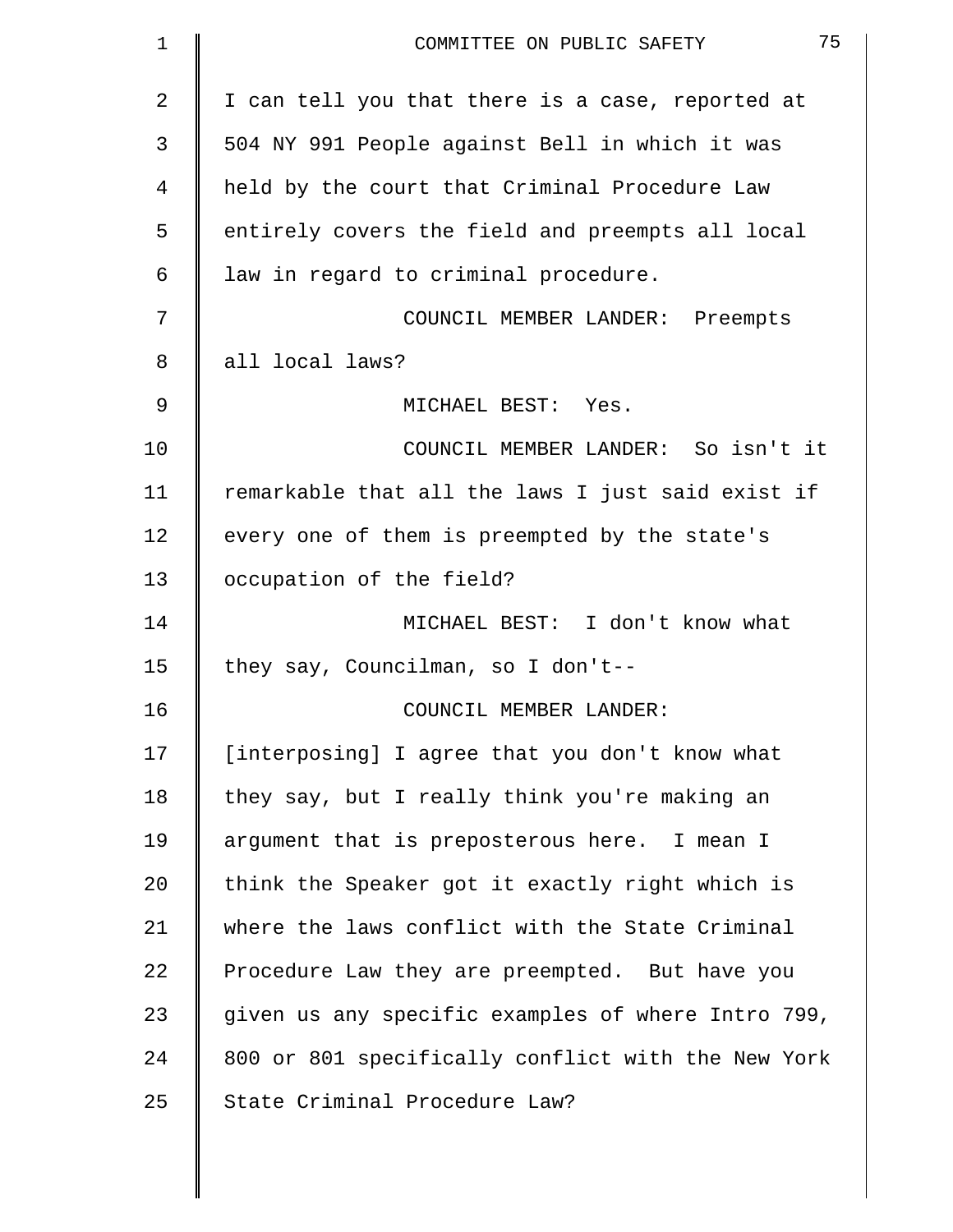| $\mathbf 1$ | 76<br>COMMITTEE ON PUBLIC SAFETY                   |
|-------------|----------------------------------------------------|
| 2           | MICHAEL BEST: In fact, I have,                     |
| 3           | yes. If you'd like me to do that again, I'd be     |
| 4           | happy to do it.                                    |
| 5           | COUNCIL MEMBER LANDER: Yeah, I                     |
| 6           | guess it would be great if you would articulate    |
| 7           | the specific areas of conflict, because I think    |
| 8           | you are correct that where there are conflicts     |
| 9           | between the bills that are being proposed here,    |
| 10          | under New York State Criminal Procedure Law, the   |
| 11          | state law may preempt them. But the blanket        |
| 12          | preemption, I just have to say I believe is an     |
| 13          | absurd argument.                                   |
| 14          | MICHAEL BEST: Well, I respectfully                 |
| 15          | disagree with you on that, Councilman, but I'll go |
| 16          | to some of the specifics.                          |
| 17          | COUNCIL MEMBER LANDER: That'd be                   |
| 18          | great.                                             |
| 19          | MICHAEL BEST: For instance, I                      |
| 20          | mentioned earlier, I believe in response to one of |
| 21          | the Speaker's questions, some of the problems with |
| 22          | 799. In particular, that it appears to make some   |
| 23          | searches that are specifically authorized under    |
| 24          | Section 140.50 of the Criminal Procedure Law       |
| 25          | illegal. It says that there's consent required     |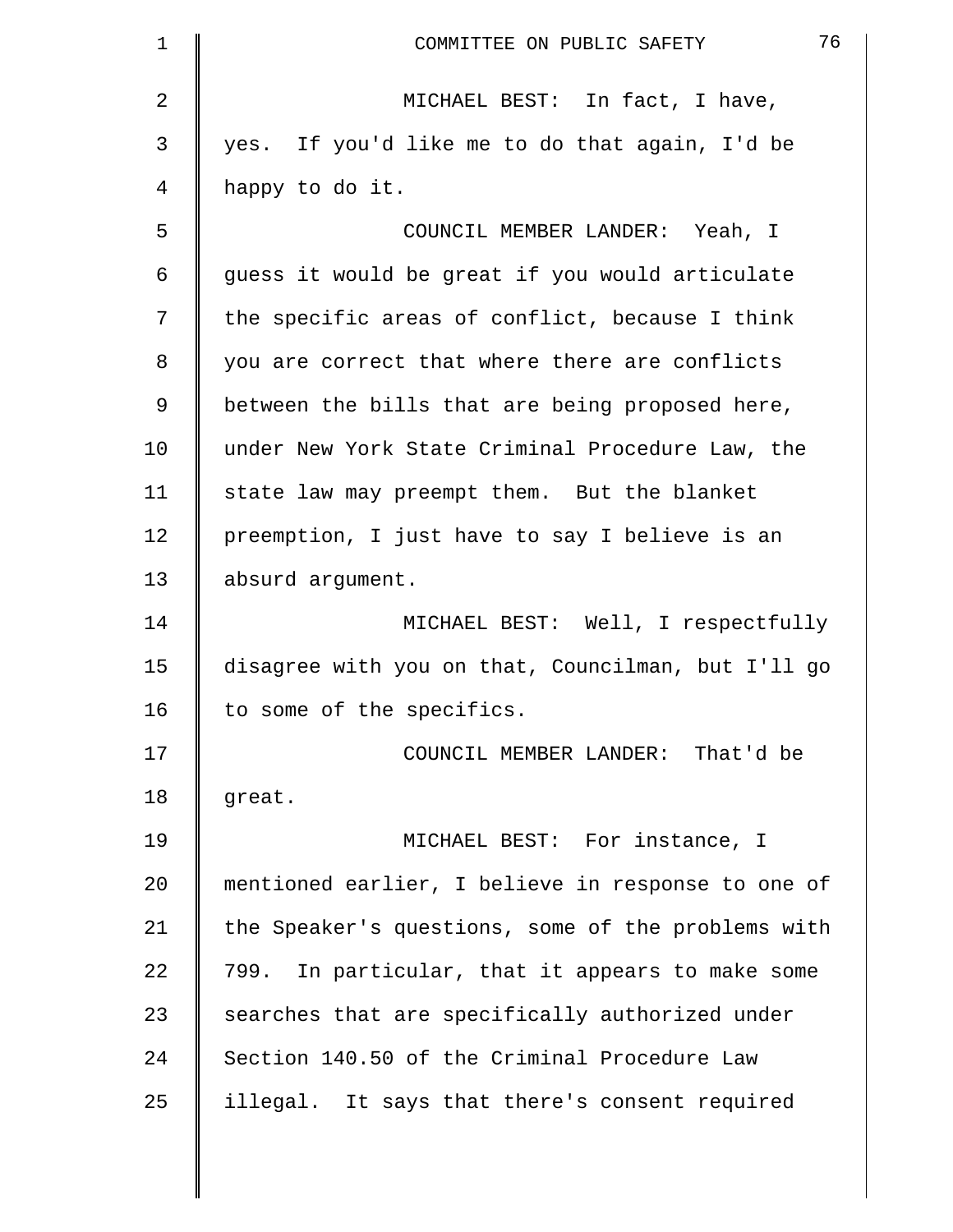| 1              | 77<br>COMMITTEE ON PUBLIC SAFETY                   |
|----------------|----------------------------------------------------|
| $\overline{a}$ | for any search not incident to an arrest or        |
| 3              | supported by probable cause or a warrant. That's   |
| 4              | a very clear conflict with the Criminal Procedure  |
| 5              | Law. Intro--                                       |
| 6              | COUNCIL MEMBER LANDER:                             |
| 7              | [interposing] I'm sorry. Could you read that one   |
| 8              | more time, just the thing you're quoting from, the |
| 9              | Criminal Procedure Law?                            |
| 10             | MICHAEL BEST: Section 140.50,                      |
| 11             | which I had mentioned in response to Councilman    |
| 12             | Jackson's question, which authorizes stop and      |
| 13             | question and potentially a search based upon       |
| 14             | reasonable suspicion, which is a lesser standard   |
| 15             | than probable cause, would be illegal under        |
| 16             | section 799. It is a very clear conflict.          |
| 17             | COUNCIL MEMBER LANDER: Isn't the                   |
| 18             | state law there really addressing stop and frisks  |
| 19             | and not consensual searches?                       |
| 20             | MICHAEL BEST: The point is that                    |
| 21             | Intro 799 says that police need to get consent for |
| 22             | any search that is not incident to an arrest or    |
| 23             | supported by probable cause or a warrant. A        |
| 24             | reasonable suspicion search, which is what leads   |
| 25             | to stop-and-frisk is not supported by probable     |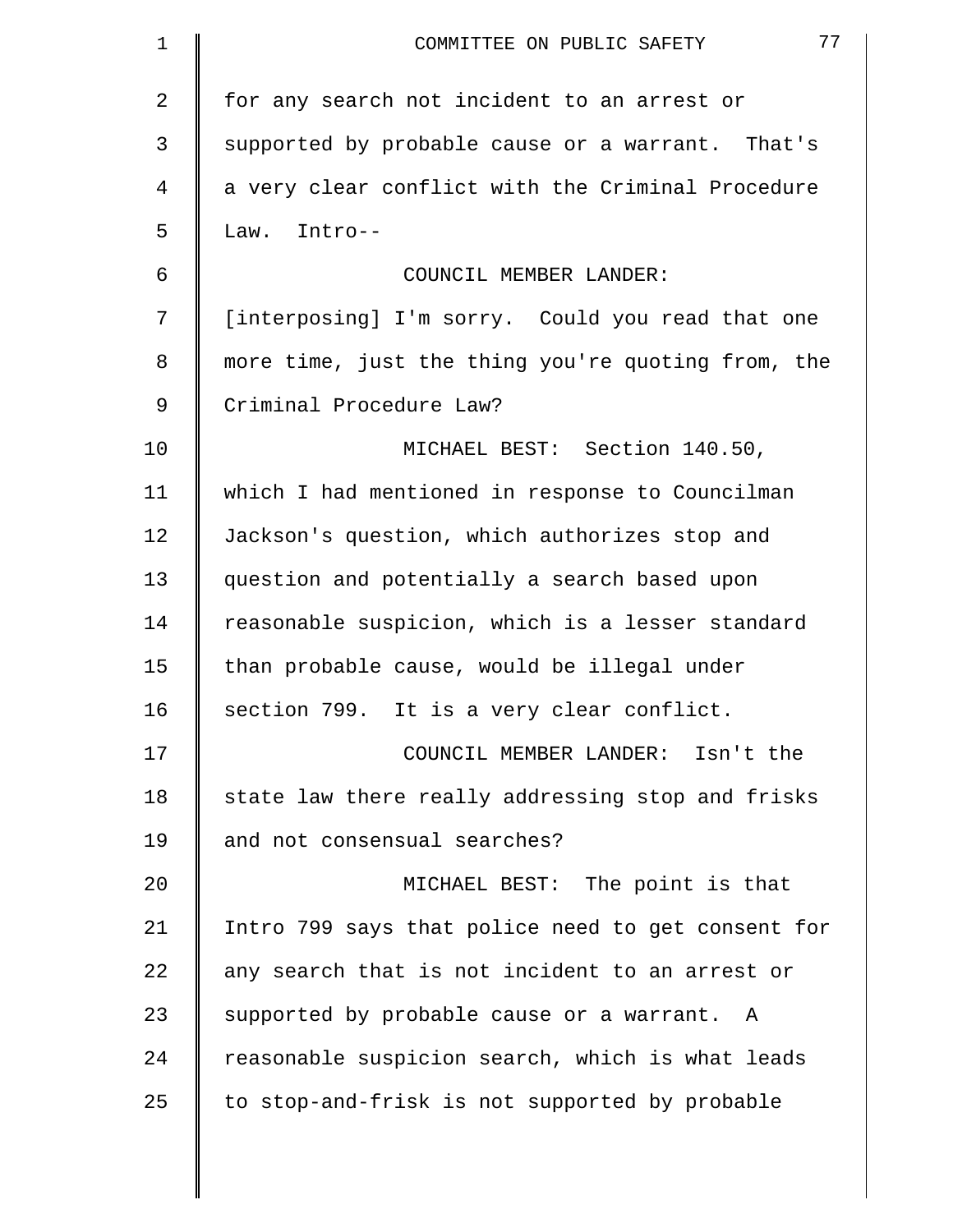| 1              | 78<br>COMMITTEE ON PUBLIC SAFETY                   |
|----------------|----------------------------------------------------|
| $\overline{2}$ | cause; it is supported by reasonable suspicion.    |
| 3              | Therefore--                                        |
| 4              | COUNCIL MEMBER LANDER:                             |
| 5              | [interposing] But 799 addresses consensual         |
| 6              | searches.                                          |
| 7              | MICHAEL BEST: As drafted, the bill                 |
| 8              | says police officers need to request consent for   |
| 9              | any search that is not incident to an arrest or    |
| 10             | supported by probable cause or a warrant. That's   |
| 11             | a higher standard than reasonable suspicion. It    |
| 12             | is a direct conflict with the Criminal Procedure   |
| 13             | Law. It is as clear as day, Councilman.            |
| 14             | COUNCIL MEMBER LANDER: So let me                   |
| 15             | ask on more detailed on consensual searches,       |
| 16             | because I don't think the Criminal Procedure Law   |
| 17             | addresses consensual searches. Are you saying      |
| 18             | that 799 in regard to consensual searches wouldn't |
| 19             | be preempted because there's not a conflict with   |
| 20             | the New York State Criminal Procedure Law?         |
| 21             | MICHAEL BEST: No. I believe that                   |
| 22             | since the Criminal Procedure Law sets forth all of |
| 23             | the ways in which police officers can go about     |
| 24             | their business in terms of searches that it would  |
| 25             | be directly preempted. I also disagree with you,   |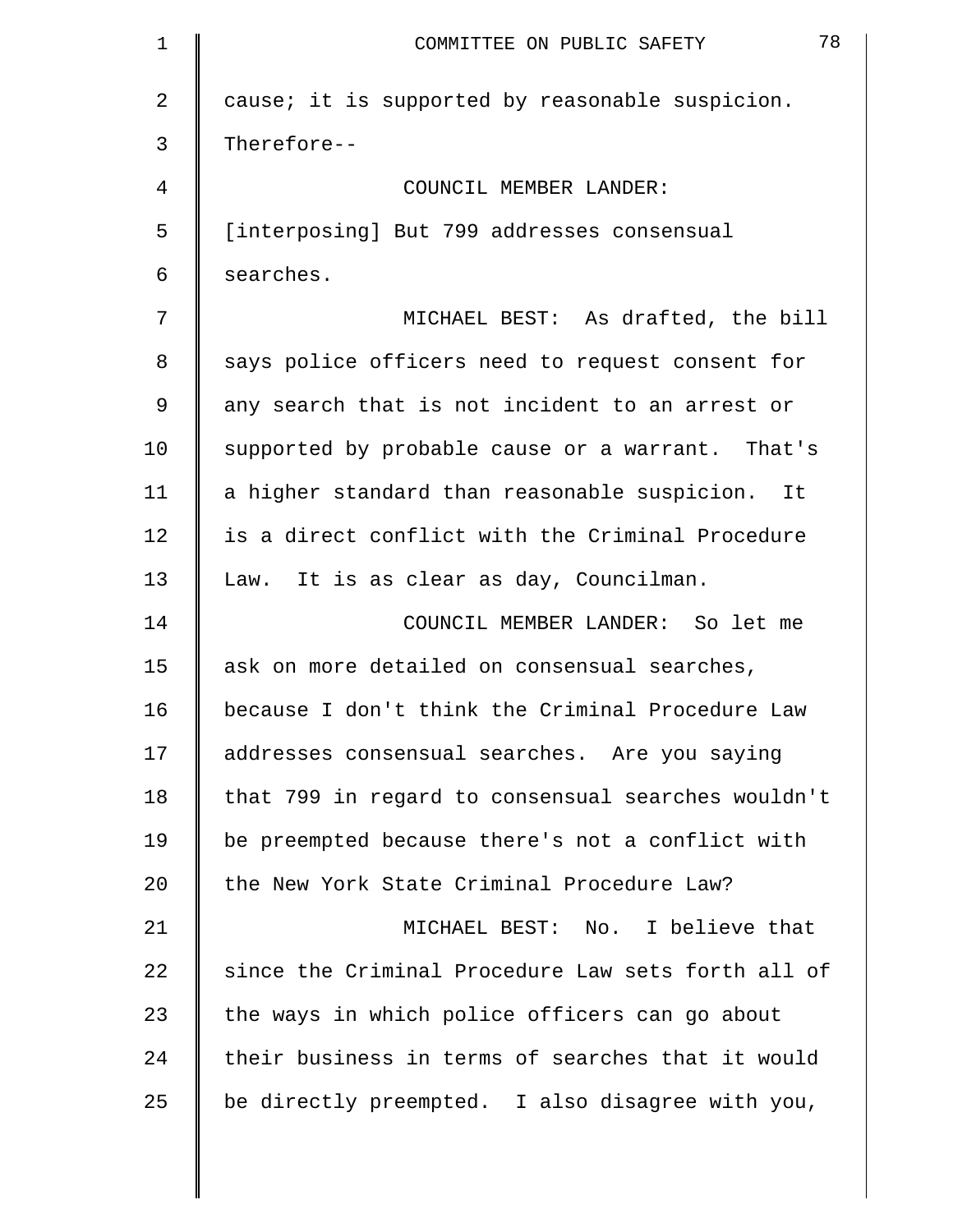| 1           | 79<br>COMMITTEE ON PUBLIC SAFETY                   |
|-------------|----------------------------------------------------|
| 2           | as I said, about the general preemption point.     |
| 3           | Let me move on, if I might, to 800                 |
| 4           | and 801 since you also asked about them and I'd    |
| 5           | like to--                                          |
| 6           | COUNCIL MEMBER LANDER:                             |
| 7           | [interposing] Thank you.                           |
| 8           | MICHAEL BEST: --I'd like to                        |
| $\mathsf 9$ | respond to your question. Intro 800 conflicts by   |
| 10          | saying, as drafted it goes well beyond what the    |
| 11          | current Administrative Code provision says, not    |
| 12          | just on the lawsuits but also by saying that       |
| 13          | police officers cannot rely to any degree on any   |
| 14          | of the protected categories, to any degree. This   |
| 15          | goes well beyond the Criminal Procedure Law and,   |
| 16          | in fact, would eviscerate the standards set in the |
| 17          | Criminal Procedure Law both for probable cause and |
| 18          | for reasonable suspicion. So there's a direct      |
| 19          | conflict in the way that this is drafted.          |
| 20          | COUNCIL MEMBER LANDER: Isn't there                 |
| 21          | a difference between goes well beyond and          |
| 22          | conflicts with? Cities are often allowed to        |
| 23          | further elaborate. So if the rules that the state  |
| 24          | set a floor--                                      |
| 25          | MICHAEL BEST: [interposing] Not in                 |
|             |                                                    |
|             |                                                    |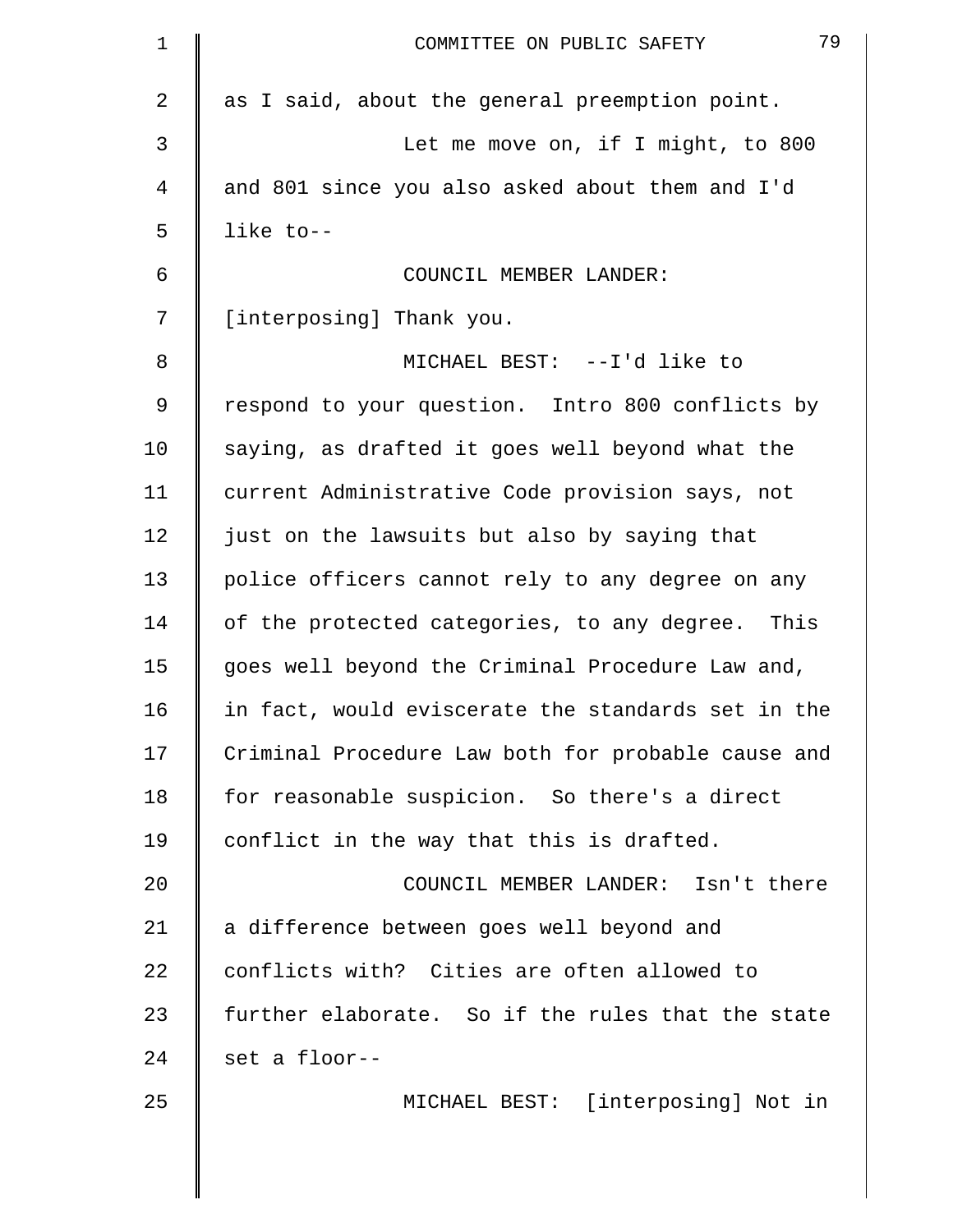| $\mathbf 1$    | 80<br>COMMITTEE ON PUBLIC SAFETY                   |
|----------------|----------------------------------------------------|
| 2              | this case, sir.                                    |
| 3              | COUNCIL MEMBER LANDER: -- we can                   |
| 4              | set more detailed laws as long as they don't       |
| 5              | directly conflict with state provisions.           |
| 6              | MICHAEL BEST: Not here. This is a                  |
| 7              | direct conflict in my view, Councilman, and I'll   |
| 8              | tell you why. The reason is that right now the     |
| $\overline{9}$ | Criminal Procedure Law sets forth that if a police |
| 10             | officer has reasonable suspicion, which the courts |
| 11             | have held means on a totality of the facts basis,  |
| 12             | which would include being able to consider in      |
| 13             | descriptions all of the things that are set forth  |
| 14             | in the bill right now, the police officer can take |
| 15             | action based upon that. Or if they have probable   |
| 16             | cause based upon that information, make an arrest. |
| 17             | This bill prohibits relying to any degree on that  |
| 18             | information. If you cannot rely to any degree on   |
| 19             | a piece of information that the state law would    |
| 20             | otherwise allow you to rely on, there is a direct  |
| 21             | confliction. That is the problem that we have      |
| 22             | here. That's one of the problems with this bill.   |
| 23             | COUNCIL MEMBER LANDER: I guess                     |
| 24             | what I would be glad to do afterwards is I'll send |
| 25             | you these references from Rensselaer, Westchester, |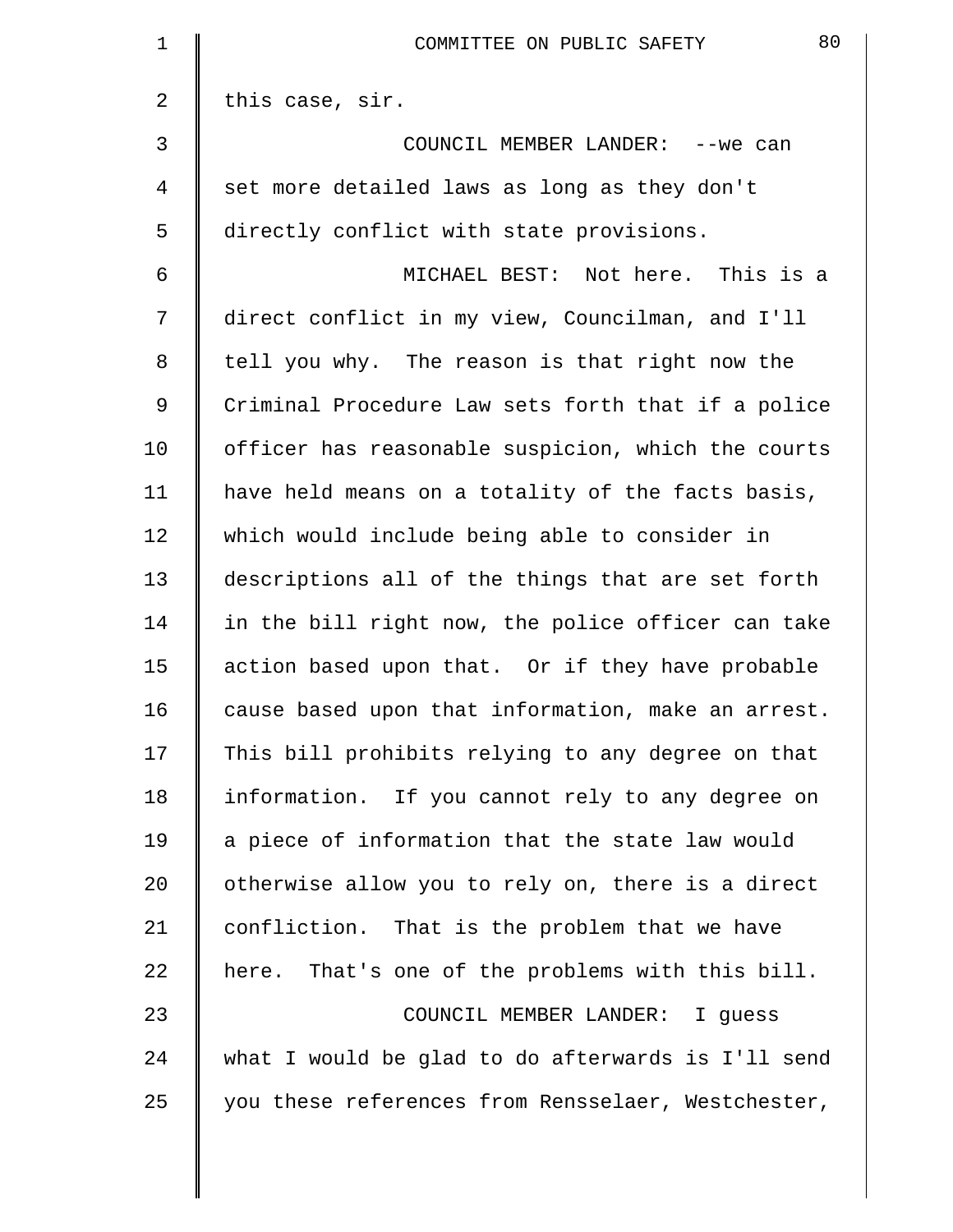| $\mathbf 1$ | 81<br>COMMITTEE ON PUBLIC SAFETY                   |
|-------------|----------------------------------------------------|
| 2           | Buffalo, Jamestown, Norridge and Jervis, all of    |
| 3           | which I believe do exactly what the legislation    |
| 4           | that we're putting in place in general tries to    |
| 5           | do, which isn't to conflict with state law but to  |
| 6           | provide additional policy guidance or generalized  |
| 7           | standards and that in general they have been found |
| 8           | to be perfectly legally permissible. I would like  |
| 9           | to turn to Intro 881.                              |
| 10          | MICHAEL BEST: Yeah, 881? All                       |
| 11          | right.                                             |
| 12          | COUNCIL MEMBER LANDER: Yes, 881,                   |
| 13          | the questions are different there. I'm the prime   |
| 14          | co-sponsor with Council Member Williams on this    |
| 15          | one. You referenced the lawsuit Mayor of the City  |
| 16          | of New York versus the Council around the old      |
| 17          | Local Law 13 and its successor Local Law 91. What  |
| 18          | I will say is that this current Office of the      |
| 19          | Inspector General bill has been very carefully     |
| 20          | crafted to distinguish it substantially from the   |
| 21          | rejected legislation of the past. I think, as you  |
| 22          | noted, it's quite clear that the mayor solely      |
| 23          | appoints the inspector general and solely has the  |
| 24          | power to fire the inspector general.               |
| 25          | I want to understand, though, you                  |
|             |                                                    |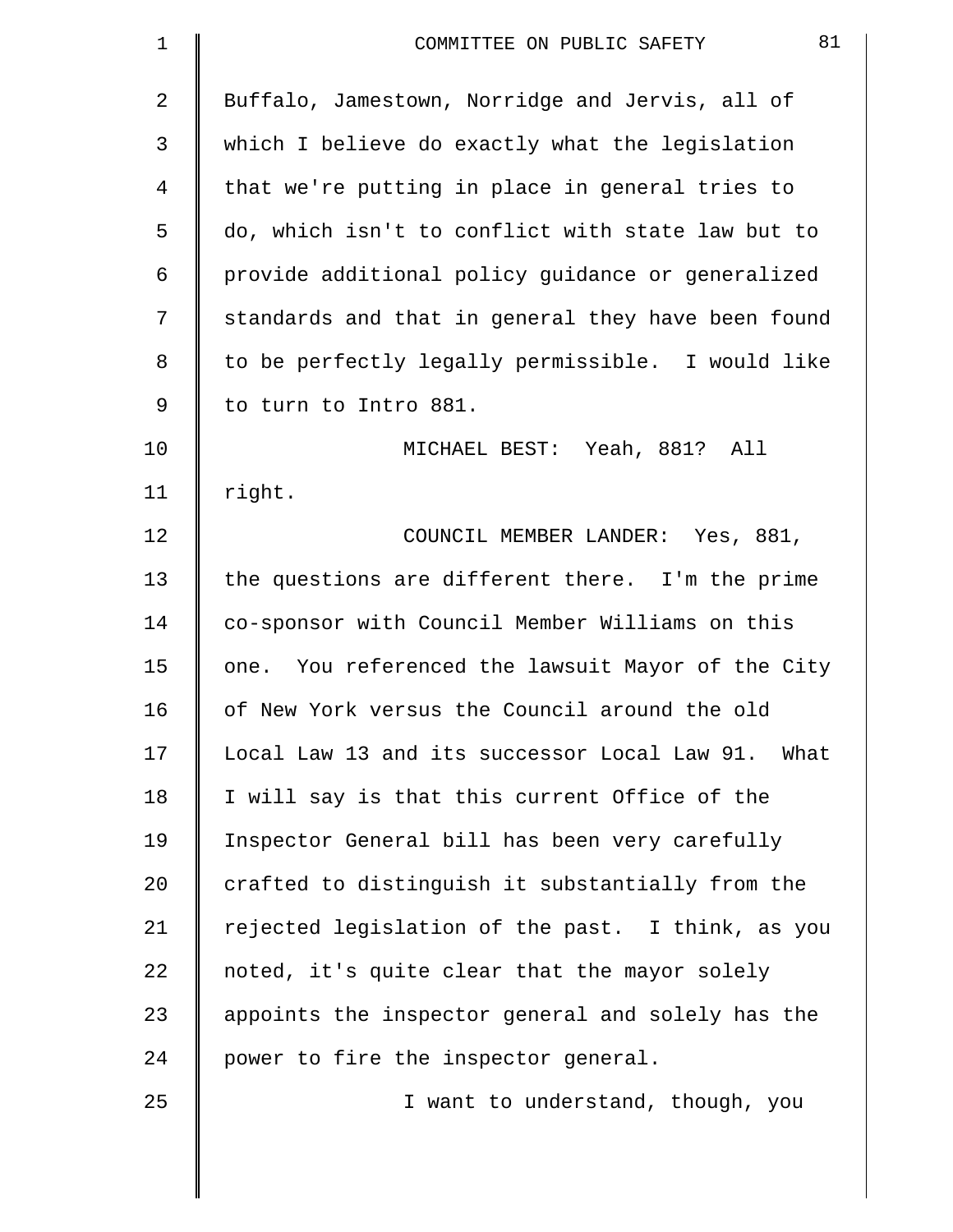| $\mathbf 1$    | 82<br>COMMITTEE ON PUBLIC SAFETY                   |
|----------------|----------------------------------------------------|
| 2              | said that it would be curtailment to require that  |
| $\mathfrak{Z}$ | if the mayor chooses to fire the inspector general |
| 4              | for any reason, it doesn't even say for cause.     |
| 5              | The mayor can fire the inspector general for any   |
| 6              | reason. The bill's requirement that the mayor      |
| 7              | send us a little note letting us know that he had  |
| 8              | done it, that is curtailment of his ability to     |
| $\mathsf 9$    | fire, in your opinion.                             |
| 10             | MICHAEL BEST: I think that there                   |
| 11             | are basically two problems with this bill that are |
| 12             | interrelated. I'll call them both curtailment.     |
| 13             | I've been referring to them as curtailment.        |
| 14             | There's curtailment. There is also a section of    |
| 15             | the Charter regarding management of the city and   |
| 16             | its agencies, which is implicated and they often   |
| 17             | overlap. We have both problems here. You know,     |
| 18             | you might look at it in one or the other way,      |
| 19             | either as a management issue under the Charter or  |
| 20             | as a curtailment issue, but I do think that it is  |
| 21             | impinging on the mayor's discretion for--          |
| 22             | COUNCIL MEMBER LANDER:                             |
| 23             | [interposing] How does it impinge on the mayor's   |
| 24             | discretion if he can fire for cause--              |
| 25             | MICHAEL BEST: [interposing] But in                 |
|                |                                                    |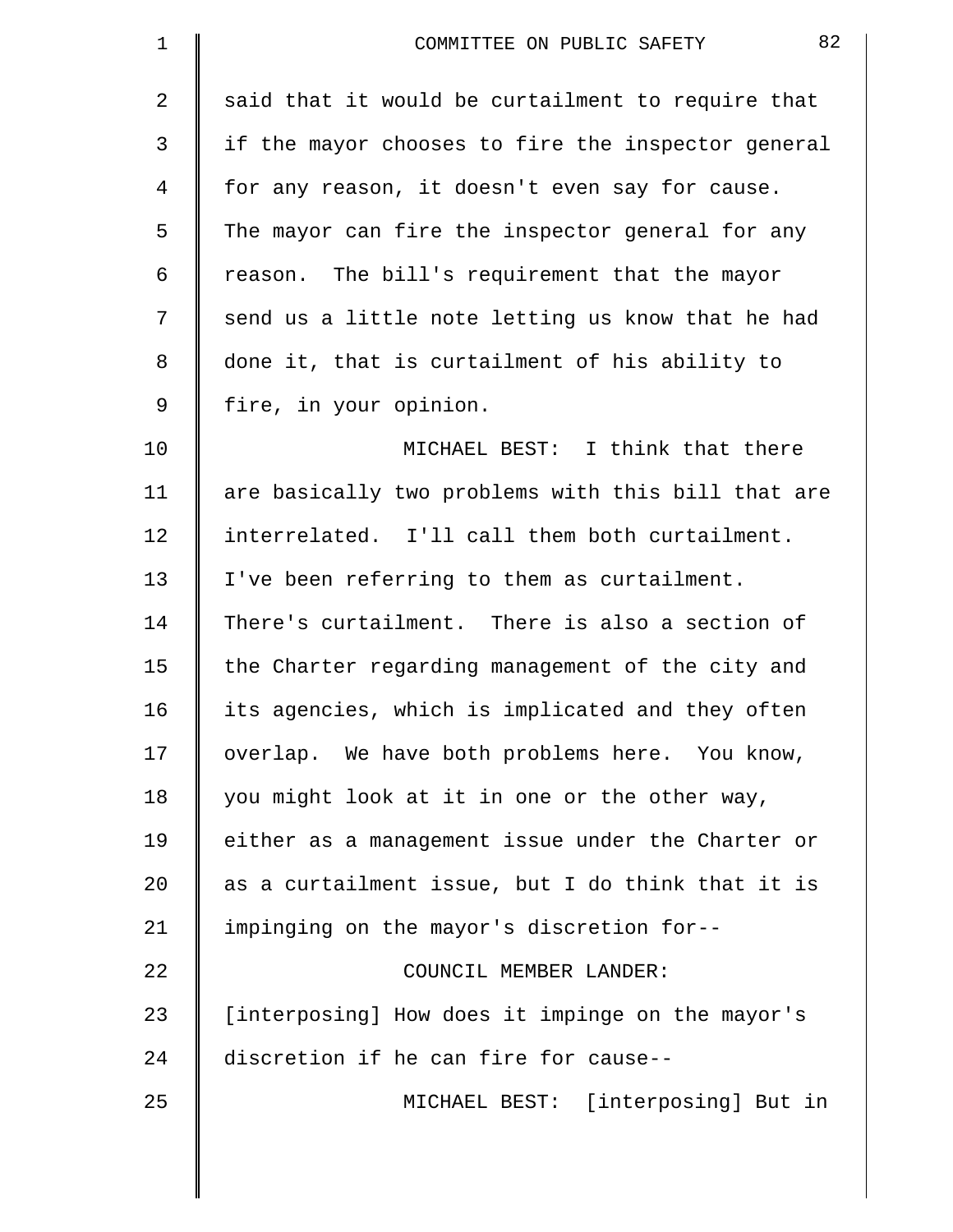| $\mathbf 1$ | 83<br>COMMITTEE ON PUBLIC SAFETY                   |
|-------------|----------------------------------------------------|
| 2           | $any--$                                            |
| 3           | COUNCIL MEMBER LANDER: -- but is                   |
| 4           | required just to send us a note letting us know    |
| 5           | that he has fired? You gave that as an example in  |
| 6           | your testimony.                                    |
| 7           | MICHAEL BEST: It's one example of                  |
| 8           | what I think a court would have concerns about in  |
| 9           | terms of how this works overall. I also noted      |
| 10          | about five or six other things in the bill that    |
| 11          | are serious curtailment problems in my view and--  |
| 12          | COUNCIL MEMBER LANDER:                             |
| 13          | [interposing] One of them was that the inspector   |
| 14          | general would have to be appointed, and I quote,   |
| 15          | "on the basis of integrity, a demonstrated ability |
| 16          | in law, public administration or investigations,   |
| 17          | and a demonstrated commitment to the protection of |
| 18          | civil liberties and civil rights." You really      |
| 19          | believe that that description of the kind of       |
| 20          | criteria that New Yorkers would want in an         |
| 21          | inspector general, that a court would find that an |
| 22          | example of curtailment of the mayor's authority    |
| 23          | someone to do a job that obviously has a set of    |
| 24          | goals and criteria?                                |
| 25          | MICHAEL BEST: I do. I don't                        |
|             |                                                    |
|             |                                                    |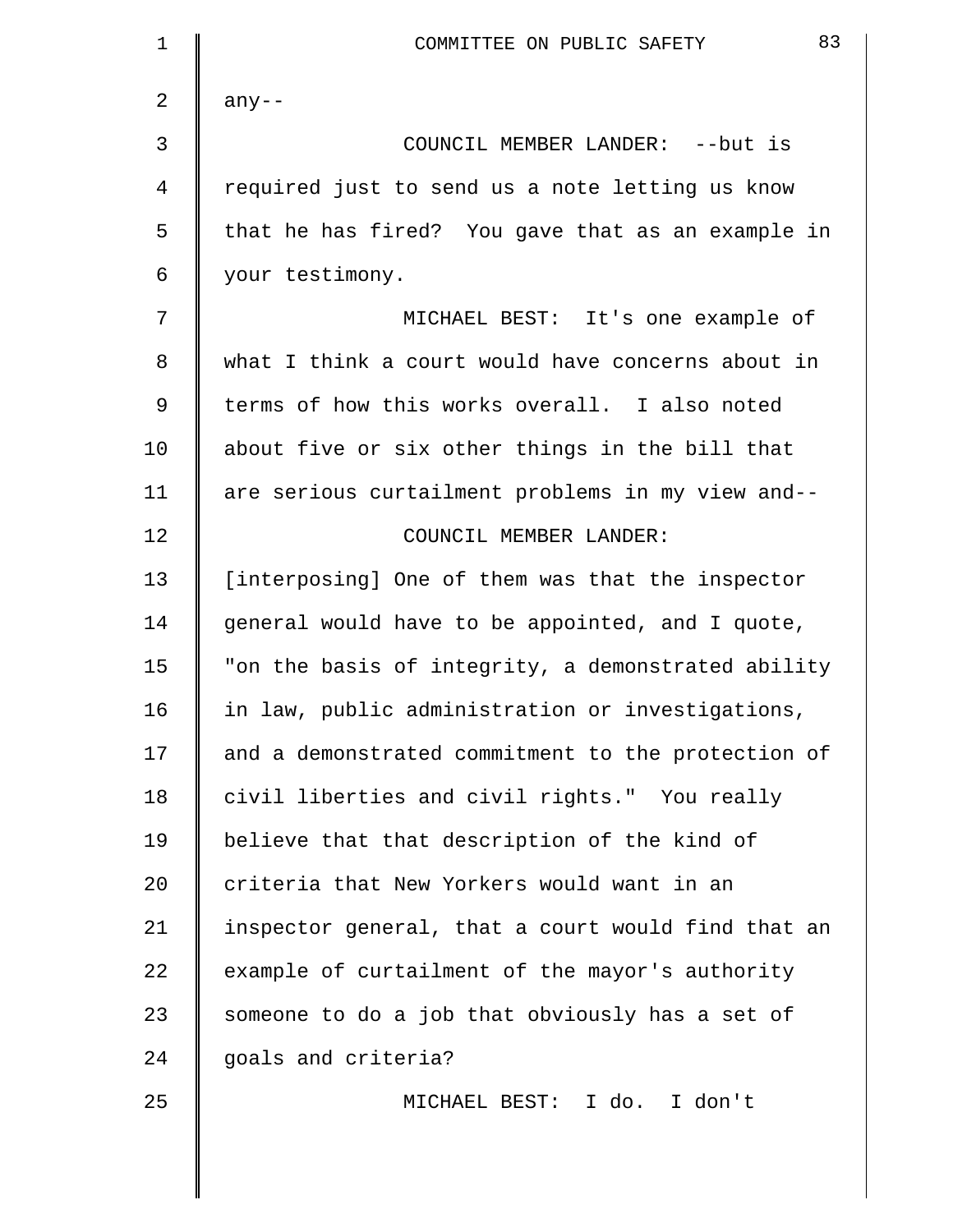| 1           | 84<br>COMMITTEE ON PUBLIC SAFETY                   |
|-------------|----------------------------------------------------|
| 2           | believe that the--the question here I should point |
| 3           | out because I understand the tenor of what you're  |
| 4           | asking me, Councilman. The issue of whether a      |
| 5           | person with those characteristics would be good in |
| 6           | an oversight job is not the issue. The issue is    |
| 7           | the determination of what characteristics should   |
| 8           | be in that job. My point simply is this that if    |
| $\mathsf 9$ | the Council sets limits on who the mayor can       |
| 10          | appoint based upon qualifications and              |
| 11          | characteristics that the person must have, then it |
| 12          | is impinging upon the mayor's power to appoint and |
| 13          | that is a curtailment problem. I think, frankly--  |
| 14          | COUNCIL MEMBER LANDER:                             |
| 15          | [interposing] You know, with that definition of    |
| 16          | curtailment, honestly, every single law we ever    |
| 17          | pass would be curtailed.                           |
| 18          | MICHAEL BEST: I don't believe                      |
| 19          | that's correct.                                    |
| 20          | COUNCIL MEMBER LANDER: This bill                   |
| 21          | is very different from those other local laws,     |
| 22          | which sought to constrain who could be appointed.  |
| 23          | This one says you have to have integrity and know  |
| 24          | the law. No court is going to find that that is    |
| 25          | curtailment. Under this bill, the mayor has sole   |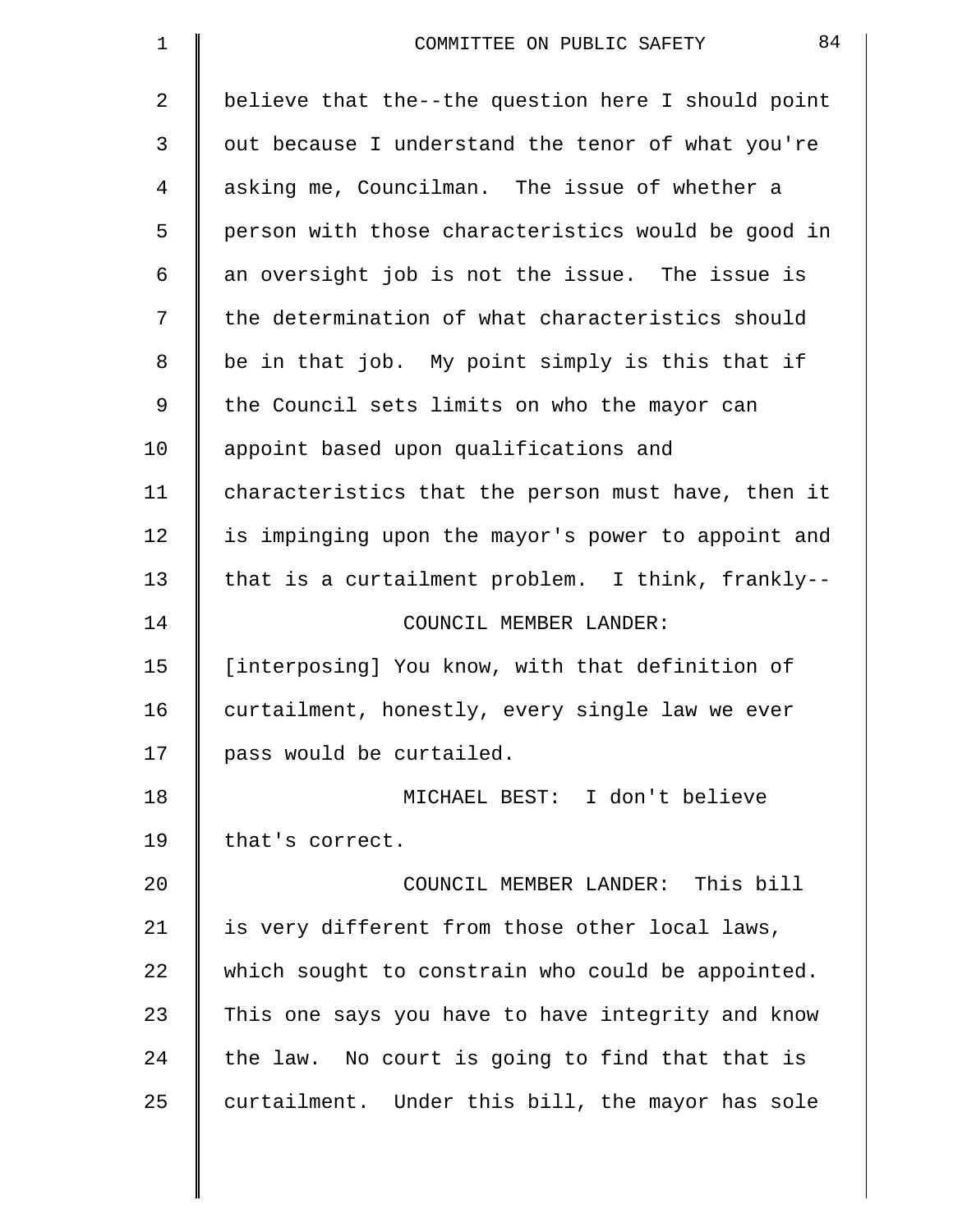| $\mathbf 1$ | 85<br>COMMITTEE ON PUBLIC SAFETY                   |
|-------------|----------------------------------------------------|
| 2           | ability to hire the IG, sole ability to fire the   |
| 3           | IG, can fire the IG without cause.                 |
| 4           | Now, isn't it true also that in the                |
| 5           | lower court in those cases really specifically was |
| 6           | concerned about the fact that the Independent      |
| 7           | Police Review and Audit Board would have the power |
| 8           | to investigate individual acts of corruption and   |
| 9           | be therefore involved or implicated in the         |
| 10          | disciplining of police officers?                   |
| 11          | MICHAEL BEST: I seem to recall                     |
| 12          | that that was one of the concerns in that case,    |
| 13          | yes. Again, I'm not sure that--this is not         |
| 14          | exactly the same legislation. I agree with you     |
| 15          | about that--                                       |
| 16          | COUNCIL MEMBER LANDER:                             |
| 17          | [interposing] It's legislation that was drafted    |
| 18          | precisely to address the flaws in the earlier      |
| 19          | legislation. There's a lot of court history here   |
| 20          | that we spent a lot of time with, making sure to   |
| 21          | change the fundamentals. I think there may be      |
| 22          | areas that we can explore in more detail. If it's  |
| 23          | going to be that it has to be a person of          |
| 24          | integrity or that the mayor's got to send us a     |
| 25          | little note letting us know once he's fired that   |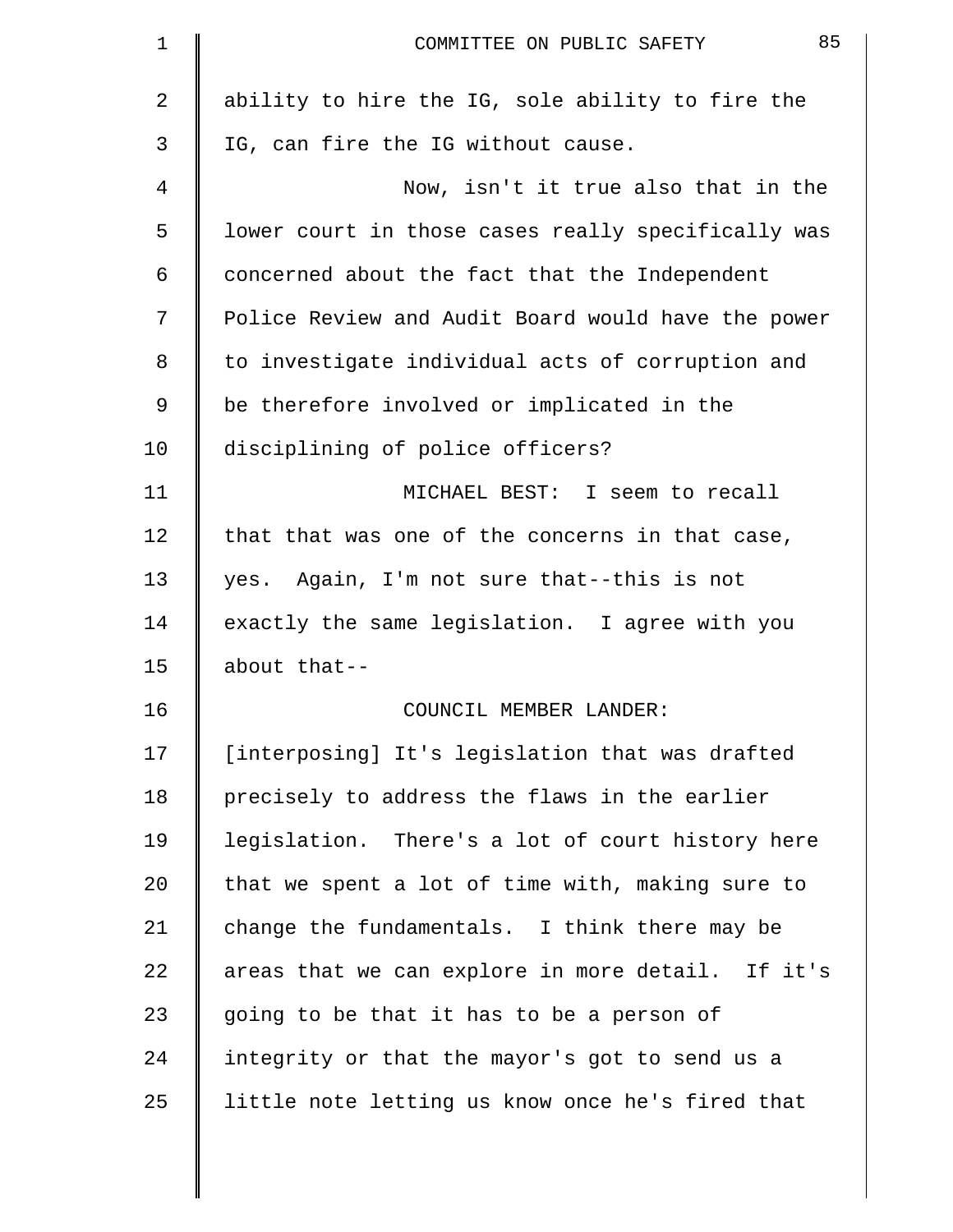| $\mathbf 1$    | 86<br>COMMITTEE ON PUBLIC SAFETY                   |
|----------------|----------------------------------------------------|
| $\overline{2}$ | person, that's a definition of curtailment, again, |
| 3              | that I just believe would--you know, we should     |
| 4              | pack up and go home and not have a City Council.   |
| 5              | I mean, perhaps the mayor feels curtained by the   |
| 6              | City Council. Anyway, I guess that's another area  |
| 7              | where we'll have to disagree on the legal          |
| 8              | definition.                                        |
| 9              | What I just want to end with--and I                |
| 10             | appreciate, Mr. Chairman, you giving me a little   |
| 11             | time here and I'll wrap up shortly--is you talked  |
| 12             | about all of the other types of entities that      |
| 13             | perform investigations and have oversight of the   |
| 14             | police department. So, can you let me know, is     |
| 15             | there an entity that you believe has investigated  |
| 16             | allegations of the illegal use of quotas in the    |
| 17             | police department, alleged frequently by police    |
| 18             | officers anonymously and for example, in that very |
| 19             | chilling Nation video? Are you familiar with any   |
| 20             | investigation into those allegations?              |
| 21             | MICHAEL BEST: I am not familiar                    |
| 22             | with individual investigations on that or other    |
| 23             | topics. I can tell you that certainly, if there    |
| 24             | were civil rights allegations, as noted, you know  |
| 25             | this bill talks about civil rights. If there were  |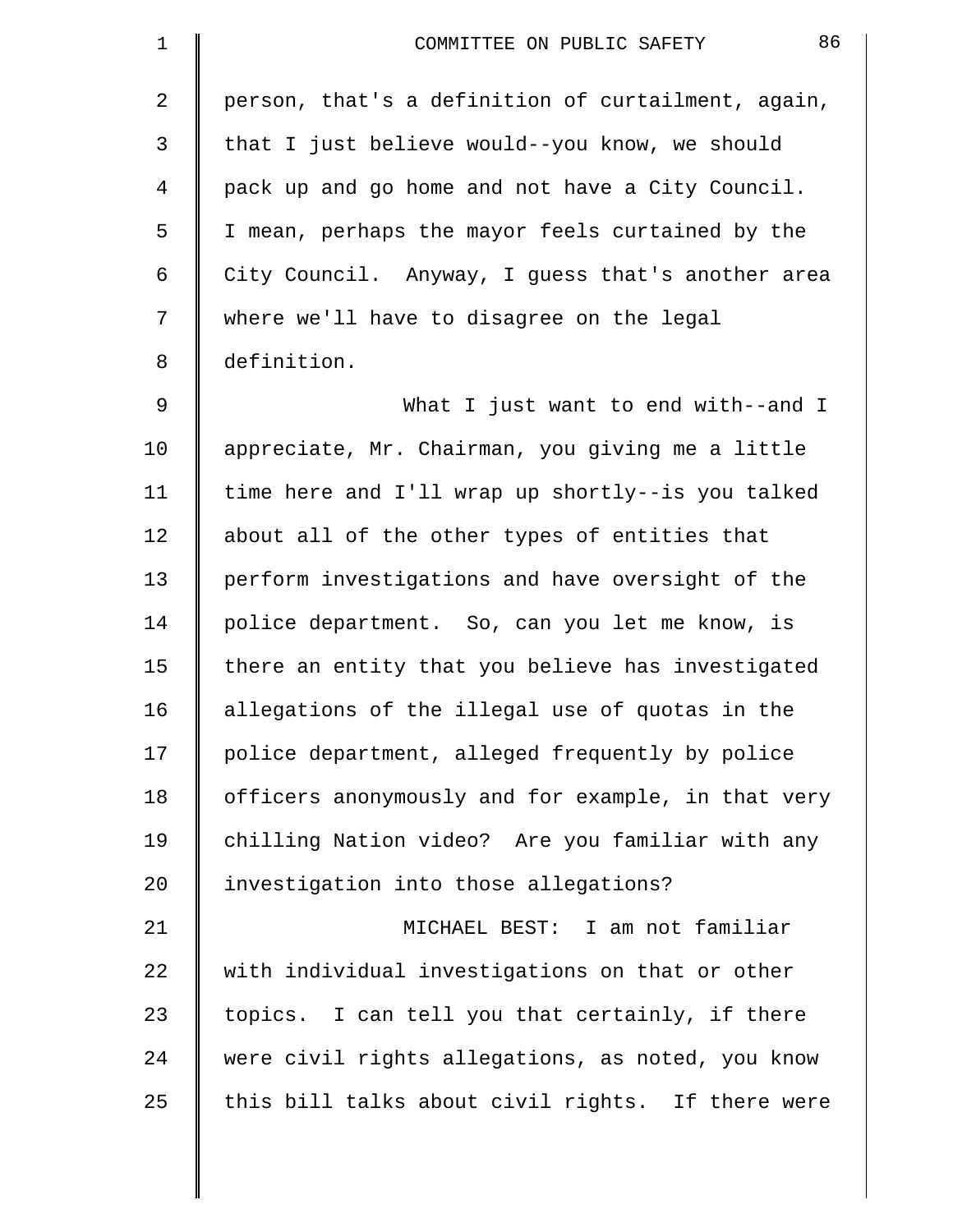| $\mathbf 1$    | 87<br>COMMITTEE ON PUBLIC SAFETY                   |
|----------------|----------------------------------------------------|
| $\overline{2}$ | civil rights allegations that needed to be         |
| 3              | investigated, IAB can look into them, the federal  |
| 4              | government can look into them, both federal        |
| 5              | prosecutors could look into them, the state        |
| 6              | attorney general could look into them. If there    |
| 7              | were something to investigate there, they          |
| 8              | certainly have the power to do that.               |
| 9              | COUNCIL MEMBER LANDER: So there is                 |
| 10             | no doubt that there are prosecutors--you think the |
| 11             | best way for the police department to, for         |
| 12             | example, investigate whether there's an illegal    |
| 13             | use of quotas going on that undermines New York    |
| 14             | City effective policing, is to wait for a federal  |
| 15             | prosecutor to do it?                               |
| 16             | MICHAEL BEST: I'd point out two                    |
| 17             | things. Number one that's not what I said. When    |
| 18             | I mentioned the Internal Affairs Bureau, which I   |
| 19             | think should investigate anything that is          |
| 20             | inappropriate in the police department. Secondly,  |
| 21             | characterizing federal and state, the attorney     |
| 22             | general and the United States Department of        |
| 23             | Justice simply as prosecutors, I think it misses   |
| 24             | one of the things they do which is also civil      |
| 25             | investigations. So they have both civil and        |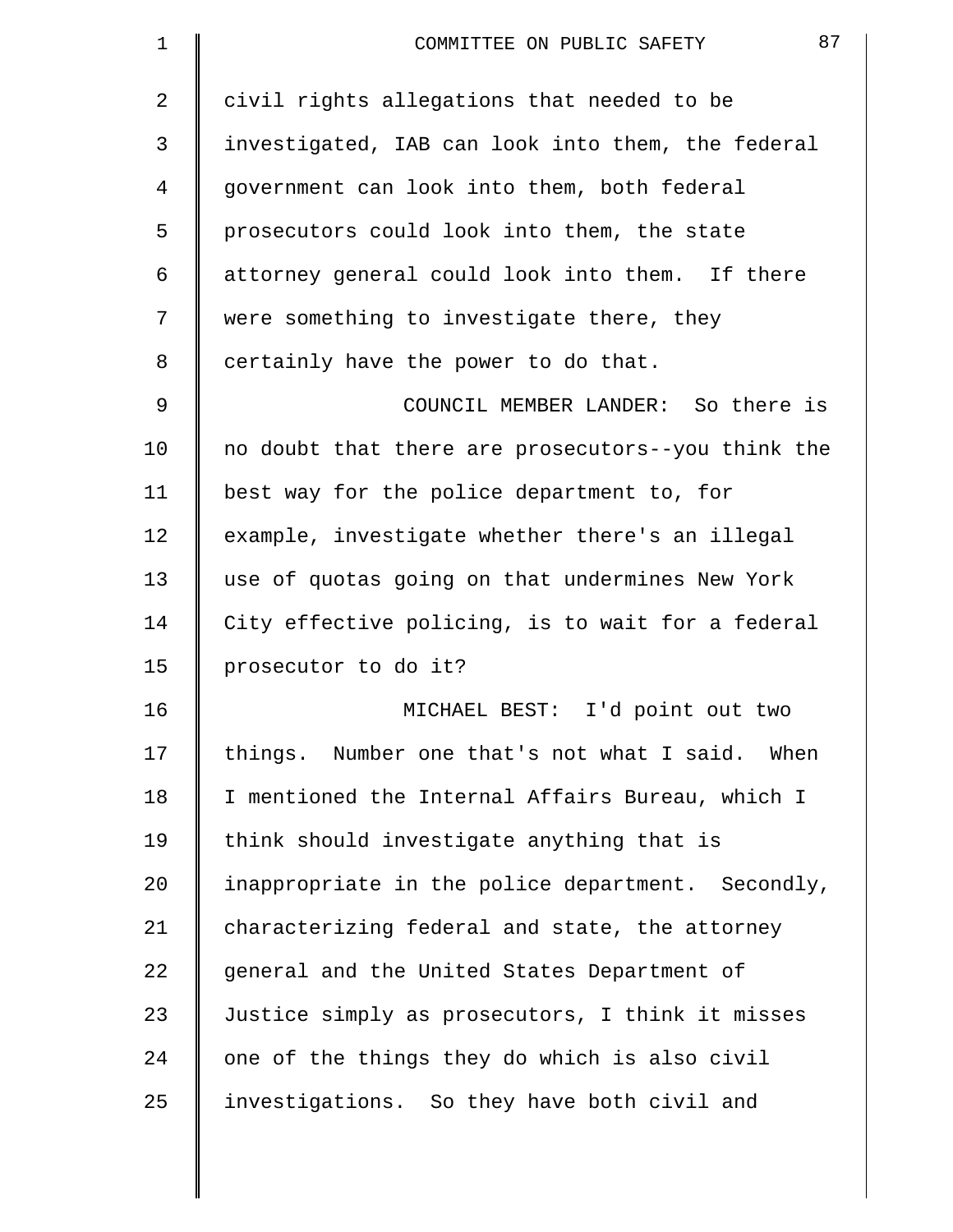| $\mathbf 1$ | 88<br>COMMITTEE ON PUBLIC SAFETY                   |
|-------------|----------------------------------------------------|
| 2           | criminal powers to investigate any topic that      |
| 3           | falls within a civil rights law.                   |
| 4           | COUNCIL MEMBER LANDER: So if what                  |
| 5           | we were concerned with was an individual officer   |
| 6           | who for some reason was trying to impose quotas, I |
| 7           | agree IAB would be a great way to go. But if       |
| 8           | we're concerned that there's systemic pressure as  |
| 9           | part of the way the NYPD is currently being        |
| 10          | operated, policy essentially, IAB can't            |
| 11          | investigate that. I don't think there has been an  |
| 12          | investigation of the alleged use of quotas. I      |
| 13          | would think it was something we want.              |
| 14          | Similarly, are you aware of an                     |
| 15          | investigation into the allegations of systemic     |
| 16          | crime statistics downgraded?                       |
| 17          | MICHAEL BEST: I believe there have                 |
| 18          | been investigations of that, although I'm not      |
| 19          | really familiar with, again with the individual    |
| 20          | investigations on those. I can't say that my       |
| 21          | focus on this bill, as with the other bills, has   |
| 22          | been on what I believe to be the legal infirmities |
| 23          | of them. That said--                               |
| 24          | COUNCIL MEMBER LANDER:                             |
| 25          | [interposing] Your testimony included quite a lot  |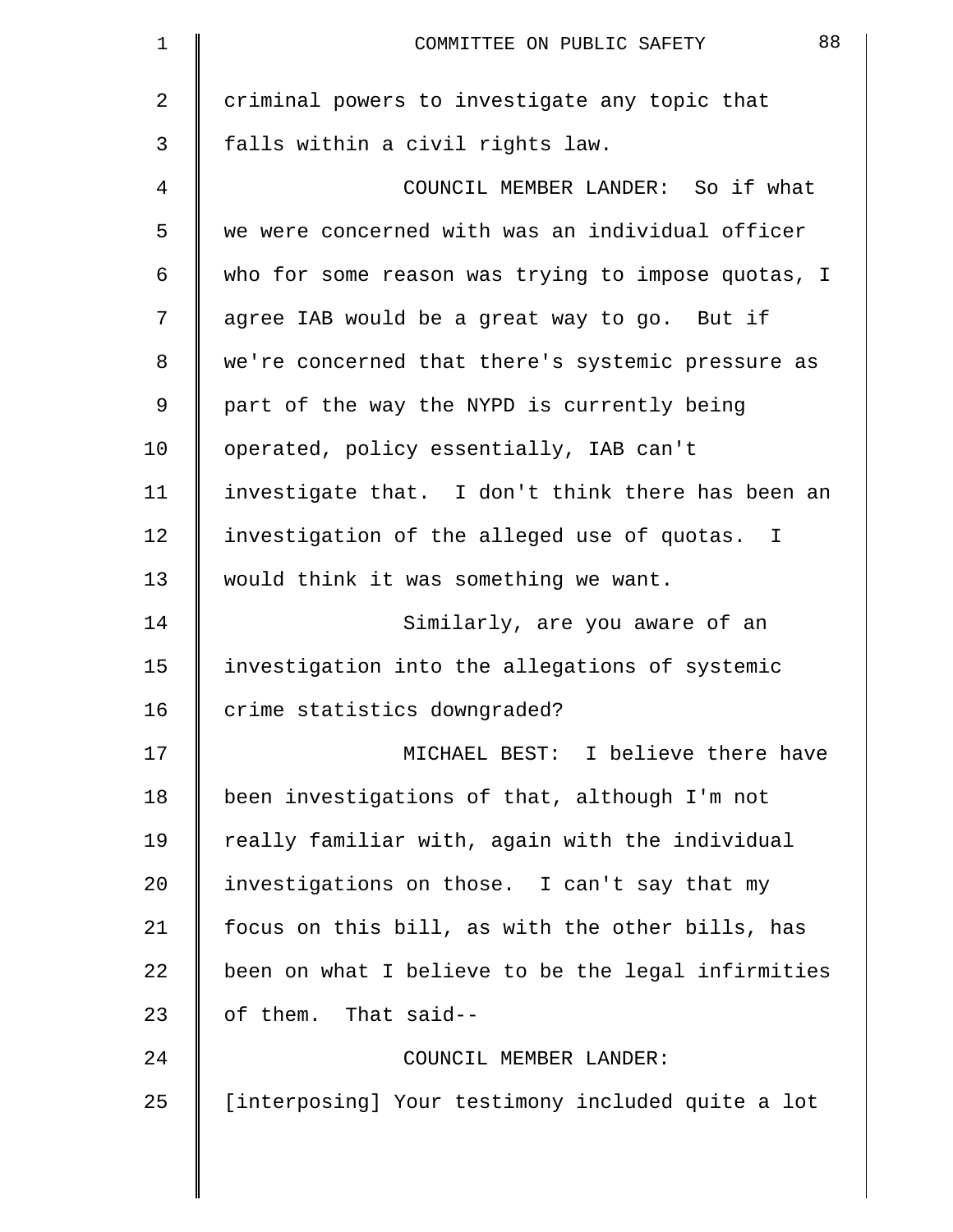| $\mathbf 1$    | 89<br>COMMITTEE ON PUBLIC SAFETY                   |
|----------------|----------------------------------------------------|
| $\overline{2}$ | of information that we don't need it because we've |
| 3              | got all these other levels of--                    |
| 4              | MICHAEL BEST: [interposing] That                   |
| 5              | $said--$                                           |
| 6              | COUNCIL MEMBER LANDER:                             |
| 7              | oversight. So I'm asking you questions about       |
| 8              | important areas of oversight that I believe are    |
| 9              | not addressed by those.                            |
| 10             | MICHAEL BEST: I understand that,                   |
| 11             | Councilman. That said, I believe that the, again,  |
| 12             | all of the areas you're talking about, there is in |
| 13             | fact, in the entities that I mentioned, the        |
| 14             | ability to investigate any of those issues at      |
| 15             | multiple different levels. So, no, I do not        |
| 16             | believe there's a need for an additional entity to |
| 17             | do what those entities already can do.             |
| 18             | COUNCIL MEMBER LANDER: So I'll                     |
| 19             | just conclude with this. There hasn't been a       |
| 20             | meaningful investigation into the allegation of    |
| 21             | the systemic illegal use of quotas, as has been    |
| 22             | alleged by a range of police officers. There       |
| 23             | hasn't been a meaningful investigation into        |
| 24             | allegations of systemic crime statistics           |
| 25             | downgrading. The Mayor's Office of Police          |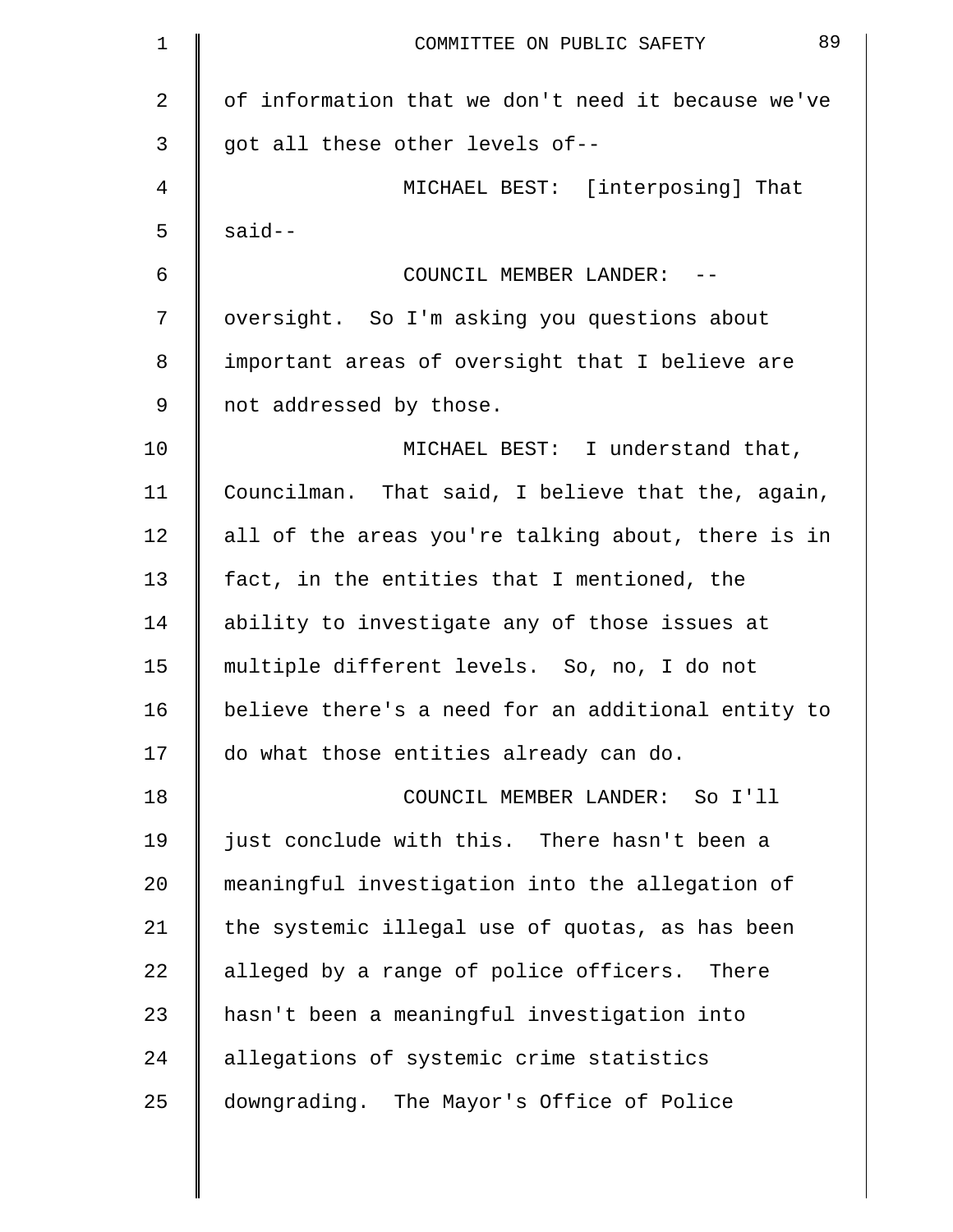| 1  | 90<br>COMMITTEE ON PUBLIC SAFETY                   |
|----|----------------------------------------------------|
| 2  | Corruption a few years ago started to do that but  |
| 3  | was unable to get the documents they wanted and    |
| 4  | the director resigned, essentially out of          |
| 5  | frustration.                                       |
| 6  | There hasn't been a meaningful                     |
| 7  | investigation of allegations from the AP, that the |
| 8  | intelligence unit has been systemically violating  |
| 9  | the Handschu Consent Decree. There hasn't been a   |
| 10 | meaningful investigation of whether the trespass   |
| 11 | summons that the NYPD has been putting forward is  |
| 12 | sufficient to sustain allegations. There's a       |
| 13 | dispute between the Bronx DA and an internal       |
| 14 | revenue by the police department. There really     |
| 15 | hasn't been a meaningful investigation since the   |
| 16 | Rand study, now five year ago, of whether the      |
| 17 | basis of this hearing, stops and frisks, are in    |
| 18 | fact being done in a way that has racially         |
| 19 | disparate impact.                                  |
| 20 | All that that says to me, we                       |
| 21 | significantly need something that isn't out there  |
| 22 | now and that's why I hope the administration will  |
| 23 | take another look at Intro 881 and help us move    |
| 24 | forward to establish an inspector general that the |
| 25 | mayor appoints, that the mayor appoints someone    |
|    |                                                    |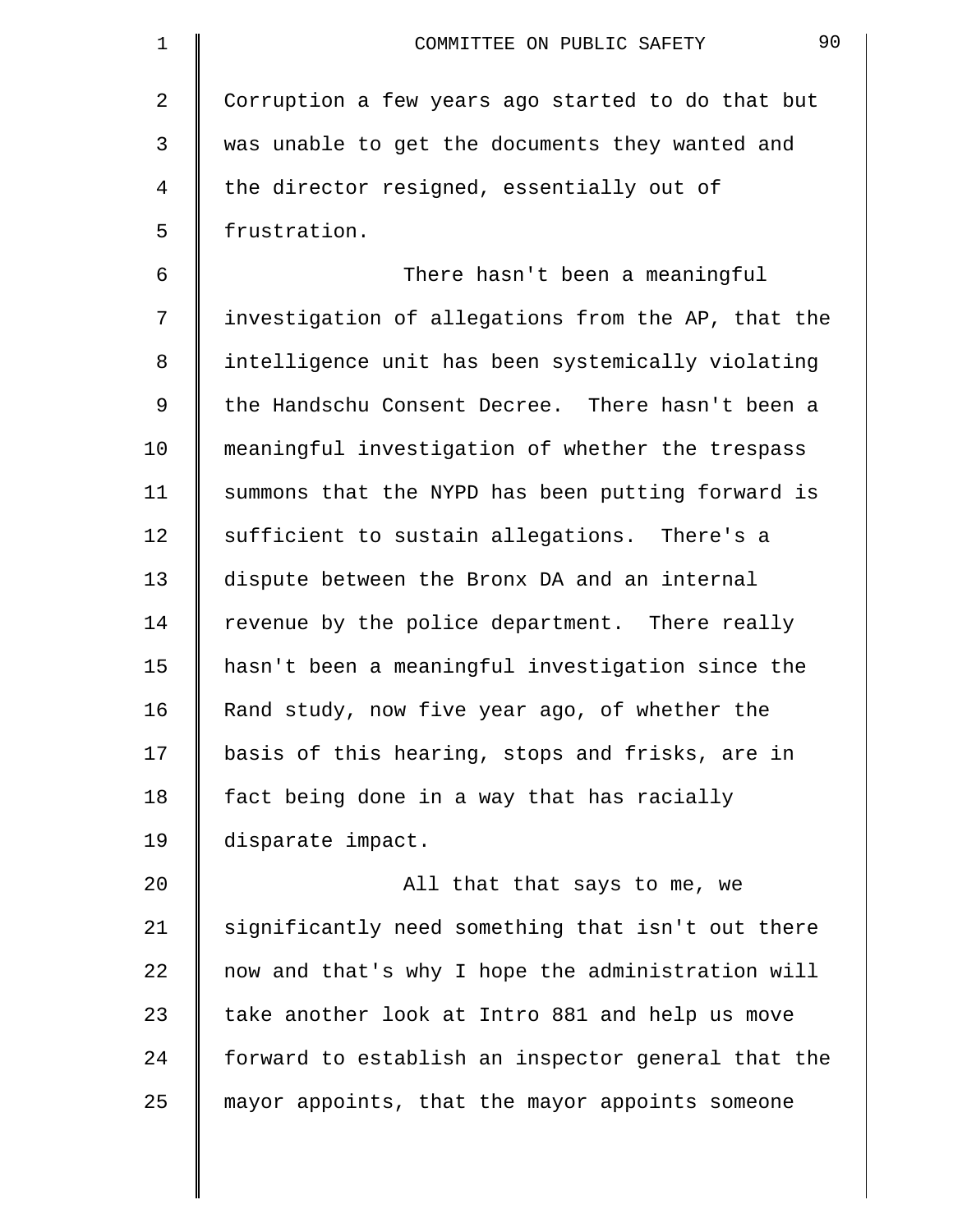| $\mathbf 1$ | 91<br>COMMITTEE ON PUBLIC SAFETY                  |
|-------------|---------------------------------------------------|
| 2           | with great integrity, with real knowledge and     |
| 3           | ability of the law to help us not fight, not      |
| 4           | challenge, not debate, but improve New York City  |
| 5           | policing, which is what we all really desperately |
| 6           | want. Thank you very much for your time here      |
| 7           | today.                                            |
| 8           | CHAIRPERSON VALLONE: Thank you,                   |
| 9           | Council Member. I appreciate your thoughtful      |
| 10          | questioning on the topic. Of course, I did give a |
| 11          | little leeway as to time because you are the      |
| 12          | author of that bill. Again, I'm just trying to    |
| 13          | move it along so that everybody gets an           |
| 14          | opportunity to be heard.                          |
| 15          | Council Member, I completely agree                |
| 16          | that agencies or entities like the IAB do not do  |
| 17          | any systemic investigations. In fact, you bring   |
| 18          | up the potential fudging of crime statistics,     |
| 19          | which I've been in the forefront of questioning   |
| 20          | for a long time now. They did establish a         |
| 21          | commission, which is supposedly investigating     |
| 22          | right now. The problem is that commission was     |
| 23          | established over a year and a half ago and it was |
| 24          | supposed to come back with its findings in three  |
| 25          | months. I've been writing letter after letter and |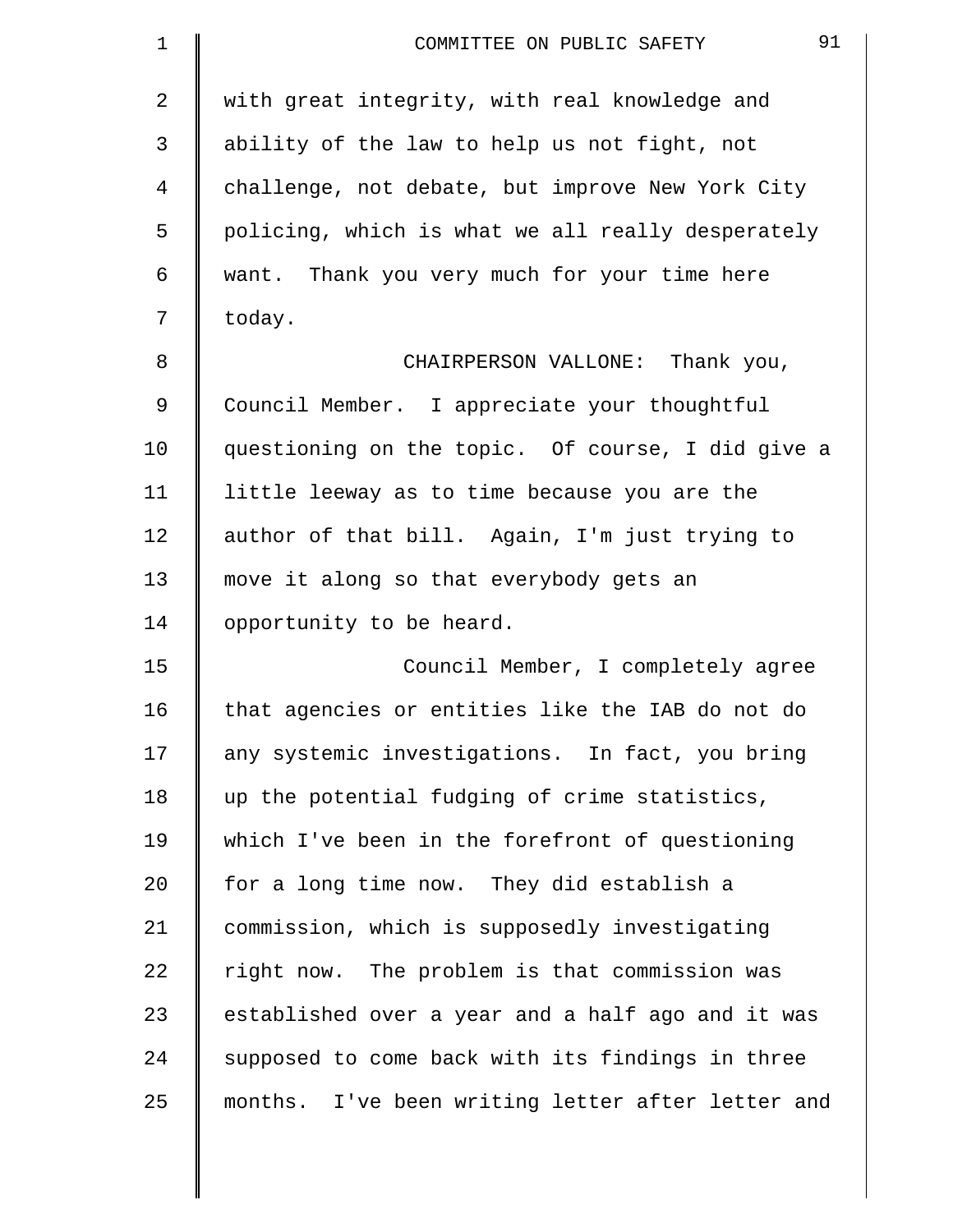| $\mathbf 1$ | 92<br>COMMITTEE ON PUBLIC SAFETY                  |
|-------------|---------------------------------------------------|
| 2           | requesting that information. I'd love to have it  |
| 3           | before all of our terms were over. But it's not   |
| 4           | there and it's a problem that you highlight and   |
| 5           | exists.                                           |
| 6           | We've been joined by a few more                   |
| 7           | Council Members: Recchia, Comrie, Gonzalez, and   |
| 8           | also State Senator Montgomery is here. Welcome.   |
| 9           | We're going to go Gentile, Williams               |
| 10          | and Rose are the next three. So, Council Member   |
| 11          | Gentile?                                          |
| 12          | COUNCIL MEMBER GENTILE: Thank you,                |
| 13          | Mr. Chairman. Mr. Best, I have a few questions.   |
| 14          | First of all, I'm curious, how are consent        |
| 15          | searches done now with an officer who has someone |
| 16          | who is non-English speaking? How are consent      |
| 17          | searches now conducted with those types of        |
| 18          | individuals?                                      |
| 19          | MICHAEL BEST: Well, I suppose,                    |
| 20          | Councilman that your question, you know your      |
| 21          | question is getting very much into the day-to-day |
| 22          | interactions that the police officers have. I am, |
| 23          | mainly on the bill you're talking about,          |
| 24          | testifying about the legal problems involved with |
| 25          | it. So I'm not ready to get into the details on   |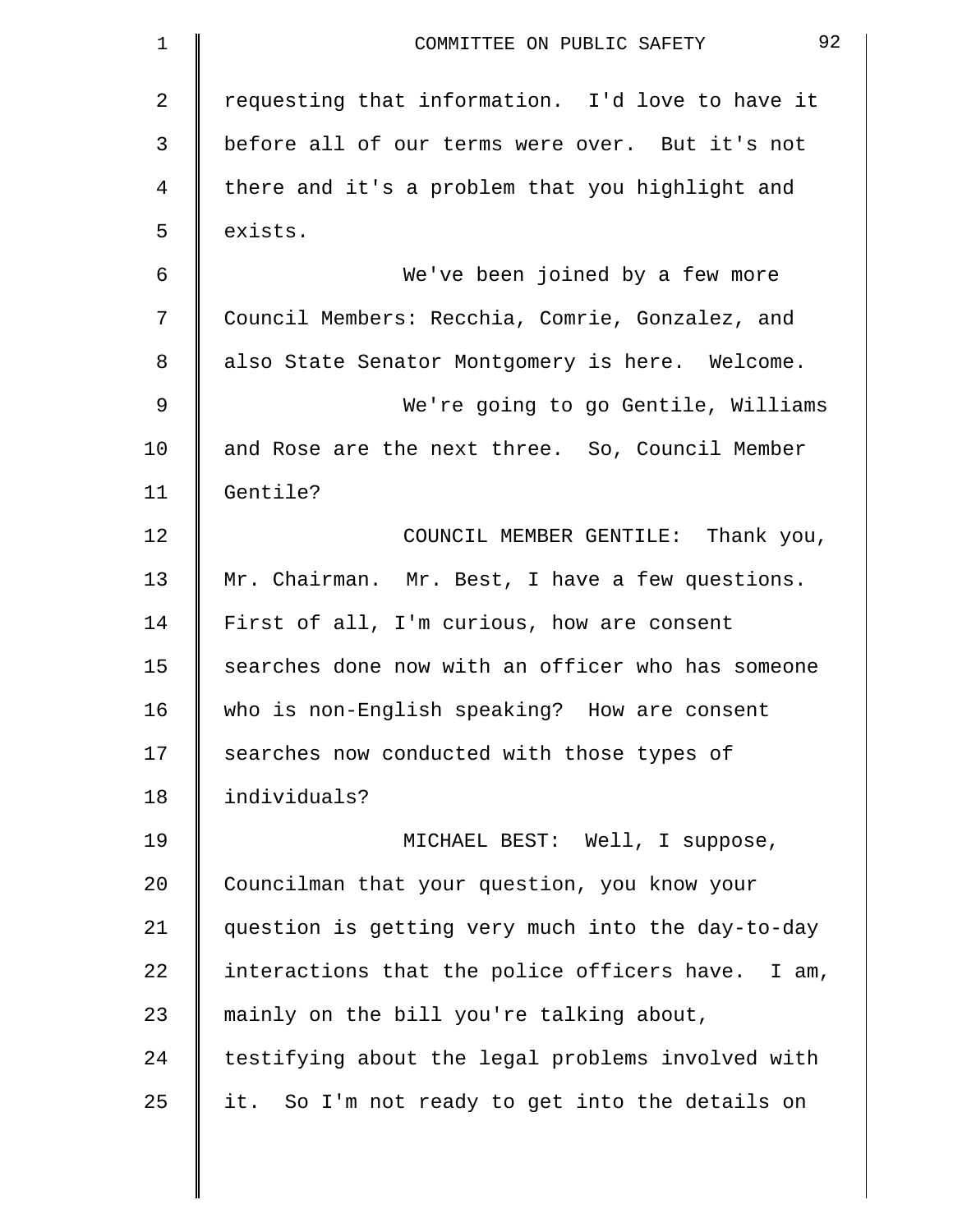| $\mathbf 1$ | 93<br>COMMITTEE ON PUBLIC SAFETY                   |
|-------------|----------------------------------------------------|
| 2           | that, but I'd be happy to get back to you on how   |
| 3           | that works under the Patrol Guide and what         |
| 4           | officers--                                         |
| 5           | COUNCIL MEMBER GENTILE:                            |
| 6           | [interposing] Well, it relates to Intro 799 here   |
| 7           | $on--$                                             |
| 8           | MICHAEL BEST: [interposing] Yes.                   |
| 9           | COUNCIL MEMBER GENTILE: -- the                     |
| 10          | consent to search. I'm asking you how is it done   |
| 11          | now and how would it be different under this       |
| 12          | proposed intro?                                    |
| 13          | MICHAEL BEST: Well, the way a                      |
| 14          | consent search would be different--there are two   |
| 15          | things that would be different under this bill, as |
| 16          | far as consent searches go. First, as I indicated  |
| 17          | earlier, it would greatly expand when consent is   |
| 18          | required under the law, compared to what state law |
| 19          | requires right now. So it would effectively say    |
| 20          | that even on a reasonable suspicion search,        |
| 21          | anything less than probable cause, a police        |
| 22          | officer would have to ask for consent.             |
| 23          | Secondly, it requires a whole host                 |
| 24          | of things--well, actually it's more than two.      |
| 25          | There are a number of things that the bill would   |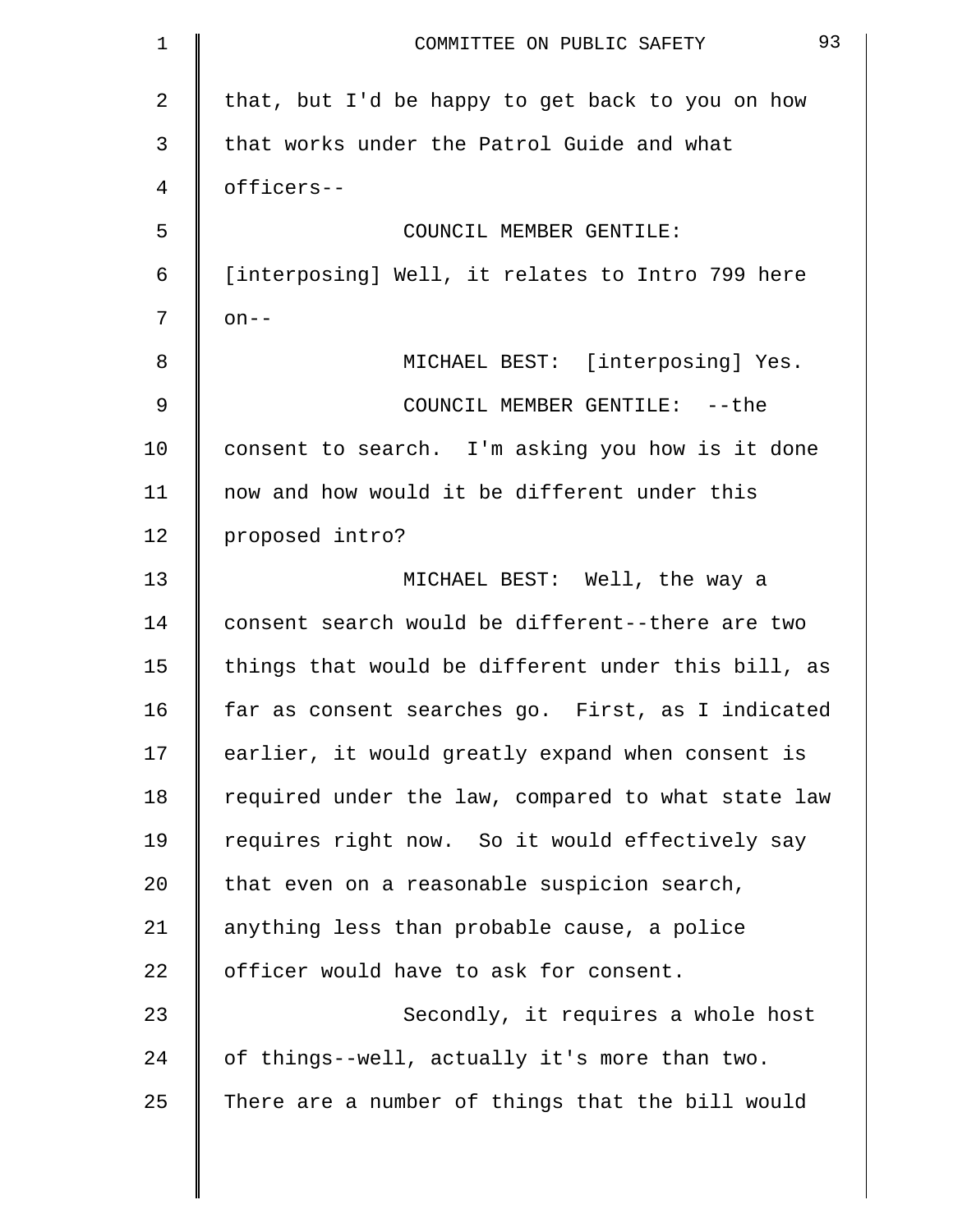| 1  | 94<br>COMMITTEE ON PUBLIC SAFETY                   |
|----|----------------------------------------------------|
| 2  | require that go well beyond what is currently      |
| 3  | required. An officer would have to provide a       |
| 4  | business card with his or her information, plus    |
| 5  | the CCRB's contact information. They'd have to     |
| 6  | have some kind of written recording of the consent |
| 7  | or oral recording of the consent that is then      |
| 8  | given to the person and then put into some kind of |
| 9  | database, which arguably might cause issues        |
| 10 | related to what the state legislature did in       |
| 11 | preventing the police department from keeping a    |
| 12 | database of people who are stopped and frisked.    |
| 13 | So it would do a number of things that are         |
| 14 | different under this bill than what's currently    |
| 15 | required of the police.                            |
| 16 | COUNCIL MEMBER GENTILE:<br>Wouldn't                |
| 17 | this also assure that consent is being understood  |
| 18 | by the individual who's being searched, or request |
| 19 | to search?                                         |
| 20 | MICHAEL BEST: I don't know that                    |
| 21 | the requirements that are in this bill would       |
| 22 | actually be more effective than--in a situation    |
| 23 | that's purely about consent and not a reasonable   |
| 24 | suspicion search, but purely about consent--       |
| 25 | COUNCIL MEMBER GENTILE:                            |
|    |                                                    |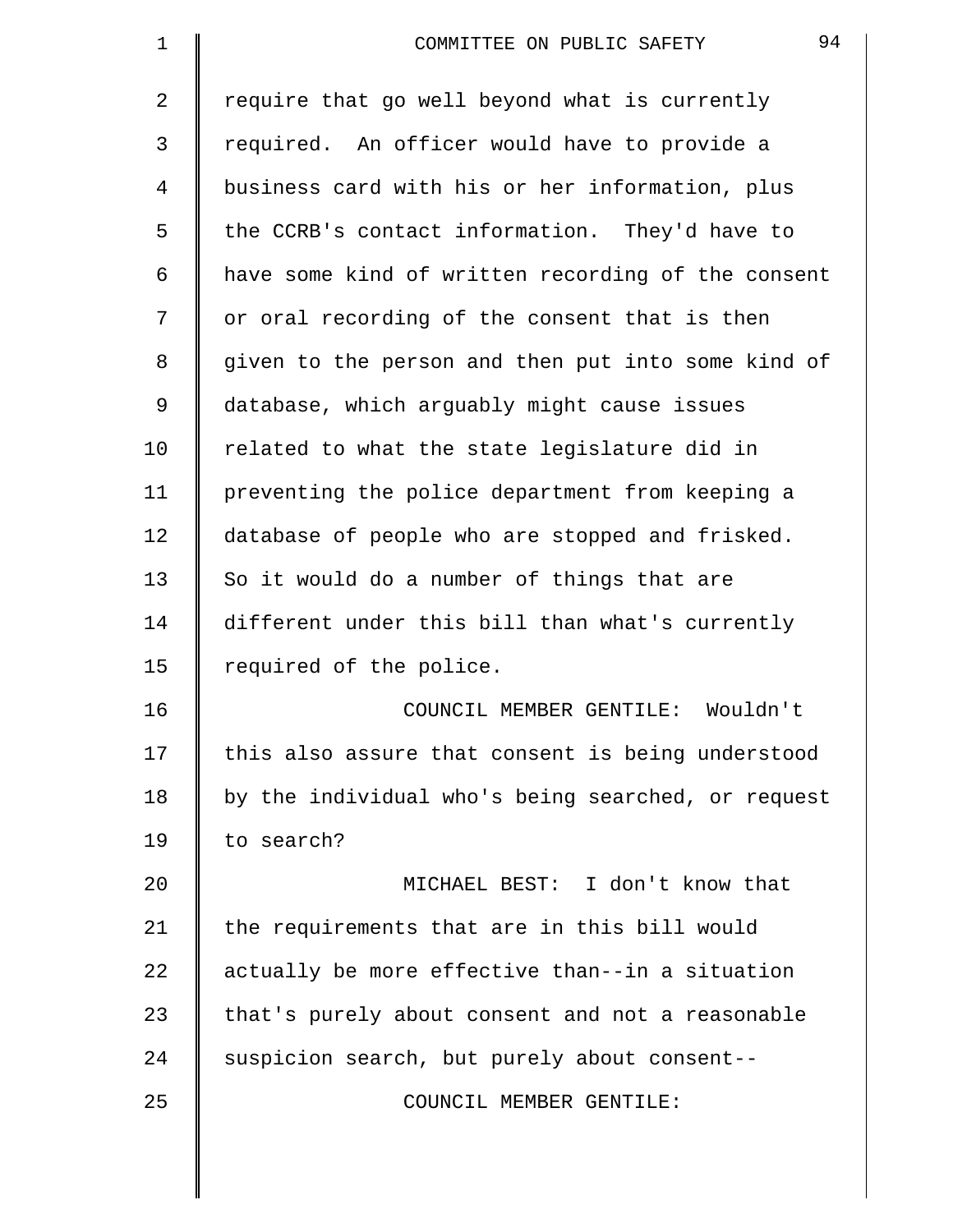| $\mathbf 1$    | 95<br>COMMITTEE ON PUBLIC SAFETY                   |
|----------------|----------------------------------------------------|
| $\overline{2}$ | [interposing] Right.                               |
| 3              | MICHAEL BEST: --that it really                     |
| 4              | would add very much to a police officer simply     |
| 5              | asking for consent. I do think that it will place  |
| 6              | a number of burdens on police officers that are in |
| 7              | many cases unrealistic and impractical. I did      |
| 8              | mention during my testimony, for instance, the     |
| 9              | situation where a police officer might be, say, in |
| 10             | a housing project, doing a vertical patrol. This   |
| 11             | bill would require not just--you know, the bills   |
| 12             | here would require not just consent for searches   |
| 13             | for consent any time a police officer is talking   |
| 14             | to anybody. They'd have to explain to them why     |
| 15             | they're doing it.                                  |
| 16             | So if you came up to a witness and                 |
| 17             | you're investigating wrongdoings, say a shooting   |
| 18             | or a robbery that happened in an area and you want |
| 19             | to talk to a witness, the bills would require that |
| 20             | the police start going for business cards,         |
| 21             | recording consent to talk, et cetera, and explain  |
| 22             | themselves. It would really be quite impractical   |
| 23             | in terms of what it is we expect our police        |
| 24             | officers to do to investigate crime and keep       |
| 25             | people safe in what are very fluid and difficult   |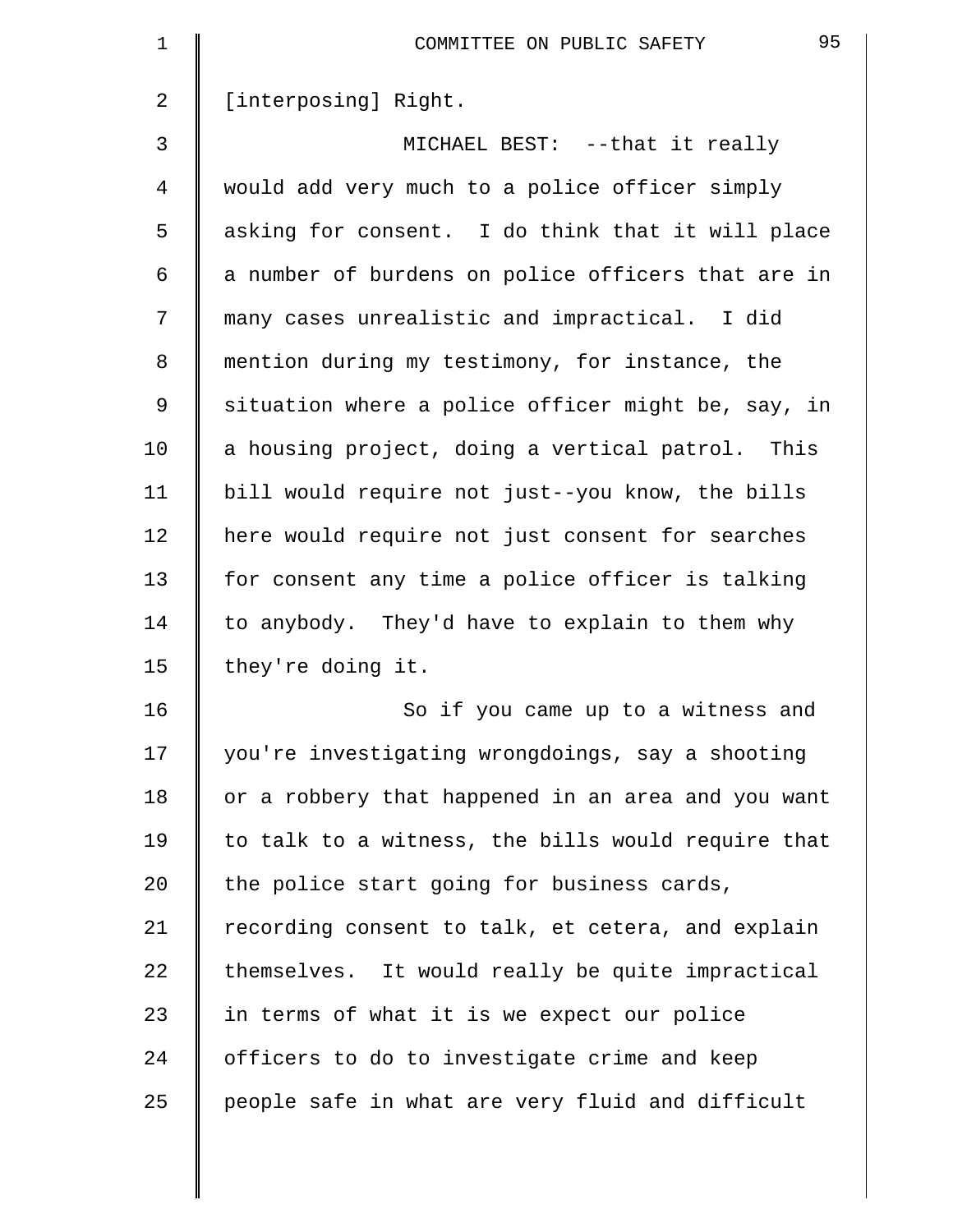| 1              | 96<br>COMMITTEE ON PUBLIC SAFETY                   |
|----------------|----------------------------------------------------|
| $\overline{a}$ | situations.                                        |
| 3              | COUNCIL MEMBER GENTILE: I                          |
| 4              | understand the concerns you have on the            |
| 5              | legislation, and I appreciate what you've said.    |
| 6              | But you can't tell us now how a consent is         |
| 7              | achieved with someone who does not speak the       |
| 8              | language?                                          |
| 9              | MICHAEL BEST: Well, I think they                   |
| 10             | would have to find--you know, in order to actually |
| 11             | $ask--$                                            |
| 12             | COUNCIL MEMBER GENTILE:                            |
| 13             | [interposing] Even if it's 3 in the morning in a   |
| 14             | housing project.                                   |
| 15             | MICHAEL BEST: They would have to                   |
| 16             | find a way to communicate with the person, either  |
| 17             | through someone else in the family, let's say, who |
| 18             | spoke the language or another officer who spoke    |
| 19             | the language or something along those lines. If    |
| 20             | it's truly just a consent search we're talking     |
| 21             | about, then I think that, you know, you have to    |
| 22             | get consent.                                       |
| 23             | That said, the thing that I think                  |
| 24             | seems to be getting somewhat lost here is that     |
| 25             | stop, question and frisk, which is what many of    |
|                |                                                    |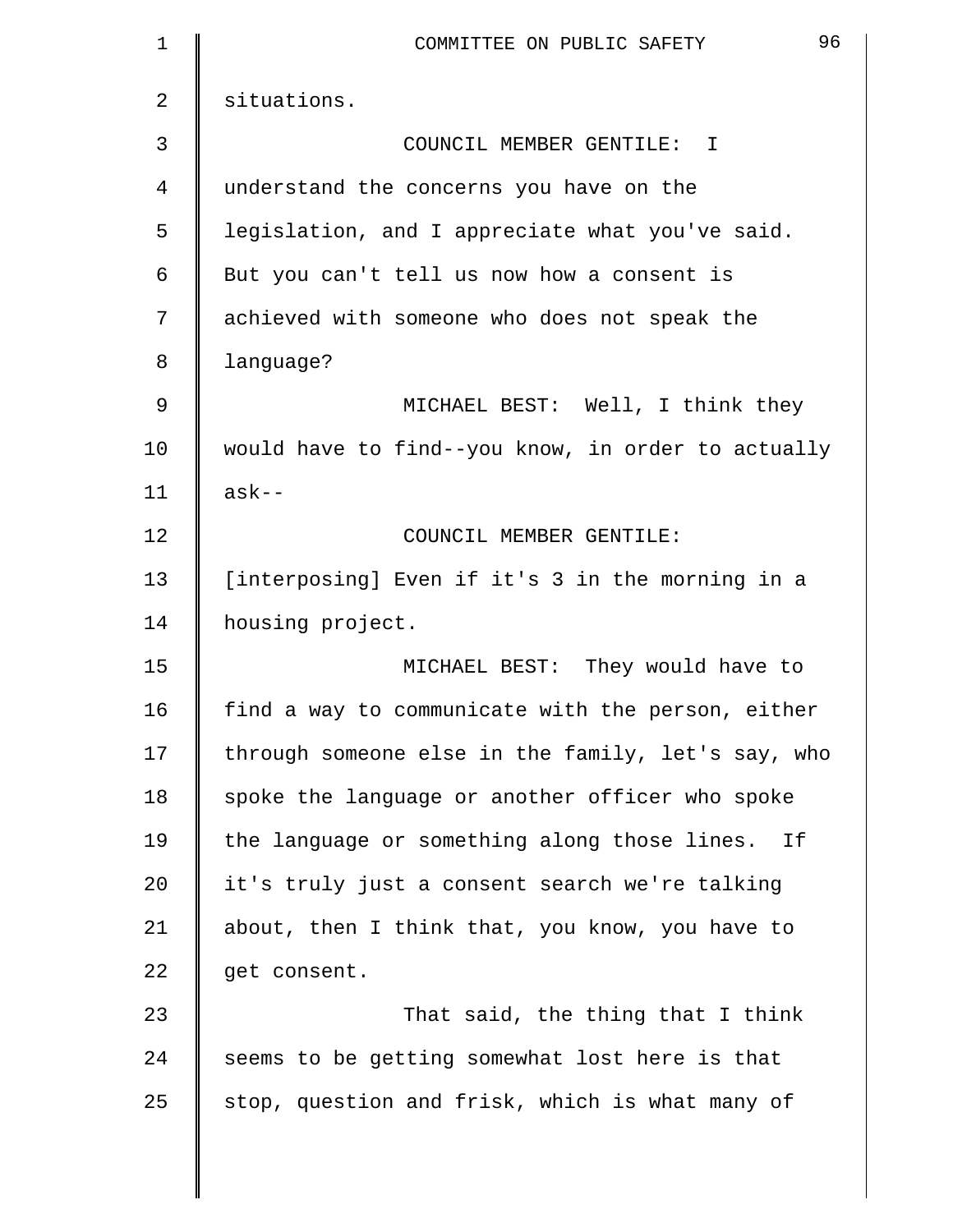| 1              | 97<br>COMMITTEE ON PUBLIC SAFETY                   |
|----------------|----------------------------------------------------|
| $\overline{a}$ | the members of this committee have been talking    |
| 3              | about today and which these bills appear to be     |
| 4              | aimed at, are not consent searches. That is, they  |
| 5              | are searches based on reasonable suspicion where   |
| 6              | consent is hot required under state law.           |
| 7              | So when members of the committee                   |
| 8              | are asking about consent searches, they're asking  |
| 9              | about something different than a stop, question    |
| 10             | and frisk--                                        |
| 11             | COUNCIL MEMBER GENTILE:                            |
| 12             | [interposing] But 799 applies to consent searches. |
| 13             | MICHAEL BEST: Intro 799 also                       |
| 14             | applies to any reasonable suspicion search, which  |
| 15             | under state law right now is not a consent search. |
| 16             | The point I've been trying to make about the       |
| 17             | conflict that exists is that under 799, as         |
| 18             | drafted, a search based on reasonable suspicion    |
| 19             | and that there's a dangerous situation for the     |
| 20             | officer or the public, would now require consent   |
| 21             | under this bill. That's not the situation under    |
| 22             | current law.                                       |
| 23             | COUNCIL MEMBER GENTILE: That's the                 |
| 24             | conflict you see--                                 |
| 25             | MICHAEL BEST: [interposing] That's                 |
|                |                                                    |
|                |                                                    |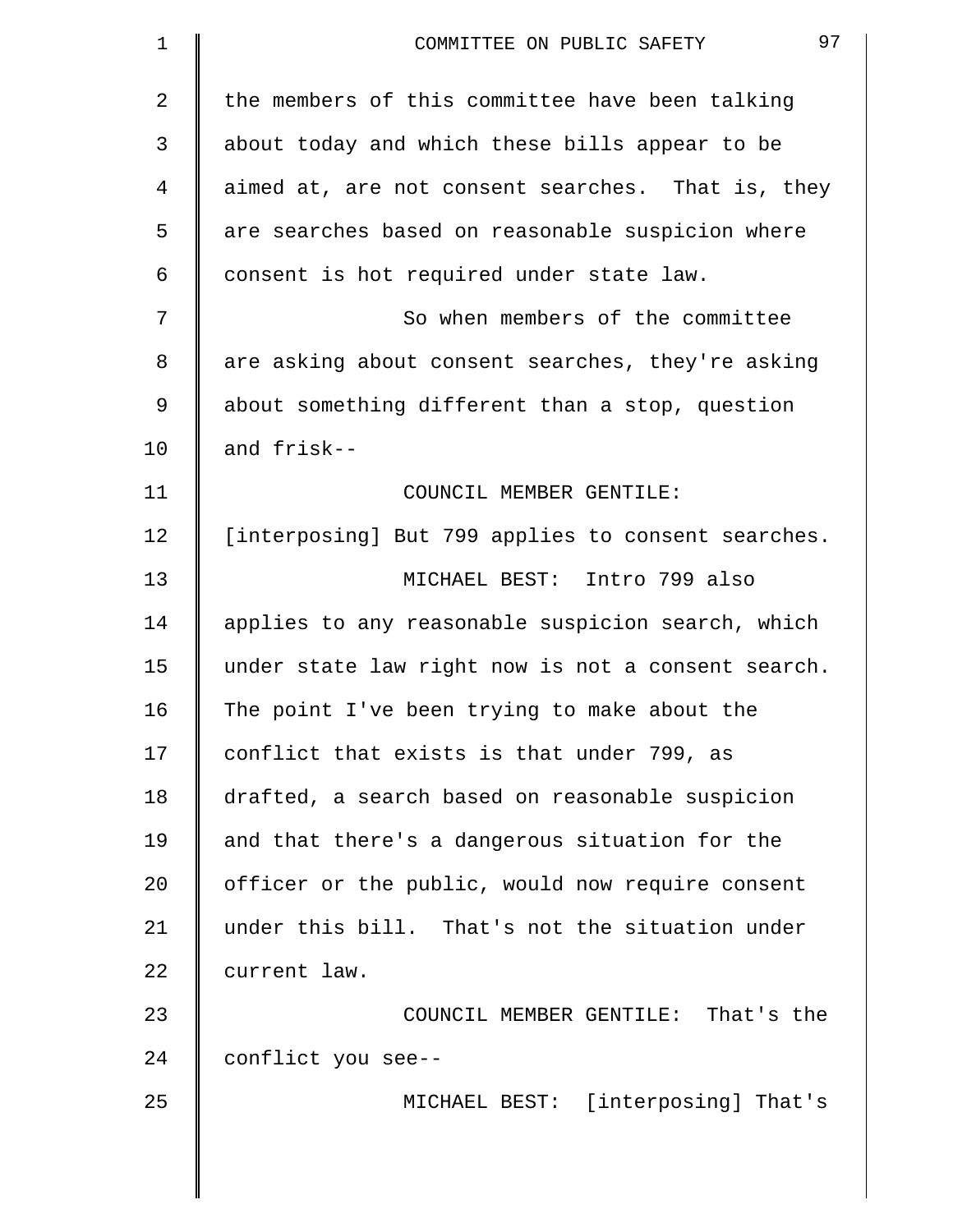| $\mathbf 1$    | 98<br>COMMITTEE ON PUBLIC SAFETY                   |
|----------------|----------------------------------------------------|
| $\overline{2}$ | one of the conflicts.                              |
| 3              | COUNCIL MEMBER GENTILE: --with the                 |
| 4              | CPO.                                               |
| 5              | MICHAEL BEST: Yes.                                 |
| 6              | COUNCIL MEMBER GENTILE: Just                       |
| 7              | another issue that I wanted to bring up in         |
| 8              | general, our information shows that there were     |
| 9              | over 600,000 stop, question and frisks in 2010.    |
| 10             | What are the more current numbers? Have those      |
| 11             | numbers gone down?                                 |
| 12             | MICHAEL BEST: I believe that they                  |
| 13             | have gone down. I can get the numbers to the       |
| 14             | committee after the hearing. I don't have them at  |
| 15             | my fingertips right now.                           |
| 16             | COUNCIL MEMBER GENTILE:<br>Okay. But               |
| 17             | it's your opinion or your information based on the |
| 18             | best information you have that numbers have gone   |
| 19             | down, and that's the information that I have,      |
| 20             | talking to members of the department. Is there a   |
| 21             | policy now to decrease those numbers? What can     |
| 22             | you say about those numbers going down?            |
| 23             | MICHAEL BEST: I would say what I                   |
| 24             | said in response to an earlier question, which is  |
| 25             | simply that the police department--the stop,       |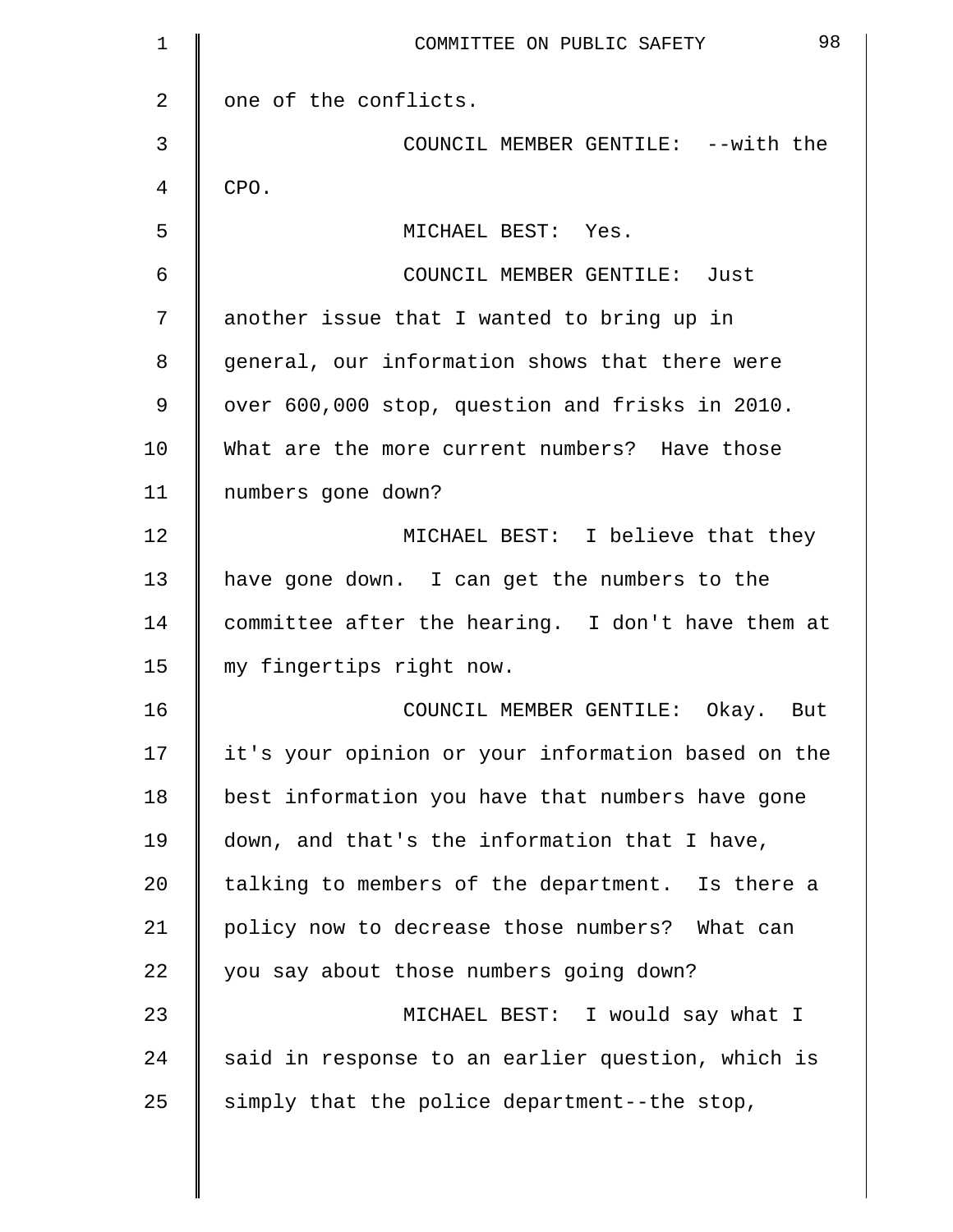| $\mathbf 1$ | 99<br>COMMITTEE ON PUBLIC SAFETY                   |
|-------------|----------------------------------------------------|
| 2           | question and frisk, it's an important part of the  |
| 3           | proactive policing strategies that the New York    |
| 4           | City Police Department has used to drive crime to  |
| 5           | historic lows and that has lowered the murder rate |
| 6           | to a point where we're now on track to having the  |
| 7           | lowest murders in recorded history, this year.     |
| 8           | That when stop, question and frisks are done, the  |
| 9           | numbers will vary, based upon the information the  |
| 10          | police have. That the policy is simply that when   |
| 11          | police officers have individualized information    |
| 12          | about a situation that would require them to stop  |
| 13          | and question a person and search them, based upon  |
| 14          | reasonable suspicion, they'll do it.               |
| 15          | COUNCIL MEMBER GENTILE: But the                    |
| 16          | 600,000 in 2010, the argument was made that that   |
| 17          | was contributing to the lower crime rate. But now  |
| 18          | you're saying that you don't necessarily need the  |
| 19          | stop, question and frisk to contribute to the      |
| 20          | lower crime rate.                                  |
| 21          | MICHAEL BEST: I did not say that.                  |
| 22          | What I said is that stop, question and frisk as a  |
| 23          | tactic is one element--it's an important element-- |
| 24          | but it's one element in the city's proactive crime |
| 25          | strategies that the police department has used for |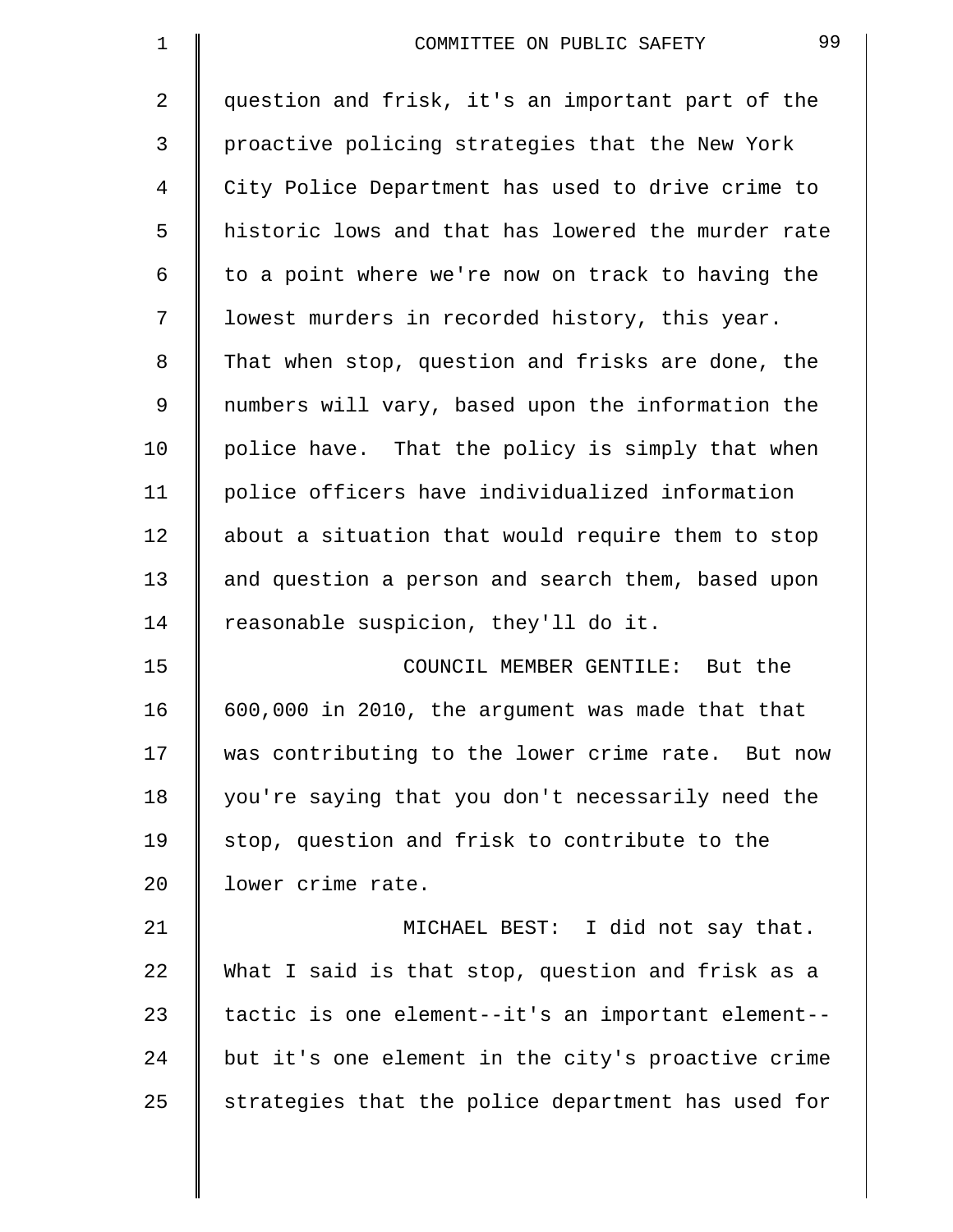| $\mathbf 1$    | 100<br>COMMITTEE ON PUBLIC SAFETY                  |
|----------------|----------------------------------------------------|
| $\overline{a}$ | years now to drive crime down substantially and to |
| 3              | make this the safest big city in America. It's     |
| 4              | still an important part of it. The numbers are     |
| 5              | going to vary, but it is still an important part   |
| 6              | of the strategy, one part but an important part.   |
| 7              | COUNCIL MEMBER GENTILE: Now, you                   |
| 8              | don't have the exact numbers of the current stop,  |
| 9              | question and frisks, but in talking to people in   |
| 10             | the department, they're telling me that they're    |
| 11             | just not doing it in the same number as they were  |
| 12             | previously, even as recently as 2010. So is there  |
| 13             | a new policy that has been sort of disseminated    |
| 14             | among the precincts in the City of New York?       |
| 15             | MICHAEL BEST: stop, question and                   |
| 16             | frisk, as I said, it remains an important part of  |
| 17             | the city's proactive policing policies. The        |
| 18             | policy is that the police department will use all  |
| 19             | of the legal tools at their disposal and all of    |
| 20             | the information that they have in order to         |
| 21             | proactively drive crime down. Those strategies     |
| 22             | will be used in the combinations that the police   |
| 23             | commissioner and the police department believe are |
| 24             | appropriate. So the numbers are going to vary,     |
| 25             | depending on what information they have for the    |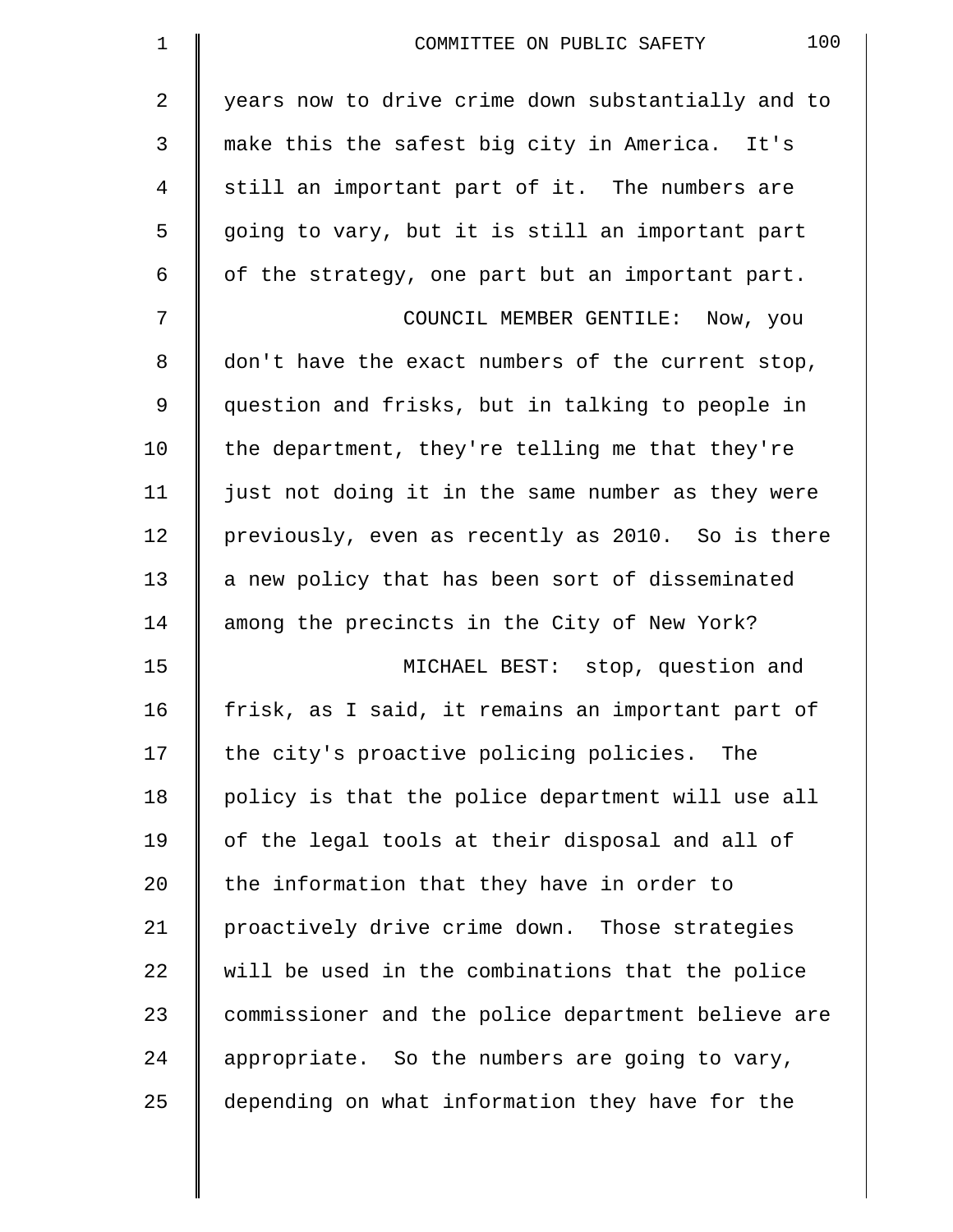| 1  | 101<br>COMMITTEE ON PUBLIC SAFETY                  |
|----|----------------------------------------------------|
| 2  | situation.                                         |
| 3  | COUNCIL MEMBER GENTILE: But not                    |
| 4  | vary that much? If over the years it's been going  |
| 5  | up and then drops, there has to be a reason.       |
| 6  | Tools are one thing, but policy is another. What   |
| 7  | I'm trying to ask is whether or not there has been |
| 8  | some kind of change in policy.                     |
| 9  | [Pause]                                            |
| 10 | MICHAEL BEST: Councilman, I                        |
| 11 | understand what you're asking me. I'm unaware      |
| 12 | that there's any change in policy here. As I've    |
| 13 | said, the police department still--you know, stop, |
| 14 | question and frisk is still considered by the New  |
| 15 | York City Police Department to be an important     |
| 16 | part of its crime strategies. It is used, you      |
| 17 | know in the vast majority of case, appropriately   |
| 18 | by police officers as part of those strategies.    |
| 19 | It's one part of it. The numbers will vary. I'll   |
| 20 | get back to the Council with the exact numbers on  |
| 21 | that, or our legislative office will. My answer    |
| 22 | is what it is, it's an important part of the--it   |
| 23 | remains an important part of the New York City     |
| 24 | Police Department strategies.                      |
| 25 | COUNCIL MEMBER GENTILE: Well, I                    |
|    |                                                    |
|    |                                                    |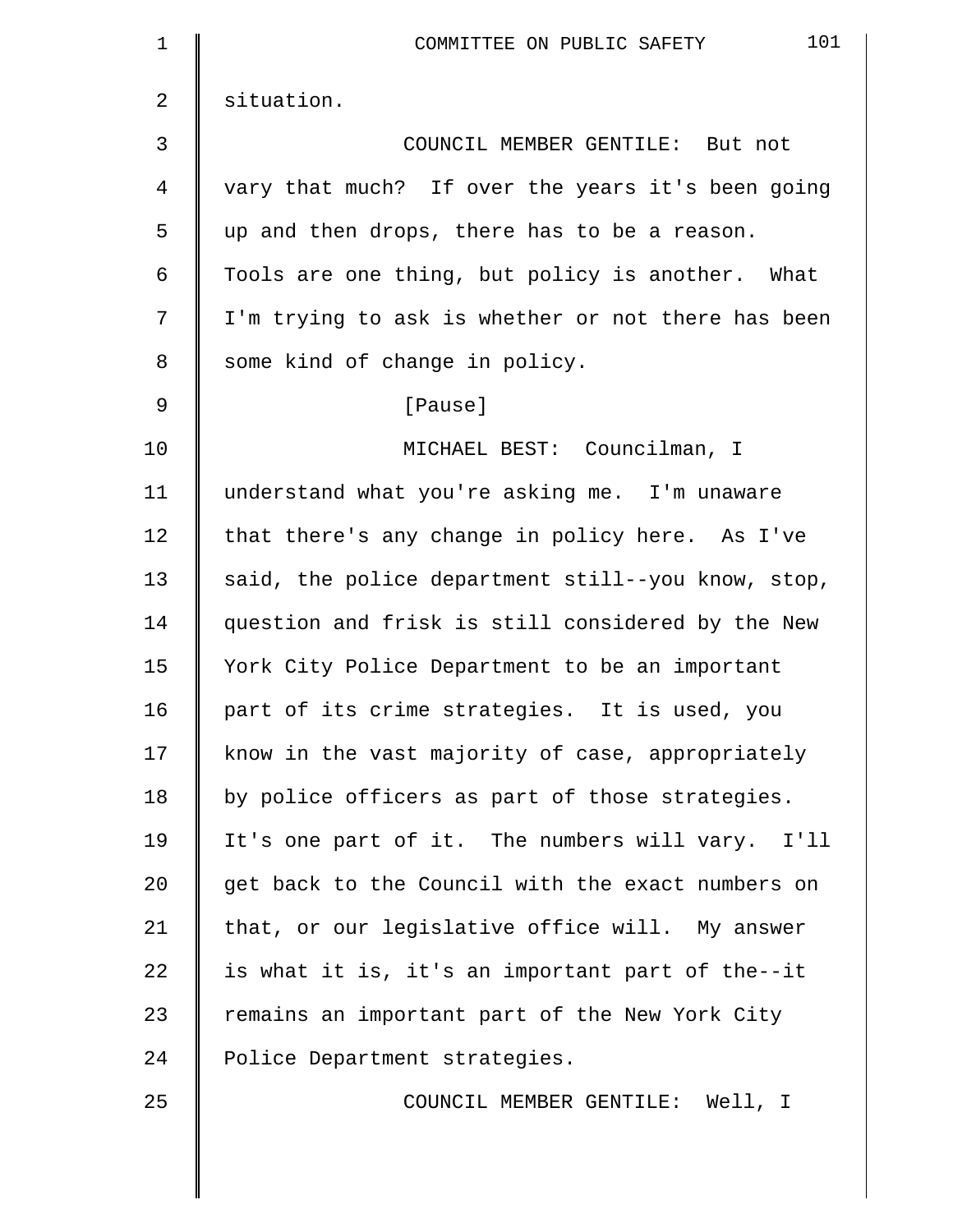| $\mathbf 1$    | 102<br>COMMITTEE ON PUBLIC SAFETY                 |
|----------------|---------------------------------------------------|
| $\overline{a}$ | hope you do get back to us on that. I will check  |
| 3              | with the Chairman, and I'd be interested in       |
| 4              | hearing that response. Thank you, Mr. Chair.      |
| 5              | SPEAKER QUINN: Thank you. The                     |
| 6              | next questions are from Council Member Rose. Oh,  |
| 7              | I'm sorry, Council Member Williams.               |
| 8              | CHAIRPERSON VALLONE: Sorry.                       |
| 9              | SPEAKER QUINN: Peter said Council                 |
| 10             | Member Rose, but he's been overruled in his       |
| 11             | absence.                                          |
| 12             | COUNCIL MEMBER WILLIAMS: Thank                    |
| 13             | you, Madame Speaker. Thank you, Mr. Best. How     |
| 14             | many people from the administration are here with |
| 15             | you?                                              |
| 16             | MICHAEL BEST: I'm the only one                    |
| 17             | testifying, Council Member, if that's your        |
| 18             | question.                                         |
| 19             | COUNCIL MEMBER WILLIAMS: I'd also                 |
| 20             | just like to know who's present. It's an          |
| 21             | important issue. Is there anyone else from the--  |
| 22             | MICHAEL BEST: [interposing] There                 |
| 23             | are other people from the administration in the   |
| 24             | audience. I haven't counted how many.             |
| 25             | COUNCIL MEMBER WILLIAMS: I see.                   |
|                |                                                   |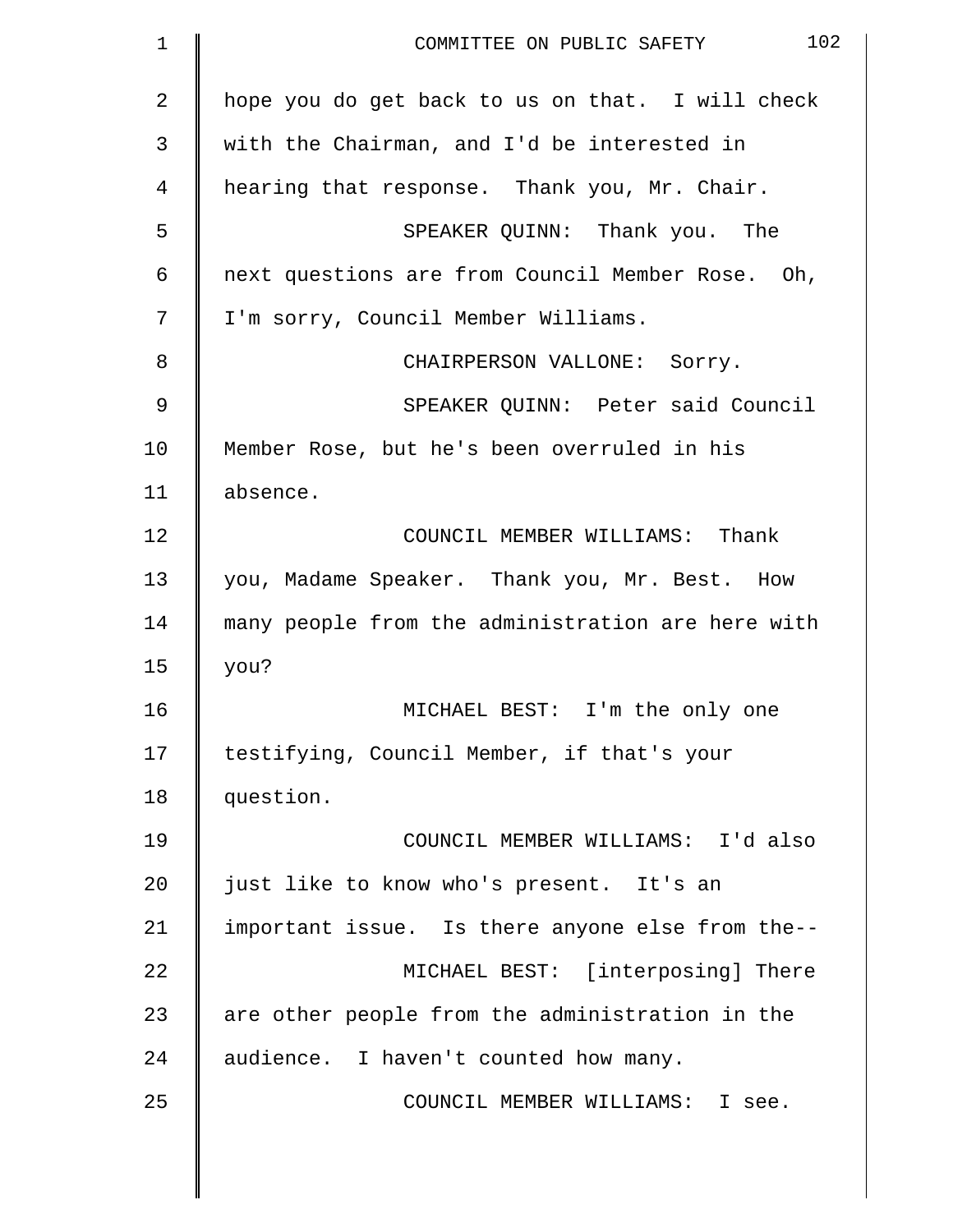| $\mathbf 1$    | 103<br>COMMITTEE ON PUBLIC SAFETY                  |
|----------------|----------------------------------------------------|
| $\overline{2}$ | One, I just think it's disrespectful that there    |
| 3              | isn't a deputy mayor or someone here as well to    |
| $\overline{4}$ | respond to some of the merit issues of this. As I  |
| 5              | was looking at this, and I thank you also for the  |
| 6              | work you done at CCRB and the other good work. My  |
| 7              | comments are solely on this. This is about nine    |
| 8              | pages of testimony. I tried to find the most       |
| $\mathsf 9$    | legal word that I can find, and about seven of     |
| 10             | them are just crap pretty much and they don't      |
| 11             | discuss the merits of it. I thought I was at the   |
| 12             | debate. Mitt Romney had a great showing but it     |
| 13             | was full of misinformation and crazy, inaccurate   |
| 14             | deflections, and that's what I felt like here.     |
| 15             | So, one, I have to ask, do you                     |
| 16             | think there's any merit for us trying to do this?  |
| 17             | Is there a problem that needs to be corrected?     |
| 18             | MICHAEL BEST: I'll say a couple of                 |
| 19             | things in response to that. First off, I disagree  |
| 20             | with your characterization of my testimony. I      |
| 21             | think that the main problem with these bills and   |
| 22             | the reason that I'm here testifying about them is  |
| 23             | that they are preempted by state law. I tried to   |
| 24             | make that as clear in my testimony for the Council |
| 25             | as possible. I understand that there are members   |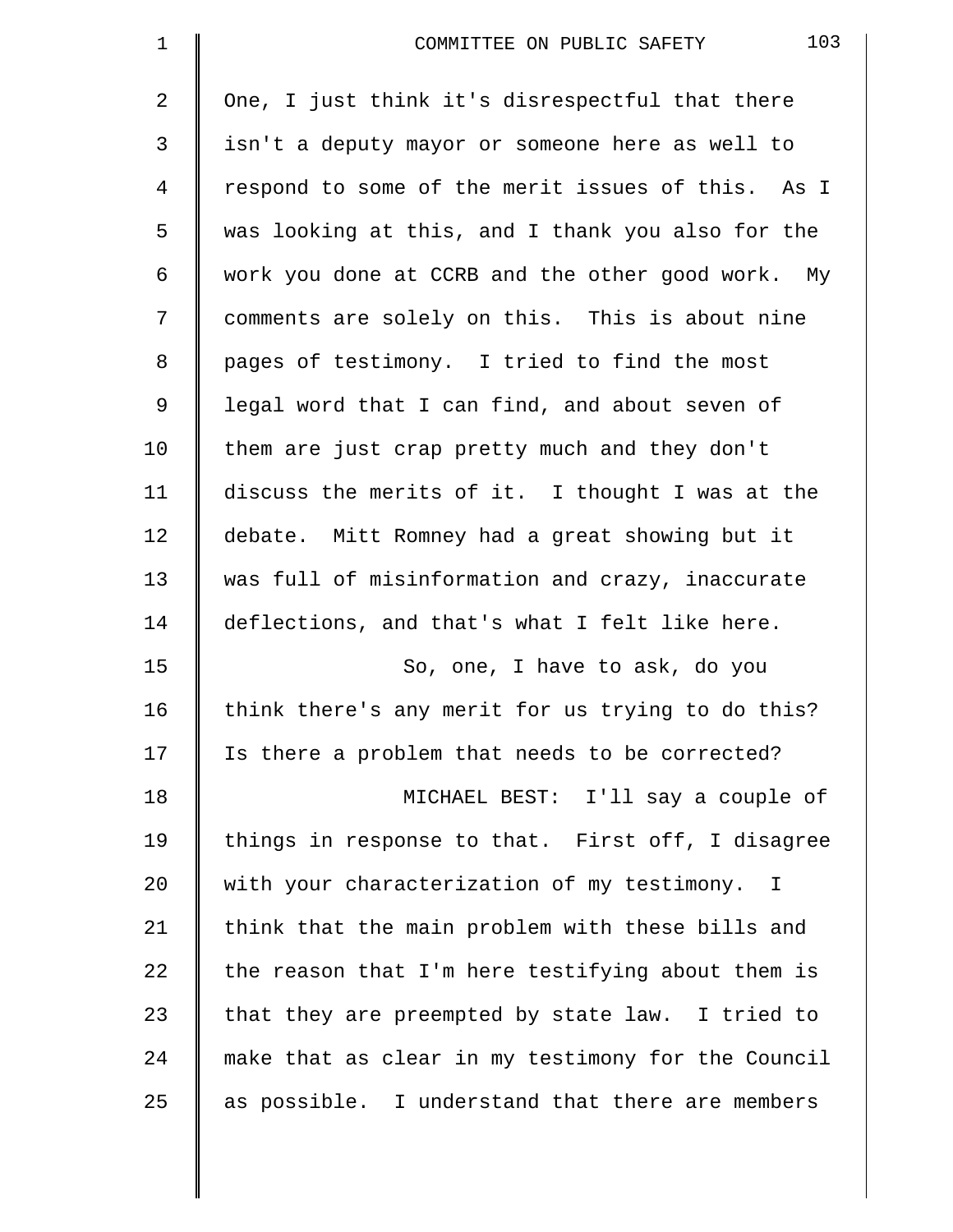| 1              | 104<br>COMMITTEE ON PUBLIC SAFETY                  |
|----------------|----------------------------------------------------|
| $\overline{a}$ | of the committee who may disagree with that.       |
| 3              | That's all right, people can disagree, but the     |
| 4              | fact of the matter is I believe quite strongly     |
| 5              | that those are the primary problems with these     |
| 6              | bills.                                             |
| 7              | In terms of whether there is an                    |
| 8              | issue about the merits of the bills and whether    |
| 9              | the Council should legislate here, I think first   |
| 10             | off that since they're preempted, the Council      |
| 11             | should not legislate on these matters. I think     |
| 12             | secondly that the police department in general     |
| 13             | does a very professional job on all of its crime   |
| 14             | fighting strategies, including stop, question and  |
| 15             | frisk.                                             |
| 16             | I believe that a number of the                     |
| 17             | things that are proposed in this legislation would |
| 18             | cause enormous problems for the city. Some of      |
| 19             | them have been alluded to by some members of the   |
| 20             | committee, some of them I have alluded to. I       |
| 21             | think that it would make police officers--there    |
| 22             | are a lot of very impractical things in these      |
| 23             | bills, some of which I have discussed.             |
| 24             | I also think that the provisions                   |
| 25             | relating to lawsuits would cause--whether there    |
|                |                                                    |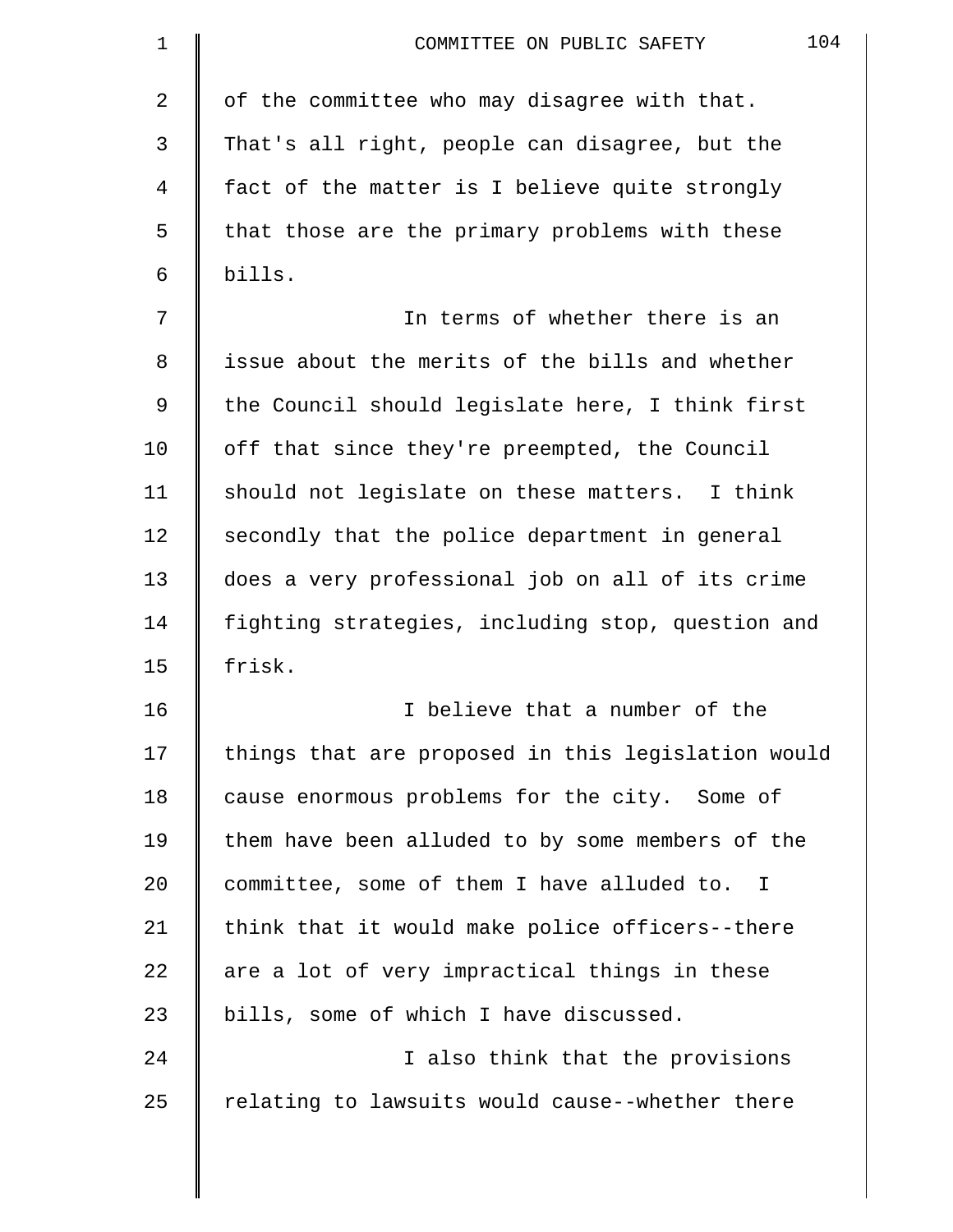| $\mathbf 1$ | 105<br>COMMITTEE ON PUBLIC SAFETY                  |
|-------------|----------------------------------------------------|
| 2           | are compensatory damages or not in the bill--      |
| 3           | tremendous problems for the city. We could         |
| 4           | anticipate based on, I believe it's Intro 800 has  |
| 5           | the litigation--we could anticipate based on the   |
| 6           | way that it's written and the standing expansion   |
| 7           | that it includes--which go way beyond any notion   |
| 8           | of standing in current law--that there would be    |
| 9           | immediate lawsuits by potentially everybody in the |
| 10          | city, based upon the categories that are in the    |
| 11          | bill and every advocacy organization that is       |
| 12          | interested in this, who normally would not have    |
| 13          | standing for such a thing.                         |
| 14          | So putting aside even compensatory                 |
| 15          | damages, the amount of money that that bill would  |
| 16          | cost the city just in defending it would be        |
| 17          | tremendous. I also think that the possibility of   |
| 18          | litigation over an area that has been very         |
| 19          | carefully crafted by the state to navigate the     |
| 20          | constitutional protections and the need for the    |
| 21          | police department to do its job protecting the     |
| 22          | public, to add the requirements that are in these  |
| 23          | $b$ ills--                                         |
| 24          | COUNCIL MEMBER WILLIAMS:                           |
| 25          | [interposing] My question was--                    |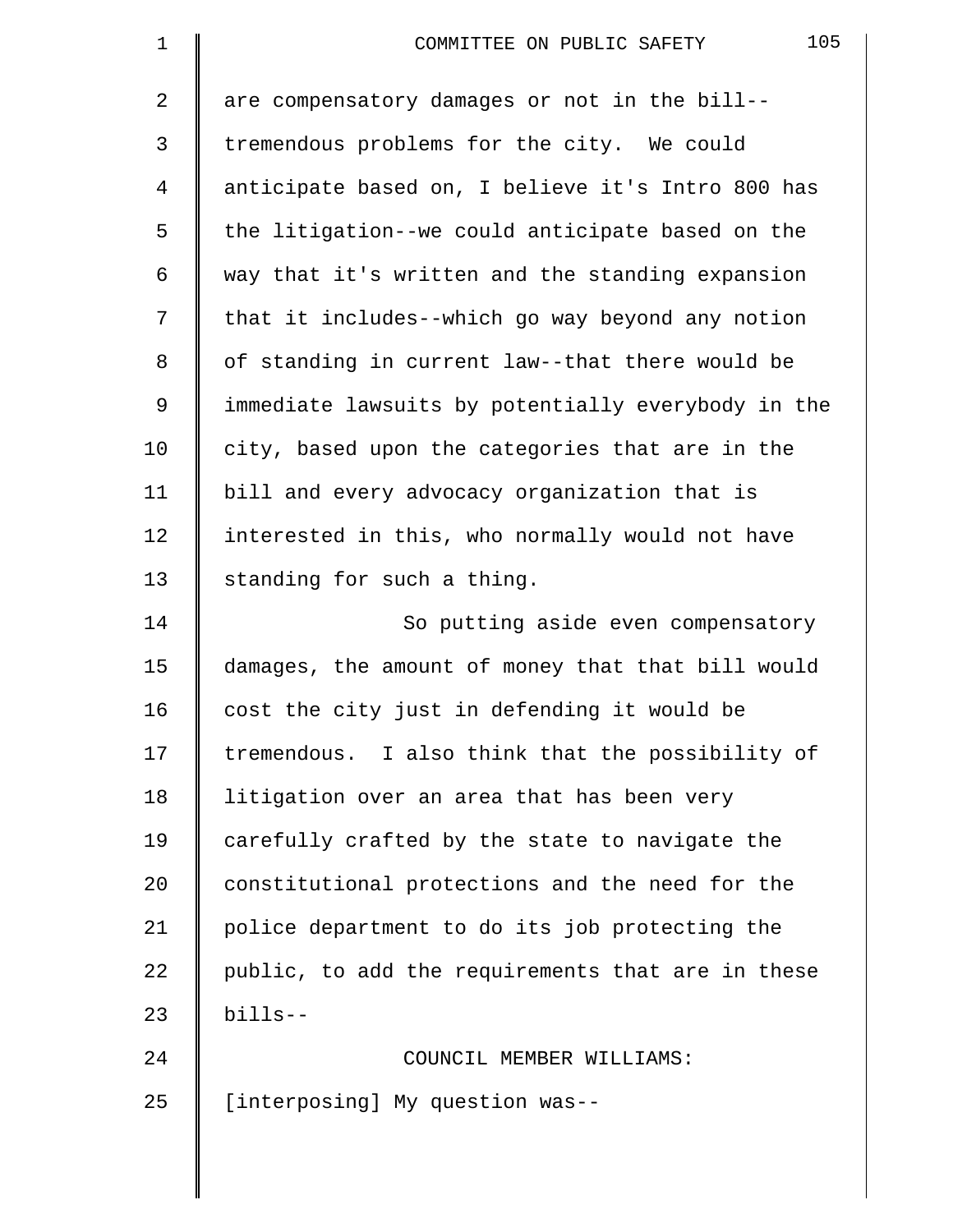| $\mathbf 1$ | 106<br>COMMITTEE ON PUBLIC SAFETY                    |
|-------------|------------------------------------------------------|
| 2           | MICHAEL BEST: --which will simply-                   |
| 3           | COUNCIL MEMBER WILLIAMS:                             |
| 4           | [interposing] No, no, you said some of this          |
| 5           | before. My question was do you think these bills     |
| 6           | get at a problem that exists in the NYPD and         |
| 7           | particular communities in the City of New York?      |
| $\,8\,$     | MICHAEL BEST: We believe that the                    |
| 9           | police department, the vast majority of police       |
| 10          | officers do their jobs appropriately, including      |
| 11          | when they do stop, question and frisk and that       |
| 12          | it's an important part of our strategy. So we do     |
| 13          | not believe that--you know, the Mayor has been       |
| 14          | clear about how he feels about this issue. I'd       |
| 15          | defer to his comments. On the inspector general      |
| 16          | issue, I believe he was quoted the other day.        |
| 17          | COUNCIL MEMBER WILLIAMS: I only                      |
| 18          | speak English, so I can't say it any other way, so   |
| 19          | I'll just say it one last time. Is there a           |
| 20          | problem with the NYPD in particular communities in   |
| 21          | New York City that needs to be corrected somehow?    |
| 22          | MICHAEL BEST: In general, the                        |
| 23          | police department is doing its job very well.<br>The |
| 24          | vast majority of police officers--                   |
| 25          | COUNCIL MEMBER WILLIAMS:                             |
|             |                                                      |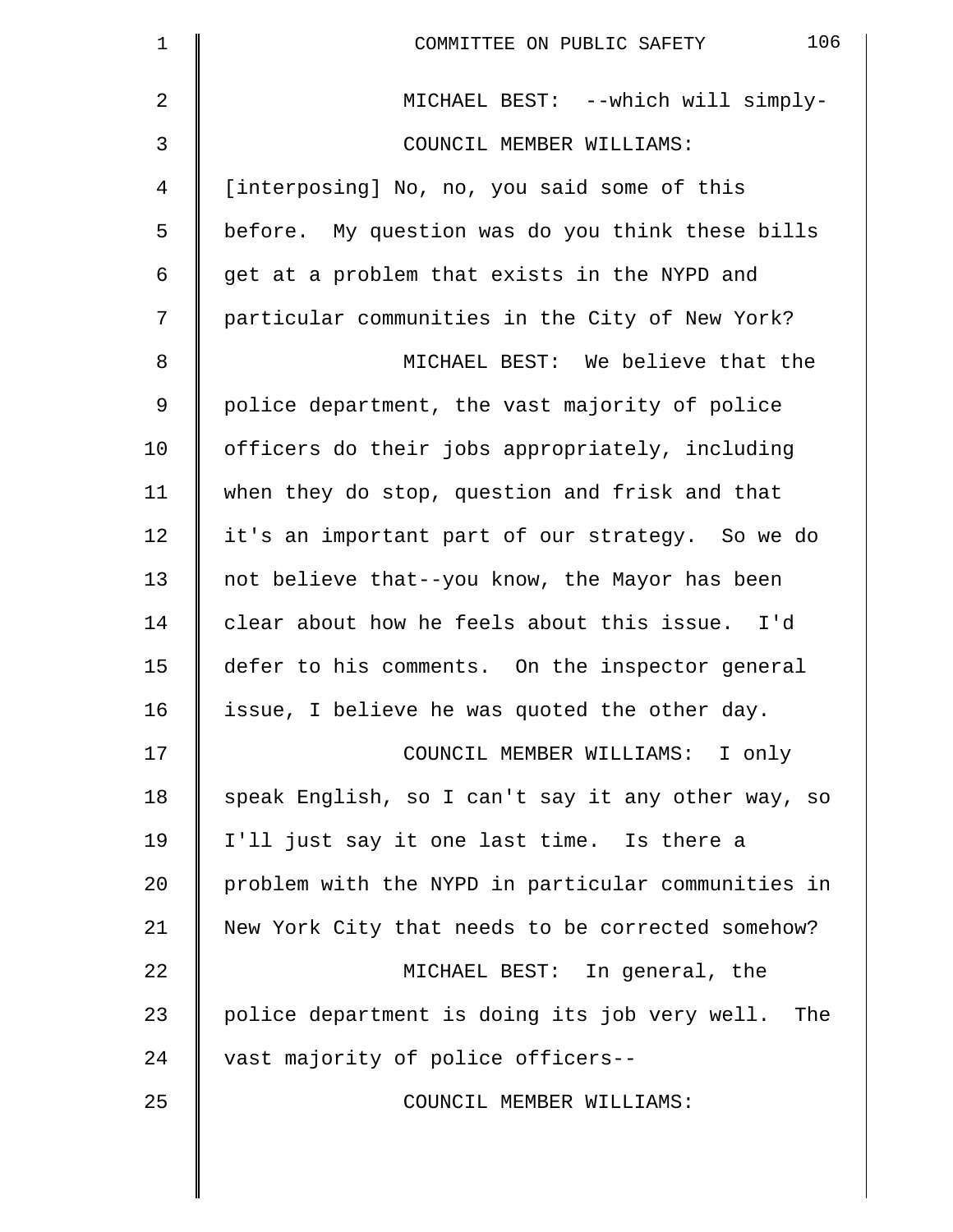| $\mathbf 1$    | 107<br>COMMITTEE ON PUBLIC SAFETY                  |
|----------------|----------------------------------------------------|
| $\overline{2}$ | [interposing] All right, I'll change the question. |
| 3              | I'll change the question. Thank you. The reason    |
| 4              | I characterize it--                                |
| 5              | MICHAEL BEST: [interposing] But                    |
| 6              | Councilman, I will say we do not believe these     |
| 7              | bills are necessary.                               |
| 8              | COUNCIL MEMBER WILLIAMS: Okay.                     |
| 9              | The reason I characterized it as crap was for      |
| 10             | several reasons. One, my mom is here. She hasn't   |
| 11             | been to any other hearings; she's been to this     |
| 12             | one. Growing up, we've had conversations about     |
| 13             | what to do about gang activity and negative        |
| 14             | activity. However, when it comes to her worrying,  |
| 15             | the biggest concern she had is what happens when   |
| 16             | I'm stopped by the police department.              |
| 17             | We had tremendous amount of                        |
| 18             | conversations about that. She bought me "The       |
| 19             | Little Black Book" by Carol Taylor that describes  |
| 20             | exactly what to do when stopped by a police        |
| 21             | officer, so you can survive the setting. These     |
| 22             | are conversations that I would guess--I may be     |
| 23             | wrong--that your mom has not had with you. The     |
| 24             | primary reason is the color of our skin. If that   |
| 25             | is happening across the city from different        |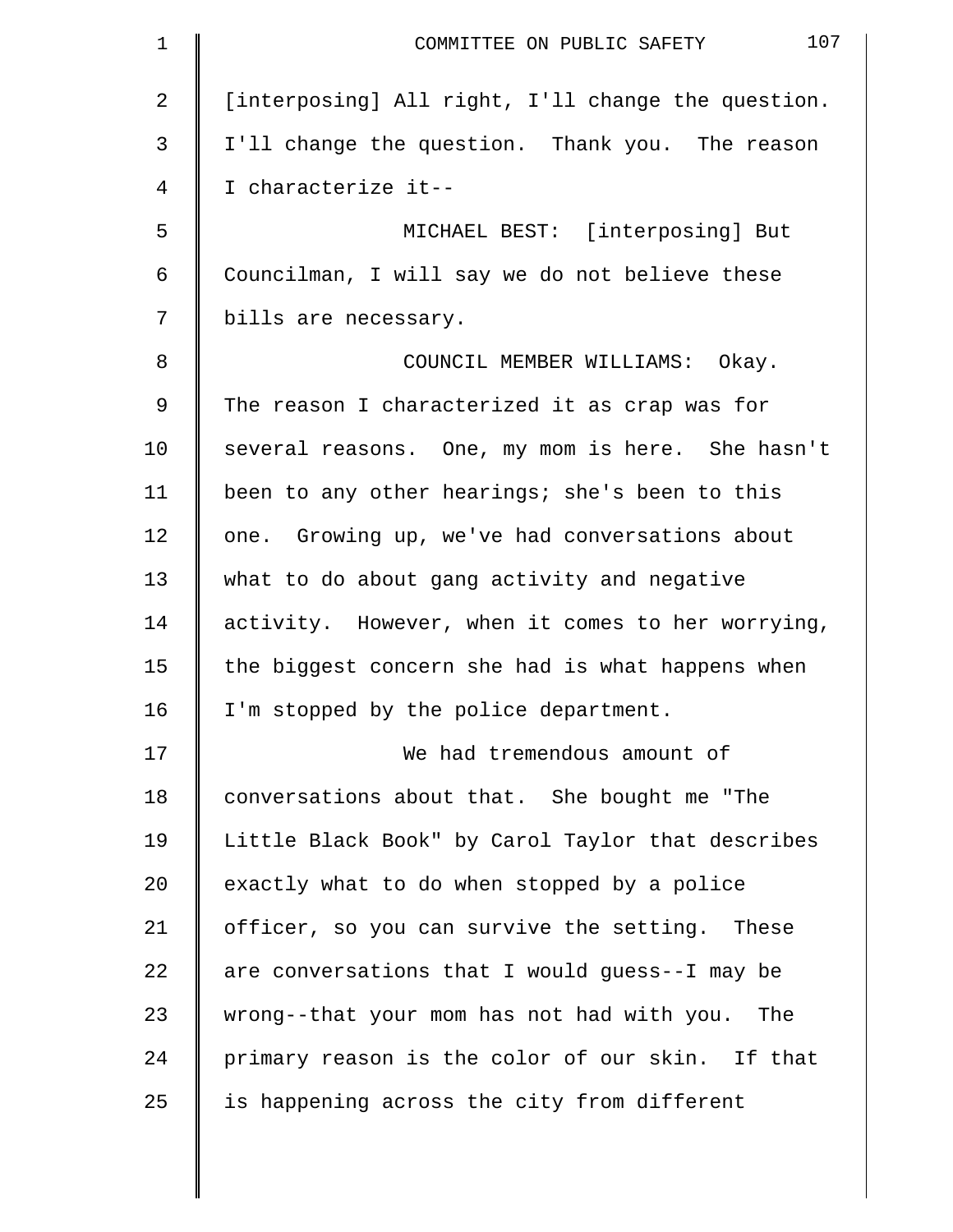| $\mathbf 1$    | 108<br>COMMITTEE ON PUBLIC SAFETY                 |
|----------------|---------------------------------------------------|
| $\overline{a}$ | communities, not just mine, there is a problem.   |
| 3              | The commissioner did great with the               |
| 4              | cameras in making it seem as if we had no         |
| 5              | solutions. We have proposed some solutions. He    |
| 6              | is not here to address the solutions. Someone     |
| 7              | higher up in the administration is not here to    |
| 8              | address the solutions. All we hear is that it is  |
| 9              | illegal.                                          |
| 10             | Stop, question and frisk has not                  |
| 11             | lowered the shootings. That is what it was        |
| 12             | supposed to be about. We have the numbers here.   |
| 13             | They basically stayed the same as the stop,       |
| 14             | question and frisk exponentially went up. That is |
| 15             | the facts. Please explain--this is the only       |
| 16             | question I'm going to ask on stop, question and   |
| 17             | frisk--the correlation between stop, question and |
| 18             | frisk and the lower homicides that you have been  |
| 19             | touting.                                          |
| 20             | MICHAEL BEST: I think you have to                 |
| 21             | look at all of the things the police department   |
| 22             | does, including stop, question and frisk, the     |
| 23             | entire proactive policing strategy that police    |
| 24             | use, the data that they use, the deployment of    |
| 25             | resources, the hot spot policing and stop,        |
|                |                                                   |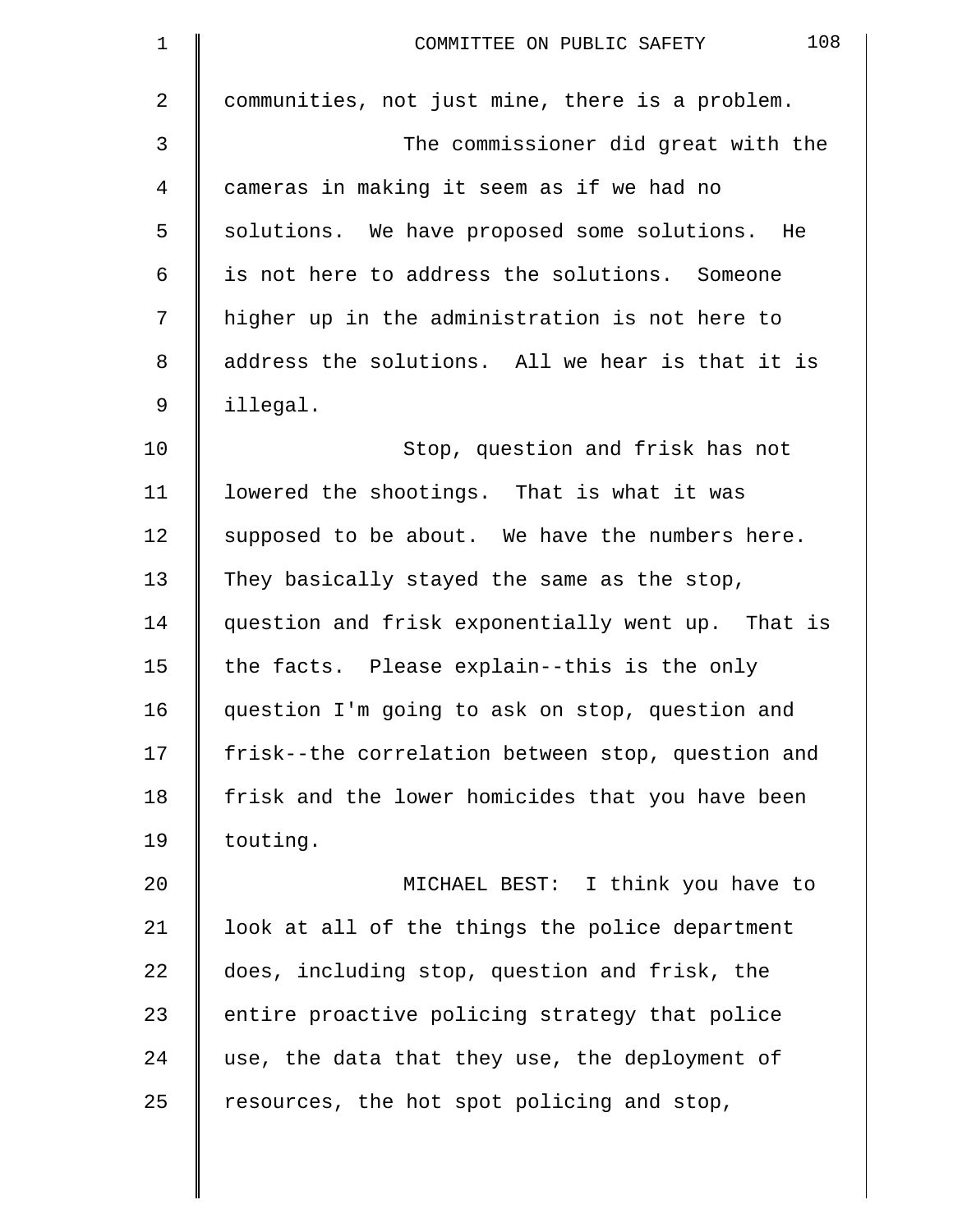| $\mathbf 1$    | 109<br>COMMITTEE ON PUBLIC SAFETY                 |
|----------------|---------------------------------------------------|
| $\overline{a}$ | question and frisk is one part of it. You have to |
| 3              | look at the entire package. What is very clear,   |
| 4              | Councilman, what is very clear about the way the  |
| 5              | police department has done its job during this    |
| 6              | administration is that crime is down and murders  |
| 7              | are way down and we're on--                       |
| 8              | COUNCIL MEMBER WILLIAMS:                          |
| 9              | [interposing] Yes, murders are down.              |
| 10             | MICHAEL BEST: -- we are on--                      |
| 11             | COUNCIL MEMBER WILLIAMS:                          |
| 12             | [interposing] You can explain how the hot spots   |
| 13             | have done it. My question was how do the stops    |
| 14             | prevent the murders? That's my direct question.   |
| 15             | MICHAEL BEST: It is one--                         |
| 16             | COUNCIL MEMBER WILLIAMS:                          |
| 17             | [interposing] No, no, no, no, how do the stops    |
| 18             | prevents the murders?                             |
| 19             | MICHAEL BEST: I think, frankly,                   |
| 20             | that to isolate one tactic from the entire        |
| 21             | strategy is not the way to analyze this. The fact |
| 22             | of the matter is there are a host of things,      |
| 23             | including stop, question and frisk that are used  |
| 24             | by the police department to deter crime, to       |
| 25             | investigate crime and to prevent crime, and that  |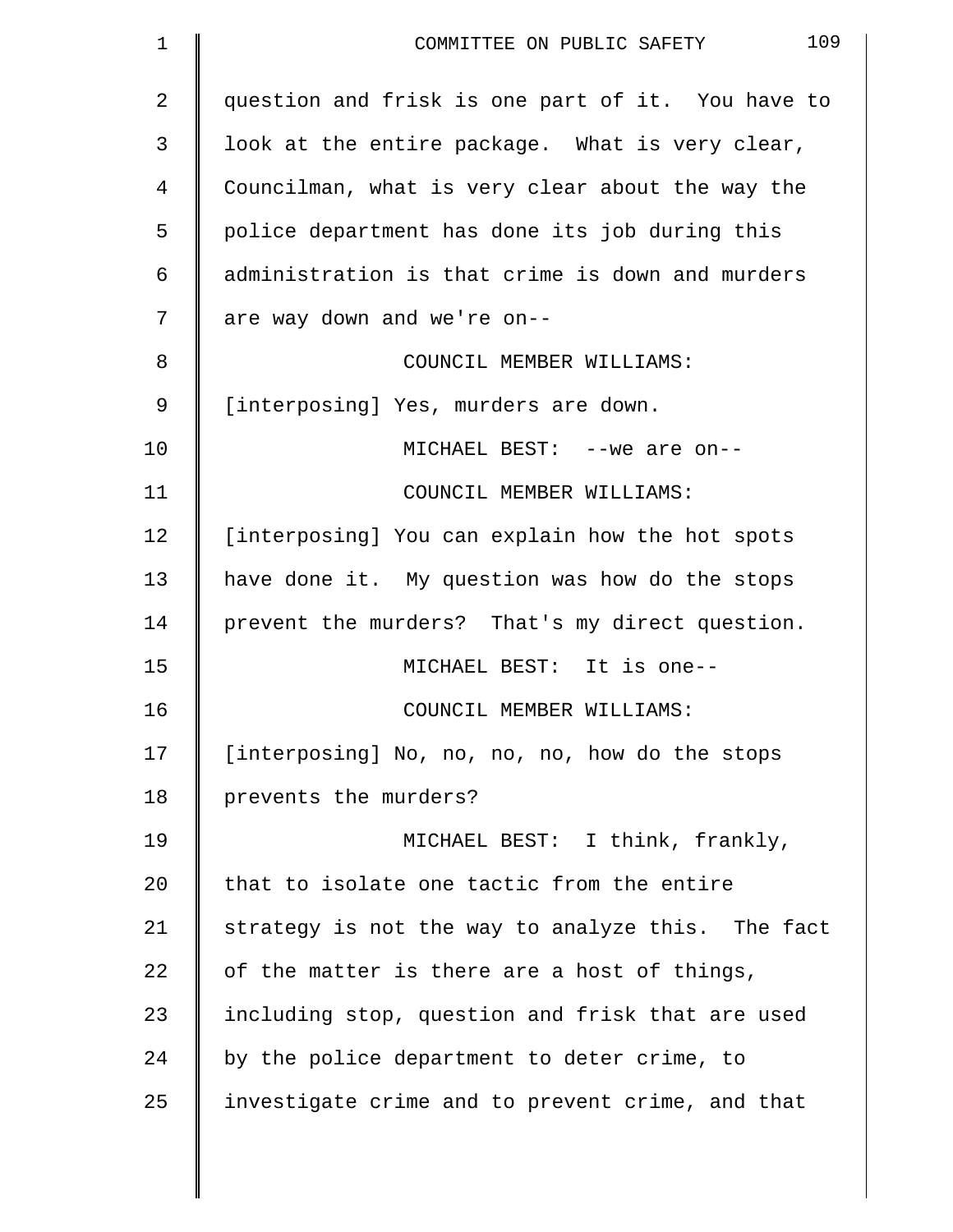| $\mathbf 1$ | 110<br>COMMITTEE ON PUBLIC SAFETY                  |
|-------------|----------------------------------------------------|
| 2           | all of these things together have succeeded.       |
| 3           | COUNCIL MEMBER WILLIAMS: So the                    |
| 4           | police strategy is a hodgepodge of tactics, some   |
| 5           | of which may be working and some of which may not. |
| 6           | MICHAEL BEST: That is not--                        |
| 7           | COUNCIL MEMBER WILLIAMS:                           |
| 8           | [interposing] That's exactly what you said.        |
| 9           | MICHAEL BEST: That is not what I                   |
| 10          | said, Councilman. What I said is that it is one    |
| 11          | component of an overall strategy and that you have |
| 12          | to evaluate the police department's performance    |
| 13          | based on the overall strategy and what results it  |
| 14          | has gotten. The results for New Yorkers are that   |
| 15          | this is the safest big city in the United States.  |
| 16          | COUNCIL MEMBER WILLIAMS: If you'd                  |
| 17          | indulge me, I actually want to go through some of  |
| 18          | the bills and ask some questions. I would say      |
| 19          | that I'm happy that more people are surviving      |
| 20          | being shot. I would like them not to be shot to    |
| 21          | begin with.                                        |
| 22          | Legislation 799, which has to do                   |
| 23          | with--it's actually more aimed at marijuana and    |
| 24          | not stop, question and frisk. You said, I believe  |
| 25          | on page three, the bill conflicts with state law   |
|             |                                                    |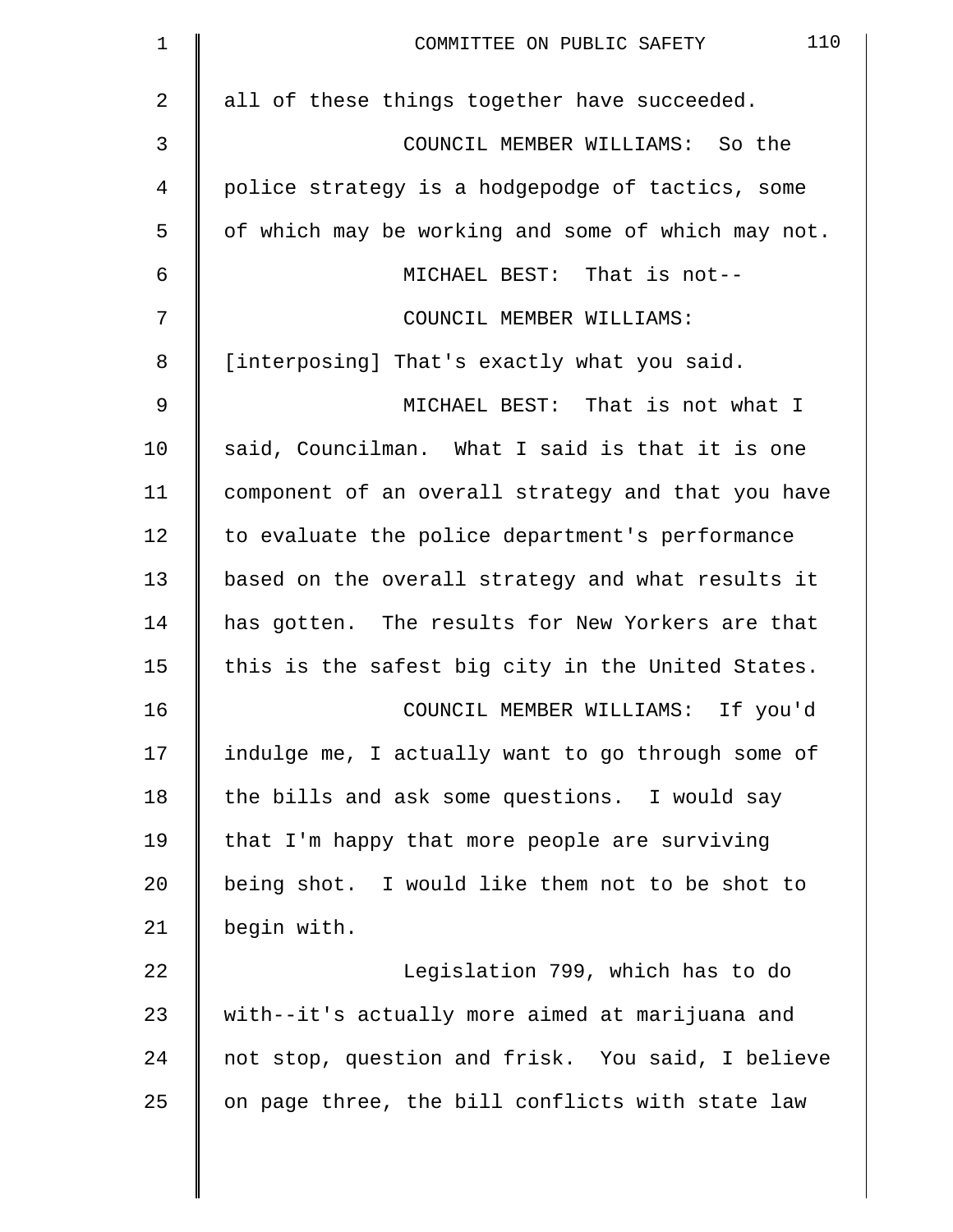| $\mathbf 1$ | 111<br>COMMITTEE ON PUBLIC SAFETY                  |
|-------------|----------------------------------------------------|
| 2           | that authorizes officers to conduct searches and   |
| 3           | recover evidence even in situations like those     |
| 4           | where they have reason to believe an individual is |
| 5           | carrying a weapon or other contraband or evidence  |
| 6           | is in plain view.                                  |
| 7           | That is completely false. That is                  |
| 8           | not true. It does not interfere with an officer's  |
| 9           | ability actually to conduct a frisk and it gives   |
| 10          | reasonable suspicion to do a search if necessary.  |
| 11          | So, if for say that part is not true, would it be  |
| 12          | something that you can support?                    |
| 13          | MICHAEL BEST: Well, as I said in                   |
| 14          | general, I believe that this is entirely preempted |
| 15          | by state law. So, no, it's not something we could  |
| 16          | support.                                           |
| 17          | COUNCIL MEMBER WILLIAMS: So even--                 |
| 18          | MICHAEL BEST: [interposing] But                    |
| 19          | I'd also point out that I don't agree with the way |
| 20          | the bill has just been characterized because the   |
| 21          | bill says that any time--I'm looking at it right   |
| 22          | now--relates to any search of a person or a        |
| 23          | person's vehicle, et cetera, that's not pursuant   |
| 24          | to a warrant, incident to arrest or supported by   |
| 25          | probable cause. That's not simply consent          |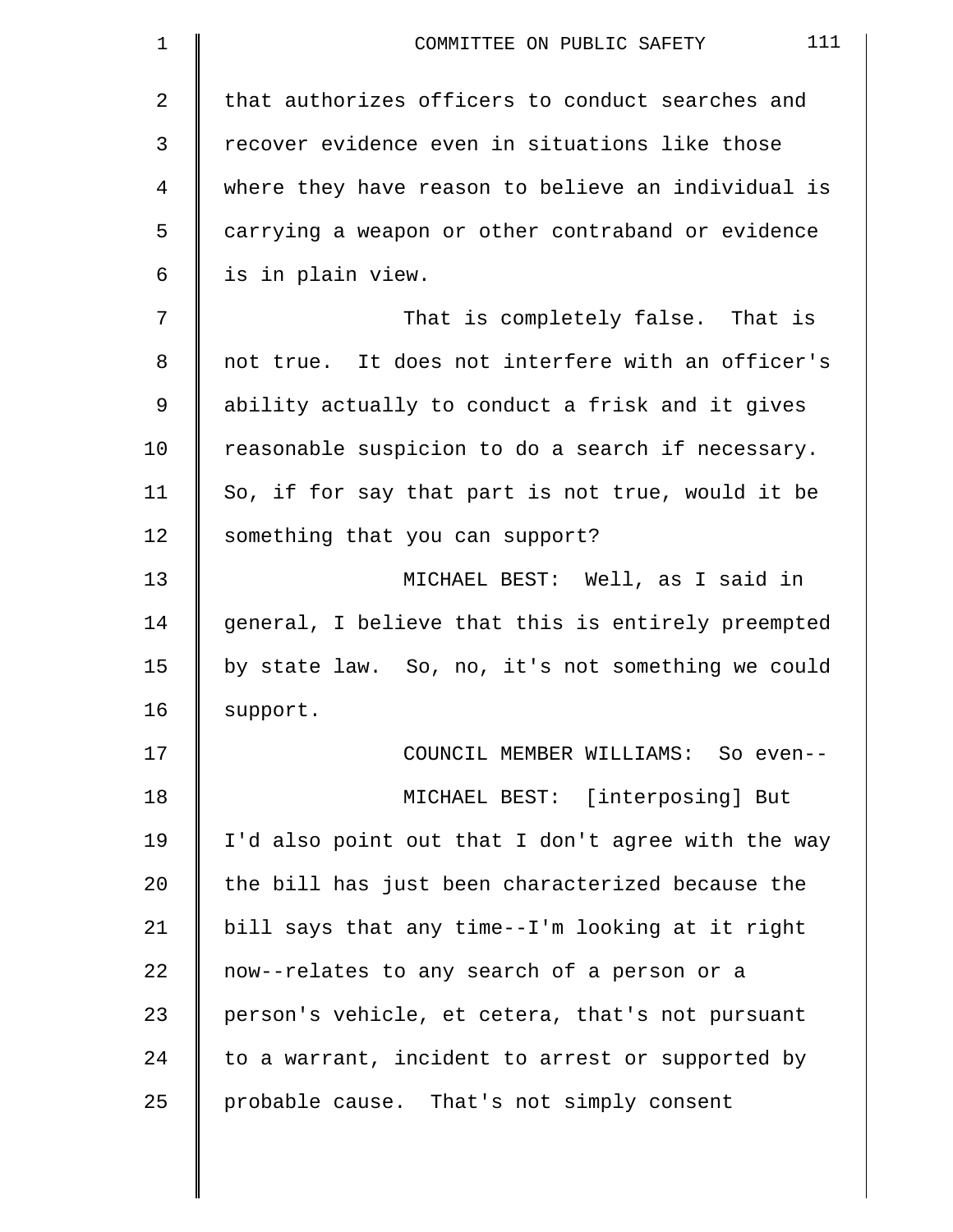| 1              | 112<br>COMMITTEE ON PUBLIC SAFETY                  |
|----------------|----------------------------------------------------|
| $\overline{2}$ | searches. That's a lot more than just consent      |
| 3              | searches that would be covered by this bill.       |
| 4              | COUNCIL MEMBER WILLIAMS: These are                 |
| 5              | some of the amendments that are going to be there. |
| 6              | This is not all of them. Explicitly state that     |
| 7              | the requirement of obtaining objective proof       |
| 8              | consent to search does not apply to frisks,        |
| $\mathsf 9$    | eliminate provision specifying how objective proof |
| 10             | of consent is to be obtained. That goes to your    |
| 11             | legal argument. We're just putting policy. The     |
| 12             | commissioner will decide how the express consent   |
| 13             | is gained. And add to the legislative intent       |
| 14             | section a reference to how this legislation will   |
| 15             | help resolve the problem of individuals being      |
| 16             | wrongly arrested for private and possession of     |
| 17             | marijuana, small amounts of marijuana.             |
| 18             | What I'm saying to you, perhaps we                 |
| 19             | worded it wrong. If we reword it to make sure      |
| 20             | that we're clear in what our intent is and that if |
| 21             | you have reasonable suspicion, you can do these    |
| 22             | searches. Our objective is to do better police     |
| 23             | work, not to stop police work. So if we can        |
| 24             | correct that and we can take away the provision    |
| 25             | that says exactly how you have to do the consent   |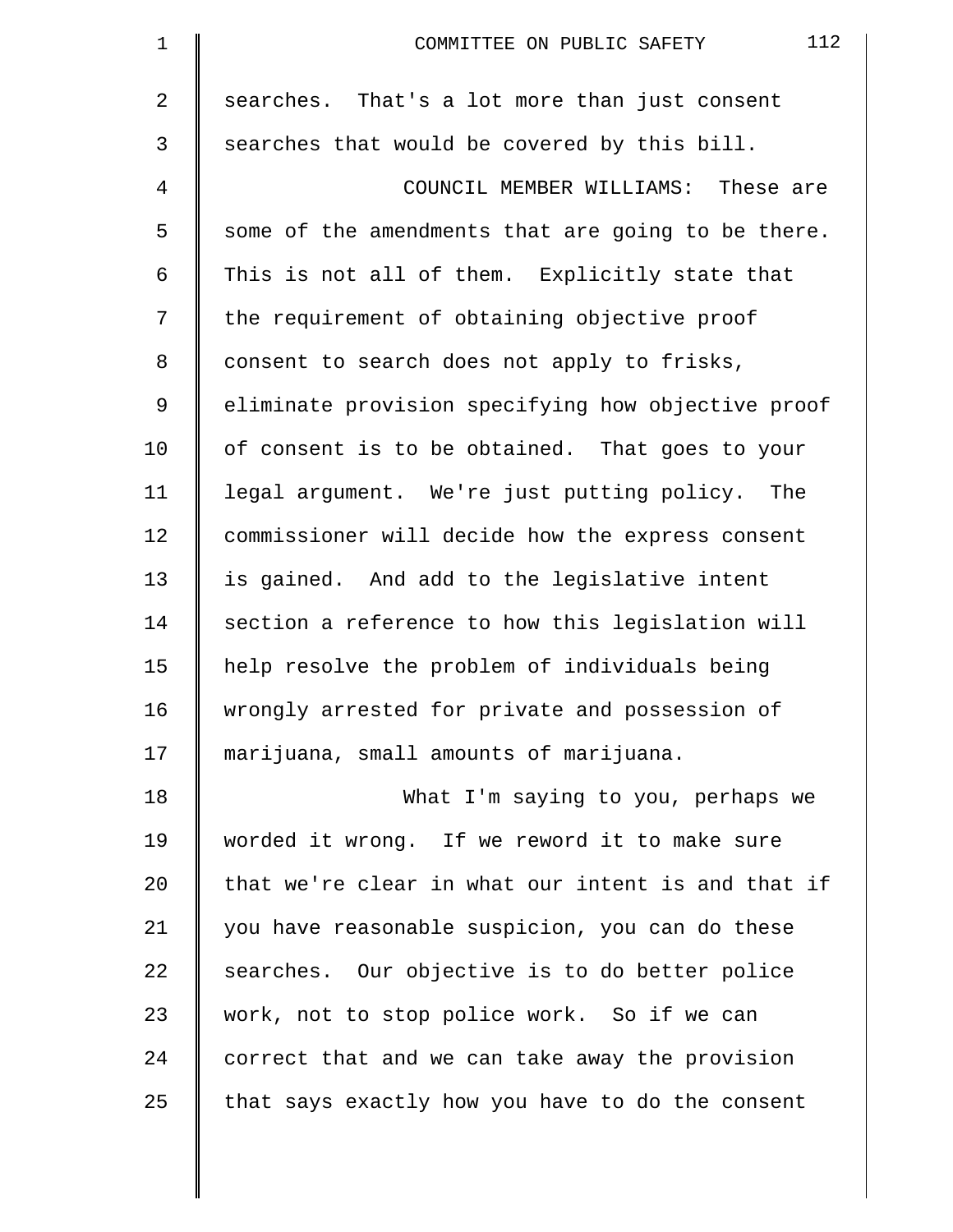| $\mathbf{1}$   | 113<br>COMMITTEE ON PUBLIC SAFETY                 |
|----------------|---------------------------------------------------|
| $\overline{a}$ | searches, would it be something that you can      |
| 3              | support?                                          |
| 4              | MICHAEL BEST: Well, I'm not going                 |
| 5              | to negotiate a bill in the middle of the hearing. |
| 6              | I'm here to testify about four bills that have    |
| 7              | been introduced, which I've been doing. I will    |
| 8              | tell you that obviously, we'll always talk to the |
| 9              | Council about any legislation the Council is      |
| 10             | considering, but, as I mentioned in my testimony, |
| 11             | we believe that there are very serious preemption |
| 12             | issues in general that relate to these bills and  |
| 13             | that therefore these are not appropriate places   |
| 14             | for the Council to be legislating.                |
| 15             | COUNCIL MEMBER WILLIAMS: The                      |
| 16             | frustrating part for me also about this is came   |
| 17             | here and didn't even provide examples that could  |
| 18             | work. You couldn't even say well we could change  |
| 19             | the bills to make it work. You didn't even talk   |
| 20             | about the problem that exists or why we're doing  |
| 21             | this bill to begin with.                          |
| 22             | With the IG bill, you said that                   |
| 23             | there is oversight. I beg to differ, but,         |
| 24             | however, you said DAs, judges, things of that     |
| 25             | nature. Is that what you said?                    |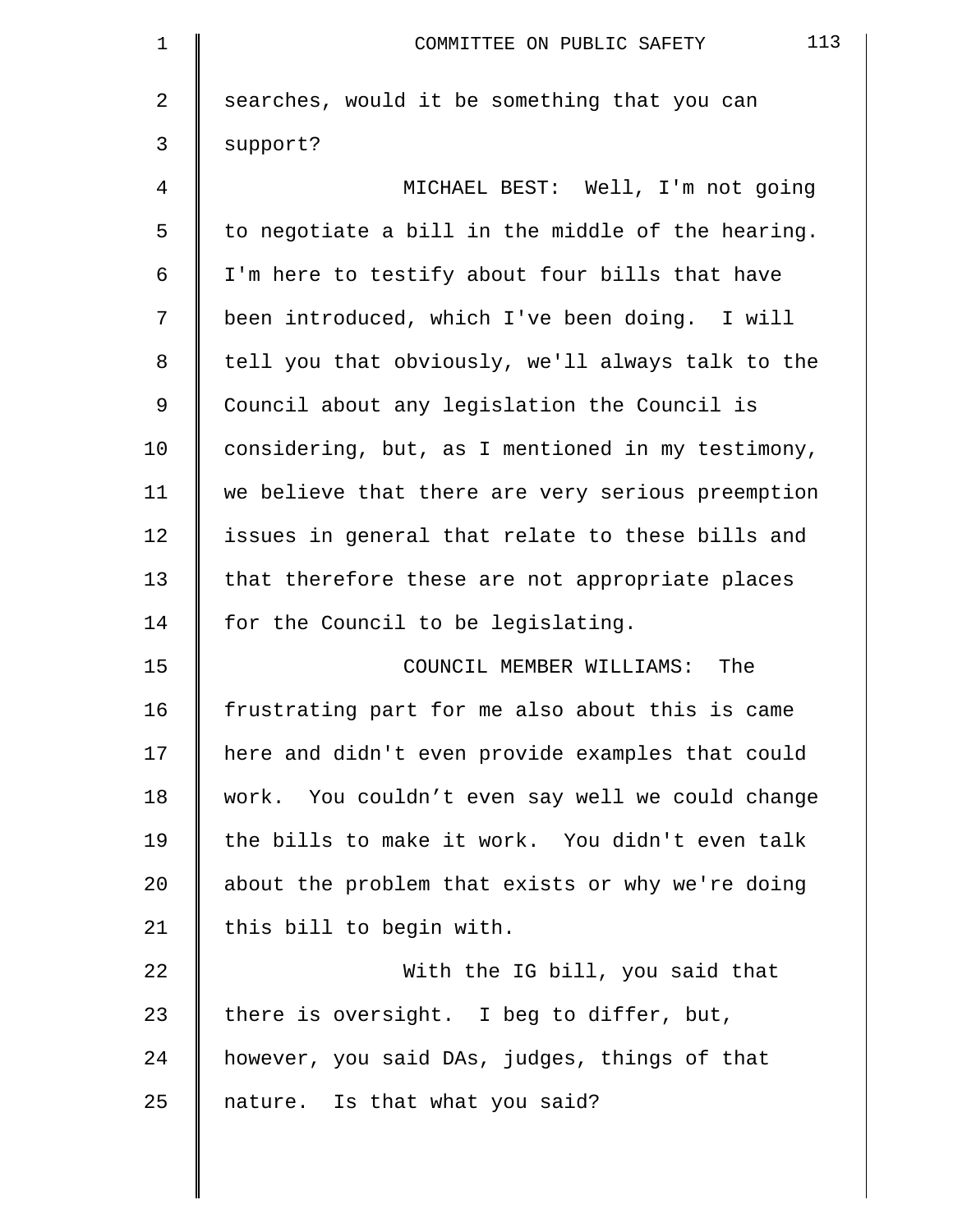| $\mathbf 1$ | 114<br>COMMITTEE ON PUBLIC SAFETY                  |
|-------------|----------------------------------------------------|
| 2           | MICHAEL BEST: I mentioned a number                 |
| 3           | of levels of oversight at the city, state and      |
| 4           | federal level.                                     |
| 5           | COUNCIL MEMBER WILLIAMS: The Bronx                 |
| 6           | DA has now said that he can't continue to          |
| 7           | prosecute on the vertical searches, which are      |
| 8           | similar to the stop, question and frisk because he |
| 9           | can't sustain them. Is that part of the oversight  |
| 10          | that's saying there's something wrong with the     |
| 11          | NYPD?                                              |
| 12          | MICHAEL BEST: I would say that,                    |
| 13          | you know, every individual case by a prosecutor    |
| 14          | has to be decided in the discretion of that        |
| 15          | prosecutor, whether they believe that there is     |
| 16          | probable cause to go forward with a case. So it's  |
| 17          | a slightly different situation than what we're     |
| 18          | talking about on the overall issue. What I'm       |
| 19          | saying that where there are--you know, there are   |
| 20          | problems where individual police officers are      |
| 21          | violating the law, certainly a DA can take action. |
| 22          | COUNCIL MEMBER WILLIAMS: He was                    |
| 23          | summarily saying that he can't do it, not          |
| 24          | individually. He can't do it.                      |
| 25          | MICHAEL BEST: Well--                               |
|             |                                                    |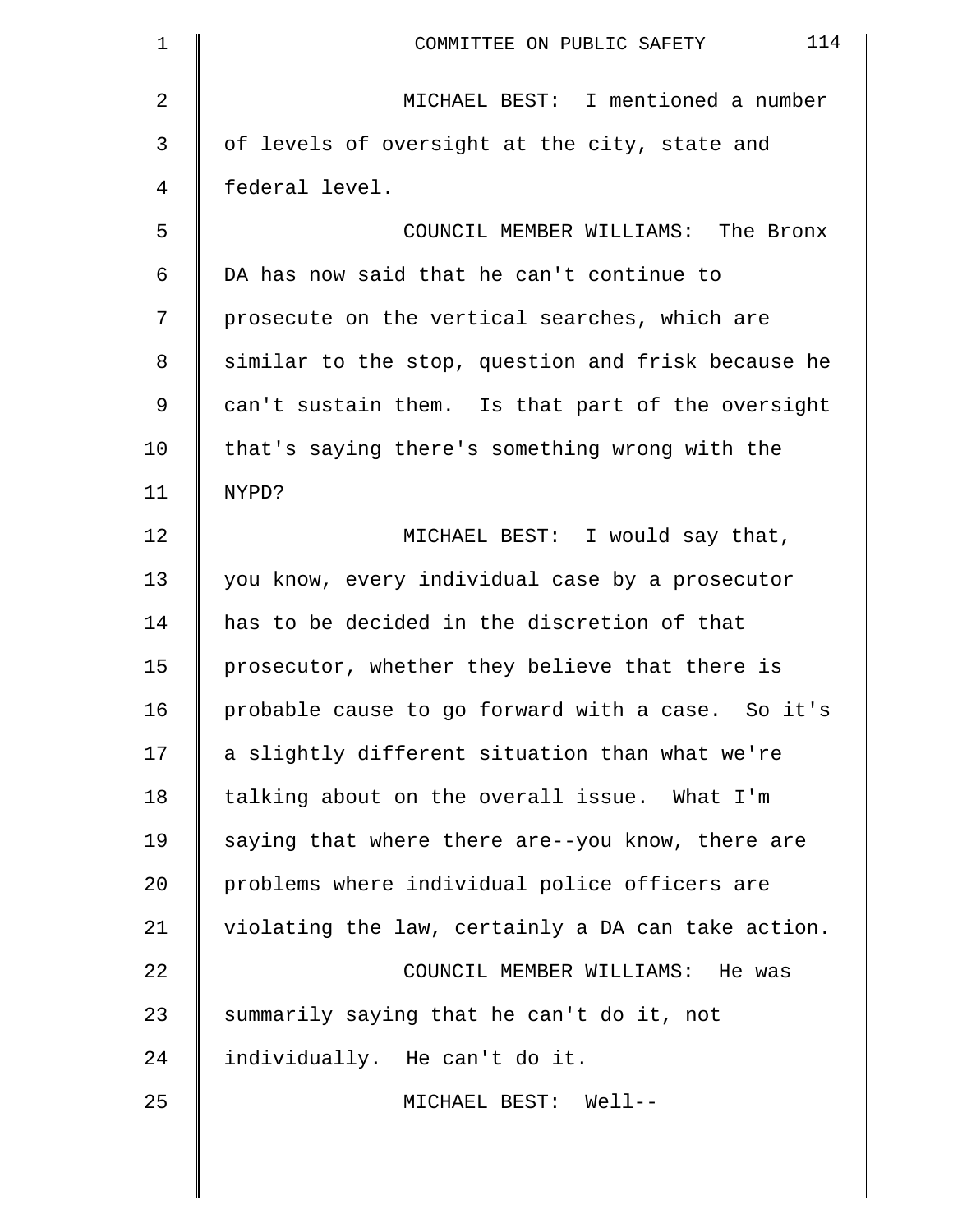| 1  | 115<br>COMMITTEE ON PUBLIC SAFETY                  |
|----|----------------------------------------------------|
| 2  | COUNCIL MEMBER WILLIAMS:                           |
| 3  | [interposing] In addition, there are a few judges  |
| 4  | that have released people because there have been  |
| 5  | problems with stop, question and frisk. This is    |
| 6  | another layer that you're saying is oversight      |
| 7  | that's saying there are problems.                  |
| 8  | MICHAEL BEST: Well, I would say                    |
| 9  | that they are, as I mentioned in my testimony,     |
| 10 | court cases going on right now where the systemic  |
| 11 | issue is being litigated. So I suppose one could   |
| 12 | look at that also as a protection about the police |
| 13 | policy and we'll litigate--I'm not going to get    |
| 14 | into the specifics of litigation here, but, you    |
| 15 | know, we'll litigate those cases in court.         |
| 16 | COUNCIL MEMBER WILLIAMS:                           |
| 17 | Primarily, there is no proactive oversight of the  |
| 18 | police department. All of this, we have to have    |
| 19 | great resources to bring these to court, just to   |
| 20 | mention.                                           |
| 21 | Intro 801, let me see what you said                |
| 22 | about that. This would apply to civilian           |
| 23 | interaction, including those victims or witnesses. |
| 24 | This is the one that says we have to get express   |
| 25 | consent. So your big thing is legal. As Council    |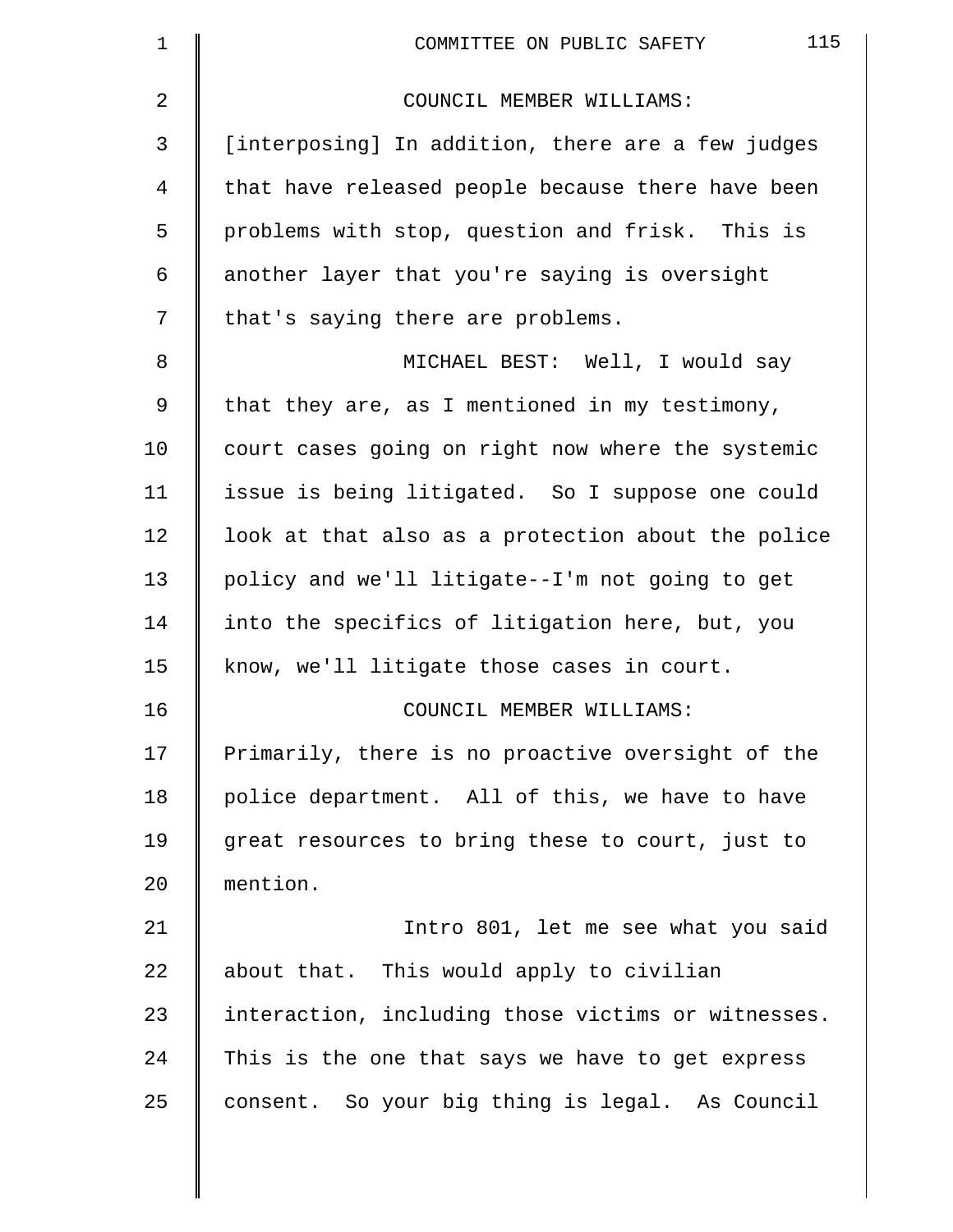| 1  | 116<br>COMMITTEE ON PUBLIC SAFETY                  |
|----|----------------------------------------------------|
| 2  | Member Lander was saying then the City Council     |
| 3  | can't pass any laws. As a matter of fact, the      |
| 4  | courts have said that many of these are not        |
| 5  | operations of city government, they're simply--and |
| 6  | any limitation to act is merely a consequence of   |
| 7  | us doing legislative policymaking.                 |
| 8  | So what you're saying, any policy                  |
| 9  | making that we do is all out of the window because |
| 10 | they direct something. We can set policy. It's     |
| 11 | up to the commissioner to direct that policy. So   |
| 12 | here we have--                                     |
| 13 | MICHAEL BEST: [interposing] That's                 |
| 14 | not my point.                                      |
| 15 | COUNCIL MEMBER WILLIAMS: What's                    |
| 16 | the point?                                         |
| 17 | MICHAEL BEST: My point is that                     |
| 18 | where the state has either filled the entire field |
| 19 | of a body of law, as they have with the Criminal   |
| 20 | Procedure Law, or has passed a law that would      |
| 21 | conflict with the local legislation, which is also |
| 22 | the case as regards the three first bills that we  |
| 23 | talked about, 799, 800 and 801, then the City      |
| 24 | Council can't act. It is not a general             |
| 25 | prescription on City Council action in every area  |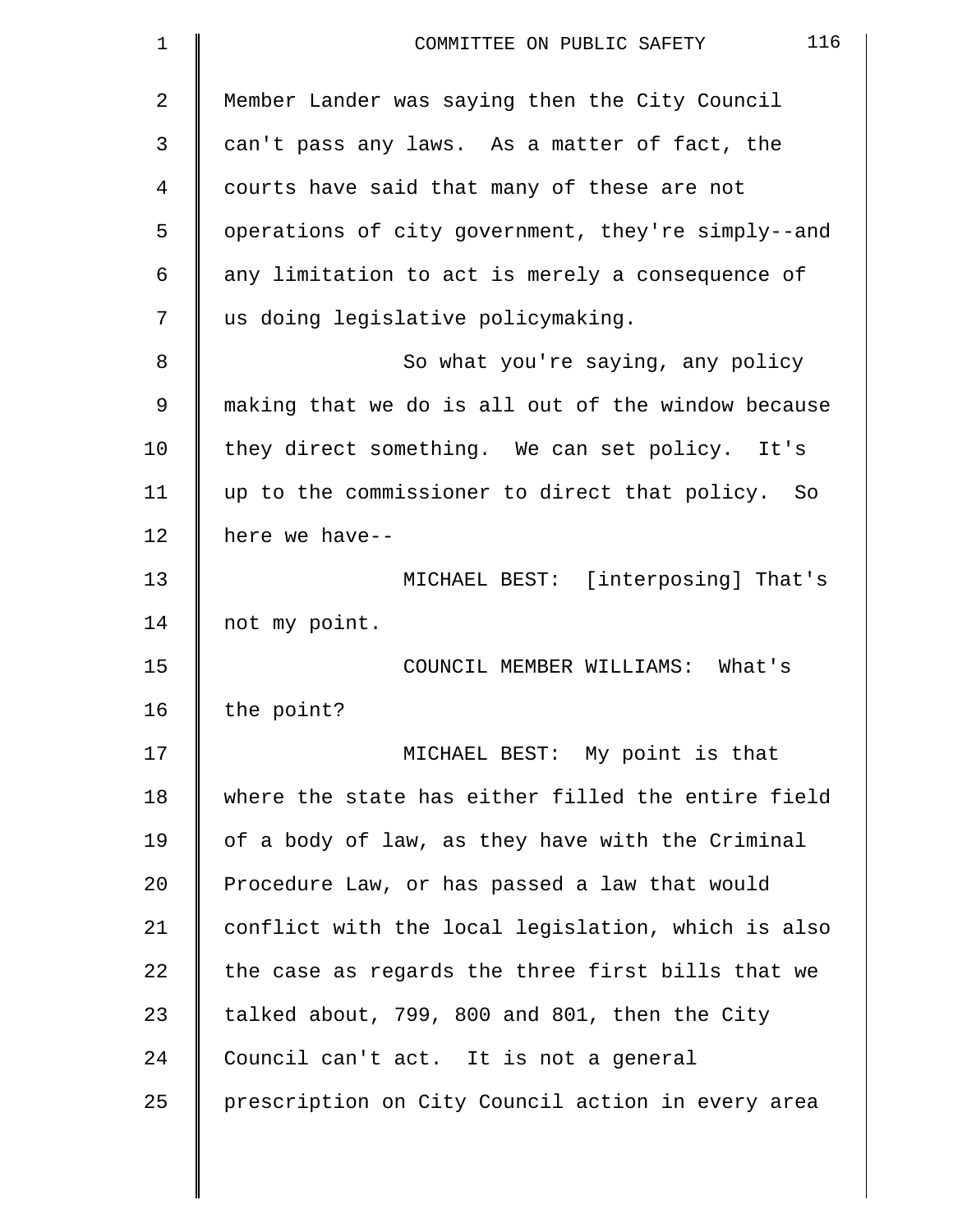| $\mathbf 1$ | 117<br>COMMITTEE ON PUBLIC SAFETY                  |
|-------------|----------------------------------------------------|
| 2           | of law; it depends upon the specifics of what the  |
| 3           | state has done already. Here, the point I was      |
| 4           | making was that the state has, in fact, taken      |
| 5           | action here that both as a general matter and      |
| 6           | specifically in regard to the areas that the       |
| 7           | Council is proposing to legislate on here, would   |
| 8           | preempt anything the Council would do.             |
| 9           | COUNCIL MEMBER WILLIAMS: Let me                    |
| 10          | sum up what you actually did hear. What you said   |
| 11          | was originally the administration is saying I      |
| 12          | don't want to do it, I don't want to do it, I      |
| 13          | don't want to do it, and now you said you can't    |
| 14          | make me do it, which is a 5-year-old tantrum about |
| 15          | an issue that is very, very pressing in different  |
| 16          | communities. We should be able to have an          |
| 17          | intelligent conversation about how to solve these  |
| 18          | problems instead of the administration summarily   |
| 19          | and continually with a hubris that is palpable,    |
| 20          | continuing to say that it does no wrong. An        |
| 21          | administration that has done wrong in the past,    |
| 22          | where there was CityTime, where there was the 9/11 |
| 23          | reports, where it was the FDNY that had some of    |
| 24          | the similar problems here, fight it, make the city |
| 25          | cost more money. It turns out we were right, we    |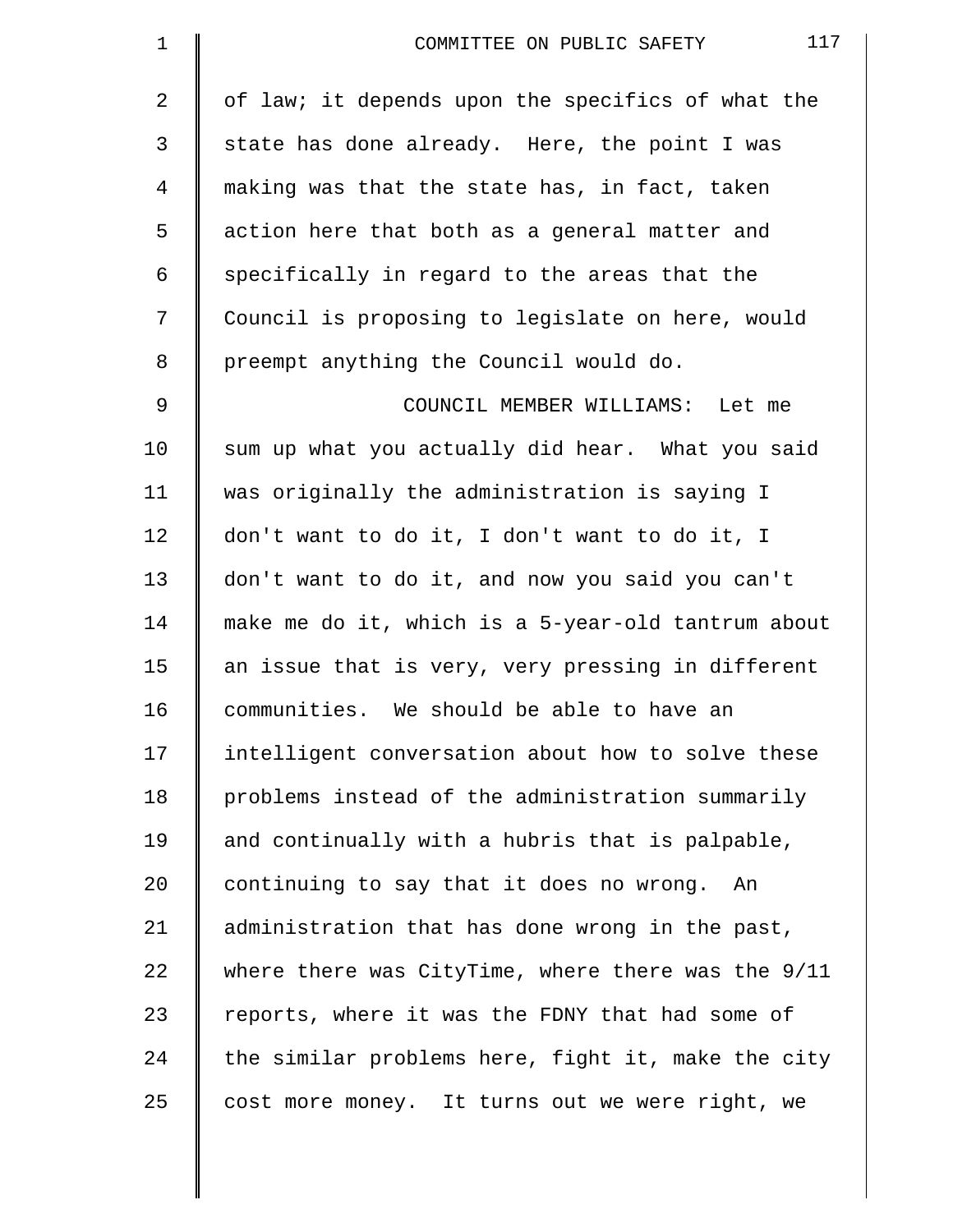| $\mathbf 1$    | 118<br>COMMITTEE ON PUBLIC SAFETY                  |
|----------------|----------------------------------------------------|
| $\overline{a}$ | won and now you had to make changes. Whereas if    |
| 3              | we can have this discussion now, all we want is a  |
| 4              | discussion and you're throwing temper tantrums or  |
| 5              | the administration is instead of really discussing |
| 6              | these bills.                                       |
| 7              | Now, the last one is 800, and I'm                  |
| 8              | holding some of the amendments that we have here.  |
| 9              | Some of the amendments include eliminate           |
| 10             | compensatory and punitive damages from relief      |
| 11             | available for a violation of the profiling         |
| 12             | provisions; clarify that the private right of      |
| 13             | action created by the state statute is both        |
| 14             | intentionally discriminatory policy; policing      |
| 15             | practice in discriminating; policing practices     |
| 16             | that disproportionately impact individuals or      |
| 17             | communities on prohibitive grounds; clarify that   |
| 18             | the courts will have authority to award injunctive |
| 19             | relief. Are any of these amendments make it        |
| 20             | palpable for the administration?                   |
| 21             | MICHAEL BEST: Well, as I mentioned                 |
| 22             | earlier, I don't think that the change of what     |
| 23             | kind of damages are available or not really--      |
| 24             | although, obviously, it means that damages won't   |
| 25             | be available, it doesn't mean that there won't be  |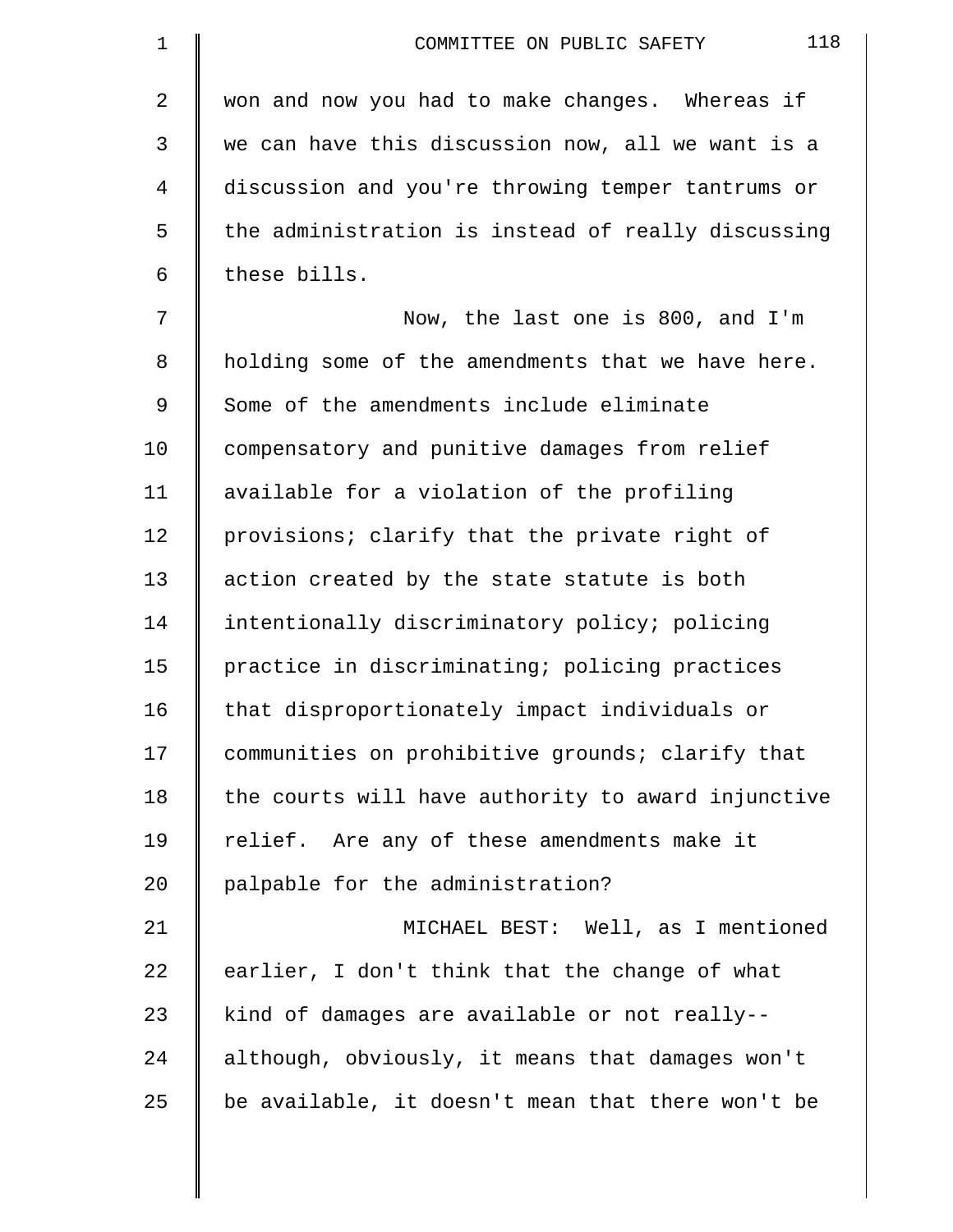| 1              | 119<br>COMMITTEE ON PUBLIC SAFETY                  |
|----------------|----------------------------------------------------|
| $\overline{2}$ | an explosion of litigation. I believe this, for    |
| 3              | the reasons I stated a few minutes ago, would      |
| $\overline{4}$ | cause an explosion of litigation both because of   |
| 5              | the nature of the bill and because of the standing |
| 6              | expansion, which is really unprecedented and       |
| 7              | completely inconsistent with notion of standing in |
| 8              | lawsuits, which generally are based upon injury    |
| 9              | and fact.                                          |
| 10             | I would also say thought that also                 |
| 11             | in that bill, and I had mentioned this previously, |
| 12             | this would--you know, and I believe in the         |
| 13             | amendment that is being contemplated right now,    |
| 14             | the language of not being able to use this         |
| 15             | descriptive status to any degree remains in that   |
| 16             | amendment as well. That would in fact completely   |
| 17             | conflict with the totality of the circumstances    |
| 18             | test that the courts and the state have set forth  |
| 19             | for how police officers do their jobs. So I think  |
| 20             | it would make, even as amended would make--even if |
| 21             | that amendment were adopted and introduced, it     |
| 22             | would still be very problematic.                   |
| 23             | COUNCIL MEMBER WILLIAMS: So the                    |
| 24             | way to prevent cost overruns is not to stop the    |
| 25             | bad stops, it's to do nothing at all.              |
|                |                                                    |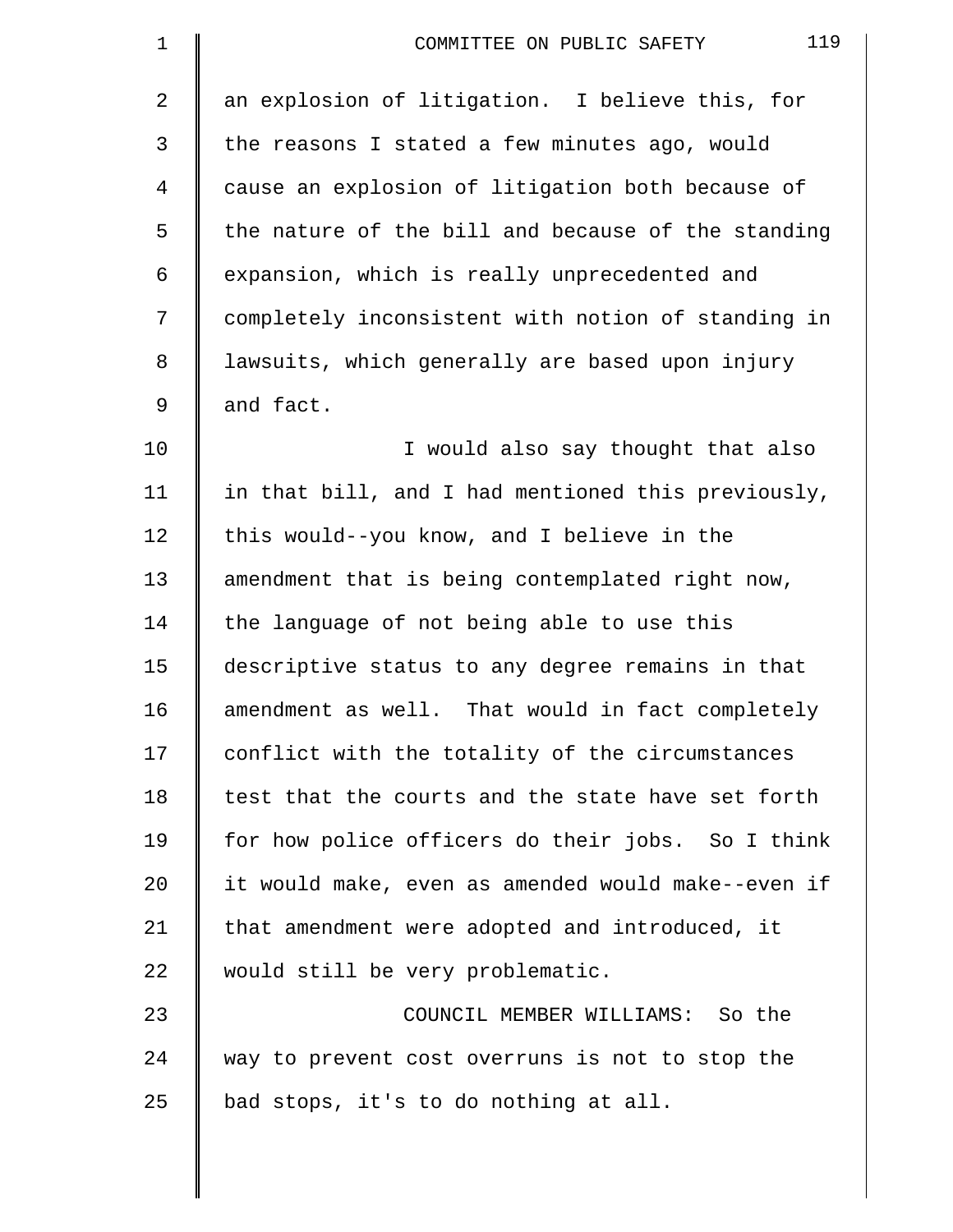| $\mathbf 1$ | 120<br>COMMITTEE ON PUBLIC SAFETY                 |
|-------------|---------------------------------------------------|
| 2           | MICHAEL BEST: I don't think it's                  |
| 3           | fair to characterize what this administration has |
| 4           | done in these areas as nothing at all. In fact,   |
| 5           | as was discussed earlier, we've worked very       |
| 6           | closely with the Council on issues such as the    |
| 7           | Civilian Complaint Review Board and giving them   |
| 8           | independent prosecutorial authority and resources |
| 9           | to do it, which was--                             |
| 10          | COUNCIL MEMBER WILLIAMS:                          |
| 11          | [interposing] But still, even though you have     |
| 12          | prosecutorial authority--                         |
| 13          | MICHAEL BEST: --which was an                      |
| 14          | agreement between the Mayor and the Speaker.      |
| 15          | COUNCIL MEMBER WILLIAMS: I'm happy                |
| 16          | about the prosecutorial ability but it still lies |
| 17          | with the commissioner. It still lies with the     |
| 18          | commissioner. Even if they have prosecutorial     |
| 19          | authority, it still lies, the final answer lies   |
| 20          | with the commissioner. That's not independent     |
| 21          | oversight.                                        |
| 22          | MICHAEL BEST: Well, the CCRB does,                |
| 23          | under the Charter, have a certain amount of       |
| 24          | independence and they bring charges. Yes, the     |
| 25          | final penalty under the law is up to the police   |
|             |                                                   |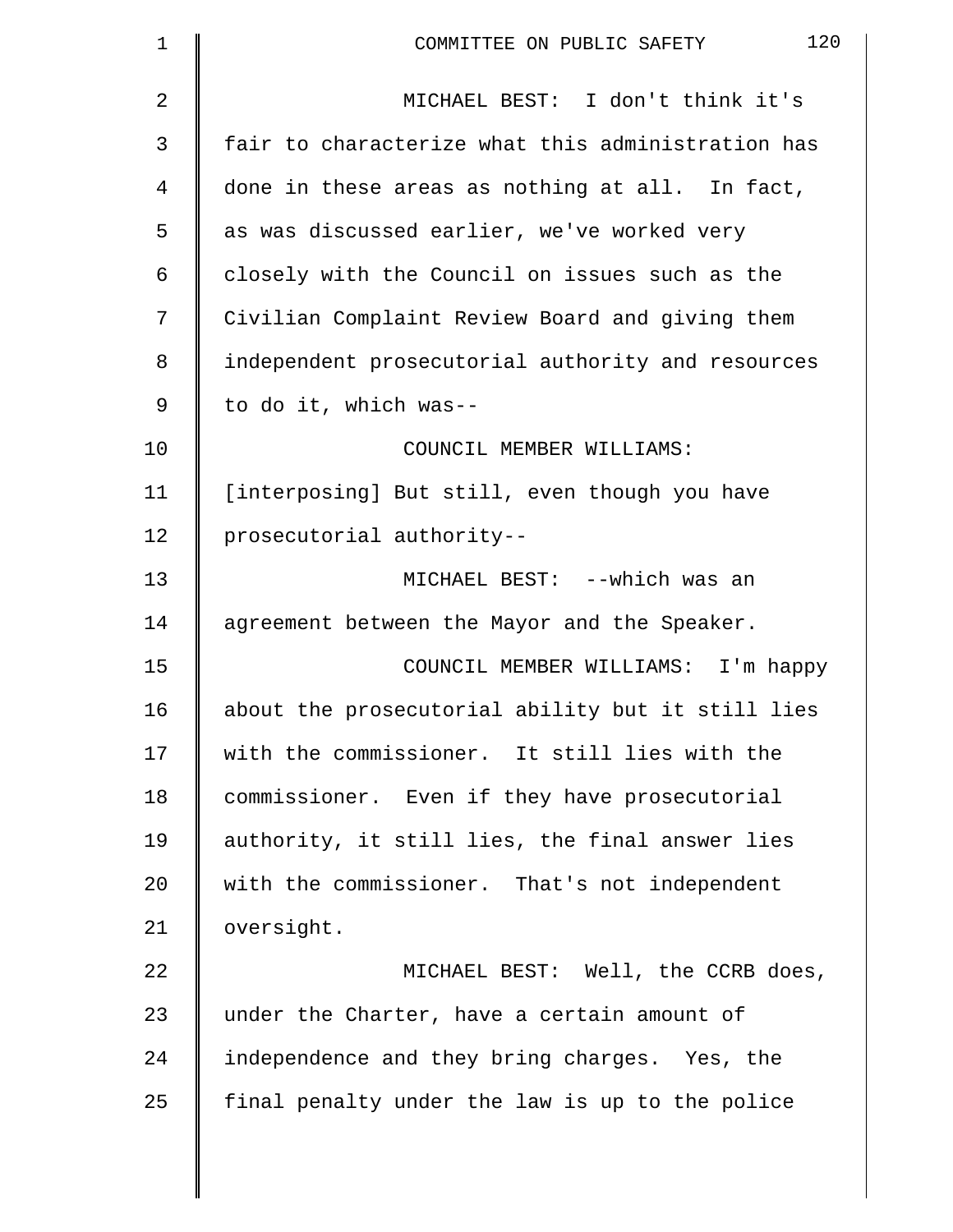| $\mathbf 1$    | 121<br>COMMITTEE ON PUBLIC SAFETY                  |
|----------------|----------------------------------------------------|
| $\overline{a}$ | commissioner. But the fact of the matter is the    |
| 3              | CCRB has a tremendous amount of independence and   |
| 4              | we've cooperated with the Council to make that--to |
| 5              | go still further with that. You know, we have      |
| 6              | discussed these issues with the Council on many,   |
| 7              | many occasions and I think it's unfair to          |
| 8              | characterize what we want to do either as a temper |
| 9              | tantrum, which is wholly inaccurate and I think an |
| 10             | unfair characterization of what we're doing here.  |
| 11             | I'd point out to you, Councilman                   |
| 12             | that the issues I'm raising about preemption and   |
| 13             | the legal authority to pass these bills are very   |
| 14             | serious ones under the law. It's also very         |
| 15             | important as a substantive matter, because the     |
| 16             | fact of the matter is that the state, you know     |
| 17             | there was a nine-year study before the Criminal    |
| 18             | Procedure Law was done. It was enacted as a        |
| 19             | comprehensive set of laws for a very good reason,  |
| 20             | which is that the balance between the              |
| 21             | constitutional rights people enjoy and the need    |
| 22             | for our police officers to be able to do their job |
| 23             | so that they can drive crime down, and as I have   |
| 24             | pointed out, we have had tremendous success in     |
| 25             | this administration doing exactly that. Those are  |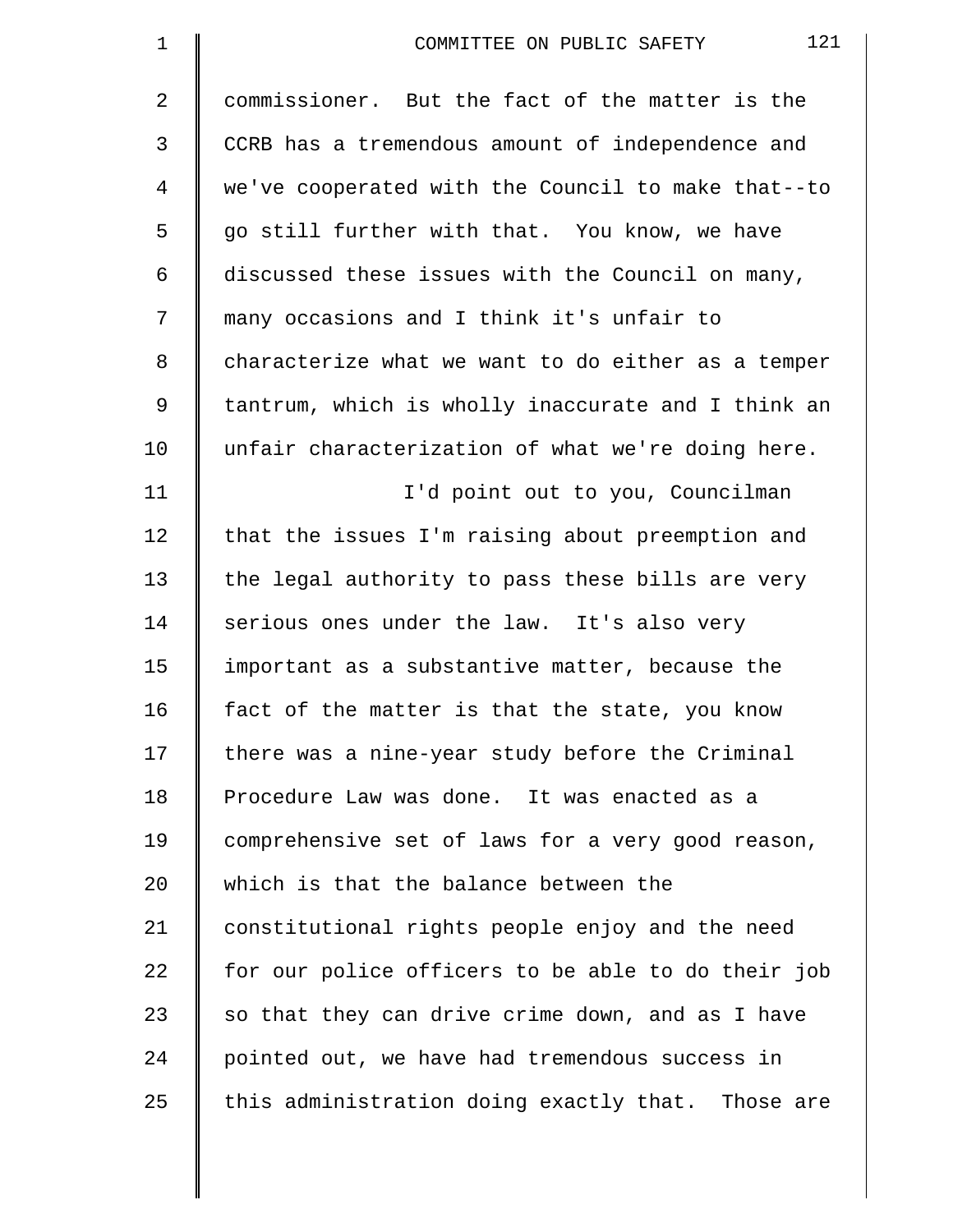| $\mathbf 1$    | 122<br>COMMITTEE ON PUBLIC SAFETY                  |
|----------------|----------------------------------------------------|
| $\overline{2}$ | very important balances to strike. They need to    |
| 3              | be struck statewide. They have been struck         |
| 4              | statewide. To the extent these bills would alter   |
| 5              | that balance and make it more difficult for the    |
| 6              | police to do their jobs, they're not good bills.   |
| 7              | That's what we believe these bills are.            |
| 8              | COUNCIL MEMBER WILLIAMS: It is a                   |
| 9              | temper tantrum. Just so you know, we're not going  |
| 10             | away until changes have occurred. So they can not  |
| 11             | show up as much as they want. Somebody somewhere   |
| 12             | is going to move forward to make the reforms that  |
| 13             | are needed.                                        |
| 14             | Just about two questions, on 800,                  |
| 15             | if we pass a law that says you can't do something, |
| 16             | do you believe it is okay to do that thing         |
| 17             | accidentally?                                      |
| 18             | MICHAEL BEST: I'm not sure I                       |
| 19             | understand the question.                           |
| 20             | COUNCIL MEMBER WILLIAMS: If you                    |
| 21             | cannot violate a law, if you steal, you can't      |
| 22             | steal, but you steal it accidentally, should that  |
| 23             | be allowed?                                        |
| 24             | MICHAEL BEST: I'm not sure--I mean                 |
| 25             | $I --$                                             |
|                |                                                    |

 $\parallel$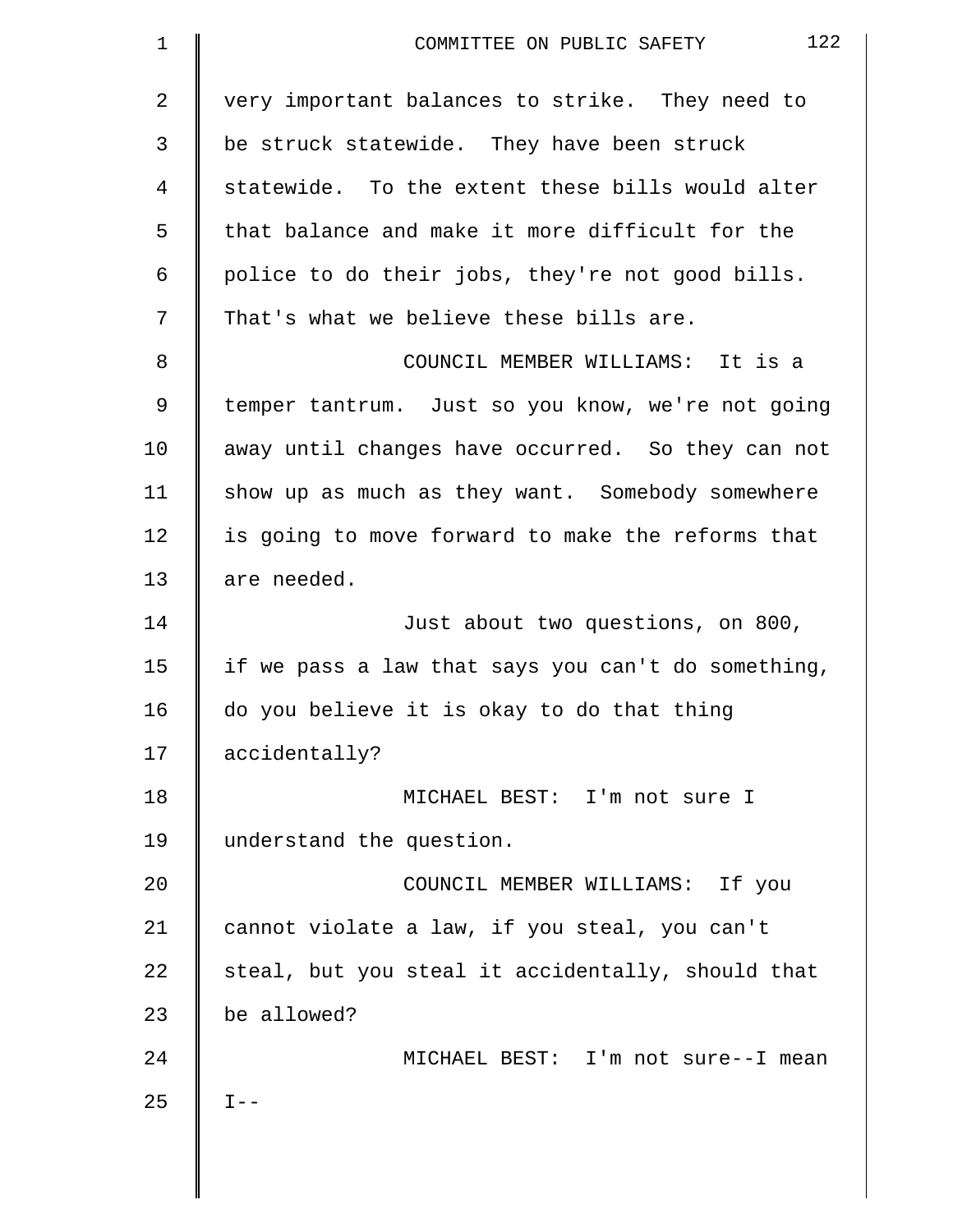| 1              | 123<br>COMMITTEE ON PUBLIC SAFETY                  |
|----------------|----------------------------------------------------|
| $\overline{a}$ | COUNCIL MEMBER WILLIAMS:                           |
| 3              | [interposing] You have no idea where I'm going     |
| 4              | with this?                                         |
| 5              | MICHAEL BEST: Well, under the                      |
| 6              | Penal Law, theft is an intent crime, which means   |
| 7              | that you have to intend to steal.                  |
| 8              | COUNCIL MEMBER WILLIAMS: Okay.                     |
| $\mathsf 9$    | MICHAEL BEST: So you couldn't do                   |
| 10             | it accidentally.                                   |
| 11             | COUNCIL MEMBER WILLIAMS: So let's                  |
| 12             | just go to stop, question and frisk. If you        |
| 13             | cannot violate someone's civil rights, can you do  |
| 14             | it accidentally? Should you be allowed to do it    |
| 15             | accidentally?                                      |
| 16             | MICHAEL BEST: Look, we have a                      |
| 17             | 35,000 person police force, if I understand where  |
| 18             | you're going with this.                            |
| 19             | COUNCIL MEMBER WILLIAMS: Yes.                      |
| 20             | MICHAEL BEST: We have a 35,000                     |
| 21             | person police force. Will sometimes some police    |
| 22             | officers make mistakes? Of course they will.       |
| 23             | That doesn't mean, however, that there is a policy |
| 24             | on the part of the police to do things             |
| 25             | incorrectly.                                       |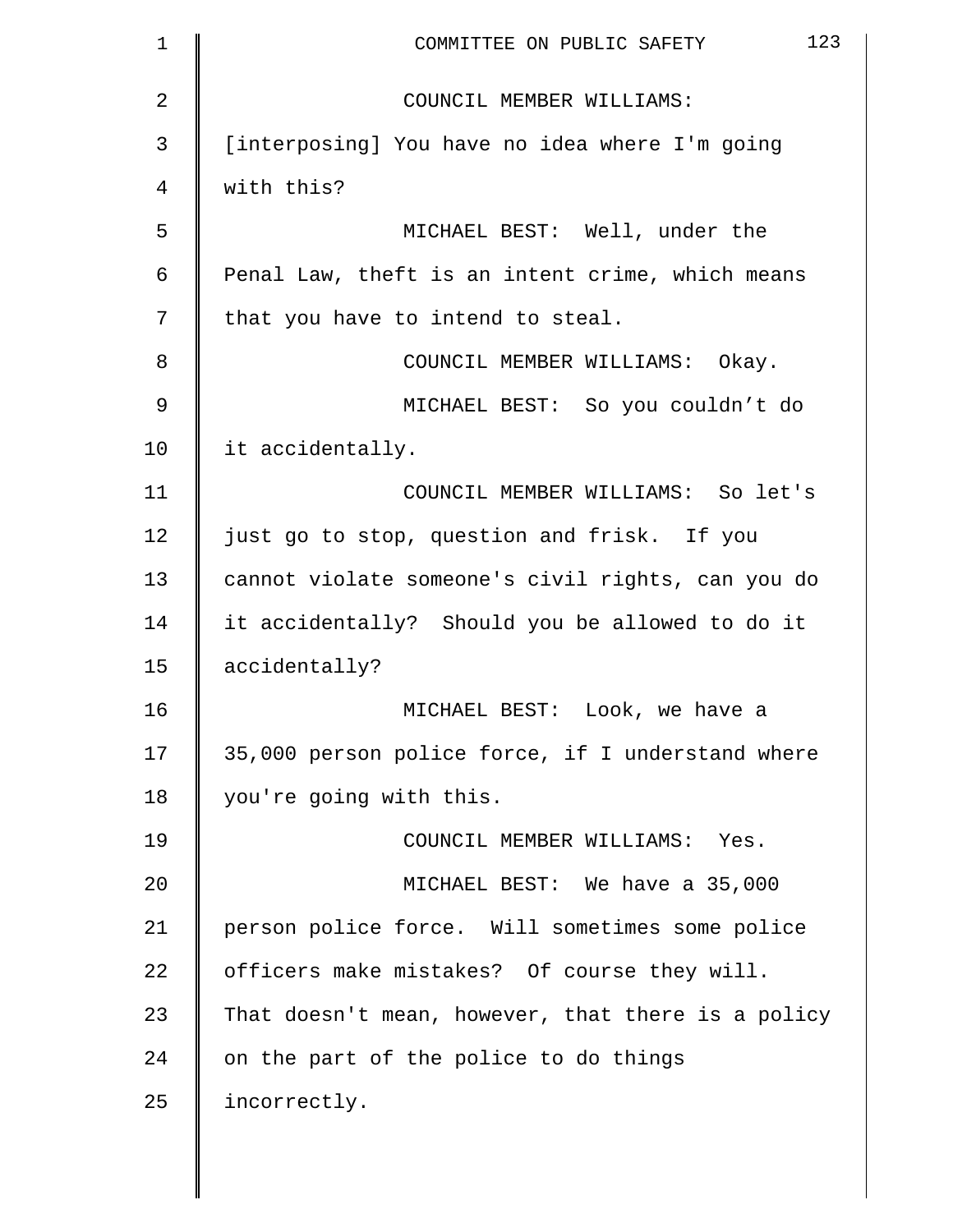| $\mathbf 1$    | 124<br>COMMITTEE ON PUBLIC SAFETY                  |
|----------------|----------------------------------------------------|
| $\overline{2}$ | That<br>COUNCIL MEMBER WILLIAMS:                   |
| 3              | wasn't my question.                                |
| 4              | MICHAEL BEST: Or that nothing                      |
| 5              | should be done when a mistake gets made.<br>The    |
| 6              | police department trains police officers at the    |
| 7              | academy. They have ongoing training that goes on.  |
| 8              | They have training at Rodman's Neck on stop,       |
| 9              | question and frisk. There's a tremendous amount    |
| 10             | of training the police department does to make     |
| 11             | sure that officers know what they're supposed to   |
| 12             | do. Does that mean in every single circumstance    |
| 13             | no officer will do it wrong or there will never be |
| 14             | a mistake? Of course it doesn't mean that. But     |
| 15             | the fact of the matter is that the vast majority   |
| 16             | of officers do their jobs well, including on stop, |
| 17             | question and frisk.                                |
| 18             | COUNCIL MEMBER WILLIAMS: Yes, and                  |
| 19             | we want them to continue to do that, that's why    |
| 20             | we're trying to make corrective action. I want to  |
| 21             | clarify something, but you didn't answer my        |
| 22             | question. Then question was should you be able to  |
| 23             | do it accidentally. So this is curing something    |
| 24             | that we tried to fix the first time but wasn't     |
| 25             | able to.                                           |
|                |                                                    |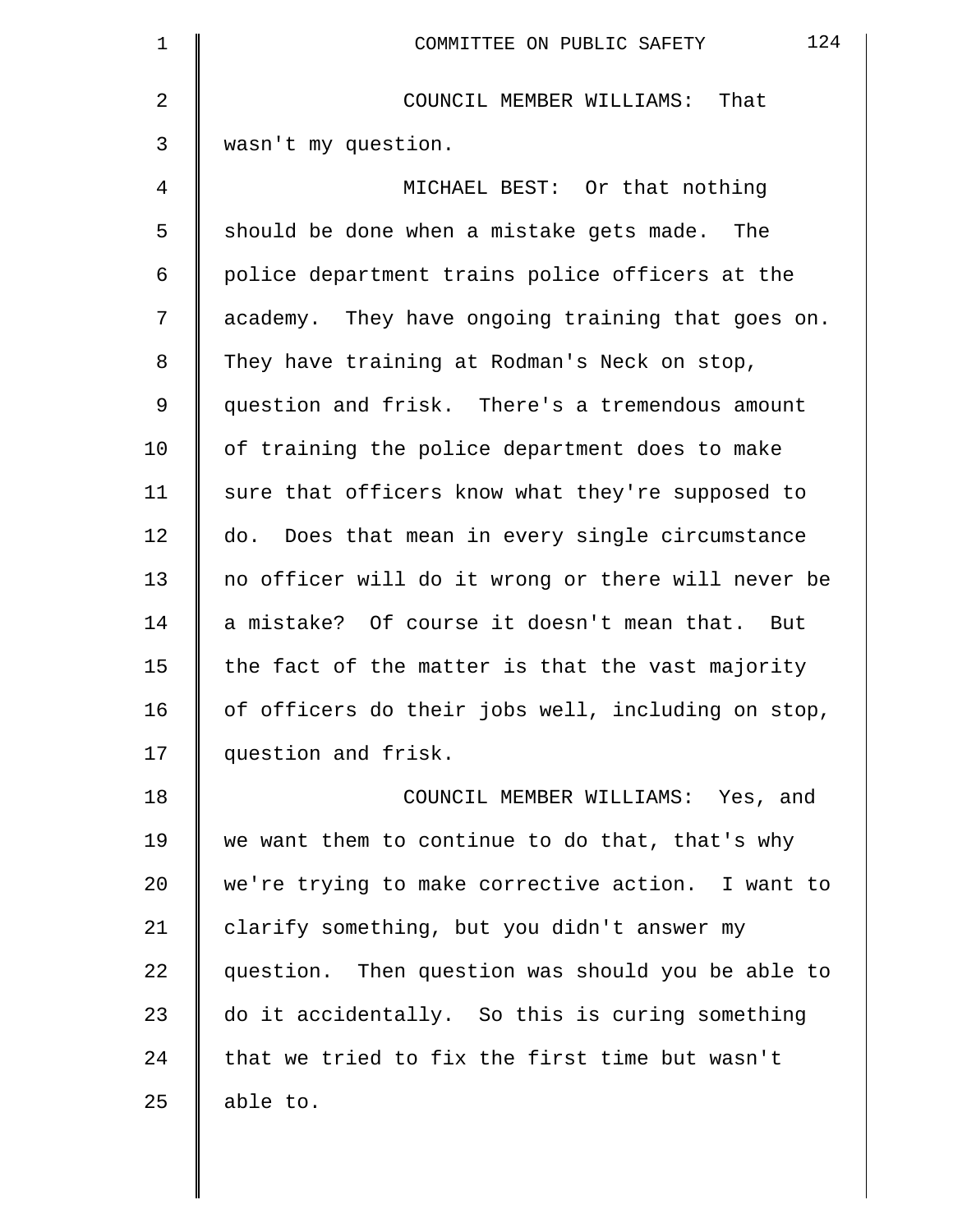| $\mathbf 1$ | 125<br>COMMITTEE ON PUBLIC SAFETY                  |
|-------------|----------------------------------------------------|
| 2           | This bill does not say you can't                   |
| 3           | use race at all. In fact, if race is a part of     |
| 4           | reasonable suspicion, if race is something someone |
| 5           | called in and said that a white male with a red    |
| 6           | tie did something, you can look for a white male   |
| 7           | with a red tie. If race is involved in negative    |
| 8           | criminal behavior in a certain location, like City |
| 9           | Hall, there's a gang of white males with ties and  |
| 10          | briefcases and they're stealing stuff all over the |
| 11          | place, perhaps from people's banks and mortgages   |
| 12          | and things like that, you then can use the         |
| 13          | policing laws that exist to use race in that       |
| 14          | manner to continue to do that. So to characterize  |
| 15          | it and say that you can't use race at all is not   |
| 16          | correct. You just can't do what you've been doing  |
| 17          | now, which is stopping people just because of      |
| 18          | race. That is what it is. So I want to clarify     |
| 19          | that before you continue saying that.              |
| 20          | What frustrates me is there is                     |
| 21          | absolutely, what you're saying, no provision that  |
| 22          | you can think of that would make these bills good  |
| 23          | bills, there is no corrective action that you can  |
| 24          | think of that can be taken to heal some of the     |
| 25          | problems that are going on. I was also given the   |
|             |                                                    |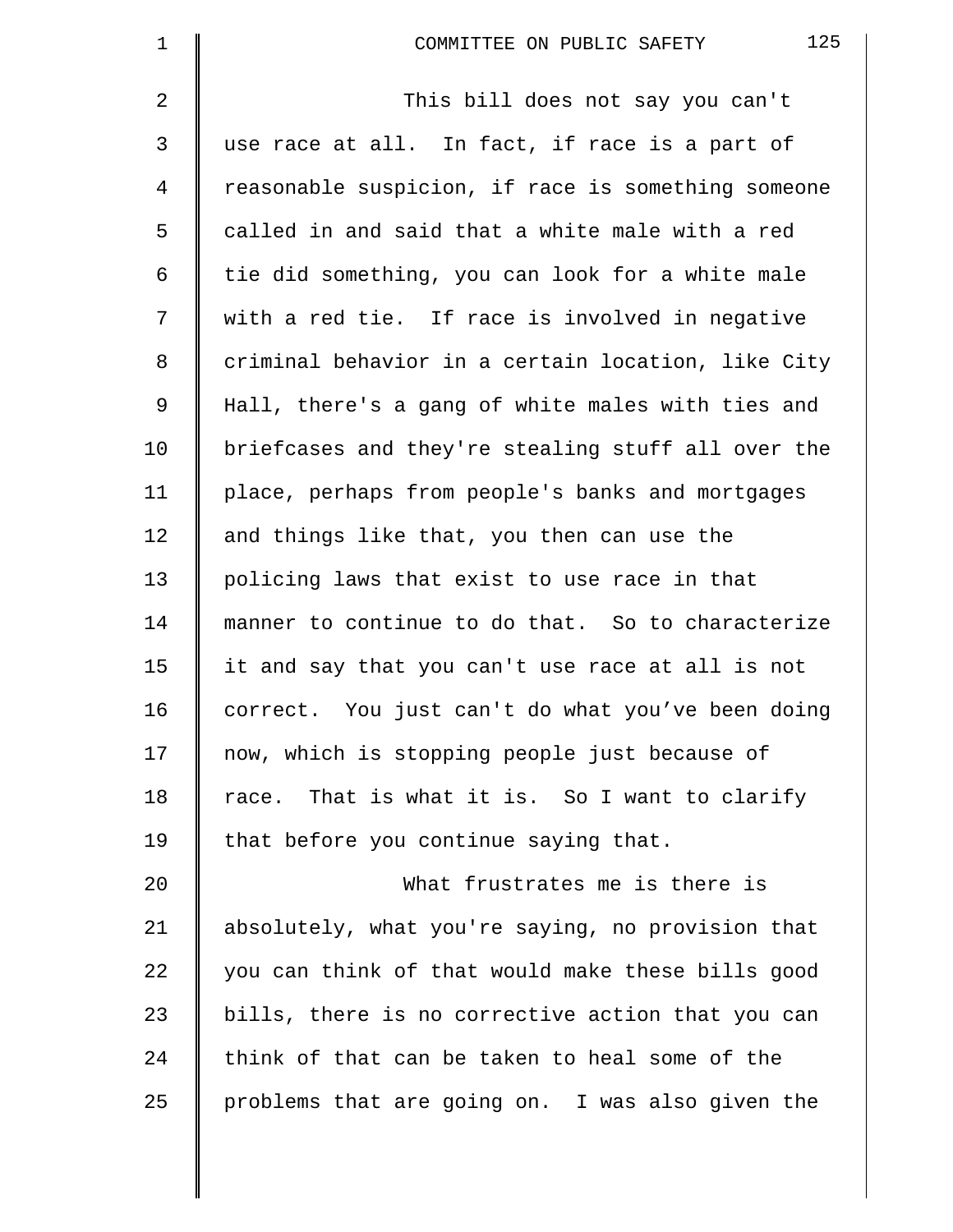| 1              | 126<br>COMMITTEE ON PUBLIC SAFETY                  |
|----------------|----------------------------------------------------|
| $\overline{2}$ | standards of the profiling bill is actually from   |
| 3              | the Department of Justice. So if it doesn't        |
| 4              | violate the Department of Justice, I'm not sure    |
| 5              | how it violates the state. State criminal law      |
| 6              | does not cover frisks.                             |
| 7              | When it comes to IAB, if IAB is                    |
| 8              | such a great tool, what I would suggest is if I    |
| 9              | have to pay my city taxes in my household, I'm     |
| 10             | going to create an internal agency to make sure    |
| 11             | that I paid my taxes and I don't want you to check |
| 12             | up on it. Similarly, with agencies, when you ask   |
| 13             | them for the PEGs, let those agencies have an      |
| 14             | internal audit system that tells you whether       |
| 15             | they've paid those PEGs or not, and do not check   |
| 16             | up on them. Then we'll have a similar and equal    |
| 17             | system when it comes to the NYPD.                  |
| 18             | It's unfortunate that we can't have                |
| 19             | constructive discussion and that the               |
| 20             | administration does the ostrich with their head in |
| 21             | the sand, won't even admit there's a problem so    |
| 22             | that we can continue the discussion.               |
| 23             | I'm very proud of these bills. I'm                 |
| 24             | thankful for all of the Council Members who have   |
| 25             | signed on. I'm thankful for the Speaker for        |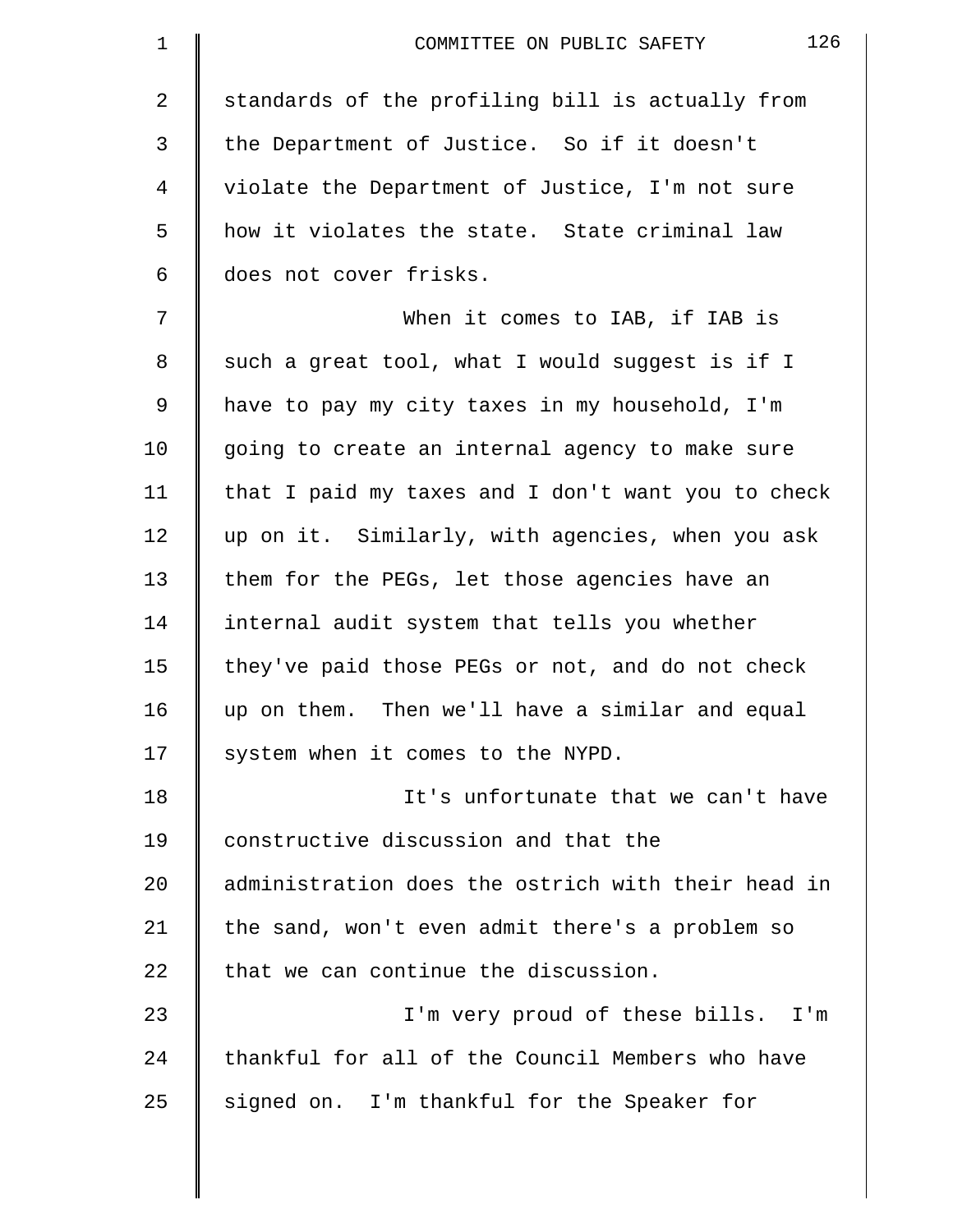| $\mathbf 1$    | 127<br>COMMITTEE ON PUBLIC SAFETY                  |
|----------------|----------------------------------------------------|
| $\overline{a}$ | pushing these hearings forward.                    |
| 3              | There is a problem here, sir.                      |
| 4              | Unless the administration deals with it, it's just |
| 5              | going to grow. Thank you.                          |
| 6              | CHAIRPERSON VALLONE: Thank you,                    |
| 7              | Council Member. I feel compelled to point out,     |
| 8              | again as I said in the opening statement, there is |
| 9              | a law right now that bans stopping people just     |
| 10             | because of race.                                   |
| 11             | We've got seven or eight more                      |
| 12             | Council Members on the list, at least one Assembly |
| 13             | Member. Thirty people have signed up, at least.    |
| 14             | So I do appreciate people keeping their comments   |
| 15             | on topic and as brief as possible so we can get to |
| 16             | everyone. We'll go now to Council Member Rose.     |
| 17             | COUNCIL MEMBER ROSE: Thank you.                    |
| 18             | Thank you, Chair. I want to thank Jumaane          |
| 19             | Williams for being, you know, so steadfast in      |
| 20             | pursing this issue because it is a gross violation |
| 21             | of people's civil rights. With that in mind, I'd   |
| 22             | like to know what office monitors whether the      |
| 23             | police department adequately protects the civil    |
| 24             | rights and civil liberties of New York City        |
| 25             | residents.                                         |
|                |                                                    |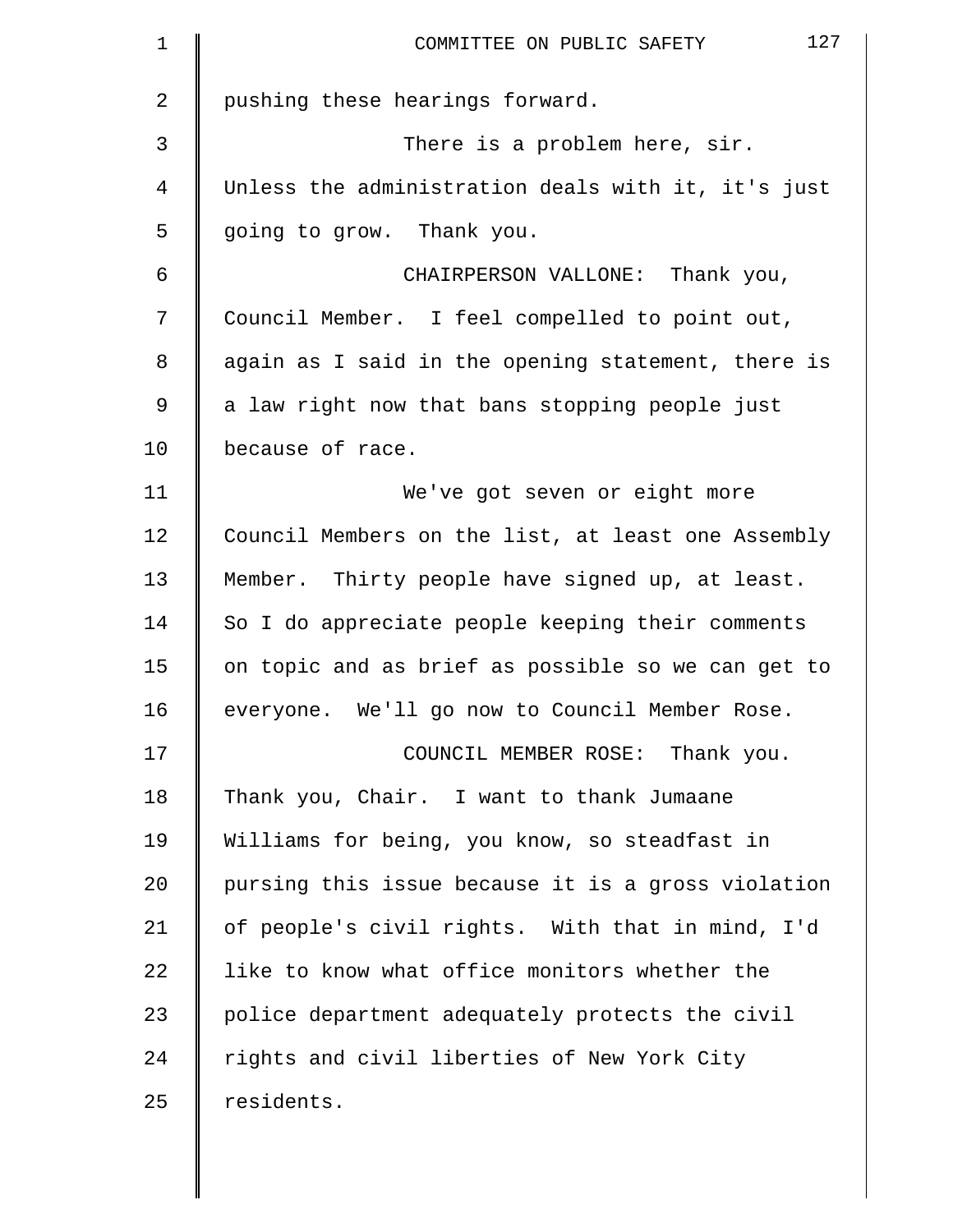| $\mathbf 1$ | 128<br>COMMITTEE ON PUBLIC SAFETY                  |
|-------------|----------------------------------------------------|
| 2           | MICHAEL BEST: Well, as I pointed                   |
| 3           | out, there are a number of different entities      |
| 4           | outside the police department that have civil      |
| 5           | rights jurisdiction over the NYPD, if there are    |
| 6           | complaints about them violating the civil rights   |
| 7           | of New Yorkers, including at the federal and state |
| 8           | level. So all of those offices can, if they want,  |
| 9           | initiate a civil rights investigation to oversee   |
| 10          | and investigate what it is that the police         |
| 11          | department is doing.                               |
| 12          | COUNCIL MEMBER ROSE: So when you                   |
| 13          | have numbers like 800,000, 600,000 people who are  |
| 14          | stopped, questioned and frisked, there is no       |
| 15          | internal monitoring organization that looks at     |
| 16          | these violations of civil rights?                  |
| 17          | MICHAEL BEST: If there are                         |
| 18          | allegations of misconduct by an officer, which     |
| 19          | would include the possibility that they violated   |
| 20          | someone's rights in contravention of the standards |
| 21          | and procedures they're supposed to follow, because |
| 22          | again police--                                     |
| 23          | COUNCIL MEMBER ROSE: [interposing]                 |
| 24          | Do these numbers indicate a violation by 800,000   |
| 25          | police officers? You know what I'm saying is that  |
|             |                                                    |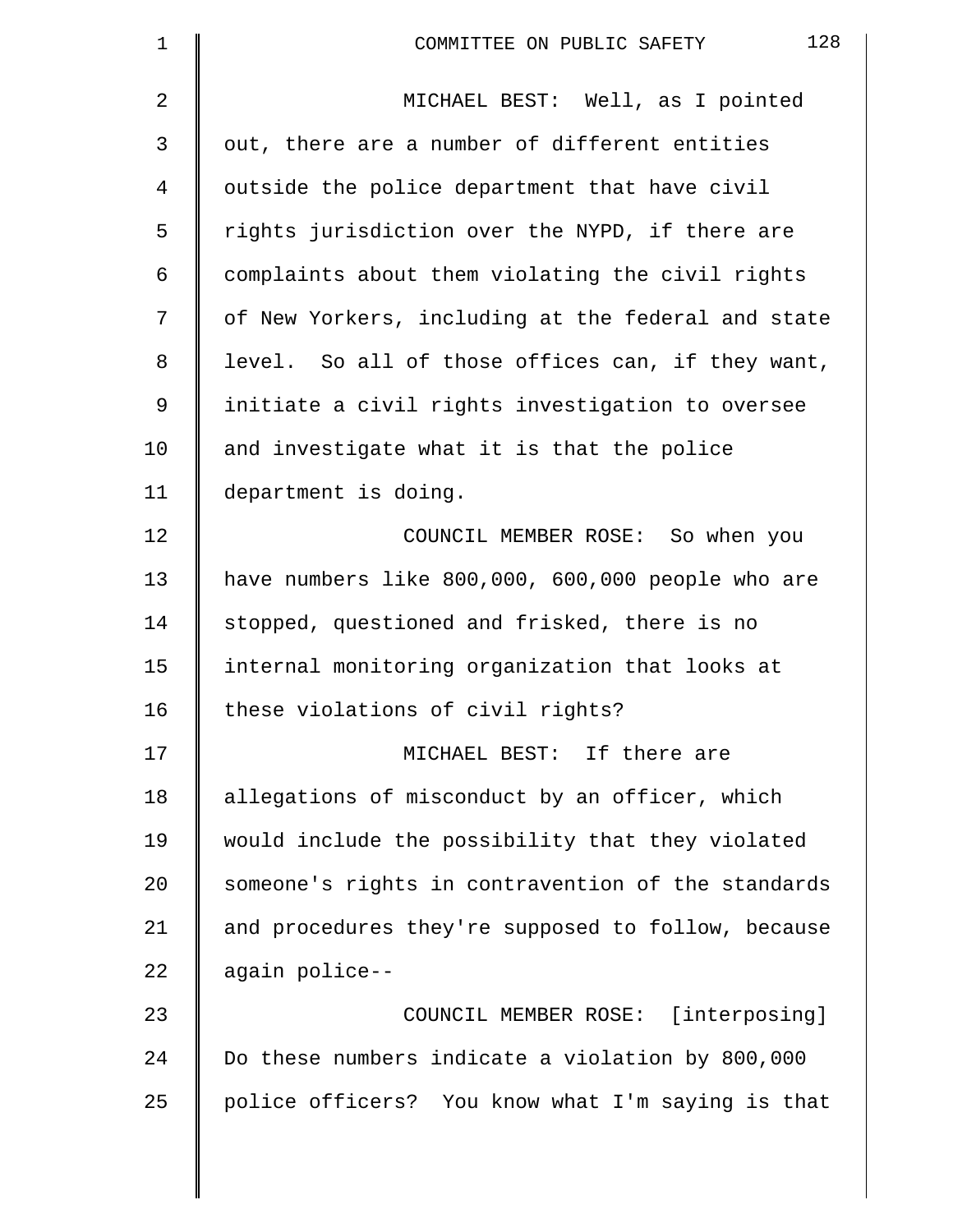| $\mathbf 1$    | 129<br>COMMITTEE ON PUBLIC SAFETY                 |
|----------------|---------------------------------------------------|
| $\overline{2}$ | who is monitoring and who has oversight over this |
| 3              | unconscionable number of stops that have been     |
| 4              | where people are being racially profiled?         |
| 5              | MICHAEL BEST: There is litigation                 |
| 6              | right now, as I mentioned in my testimony, in     |
| 7              | court regarding stop, question and frisk, which I |
| 8              | think is part of what you're alluding to. I'm not |
| $\mathsf 9$    | going to get into the details of that litigation  |
| 10             | in this forum. That's going to be handled in      |
| 11             | court. You know, there's a premise to your        |
| 12             | question that the New York City Police Department |
| 13             | is racially profiling the citizens of New York    |
| 14             | City and we don't agree with that.                |
| 15             | COUNCIL MEMBER ROSE: Do you know                  |
| 16             | how much money we're spending in lawsuits for     |
| 17             | cases that are being brought about racial         |
| 18             | profiling?                                        |
| 19             | MICHAEL BEST: I don't have those                  |
| 20             | numbers. We can look to see what numbers there    |
| 21             | are regarding lawsuits against the police         |
| 22             | department if that would be helpful to you.       |
| 23             | COUNCIL MEMBER ROSE: What agency                  |
| 24             | would you be getting that number from?            |
| 25             | MICHAEL BEST: Well, I would talk                  |
|                |                                                   |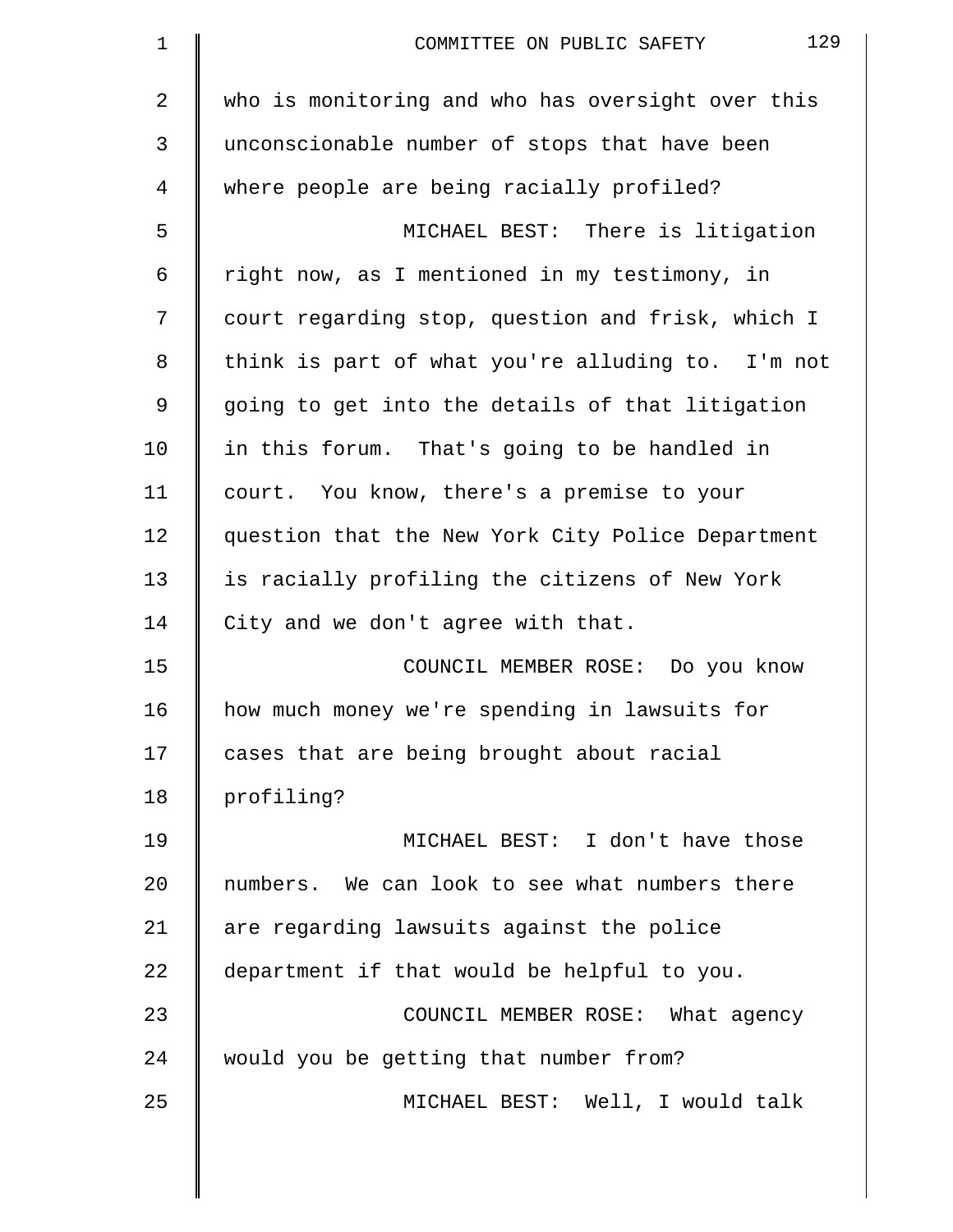| $\mathbf 1$    | 130<br>COMMITTEE ON PUBLIC SAFETY                  |
|----------------|----------------------------------------------------|
| $\overline{2}$ | to the City Corporation Counsel's office about     |
| 3              | lawsuits generally. I mean one could do that for   |
| 4              | any agency and the police department would be no   |
| 5              | different.                                         |
| 6              | COUNCIL MEMBER ROSE: That would                    |
| 7              | cover all of these agencies that have oversight of |
| 8              | such cases?                                        |
| 9              | MICHAEL BEST: No. I'm not quite                    |
| 10             | sure if I understand myself whether we have one or |
| 11             | two questions here. My point about the oversight   |
| 12             | is say the attorney general's office or the        |
| 13             | Southern District of New York for the Department   |
| 14             | of Justice or the Eastern District of New York,    |
| 15             | those are independent of us and we wouldn't have   |
| 16             | information about what they're doing and what      |
| 17             | they're spending and what the cost of that is on   |
| 18             | any kind of cases. They're independent of New      |
| 19             | York City and the New York City Police Department. |
| 20             | If you're asking--                                 |
| 21             | COUNCIL MEMBER ROSE: [interposing]                 |
| 22             | So then my question is how do you know how many    |
| 23             | lawsuits are being brought about racial profiling? |
| 24             | MICHAEL BEST: Well, I know how                     |
| 25             | many lawsuits the city has against it. That's why  |
|                |                                                    |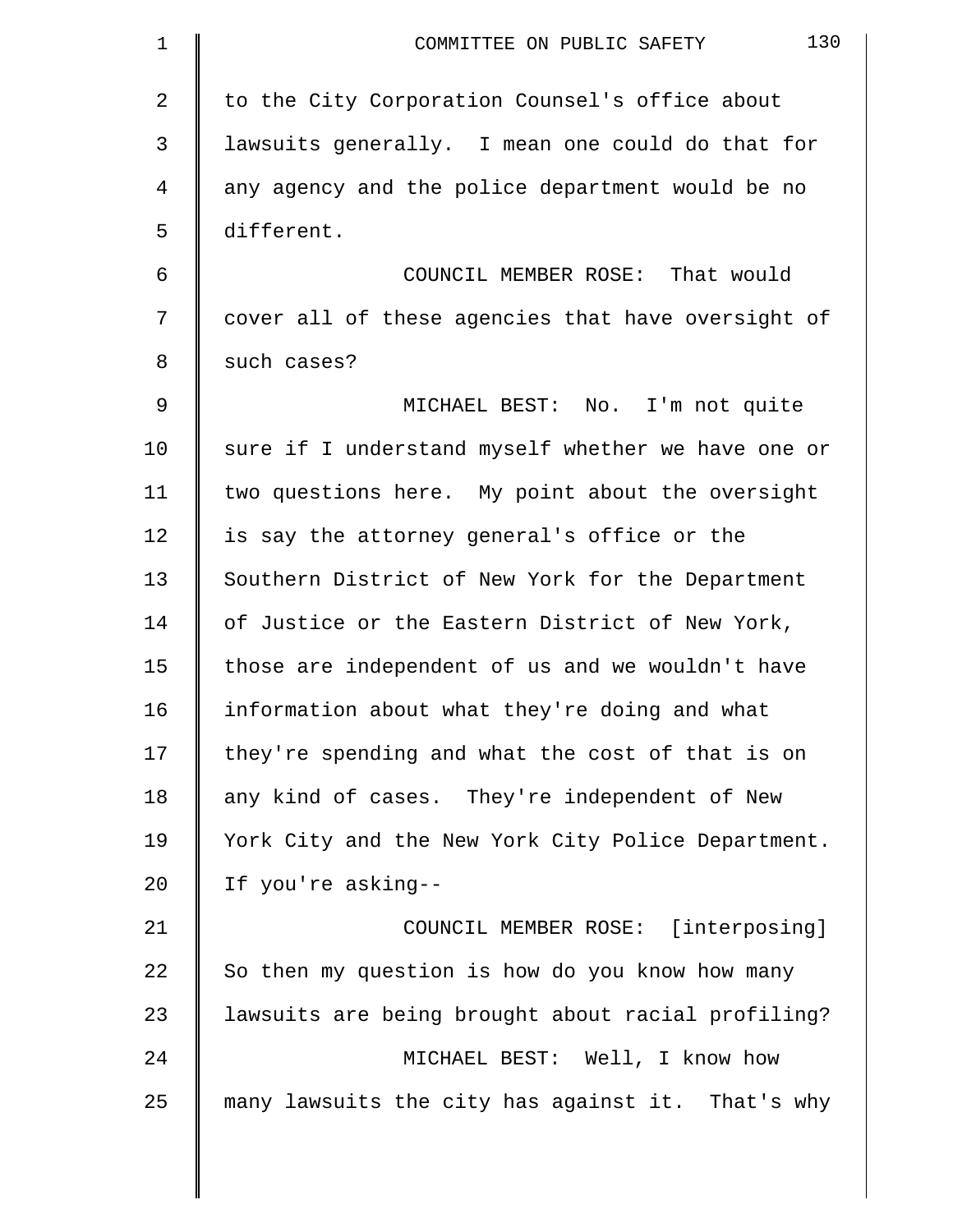| 1              | 131<br>COMMITTEE ON PUBLIC SAFETY                 |
|----------------|---------------------------------------------------|
| $\overline{2}$ | I think, perhaps, there are two things we're      |
| 3              | talking about here. We can find out how many      |
| 4              | lawsuits against the police department there are  |
| 5              | and what the subjects of those lawsuits are and   |
| 6              | that kind of thing, but that doesn't cover what   |
| 7              | the federal or state government might be doing.   |
| 8              | So if you're asking me to look into that, you     |
| 9              | know, on the lawsuits against the city, I can do  |
| 10             | that. I will tell you that the lawsuit I          |
| 11             | mentioned in my testimony, I believe, regards the |
| 12             | issue that you are asking about and that's the    |
| 13             | primary case that's going on right now.           |
| 14             | COUNCIL MEMBER ROSE: So you have                  |
| 15             | no numbers that you can share with us of how many |
| 16             | lawsuits have been brought to the NYPD in regard  |
| 17             | to racial profiling?                              |
| 18             | MICHAEL BEST: Particular numbers,                 |
| 19             | I'd have to get back to the committee on that.    |
| 20             | COUNCIL MEMBER ROSE: Is there a                   |
| 21             | cost equated with the establishment of an IG's    |
| 22             | office?                                           |
| 23             | MICHAEL BEST: I don't believe we                  |
| 24             | have at this point done an analysis of what it    |
| 25             | would cost, and our opposition to the bill is on  |
|                |                                                   |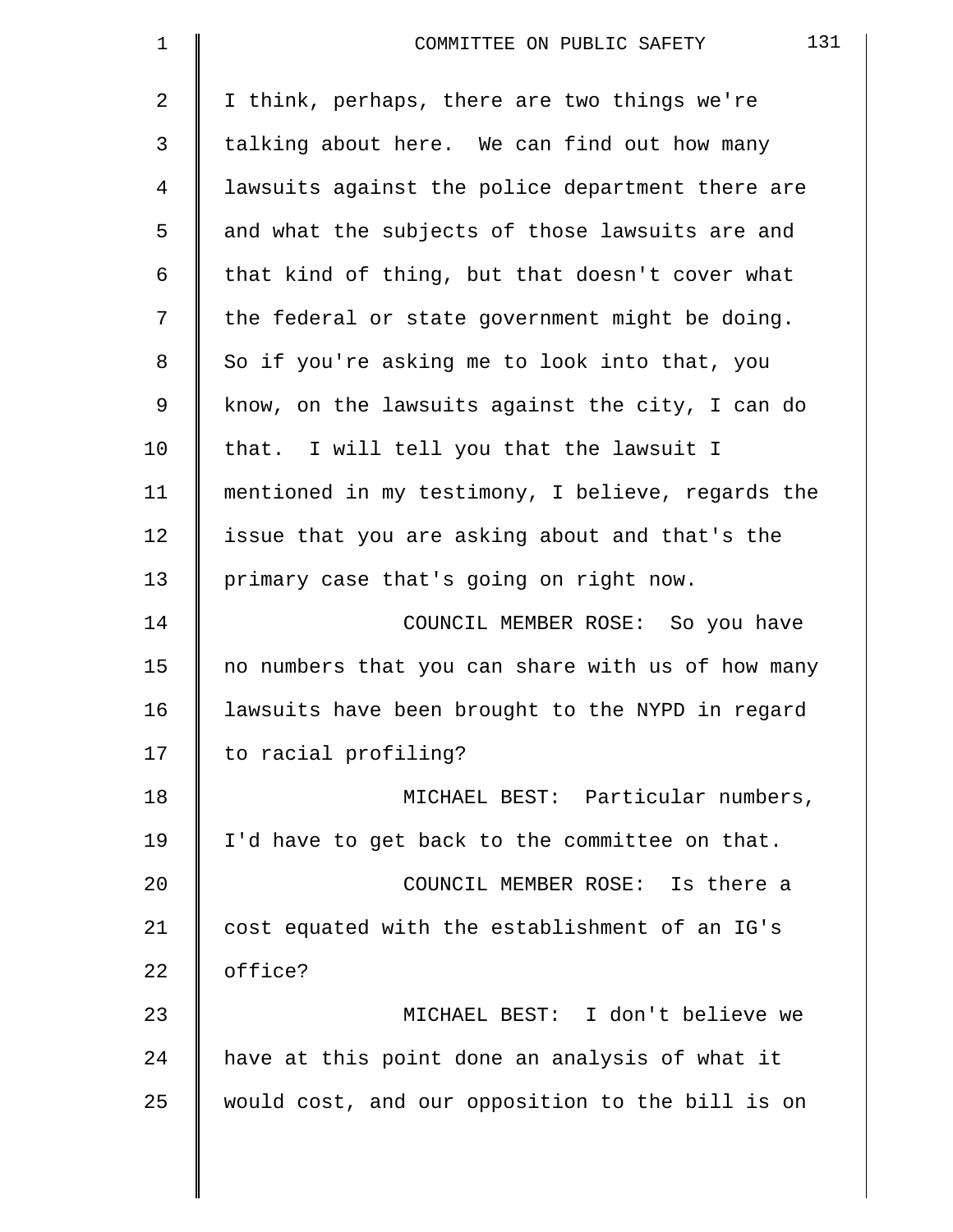| $\mathbf 1$    | 132<br>COMMITTEE ON PUBLIC SAFETY                  |
|----------------|----------------------------------------------------|
| $\overline{2}$ | the basis that I've discussed. We haven't really   |
| 3              | looked at it from a budget perspective at this     |
| 4              | point.                                             |
| 5              | COUNCIL MEMBER ROSE: So that's not                 |
| 6              | a reason why you're not considering establishing   |
| 7              | an IG's office? Cost is not an issue?              |
| 8              | MICHAEL BEST: The objections we                    |
| 9              | have to the bill are the ones that I've stated and |
| 10             | the ones that the Mayor has stated publicly.       |
| 11             | COUNCIL MEMBER ROSE: So, with the                  |
| 12             | cost of the lawsuits, do you think that it would   |
| 13             | pay for an IG's office?                            |
| 14             | MICHAEL BEST: I don't--                            |
| 15             | COUNCIL MEMBER ROSE: [interposing]                 |
| 16             | What we're paying out?                             |
| 17             | MICHAEL BEST: As I said in my                      |
| 18             | testimony, we don't believe that an inspector      |
| 19             | general's office is necessary and therefore, I     |
| 20             | don't really see the correlation between the       |
| 21             | subjects you're asking me about.                   |
| 22             | COUNCIL MEMBER ROSE: Okay. So                      |
| 23             | what is the correlation between the productivity   |
| 24             | quota and the stop, question and frisk numbers?    |
| 25             | MICHAEL BEST: I'm not sure                         |

║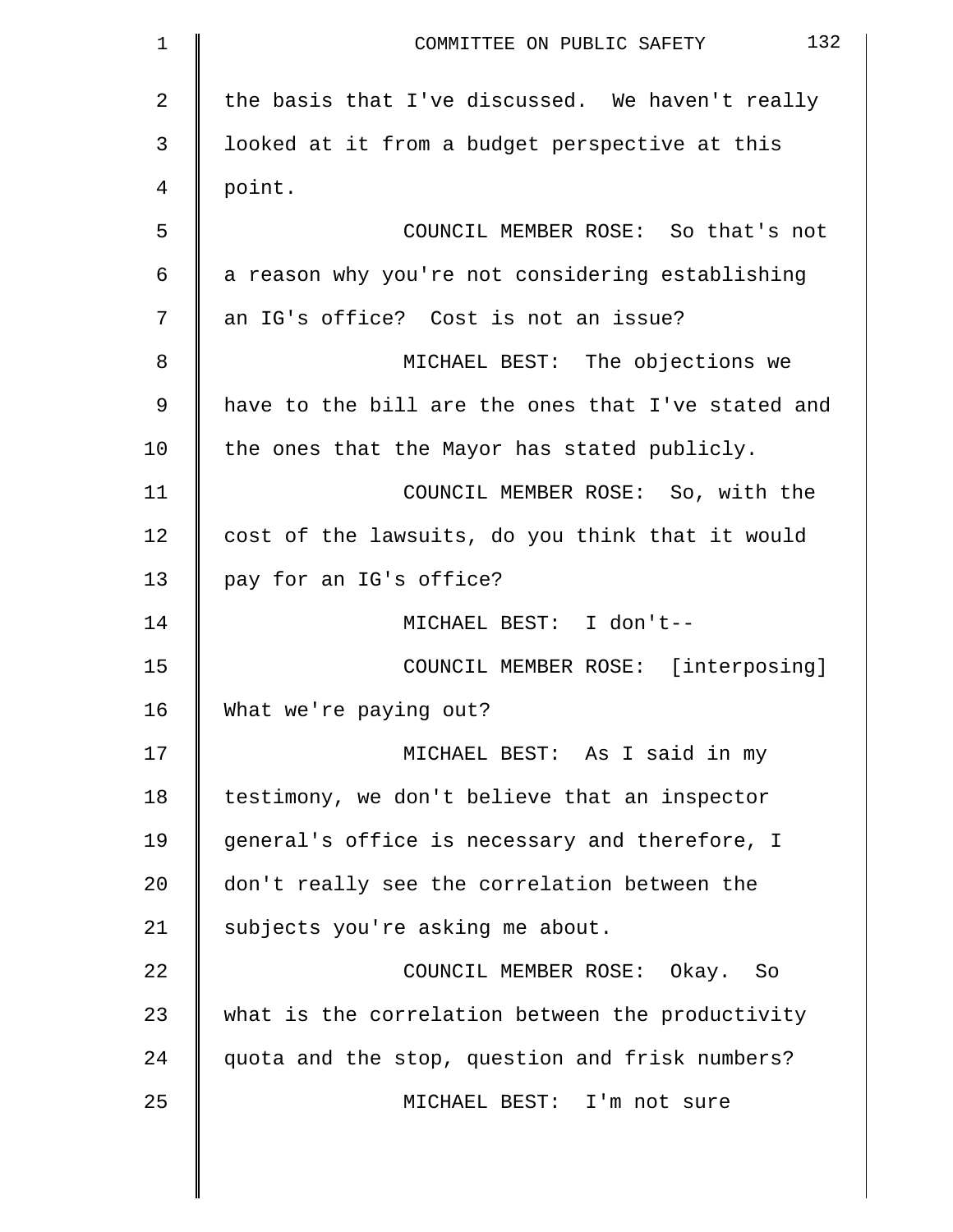| 1  | 133<br>COMMITTEE ON PUBLIC SAFETY                |
|----|--------------------------------------------------|
| 2  | precisely what you're asking me, Council Member. |
| 3  | COUNCIL MEMBER ROSE: I'm asking                  |
| 4  | you what is the correlation between the          |
| 5  | productivity quotas and the stop, question and   |
| 6  | frisk numbers. Have not police officers been     |
| 7  | given a number that they're supposed to bring    |
| 8  | back? Does this have a correlation in stop,      |
| 9  | question and frisk? Every morning the precinct   |
| 10 | commander gives out directions on what quotas,   |
| 11 | productivity numbers they need to bring back.    |
| 12 | MICHAEL BEST: The police                         |
| 13 | department does not set quotas, Council Member.  |
| 14 | So that's--                                      |
| 15 | COUNCIL MEMBER ROSE: [interposing]               |
| 16 | There are quotas, counsel--                      |
| 17 | MICHAEL BEST: [interposing] Well,                |
| 18 | I think we disagree on that, Council Member.     |
| 19 | COUNCIL MEMBER ROSE: They call it                |
| 20 | productivity, but it's a quota. I was told that  |
| 21 | they--the commissioner even admitted that how do |
| 22 | they know if officers are doing their jobs if    |
| 23 | they're not bringing back a certain number of    |
| 24 | arrests, of stop, question and frisk numbers.    |
| 25 | MICHAEL BEST: I think there's a                  |
|    |                                                  |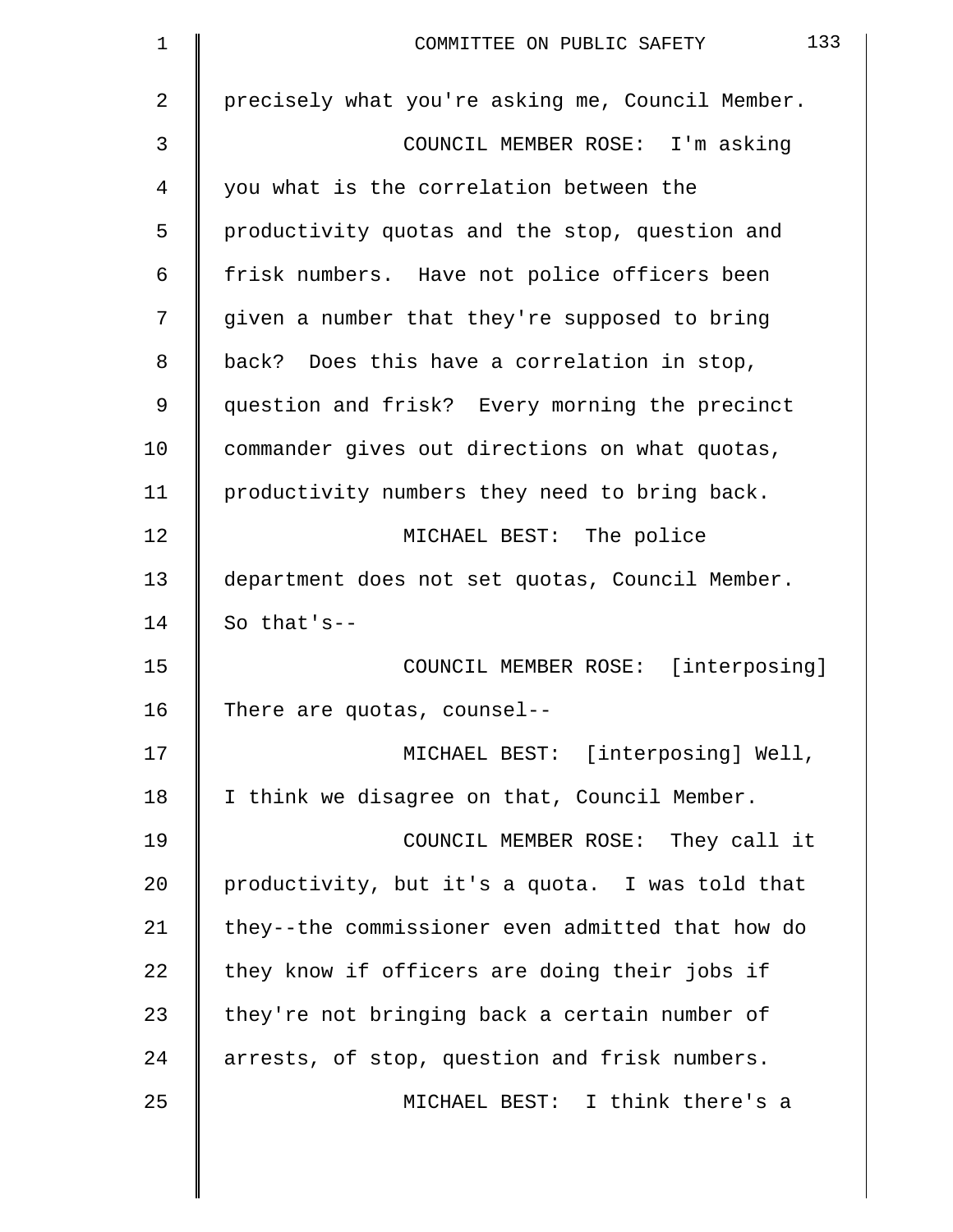| 1  | 134<br>COMMITTEE ON PUBLIC SAFETY                  |
|----|----------------------------------------------------|
| 2  | different between, in any agency there is a        |
| 3  | difference between looking at the numbers and      |
| 4  | productivity of a person in terms of things they   |
| 5  | are doing and setting a quota. So asking about     |
| 6  | quotas I think is not the correct way of viewing   |
| 7  | this.                                              |
| 8  | COUNCIL MEMBER ROSE: So you're                     |
| 9  | saying that the fact that they have quotas to fill |
| 10 | does not have any impact on them randomly stopping |
| 11 | just everybody because they fit--                  |
| 12 | MICHAEL BEST: [interposing] I'm                    |
| 13 | saying that there are not--                        |
| 14 | COUNCIL MEMBER ROSE: -- a                          |
| 15 | description.                                       |
| 16 | MICHAEL BEST: I'm saying that                      |
| 17 | there are not quotas. You've used the word quotas  |
| 18 | and I'm saying that there are not quotas.          |
| 19 | COUNCIL MEMBER ROSE: Okay. Thank                   |
| 20 | you. I'm finished.                                 |
| 21 | CHAIRPERSON VALLONE: Thank you,                    |
| 22 | Council Member. We have the next three would be    |
| 23 | James, Greenfield and Lappin. Council Member       |
| 24 | James?                                             |
| 25 | COUNCIL MEMBER JAMES: Thank you.                   |
|    |                                                    |
|    |                                                    |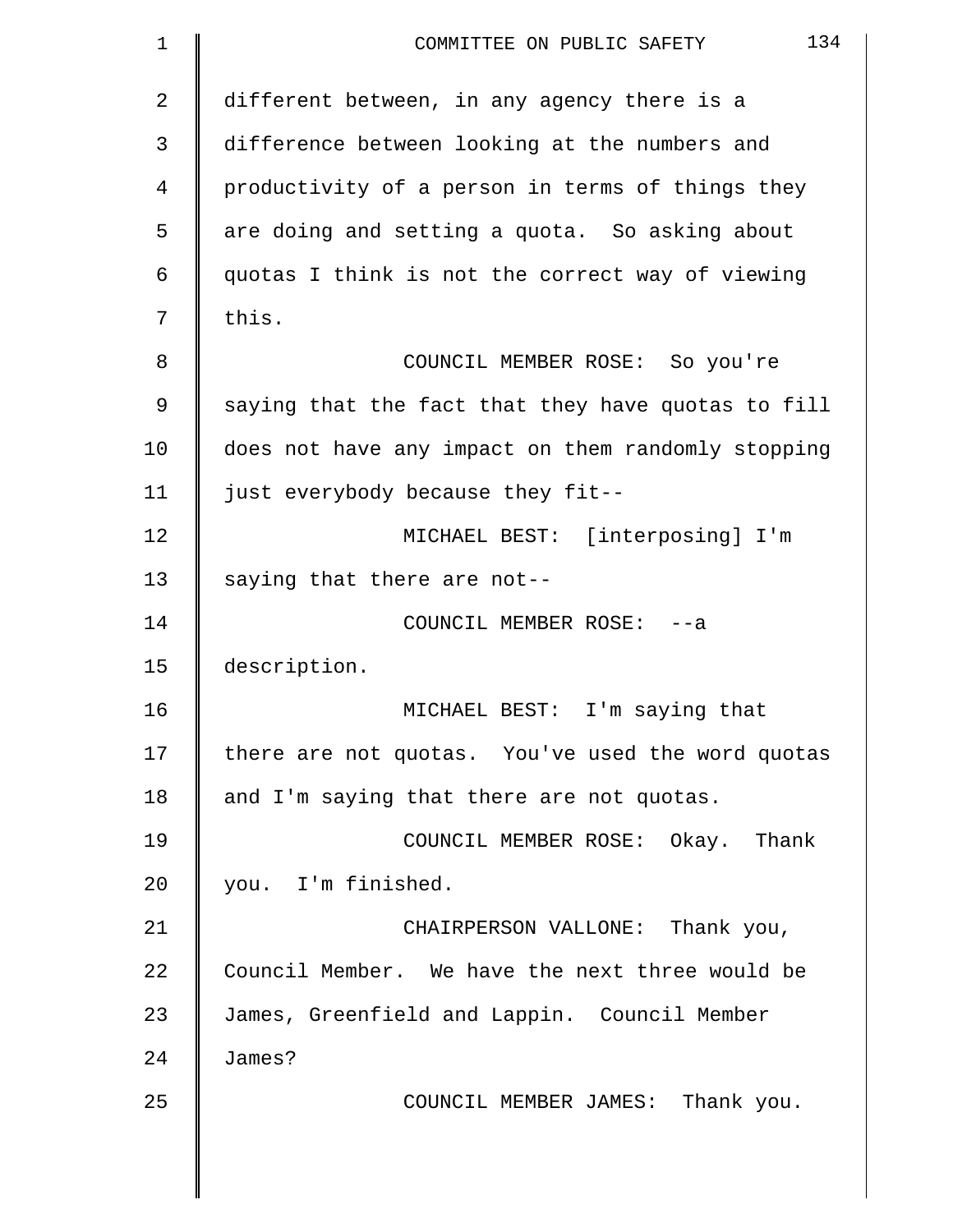| $\mathbf 1$ | 135<br>COMMITTEE ON PUBLIC SAFETY                  |
|-------------|----------------------------------------------------|
| 2           | External oversight and accountability are critical |
| 3           | to any democracy. The legality and effectiveness   |
| 4           | of law enforcement practices should be subject to  |
| 5           | the sunshine of public review. It is therefore     |
| 6           | unfortunate that the chief law enforcement officer |
| 7           | for the City of New York is not here to engage in  |
| 8           | an open and instructive debate relative to         |
| 9           | practices that affect individual liberties.        |
| 10          | Though, Mr. Best, I am happy that                  |
| 11          | you are here, I just think it is the               |
| 12          | responsibility of the Mayor of the City of New     |
| 13          | York to instruct the police commissioner, the top  |
| 14          | law enforcement officer to be before this          |
| 15          | committee to ask questions relative to civil       |
| 16          | liberties which have been violated in this city    |
| 17          | and some prescriptions that have been put on the   |
| 18          | table.                                             |
| 19          | Mr. Best, I appreciate your opening                |
| 20          | remarks and I specifically want to make comment    |
| 21          | with respect to your CrimeStat report, which quite |
| 22          | frankly is really irrelevant to the issue at hand. |
| 23          | The probative issue before this body today is what |
| 24          | measures can be enacted by the City Council to     |
| 25          | ensure the civil and constitutional rights of all  |
|             |                                                    |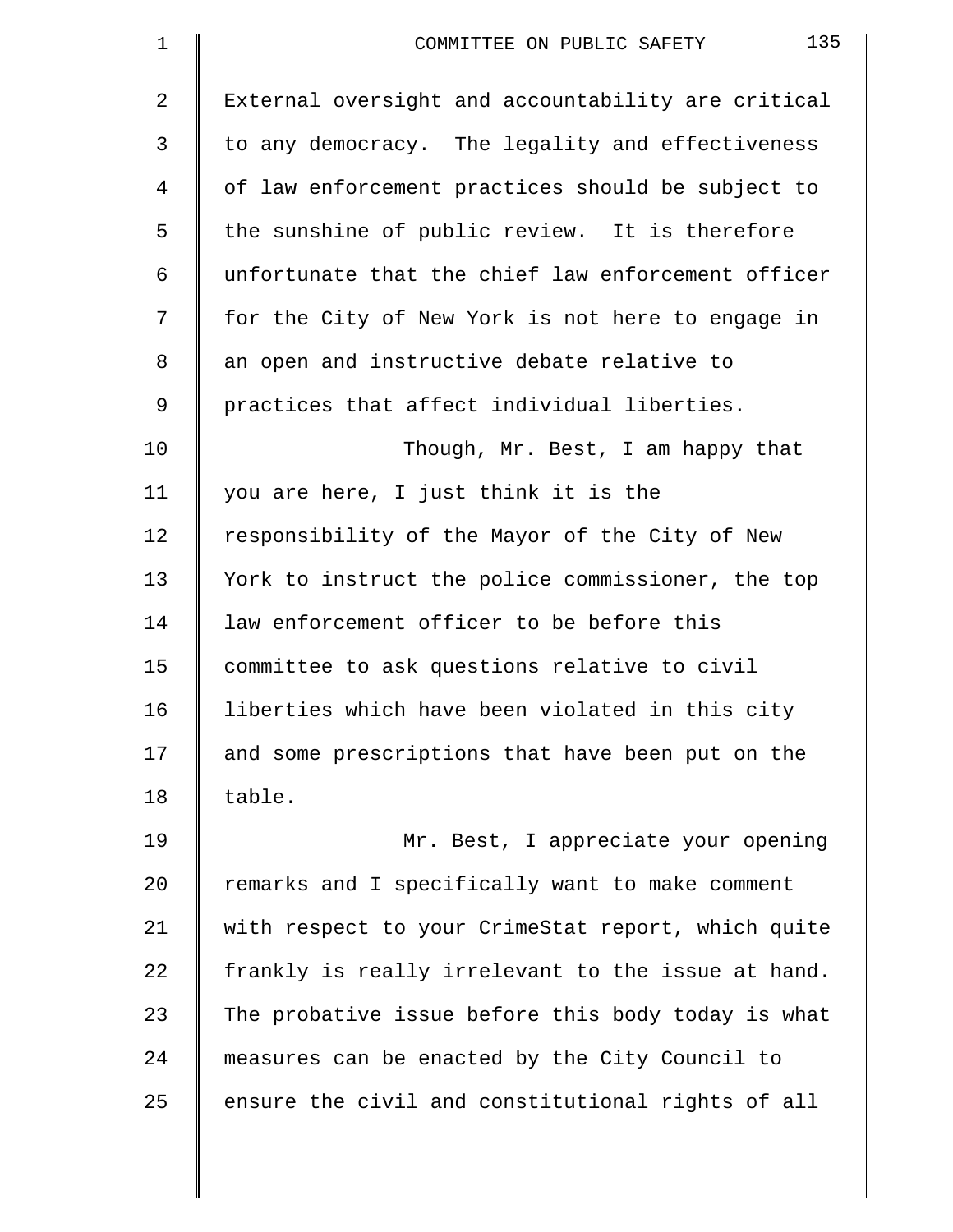| $\mathbf 1$ | 136<br>COMMITTEE ON PUBLIC SAFETY                  |
|-------------|----------------------------------------------------|
| 2           | New Yorkers are protected. That's the issue. Any   |
| 3           | attempt to distract the public and blind them with |
| 4           | data--and I guess the mantra is if you say it      |
| 5           | enough they ultimately will believe it--into       |
| 6           | thinking that there is a correlation between the   |
| 7           | effectiveness of New York's stop-and-frisk policy  |
| 8           | and the small--let me reiterate--the small minimal |
| 9           | number of arrests and summonses recovered somehow  |
| 10          | lead to a reduction in crime is really a           |
| 11          | distraction. There is no objective research that   |
| 12          | has ever proven the effectiveness of New York's    |
| 13          | stop-and-frisk program and the reduction in crime. |
| 14          | Since I heard it today and I've                    |
| 15          | heard it yesterday, I heard it over the weekend,   |
| 16          | let me state it again. There is no objective       |
| 17          | research that has ever proven the effectiveness of |
| 18          | New York's stop-and-frisk program and the          |
| 19          | reduction in crime.                                |
| 20          | Let me just argue that I am not a                  |
| 21          | proponent of stopping the stopping and frisk       |
| 22          | program because I recognize that it is sanctioned  |
| 23          | by the Supreme Court of these United States. What  |
| 24          | I am suggesting is that the abuse of the stop-and- |
| 25          | frisk program is outrageous. The fact is that      |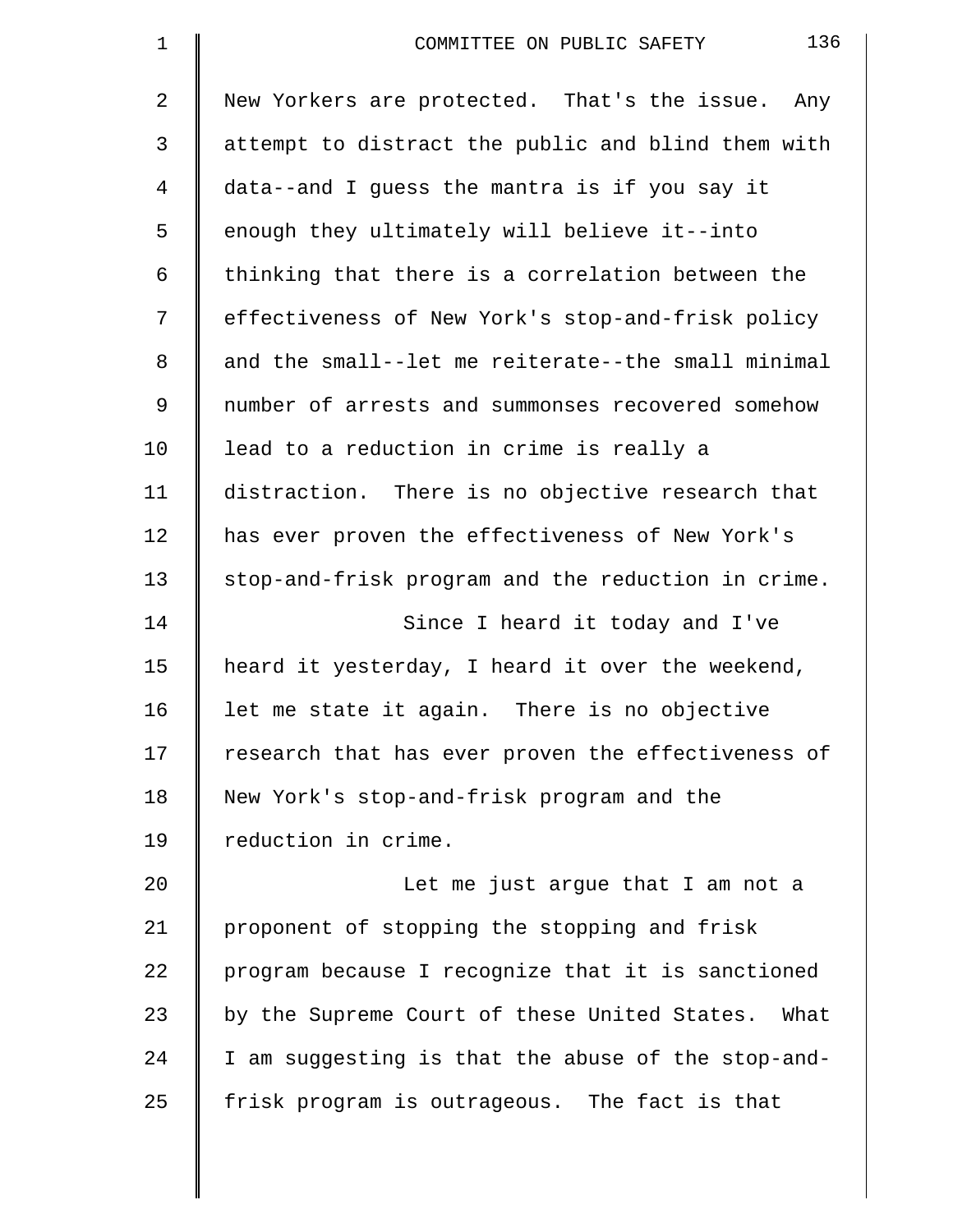| $\mathbf 1$ | 137<br>COMMITTEE ON PUBLIC SAFETY                  |
|-------------|----------------------------------------------------|
| 2           | approximately--it's not a question of the program  |
| 3           | but the question of who is being stopped and what  |
| 4           | the results of the stop are and how can we do it   |
| 5           | in an unbiased fashion.                            |
| 6           | In fact, let me just say for the                   |
| 7           | record that even Police Commissioner Kelly agreed  |
| 8           | with me. In fact, in 2000, these are the words of  |
| 9           | then Police Commissioner Ray Kelly. "A large       |
| 10          | reservoir of good will was under construction when |
| 11          | I left the police department in 1994. It was       |
| 12          | called Community Policing. But it was quickly      |
| 13          | abandoned for tough sounding rhetoric and dubious  |
| 14          | stop-and-frisk tactics that sewed new seeds of     |
| 15          | community mistrust." Those are not my words.       |
| 16          | Those are words of Police Commissioner Kelly.      |
| 17          | So that notwithstanding, let me get                |
| 18          | to the issues at hand, and that is the             |
| 19          | administration's objections to the bills,          |
| 20          | specifically, 799, 800 and 801. The argument of    |
| 21          | the administration is the City Council is          |
| 22          | preempted. You stated that when a field is         |
| 23          | preempted by statute, like the CPL, there is no    |
| 24          | authority for local government to legislate. So    |
| 25          | the argument would be even in the case where there |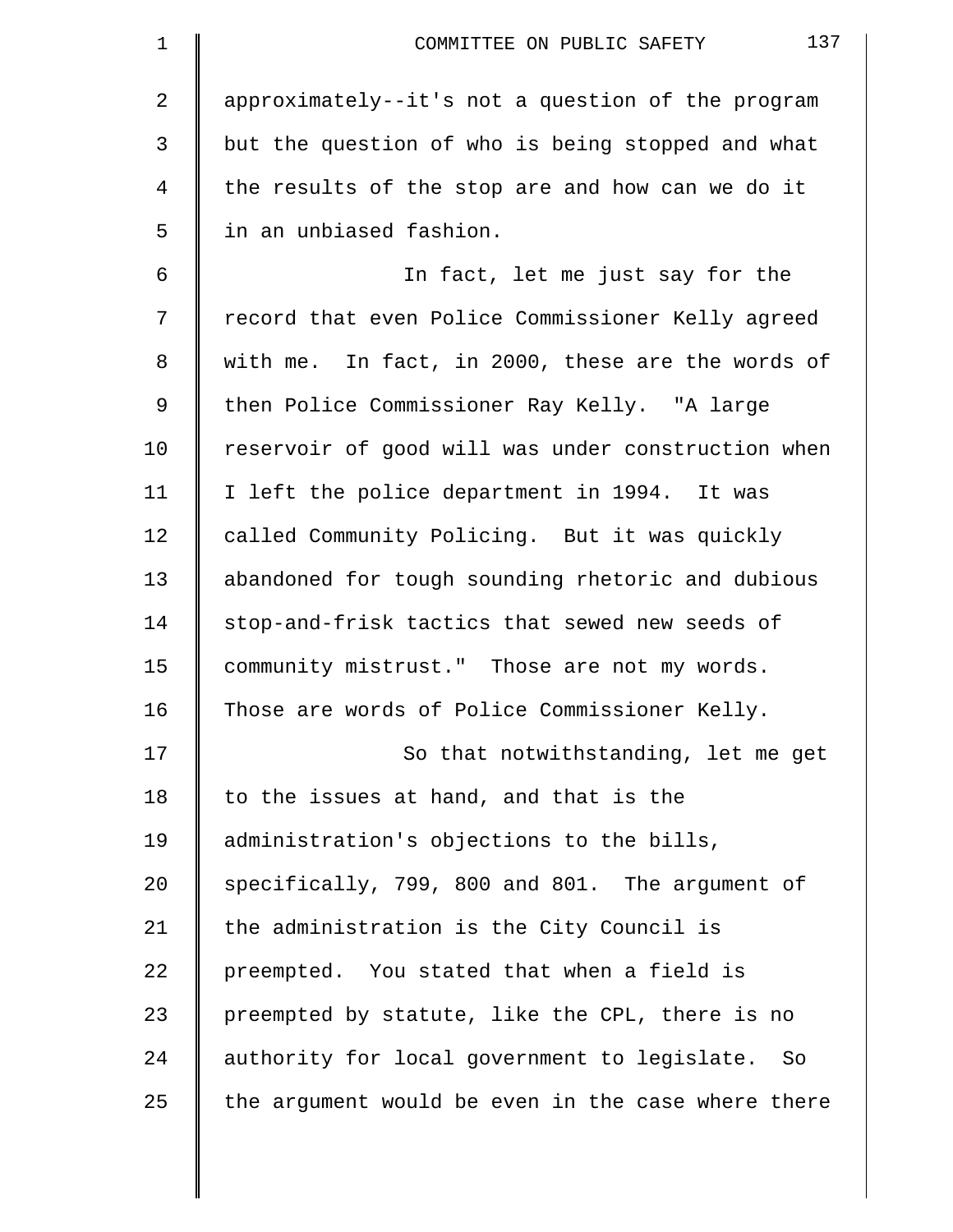| $\mathbf 1$ | 138<br>COMMITTEE ON PUBLIC SAFETY                  |
|-------------|----------------------------------------------------|
| 2           | is cooperation, as was mentioned by the Chair,     |
| 3           | there is no authority for a local government to    |
| 4           | pass law. So the question is: was Mayor Bloomberg  |
| 5           | wrong in 2004 when he passed the racial profiling  |
| 6           | bill?                                              |
| 7           | MICHAEL BEST: I would say that the                 |
| 8           | Mayor agrees with the Council that racial          |
| 9           | profiling is and should be against the law and his |
| 10          | signing of the bill was a demonstration of that.   |
| 11          | As I said earlier, that bill is very different     |
| 12          | than the ones that are before the Council right    |
| 13          | now. Whatever preemption issues may arise in       |
| 14          | regard to that bill, it simply codified what was,  |
| 15          | in fact, already the protection that existed under |
| 16          | the equal protection laws of the constitution and  |
| 17          | also state law. So there is no conflict there      |
| 18          | between--                                          |
| 19          | COUNCIL MEMBER JAMES:                              |
| 20          | [interposing] But codification of state and        |
| 21          | federal law is one thing, but what you are saying  |
| 22          | and what you stated--                              |
| 23          | MICHAEL BEST: [interposing] Yes.                   |
| 24          | COUNCIL MEMBER JAMES: --in your                    |
| 25          | testimony is that we have no authority to act,     |
|             |                                                    |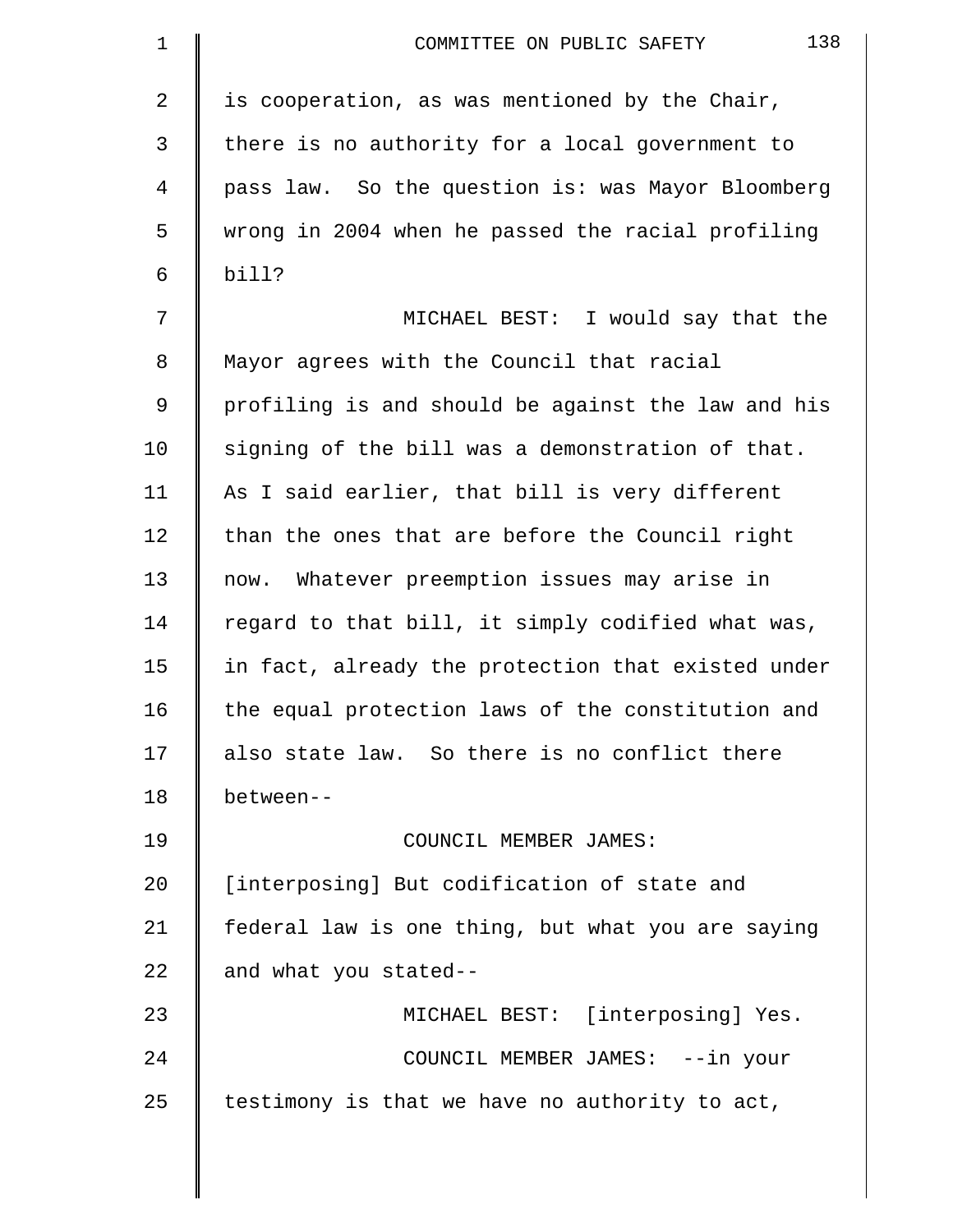| 139<br>COMMITTEE ON PUBLIC SAFETY                  |
|----------------------------------------------------|
| even in the case of codification of existing law.  |
| That's what you said.                              |
| MICHAEL BEST: Well, yes--                          |
| COUNCIL MEMBER JAMES:                              |
| [interposing] And if that's what you said, then in |
| 2004 when Mayor Bloomberg signed the racial        |
| profiling law, even if it was a codification of    |
| the law, he had no authority to do that and then   |
| in fact he was wrong. And so if he was wrong       |
| then, then your position is he was wrong then,     |
| then he should not have done it and therefore he   |
| was preempted and he should not have passed that   |
| law. Is your testimony, is your position that the  |
| Mayor of the City of New York should not have      |
| passed any legislation because he was preempted,   |
| notwithstanding of the fact that it was a          |
| codification of existing law?                      |
| MICHAEL BEST: My position is, and                  |
| as I said earlier, no one really knows what would  |
| happen if it got to court.                         |
| COUNCIL MEMBER JAMES: Thank you.                   |
| MICHAEL BEST: That said--                          |
| COUNCIL MEMBER JAMES:                              |
| [interposing] Thank you.                           |
|                                                    |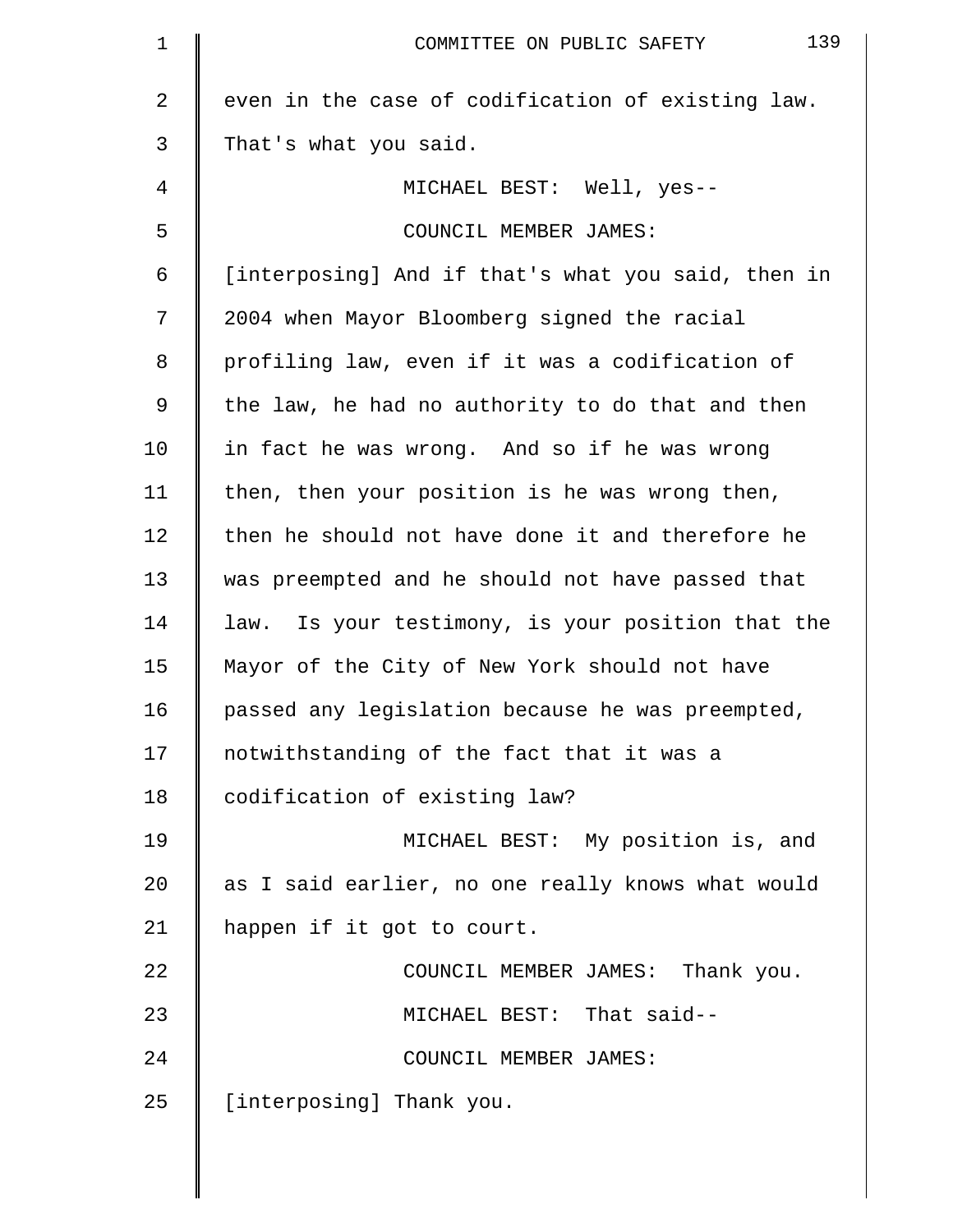| $\mathbf 1$    | 140<br>COMMITTEE ON PUBLIC SAFETY                  |
|----------------|----------------------------------------------------|
| $\overline{2}$ | MICHAEL BEST: That said--                          |
| 3              | COUNCIL MEMBER JAMES:                              |
| 4              | [interposing] That's it. No one knows--            |
| 5              | MICHAEL BEST: [interposing] That                   |
| 6              | $said--$                                           |
| 7              | COUNCIL MEMBER JAMES:                              |
| 8              | [interposing] You've said it. You've said enough.  |
| 9              | [Crosstalk]                                        |
| 10             | CHAIRPERSON VALLONE: -- the                        |
| 11             | question please.                                   |
| 12             | COUNCIL MEMBER JAMES: Let's move                   |
| 13             | on. So let's go on to your testimony with regards  |
| 14             | to all of these organizations that exist, all of   |
| 15             | these entities that exist that are responsible for |
| 16             | systematic--for engaging in any investigations     |
| 17             | regarding the systematic oversight of NYPD.<br>As  |
| 18             | you know, the U.S. attorney and the district       |
| 19             | attorney have no broad oversight authority.<br>In  |
| 20             | fact, they focus on the criminal justice system.   |
| 21             | So to say that the U.S. attorney and the district  |
| 22             | attorney have authority to engage in               |
| 23             | investigations of NYPD, that is somewhat beyond    |
| 24             | their scope, because they deal primarily with      |
| 25             | criminal activity.                                 |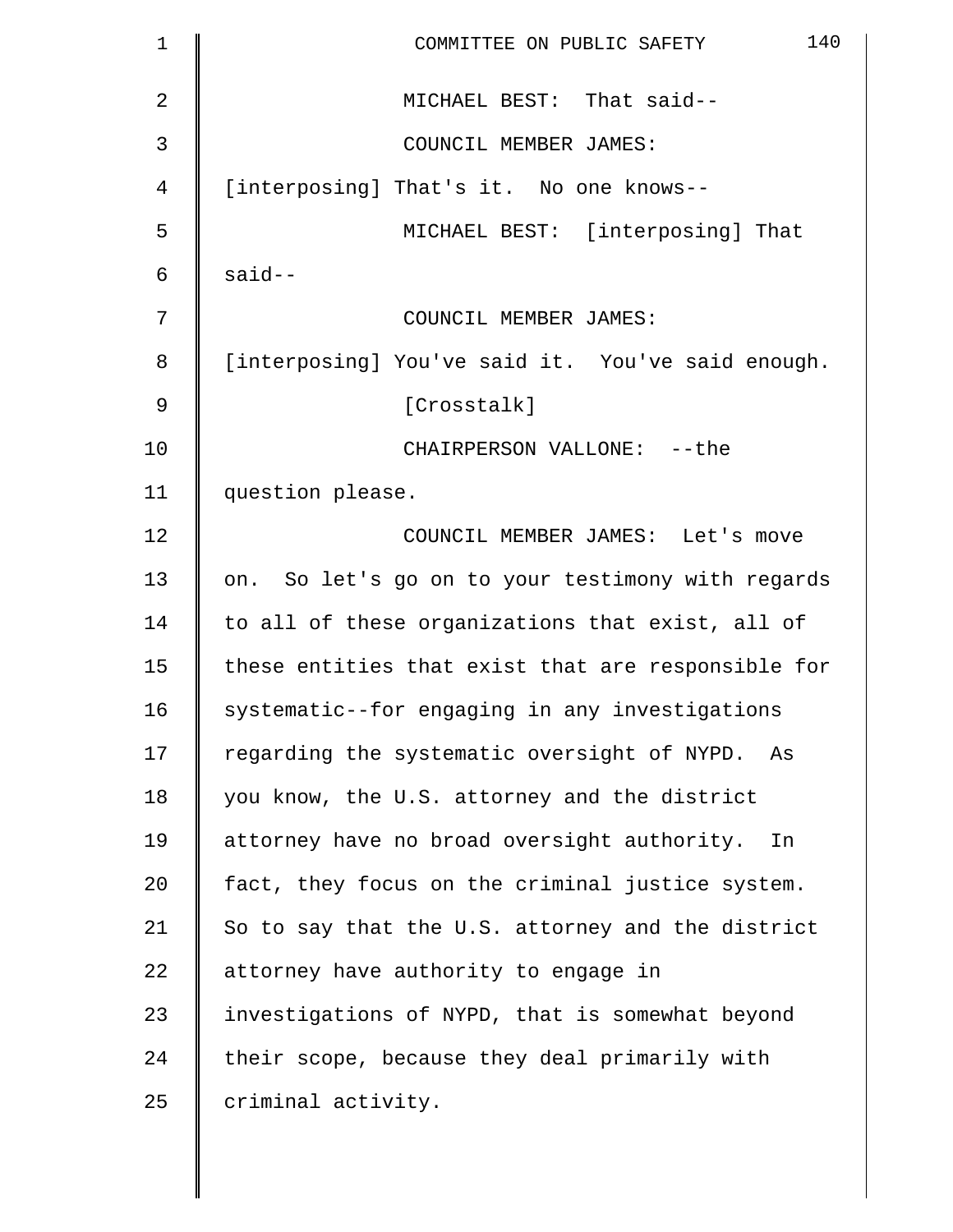| $\mathbf 1$ | 141<br>COMMITTEE ON PUBLIC SAFETY                 |
|-------------|---------------------------------------------------|
| 2           | The Department of Investigation, as               |
| 3           | you know, based upon information from the Brennan |
| 4           | Center, they have not recovered any instances     |
| 5           | where the Department of Investigation has         |
| 6           | investigated any agency's policy or practices     |
| 7           | related to the violation of one's constitutional  |
| 8           | rights.                                           |
| 9           | So U.S. attorney, though has                      |
| 10          | oversight has not done it. District attorney,     |
| 11          | related to crime, individual cases. DOI, no       |
| 12          | research, there has not been one instance. By the |
| 13          | way, CCRB, the Civilian Complaint Review Board,   |
| 14          | are you aware that it was enacted into law by the |
| 15          | then City Council? Are you arguing that they too  |
| 16          | did not have any power to enact the CCRB?<br>Were |
| 17          | they preempted?                                   |
| 18          | MICHAEL BEST: I am not familiar                   |
| 19          | with the history of the CCRB in regards to what   |
| 20          | you're talking about. I believe it was part of    |
| 21          | the Charter adopted by the voters at some point,  |
| 22          | but that I can't comment on.                      |
| 23          | COUNCIL MEMBER JAMES: The City                    |
| 24          | Council played a role in the creation of the      |
| 25          | Civilian Complaint Review Board. Based upon your  |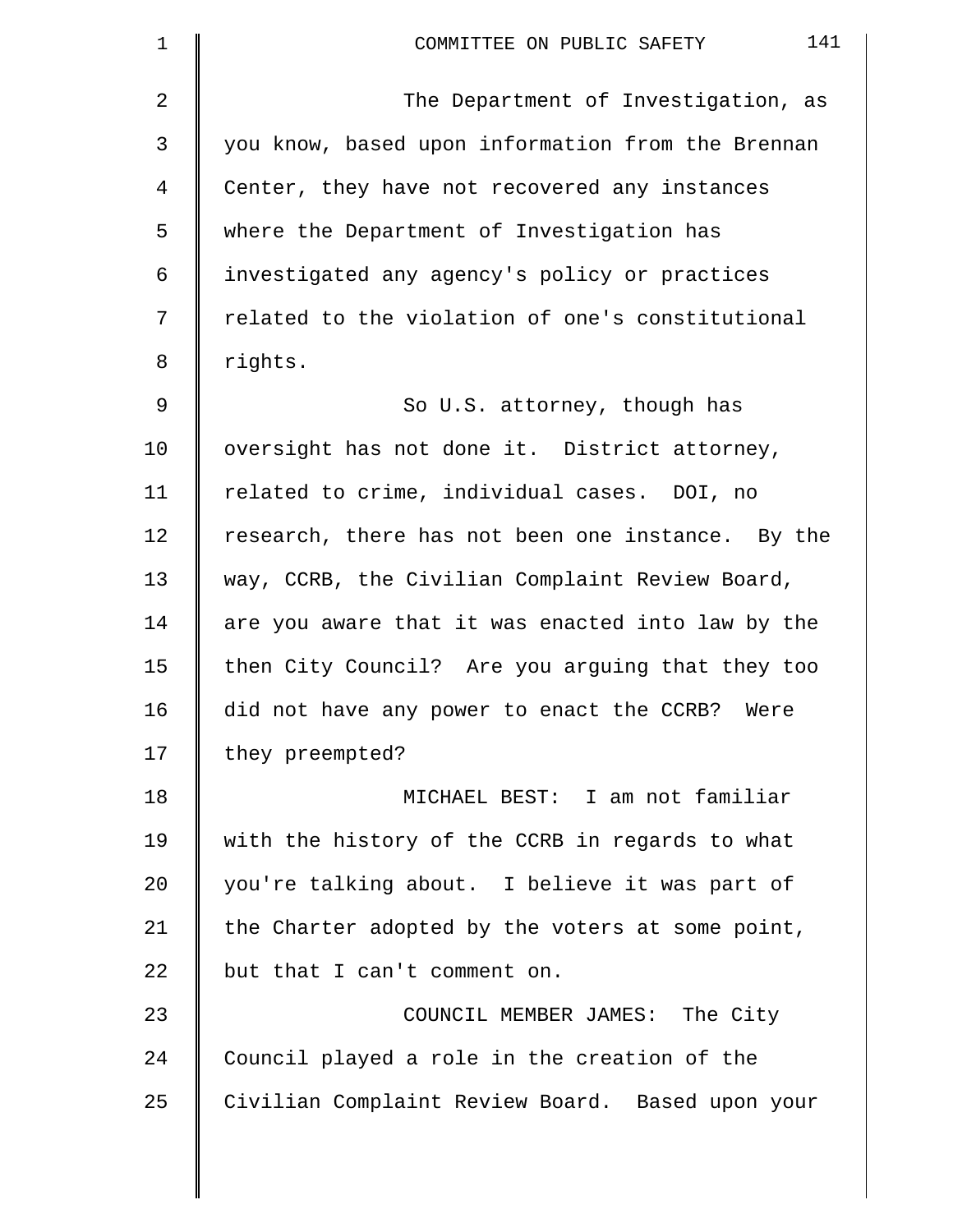| 1  | 142<br>COMMITTEE ON PUBLIC SAFETY                  |
|----|----------------------------------------------------|
| 2  | testimony here today, the City Council then should |
| 3  | have been preempted--                              |
| 4  | MICHAEL BEST: [interposing] I do                   |
| 5  | $not--$                                            |
| 6  | COUNCIL MEMBER JAMES: --and did                    |
| 7  | not have the authority to create the CCRB.         |
| 8  | MICHAEL BEST: Council Member                       |
| 9  | James, I simply don't know the history of the CCRB |
| 10 | well enough to respond to that.                    |
| 11 | COUNCIL MEMBER JAMES: Okay.                        |
| 12 | MICHAEL BEST: I will say, however,                 |
| 13 | and I'd like a chance to finish my response to     |
| 14 | your previous question.                            |
| 15 | COUNCIL MEMBER JAMES: Okay.                        |
| 16 | MICHAEL BEST: Which is that the                    |
| 17 | situation we have here with these bills on a       |
| 18 | preemption ground is far more serious than         |
| 19 | anything that was done when the racial profiling-- |
| 20 | COUNCIL MEMBER JAMES:                              |
| 21 | [interposing] The rights of individuals, the civil |
| 22 | rights of individuals is far more important to     |
| 23 | this body.                                         |
| 24 | CHAIRPERSON VALLONE: Would you                     |
| 25 | please let him finish his answer?                  |
|    |                                                    |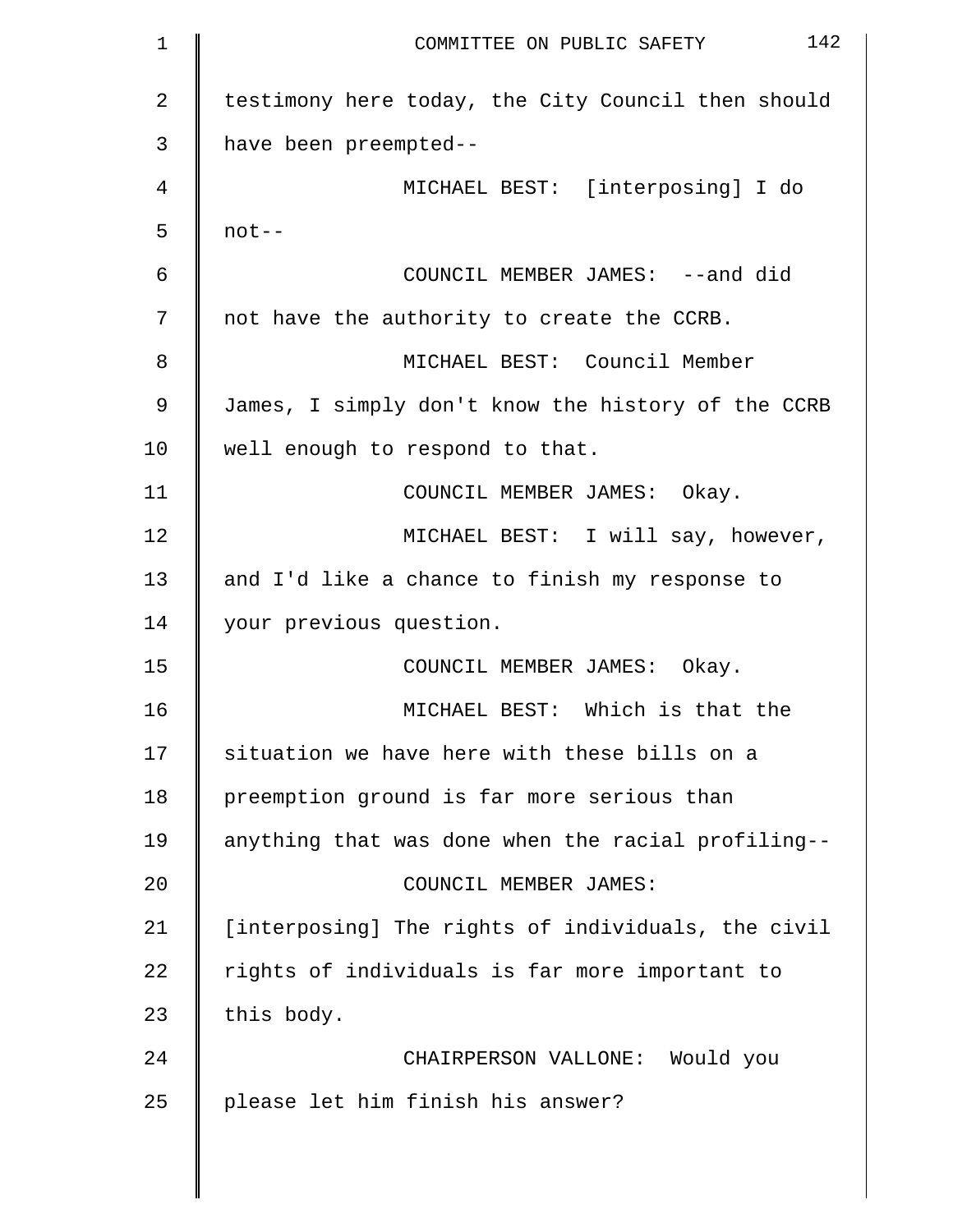| 1  | 143<br>COMMITTEE ON PUBLIC SAFETY                  |
|----|----------------------------------------------------|
| 2  | COUNCIL MEMBER JAMES: As opposed                   |
| 3  | to this unfettered and unchecked authority that we |
| 4  | currently find ourselves in.                       |
| 5  | CHAIRPERSON VALLONE: Can you                       |
| 6  | please respect our witness and let him finish his  |
| 7  | answer?                                            |
| 8  | COUNCIL MEMBER JAMES: I am                         |
| 9  | respecting the witness--                           |
| 10 | CHAIRPERSON VALLONE: [interposing]                 |
| 11 | No, you're not.                                    |
| 12 | COUNCIL MEMBER JAMES: --Mr. Chair.                 |
| 13 | CHAIRPERSON VALLONE: You're not                    |
| 14 | respecting him at all. He's--                      |
| 15 | COUNCIL MEMBER JAMES:                              |
| 16 | [interposing] Thank you, Mr. Chair.                |
| 17 | CHAIRPERSON VALLONE: --sent here                   |
| 18 | by the administration and you should allow him to  |
| 19 | finish his answer.                                 |
| 20 | COUNCIL MEMBER JAMES: You've made                  |
| 21 | your point. Allow me to move on.                   |
| 22 | CHAIRPERSON VALLONE: Well, if I                    |
| 23 | don't finish up soon, fellow Council Members will  |
| 24 | not be allowed to ask questions--                  |
| 25 | COUNCIL MEMBER JAMES:                              |
|    |                                                    |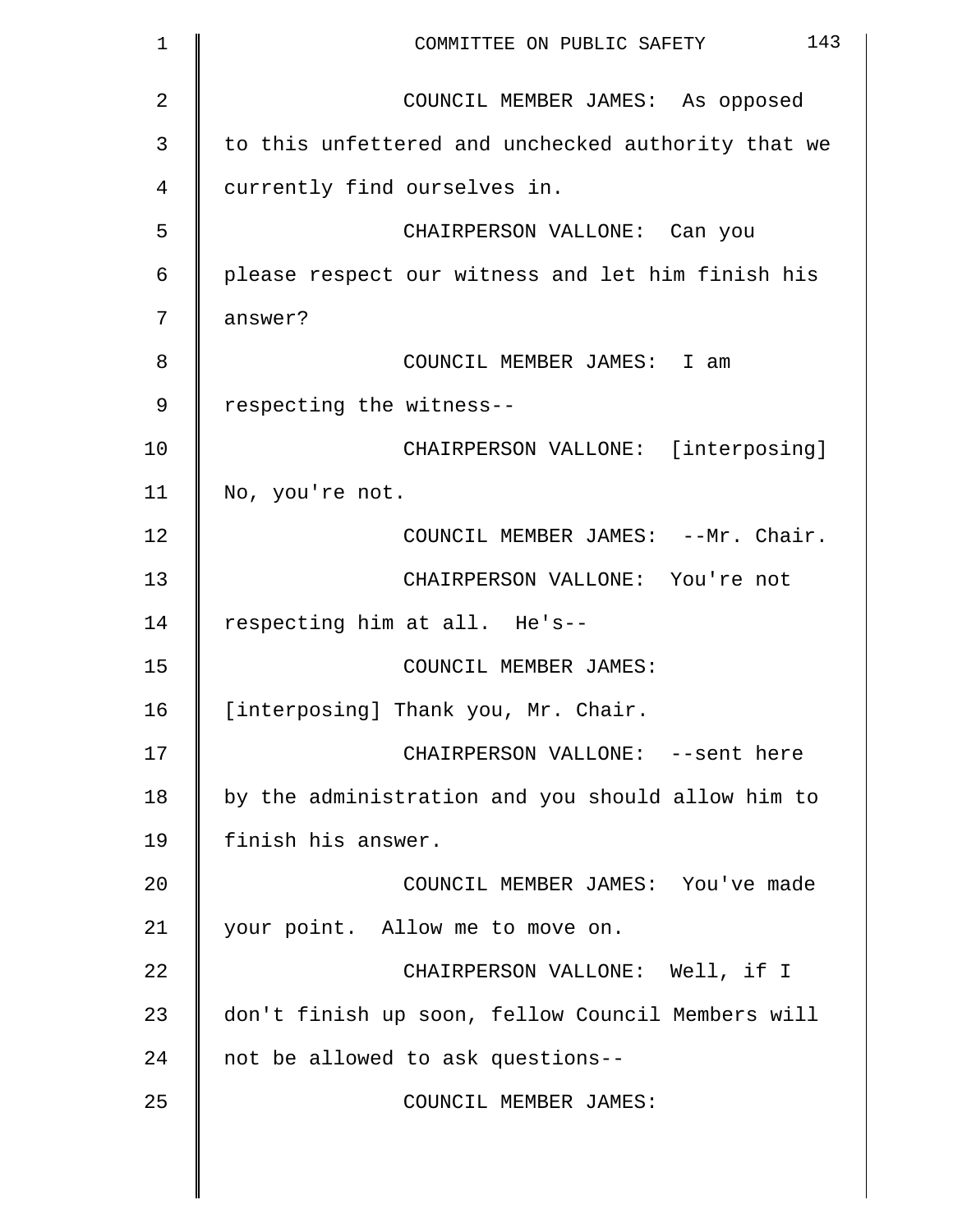| 1  | 144<br>COMMITTEE ON PUBLIC SAFETY                  |
|----|----------------------------------------------------|
| 2  | [interposing] Mr. Chair, just as you interrupted   |
| 3  | someone else, and just as Council Member Foster    |
| 4  | indicated that this is critically important to all |
| 5  | of us here today and as someone whose nephew,      |
| 6  | whose neighbors, whose minister, her doctor, her   |
| 7  | dentist have all been stopped and frisked, I have  |
| 8  | an obligation and a duty to ask these questions    |
| 9  | and I will not be interrupted by you or anyone     |
| 10 | else.                                              |
| 11 | [Applause]                                         |
| 12 | CHAIRPERSON VALLONE: And you are                   |
| 13 | almost done.                                       |
| 14 | COUNCIL MEMBER JAMES: You may                      |
| 15 | answer the question.                               |
| 16 | MICHAEL BEST: I was saying that                    |
| 17 | the bills that are currently before this committee |
| 18 | are bills that would change and conflict with      |
| 19 | existing state law. Now, we disagree about the     |
| 20 | general preemption issue and people can disagree.  |
| 21 | On the specific preemption issue, though, and I've |
| 22 | gone through this with a number of members of the  |
| 23 | committee now, there are clear conflicts and       |
| 24 | differences between these bills and state law.     |
| 25 | That is in preemption law specifically disallowed. |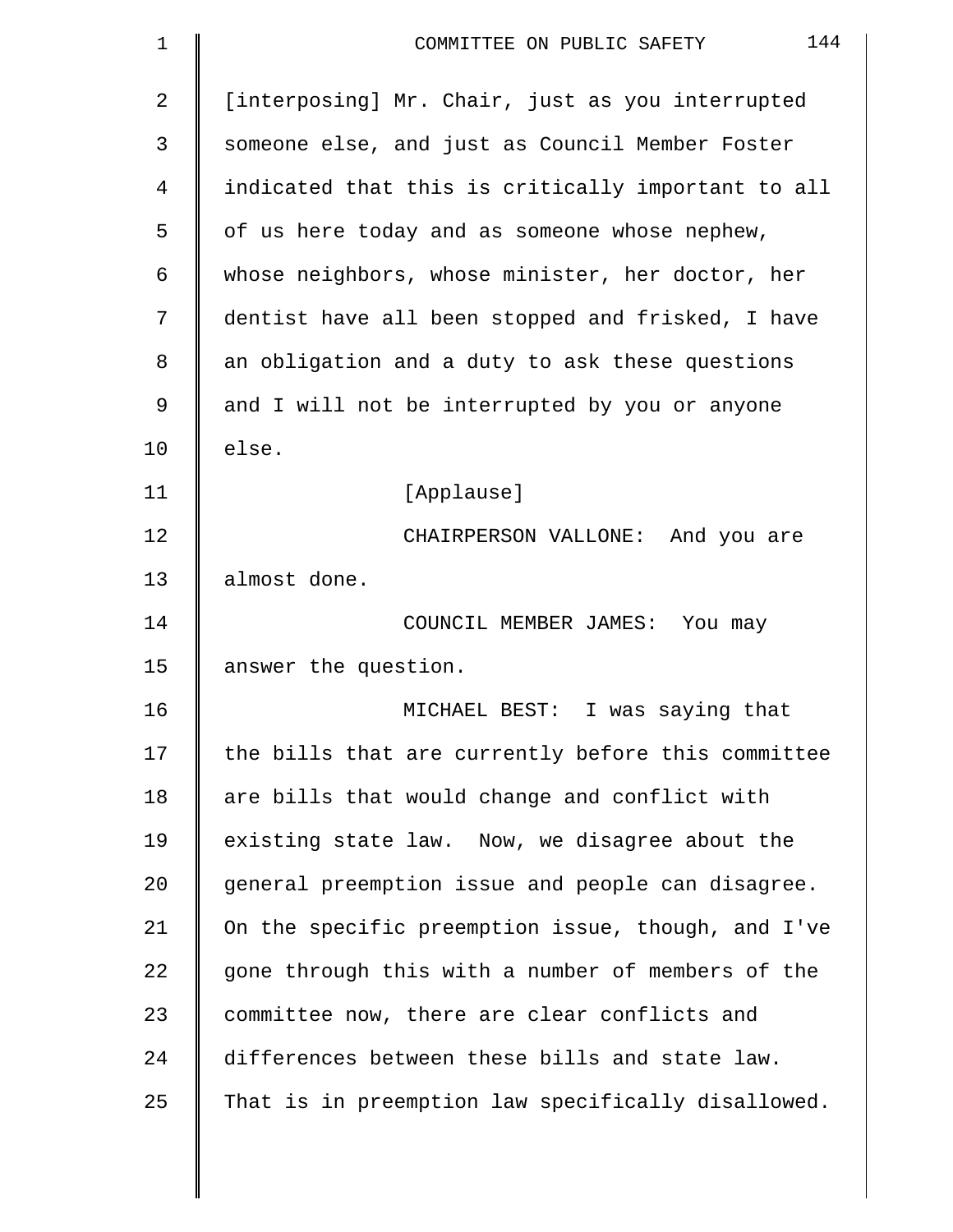| 1  | 145<br>COMMITTEE ON PUBLIC SAFETY                  |
|----|----------------------------------------------------|
| 2  | I agree with all the members of                    |
| 3  | this committee that these are very serious         |
| 4  | matters. I think that the administration of        |
| 5  | criminal justice both in terms of protecting       |
| 6  | people's rights and in terms of how the police     |
| 7  | officers are able to do their jobs in order to     |
| 8  | keep citizens safe are both critical and important |
| 9  | matters to the city.                               |
| 10 | When I talk about preemption, it is                |
| 11 | not meant in any way to diminish either side of    |
| 12 | that equation but simply to say that this is a     |
| 13 | very difficult area that has been balanced by the  |
| 14 | state is the Criminal Procedure Law and they've    |
| 15 | made clear that that's what the law should be. To  |
| 16 | the extent these bills would change that, we have  |
| 17 | a very serious preemption problem and I don't      |
| 18 | believe that they would survive court challenge.   |
| 19 | COUNCIL MEMBER JAMES: Well,                        |
| 20 | obviously, I disagree and a number of my           |
| 21 | colleagues disagree. I think your reference to     |
| 22 | CPL talks about the Criminal Procedure Law. All    |
| 23 | of these bills have nothing to do with criminal    |
| 24 | procedure. All these bills attempt to do is get    |
| 25 | at the violation of civil rights and ensure that   |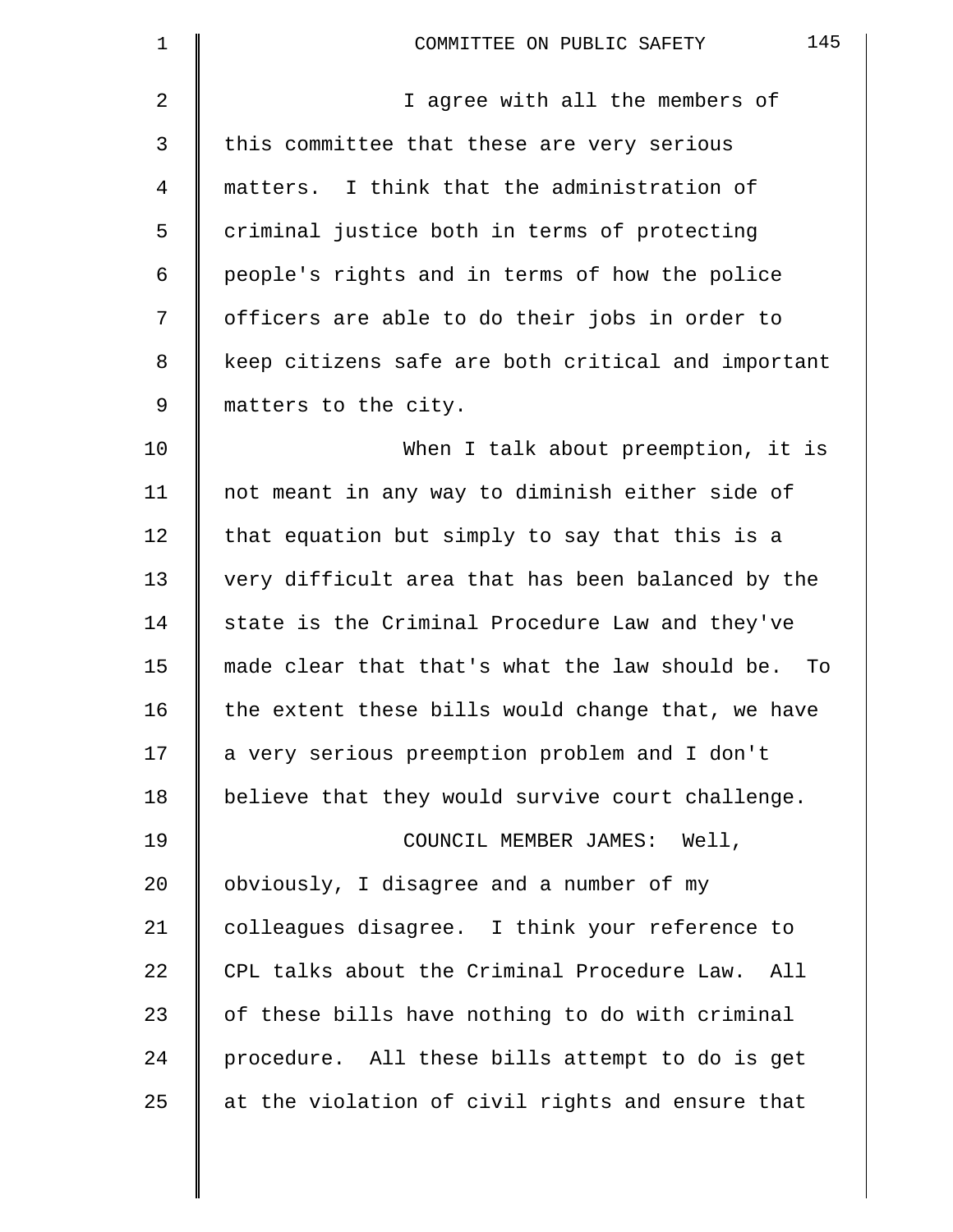| $\mathbf 1$ | 146<br>COMMITTEE ON PUBLIC SAFETY                  |
|-------------|----------------------------------------------------|
| 2           | there are some checks and balances on NYPD in the  |
| 3           | City of New York. I totally disagree with you. I   |
| 4           | would hope that we would go forward and pass these |
| 5           | bills.                                             |
| 6           | I thank you for your testimony                     |
| 7           | today. If in fact, if there was any attempt or if  |
| 8           | you interpreted my emotion as being disrespectful, |
| 9           | it was not my intent. It's just the emotion that   |
| 10          | I feel when I walk into my community, when I walk  |
| 11          | throughout the City of New York and individuals    |
| 12          | come up to me who are law-abiding citizens who     |
| 13          | respect the law, uphold the law, believe in the    |
| 14          | law, believe in the city, and their rights have    |
| 15          | been violated. It cannot continue. Thank you.      |
| 16          | Mr. Best, I<br>CHAIRPERSON VALLONE:                |
| 17          | know that you had agreed to give the Council two   |
| 18          | hours of testimony. It is now well beyond that,    |
| 19          | so I appreciate the fact that you've stayed. I'm   |
| 20          | asking you to stay as long as you can, but I know  |
| 21          | that you only agreed to two hours. Unfortunately,  |
| 22          | there are many Council Members that won't be able  |
| 23          | to ask questions, despite how important this is to |
| 24          | them, because of time limits that people have not  |
| 25          | constrained themselves to. So, again, I ask you    |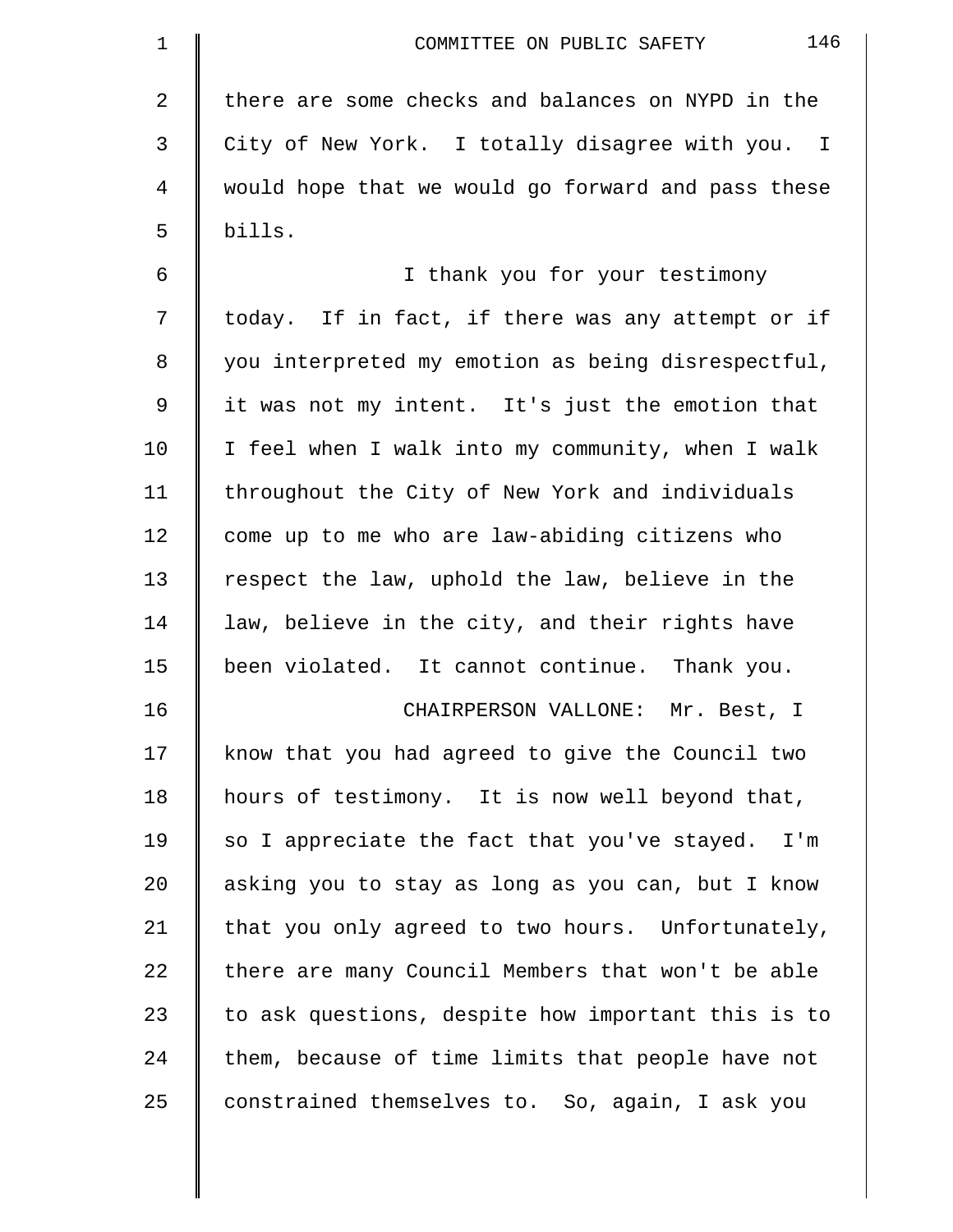| $\mathbf 1$    | 147<br>COMMITTEE ON PUBLIC SAFETY                 |
|----------------|---------------------------------------------------|
| $\overline{a}$ | to stay as long as you can. I know you've only    |
| 3              | committed to two hours.                           |
| 4              | MICHAEL BEST: I can stay a little                 |
| 5              | bit longer. I don't know how many more--I'm sorry |
| 6              | that I haven't counted how many Council Members   |
| 7              | there are that want to ask questions, but I can   |
| 8              | stay a little bit longer.                         |
| 9              | CHAIRPERSON VALLONE: There are                    |
| 10             | seven more Council Members. I'd ask you to stay   |
| 11             | as long as you can, but I know that we made a     |
| 12             | commitment for two hours.                         |
| 13             | MICHAEL BEST: Can I have one                      |
| 14             | moment, Councilman, before--                      |
| 15             | CHAIRPERSON VALLONE: [interposing]                |
| 16             | Yes, I guess you do need the same break that the  |
| 17             | rest of us have taken.                            |
| 18             | [Pause]                                           |
| 19             | MICHAEL BEST: I can stay a little                 |
| 20             | bit longer.                                       |
| 21             | CHAIRPERSON VALLONE: Okay, I'd ask                |
| 22             | you to stay as long as you can, but I don't want  |
| 23             | to impose too much. The next three Council        |
| 24             | Members are Greenfield, Lapping and Comrie. So,   |
| 25             | Council Member Greenfield? Please, in respect to  |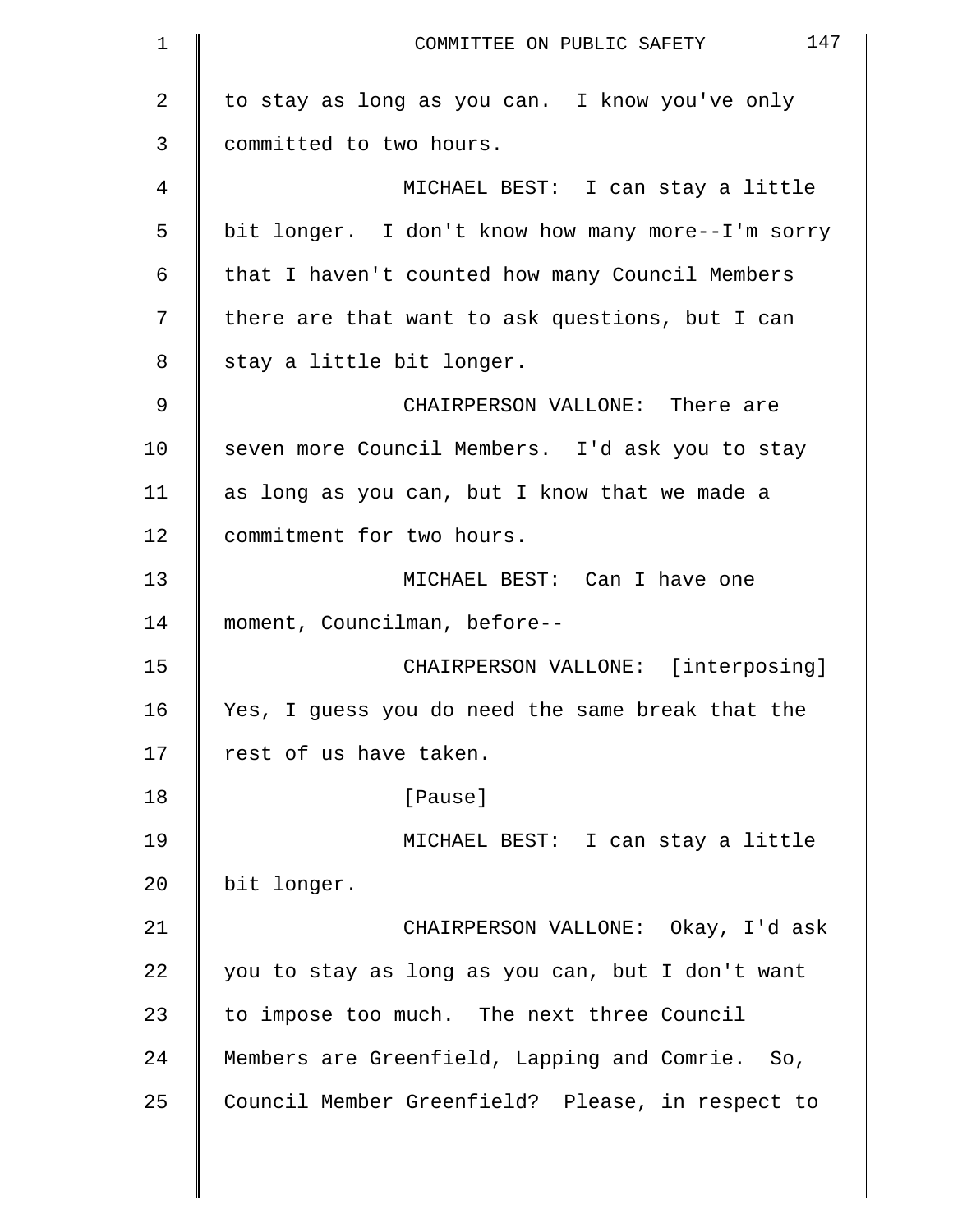| 1  | 148<br>COMMITTEE ON PUBLIC SAFETY                  |
|----|----------------------------------------------------|
| 2  | your colleagues, please try to limit to five       |
| 3  | minutes. Thank you.                                |
| 4  | COUNCIL MEMBER GREENFIELD: I'll be                 |
| 5  | brief. Thank you, Mr. Chairman. Counselor, do      |
| 6  | you feel safe with the work that the FBI and the   |
| 7  | CIA are doing?                                     |
| 8  | MICHAEL BEST: I'm not quite sure                   |
| 9  | how to answer that question, Councilman.           |
| 10 | COUNCIL MEMBER GREENFIELD: It's a                  |
| 11 | yes or no question. Do you think the FBI and CIA   |
| 12 | are doing good work?                               |
| 13 | MICHAEL BEST: I'm not that                         |
| 14 | familiar with how the CIA does its job. To the     |
| 15 | extent that I've ever had contacts with the FBI,   |
| 16 | it's been perfectly professional.                  |
| 17 | COUNCIL MEMBER GREENFIELD: Okay.                   |
| 18 | I mean the reason I ask is because, yesterday, the |
| 19 | Mayor said that if an inspector general came to    |
| 20 | the NYPD, NYPD would no longer be safe. It just    |
| 21 | struck me considering that I think we all agree    |
| 22 | that the FBI and the CIA do outstanding work, both |
| 23 | organizations of which have inspector generals.    |
| 24 | The idea that somehow New Yorkers would be less    |
| 25 | safe, or in the Mayor's case, unsafe--quote, "You  |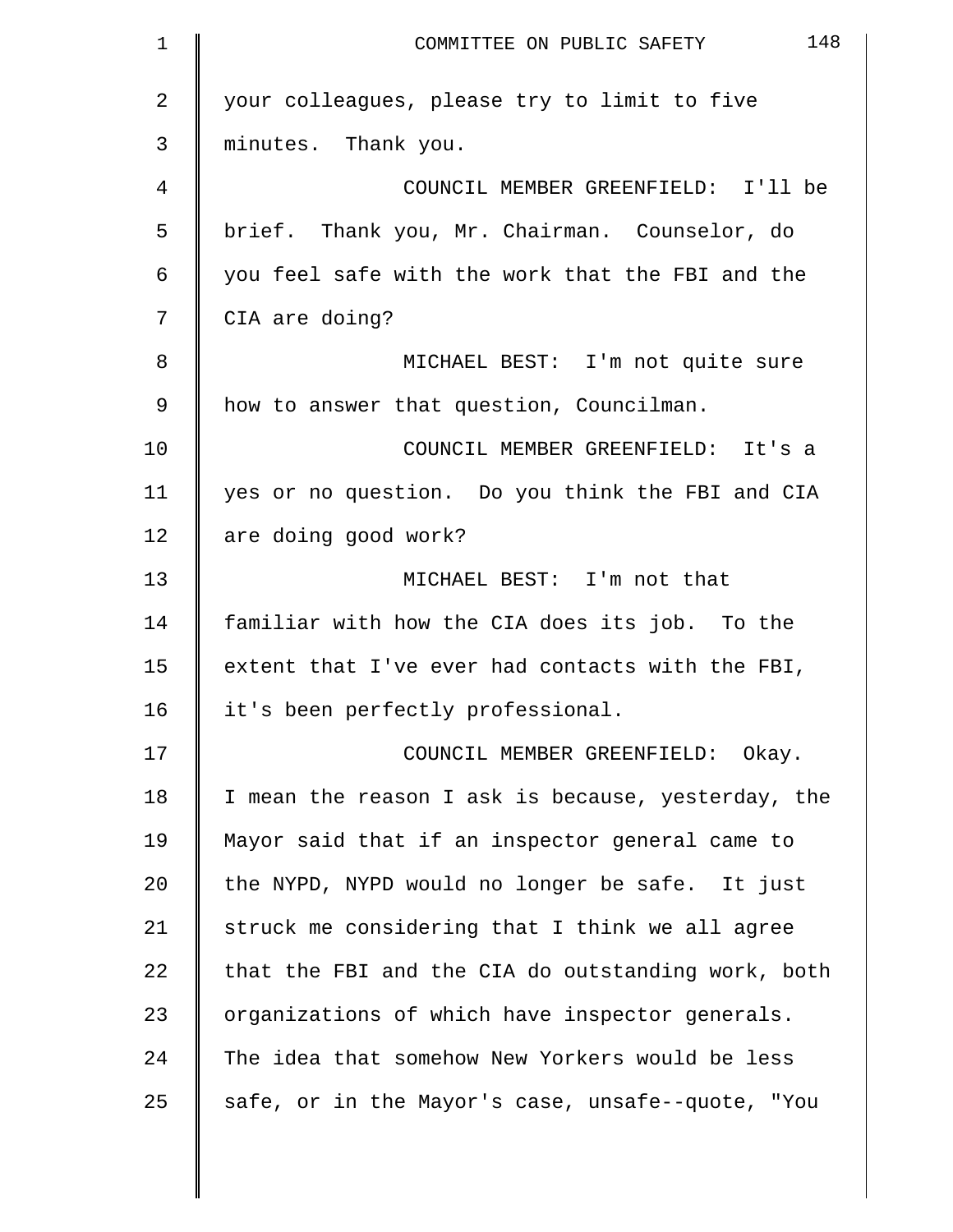| $\mathbf 1$    | 149<br>COMMITTEE ON PUBLIC SAFETY                  |
|----------------|----------------------------------------------------|
| $\overline{2}$ | won't be safe anymore," end quote--is a little bit |
| 3              | surprising, because if the FBI and the CIA can     |
| 4              | keep us safe, having an inspector general, I'm     |
| 5              | wondering why would New York City not be safe if   |
| 6              | the NYPD had an inspector general. Can you         |
| 7              | explain that to me, counselor?                     |
| 8              | MICHAEL BEST: Well, I'm hesitant                   |
| 9              | to make a comparison to anything that's happening  |
| 10             | at the FBI and the CIA in terms of oversight or    |
| 11             | internal investigations. I don't know how they're  |
| 12             | structured. I don't know how they work. I'm        |
| 13             | simply not familiar with it. So I'd rather not     |
| 14             | comment on that.                                   |
| 15             | COUNCIL MEMBER GREENFIELD: Okay.                   |
| 16             | I actually do want to speak about the inspector,   |
| 17             | and I'll tell you why, because I'm also sorely     |
| 18             | disappointed that we haven't had folks here from   |
| 19             | the NYPD to talk about the actual policies and the |
| 20             | actual legislation. I think that the               |
| 21             | administration has done itself a disservice in not |
| 22             | allowing for an honest conversation about the      |
| 23             | legislation by simply by trying to stonewall by    |
| 24             | claiming that these would not stand up to legal    |
| 25             | scrutiny.                                          |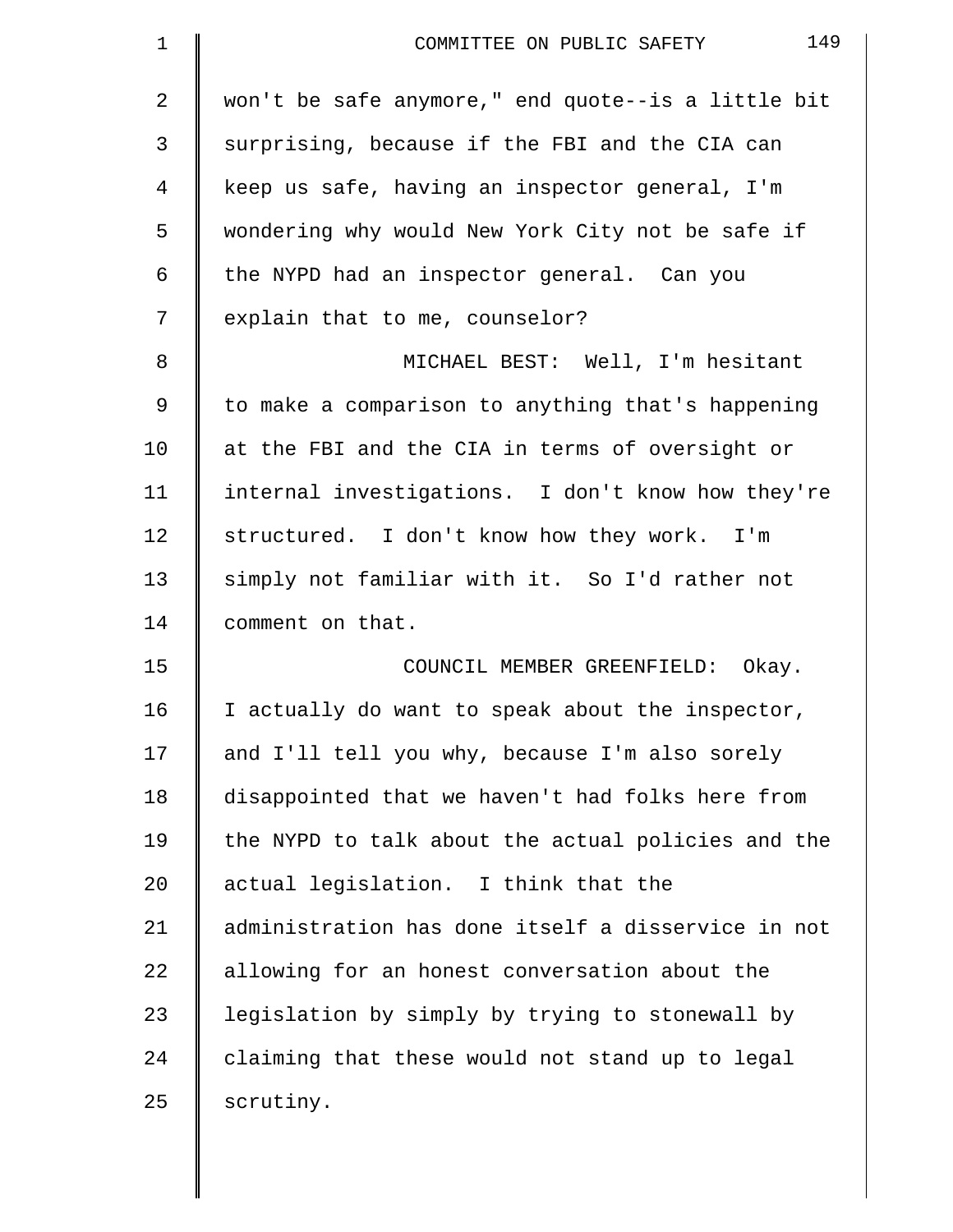| $\mathbf 1$ | 150<br>COMMITTEE ON PUBLIC SAFETY                  |
|-------------|----------------------------------------------------|
| 2           | So I specifically want to speak to                 |
| 3           | the inspector general because I actually believe   |
| 4           | that's the weakest of legal arguments that you     |
| 5           | make. So can you tell me specifically why are you  |
| 6           | opposed to the NYPD having an inspector general?   |
| 7           | MICHAEL BEST: Well, I think, you                   |
| 8           | know you mentioned the Mayor's comments and on the |
| 9           | substance of it, I think that Council can simply   |
| 10          | refer to what the Mayor has said publicly about    |
| 11          | this on the merits of having an inspector general. |
| 12          | I have also said that I believe it's unnecessary,  |
| 13          | in my testimony. I adhere to that view. I've       |
| 14          | also said that I believe that it is an illegal     |
| 15          | curtailment, based on state law, both state law    |
| 16          | and the City Charter. I believe that as well.      |
| 17          | COUNCIL MEMBER GREENFIELD: I want                  |
| 18          | to talk about the policy. You say it's             |
| 19          | unnecessary. Why is it unnecessary? So let's       |
| 20          | just run through some of the things that you've    |
| 21          | said. So I think we've had some conversation.      |
| 22          | Council Member James has already mentioned the     |
| 23          | U.S. attorney generally does not oversee police    |
| 24          | activities. If anything, I think the Department    |
| 25          | of Justice on occasion would. Is that correct?     |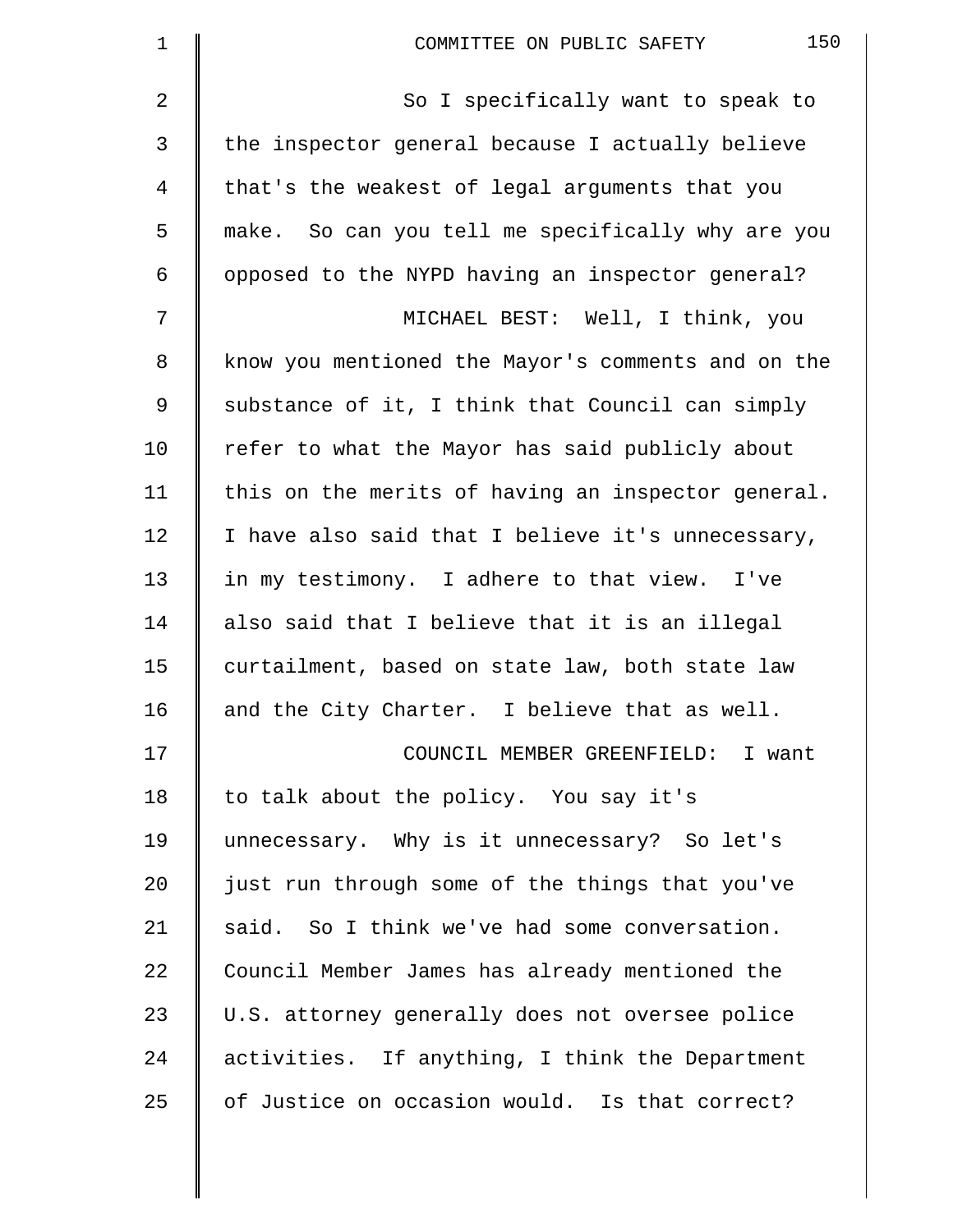| $\mathbf 1$    | 151<br>COMMITTEE ON PUBLIC SAFETY                 |
|----------------|---------------------------------------------------|
| $\overline{a}$ | It's not a general practice of the U.S. attorney, |
| 3              | in your experience, to oversee police activities. |
| 4              | MICHAEL BEST: Well, I think that                  |
| 5              | general U.S. attorneys around the country have at |
| 6              | times looked into policing. I believe that--      |
| 7              | COUNCIL MEMBER GREENFIELD:                        |
| 8              | [interposing] I'm referring to the Southern and   |
| 9              | Eastern Districts, Counselor.                     |
| 10             | MICHAEL BEST: Well, I think that                  |
| 11             | you can't simply say, well they have not done an  |
| 12             | investigation of the police department in some    |
| 13             | period of time and say that therefore they do not |
| 14             | have any oversight powers. I think you have to    |
| 15             | look at it generally. Across the country, a       |
| 16             | number of U.S. attorneys, I believe, have done    |
| 17             | various investigations related to police          |
| 18             | departments.                                      |
| 19             | I think, frankly, that those police               |
| 20             | departments have had problems that merited        |
| 21             | investigation and sometimes merited, you know,    |
| 22             | settlements or whatever with the Justice          |
| 23             | Department. I think New York has the best police  |
| 24             | department in the country and that may be one     |
| 25             | reason why it hasn't happened here.               |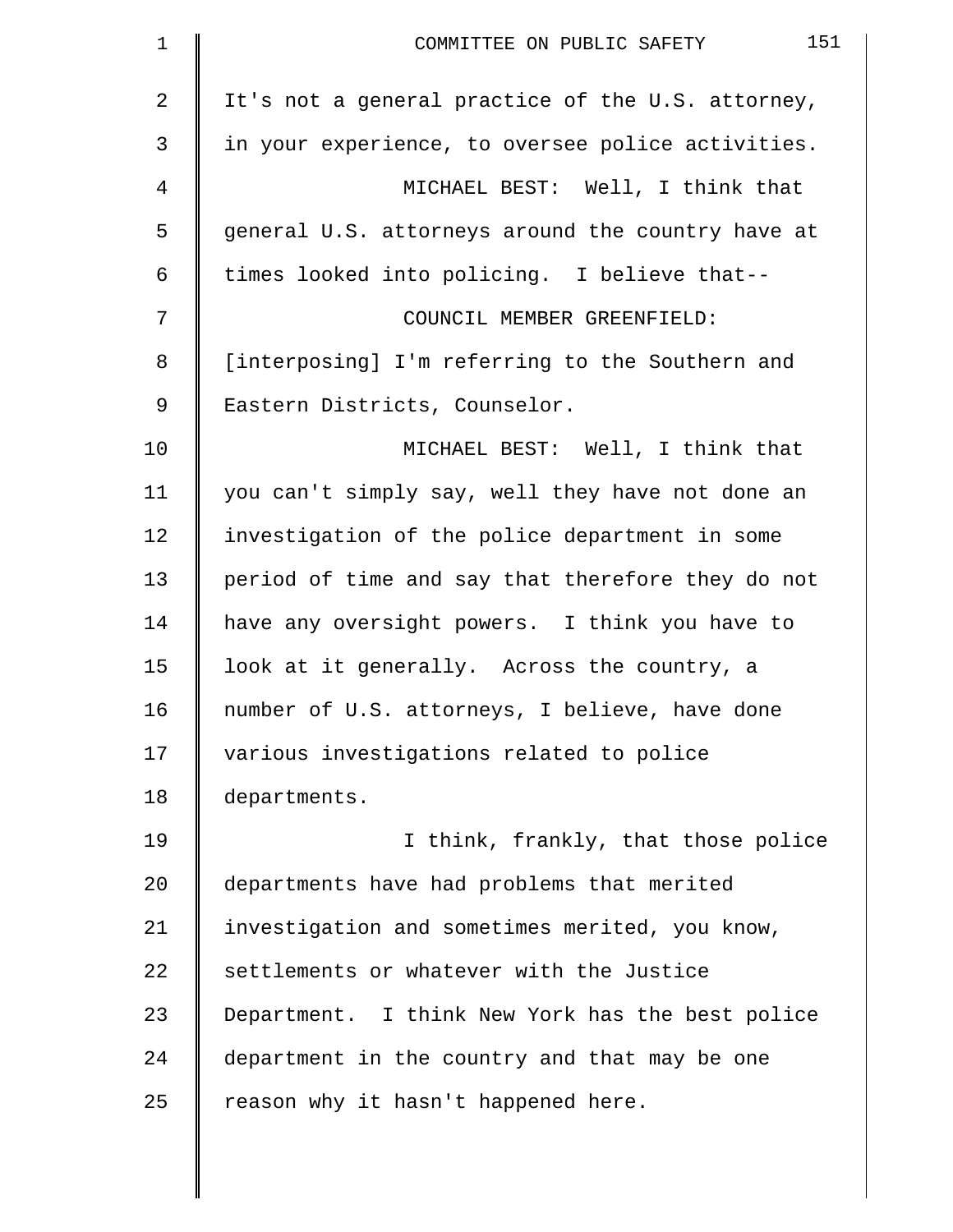| $\mathbf 1$ | 152<br>COMMITTEE ON PUBLIC SAFETY                  |
|-------------|----------------------------------------------------|
| 2           | COUNCIL MEMBER GREENFIELD: If                      |
| 3           | you're convinced you have the best police          |
| 4           | department in the country, I don't see why you'd   |
| 5           | be afraid to have an inspector general. I will--   |
| 6           | MICHAEL BEST: [interposing] I                      |
| 7           | didn't say we were afraid. No one said we were     |
| 8           | afraid, Councilman. What we said is we don't       |
| $\mathsf 9$ | agree that it's necessary. It's not exactly the    |
| 10          | same thing.                                        |
| 11          | COUNCIL MEMBER GREENFIELD: Okay.                   |
| 12          | So you concede that the U.S. attorney in the       |
| 13          | Southern and Eastern District have not             |
| 14          | investigated the police department.                |
| 15          | MICHAEL BEST: Well, I don't know                   |
| 16          | specifically whether they have or not. It's        |
| 17          | entirely--                                         |
| 18          | COUNCIL MEMBER GREENFIELD:                         |
| 19          | [interposing] As far as we know from public        |
| 20          | information.                                       |
| 21          | MICHAEL BEST: I am not personally                  |
| 22          | aware of investigations done by them of the nature |
| 23          | we're talking about. It may by that they have      |
| 24          | don't it. I really don't know.                     |
| 25          | COUNCIL MEMBER GREENFIELD:<br>The                  |
|             |                                                    |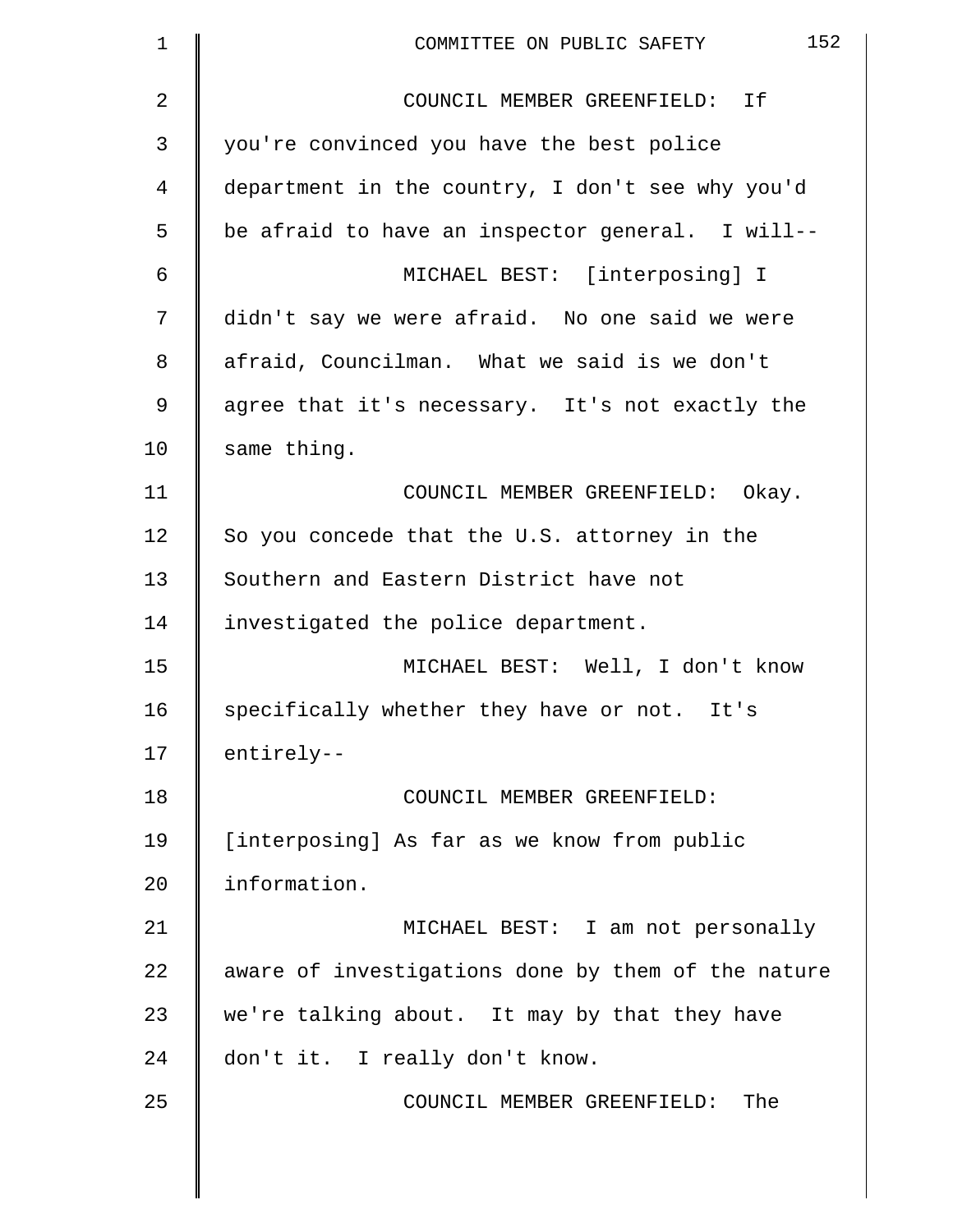| $\mathbf 1$ | 153<br>COMMITTEE ON PUBLIC SAFETY                  |
|-------------|----------------------------------------------------|
| 2           | district attorneys obviously for them it's a       |
| 3           | little bit complicated, right, they work with the  |
| 4           | NYPD on a daily basis. It's kind of--              |
| 5           | MICHAEL BEST: [interposing] They                   |
| 6           | $all--$                                            |
| 7           | COUNCIL MEMBER GREENFIELD:                         |
| 8           | [interposing] In fact, the last time we had a      |
| 9           | situation in the Bronx where a district attorney   |
| 10          | actually investigated some NYPD officers, it was   |
| 11          | actually reported in The New York Times that those |
| 12          | officers actually made threats against district    |
| 13          | attorney's office. So, one could see how the DAs,  |
| 14          | although you mentioned that there are five of      |
| 15          | them, one could see how they could be in a tough   |
| 16          | spot in terms of investigating the NYPD. Is that   |
| 17          | fair?                                              |
| 18          | MICHAEL BEST: No. I think that if                  |
| 19          | you ask any of the district attorneys, and I've    |
| 20          | heard them all say this publicly at various        |
| 21          | points, they are fiercely independent. They will   |
| 22          | investigate anyone, including police officers, who |
| 23          | they believe has broken the law. They will         |
| 24          | prosecute as appropriate. I know that every one    |
| 25          | of them has investigated and brought cases to      |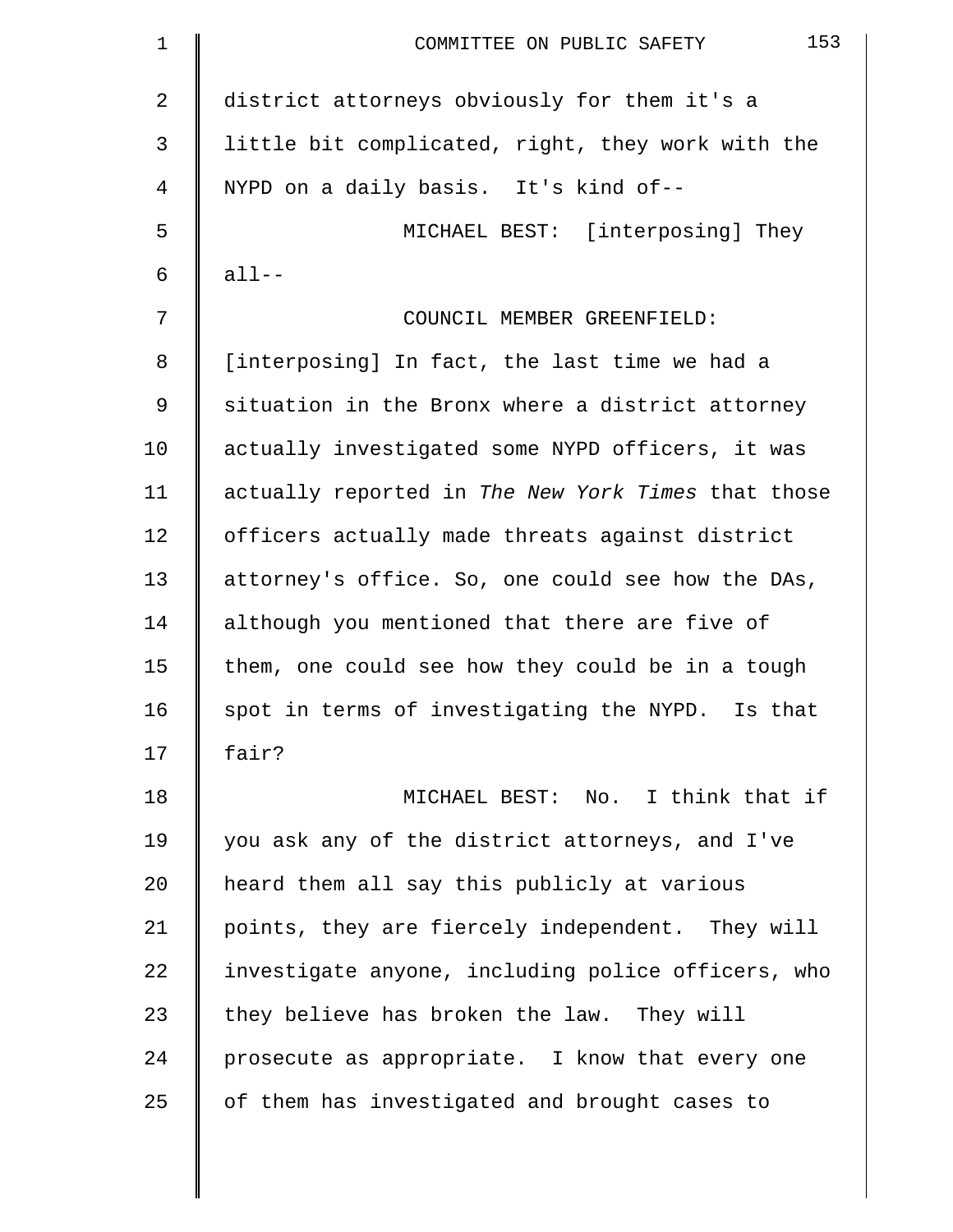| $\mathbf 1$    | 154<br>COMMITTEE ON PUBLIC SAFETY                  |
|----------------|----------------------------------------------------|
| $\overline{2}$ | grand juries against police officers, indicated    |
| 3              | police officers and prosecuted cases against       |
| 4              | police officers. So I would not agree.             |
| 5              | COUNCIL MEMBER GREENFIELD:                         |
| 6              | Individual officers, but generally it's not their  |
| 7              | practice to go after the entire department. Let's  |
| 8              | talk about the CCRB. I mean they seem to be        |
| 9              | overwhelmed as it is. I mean the cases are backed  |
| 10             | up, and they also deal with individual cases. You  |
| 11             | believe the CCRB is the appropriate agency that is |
| 12             | providing oversight?                               |
| 13             | MICHAEL BEST: I listed a host of                   |
| 14             | agencies that are providing oversight--            |
| 15             | COUNCIL MEMBER GREENFIELD:                         |
| 16             | [interposing] I know and I'm running through them  |
| 17             | one by one because--                               |
| 18             | MICHAEL BEST: [interposing] And I                  |
| 19             | believe--                                          |
| 20             | COUNCIL MEMBER GREENFIELD:<br>--the                |
| 21             | purpose of a Council hearing, counselor, is to     |
| 22             | actually review legislation, not to have           |
| 23             | stonewalling by the administration where you       |
| 24             | refuse to discuss legislation at hand simply by    |
| 25             | saying well, we think it's illegal or              |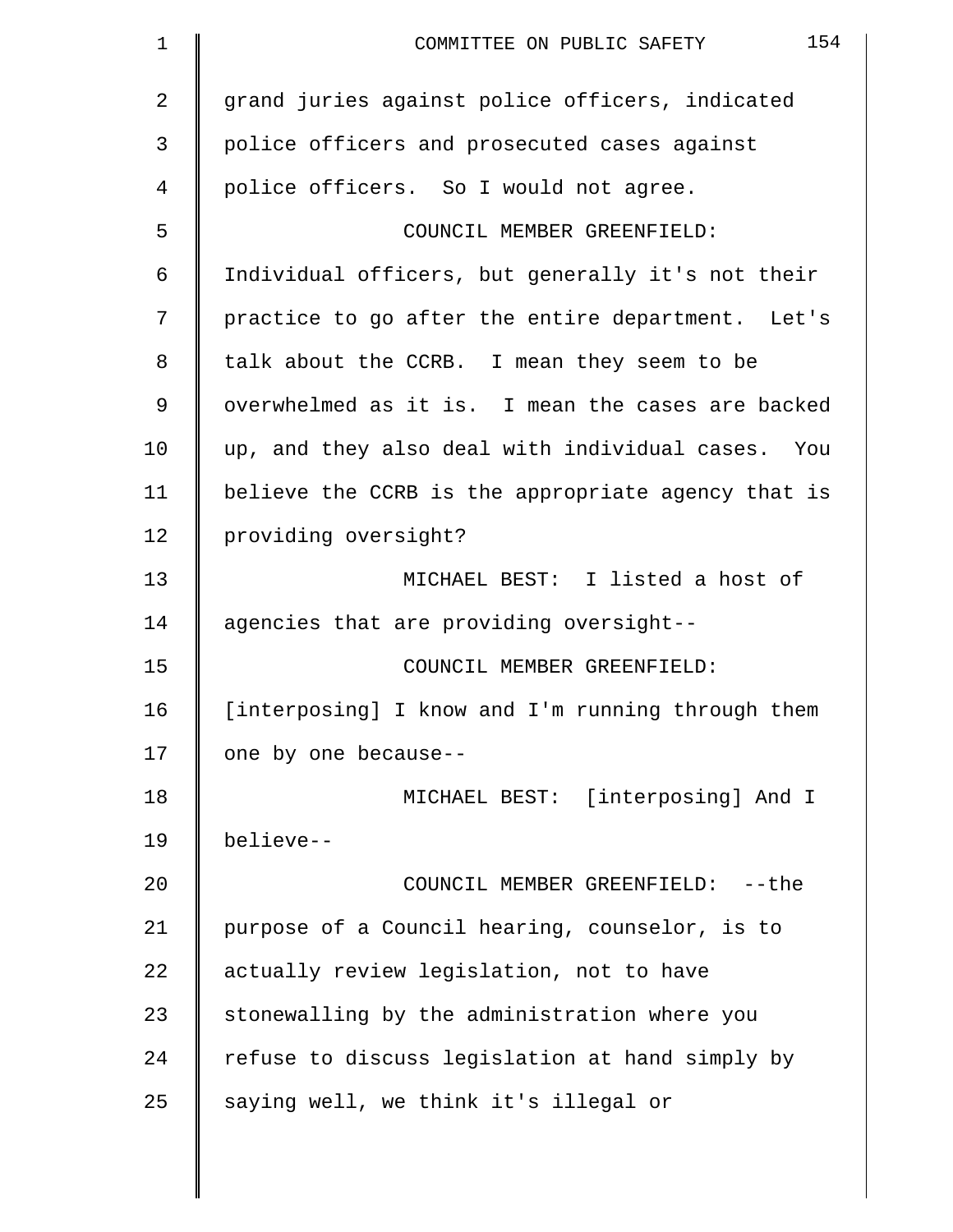| $\mathbf 1$    | 155<br>COMMITTEE ON PUBLIC SAFETY                  |
|----------------|----------------------------------------------------|
| $\overline{2}$ | unconstitutional. So I'm trying to do my job as a  |
| 3              | member of the City Council that you refuse to help |
| 4              | me do, which is to evaluate at least one piece of  |
| 5              | legislation which is an important piece of         |
| 6              | legislation that deals with an inspector general.  |
| 7              | That's why I'm asking you about the CCRB. So I     |
| 8              | think that's a fair question.                      |
| 9              | MICHAEL BEST: Well, first off, I                   |
| 10             | disagree with your characterization of what the    |
| 11             | discussion has been. I think we have been          |
| 12             | discussing the specific legislation since the      |
| 13             | minute I sat down here. Secondly, I would say      |
| 14             | that the CCRB has a particular role to play. It    |
| 15             | does it well. In fact, in cooperation with the     |
| 16             | Council, we have expanded what it does so that it  |
| 17             | can bring cases on its own for disciplinary        |
| 18             | charges against police officers. So, yes, I do     |
| 19             | believe it's an important part of the oversight of |
| 20             | the police department.                             |
| 21             | COUNCIL MEMBER GREENFIELD:<br>All                  |
| 22             | right, I see we're going to agree to disagree. I   |
| 23             | do want to give my colleagues a chance to respond. |
| 24             | I'm just curious about just something I noticed on |
| 25             | your resume. You were counsel to the New York      |
|                |                                                    |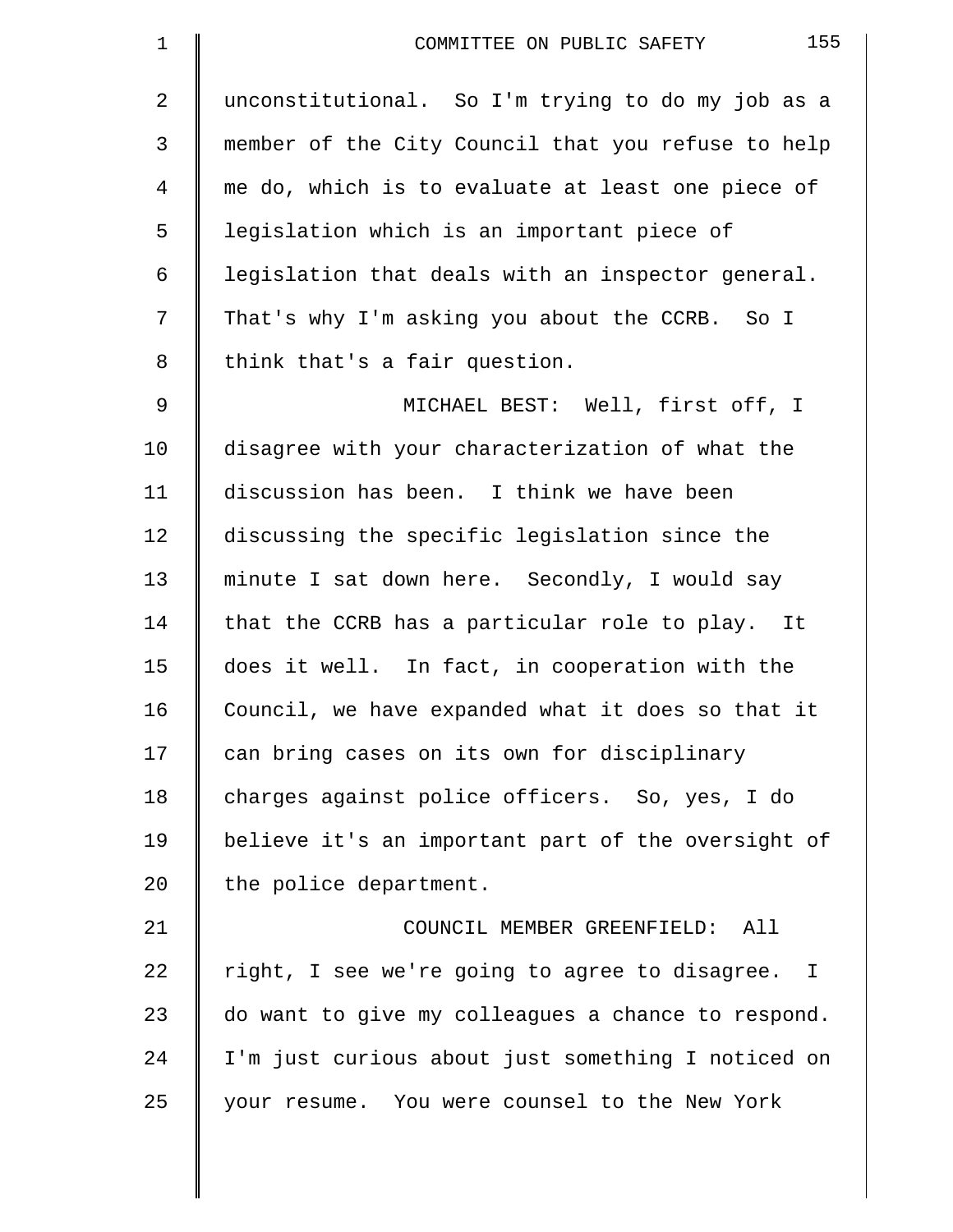| $\mathbf 1$ | 156<br>COMMITTEE ON PUBLIC SAFETY                  |
|-------------|----------------------------------------------------|
| 2           | City Host Committee for the RNC. Is that correct?  |
| 3           | MICHAEL BEST: Yes, I was.                          |
| 4           | COUNCIL MEMBER GREENFIELD: Were                    |
| 5           | you involved in any of the legal decision making   |
| 6           | that dealt with the policies and procedures of the |
| 7           | arrests of the NYPD that were later found to be    |
| 8           | unconstitutional just a few weeks ago by federal   |
| 9           | court?                                             |
| 10          | MICHAEL BEST: Just so it's clear,                  |
| 11          | my job as counsel to the Host Committee was the    |
| 12          | Host Committee--any city that hosts a political    |
| 13          | convention for either party has to set up a not-   |
| 14          | for-profit corporation whose job it is to raise    |
| 15          | funds on behalf of the city and also to coordinate |
| 16          | the city side of any political convention.<br>I.   |
| 17          | worked for that. I didn't work for either party.   |
| 18          | I worked for the city's not-for-profit. My job     |
| 19          | was to do legal advice on that, not to do legal    |
| 20          | advice on arrests or anything like that. So the    |
| 21          | answer is no.                                      |
| 22          | COUNCIL MEMBER GREENFIELD: Okay.                   |
| 23          | I merely want to point out that I think at the     |
| 24          | time I'm certain the NYPD felt that they were      |
| 25          | correct when they went around indiscriminately     |
|             |                                                    |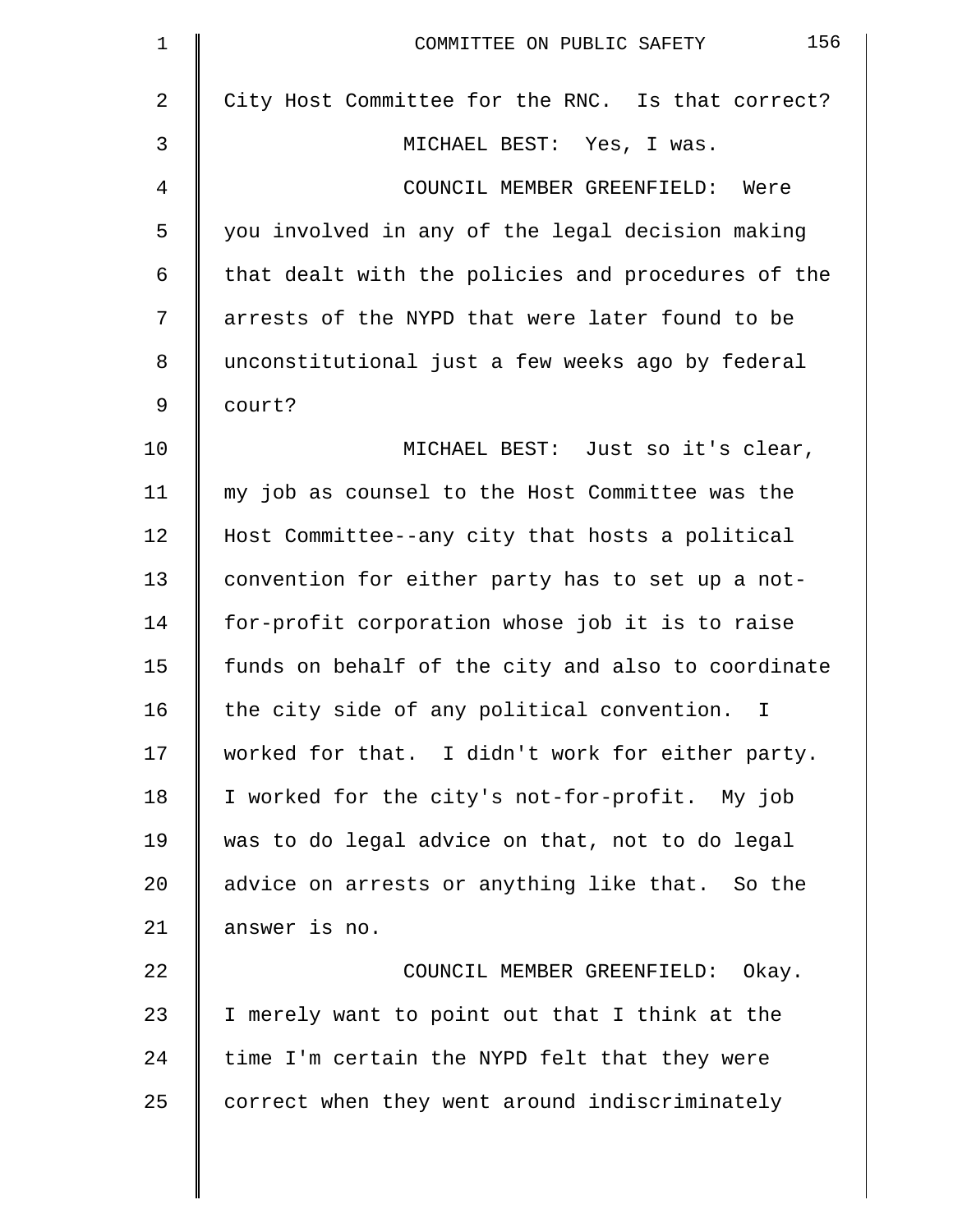| $\mathbf 1$    | 157<br>COMMITTEE ON PUBLIC SAFETY                  |
|----------------|----------------------------------------------------|
| $\overline{2}$ | arresting New Yorkers who were trying to entertain |
| 3              | themselves in their freedom of speech rights.      |
| 4              | Those rights were found to have been violated      |
| 5              | eight years later. So my point that I'm making is  |
| 6              | that just because you believe something is illegal |
| 7              | or unconstitutional or undoable does not mean that |
| 8              | the courts will disagree with you. That's why I    |
| 9              | believe it's a disservice to not engage in the     |
| 10             | fundamental discussion over the actual pieces of   |
| 11             | legislation rather than to simply stonewall by     |
| 12             | saying we don't believe that this is in fact       |
| 13             | constitutional or allowable. Because I think that  |
| 14             | there's a very good chance that the courts, which  |
| 15             | have a history of disagreeing with the NYPD on     |
| 16             | these issues, will disagree with you on these      |
| 17             | pieces of legislation as well. Thank you.          |
| 18             | MICHAEL BEST: Mr. Chairman, I'm                    |
| 19             | afraid I'm going to have to excuse myself from the |
| 20             | hearing.                                           |
| 21             | CHAIRPERSON VALLONE: That's                        |
| 22             | unfortunate. Please, every witness who testifies   |
| 23             | usually gives us two hours from the                |
| 24             | administration. It's been well beyond that. I      |
| 25             | was worried about this and I was trying to move    |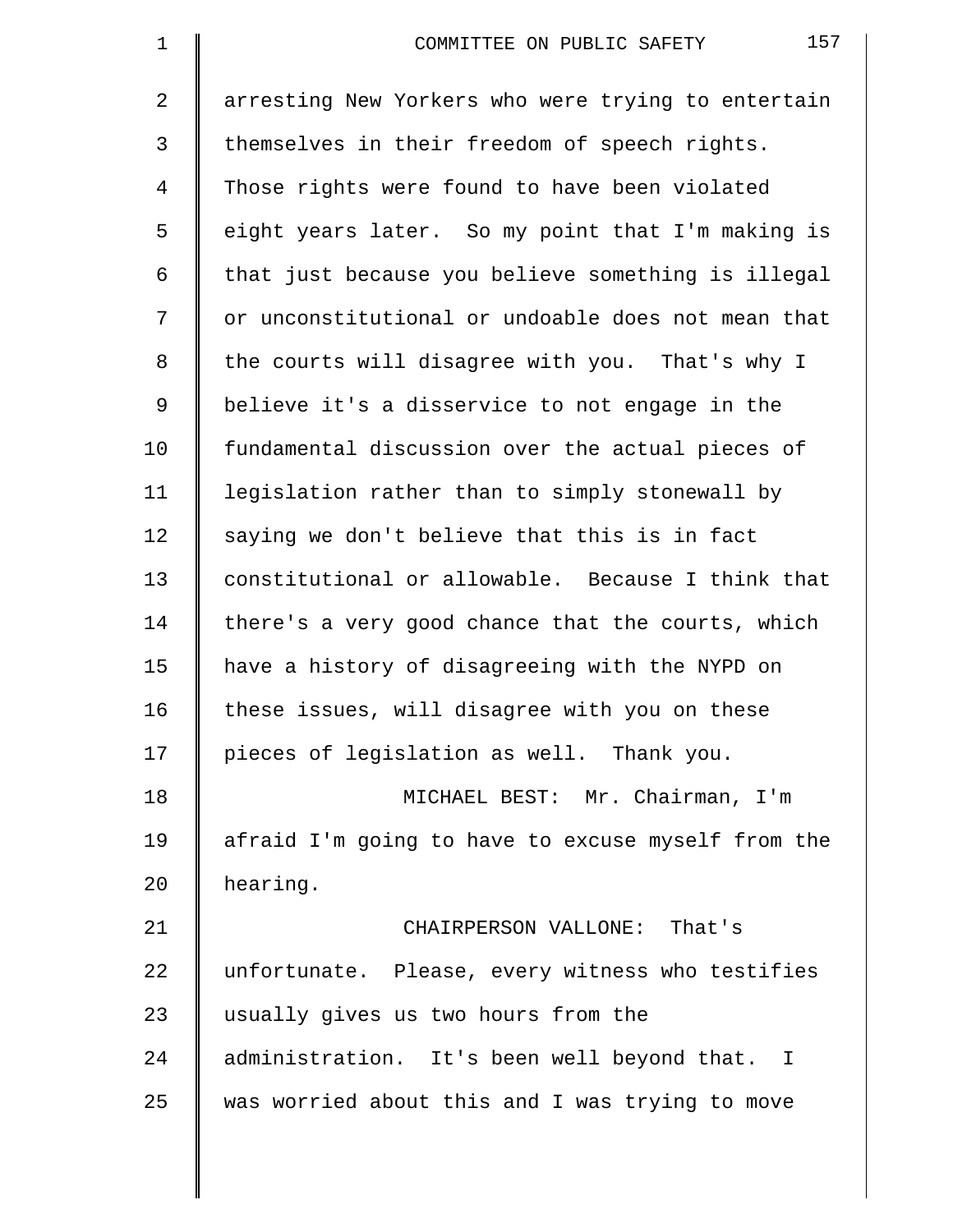| $\mathbf 1$    | 158<br>COMMITTEE ON PUBLIC SAFETY                 |
|----------------|---------------------------------------------------|
| $\overline{a}$ | people along so that everyone would get a chance. |
| 3              | It's unfortunate that you have to leave. I'm      |
| 4              | asking you to stay. I know that you've got other  |
| 5              | things to do. We've got six more Council Members  |
| 6              | on the list. Would you be able to take one more   |
| 7              | Council Member?                                   |
| 8              | MICHAEL BEST: All right, we're                    |
| 9              | past the time that--                              |
| 10             | CHAIRPERSON VALLONE: [interposing]                |
| 11             | Jessica Lappin has--                              |
| 12             | MICHAEL BEST: --I really have to--                |
| 13             | CHAIRPERSON VALLONE: --assured me                 |
| 14             | she'll be very quick.                             |
| 15             | MICHAEL BEST: All right.                          |
| 16             | CHAIRPERSON VALLONE: So we're                     |
| 17             | going to go to her and then Jumaane wants to say  |
| 18             | one last thing.                                   |
| 19             | MICHAEL BEST: All right, I can                    |
| 20             | stay for those. I will stay for those, at your    |
| 21             | request, Chairman.                                |
| 22             | CHAIRPERSON VALLONE: Okay, thank                  |
| 23             | you.                                              |
| 24             | COUNCIL MEMBER LAPPIN: Thank you                  |
| 25             | very much. I appreciate that. So I'll really      |
|                |                                                   |

║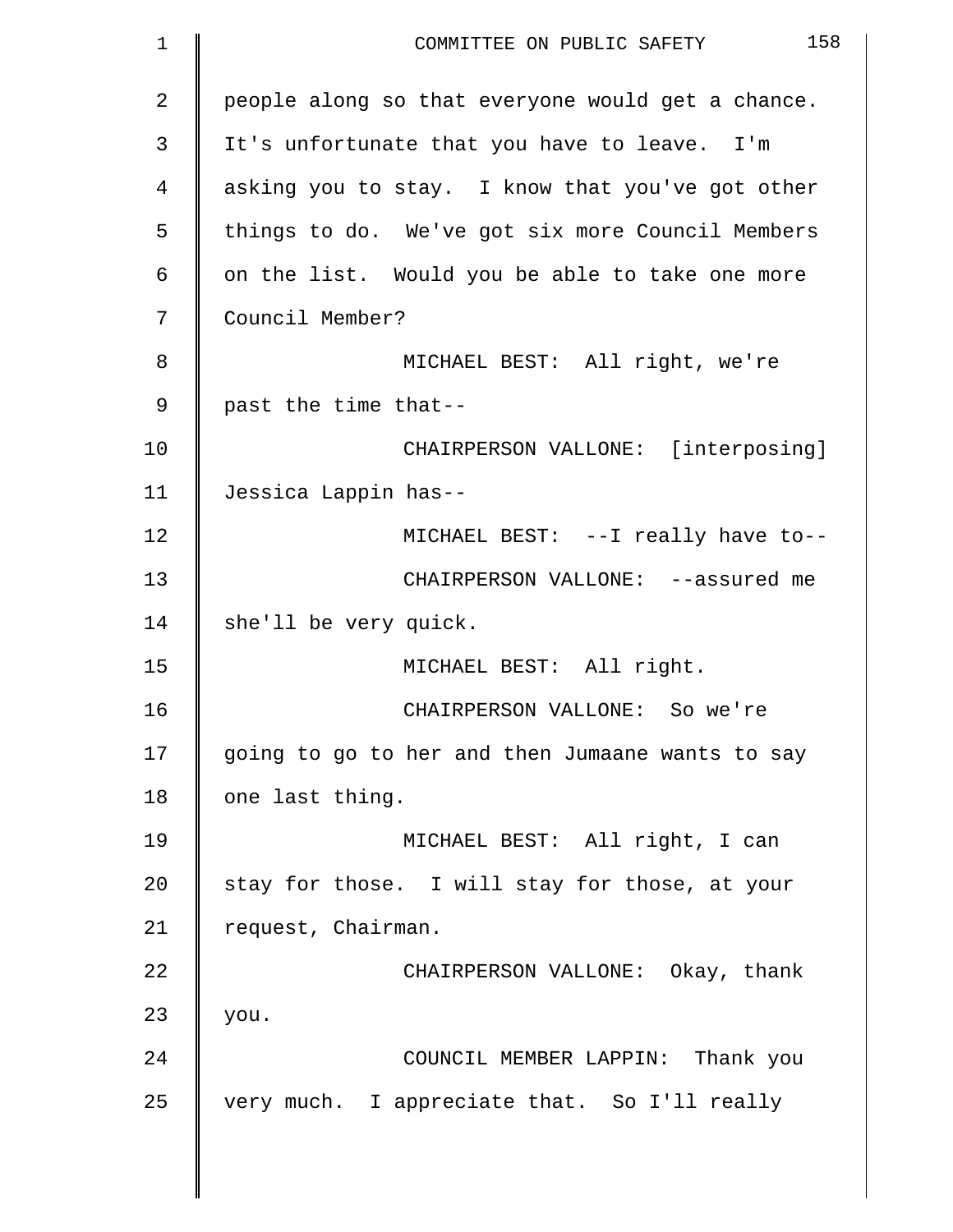| $\mathbf 1$ | 159<br>COMMITTEE ON PUBLIC SAFETY                  |
|-------------|----------------------------------------------------|
| 2           | just make one brief statement then and ask you one |
| 3           | question, in the interest of time. My comment is   |
| 4           | there was a lot of discussion today about the      |
| 5           | consent to search bill, and how it would apply to  |
| 6           | searches involving reasonable suspicion. The       |
| 7           | comment I would make is when 90 percent of the     |
| 8           | individuals who are stopped are neither arrested   |
| $\mathsf 9$ | nor issued summonses, how is that reasonable?      |
| 10          | Obviously, to me that's very clear that there's a  |
| 11          | problem. That it's unacceptable, which is why      |
| 12          | we're all here today.                              |
| 13          | My question really relates to the                  |
| 14          | response that the police department issued to the  |
| 15          | Speaker's letter in May, describing the steps that |
| 16          | the police department would be taking to address   |
| 17          | some of the concerns regarding stop, question and  |
| 18          | frisk. A couple of things that Commissioner Kelly  |
| 19          | said the police department was in the process of   |
| 20          | doing were: one, developing a system to identify   |
| 21          | officers who have received multiple complaints     |
| 22          | regarding stop activity; and two, develop a        |
| 23          | course, a new course that would provide additional |
| 24          | teaching on how to conduct lawful stops.           |
| 25          | So I would like to have some sort                  |
|             |                                                    |

 $\parallel$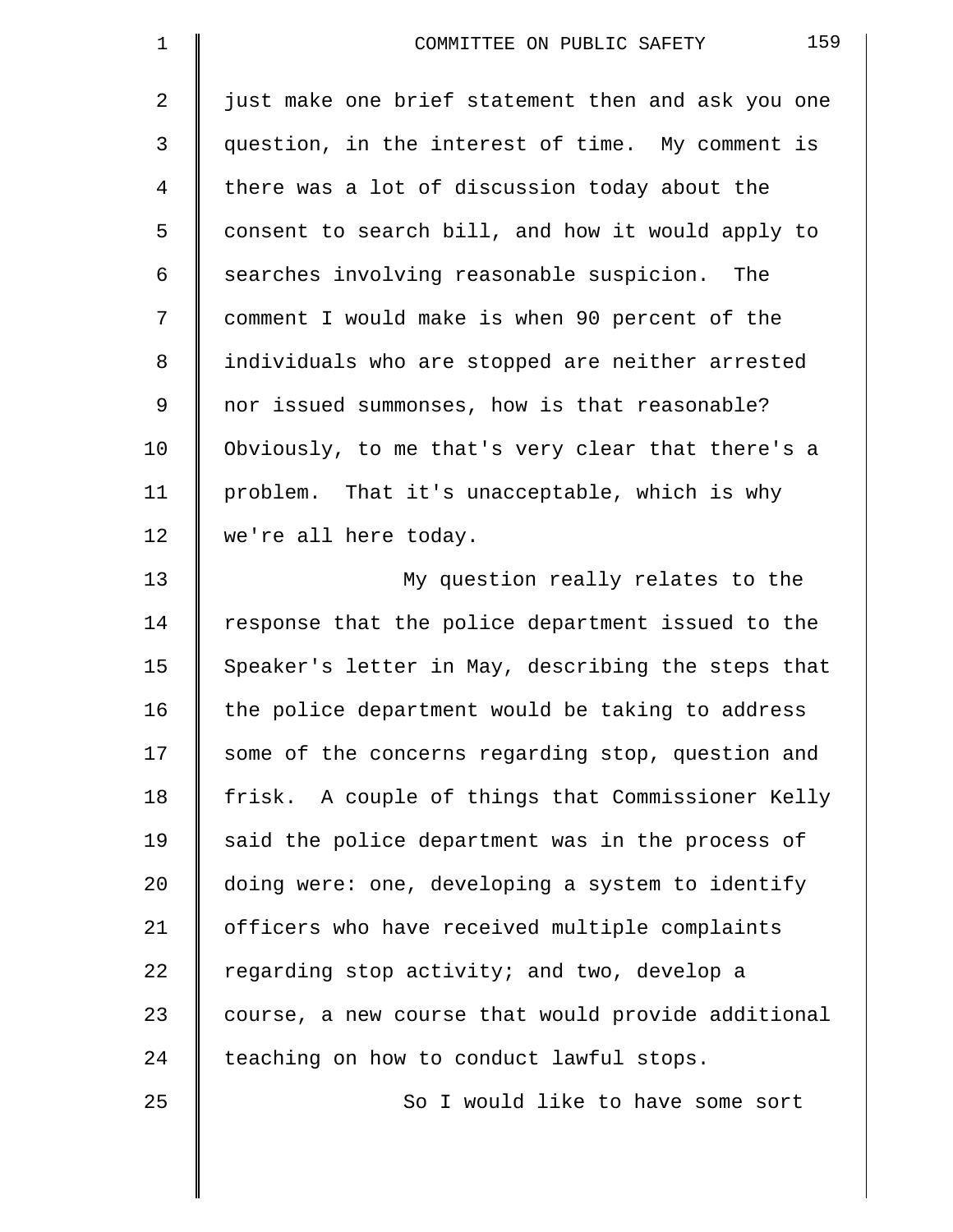| $\mathbf 1$    | 160<br>COMMITTEE ON PUBLIC SAFETY                  |
|----------------|----------------------------------------------------|
| $\overline{2}$ | of update. How many officers have been retrained?  |
| 3              | What does the course look like? Is there a         |
| 4              | curriculum that can be shared with the public?     |
| 5              | What's this new system? How many police officers   |
| 6              | have been identified who have received multiple    |
| 7              | complaints for this activity?                      |
| 8              | MICHAEL BEST: Well, our                            |
| 9              | legislative office will get back to you, Council   |
| 10             | Member. Those are not things that are in the       |
| 11             | bills, so I'm not prepared to give you that data   |
| 12             | because I don't have it. I'm happy to ask the      |
| 13             | police department or our legislative office to get |
| 14             | back to you.                                       |
| 15             | COUNCIL MEMBER LAPPIN: Well, I see                 |
| 16             | other people here from the Mayor's Legislative     |
| 17             | Office who could address this?                     |
| 18             | MICHAEL BEST: We will get back to                  |
| 19             | the Council on your question. We'll get back       |
| 20             | specifically to your office.                       |
| 21             | COUNCIL MEMBER LAPPIN: But see the                 |
| 22             | thing is, is people don't get back to us and we    |
| 23             | don't get information. So that's sort of the       |
| 24             | whole problem is we have this opportunity to have  |
| 25             | this back and forth discussion with you, and I     |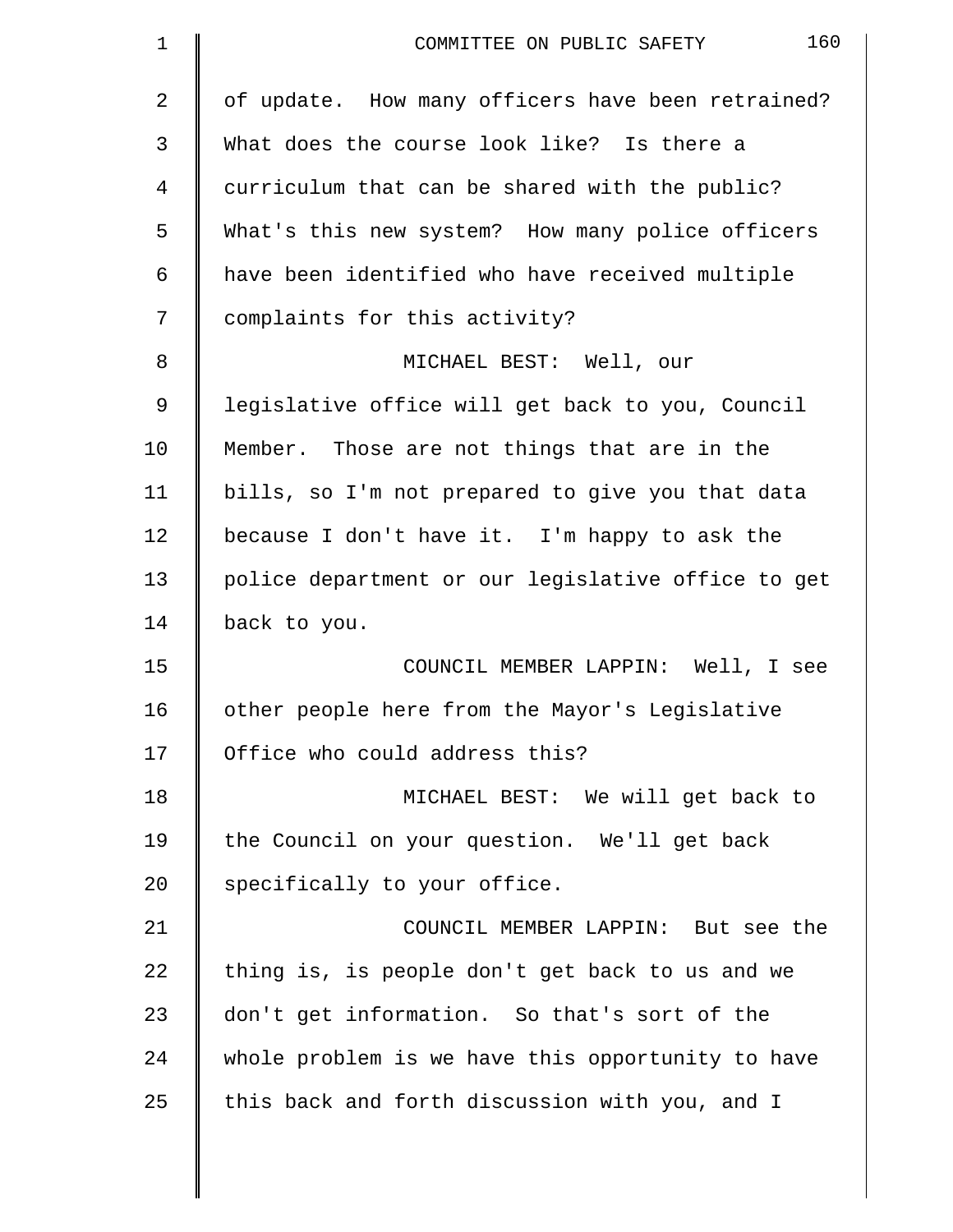| $\mathbf 1$ | 161<br>COMMITTEE ON PUBLIC SAFETY                  |
|-------------|----------------------------------------------------|
| 2           | know you're not from the police department. I      |
| 3           | understand that. I think that--                    |
| 4           | MICHAEL BEST: [interposing]                        |
| 5           | Frankly, Council Member, if I might, we were told, |
| 6           | and I believe the Chairman said at the beginning   |
| 7           | that this is an oversight hearing on four bills.   |
| 8           | The question you've asked is not something that's  |
| 9           | in these bills. The bills are not about training   |
| 10          | $and--$                                            |
| 11          | COUNCIL MEMBER LAPPIN:                             |
| 12          | [interposing] Do you think they're relevant to the |
| 13          | bills?                                             |
| 14          | MICHAEL BEST: Do I think that                      |
| 15          | they're relevant to the bills? I believe that      |
| 16          | they're relevant to the general issue of police    |
| 17          | practices. But the specific hearing was--          |
| 18          | COUNCIL MEMBER LAPPIN:                             |
| 19          | [interposing] Well, more specifically stop-and-    |
| 20          | frisk practice--                                   |
| 21          | MICHAEL BEST: --this is not--                      |
| 22          | COUNCIL MEMBER LAPPIN:                             |
| 23          | [interposing] It's not just police practice.       |
| 24          | MICHAEL BEST: Council Member, this                 |
| 25          | was not--we were not informed that this is an      |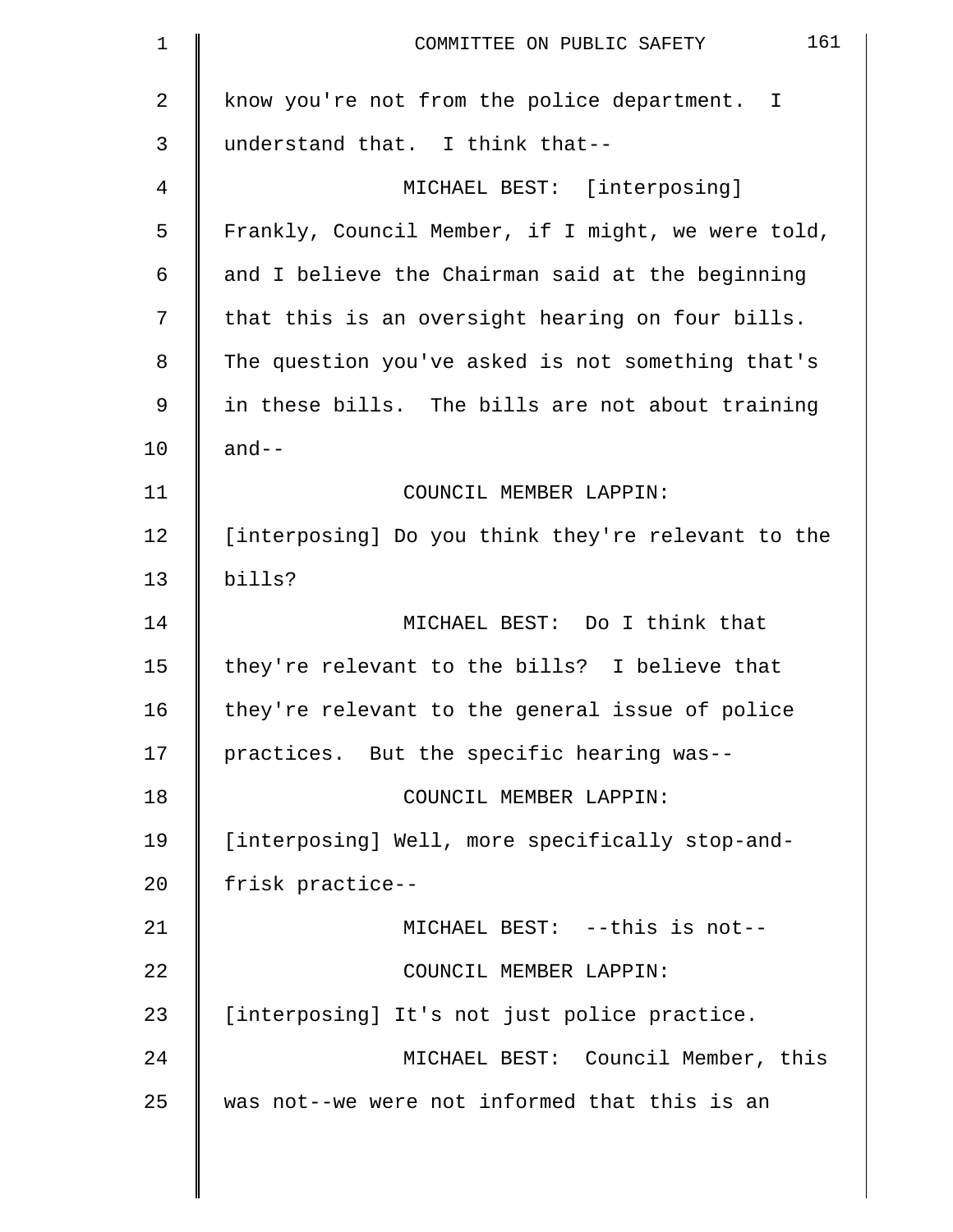| $\mathbf 1$    | 162<br>COMMITTEE ON PUBLIC SAFETY                  |
|----------------|----------------------------------------------------|
| $\overline{2}$ | oversight hearing on the general practices of the  |
| 3              | police department. We were told that this is a     |
| 4              | hearing on four bills and so that's what I came    |
| 5              | prepared to discuss.                               |
| 6              | COUNCIL MEMBER LAPPIN: When the                    |
| 7              | commissioner of the police department--            |
| 8              | MICHAEL BEST: [interposing] We're                  |
| 9              | happy to--                                         |
| 10             | COUNCIL MEMBER LAPPIN: --writes a                  |
| 11             | letter about stop-and-frisk, very specifically     |
| 12             | addressing some of the concerns that we are        |
| 13             | dealing with in this legislation, I think that's   |
| 14             | incredibly relevant. So what I'd like to know      |
| 15             | before you leave here today and then I don't get   |
| 16             | any response, when exactly I'm going to get an     |
| 17             | answer.                                            |
| 18             | I will be very clear on what my                    |
| 19             | request is so it is on the record so I do not have |
| 20             | to reiterate it. I would like to know what system  |
| 21             | has been developed, how many officers have been    |
| 22             | trained, how many officers have been identified as |
| 23             | those who have received multiple complaints        |
| 24             | against them regarding their stop activity, what   |
| 25             | new course has been developed, is there a          |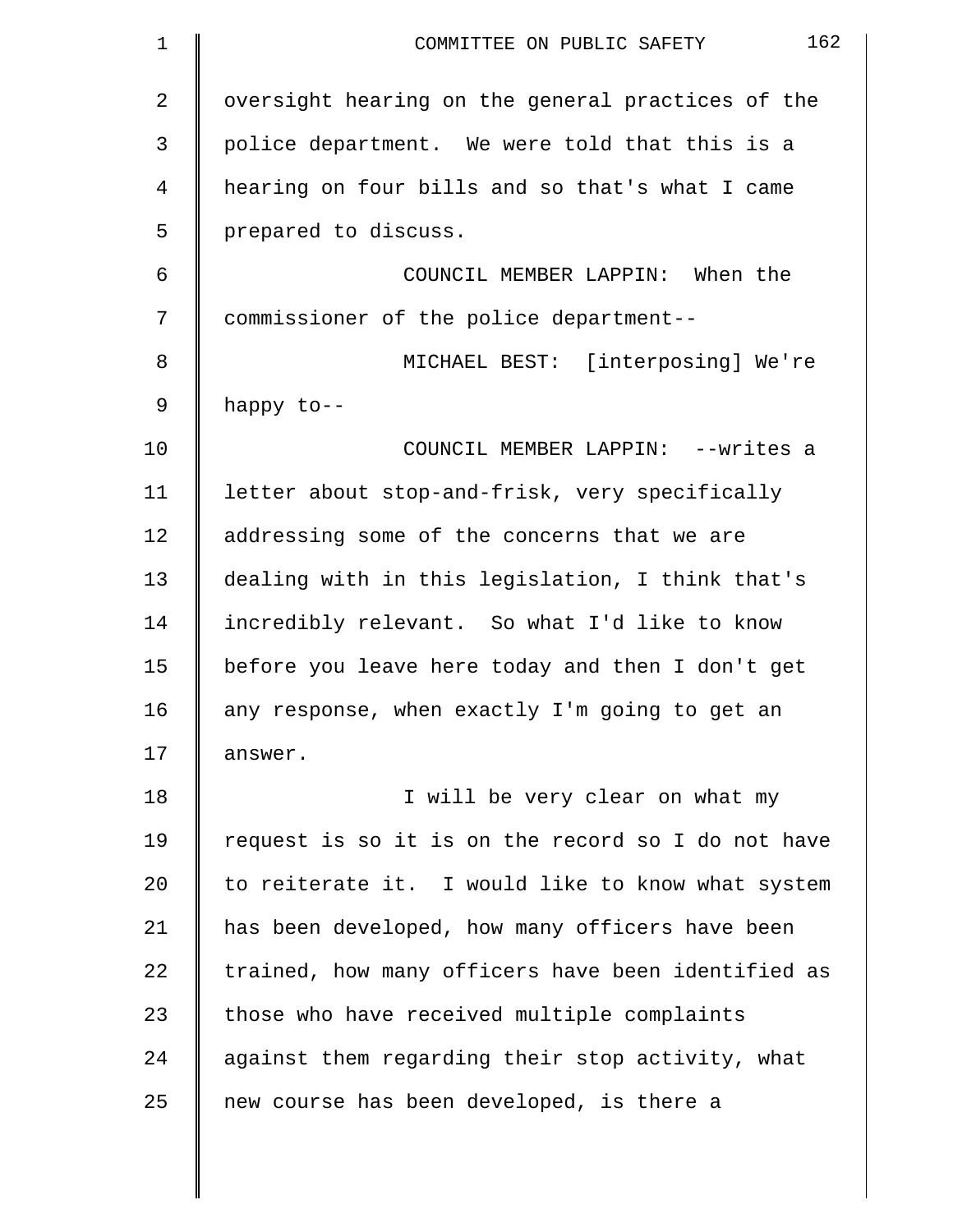| 1  | 163<br>COMMITTEE ON PUBLIC SAFETY                  |
|----|----------------------------------------------------|
| 2  | curriculum that can be shared with the public, and |
| 3  | how many officers have been trained under that new |
| 4  | course? Those are my questions. I would like a     |
| 5  | response. I would like a response in an expedient  |
| 6  | manner.                                            |
| 7  | CHAIRPERSON VALLONE: Mr. Best,                     |
| 8  | please provide that information to the police      |
| 9  | commissioner so that he can get that information   |
| 10 | to Council Member Lappin.                          |
| 11 | MICHAEL BEST: We shall do that.                    |
| 12 | CHAIRPERSON VALLONE: Council                       |
| 13 | Member Williams has asked for 30 seconds to just   |
| 14 | finish up and then you're going to be on your way. |
| 15 | MICHAEL BEST: Sure, that's fine.                   |
| 16 | CHAIRPERSON VALLONE: Thank you for                 |
| 17 | staying extra time. I apologize that you had to    |
| 18 | stay longer. While I agree with some of what you   |
| 19 | said and I don't, I do respect you being here and  |
| 20 | taking the questions you took. I also would have   |
| 21 | rather the police department be here, as my        |
| 22 | colleagues would have. But you were sent from the  |
| 23 | administration and we respect you being here.      |
| 24 | Council Member Williams?                           |
| 25 | COUNCIL MEMBER WILLIAMS: Thank you                 |
|    |                                                    |
|    |                                                    |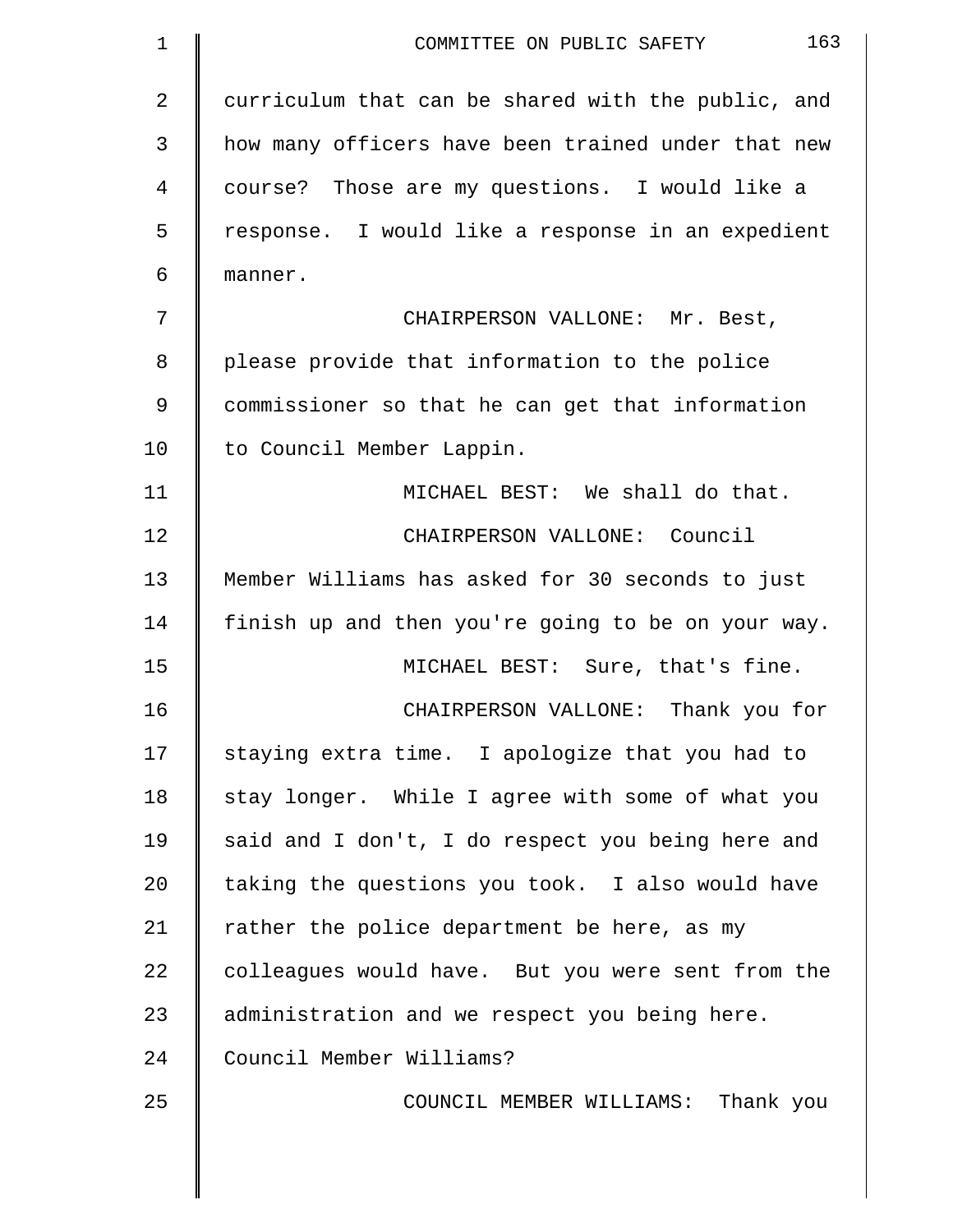| $\mathbf 1$    | 164<br>COMMITTEE ON PUBLIC SAFETY                  |
|----------------|----------------------------------------------------|
| $\overline{2}$ | very much, Chair. Thank you for being here. It's   |
| 3              | unfortunate that they only sent you to take the    |
| 4              | brunt of ire, so I apologize for that. The only    |
| 5              | statement I wanted to make is whenever something   |
| 6              | goes bad in the NYPD, we are always told to not    |
| 7              | judge the NYPD by a few bad apples. What we're     |
| 8              | trying to do is make sure that that same stance is |
| $\mathsf 9$    | held in our communities, that the communities that |
| 10             | we live in are not judged by a few bad apples.     |
| 11             | Thank you.                                         |
| 12             | [Applause]                                         |
| 13             | CHAIRPERSON VALLONE: Thank you.                    |
| 14             | We are going to take a five-minute break now and   |
| 15             | then we're going to come back with, I believe      |
| 16             | Kevin Finnegan from 1199, if Velma Montgomery is   |
| 17             | still here, she'll be testifying and then we'll be |
| 18             | doing panels. See you back in five minutes.        |
| 19             | [Pause]                                            |
| 20             | CHAIRPERSON VALLONE: Thank you all                 |
| 21             | for returning and for getting quiet so quickly so  |
| 22             | we can start this up. I know we have a lot of      |
| 23             | people who have already signed up to testify. So   |
| 24             | if you wanted to and you haven't, please do that   |
| 25             | right away because at some point we're going to    |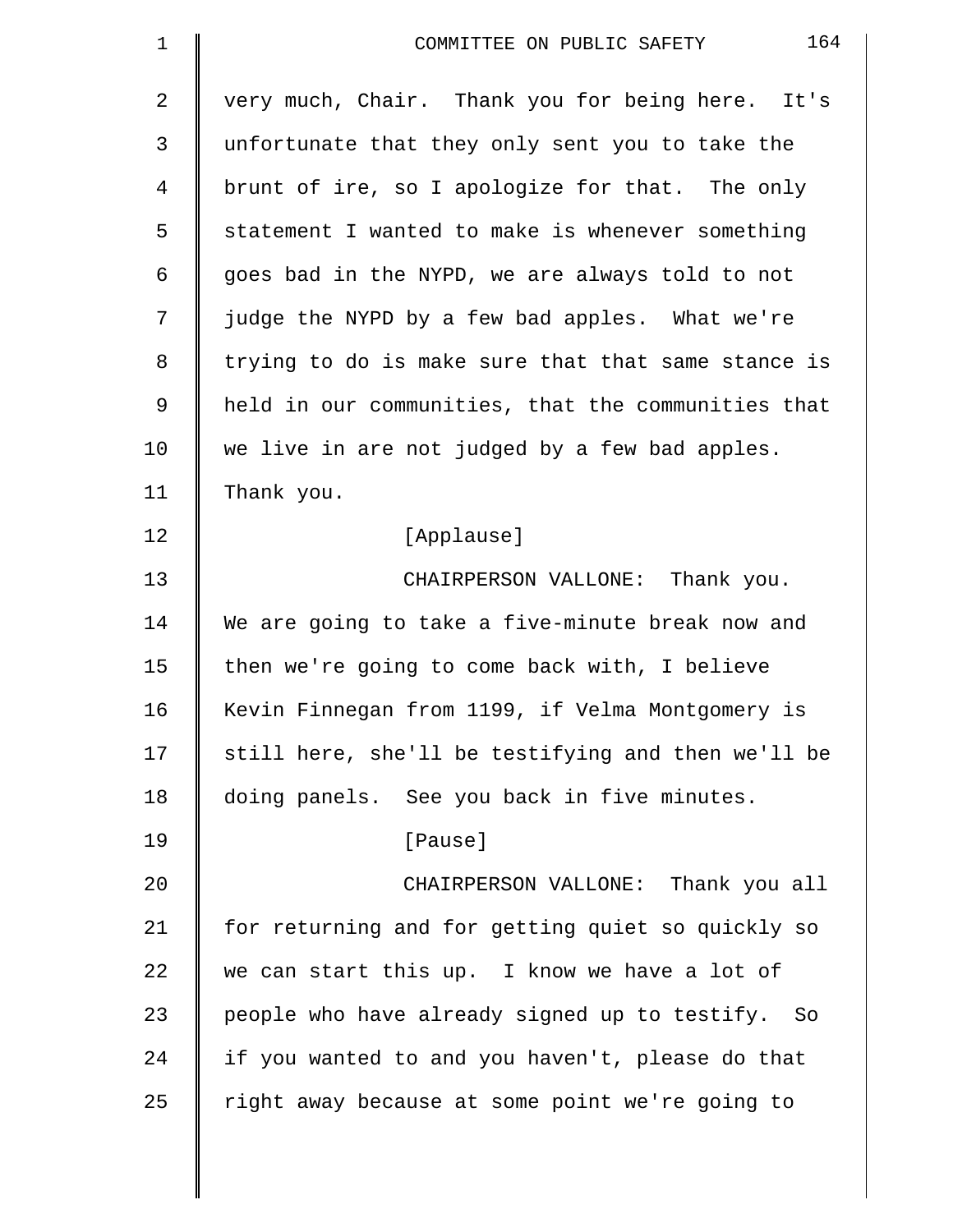| 1  | 165<br>COMMITTEE ON PUBLIC SAFETY                  |
|----|----------------------------------------------------|
| 2  | close the--whatever it's called, whatever you guys |
| 3  | do over there to sign people up--registration, I   |
| 4  | guess.                                             |
| 5  | So, we're back and we're going to                  |
| 6  | hear now from Kevin Finnegan from 1199, who will   |
| 7  | be testifying on behalf of George Gresham, I       |
| 8  | believe. You have to press that button.            |
| 9  | KEVIN FINNEGAN: Chair Vallone,                     |
| 10 | thank you and members of the Council that are      |
| 11 | still here. Thank you for having this hearing on   |
| 12 | this important package of bills, the Community     |
| 13 | Safety Act. I very much appreciate the             |
| 14 | opportunity to testify in this important matter.   |
| 15 | My name is Kevin Finnegan. I'm the                 |
| 16 | director of politics and legislation for 1199 SEIU |
| 17 | Healthcare Workers East. We represent 375,000      |
| 18 | workers in five states and about 125,000 of those  |
| 19 | are in New York City. It is a union that is        |
| 20 | majority people of color, and our members have     |
| 21 | essentially demanded the union to take positions   |
| 22 | on these bills and on the practice of stop,        |
| 23 | question and frisk in New York City, because it    |
| 24 | affects so many of our members. It's on their      |
| 25 | behalf that I urge you to pass this important      |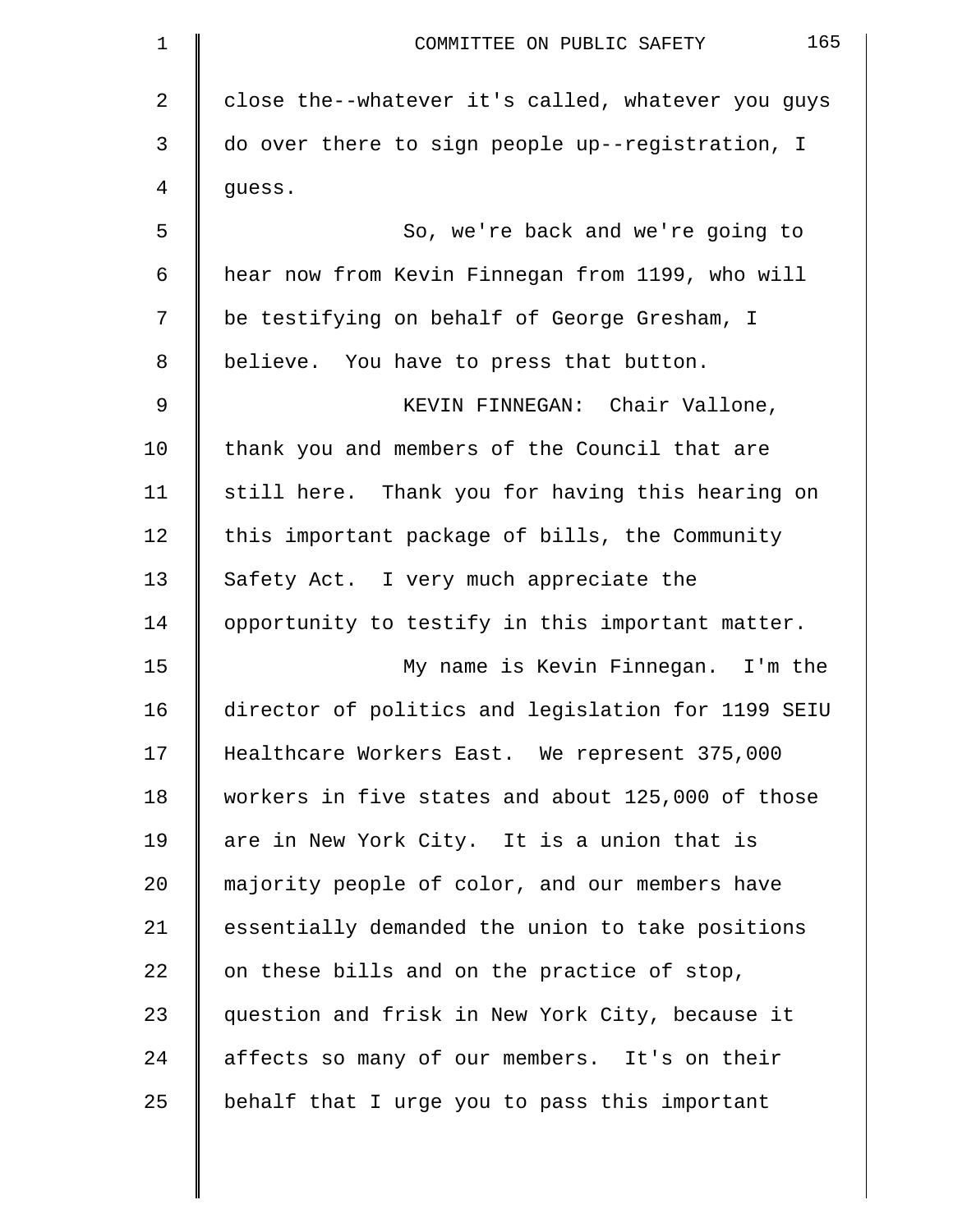| $\mathbf 1$ | 166<br>COMMITTEE ON PUBLIC SAFETY                  |
|-------------|----------------------------------------------------|
| 2           | package of bills.                                  |
| 3           | I submitted testimony from George                  |
| 4           | Gresham. I'm not going to read from it, but I      |
| 5           | just want to make a couple of the points that are  |
| 6           | in there.                                          |
| 7           | Intro 800 is similar to bills in                   |
| 8           | Illinois, West Virginia and Arkansas as well as    |
| 9           | the Federal Racial Profiling Act. This bill would  |
| 10          | ban profiling and discrimination by the NYPD.      |
| 11          | Nobody should be stopped simply because of the way |
| 12          | they look. This bill would make that very clear.   |
| 13          | Intro 799 is similar to laws in                    |
| 14          | Colorado and West Virginia. It simply requires     |
| 15          | officers to tell people that they have the right   |
| 16          | to refuse a search if there is no warrant or       |
| 17          | probable cause. I do want to emphasize that it's   |
| 18          | about a search, not a stop-and-frisk. There are    |
| 19          | just too many young people that think that simply  |
| 20          | because a police officer asks them to empty their  |
| 21          | pockets they have to. This ends up in enormous     |
| 22          | numbers of what should be minor arrests and people |
| 23          | with records that just really never should happen. |
| 24          | Intro 801 simply requires officers                 |
| 25          | to explain who and why they are stopping someone.  |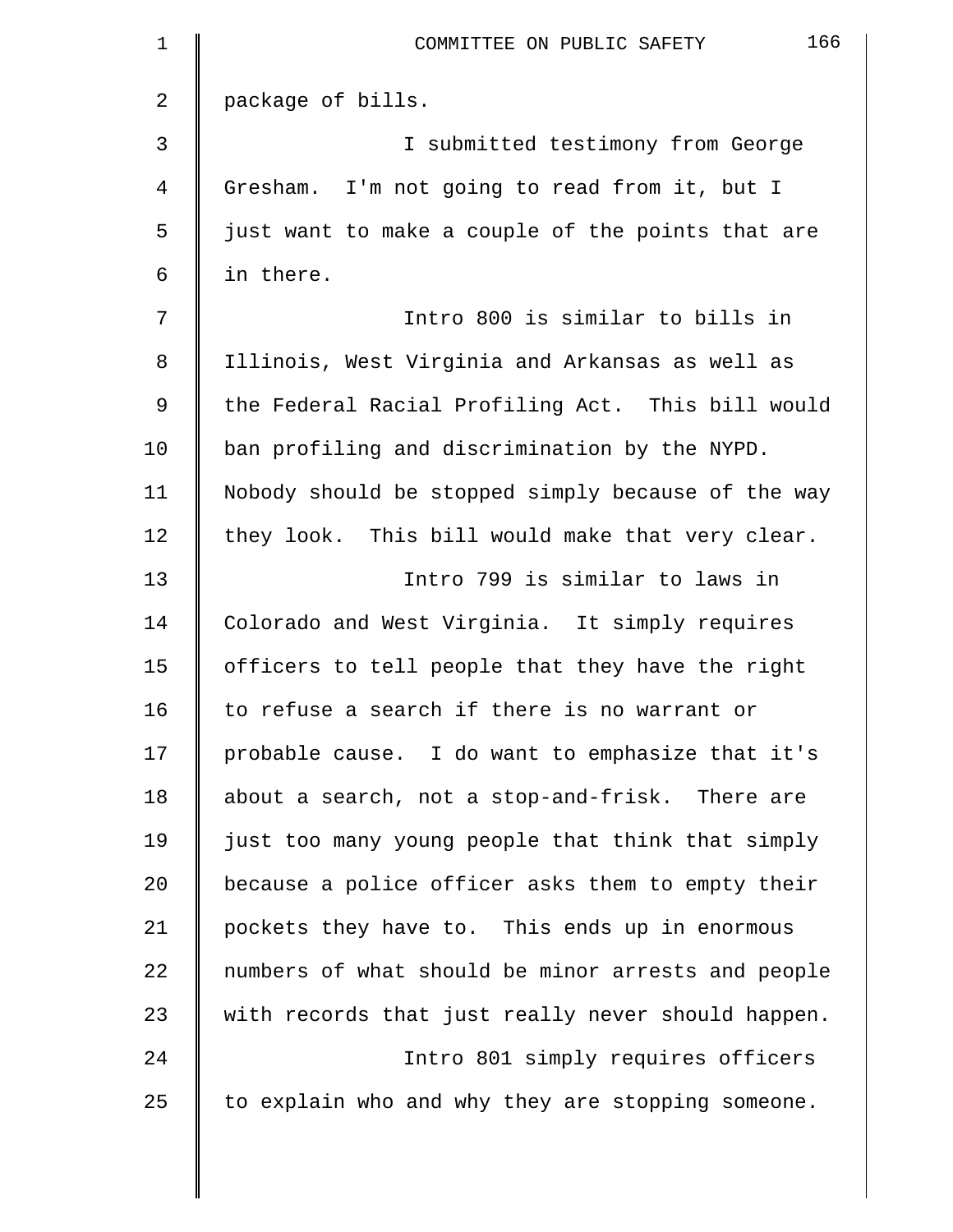| $\mathbf 1$    | 167<br>COMMITTEE ON PUBLIC SAFETY                  |
|----------------|----------------------------------------------------|
| $\overline{a}$ | It seems pretty basic to me.                       |
| 3              | Intro 881 would create an inspector                |
| 4              | general for the NYPD and ensure that the NYPD has  |
| 5              | the same oversight that the FBI, CIA, LAPD and     |
| 6              | every major New York City agency, except the NYPD, |
| 7              | already has. New Yorkers ought to be sure that     |
| 8              | the police department is being monitored by other  |
| 9              | professionals.                                     |
| 10             | These commonsense reforms will                     |
| 11             | ensure that our communities can continue to depend |
| 12             | on the police without fear that they will          |
| 13             | discriminatorily stopped, questioned or frisked.   |
| 14             | This past summer, tens of thousands                |
| 15             | of New Yorkers from all walks of life marched in   |
| 16             | silence and solidarity for justice in our          |
| 17             | communities at the stop-and-frisk silent march on  |
| 18             | Father's Day. It was one of the most moving        |
| 19             | marches that I've ever attended.                   |
| 20             | The Community Safety Act would                     |
| 21             | enact much needed reforms that will improve public |
| 22             | accountability and trust with the NYPD. We urge    |
| 23             | swift passage of these important bills. Thank      |
| 24             | you.                                               |
| 25             | CHAIRPERSON VALLONE: Thank you,                    |
|                |                                                    |
|                |                                                    |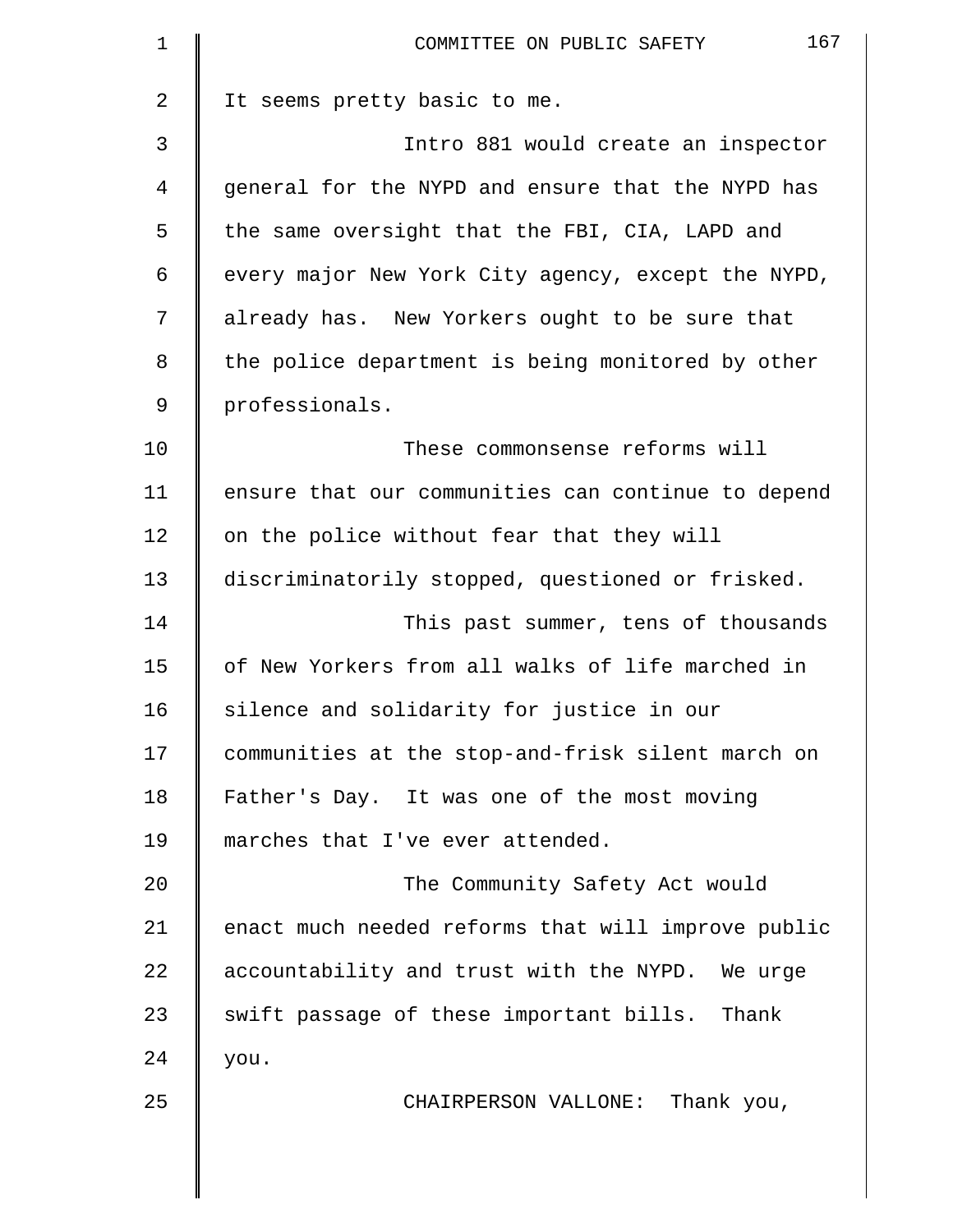| $\mathbf 1$    | 168<br>COMMITTEE ON PUBLIC SAFETY                  |
|----------------|----------------------------------------------------|
| $\overline{2}$ | Kevin. Do you have any questions? One second,      |
| 3              | we've got a question.                              |
| 4              | COUNCIL MEMBER WILLIAMS: I just                    |
| 5              | want to thank you, Kevin, for coming and           |
| 6              | testifying and please send the same to George. I   |
| 7              | just had one question. I wasn't here and maybe     |
| $\,8\,$        | you said at the beginning. Do you get complaints   |
| 9              | by your members of this affecting them and kind of |
| 10             | what are they saying?                              |
| 11             | KEVIN FINNEGAN: Yeah, we get                       |
| 12             | complaints from our members about themselves,      |
| 13             | mostly young men of color. We had a meeting about  |
| 14             | this six months ago, just about this topic. A lot  |
| 15             | of mothers came in to talk about their sons,       |
| 16             | fathers their kids, and other relatives.           |
| 17             | The most moving and sort of telling                |
| 18             | piece of the night were these young men, you know, |
| 19             | who are some professionals, all work in the        |
| 20             | healthcare field in some form, mostly in           |
| 21             | hospitals. Quite a number of them now wear their   |
| 22             | scrubs on the streets because then it looks like   |
| 23             | they're going to work and they're less likely to   |
| 24             | get stopped and frisked. They all talked about     |
| 25             | being late for work because of this or missing,    |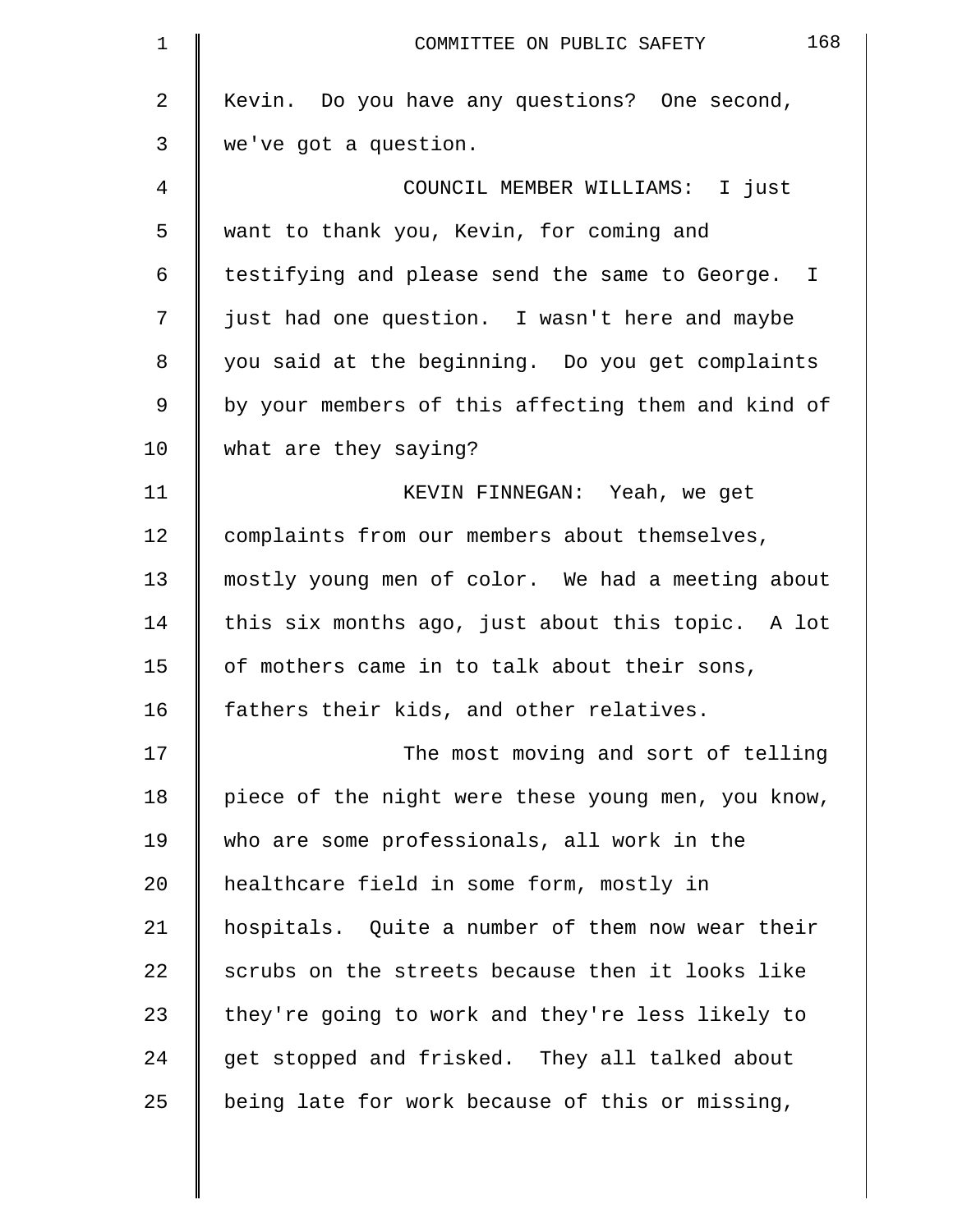| $\mathbf 1$ | 169<br>COMMITTEE ON PUBLIC SAFETY                  |
|-------------|----------------------------------------------------|
| 2           | you know, a bus, you know on and on and on. It     |
| 3           | was quite amazing. So we have heard from them.     |
| 4           | We heard from them a lot. They're very interested  |
| 5           | in the subject. Tens of thousands of our members   |
| 6           | were on the streets on Father's Day.               |
| 7           | CHAIRPERSON VALLONE: Thank you,                    |
| 8           | again, for waiting to testify. Jess, did you have  |
| 9           | a question? I'm sorry.                             |
| 10          | COUNCIL MEMBER LAPPIN:                             |
| 11          | Councilwoman Lappin. I just wanted to thank you    |
| 12          | for taking the lead in organizing the march. I     |
| 13          | also thought it was very moving, and my husband    |
| 14          | insisted on coming on Father's Day and bringing    |
| 15          | our two little boys with us. Actually, my 18-      |
| 16          | month-old marched down Fifth Avenue. I thought it  |
| 17          | was wonderful that it was people from all over the |
| 18          | city, coming together to say in one voice that     |
| 19          | this is a policy that needs to be changed.         |
| 20          | KEVIN FINNEGAN: Thank you.                         |
| 21          | CHAIRPERSON VALLONE: This time I'm                 |
| 22          | pretty sure there are no more questions since      |
| 23          | there are no more Council Members. Sergeant-at-    |
| 24          | arms, do you have any questions before I let Kevin |
| 25          | go? No? Okay, Kevin, thanks. The next panel        |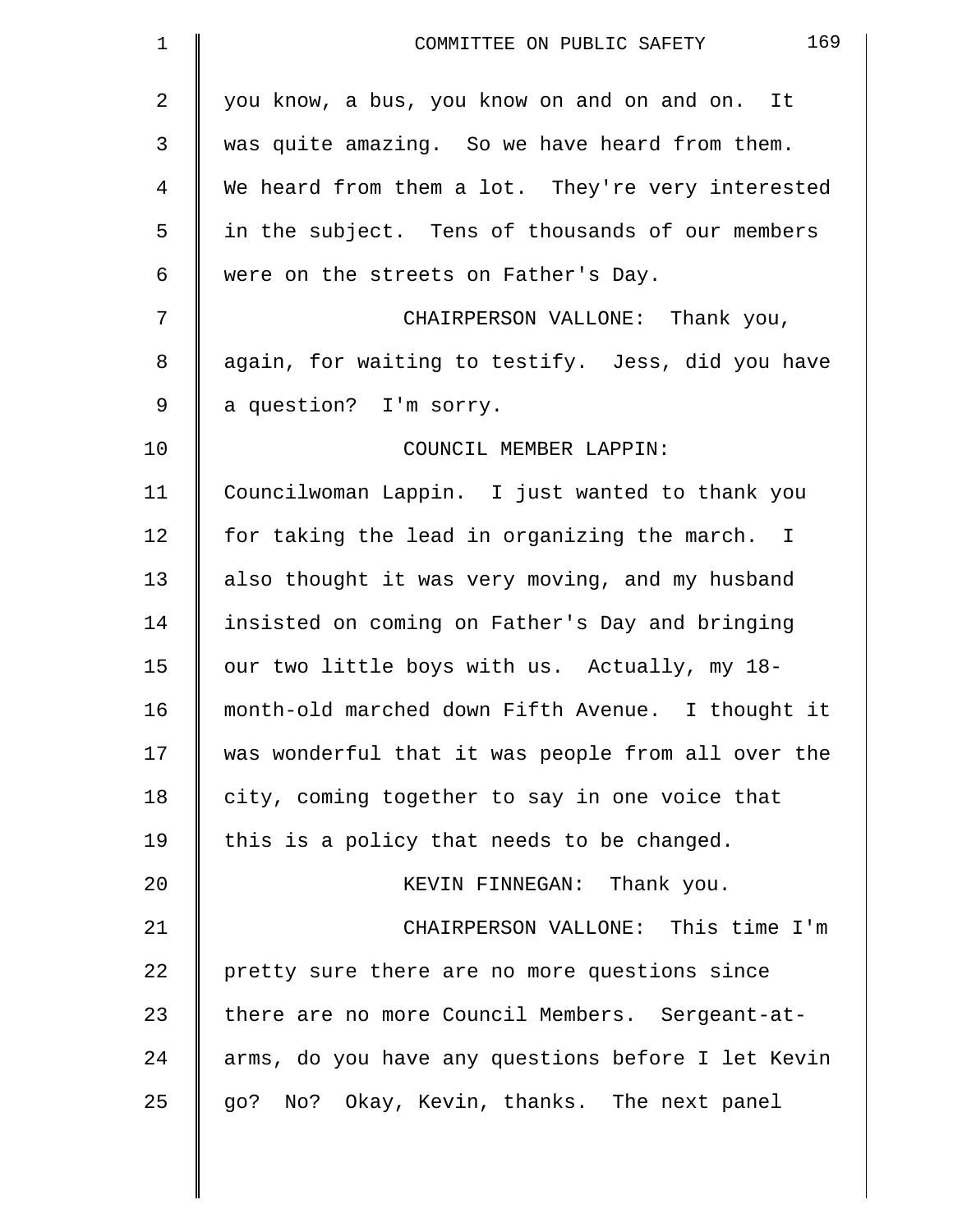| $\mathbf 1$    | 170<br>COMMITTEE ON PUBLIC SAFETY                  |
|----------------|----------------------------------------------------|
| $\overline{a}$ | will be of people who have been directly affected  |
| 3              | by this policy. I may mangle some names here.      |
| 4              | Djibril Toure from the Malcolm X Grassroots        |
| 5              | Movement; Nicholas Peart from the                  |
| 6              | Brotherhood/Sister Sol; Bianey Garcia, Make the    |
| 7              | Road; Naz Ali from DRUM; and Kirsten Foy. I        |
| 8              | believe I said that the arrangement was that this  |
| 9              | panel would have five minutes each, as well as the |
| 10             | next panel and then two minutes after that, so we  |
| 11             | can try to get to everybody.                       |
| 12             | [Pause]                                            |
| 13             | CHAIRPERSON VALLONE: Kirsten,                      |
| 14             | would you like to start while everyone else is     |
| 15             | arranging? Thanks.                                 |
| 16             | KIRSTEN FOY: I'd like to say good                  |
| 17             | afternoon, Mr. Chairman, to the distinguished      |
| 18             | members of the City Council, to the citizens of    |
| 19             | the City of New York. New York City is ill. The    |
| 20             | illness is pervasive, corrosive, corruptive and    |
| 21             | destructive. This illness is a cancer and this     |
| 22             | cancer affects all of us.                          |
| 23             | It started out as a small tumor,                   |
| 24             | but like all cancers, this one has grown           |
| 25             | exponentially and now threatens to tear apart the  |
|                |                                                    |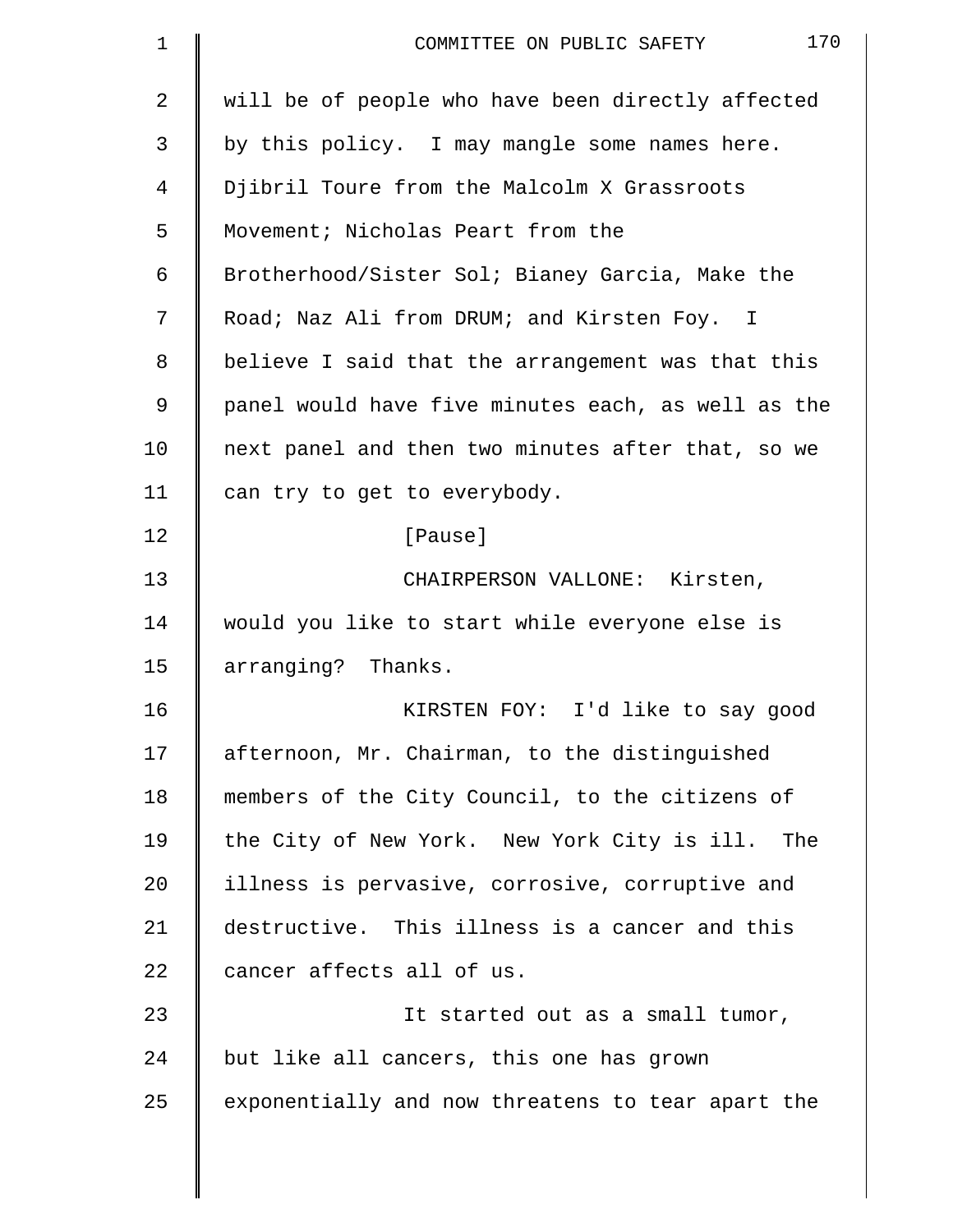| $\mathbf 1$    | 171<br>COMMITTEE ON PUBLIC SAFETY                  |
|----------------|----------------------------------------------------|
| $\overline{2}$ | very fabric of our city. A little more than a      |
| 3              | decade ago, when stop, question and frisk made its |
| 4              | initial transition from a defensive tactic by      |
| 5              | officers in potentially dangerous situations to an |
| 6              | offensive policy that would eventually stain the   |
| 7              | very Constitution of the United States we were not |
| 8              | prepared to appropriately treat our illness.       |
| 9              | Today, we must pursue an aggressive treatment. I   |
| 10             | believe this package of legislation is the         |
| 11             | necessary initial prescription.                    |
| 12             | Today, many are here to provide the                |
| 13             | quantitative realities and impact, but as a        |
| 14             | Christian minister, as a father, a son, a brother, |
| 15             | a cousin and a friend to proud black law-abiding   |
| 16             | men, I must speak to the qualitative impact of the |
| 17             | lives that are affected. You see, I was a civil    |
| 18             | rights activist, a political operative, a social   |
| 19             | change agent and a high-ranking official in a part |
| 20             | of our government that is designed to oversee the  |
| 21             | government and advocate for the people.            |
| 22             | Yet, a bad policy that creates and                 |
| 23             | perpetuates bad pathology and that bad pathology   |
| 24             | led to my victimization by the NYPD. Along with    |
| 25             | Council Member Williams, on September 5th, 2011,   |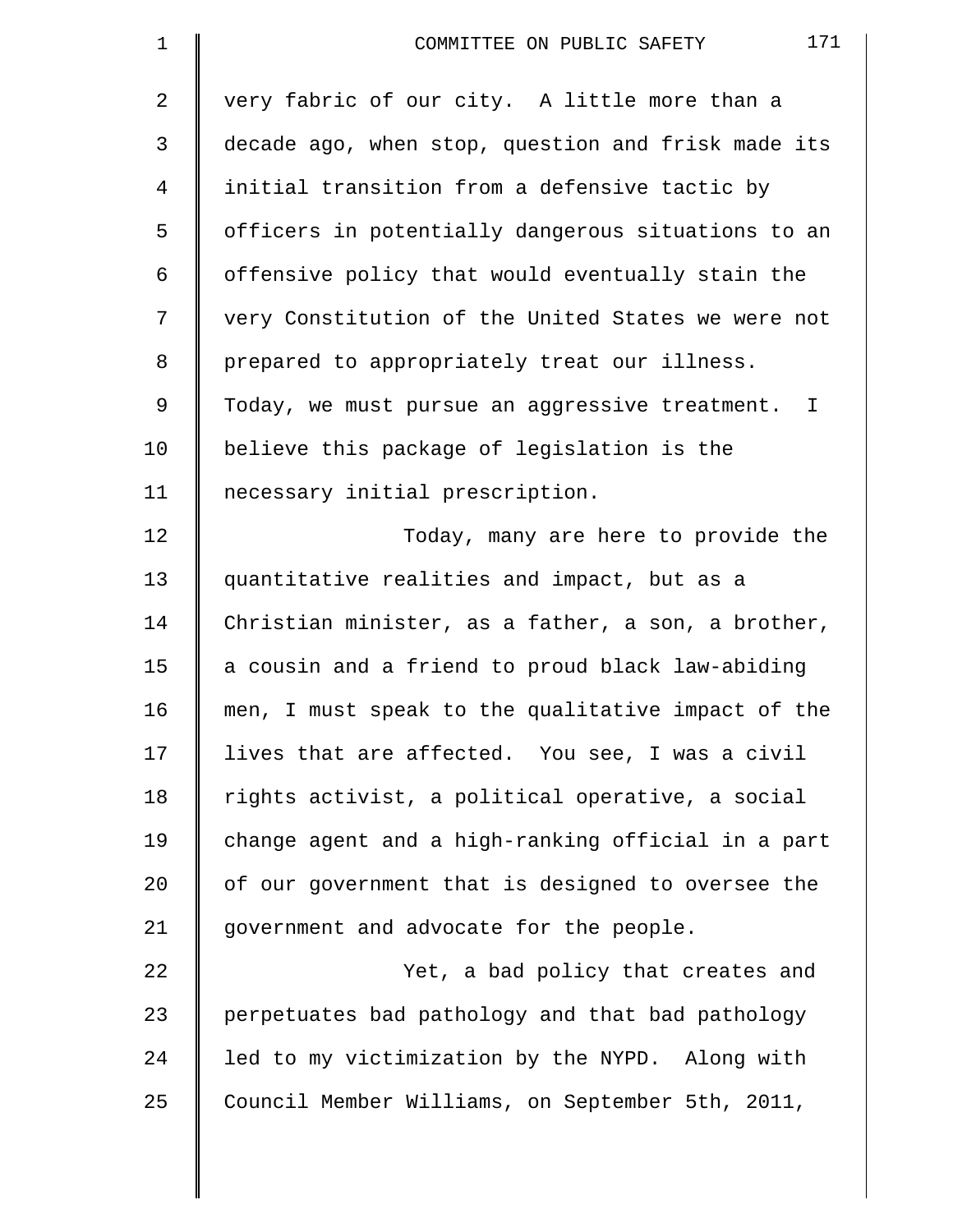| $\mathbf 1$ | 172<br>COMMITTEE ON PUBLIC SAFETY                  |
|-------------|----------------------------------------------------|
| 2           | we were affected by the pathology that was         |
| 3           | directly created by the stop-and-frisk policy.     |
| 4           | That policy, that bad policy takes good people and |
| 5           | instills in them a value system that results in    |
| 6           | bad judgment. That bad judgment permeates the      |
| 7           | entire officer's dossier of action. That bad       |
| 8           | judgment results in metal, physical and social     |
| 9           | injury to all, even death to some. The countless   |
| 10          | victims of unjustified aggression is an            |
| 11          | unacceptably large baseline that keeps broadening  |
| 12          | and deepening and mounting.                        |
| 13          | Names like Sean Bell, Ramarley                     |
| 14          | Graham, Shantel Davis, Noel Polanco and the scores |
| 15          | of others, named and unnamed, have paid the        |
| 16          | highest price for the bad policy, bad judgment,    |
| 17          | bad consequence pipeline. This pipeline            |
| 18          | encourages and instills fear and torment in the    |
| 19          | otherwise courageous, heroic and brave people who  |
| 20          | protect our city, turning the Spartan and intrepid |
| 21          | among them into the anxious and agoraphobic.       |
| 22          | We as New Yorkers, instead of                      |
| 23          | living in fear, instead of succumbing to the       |
| 24          | lowest of our images and perceptions of ourselves  |
| 25          | and our neighbors, are meant and designed,         |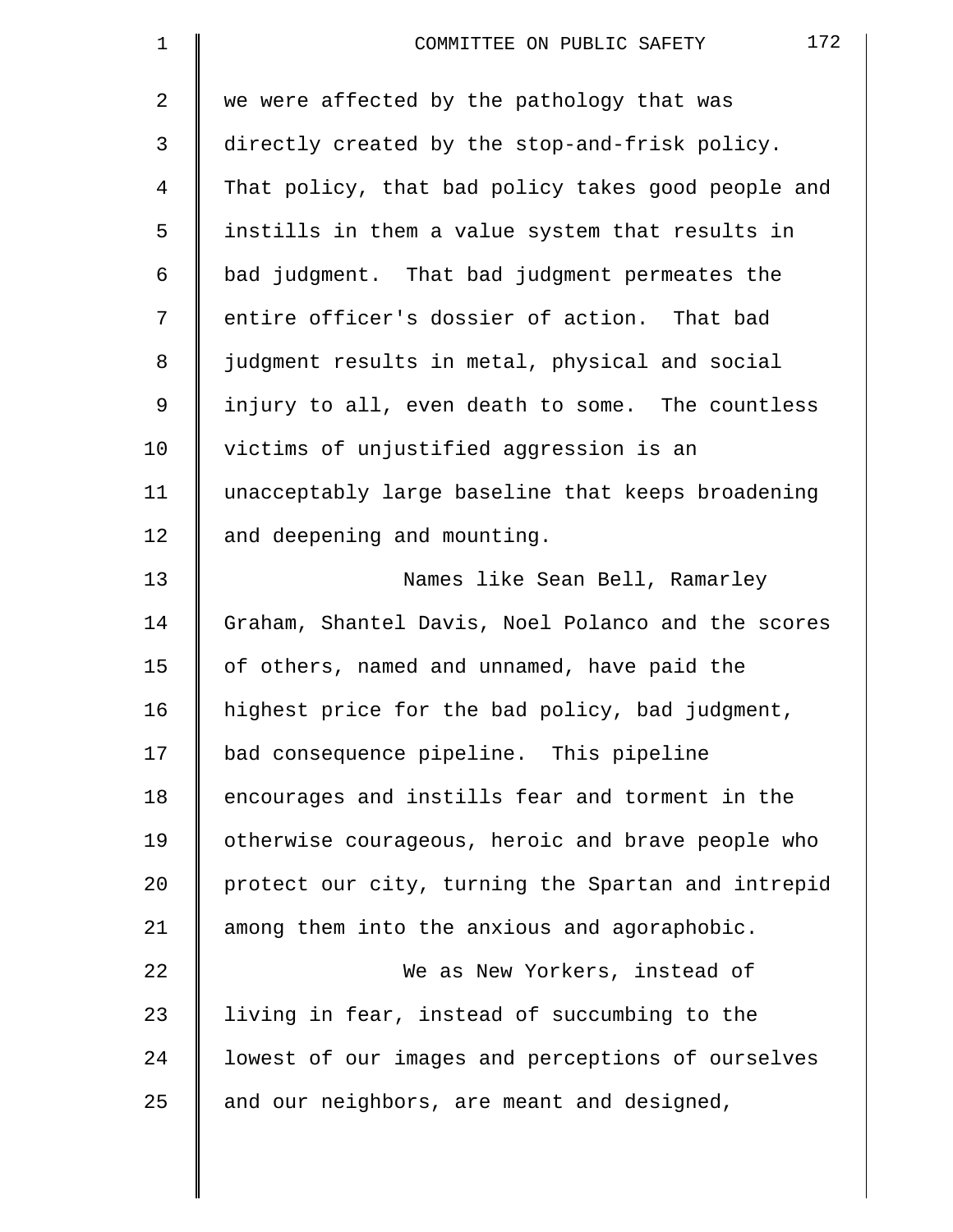| $\mathbf{1}$ | 173<br>COMMITTEE ON PUBLIC SAFETY                  |
|--------------|----------------------------------------------------|
| 2            | constructed and built to be leaders, not to        |
| 3            | succumb to fear. The policy that this New York     |
| 4            | City Police Department has placed forward as it    |
| 5            | relates to stop, question and frisk has turned New |
| 6            | York City into a city of the frightened, the       |
| 7            | afraid, and the fearful. When terrorists could     |
| 8            | not do it, our own bad policies did. Now we have   |
| 9            | an entire city engrossed in either the fear of the |
| 10           | bad guys or the fear of those who protect us from  |
| 11           | the bad guys.                                      |
| 12           | These bills go a long way in                       |
| 13           | retransforming us to who we are: political social  |
| 14           | leaders and the bravest among us. Thank you.       |
| 15           | CHAIRPERSON VALLONE: Thank you,                    |
| 16           | Kirsten. I'm going to make it my policy now to     |
| 17           | not respond, just so we can get as many people as  |
| 18           | quickly as possible. Why don't we start all the    |
| 19           | way on my right with this young man. Introduce     |
| 20           | yourself and then we'll go down that way.          |
| 21           | NICHOLAS PEART: Hello, my name is                  |
| 22           | Nicholas Peart. I'm 24-years-old and I live in     |
| 23           | Harlem. I remember, you know, at the age of 14-    |
| 24           | years-old, my mother having these talks with me,   |
| 25           | you know preparing me for what I would face in my  |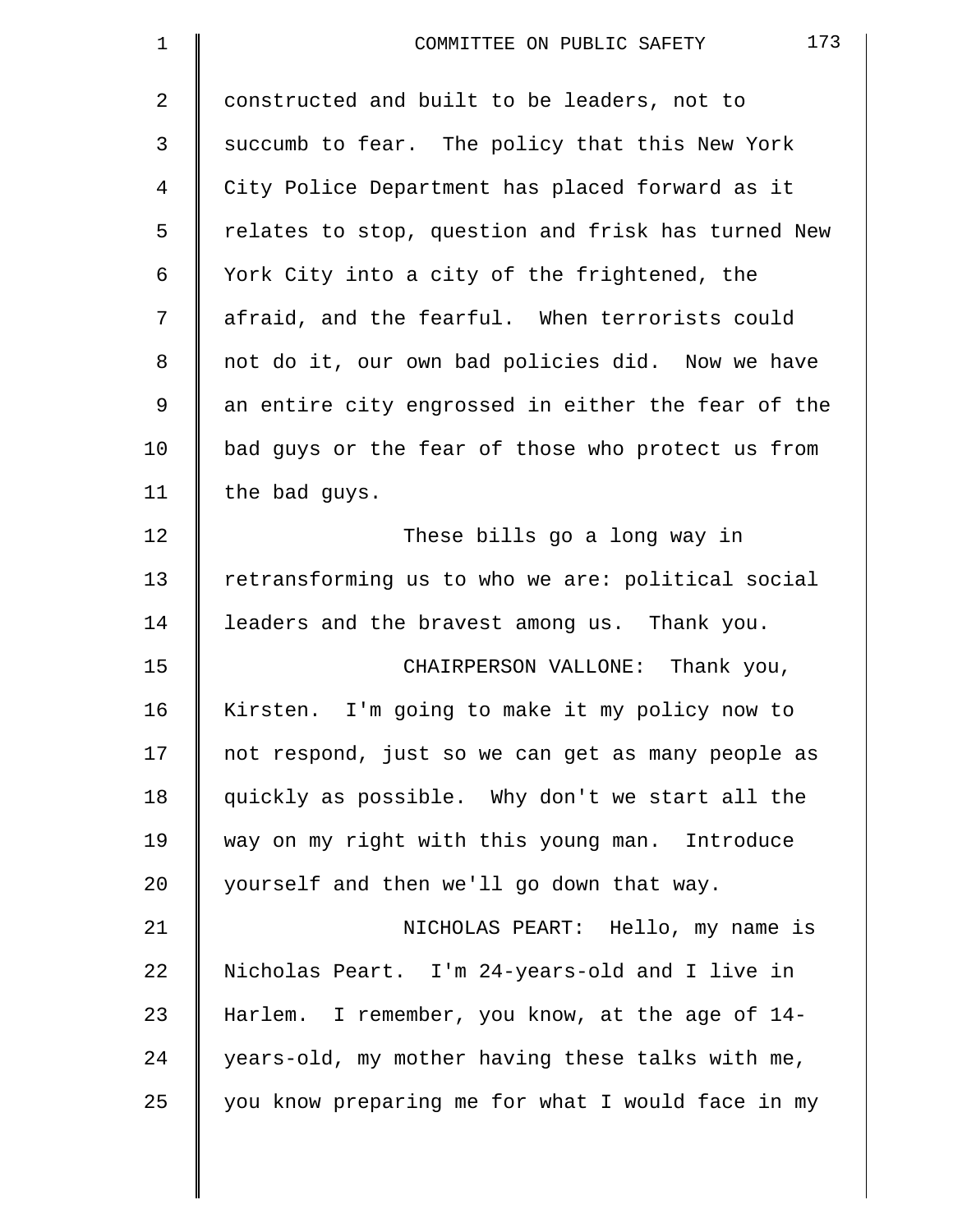| $\mathbf 1$ | 174<br>COMMITTEE ON PUBLIC SAFETY                 |
|-------------|---------------------------------------------------|
| 2           | community, dealing with the police. I was         |
| 3           | shocked, you know like this is an inevitable      |
| 4           | process that I will eventually go through. When I |
| 5           | went through it, it was even more of a shock. She |
| 6           | was right, you know, she had to prepare me        |
| 7           | mentally for this rite of passage. You know, that |
| 8           | some mothers don't even get. You know, they are   |
| 9           | just faced with it and they react and it doesn't  |
| 10          | go in their favor. So I'm definitely grateful for |
| 11          | it, but I think this legislation is definitely a  |
| 12          | step forward to making the community feel         |
| 13          | comfortable about the police in our community.    |
| 14          | That hostility needs to go. It should not be      |
| 15          | there. It's not there in other places. I think    |
| 16          | this bill will definitely serve its purpose.      |
| 17          | CHAIRPERSON VALLONE: Thank you.                   |
| 18          | DJIBRIL TOURE: Thank you. My name                 |
| 19          | is Djibril Toure. I'm here representing the       |
| 20          | Malcolm X Grassroots Movement. I'm also a         |
| 21          | lifelong resident of Bedford-Stuyvesant. I'm a    |
| 22          | college graduate. I went to Cornell University.   |
| 23          | I returned to Bedford-Stuyvesant in the mid 90s.  |
| 24          | Prior to that in growing up in New York, I had    |
| 25          | never experienced stop-and-frisk. I never had an  |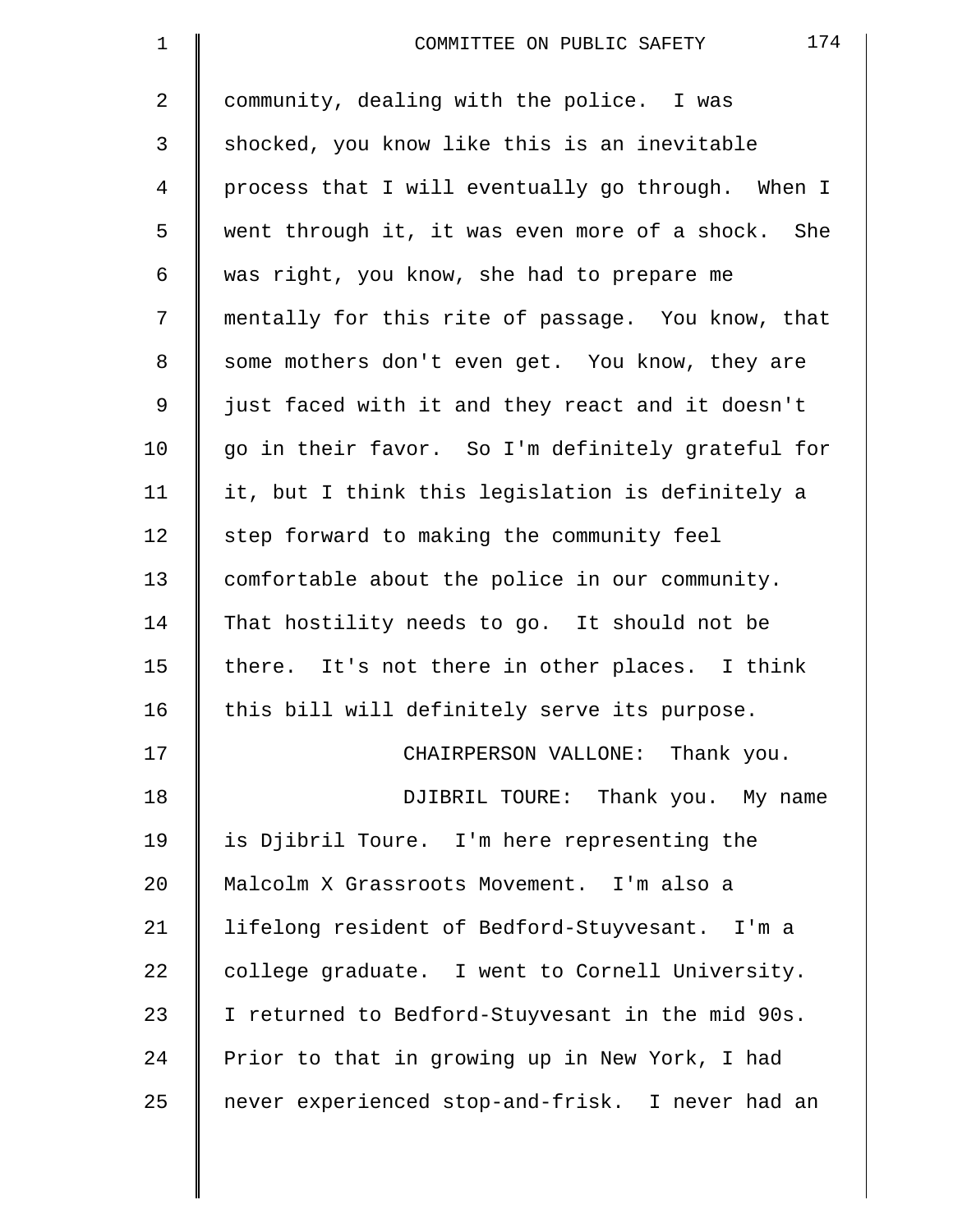| $\mathbf 1$    | 175<br>COMMITTEE ON PUBLIC SAFETY                 |
|----------------|---------------------------------------------------|
| $\overline{2}$ | experience where I was stopped, and told to stand |
| 3              | against a wall, by officers.                      |
| 4              | In the mid 90s, it happened to me                 |
| 5              | the first time, on Nostrand Avenue on the corner  |
| 6              | of Pacific Street, right where I lived. I was     |
| 7              | approached by four officers who basically rode by |
| 8              | me in a vehicle and then proceeded to put the     |
| $\mathsf 9$    | vehicle in reverse, which was kind of alarming to |
| 10             | me. I had these officers come up to me, order me  |
| 11             | to stand against the wall, for no reason. I was   |
| 12             | walking home. I didn't have anything in my hands. |
| 13             | I wasn't doing anything furtive. Basically, these |
| 14             | officers demanded that I show them some ID or I   |
| 15             | would have to go to jail that weekend. That was   |
| 16             | the first time when I realized that there was a   |
| 17             | huge problem with the NYPD.                       |
| 18             | I also have another story I would                 |
| 19             | like to share with you of a friend of mine, who   |
| 20             | was picking up his daughter. My friend was        |
| 21             | picking up his daughter at 3:00 in the afternoon, |
| 22             | in Bedford-Stuyvesant, was approached by officers |
| 23             | who were in a vehicle that said they wanted to    |
| 24             | talk to him.                                      |
| 25             | He basically stated that he knew                  |
|                |                                                   |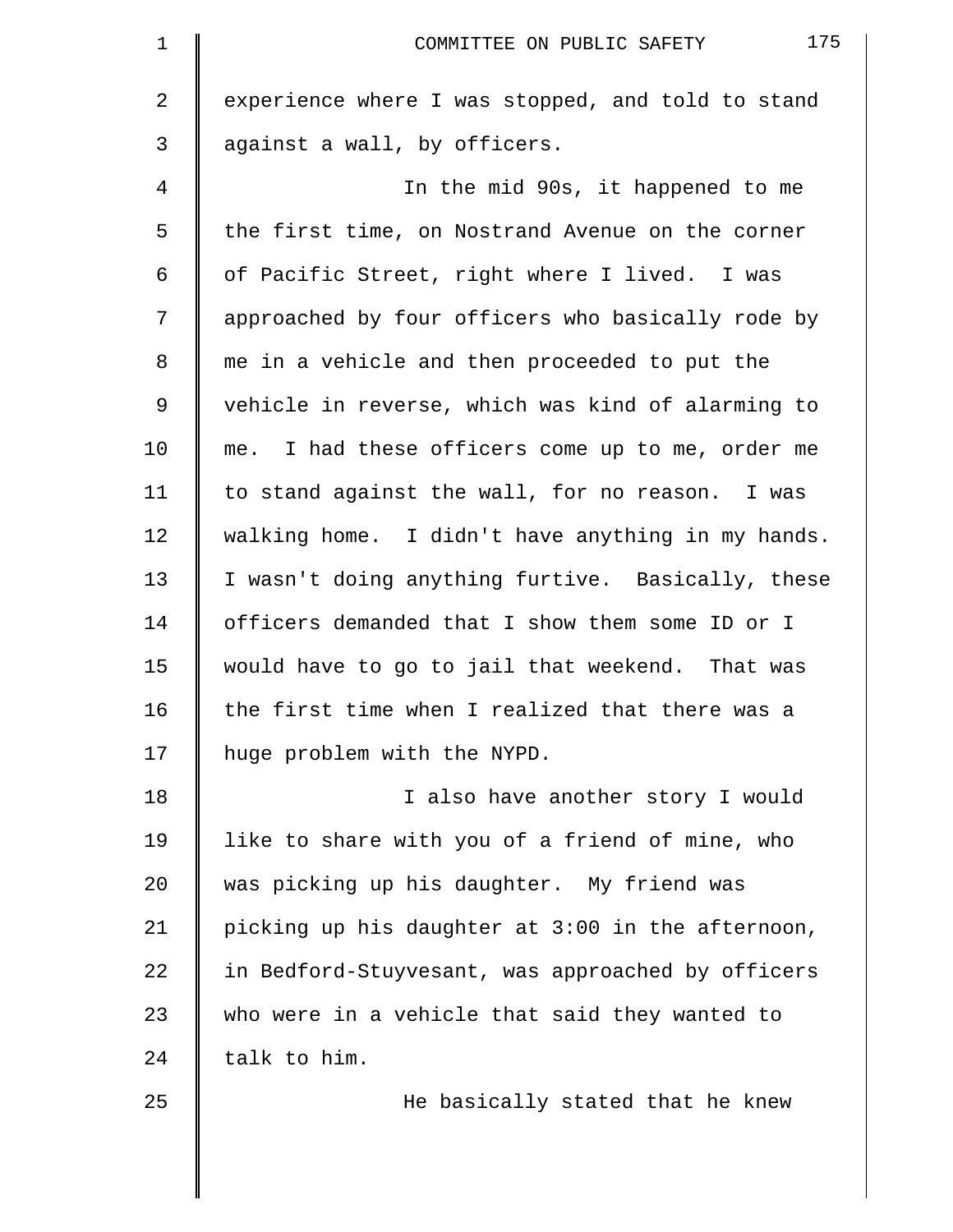| $\mathbf 1$    | 176<br>COMMITTEE ON PUBLIC SAFETY                  |
|----------------|----------------------------------------------------|
| $\overline{2}$ | his rights and that he had no reason to stop       |
| 3              | because if officers don't have a reason to stop    |
| 4              | you--you know, if they do have a reason they're    |
| 5              | supposed to articulate it. They never articulated  |
| 6              | any reason to stop him. Proceeded to jump out of   |
| 7              | the vehicle and physically restrain him. My        |
| 8              | friend had four dreadlocks ripped out of his head. |
| 9              | This is about 3:00 in the afternoon, on Fulton     |
| 10             | Street, in a busy area of our community, while he  |
| 11             | was on his way to pick up his daughter.            |
| 12             | He was subsequently taken to the                   |
| 13             | 79th Precinct and held for five hours until they   |
| 14             | realized that they had nothing to charge him with. |
| 15             | They had nothing to charge him with. There was no  |
| 16             | incident for them to actually record. What they    |
| 17             | did is they violated his rights by taking a        |
| 18             | Polaroid picture of him and then releasing him.    |
| 19             | He later on had to take his own legal recourse     |
| 20             | with the city.                                     |
| 21             | It's clear that this should not be                 |
| 22             | happening. This is just one example of the type    |
| 23             | of things that we see all the time. I've heard     |
| 24             | from homeowners who've had their hands smashed     |
| 25             | because they were trying to enter their own home.  |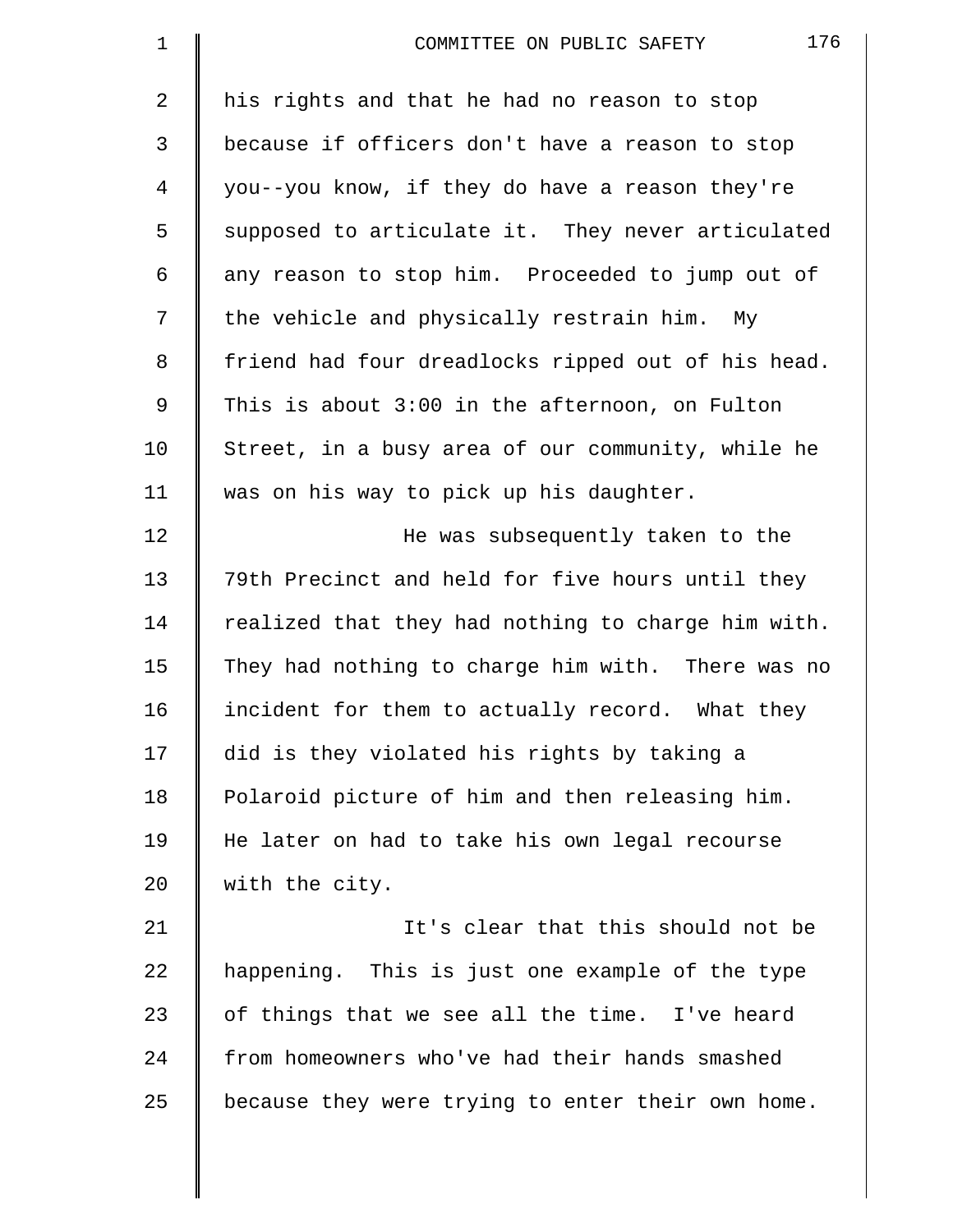| $\mathbf 1$ | 177<br>COMMITTEE ON PUBLIC SAFETY                  |
|-------------|----------------------------------------------------|
| 2           | When they tried to show the officer, look, these   |
| 3           | are my keys. I'm going into my house. I've heard   |
| 4           | of people receiving injuries and having their      |
| 5           | hands smashed, ending up in the hospital because   |
| 6           | they're trying to enter their own home. This is    |
| 7           | actually what's acceptable in the city.            |
| 8           | I would just like to comment that                  |
| $\mathsf 9$ | previously we heard some comments that the city    |
| 10          | views stop-and-frisk as a success. I think that's  |
| 11          | the problem that we're faced with is that, you     |
| 12          | know, you have large communities, large tracts of  |
| 13          | this city that have basically said that their      |
| 14          | children, their brothers, their sisters even have  |
| 15          | been violated and we have an administration that   |
| 16          | refuses to actually listen, to recognize that      |
| 17          | there's a problem.                                 |
| 18          | In the last couple of weeks, we've                 |
| 19          | seen about four police murders of unarmed          |
| 20          | civilians. There was a man shot on Grand Central   |
| 21          | Parkway, the bodega owner, Mohammad Bah, there     |
| 22          | have been several, if we count back from the       |
| 23          | beginning of this year, we've seen numerous police |
| 24          | murders. There is a lot of evidence, basically,    |
| 25          | showing that when stop-and-frisk is allowed to run |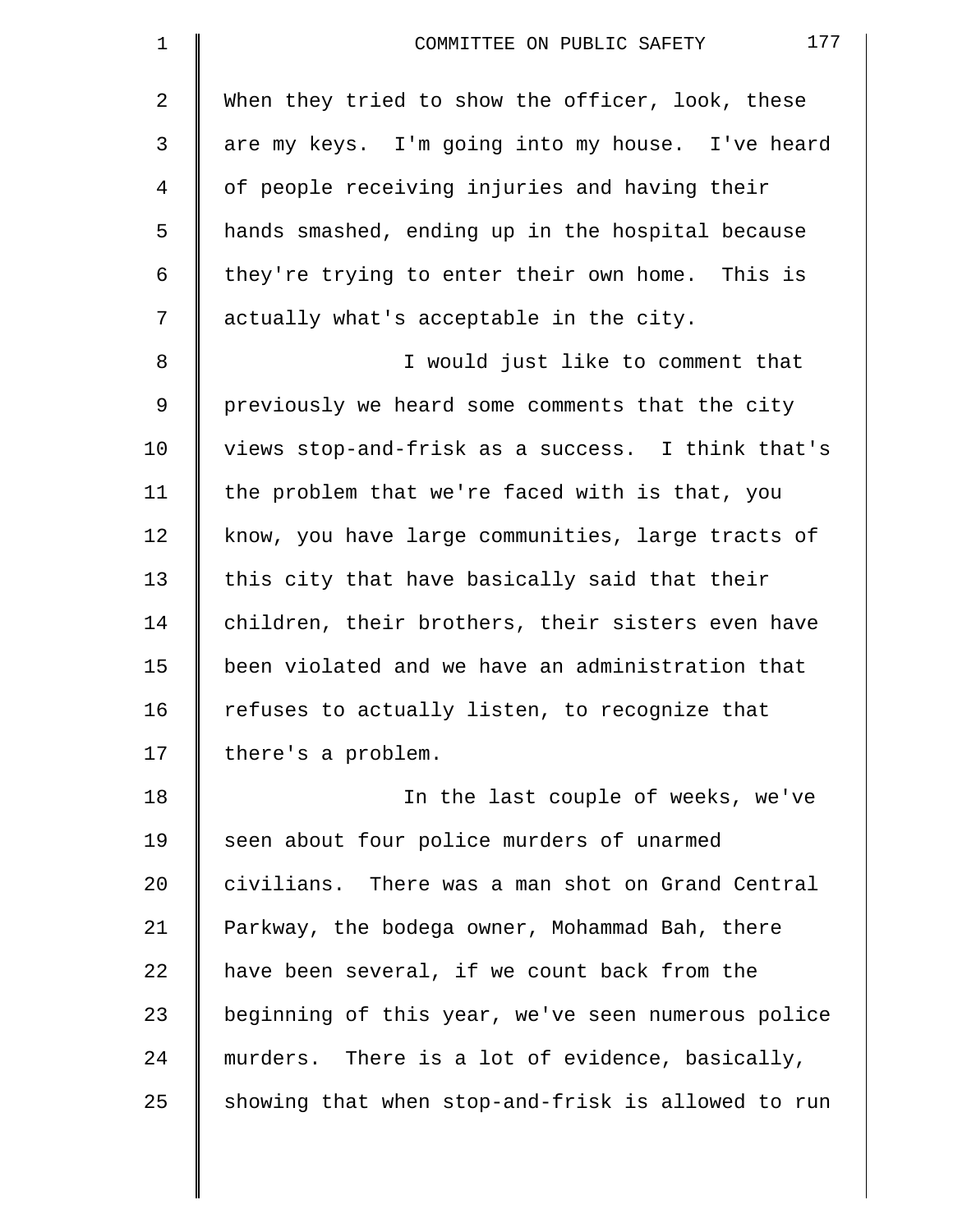| 1  | 178<br>COMMITTEE ON PUBLIC SAFETY                  |
|----|----------------------------------------------------|
| 2  | rampant in communities that a lot of these         |
| 3  | incidents turn negative and you have a lot of      |
| 4  | these police murders that have resulted from what  |
| 5  | could have been a basic encounter such as a stop-  |
| 6  | and-frisk.                                         |
| 7  | The Community Safety Act, Intro                    |
| 8  | 801, would require that NYPD officers provide      |
| 9  | their name and rank to subjects of law enforcement |
| 10 | activity, such as New Yorkers being stopped and    |
| 11 | frisked. That officer would have to provide the    |
| 12 | specific reason for the stop and a business card   |
| 13 | to the person being stopped that must include      |
| 14 | information on how to file a complaint.            |
| 15 | In my experience, this is one of                   |
| 16 | the key issues, because officers often don't       |
| 17 | identify themselves. We have undercover officers   |
| 18 | that ride around in some of our communities who    |
| 19 | feel that they are above the law. They feel that   |
| 20 | they don't have to identify themselves. I've seen  |
| 21 | personally officers tape over their badges. I've   |
| 22 | seen police vehicles riding around with the        |
| 23 | license plate bent in half, in my neighborhood.    |
| 24 | So this is a reality.                              |
| 25 | If you haven't experienced it, you                 |

 $\parallel$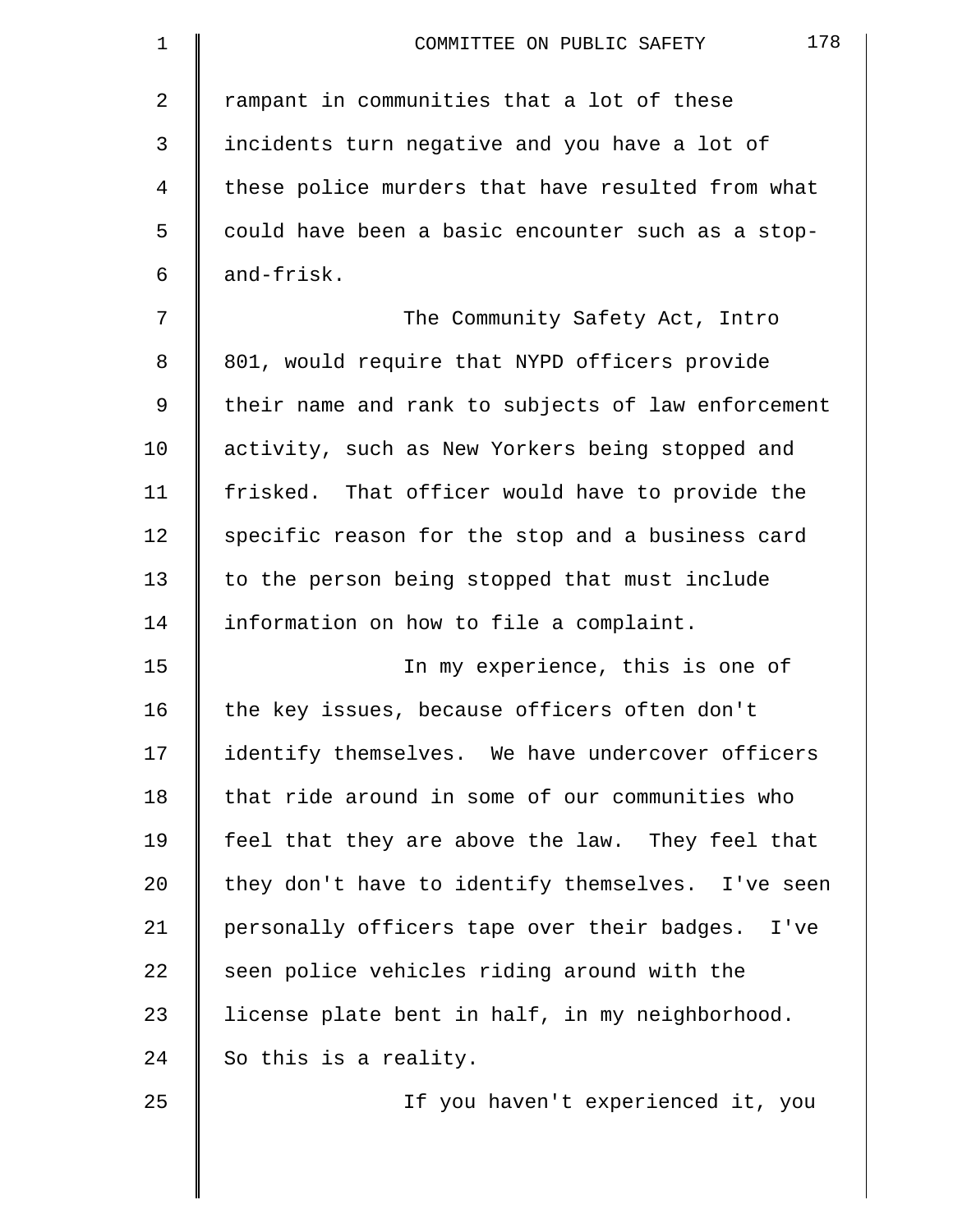| $\mathbf 1$    | 179<br>COMMITTEE ON PUBLIC SAFETY                  |
|----------------|----------------------------------------------------|
| $\overline{2}$ | wouldn't understand it. I understand that there    |
| $\mathfrak{Z}$ | are members of our Council here who have not       |
| 4              | experienced it. I would only suggest that you try  |
| 5              | to open up your ears and listen to the members of  |
| 6              | your community who have, because all of these      |
| 7              | people here are not here to make up a situation    |
| 8              | that is not real. This is absolutely one of the    |
| $\mathsf 9$    | worst problems in the city that needs to be dealt  |
| 10             | with.                                              |
| 11             | When people are stopped in my                      |
| 12             | community, a lot of times they're not aware of     |
| 13             | what their legal rights are. They don't know that  |
| 14             | they have the right to not consent. So the         |
| 15             | provision in this bill that actually speaks        |
| 16             | regarding consent is huge and it's very important. |
| 17             | It's something of critical importance to my        |
| 18             | community.                                         |
| 19             | I'm going to wrap up just by saying                |
| 20             | that independent oversight is absolutely           |
| 21             | necessary. It's never been in place in this city.  |
| 22             | The Civilian Complaint Review Board is not         |
| 23             | effective in dealing with these problems. Thank    |
| 24             | you.                                               |
| 25             | CHAIRPERSON VALLONE: Thank you.                    |
|                |                                                    |
|                |                                                    |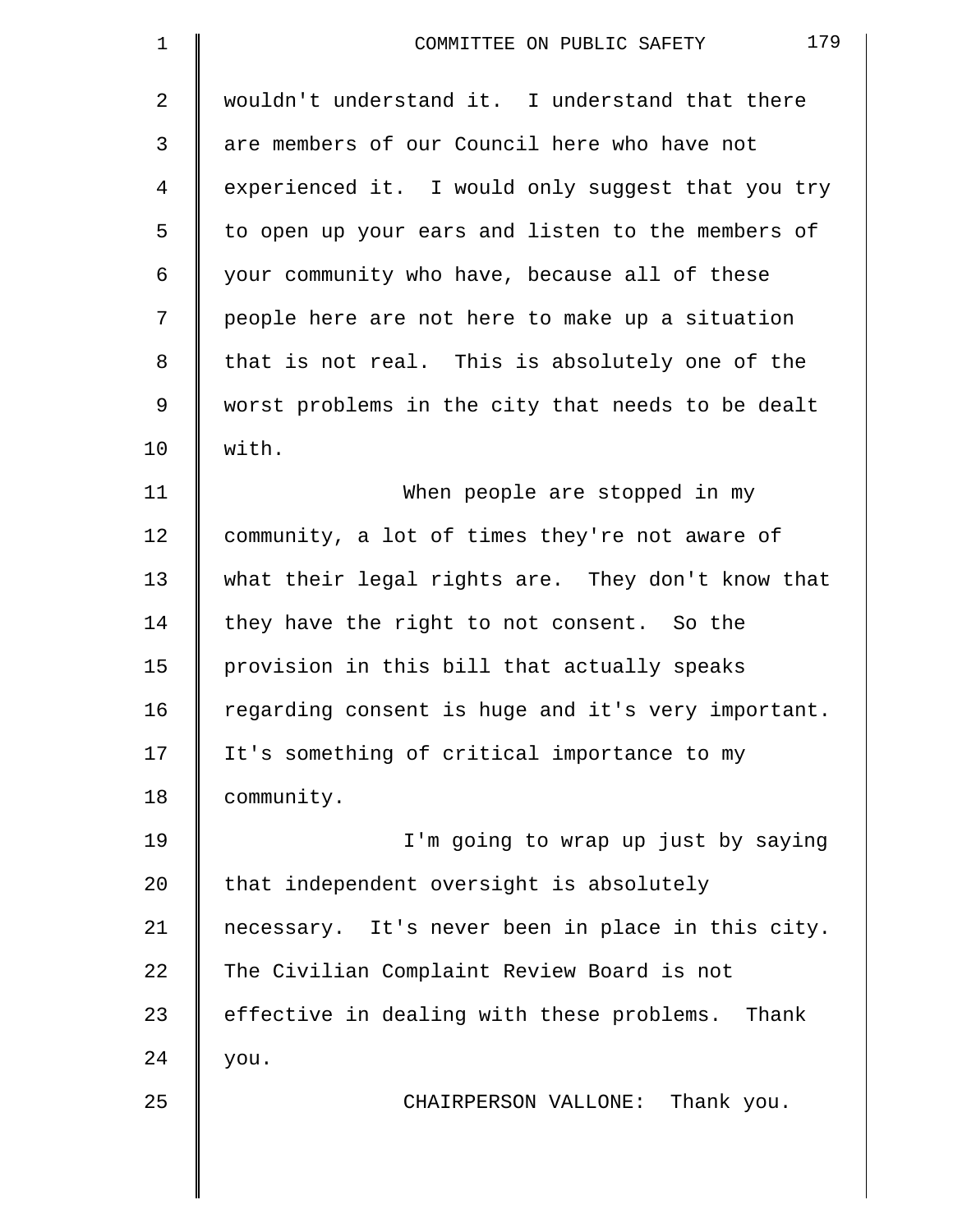| $\mathbf 1$ | 180<br>COMMITTEE ON PUBLIC SAFETY                  |
|-------------|----------------------------------------------------|
| 2           | Sir, in the white, you're going to get a lot of    |
| 3           | sleep tonight, a lot of exercise today. I like     |
| 4           | all the hand movement. Thank you for being quiet   |
| 5           | and doing it the right way.                        |
| 6           | [Crosstalk]                                        |
| 7           | CHAIRPERSON VALLONE: We'll have to                 |
| 8           | talk later, but thank you. I was saying thank you  |
| 9           | for being quiet.                                   |
| 10          | INTERPRETER: Good evening, City                    |
| 11          | Council members. Naz Ali will be testifying. She   |
| 12          | will present her testimony in Hindi and I will     |
| 13          | translate for her.                                 |
| 14          | NAZ ALI: [Through Interpreter] My                  |
| 15          | name is Naz Ali. I am a leader in DRUM, Desis      |
| 16          | Rising Up and Moving, and we're an organization of |
| 17          | 1,500 low-income South Asians fighting for their   |
| 18          | rights as immigrants, youth workers and            |
| 19          | communities of color. We are here today to ask     |
| 20          | you to support the Community Safety Act.           |
| 21          | I got involved in DRUM because I'm                 |
| 22          | a low-wage worker and wanted to fight for workers' |
| 23          | rights, but I also care about issues such as       |
| 24          | unfair policing of our communities.                |
| 25          | In November of last year, when news                |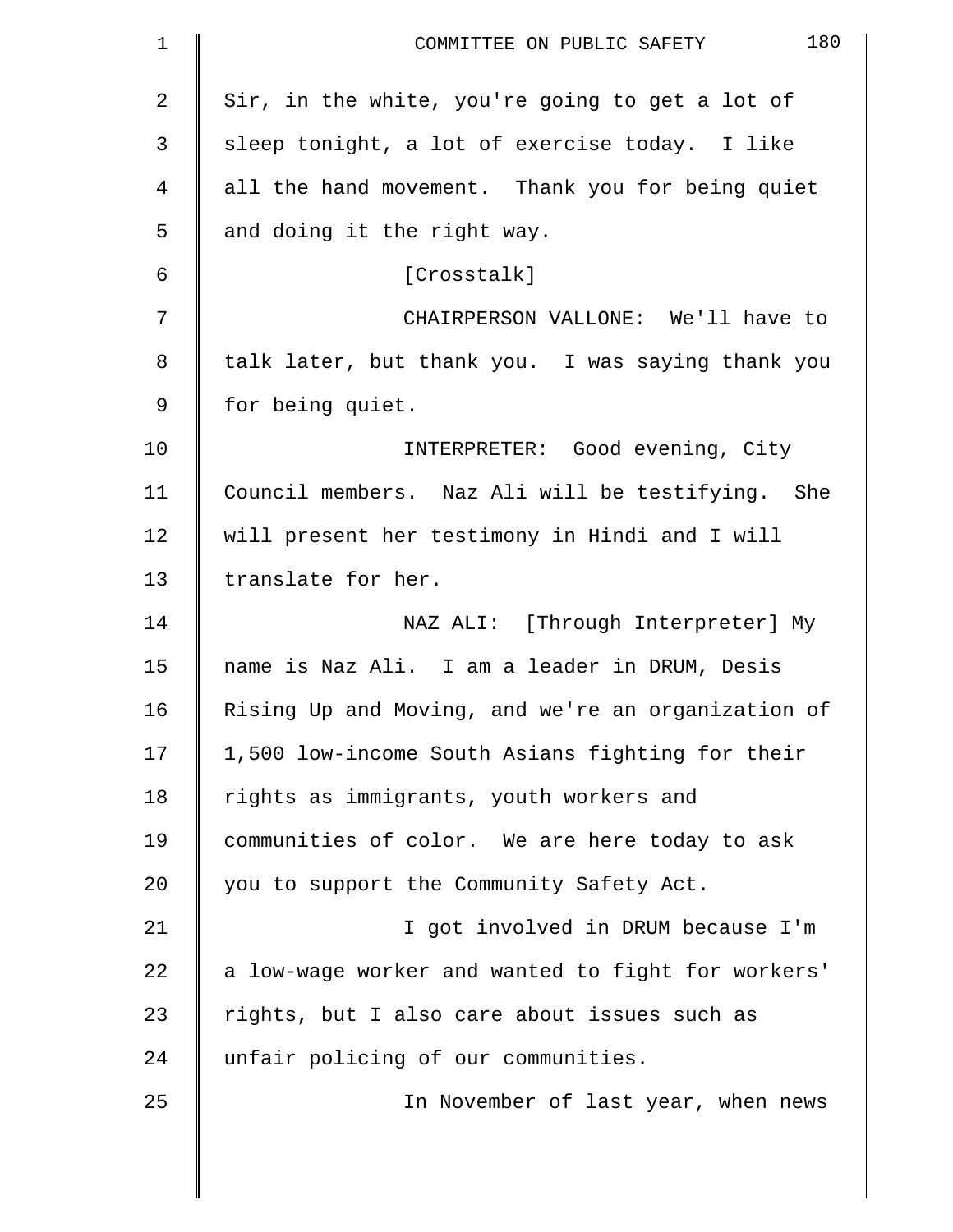| $\mathbf 1$    | 181<br>COMMITTEE ON PUBLIC SAFETY                  |
|----------------|----------------------------------------------------|
| $\overline{2}$ | reports started confirming suspicions about the    |
| 3              | NYPD's spying program, we organized a rally to     |
| 4              | demand for NYPD accountability. At this rally, I   |
| 5              | met a community member who joined our group. He    |
| 6              | was very energetic, very, very angry and chanting  |
| 7              | really loudly. I thought to myself that so many    |
| 8              | people in our community are too afraid to even     |
| 9              | come out and here this guy came out to the rally   |
| 10             | by himself. He really cares about this issue. I    |
| 11             | thanked him for coming out and told him to stay in |
| 12             | touch.                                             |
| 13             | In March of this year, we learned                  |
| 14             | from another one of the leaked documents that the  |
| 15             | NYPD was spying on our organization, DRUM, and     |
| 16             | many of our allies who are present in this room,   |
| 17             | because we helped organization rallies in support  |
| 18             | of the Sean Bell family. So we held a press        |
| 19             | conference at One Police Plaza.                    |
| 20             | Two days later, as I left my work                  |
| 21             | as a seamstress in Jamaica Queens, I was followed  |
| 22             | as I walked home. Nothing was said to me, no one   |
| 23             | actually came up to me, they just followed me from |
| 24             | a reasonable distance to make sure that I knew I   |
| 25             | was being followed.                                |
|                |                                                    |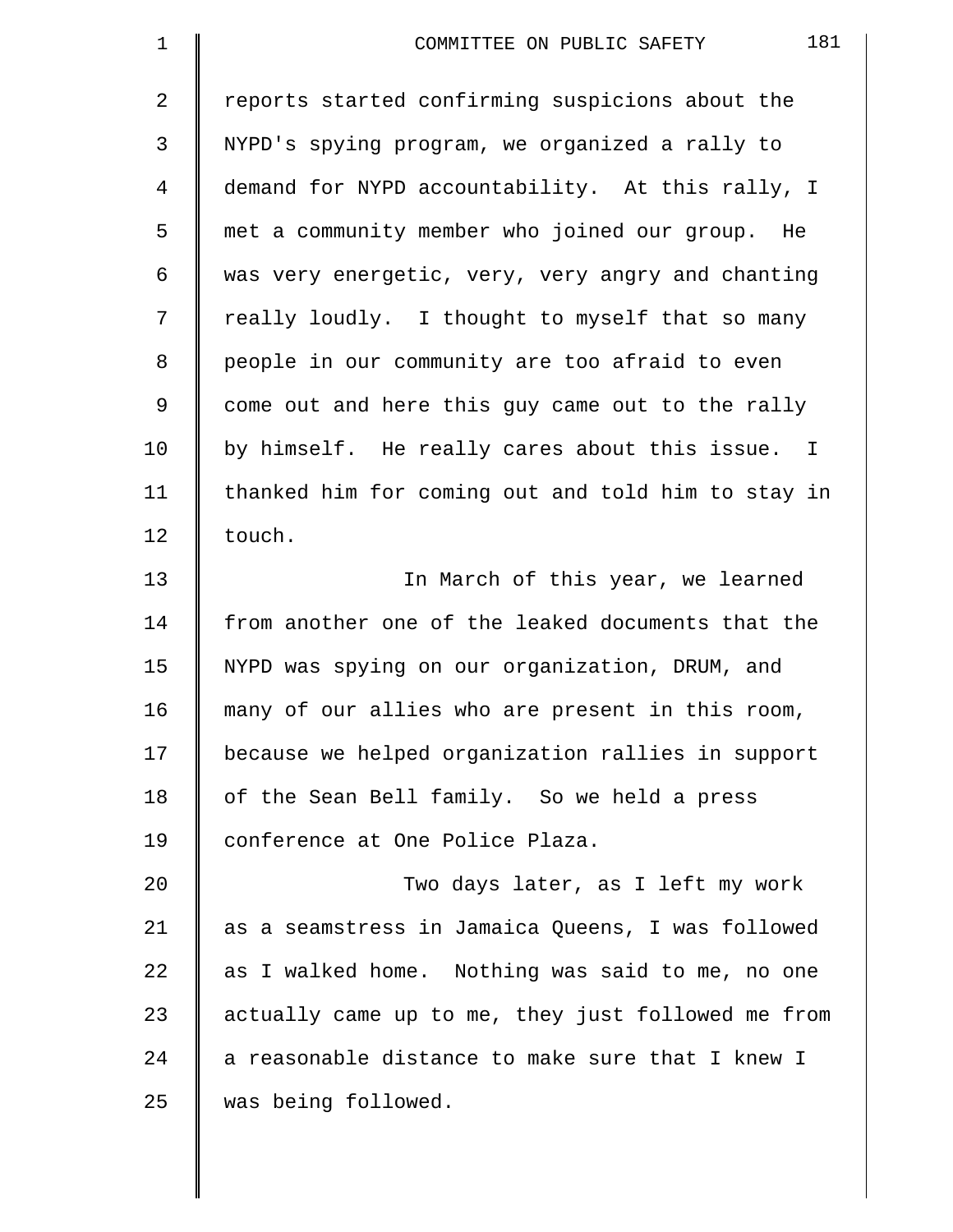| $\mathbf 1$    | 182<br>COMMITTEE ON PUBLIC SAFETY                  |
|----------------|----------------------------------------------------|
| $\overline{2}$ | Two days after this event where I                  |
| $\mathfrak{Z}$ | was followed, the same guy who came to the rally   |
| 4              | called me and said he wanted to meet. So I met     |
| 5              | him in a restaurant in the neighborhood. I am      |
| 6              | working with DRUM to collect surveys and stories   |
| 7              | about how New York City Muslims have been affected |
| 8              | by their experiences with police. So I wanted to   |
| $\mathsf 9$    | do a survey with him.                              |
| 10             | In my survey, he told me that he'd                 |
| 11             | been profiled by the FBI, by the NYPD, that he's   |
| 12             | really upset about these issues. So I thought it   |
| 13             | would be great for him to join DRUM and come to    |
| 14             | places like this and present his stories. But      |
| 15             | when I got to the end of the survey and asked him  |
| 16             | about his occupation, he told me that he did       |
| 17             | security for the NYPD. I got scared and I left     |
| 18             | soon. Before I left, he asked me if he was now a   |
| 19             | member of DRUM and could come and participate.     |
| 20             | Later, we heard similar things                     |
| 21             | about him from other members in the community. I   |
| 22             | became so scared that for several weeks I stopped  |
| 23             | talking to people that I did not know. I also      |
| 24             | stopped collecting surveys and stopped collecting  |
| 25             | stories.                                           |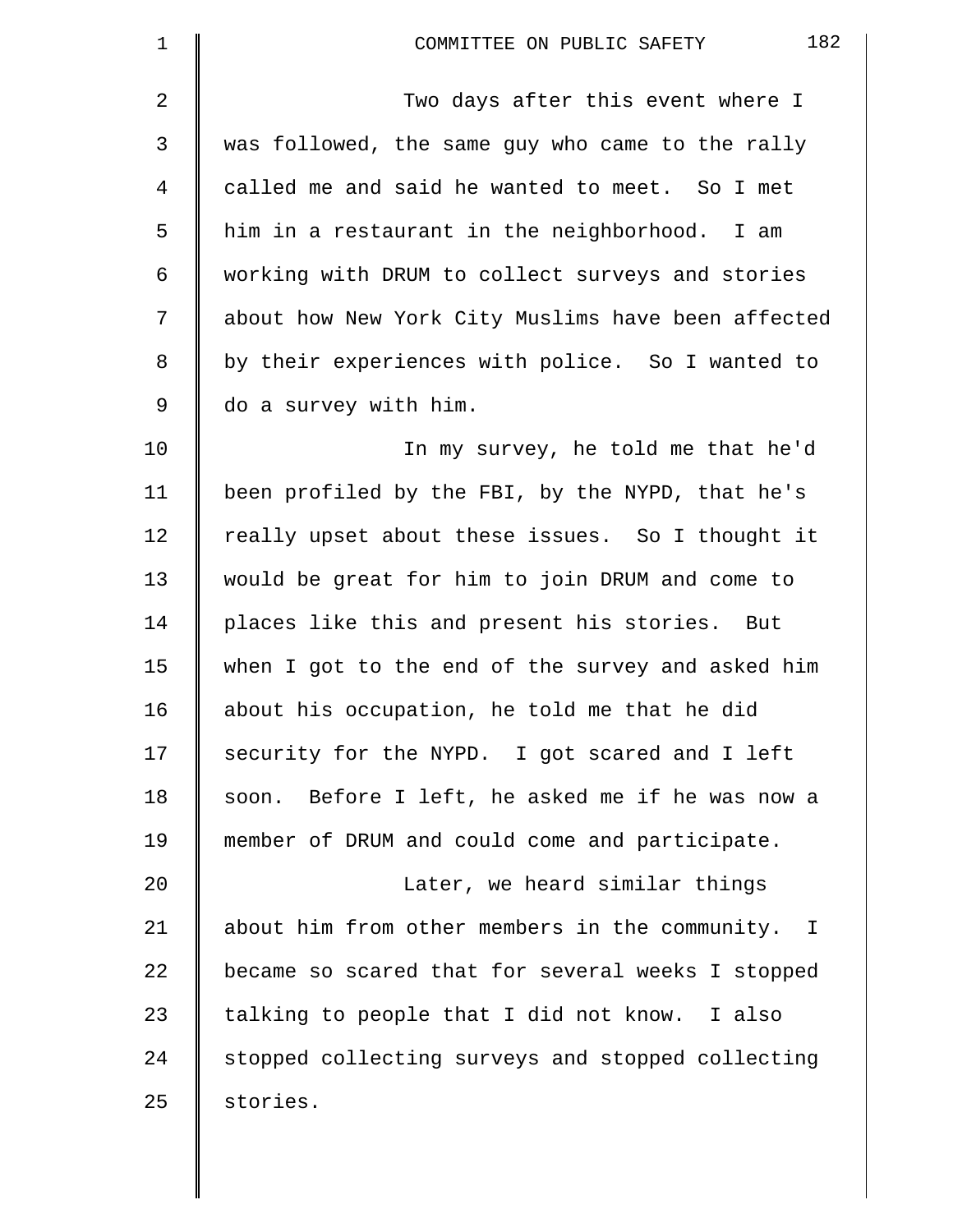| $\mathbf 1$    | 183<br>COMMITTEE ON PUBLIC SAFETY                  |
|----------------|----------------------------------------------------|
| $\overline{2}$ | Why is the NYPD sending informants                 |
| 3              | and undercovers to rallies about the NYPD? Why     |
| 4              | are they sending informants to spy on community    |
| 5              | organizations like DRUM and many others here for   |
| 6              | speaking out against the NYPD? Is this the kind    |
| 7              | of work the NYPD should be doing? Should we be     |
| 8              | afraid of our own police departments? We are       |
| 9              | treated as guilty until proven innocent. That is   |
| 10             | why they stop-and-frisk black and Latino           |
| 11             | communities, target low-wage workers, harass LGBTQ |
| 12             | communities, surveil Muslim communities and        |
| 13             | criminalize our youth in schools. We are here to   |
| 14             | stand in solidarity today.                         |
| 15             | CHAIRPERSON VALLONE: Please finish                 |
| 16             | Thank you. You're over your five<br>up soon.       |
| 17             | minutes.                                           |
| 18             | NAZ ALI: [Through Interpreter] So                  |
| 19             | questions were raised about the IG bill and the    |
| 20             | possibilities of it. The FBI has one, the CIA has  |
| 21             | one, the LAPD has one to provide systematic        |
| 22             | independent oversight. Why cannot the NYPD have    |
| 23             | such? We need an inspector general to oversee the  |
| 24             | police, NYPD, systemically. Good policing          |
| 25             | requires transparency and accountability and we    |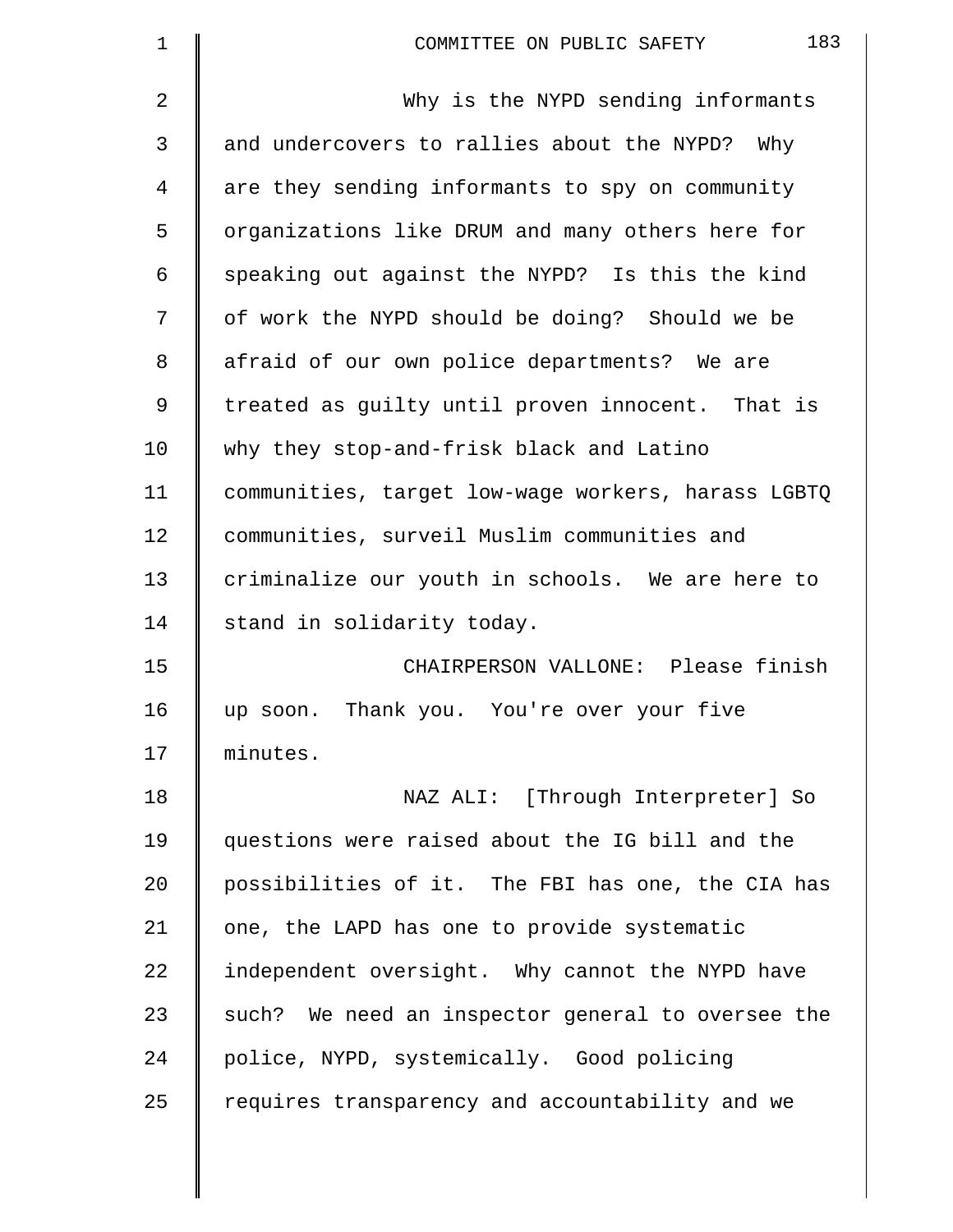| $\mathbf 1$ | 184<br>COMMITTEE ON PUBLIC SAFETY                  |
|-------------|----------------------------------------------------|
| 2           | need the Community Safety Act as a whole. Thank    |
| 3           | you.                                               |
| 4           | CHAIRPERSON VALLONE: Thank you.                    |
| 5           | Who's left?                                        |
| 6           | DANIEL PUERTO: Good afternoon.<br>Мy               |
| 7           | name is Daniel Puerto and I'm a community          |
| 8           | organizer with Make the Road New York. I'll be     |
| 9           | doing translation for Ms. Garcia.                  |
| 10          | BIANEY GARCIA: [Through                            |
| 11          | Interpreter] Hello and thank you for letting me    |
| 12          | testify today. My name is Bianey Garcia. I'm a     |
| 13          | 22-year-old transgender woman from Mexico and      |
| 14          | currently live in Jackson Heights Queens. I came   |
| 15          | to this country at the age of 15 because I wanted  |
| 16          | to be safe from the harassment and discrimination  |
| 17          | that people like me face in my country.            |
| 18          | I became a member of Make the Road                 |
| 19          | New York's LGBTQ Justice Project about a year ago  |
| 20          | because I realized that this discrimination still  |
| 21          | happens to us transgender women in the United      |
| 22          | States and oftentimes it's carried out by the same |
| 23          | people that are supposed to be protecting us, the  |
| 24          | NYPD. Today, I am here with members of Make the    |
| 25          | Road New York to denounce that stop-and-frisk is   |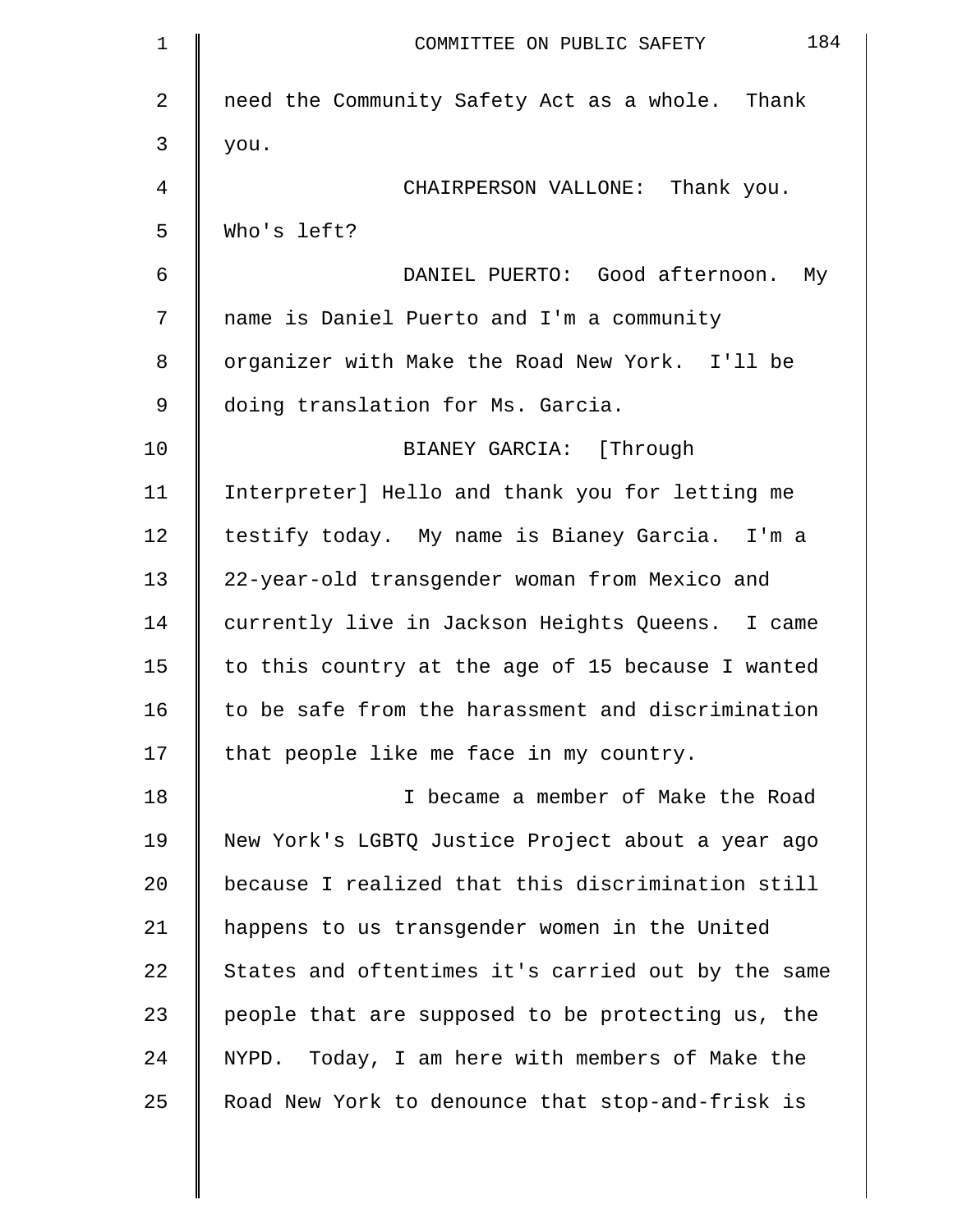| $\mathbf 1$    | 185<br>COMMITTEE ON PUBLIC SAFETY                  |
|----------------|----------------------------------------------------|
| $\overline{2}$ | hurting and not helping our communities.           |
| 3              | Being a transgender woman in Queens                |
| $\overline{4}$ | is difficult for me because I do not feel safe. I  |
| 5              | feel harassed, discriminated and forced to be home |
| 6              | because the police assume that all transgender     |
| 7              | women are sex workers when that is not the case.   |
| 8              | When talking to other transgender women in my      |
| 9              | community, I realize that they go through the same |
| 10             | discrimination that I face. We all feel that the   |
| 11             | NYPD is not doing their job, and instead of making |
| 12             | us feel safe, we feel fear when we are around      |
| 13             | them.                                              |
| 14             | About two years ago, I went out                    |
| 15             | with my boyfriend. He invited me to go to a club   |
| 16             | in Jackson Heights Queens. At around 4 a.m., we    |
| 17             | left the club together and started to walk home.   |
| 18             | We were walking hand in hand, and at one point a   |
| 19             | car stopped next to us. Eight undercover cops got  |
| 20             | out of the car, threw me against the wall, and     |
| 21             | started frisking my boyfriend. After they frisked  |
| 22             | him, they frisked me, took my bag, emptied it out  |
| 23             | on the sidewalk and found three condoms. They      |
| 24             | then proceeded to handcuff me and told me I was    |
| 25             | being arrested for sex work. I told them that I    |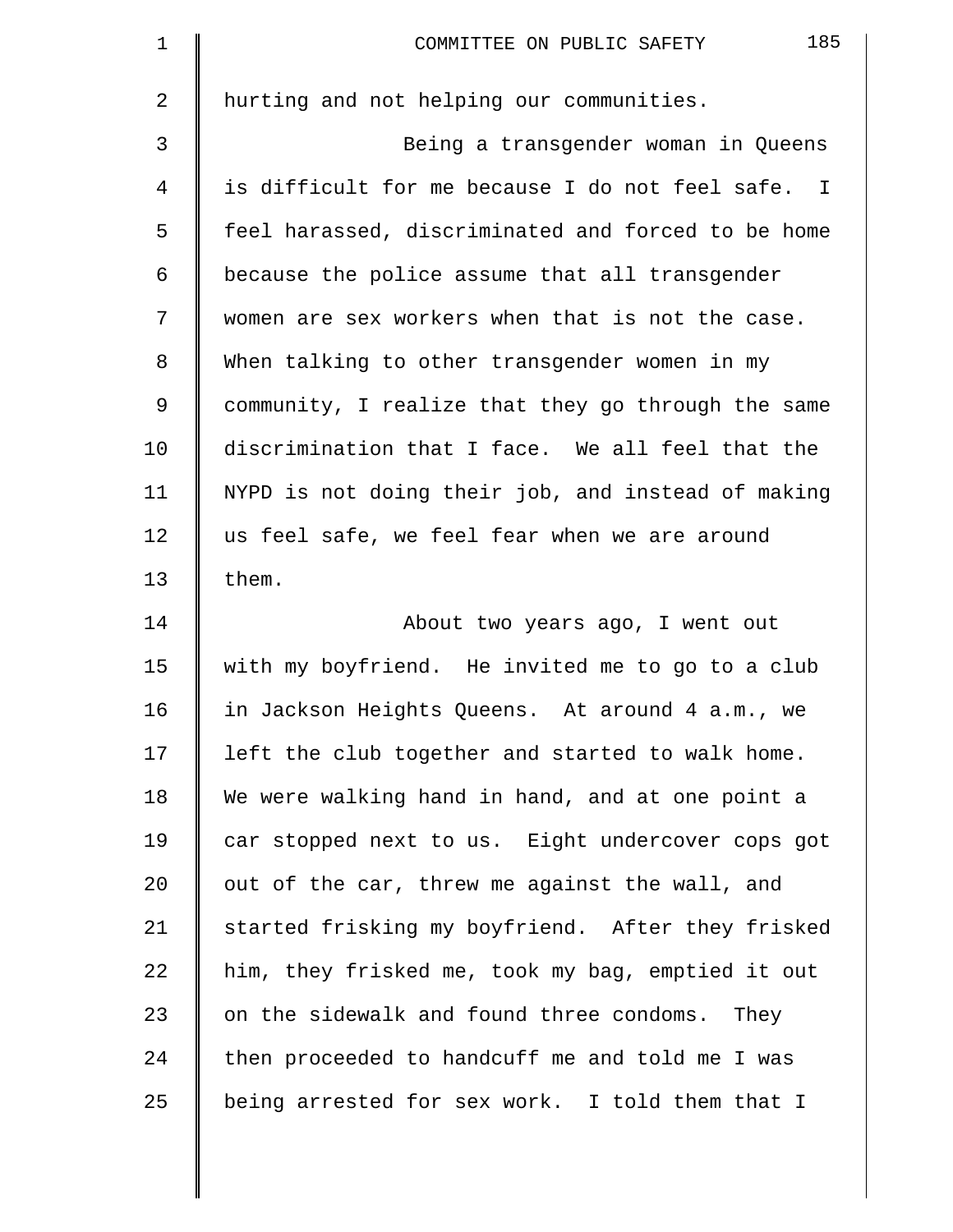| $\mathbf 1$    | 186<br>COMMITTEE ON PUBLIC SAFETY                 |
|----------------|---------------------------------------------------|
| $\overline{a}$ | was with my boyfriend and they said I was lying.  |
| 3              | My boyfriend came to the 110th                    |
| 4              | Precinct where I was held and spoke to the        |
| 5              | captain. He tried to explain that I was his       |
| 6              | girlfriend and that I was with him, but the       |
| 7              | captain said he couldn't do anything. I was taken |
| 8              | to court and was charged unjustly with            |
| 9              | prostitution charges.                             |
| 10             | CHAIRPERSON VALLONE: Just so you                  |
| 11             | know, we do have the testimony, so please try to  |
| 12             | finish up. Thank you.                             |
| 13             | BIANEY GARCIA: [Foreign language].                |
| 14             | BIANEY GARCIA: [Through                           |
| 15             | Interpreter] Thank you very much.                 |
| 16             | CHAIRPERSON VALLONE:<br>Thank you                 |
| 17             | very much. Is there anyone left on that panel     |
| 18             | that has not testified? Okay. Wait, we do have a  |
| 19             | comment. I'm sorry. I apologize. My fault.        |
| 20             | COUNCIL MEMBER WILLIAMS: I just                   |
| 21             | wanted to thank all of you for coming and         |
| 22             | testifying and putting some human faces to what's |
| 23             | going on. I appreciate that very much. Mr. Foy,   |
| 24             | if you're every considering running for office    |
| 25             | that would be a great thing.                      |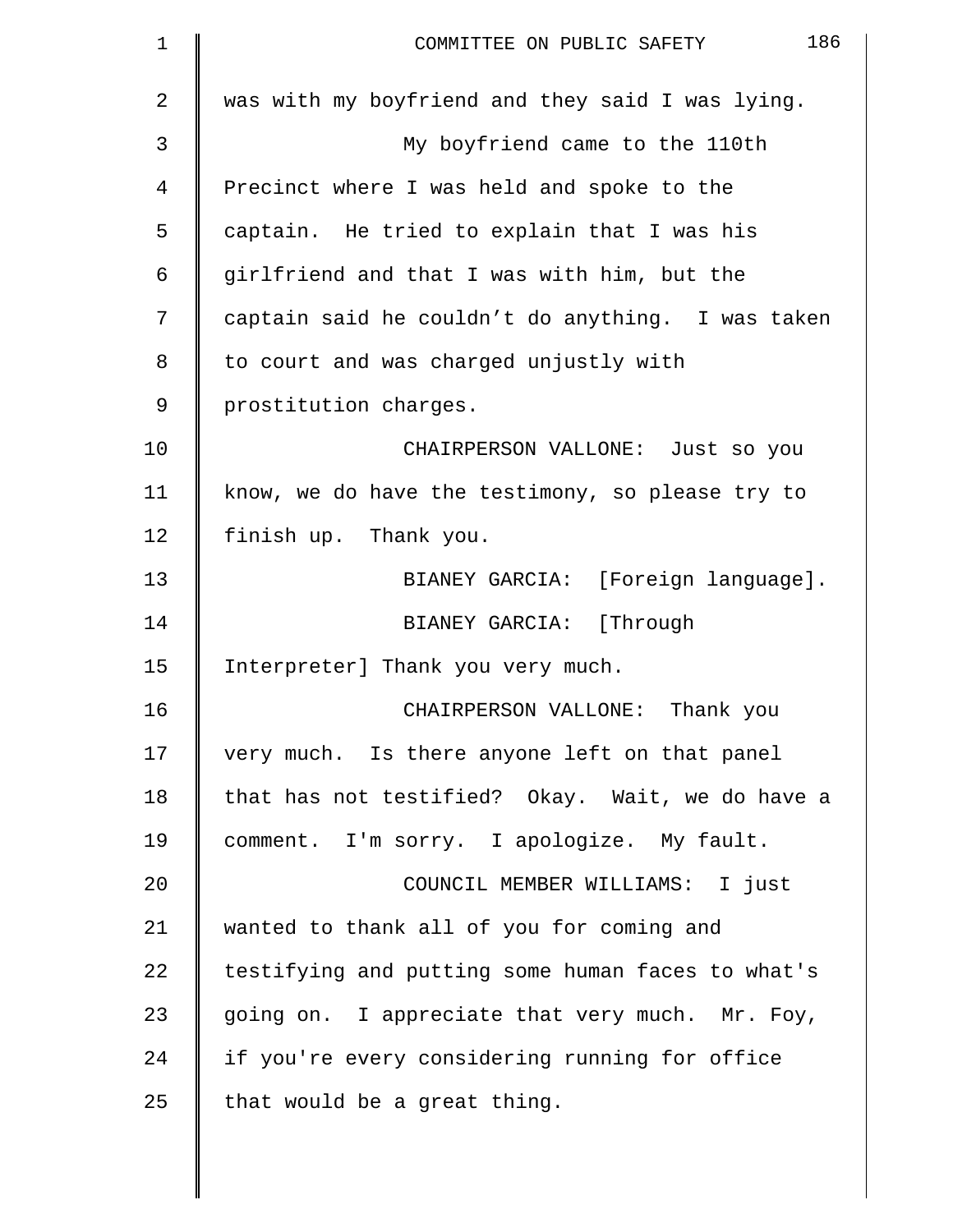| $\mathbf 1$    | 187<br>COMMITTEE ON PUBLIC SAFETY                  |
|----------------|----------------------------------------------------|
| $\overline{a}$ | CHAIRPERSON VALLONE: Yes, there's                  |
| 3              | another comment.                                   |
| 4              | COUNCIL MEMBER LANDER: I just want                 |
| 5              | to echo thanks to all of you for your leadership   |
| 6              | and for having the courage to stand up. I          |
| 7              | especially want to speak to the point that one of  |
| 8              | the things that I like about the racial profiling  |
| 9              | bill is not only that it would end profiling-based |
| 10             | stop-and-frisk that's been much of the discussion  |
| 11             | today, but profiling-based surveillance which      |
| 12             | similarly is based solely on religion or           |
| 13             | ethnicity, not on following leads on suspicion of  |
| 14             | crime, which is what the standard is supposed to   |
| 15             | be but there's real reason to be concerned that    |
| 16             | it's happening. As Pro Publica has shown, there's  |
| 17             | real evidence that it just doesn't work and it     |
| 18             | frays the bonds of trust that we need. So thank    |
| 19             | you for adding that to the mix.                    |
| 20             | Obviously, the issues are also very                |
| 21             | important in the LGBT community. So it think the   |
| 22             | fact that this panel was put together in a way     |
| 23             | that links these issues really shows what's more   |
| 24             | broadly important about the Community Safety Act   |
| 25             | specifically, including stop-and-frisk but also    |
|                |                                                    |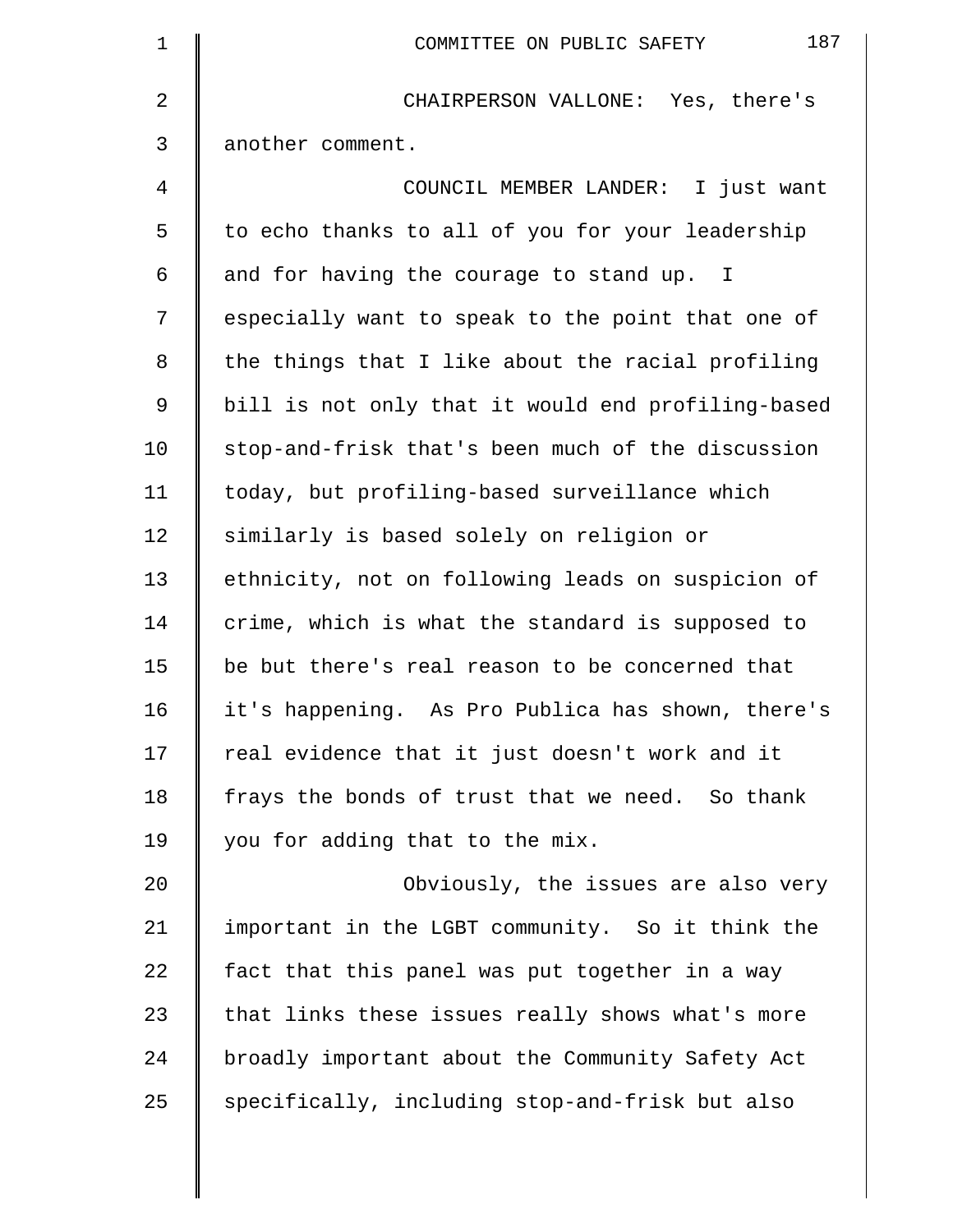| $\mathbf 1$ | 188<br>COMMITTEE ON PUBLIC SAFETY                  |
|-------------|----------------------------------------------------|
| 2           | the broader range of issues. So thank you very     |
| 3           | much. Thank you, Mr. Chair.                        |
| 4           | CHAIRPERSON VALLONE: Thank you,                    |
| 5           | Brad. The next panel and again these two panels    |
| 6           | were five minutes each, so please make sure you    |
| 7           | stay within that. Then after that it's two         |
| 8           | minutes, so if you have testimony, make sure it's  |
| 9           | two minutes. Maybe take out some of the stuff      |
| 10          | that you're repeating from other people, just so   |
| 11          | you can be heard. New York Civil Liberties Union,  |
| 12          | Donna and Uti; Bronx Defenders, Kate Rubin;        |
| 13          | Brennan Center, Faiza Patel; John Jay College of   |
| 14          | Criminal Justice, Dr. Delores Jones-Brown; Owen    |
| 15          | Center for Constitutional Rights, Darius Charney.  |
| 16          | [Pause]                                            |
| 17          | CHAIRPERSON VALLONE: Why don't we                  |
| 18          | start on my left, only because the microphones are |
| 19          | down that way with the young lady there. I'm       |
| 20          | sorry. You have your own order? Do what you got    |
| 21          | to do. You got it. As long as no sock puppets      |
| 22          | come out or anything, you're in charge.            |
| 23          | [Laughter]                                         |
| 24          | DONNA LIEBERMAN: Thank you. I                      |
| 25          | want to thank the Council for conducting this      |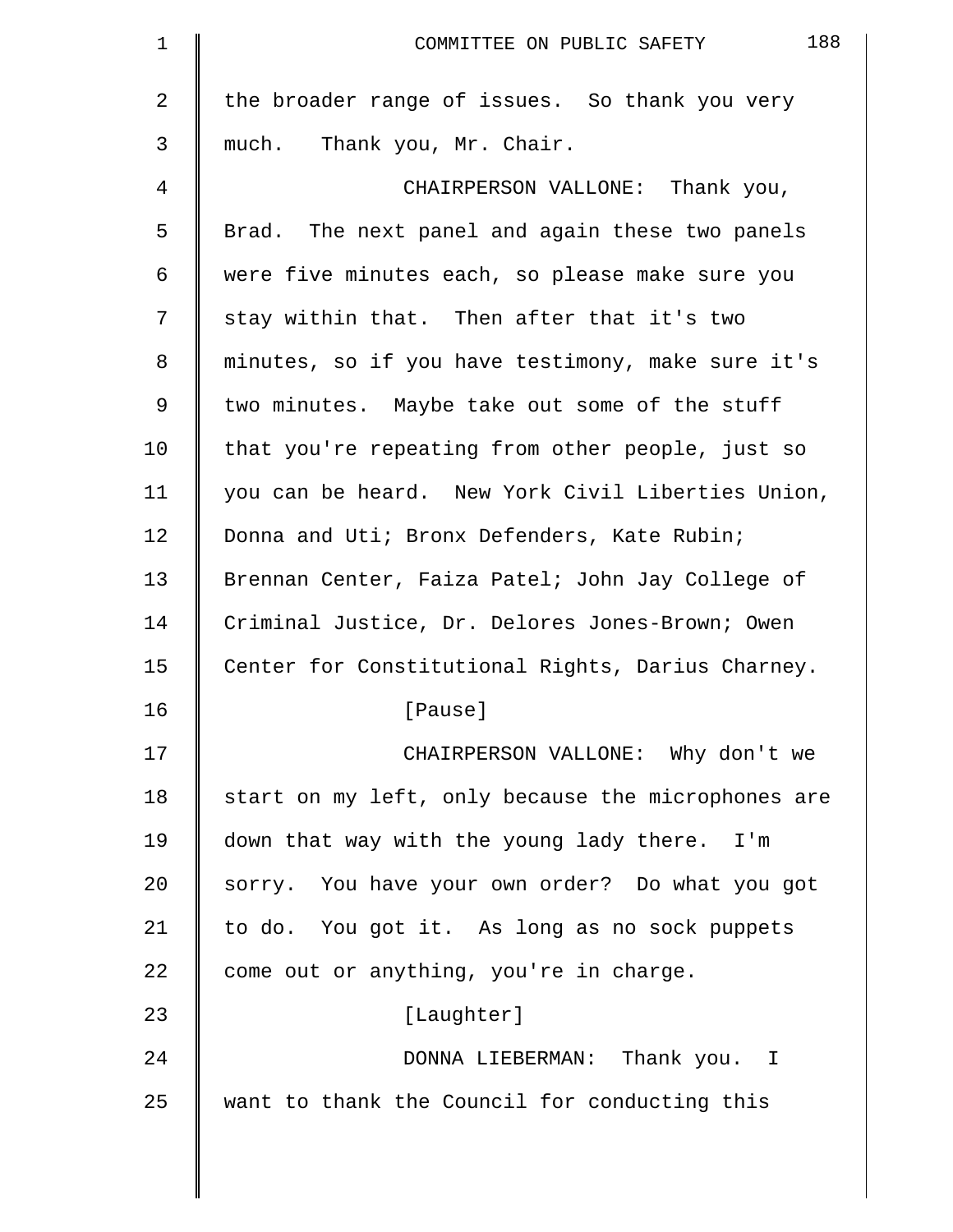| 1  | 189<br>COMMITTEE ON PUBLIC SAFETY                  |
|----|----------------------------------------------------|
| 2  | hearing and for the attention they're giving to    |
| 3  | this issue, which is of great importance to all    |
| 4  | New Yorkers. I'm Donna Lieberman, executive        |
| 5  | director of the NYCLU, and with me is our advocacy |
| 6  | director Uti Ofer, who's available to answer       |
| 7  | questions.                                         |
| 8  | The NYCLU has nearly 50,000 members                |
| 9  | and supporters statewide. We're here in support    |
| 10 | of the Community Safety Act.                       |
| 11 | In July of this year, the Bronx                    |
| 12 | District Attorney made a decision that symbolizes  |
| 13 | the public's lack of faith in the NYPD's           |
| 14 | willingness to treat all New Yorkers fairly.       |
| 15 | After discovering that many public housing         |
| 16 | residents, mostly blacks and Latinos, were being   |
| 17 | wrongfully arrested for criminal trespass, the DA  |
| 18 | decided to stop prosecuting people on these        |
| 19 | charges unless an interview with the arresting     |
| 20 | officer confirmed their legality. The DA's action  |
| 21 | underscores what many New Yorkers already believe, |
| 22 | the NYPD is engaged in a pattern of discriminatory |
| 23 | and abusive policing. We can no longer tolerate    |
| 24 | police practices that target innocent people for   |
| 25 | the places they live, their religious beliefs,     |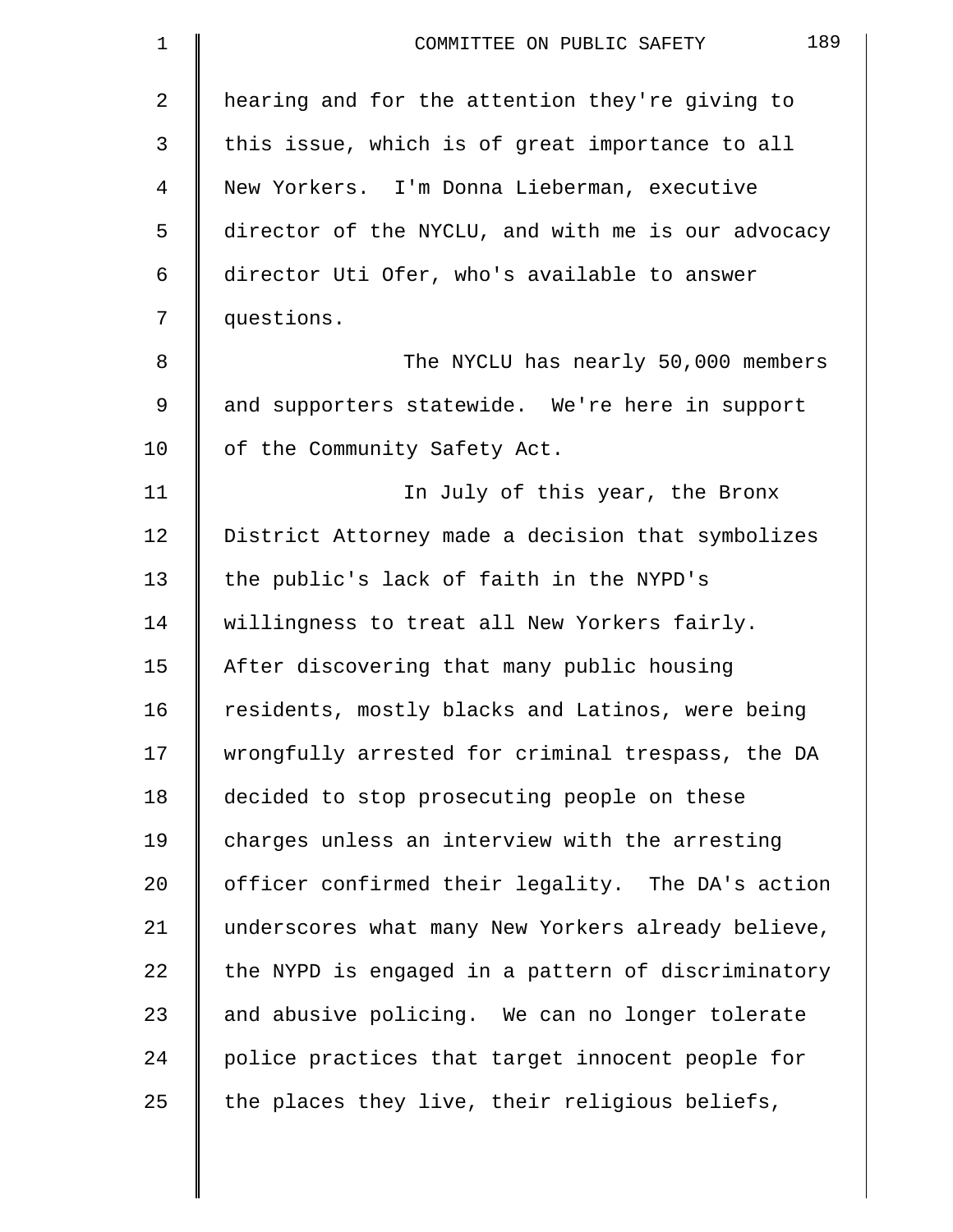| $\mathbf 1$    | 190<br>COMMITTEE ON PUBLIC SAFETY                  |
|----------------|----------------------------------------------------|
| $\overline{a}$ | their gender or their skin color.                  |
| 3              | Stop-and-frisk is a valuable and                   |
| 4              | lawful police tool, but it is being widely abused  |
| 5              | by the NYPD. The use of stop-and-frisk has         |
| 6              | skyrocketed more than 600 percent since Mayor      |
| 7              | Bloomberg took office. Year after year, 80         |
| 8              | percent of the stops result in no arrest or        |
| 9              | summons, meaning that NYPD stops and frisks        |
| 10             | hundreds of thousands of innocent people every     |
| 11             | year.                                              |
| 12             | These unconstitutional practices                   |
| 13             | harm many communities, but communities of color    |
| 14             | bear the brunt. In 2011 alone, the number of       |
| 15             | stops of young black men aged 14 to 24 exceeded    |
| 16             | the entire city population of young black men,     |
| 17             | that's 168,000 stops as compared to 158,000 in the |
| 18             | population. Indeed, instead of a crime-fighting    |
| 19             | tool, stop-and-frisk has become a vehicle for      |
| 20             | intimidation, relying on racial profiling and      |
| 21             | resulting in degradation, humiliation of thousands |
| 22             | of New Yorkers and eroding the essential trust     |
| 23             | between communities and police.                    |
| 24             | Moreover, stop-and-frisk NYPD style                |
| 25             | simply does not work. While stop and frisks have   |
|                |                                                    |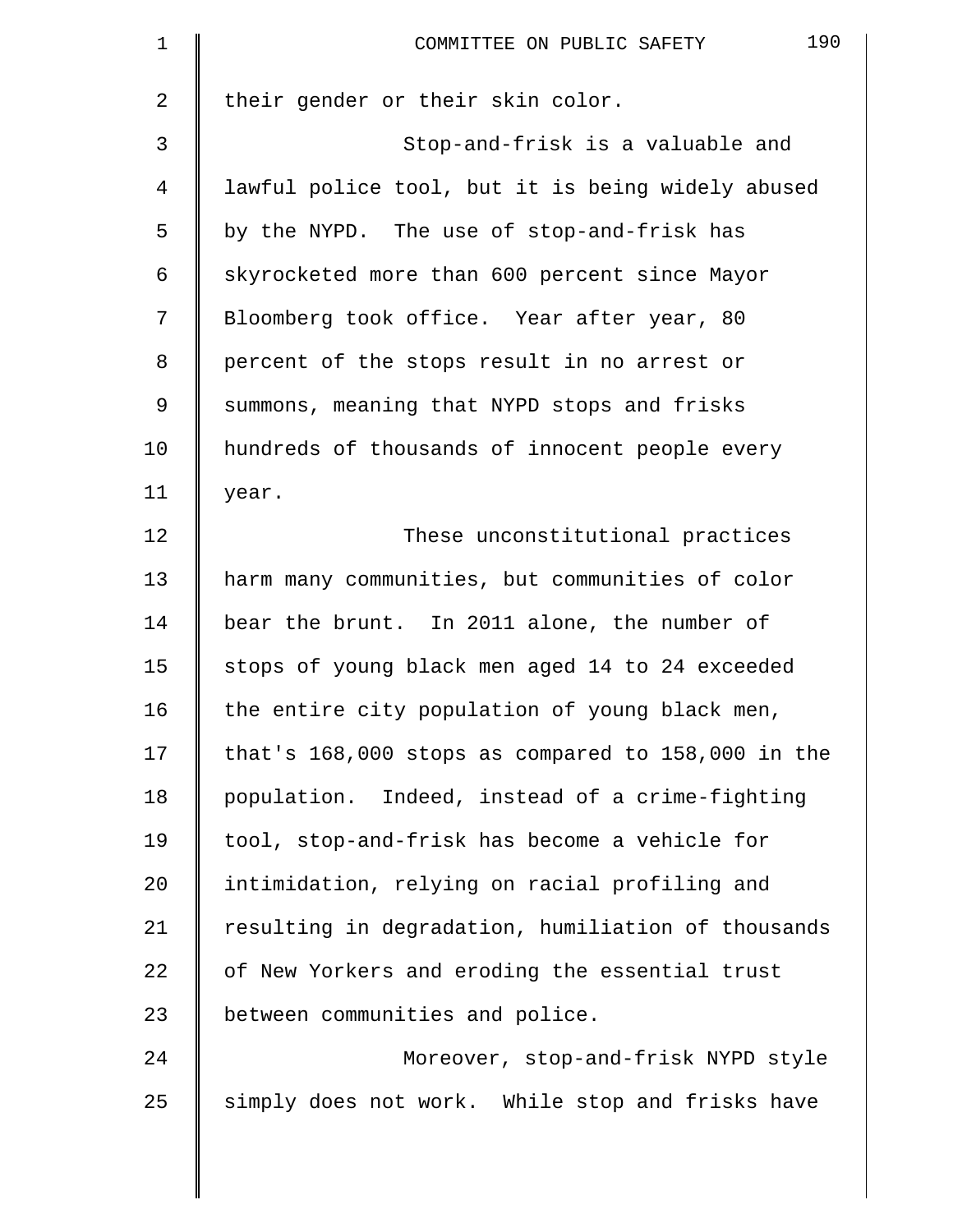| $\mathbf 1$ | 191<br>COMMITTEE ON PUBLIC SAFETY                  |
|-------------|----------------------------------------------------|
| 2           | jumped six-fold under Mayor Bloomberg, the number  |
| 3           | of shooting victims has remained largely constant. |
| 4           | This should come as no surprise, as 99.9 percent   |
| 5           | of all stops fail to recover a gun.                |
| 6           | This brings us to today. The City                  |
| 7           | Council has before a legislative package that will |
| 8           | reform abusive police practices and create a       |
| 9           | better NYPD, one that's more transparent and more  |
| 10          | accountable, and one that gets sued less. These    |
| 11          | bills, Intro 799, 800, 801 and 881, known          |
| 12          | collectively as the Community Safety Act           |
| 13          | accomplish four goals. First, they'll strengthen   |
| 14          | the current prohibition on discrimination by the   |
| 15          | NYPD. Second, they'll protect New Yorkers against  |
| 16          | unlawful searches, including during a stop-and-    |
| 17          | frisk. Third, they'll increase transparency when   |
| 18          | police stop New Yorkers. Fourth, they will create  |
| 19          | an inspector general's office to monitor NYPD      |
| 20          | policies, whether those policies relate to         |
| 21          | surveillance of the Muslim community, use of       |
| 22          | quotas or marijuana arrests.                       |
| 23          | My comments today will focus on                    |
| 24          | Intro 800, the ban on discrimination by the NYPD.  |
| 25          | Intro 800 would protect New Yorkers from being     |
|             |                                                    |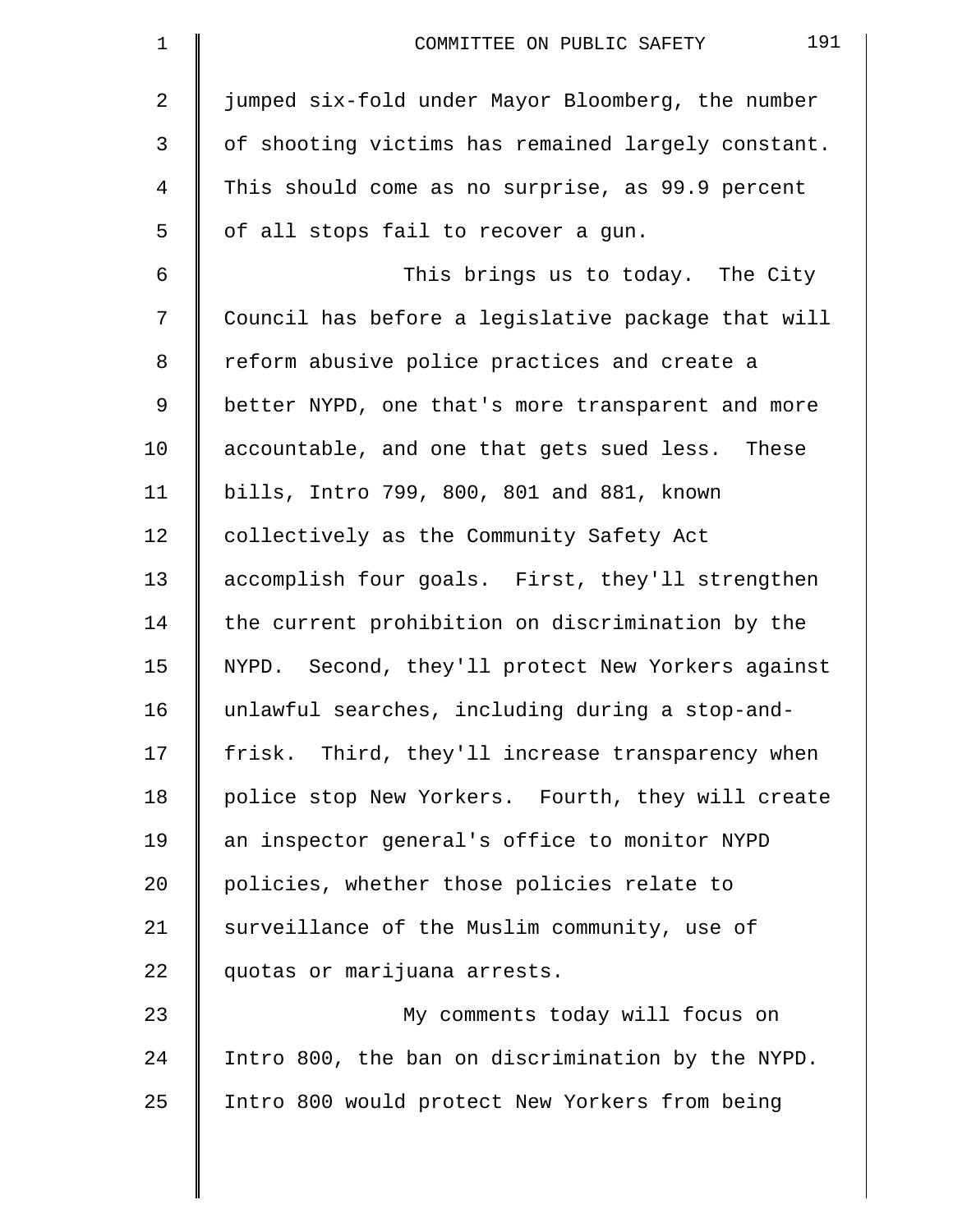| $\mathbf 1$ | 192<br>COMMITTEE ON PUBLIC SAFETY                  |
|-------------|----------------------------------------------------|
| 2           | profiled due to their actual or perceived race,    |
| 3           | ethnicity, religion, sex, gender identity or       |
| 4           | expression, or immigration status, in addition to  |
| 5           | numerous other categories. It does so in three     |
| 6           | ways: strengthening the current definition of      |
| 7           | bias, broadening the list of protected             |
| 8           | communities, and allowing New Yorkers to hold the  |
| 9           | NYPD accountable for practices that have a         |
| 10          | disparate impact.                                  |
| 11          | I'll address the first and third                   |
| 12          | components. Intro 800 improves the definition of   |
| 13          | racial profiling by banning the NYPD from relying  |
| 14          | to any degree on protected categories when         |
| 15          | engaging in law enforcement activities with an     |
| 16          | important exception for situations when the        |
| 17          | department has trustworthy information relevant to |
| 18          | a specific time and location that links a person   |
| 19          | to suspected unlawful activity. This change will   |
| 20          | require police officers to follow specific leads   |
| 21          | instead of wasting time and squandering the good   |
| 22          | will of the community by targeting innocent        |
| 23          | people.                                            |
| 24          | It is why the Justice Department                   |
| 25          | has since and during the Bush administration used  |
|             |                                                    |

 $\parallel$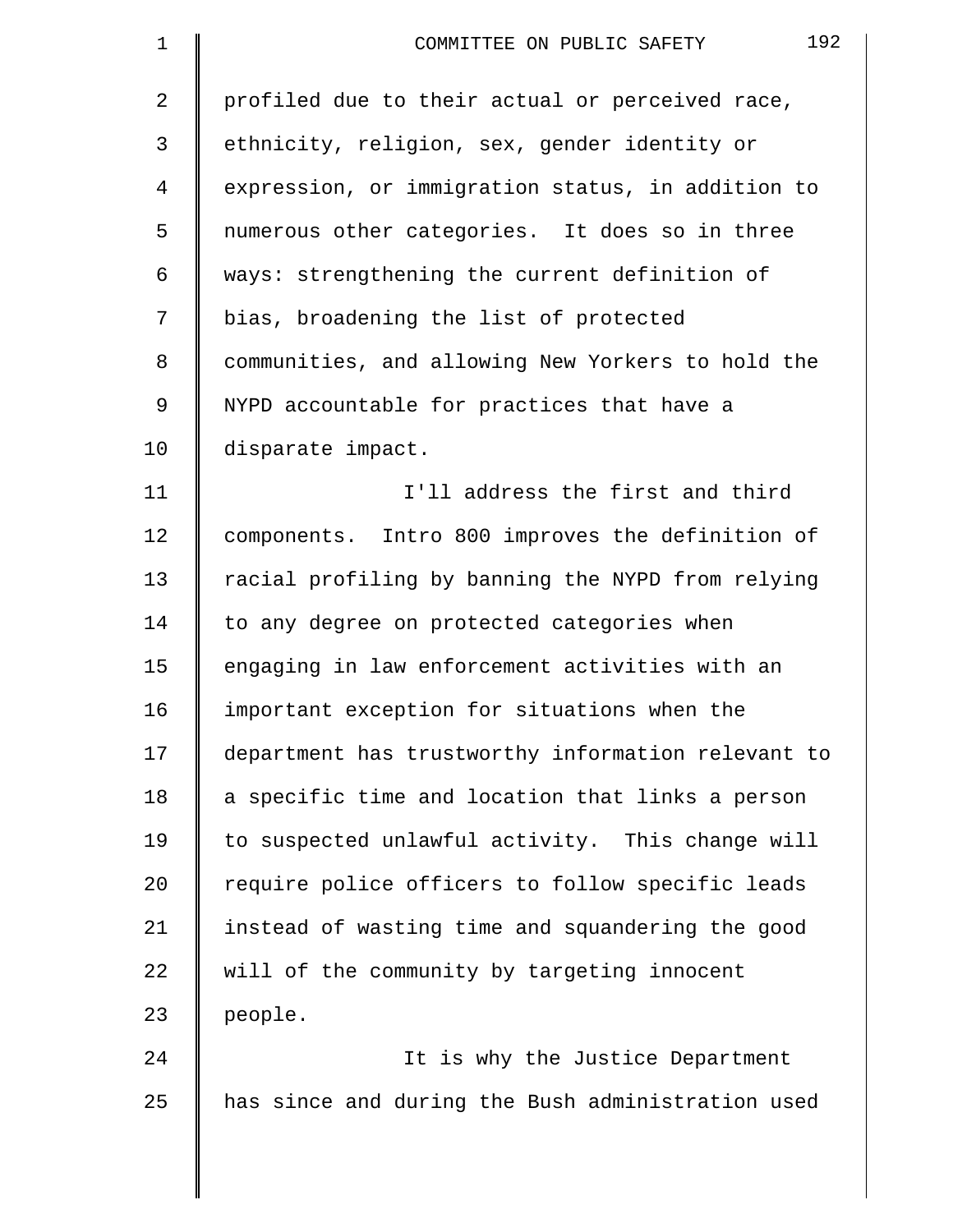| 1              | 193<br>COMMITTEE ON PUBLIC SAFETY                  |
|----------------|----------------------------------------------------|
| $\overline{2}$ | a similar standard in its anti-racial profiling    |
| 3              | policy. To be clear, it would permit the NYPD to   |
| 4              | use race, ethnicity and other protected categories |
| 5              | in its law enforcement activities but only in      |
| 6              | situations that involved illegal activity or       |
| 7              | allegations of illegal activity. I'll skip an      |
| 8              | example.                                           |
| 9              | CHAIRPERSON VALLONE: Donna, you're                 |
| 10             | past the five minutes.                             |
| 11             | DONNA LIEBERMAN: That's why I                      |
| 12             | skipped the example. I have like 30 seconds.       |
| 13             | CHAIRPERSON VALLONE: Could you                     |
| 14             | skip the rest?                                     |
| 15             | DONNA LIEBERMAN: Finally, this                     |
| 16             | bill would allow communities to hold the police    |
| 17             | department accountable for practices that have a   |
| 18             | disparate impact. While it creates a legal         |
| 19             | presumption of suspicion regarding practices that  |
| 20             | have a disparate impact, it's important to note    |
| 21             | that proving a disparate impact does not end the   |
| 22             | case. Rather, the government then has the          |
| 23             | opportunity to provide a justification for the     |
| 24             | disparate impact and plaintiffs have the           |
| 25             | opportunity to provide adequate alternatives that  |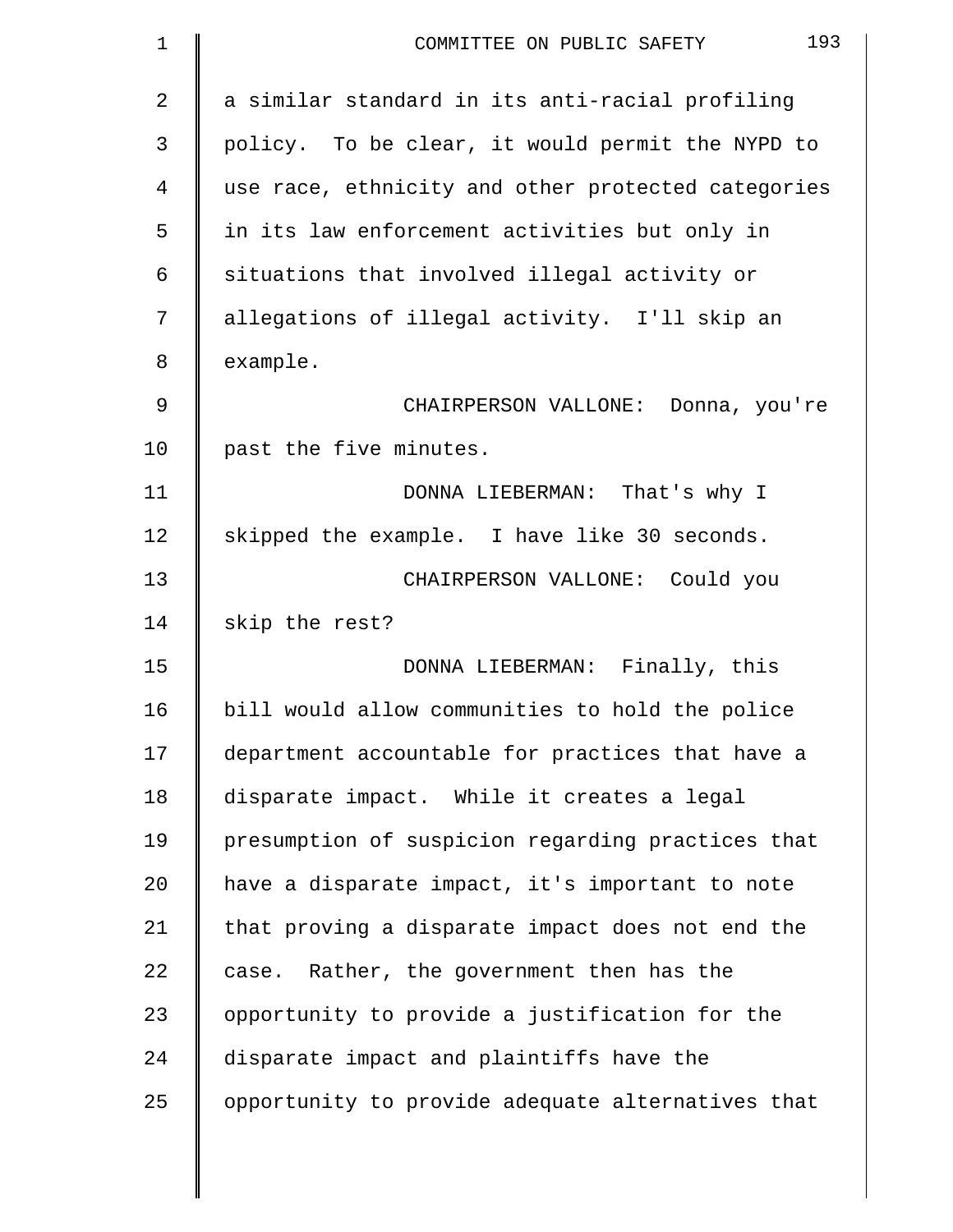| $\mathbf 1$ | 194<br>COMMITTEE ON PUBLIC SAFETY                  |
|-------------|----------------------------------------------------|
| 2           | don't have a discriminatory effect. Indeed,        |
| 3           | disparate impact theories of liability are already |
| 4           | codified in numerous federal and city laws,        |
| 5           | including the Fair Housing Act, the ADA, and New   |
| 6           | York City's own Human Rights Law. So we urge you   |
| 7           | to pass this legislation.                          |
| 8           | KATE RUBIN: Good afternoon.                        |
| 9           | Thanks to the Council. Thanks for staying into     |
| 10          | the afternoon for the opportunity to testify. My   |
| 11          | name is Kate Rubin. I'm the director of policy at  |
| 12          | the Bronx Defenders. We represent 28,000 people    |
| 13          | every year who are charged with crimes in the      |
| 14          | Bronx.                                             |
| 15          | Police in this city are vested with                |
| 16          | an enormous amount of power in order to do the     |
| 17          | critical job of keeping New Yorkers safe. But I    |
| 18          | talk to people, unfortunately, nearly every day    |
| 19          | who have experienced abuse of that power from      |
| 20          | unlawful stops to false arrests. Even though I     |
| 21          | talk to people every day, I think as Djibril       |
| 22          | noted, it's difficult for me to really understand  |
| 23          | the feeling described to me recently by one of our |
| 24          | clients of being bullied by the very people who    |
| 25          | are supposed to protect us from bullying.          |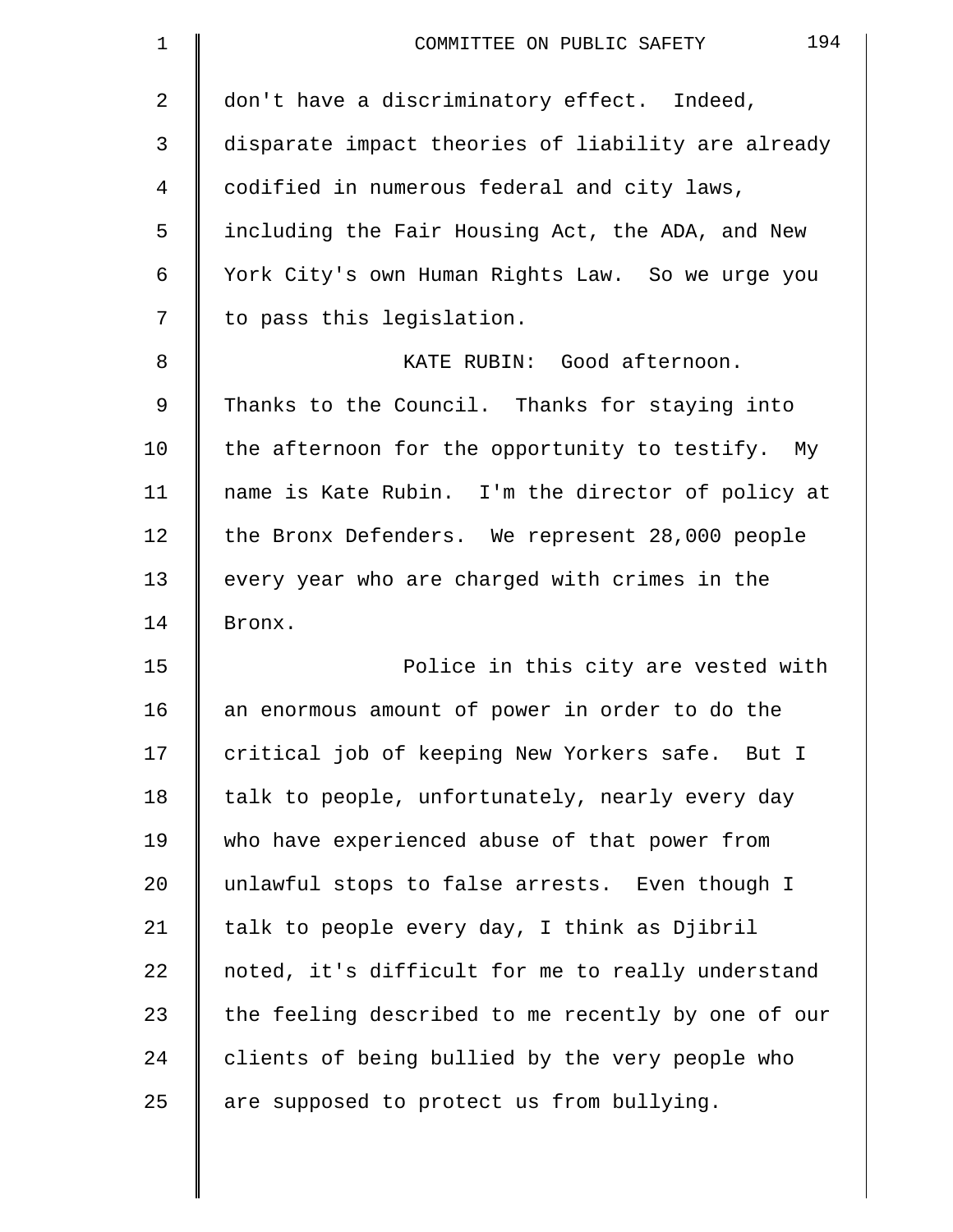| $\mathbf 1$ | 195<br>COMMITTEE ON PUBLIC SAFETY                  |
|-------------|----------------------------------------------------|
| 2           | The four bills in the Community                    |
| 3           | Safety Act have been thoroughly described, so I    |
| 4           | won't do that again. Working with the bill         |
| 5           | sponsors, we've looked at case law, other          |
| 6           | legislation the Council has passed, legislation    |
| 7           | passed in other cities that Council Member Lander  |
| 8           | enumerated, and we, like the sponsors, want to see |
| 9           | the laws get even better, even stronger and        |
| 10          | completely resistant to legal challenge, which we  |
| 11          | think they are and they can be.                    |
| 12          | There are already amendments before                |
| 13          | the Council. Council Member Williams enumerated    |
| 14          | those. They address the issues that were raised    |
| 15          | by the administration earlier. So, for instance,   |
| 16          | there's an amendment to Intro 799 that clarifies   |
| 17          | that that bill would have no impact on an          |
| 18          | officer's ability to frisk somebody for her own    |
| 19          | safety in the course of a lawful stop.             |
| 20          | Even as written now, Intro 799                     |
| 21          | refers to searches, not frisks. That was the       |
| 22          | intent and that can be clarified. As written,      |
| 23          | Intro 799 also does not change the constitutional  |
| 24          | standard or the standard set forth in the Criminal |
| 25          | Procedure Law for a search.                        |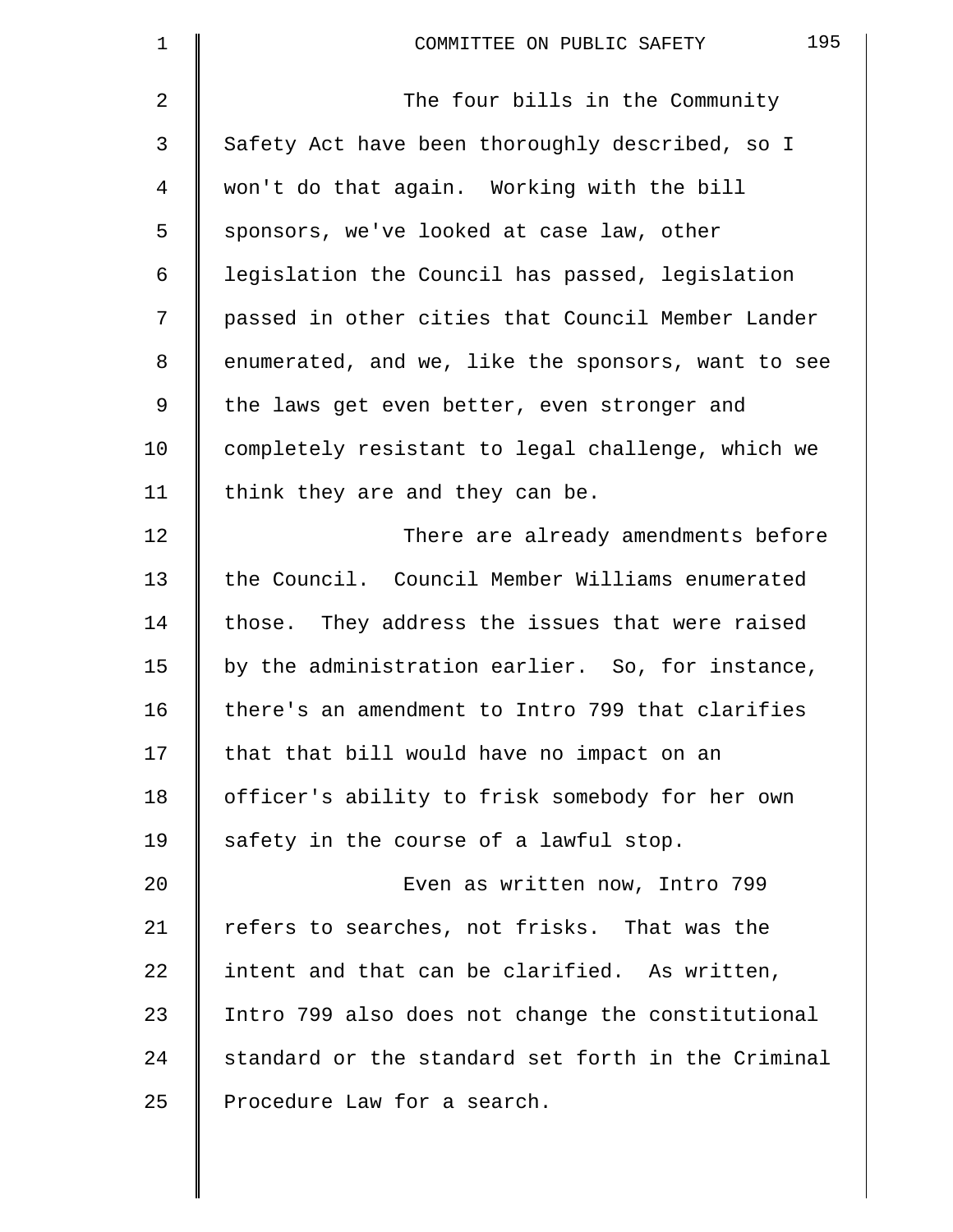| $\mathbf 1$ | 196<br>COMMITTEE ON PUBLIC SAFETY                  |
|-------------|----------------------------------------------------|
| 2           | It's true that Intro 799 only                      |
| 3           | applies to a narrow band of street encounters      |
| 4           | where law enforcement has grounds to question      |
| 5           | somebody but lacks probable cause for a search.    |
| 6           | They may even have reasonable suspicion for a pat- |
| 7           | down, which would be allowed, but they lack        |
| 8           | probable cause for a full search. In these cases,  |
| 9           | federal law already requires officers to obtain    |
| 10          | consent. Intro 799 simply requires a Miranda       |
| 11          | style warning that ensures that the consent if     |
| 12          | properly obtained, voluntary and informed.         |
| 13          | I want to briefly talk about Intro                 |
| 14          | 801 because the administration raised the concern  |
| 15          | about practicality, especially with regard to      |
| 16          | vertical patrols. We meet people in arraignments   |
| 17          | every week who are falsely arrested for trespass   |
| 18          | by police officers on vertical patrols. Part of    |
| 19          | the problem is that that style of policing doesn't |
| 20          | allow officers to stop and ensure that the person  |
| 21          | who's being arrested is actually trespassing, let  |
| 22          | alone to provide their name, information and the   |
| 23          | reason for the search. So changing that practice   |
| 24          | and changing the nature of those stops isn't just  |
| 25          | practical, it's utterly necessary.                 |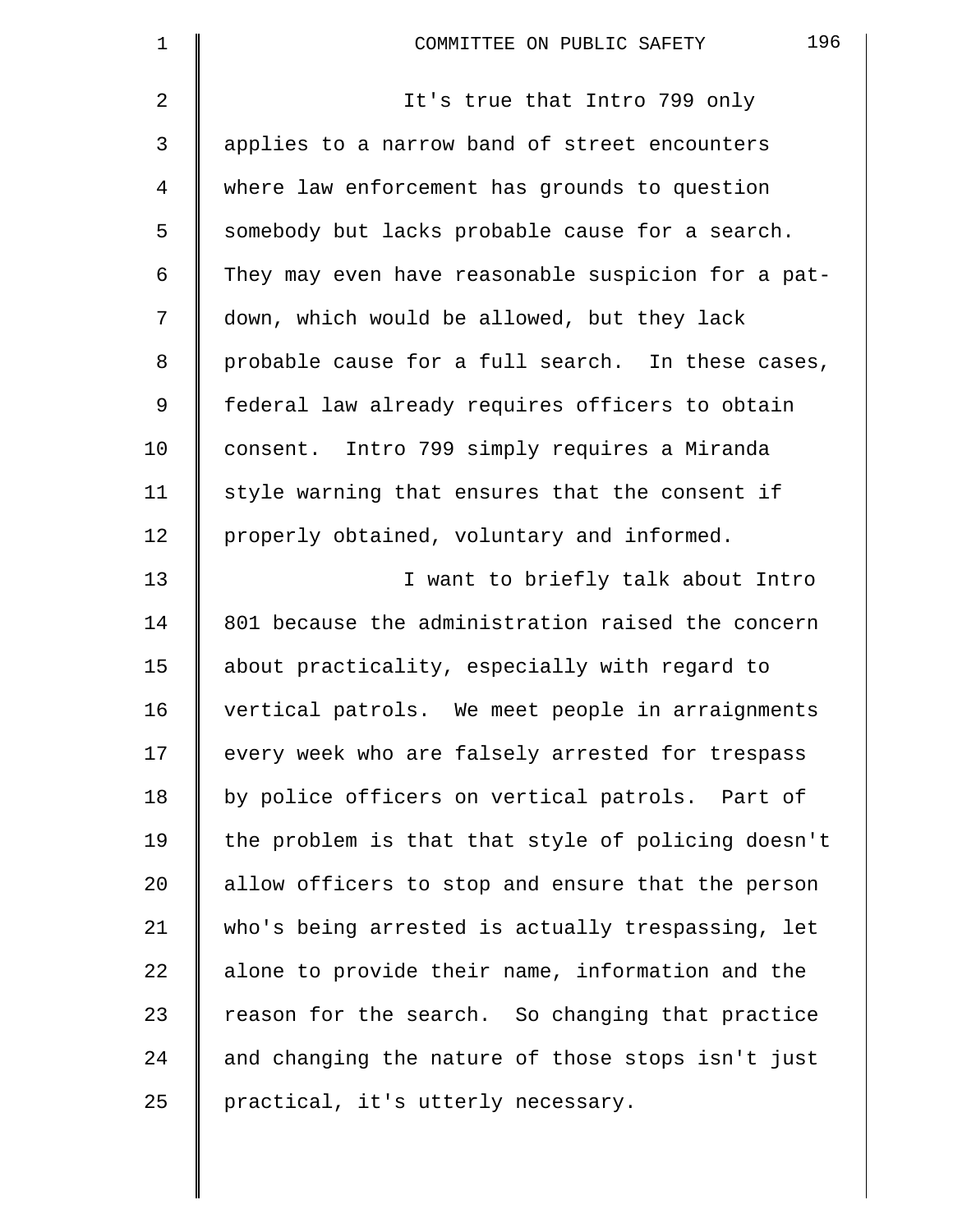| $\mathbf 1$ | 197<br>COMMITTEE ON PUBLIC SAFETY                  |
|-------------|----------------------------------------------------|
| 2           | Even more people are falsely                       |
| 3           | arrested as a result of unlawful searches. I talk  |
| 4           | a lot about marijuana searches in my written       |
| 5           | comments, so I won't do that here, but just to     |
| 6           | note that those are only the most common and not   |
| 7           | by far the only types of unconstitutional searches |
| 8           | that lead--or sort of arrests that stem from       |
| 9           | unconstitutional searches and stops. People in     |
| 10          | hard reduction programs are arrested for carrying  |
| 11          | clean syringes, which is legal under the Public    |
| 12          | Health Law. Grocery store workers are arrested     |
| 13          | for possession of a weapon when illegal searches   |
| 14          | turn up box cutters and small pocket knives that   |
| 15          | they use at work. Those are just a few examples.   |
| 16          | The consequences of those arrests                  |
| 17          | are well documented: job loss, eviction, court     |
| 18          | fees and fines, even deportation.                  |
| 19          | The Community Safety Act will not                  |
| 20          | solve all these problems, but it will reduce the   |
| 21          | number of people who are wrongfully put through    |
| 22          | the criminal justice system and exposed to its     |
| 23          | devastating consequences. It will change the very  |
| 24          | nature of police encounters from biased,           |
| 25          | alienating and terrifying to courteous,            |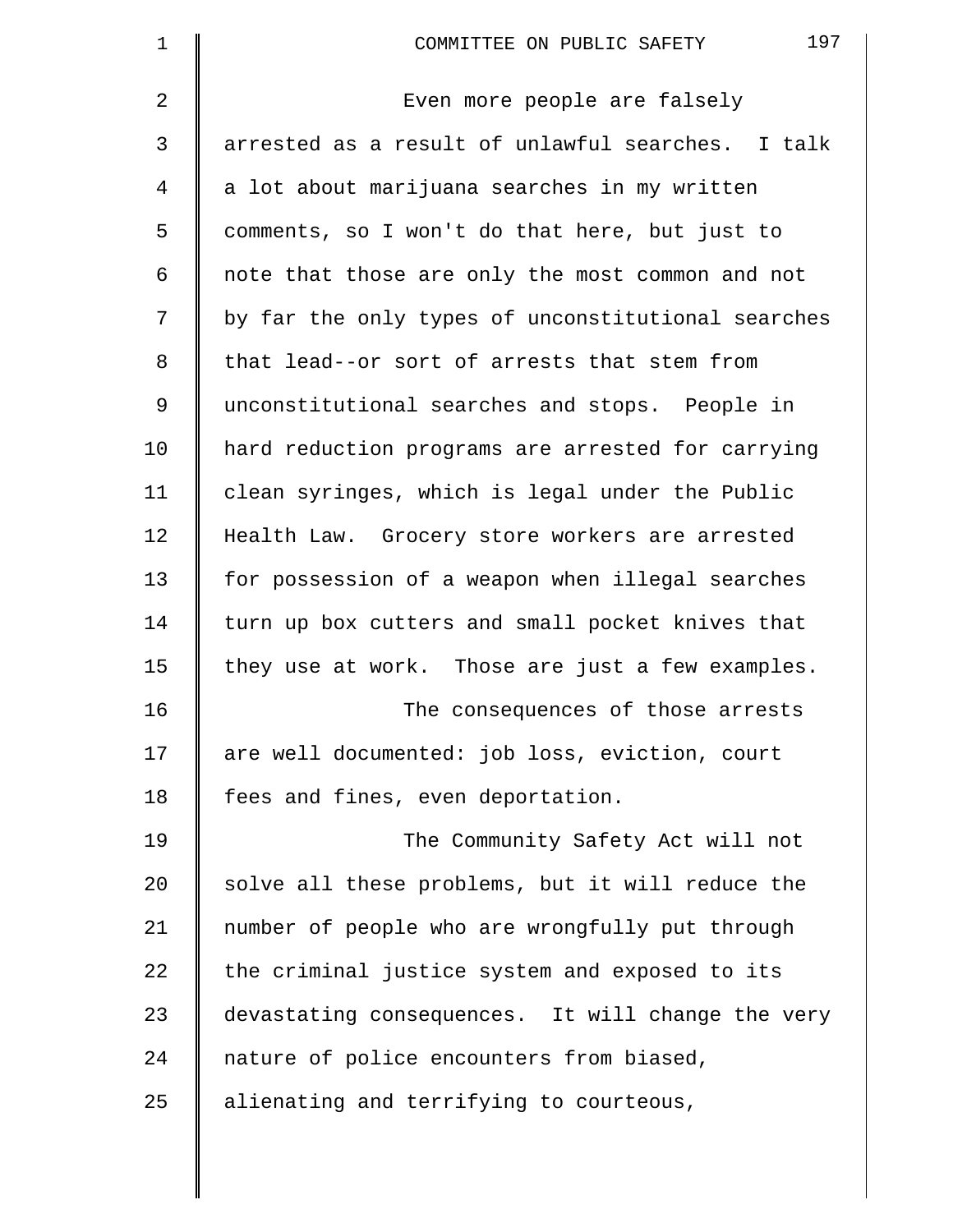| $\mathbf 1$ | 198<br>COMMITTEE ON PUBLIC SAFETY                  |
|-------------|----------------------------------------------------|
| 2           | professional and respectful.                       |
| 3           | So finally, I just want to quickly                 |
| 4           | address Intro 800 and specifically Chairman        |
| 5           | Vallone's concerns about the private right of      |
| 6           | action. I think we as public defenders are more    |
| 7           | aware than most that you can't create a law        |
| 8           | without an enforcement mechanism. You would never  |
| 9           | write a felony, a misdemeanor or even a law        |
| 10          | against bicycling on the sidewalk without creating |
| 11          | a mechanism for enforcement.                       |
| 12          | In February, we settled a lawsuit                  |
| 13          | on behalf of more than 20,000 people who had been  |
| 14          | arrested under voided statutes, unconstitutional   |
| 15          | statues sine 1983. Those statues had been struck   |
| 16          | down by federal courts, on First Amendment and     |
| 17          | other grounds and the NY continued to arrest       |
| 18          | people for them for decades, 20,000 people, even   |
| 19          | after we filed litigation. It was only after a     |
| 20          | contempt order by a federal judge that the NYPD    |
| 21          | put in place a program to stop those unlawful      |
| 22          | charges.                                           |
| 23          | The Community Safety Act, including                |
| 24          | enforcement mechanisms has the potential to repair |
| 25          | some of the trust that eroded between police and   |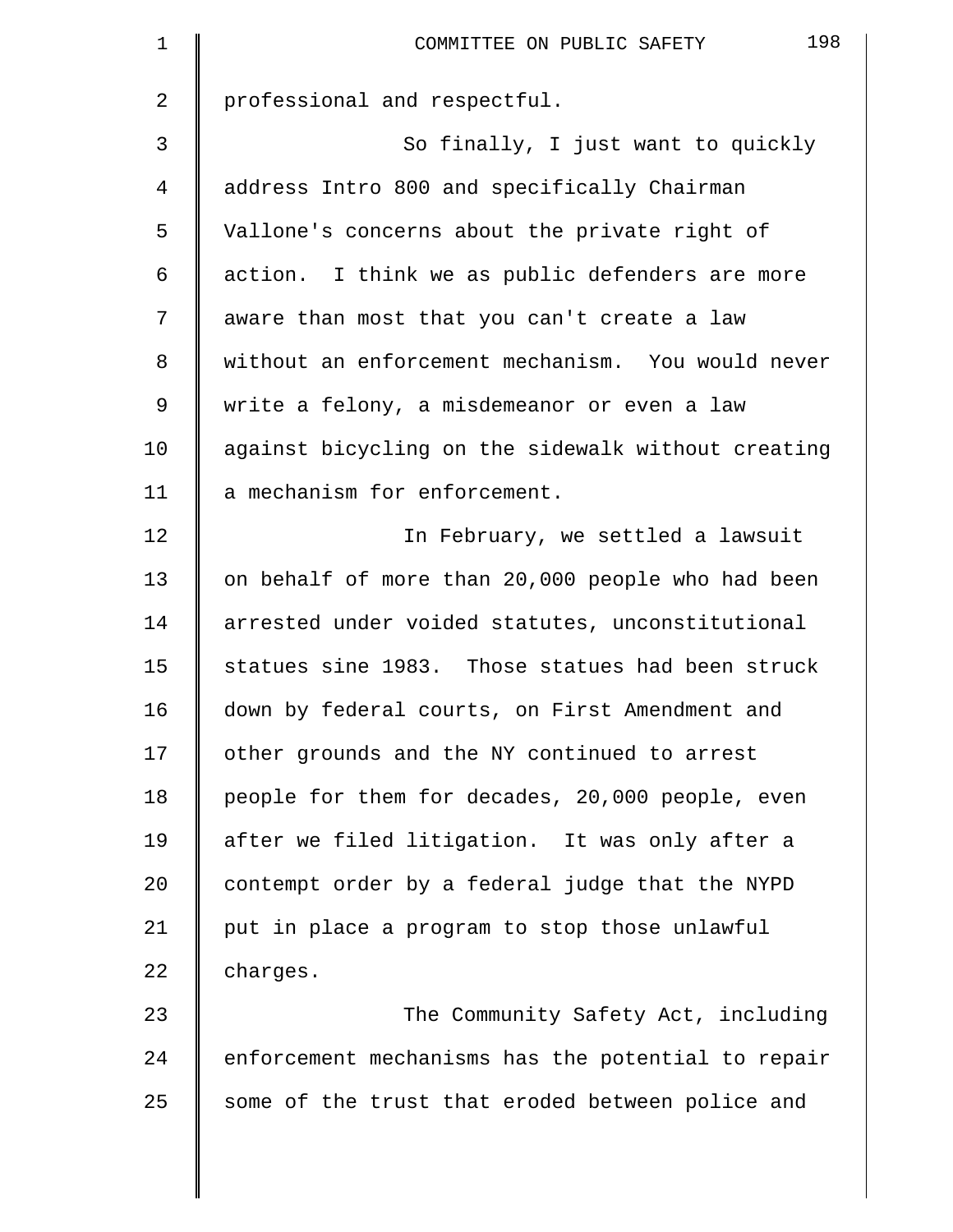| $\mathbf 1$    | 199<br>COMMITTEE ON PUBLIC SAFETY                   |
|----------------|-----------------------------------------------------|
| $\overline{2}$ | communities of color over the past decade. The      |
| 3              | four bills function together to create bottom line  |
| 4              | standards of transparency and accountability.       |
| 5              | These are standards that every agency should be     |
| 6              | held to, but none more so than the NYPD. So we      |
| 7              | urge you to move the bills.                         |
| 8              | CHAIRPERSON VALLONE: Thank you. I                   |
| 9              | said I wasn't to engage. I'm not going to engage.   |
| 10             | Who's left?                                         |
| 11             | FAIZA PATEL: Thank you. My name                     |
| 12             | is Faiza Patel. I'm from the Brennan Center for     |
| 13             | Justice, which is a nonpartisan policy and          |
| 14             | advocacy group here in New York. I'm really         |
| 15             | pleased to have this opportunity to present my      |
| 16             | views to this committee.                            |
| 17             | I will be focusing today on the                     |
| 18             | need to establish an inspector general for the      |
| 19             | Now I think we can all agree that the NYPD<br>NYPD. |
| 20             | has a really important task of keeping us all safe  |
| 21             | and that they have been given enormous powers in    |
| 22             | order to do so. At the same time, very serious      |
| 23             | questions have been raised about their policies     |
| 24             | and practices. I want to distinguish here between   |
| 25             | individual actions, individual acts of misconduct   |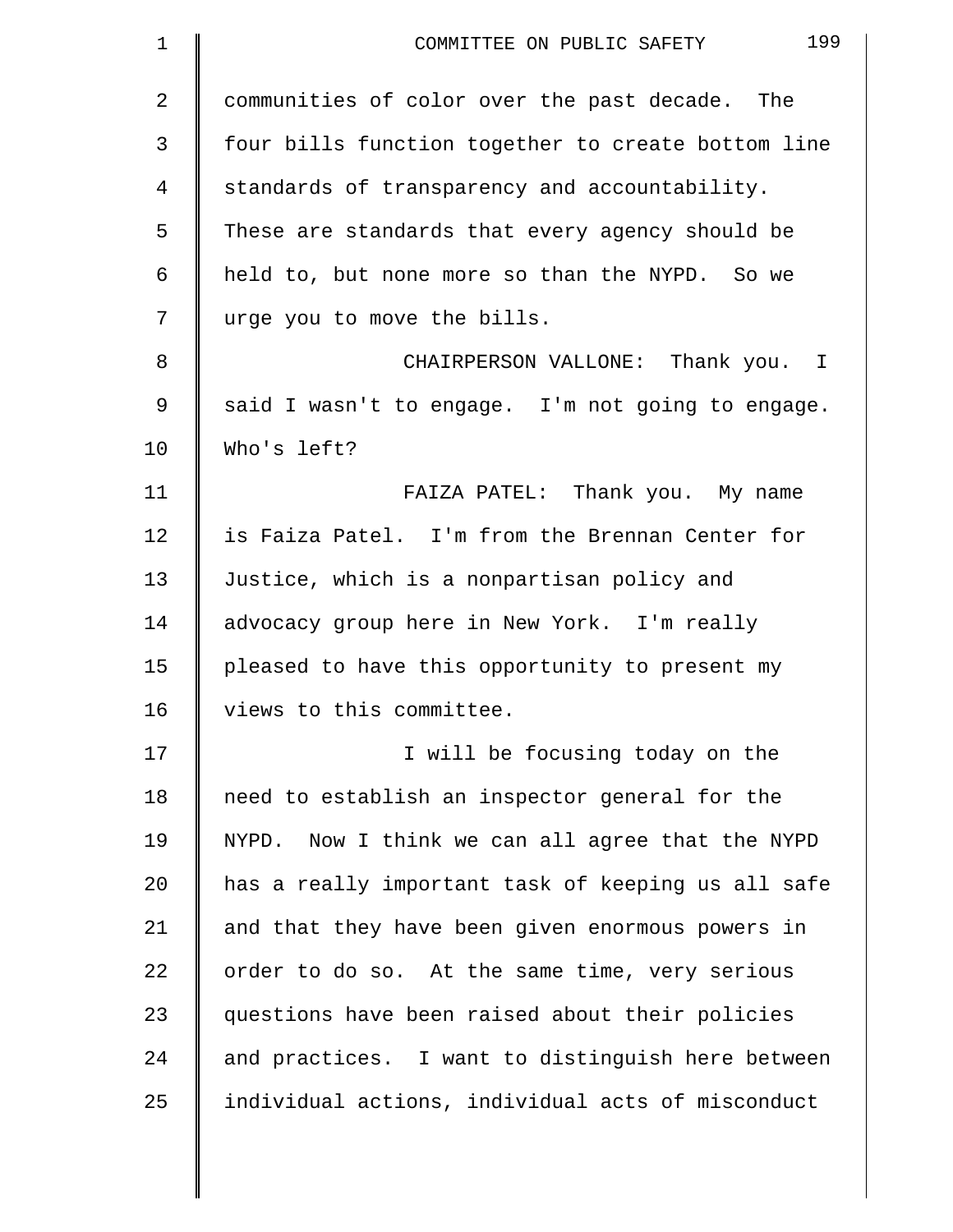| $\mathbf 1$ | 200<br>COMMITTEE ON PUBLIC SAFETY                  |
|-------------|----------------------------------------------------|
| 2           | or corruption by police officers and a department  |
| 3           | wide policy.                                       |
| 4           | I'll just mention two policies that                |
| 5           | have been at the center of many debates in the     |
| 6           | city. The first is obviously stop-and-frisk,       |
| 7           | which we've talked about a lot today. The second   |
| 8           | is the department surveillance of Muslim New       |
| 9           | Yorkers, which was expensively documented in the   |
| 10          | press over the last year.                          |
| 11          | Now, lawsuits are one way to                       |
| 12          | address these kinds of issues, and certainly the   |
| 13          | police are facing a number of these. A more        |
| 14          | proactive and cost efficient path is to establish  |
| 15          | independent oversight of police policies and       |
| 16          | practices. Oversight by democratically elected     |
| 17          | officials such as this Council, informed by an     |
| 18          | inspector general has worked for federal agencies  |
| 19          | and it has worked for major police departments.    |
| 20          | Like the FBI, the NYPD runs its own                |
| 21          | counterterrorism and intelligence operation. It    |
| 22          | has 1,000 officers in 12 countries and a budget of |
| 23          | at least \$100 million. But the FBI is overseen by |
| 24          | an inspector general who reports regularly to both |
| 25          | the Attorney General of the United States and to   |
|             |                                                    |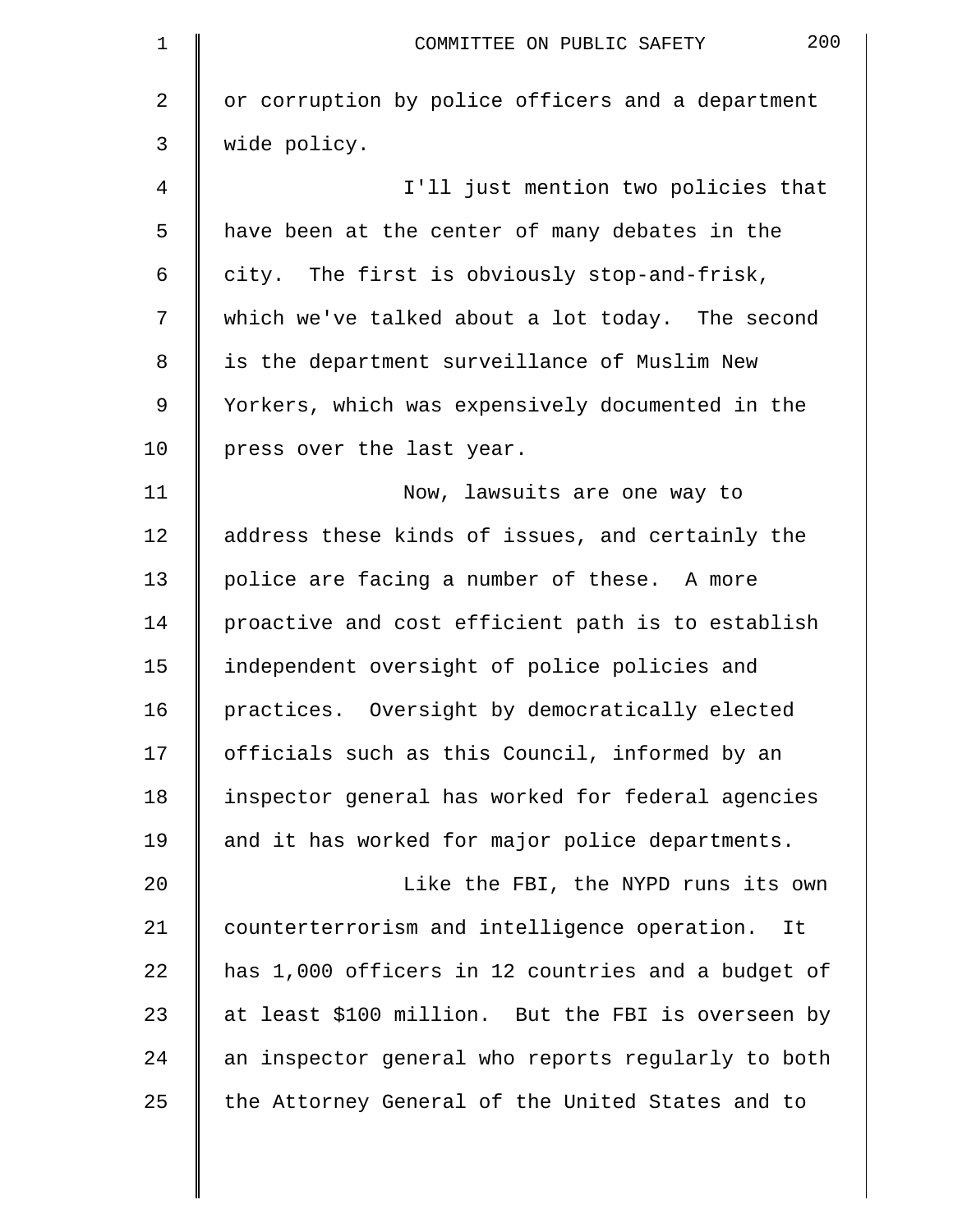| $\mathbf 1$ | 201<br>COMMITTEE ON PUBLIC SAFETY                    |
|-------------|------------------------------------------------------|
| 2           | Congress.                                            |
| 3           | Inspectors general have also proved                  |
| 4           | their worth in police departments. The LAPD          |
| 5           | inspector general, for example, covers both police   |
| 6           | misconduct issues and intelligence operations.<br>In |
| 7           | the last decade, LA has seen improvements in         |
| 8           | police/community relations and a steady drop in      |
| 9           | crime. In New York, however, systemic oversight      |
| 10          | is sorely lacking. What oversight there is           |
| 11          | focuses on corruption and individual cases of        |
| 12          | police misconduct.                                   |
| 13          | The NYPD Internal Affairs Bureau's                   |
| 14          | mission is, and I quote, effective corruption        |
| 15          | control. It is also, obviously, not independent.     |
| 16          | The Mayor's Commission to Combat Police              |
| 17          | Corruption, as its name implies, studies the NYPD    |
| 18          | systems for combating corruption. It does not        |
| 19          | look at other policies or practices. When it has     |
| 20          | tried to take a broader view of what corruption      |
| 21          | means, it has been shut down by the police           |
| 22          | department. The Civilian Complaint Review Board      |
| 23          | examines complaints against individual officers,     |
| 24          | not police department policies and practices.        |
| 25          | The Department of Investigation                      |
|             |                                                      |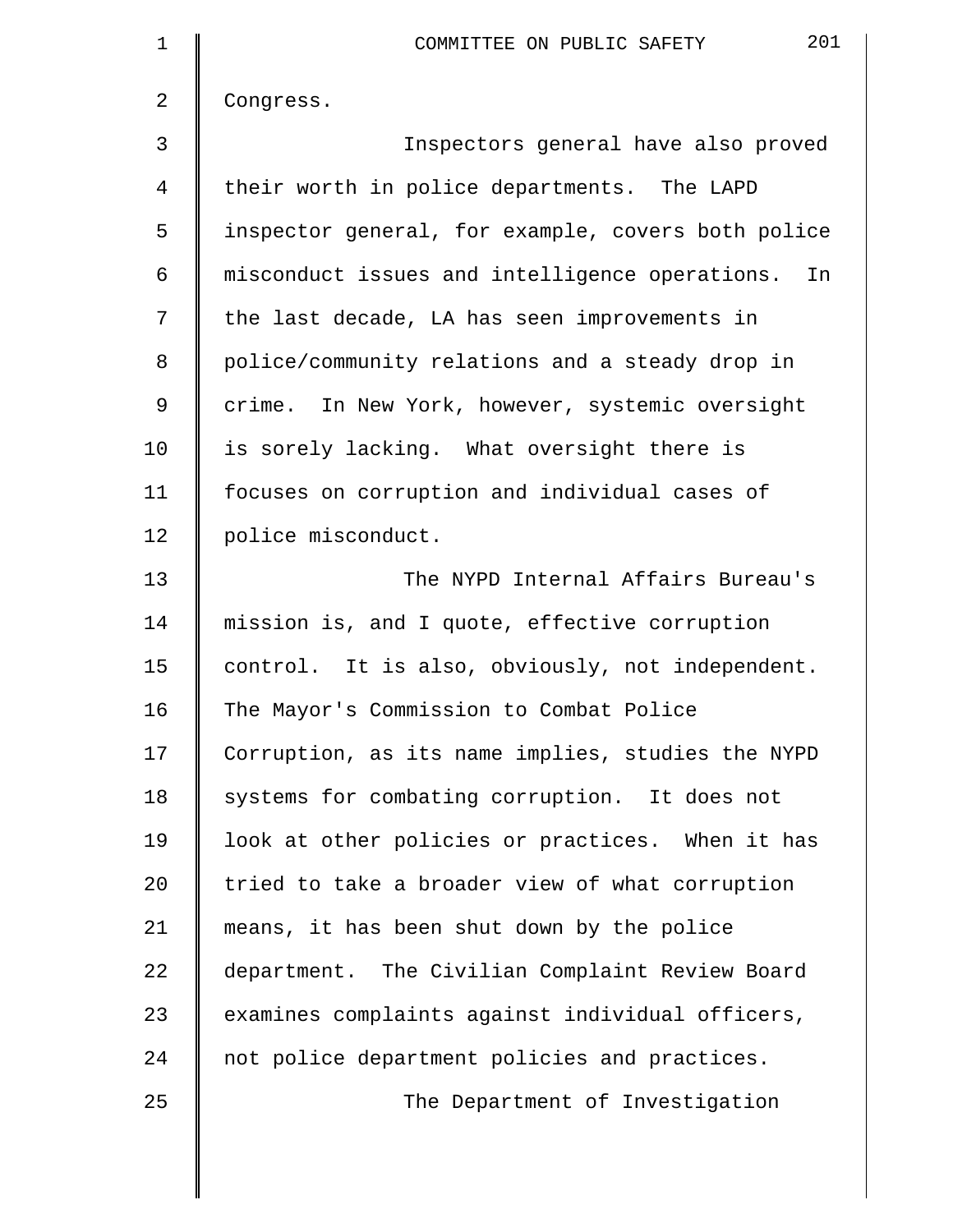| $\mathbf 1$    | 202<br>COMMITTEE ON PUBLIC SAFETY                  |
|----------------|----------------------------------------------------|
| $\overline{2}$ | simply does not cover the police. New York's U.S.  |
| 3              | attorneys and district attorneys do not            |
| 4              | proactively oversee the NYPD's policies and        |
| 5              | procedures. They get involved when they become at  |
| 6              | issue in a particular case. I think this was       |
| 7              | mentioned already this morning, but the idea that  |
| 8              | a civil rights action commenced by the DOJ is how  |
| 9              | we want to have the NYPD overseen is frankly going |
| 10             | a little bit beyond where we should be.            |
| 11             | Now, I want to sum up by noting                    |
| 12             | also that what an IG does not do. An IG does not   |
| 13             | make policy. An IG's job is to identify problems   |
| 14             | and to propose solutions. It is to make            |
| 15             | recommendations. Implementation is the job of the  |
| 16             | police commissioner and in some instances it will  |
| 17             | be the job of this Council to consider how to      |
| 18             | important recommendations.                         |
| 19             | The City Council has a duty to                     |
| 20             | oversee the police. An inspector general can help  |
| 21             | you in doing so by providing you with reliable and |
| 22             | regular information and expertise. An inspector    |
| 23             | general can work with the police to address        |
| 24             | problems and I think it can also help to rebuild   |
| 25             | trust with communities in the city.                |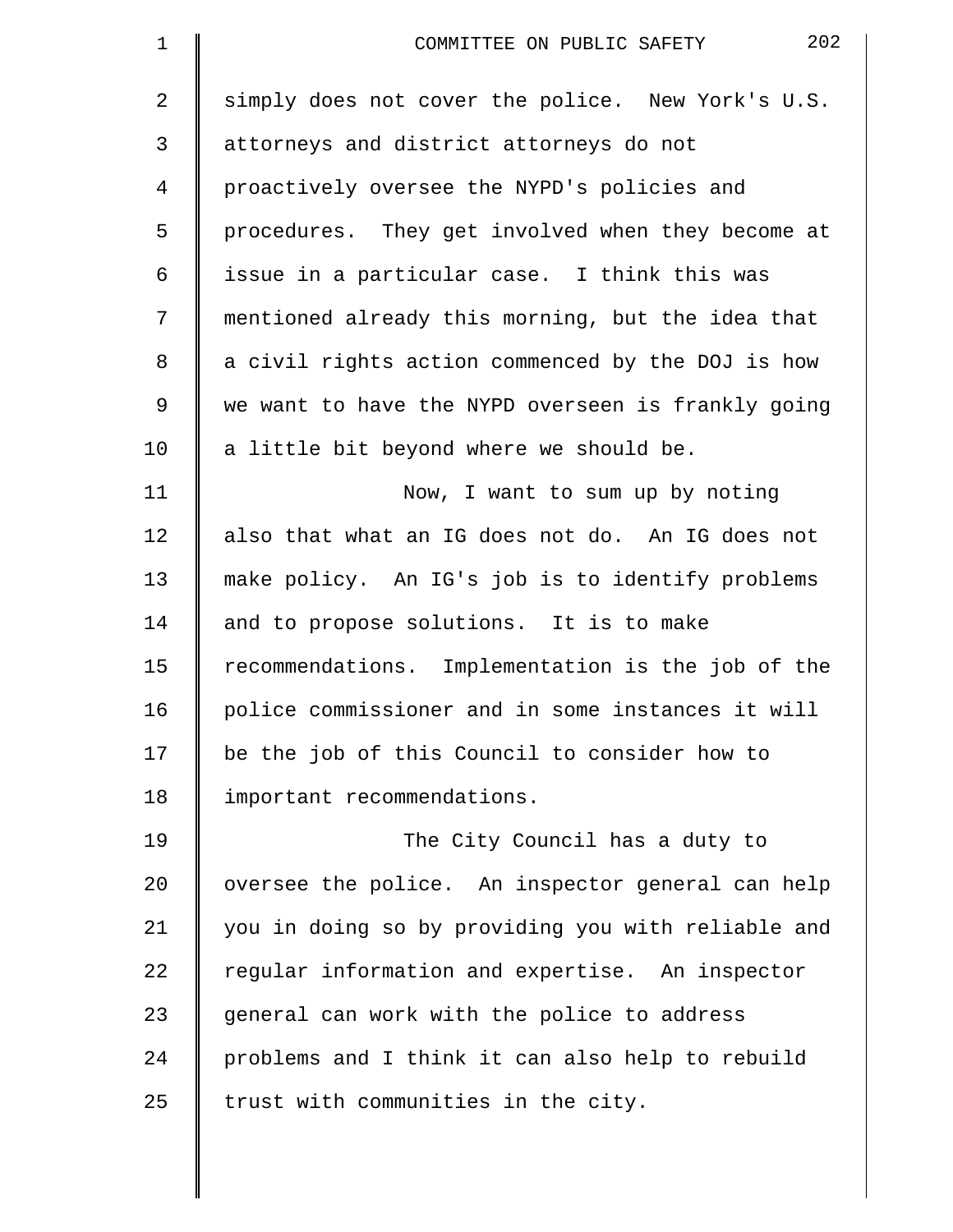| $\mathbf 1$ | 203<br>COMMITTEE ON PUBLIC SAFETY                  |
|-------------|----------------------------------------------------|
| 2           | For all of these reasons, I believe                |
| 3           | that oversight by an independent inspector general |
| 4           | can only strengthen the NYPD, and I encourage you  |
| 5           | to move forward with 881. Thank you very much.     |
| 6           | DR. DELORES JONES-BROWN: Good                      |
| 7           | afternoon. I'm Dr. Delores Jones-Brown from John   |
| 8           | Jay College of Criminal Justice, the Department of |
| 9           | Law, Police Science and Criminal Justice           |
| 10          | Administration. I am the founding director of the  |
| 11          | Center on Race Crime Injustice John Jay College,   |
| 12          | and for the past nine years, I've taught in the    |
| 13          | NYPD Leadership Program, a program that is         |
| 14          | exclusively for the education for the education of |
| 15          | in-service sworn police officers.                  |
| 16          | The words courtesy, professionalism                |
| 17          | and respect appear on the side of each marked New  |
| 18          | York City patrol car. The passage and enforcement  |
| 19          | of the Community Safety Act will make it clear to  |
| 20          | police officers, both old and new that these words |
| 21          | have real meaning and are not simply a             |
| 22          | departmental motto or slogan. All New Yorkers who  |
| 23          | are in the police department that fights crime and |
| 24          | provides other services with integrity and         |
| 25          | accountability.                                    |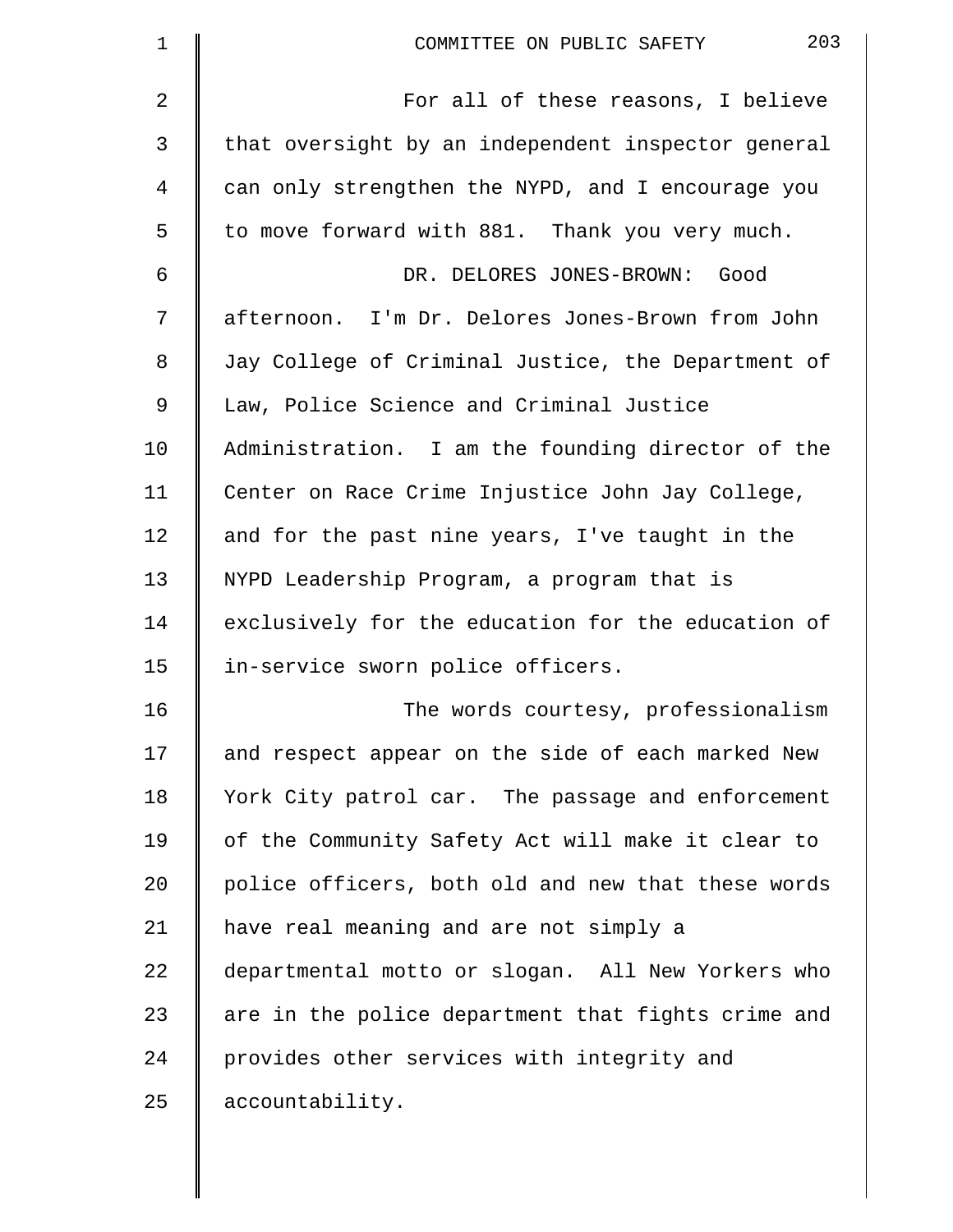| $\mathbf 1$ | 204<br>COMMITTEE ON PUBLIC SAFETY                  |
|-------------|----------------------------------------------------|
| 2           | Current police practices raise                     |
| 3           | serious questions about the integrity of policing  |
| 4           | within the city and especially within those        |
| 5           | neighborhoods often described as high crime.       |
| 6           | While those neighborhoods are heavily populated by |
| 7           | racial and ethnic minorities, the department must  |
| 8           | not continue to send a message that constitutional |
| 9           | rights are somehow suspended there or that they    |
| 10          | are suspended for certain people who live in such  |
| 11          | communities, the young, the male, the homeless or  |
| 12          | people who identify as LGBT, among others.         |
| 13          | A long line of academic research                   |
| 14          | has confirmed that in many communities--excuse me- |
| 15          | -that in any community, a small number of repeat   |
| 16          | offenders are responsible for the majority of      |
| 17          | serious violent crime.                             |
| 18          | By having policies in place that                   |
| 19          | encourage or command officers to treat all members |
| 20          | of a community as criminal or potentially          |
| 21          | criminal, the NYPD has created a perverse          |
| 22          | incentive for officers to act without integrity by |
| 23          | repeatedly engaging in activity without product.   |
| 24          | That is according to the department's own          |
| 25          | statistics, roughly 90 percent of all documented   |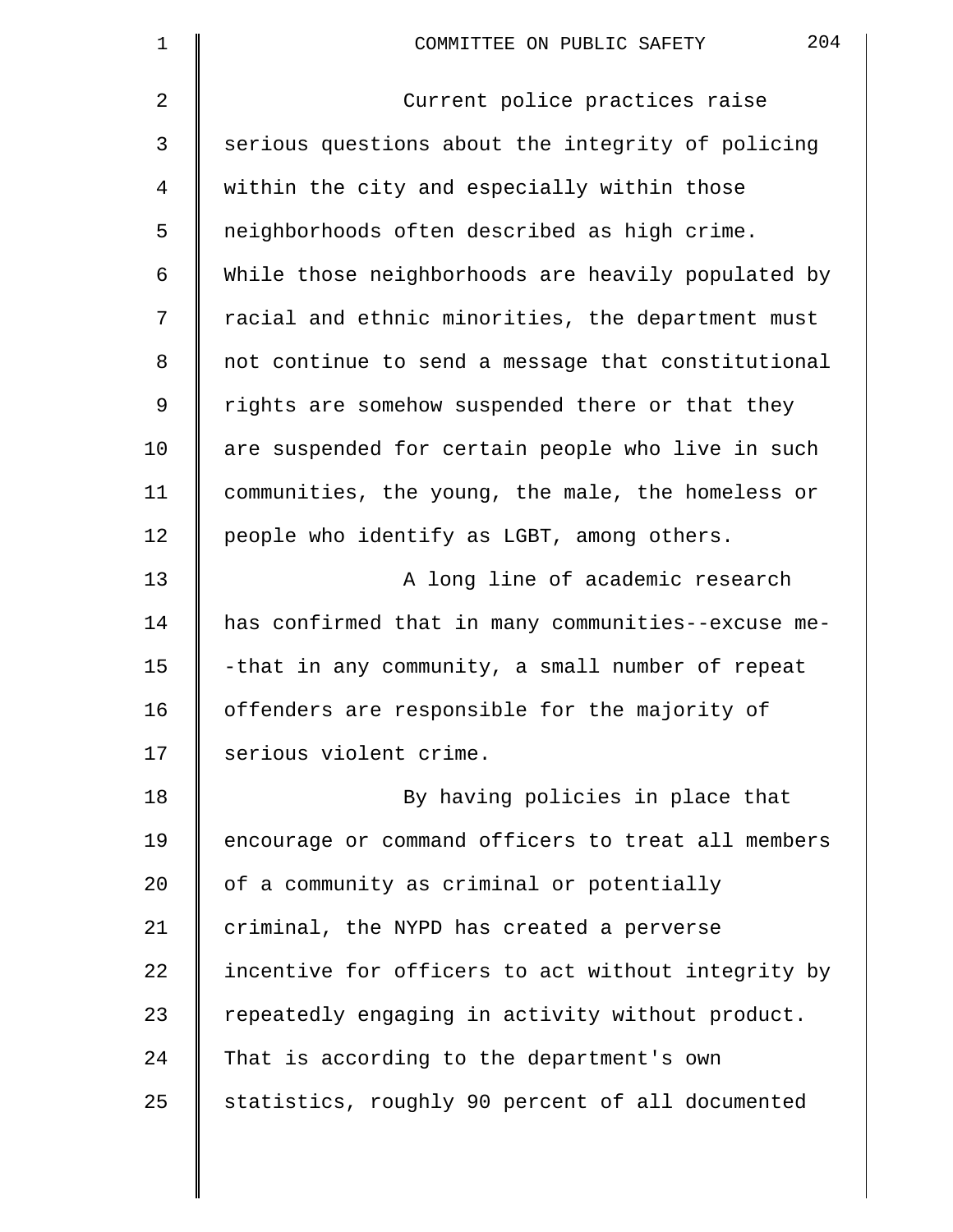| 1              | 205<br>COMMITTEE ON PUBLIC SAFETY                  |
|----------------|----------------------------------------------------|
| $\overline{a}$ | tarry stops do not result in sustainable criminal  |
| 3              | charges of any kind, but produce completed UF250s  |
| 4              | as the measure of good policing.                   |
| 5              | Such policies also result in the                   |
| 6              | use of police discretion in ways that are          |
| 7              | constitutionally invalid, produce great harm in    |
| 8              | the lives of certain community residents and       |
| 9              | backlog the criminal courts with frivolous and     |
| 10             | often legally insufficient claims.                 |
| 11             | Current policy and practice also                   |
| 12             | implicitly encourage overt police corruption, such |
| 13             | as fabricating consent when it does not exist and  |
| 14             | police brutality, misconduct or discourteousness   |
| 15             | when a civilian has the nerve to ask for ID for an |
| 16             | officer or if he or she simply asks a question     |
| 17             | about the reason for being stopped. About one-     |
| 18             | third of all CCRB complaints involve a stop        |
| 19             | incident.                                          |
| 20             | The Community Safety Act can                       |
| 21             | address these important police integrity issues y  |
| 22             | making it clear that policing in New York is a     |
| 23             | public service profession for which each officer   |
| 24             | will be held individually accountable. A primary   |
| 25             | way that this can be achieved is by removing the   |
|                |                                                    |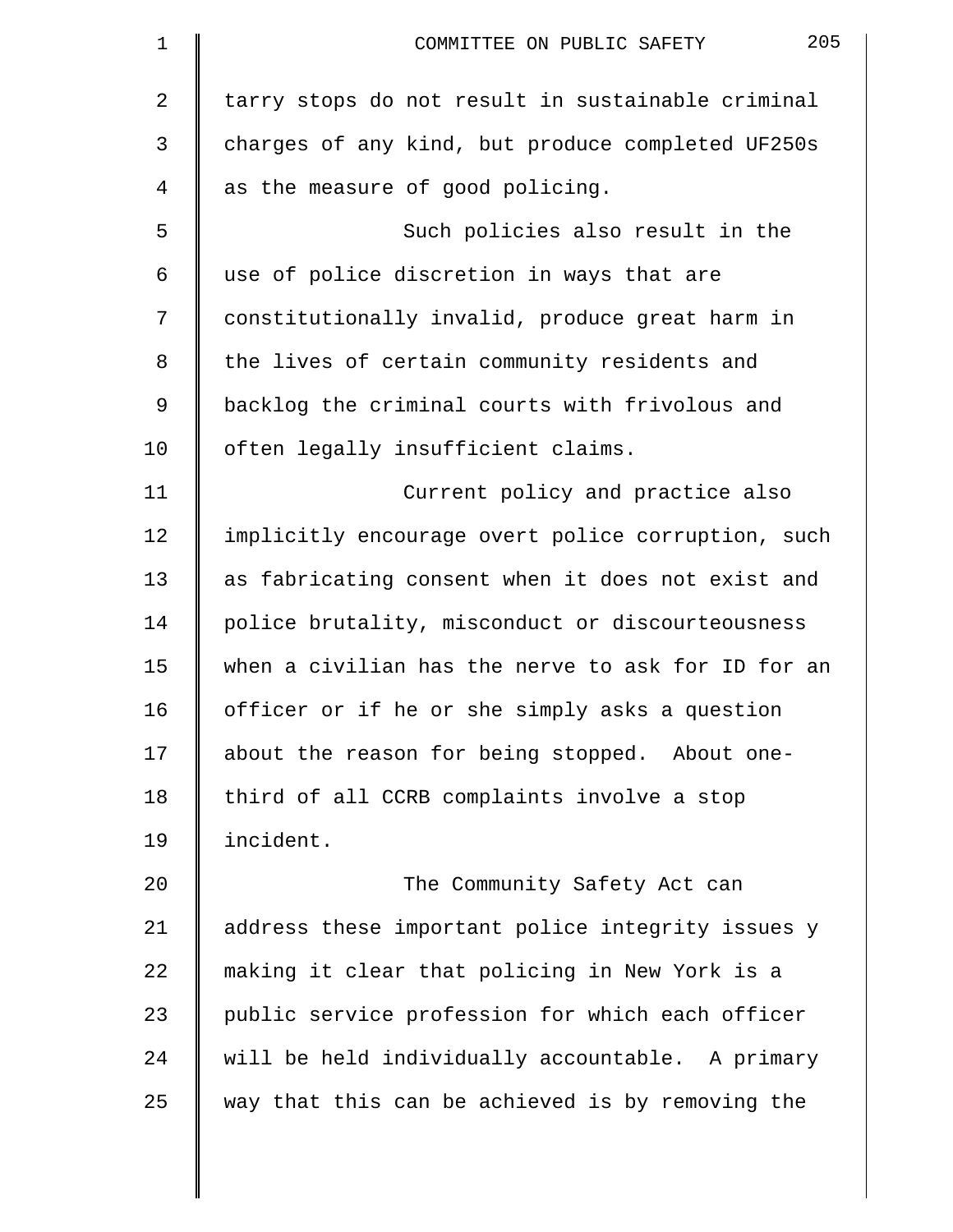| $\mathbf 1$    | 206<br>COMMITTEE ON PUBLIC SAFETY                  |
|----------------|----------------------------------------------------|
| $\overline{2}$ | anonymity of officers during police/civilian       |
| 3              | encounters. Research has shown that by removing    |
| 4              | officer anonymity, officers are more courteous and |
| 5              | professional and are less likely to be brutal      |
| 6              | during community encounters. Those who are not     |
| 7              | can be individually identified and brought in for  |
| 8              | retraining.                                        |
| $\mathsf 9$    | The retraining can include learning                |
| 10             | how to obtain valid consent, how to effectively    |
| 11             | distinguish between the potentially criminal and   |
| 12             | the totally innocent, even in high crime areas,    |
| 13             | how to accept the fact that their job comes with a |
| 14             | mandate to enforce the law within constitutional   |
| 15             | and humane limits and that their role is to work   |
| 16             | for the people of New York, not to control them.   |
| 17             | Police work is hard, but there is                  |
| 18             | evidence in other cities, in earlier periods in    |
| 19             | this city that makes it clear that the police can  |
| 20             | perform their work with integrity and still be     |
| 21             | effective law enforces. The current NYPD can       |
| 22             | revisit the best aspects of its own CPOP program   |
| 23             | from the early 90s. It can look to methods         |
| 24             | currently being used in Detroit, Houston,          |
| 25             | Philadelphia, Baltimore and San Francisco, cities  |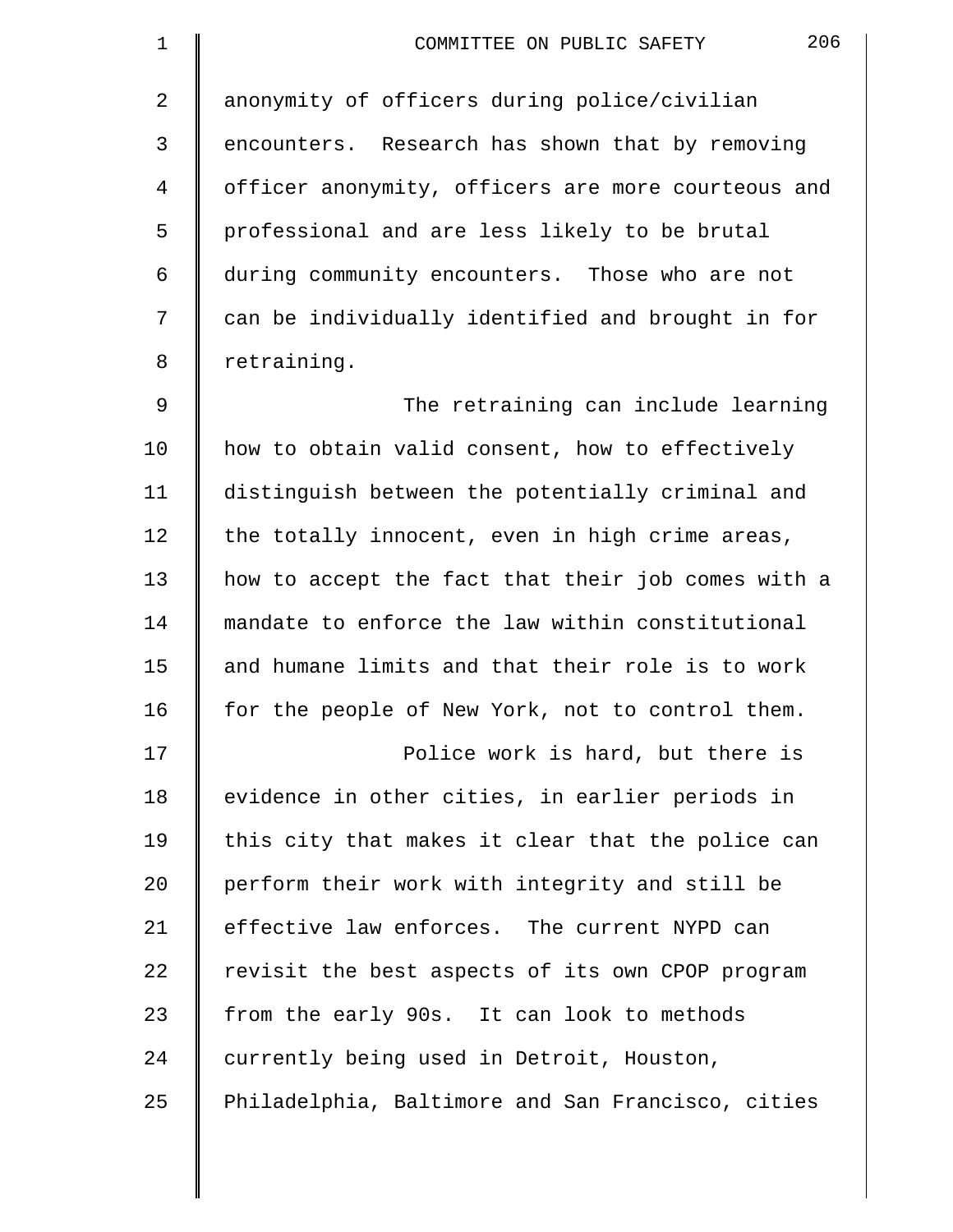| $\mathbf 1$ | 207<br>COMMITTEE ON PUBLIC SAFETY                 |
|-------------|---------------------------------------------------|
| 2           | that are experiencing declines in crime without   |
| 3           | relying on aggressive use of stop-and-frisk.      |
| 4           | It can talk to Chief Ron Davis of                 |
| 5           | East Palo Alto, California, who because of racial |
| 6           | disparities, made an administrative decision to   |
| 7           | ban his officers from using consent searches      |
| 8           | without that decision resulting in spikes in      |
| 9           | violent crime. To design an effective and humane  |
| 10          | approach to policing in housing projects, an      |
| 11          | approach that results in reduced crime, reduced   |
| 12          | fear and that does not criminalize all housing    |
| 13          | project residents, the NYPD can talk to Val       |
| 14          | Demings [phonetic], the former chief in Orlando.  |
| 15          | Each of these police leaders made                 |
| 16          | decisions to change policing practices in their   |
| 17          | agency in order to increase police integrity,     |
| 18          | transparency and accountability. That is to make  |
| 19          | the department more accountable to the various    |
| 20          | needs of its various communities. When they saw a |
| 21          | racial and economic discriminatory impact--       |
| 22          | CHAIRPERSON VALLONE: [interposing]                |
| 23          | Can you finish up please?                         |
| 24          | DR. DELORES JONES-BROWN: I am                     |
| 25          | finishing up. Impact flowing from police          |
|             |                                                   |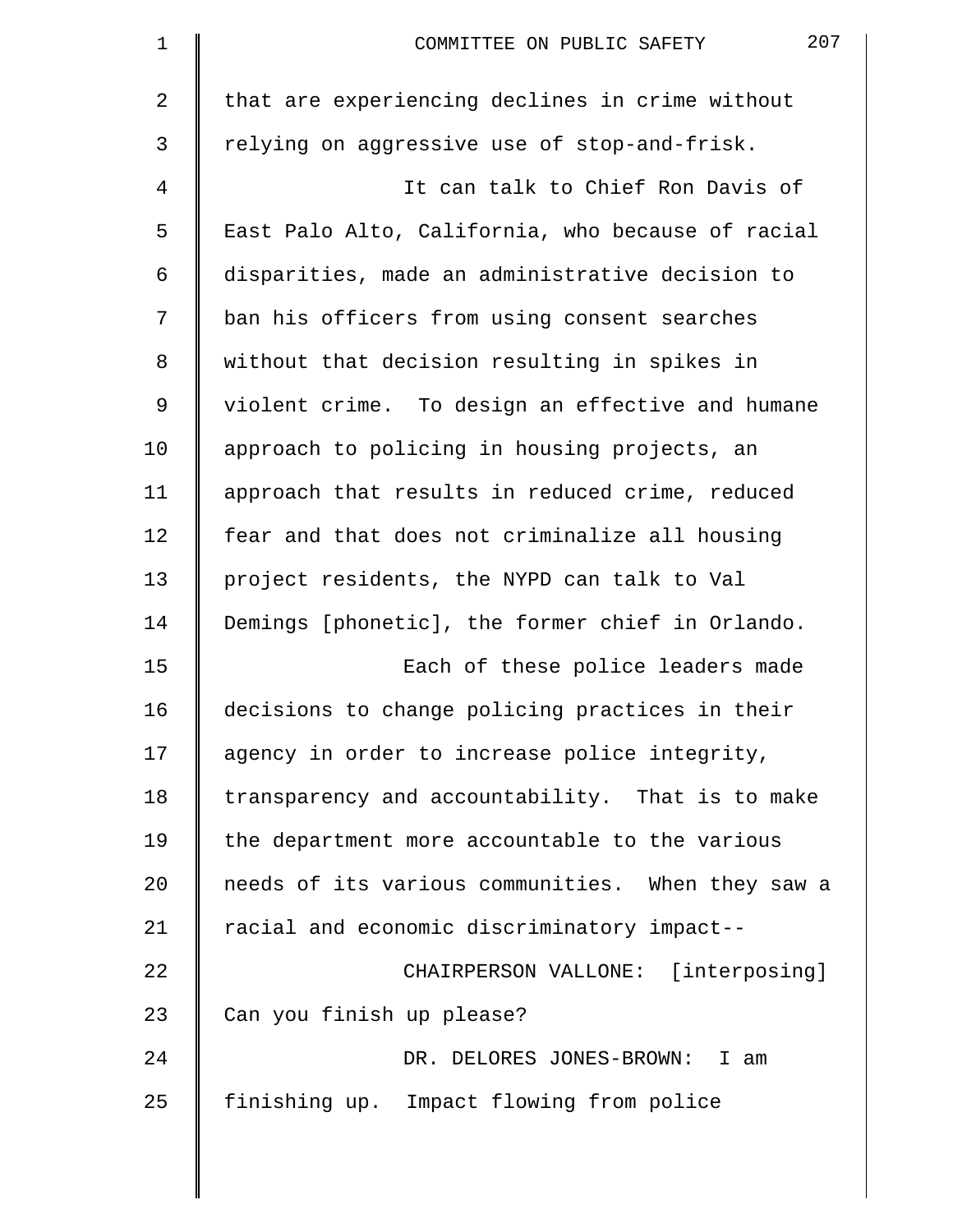| $\mathbf 1$    | 208<br>COMMITTEE ON PUBLIC SAFETY                  |
|----------------|----------------------------------------------------|
| $\overline{2}$ | practices they didn't deny it, attempt to justify  |
| 3              | it, they made the decision to address it. Their    |
| 4              | decisions also led to more effective policing by   |
| 5              | working with community members rather than against |
| 6              | them. Unless the NYPD is willing to admit that it  |
| 7              | hires many bad officers, the Community Safety Act  |
| 8              | can reduce the number and payout for civil suits   |
| 9              | related to police behavior by giving officers      |
| 10             | clear minimum standards for courtesy,              |
| 11             | professionalism and respect rather than leaving    |
| 12             | those standards to the discretion of individual    |
| 13             | officers or the department. The inspector general  |
| 14             | provision ensures that the act will not be--       |
| 15             | CHAIRPERSON VALLONE: [interposing]                 |
| 16             | You really have to finish up.                      |
| 17             | DR. DELORES JONES-BROWN: I am                      |
| 18             | finishing up.                                      |
| 19             | CHAIRPERSON VALLONE: It's not fair                 |
| 20             | to everyone else.                                  |
| 21             | DR. DELORES JONES-BROWN: --a dog                   |
| 22             | without teeth and provides an additional level of  |
| 23             | oversight to drive home the fact that the NYPD     |
| 24             | mandates and rewards only fair and just policing.  |
| 25             | Thank you.                                         |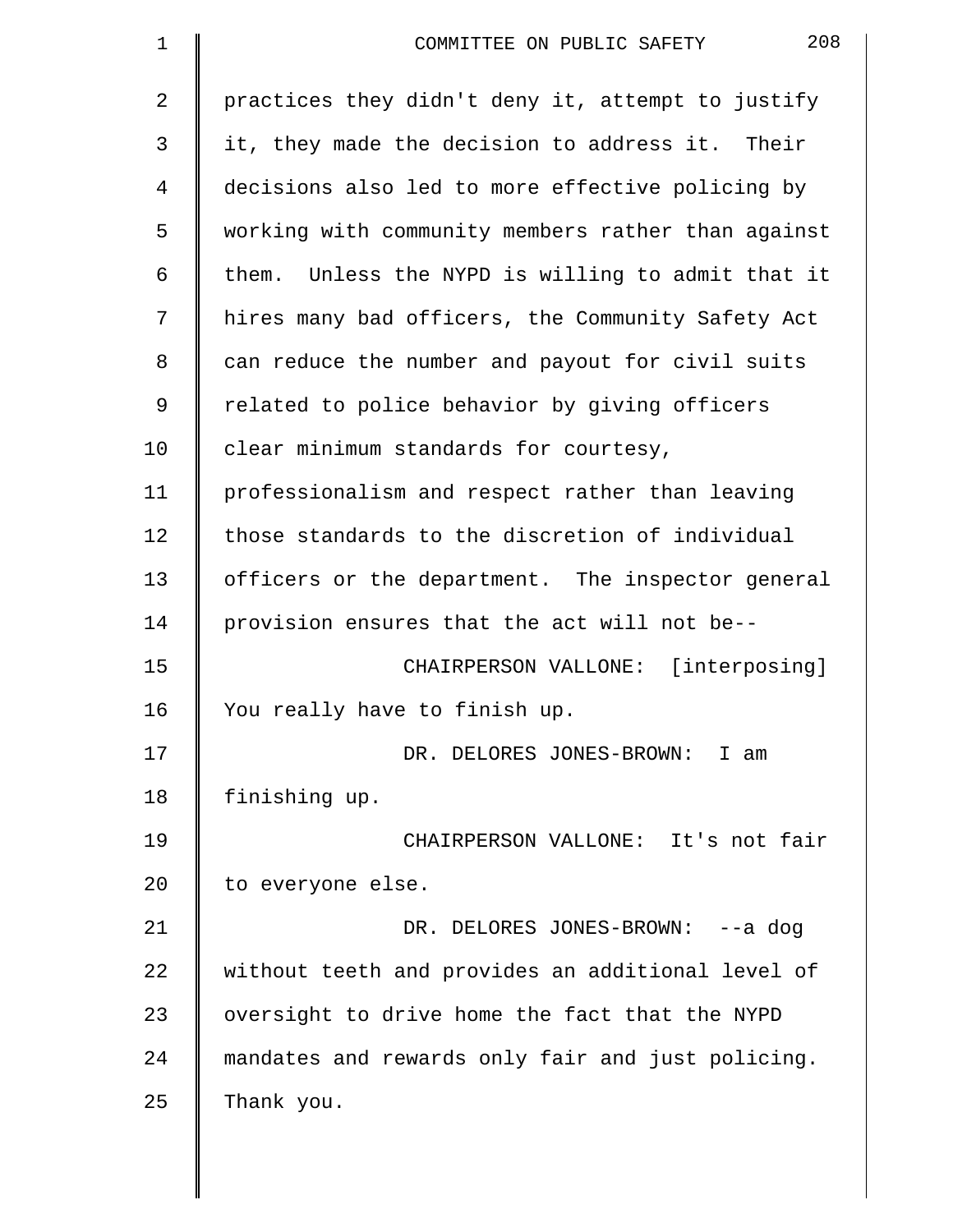| 209<br>COMMITTEE ON PUBLIC SAFETY                  |
|----------------------------------------------------|
| CHAIRPERSON VALLONE: Thank you.                    |
| The buzzer means we're done. The buzzer is not a   |
| yellow light; it doesn't mean finish up. Please    |
| finish up before the buzzer. Thank you. You have   |
| a clock, everyone, right there.                    |
| DARIUS CHARNEY: Good afternoon to                  |
| the chairman and the other committee members. My   |
| name is Darius Charney. I am a senior staff        |
| attorney with the Center for Constitutional        |
| Rights.                                            |
| CCR is a national legal and                        |
| educational organization dedicated to upholding    |
| rights guaranteed by the United States             |
| Constitution and the Universal Declaration of      |
| Human Rights.                                      |
| For more than a decade, through                    |
| litigation, public education and advocacy, CCR has |
| worked to end the abuses and increase the          |
| accountability and transparency of the New York    |
| Police Department. What we have learned from this  |
| work is that if left to its own devices, the NYPD  |
| will not and cannot police itself.                 |
| In 1999, in the wake of the tragic                 |
| killing of Amadou Diallo by members of the NYPD's  |
|                                                    |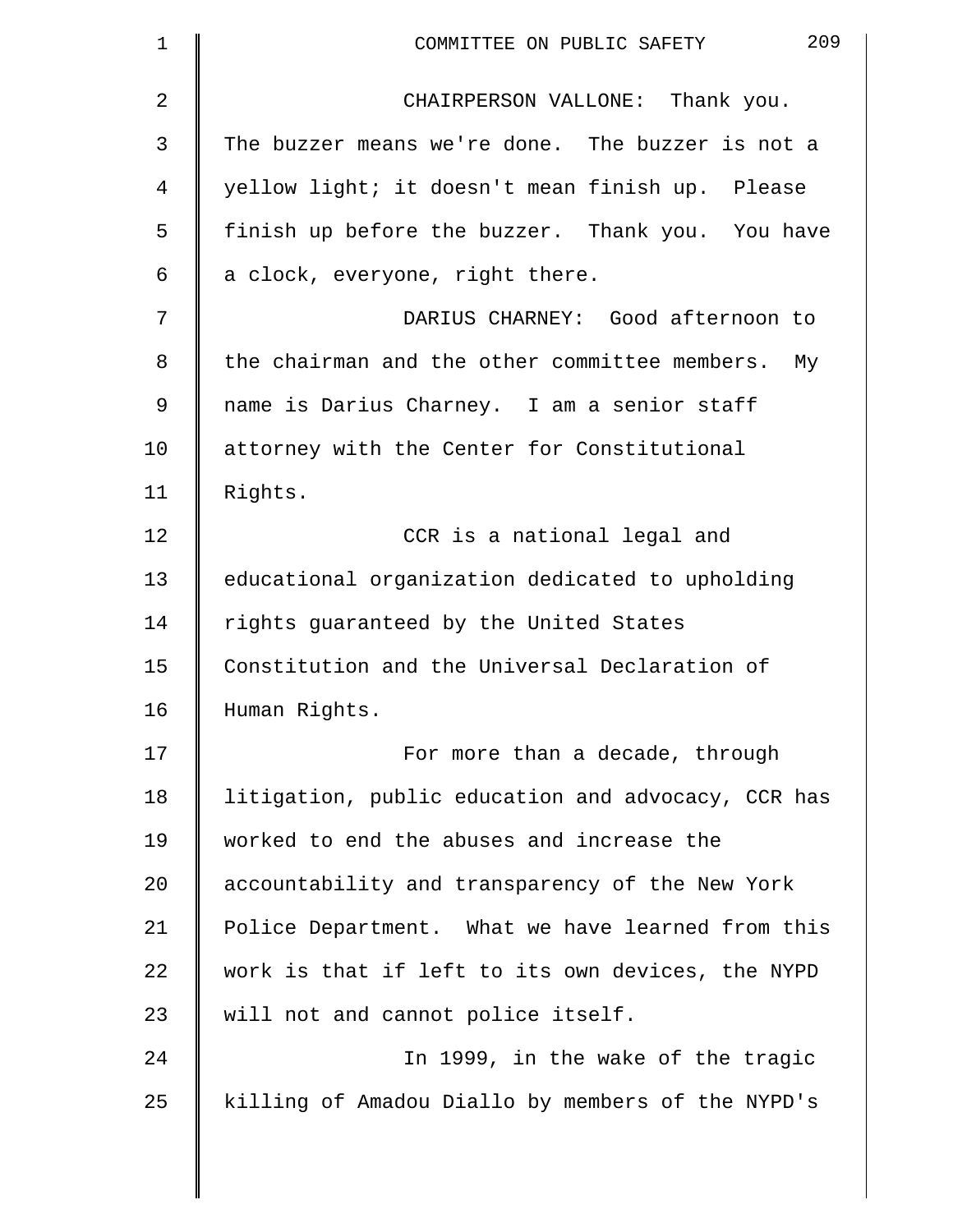| $\mathbf 1$ | 210<br>COMMITTEE ON PUBLIC SAFETY                  |
|-------------|----------------------------------------------------|
| 2           | Street Crimes Unit, CCR filed Daniels versus City  |
| 3           | of New York, a federal class action challenging    |
| 4           | the constitutionality of the stop-and-frisk        |
| 5           | practices of the SCU, whose officers were among    |
| 6           | the most aggressive and abusive practitioners of   |
| 7           | stop-and-frisk.                                    |
| 8           | Under a settlement reached in 2003,                |
| 9           | the NYPD was supposed to, among other things,      |
| 10          | adopt and implement a department wide policy       |
| 11          | against racial profiling, and two, develop a       |
| 12          | system of internal audits to assess whether NYPD   |
| 13          | officers' stop-and-frisks complied with the        |
| 14          | constitution.                                      |
| 15          | Yet, as we all know, over the                      |
| 16          | preceding eight years, stop-and-frisk has exploded |
| 17          | across the city, increasing by over 600 percent,   |
| 18          | while enormous racial disparities in who gets      |
| 19          | stopped have persisted. As demonstrated in a 2010  |
| 20          | study by Professor Jeffrey Fagan [phonetic] of     |
| 21          | Columbia University, the most comprehensive        |
| 22          | statistical study ever done on the NYPD's stop-    |
| 23          | and-frisk data, these disparities cannot be        |
| 24          | explained away by crime patterns, officer          |
| 25          | deployment or other non-racial factors.            |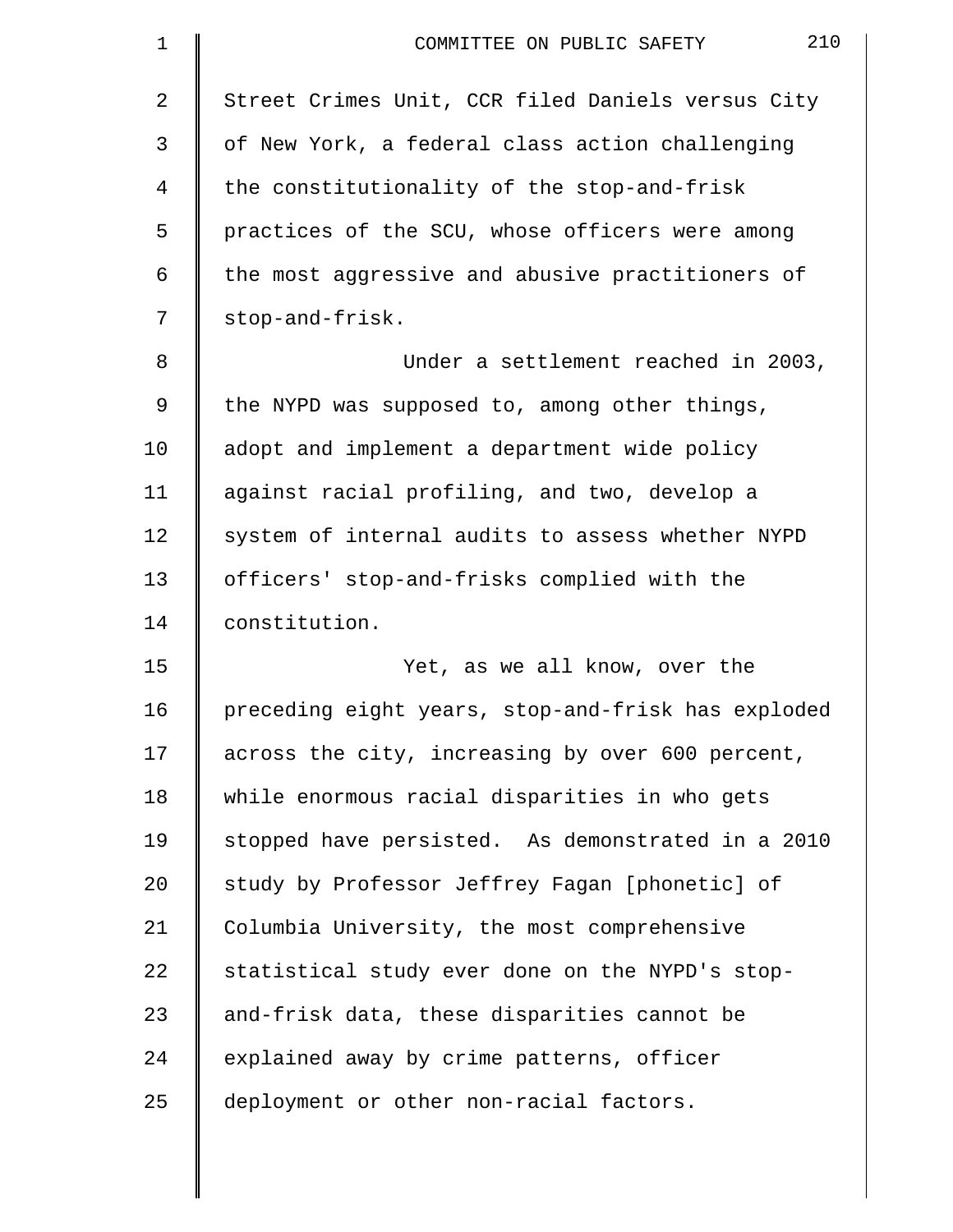| 1       | 211<br>COMMITTEE ON PUBLIC SAFETY                  |
|---------|----------------------------------------------------|
| 2       | So in 2008, we went back to court                  |
| 3       | to file a new class action lawsuit, Floyd versus   |
| 4       | the City of New York, which after four years of    |
| 5       | contentious litigation, is finally scheduled to go |
| 6       | to trial in March of 2013.                         |
| 7       | What about the department's promise                |
| $\,8\,$ | to implement an anti-racial profiling policy, and  |
| 9       | monitor its officers' stop-and-frisk activity?     |
| 10      | Well, through discovery in the Floyd case, we have |
| 11      | learned, one, that many NYPD supervisors, precinct |
| 12      | commanders and even members of the Central         |
| 13      | Administration have never even read much less      |
| 14      | attempted to enforce the department's anti-racial  |
| 15      | profiling policy. Two: that the NYPD's internal    |
| 16      | stop-and-frisk audits do nothing more than check   |
| 17      | whether officers' stop-and-frisk forms are filled  |
| 18      | out correctly, without assessing whether the       |
| 19      | underlying stops themselves are based on           |
| 20      | reasonable suspicion, as required by the Fourth    |
| 21      | Amendment of the U.S. Constitution.                |
| 22      | So what these last eight years have                |
| 23      | taught us is that the NYPD cannot be trusted to    |
| 24      | make the needed changes to its stop-and-frisk      |
| 25      | policies and practices, which is why we will be    |
|         |                                                    |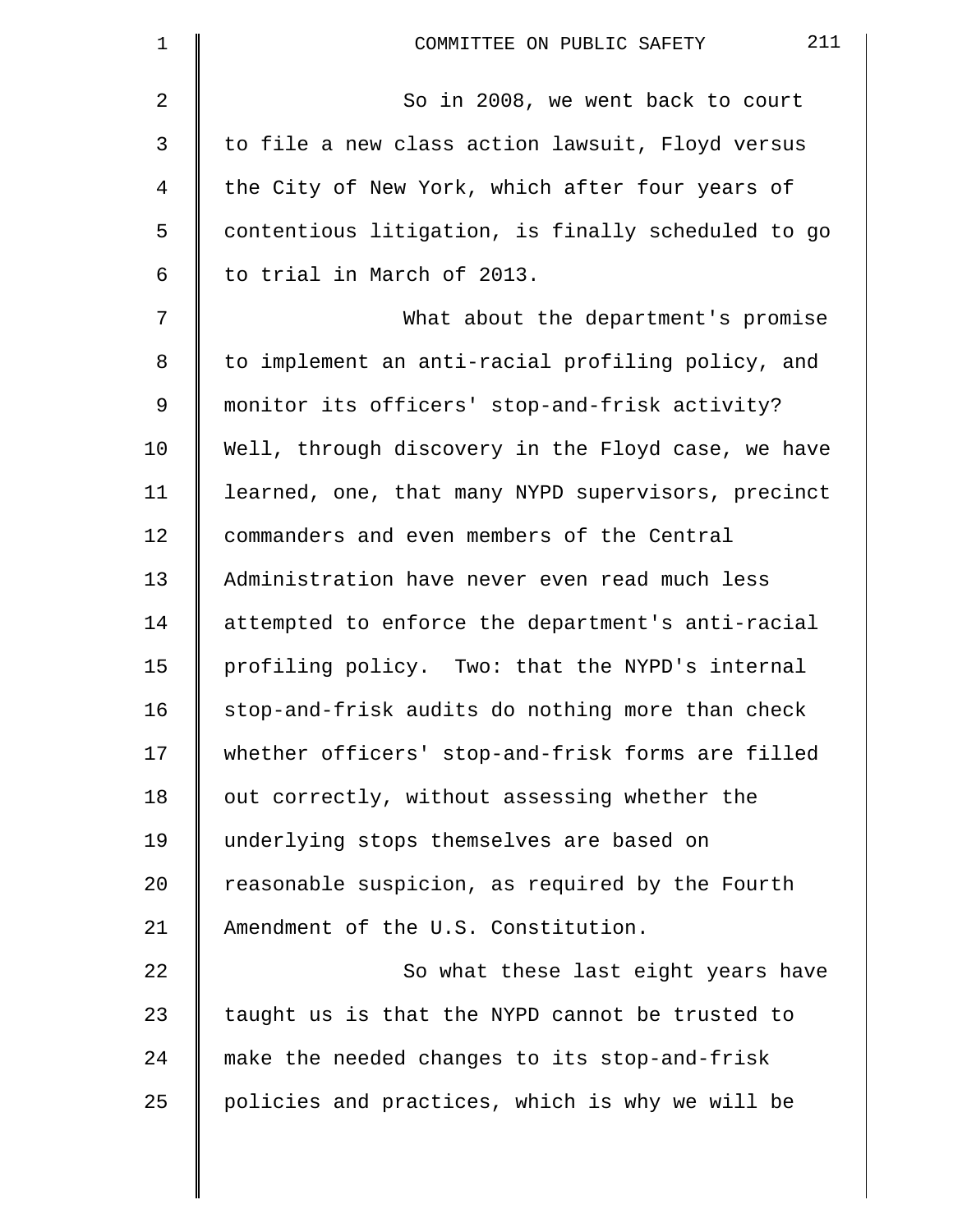| $\mathbf 1$    | 212<br>COMMITTEE ON PUBLIC SAFETY                  |
|----------------|----------------------------------------------------|
| $\overline{2}$ | seeking through the Floyd lawsuit a court-         |
| 3              | appointed monitor to oversee the NYPD's            |
| $\overline{4}$ | implementation of whatever changes the federal     |
| 5              | court orders it to make.                           |
| 6              | However, time limit federal court                  |
| 7              | oversight, while necessary in the short term is    |
| 8              | not enough to ensure the accountability of the     |
| 9              | NYPD in the long term. Real and lasting            |
| 10             | accountability requires permanent independent      |
| 11             | oversight of NYPD policies and practices. Yet, as  |
| 12             | has been discussed widely today, there is          |
| 13             | currently no agency external to the NYPD with the  |
| 14             | power to examine its policies and practices to     |
| 15             | ensure that they will not lead to constitutional   |
| 16             | violations.                                        |
| 17             | This is why we need an inspector                   |
| 18             | general of the NYPD, to monitor and shine a light  |
| 19             | on the policies coming out of One Police Plaza and |
| 20             | their impact on New Yorkers' civil rights and      |
| 21             | liberties. The IG is a standard of government      |
| 22             | agencies throughout the city, as has been          |
| 23             | discussed earlier, including the Departments of    |
| 24             | Public Housing, Education and even the FDNY. Of    |
| 25             | course, it's common amongst municipal law          |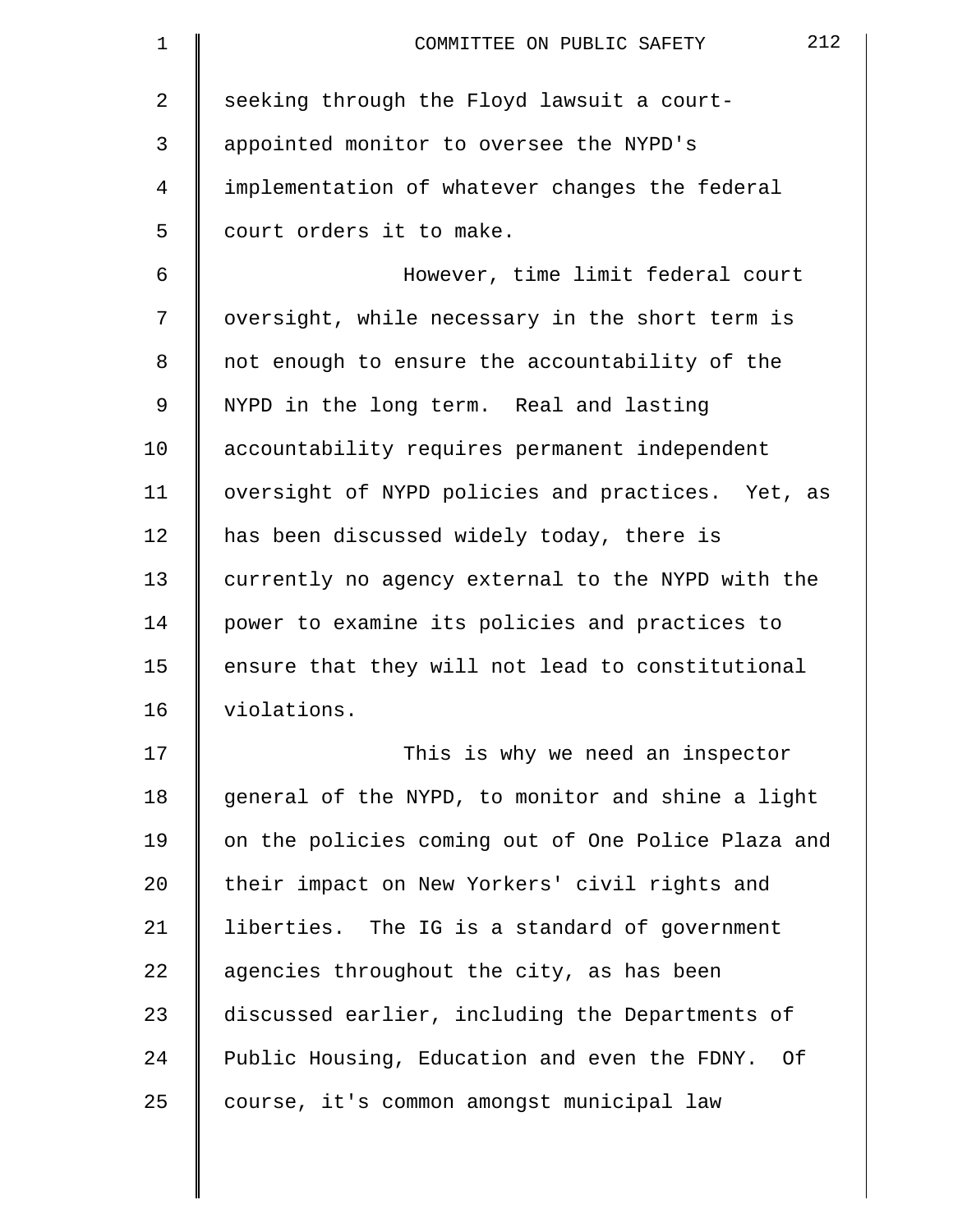| $\mathbf 1$    | 213<br>COMMITTEE ON PUBLIC SAFETY                  |
|----------------|----------------------------------------------------|
| $\overline{2}$ | enforcement agencies throughout the United States, |
| 3              | including the second largest police department in  |
| 4              | this country, the LAPD. I therefore urge the       |
| 5              | passage of Intro 881 by this committee, as well as |
| 6              | the Council as a whole. Thank you.                 |
| 7              | COUNCIL MEMBER WILLIAMS: I just                    |
| 8              | want to say thank you for your testimony and for   |
| $\mathsf 9$    | clarifying some of the things. Thank you guys so   |
| 10             | much for the support on the bills, helping make    |
| 11             | sure the bills cut muster and all the support      |
| 12             | you've done in bringing us to this point. Thank    |
| 13             | you so much.                                       |
| 14             | CHAIRPERSON VALLONE: I also want                   |
| 15             | to thank you for staying on topic and giving us    |
| 16             | some legal advice. I know, Uti, you didn't get to  |
| 17             | speak, but I've been working with you on ways to   |
| 18             | improve, especially the inspector general bill,    |
| 19             | with Brad and Jumaane, so that it can, at the end  |
| 20             | of the day, survive court scrutiny. So I know      |
| 21             | you've been doing a lot of work on that. So thank  |
| 22             | you.                                               |
| 23             | UTI OFER: Thank you.                               |
| 24             | CHAIRPERSON VALLONE: Oh, I'm                       |
| 25             | sorry, Brad.                                       |
|                |                                                    |

 $\parallel$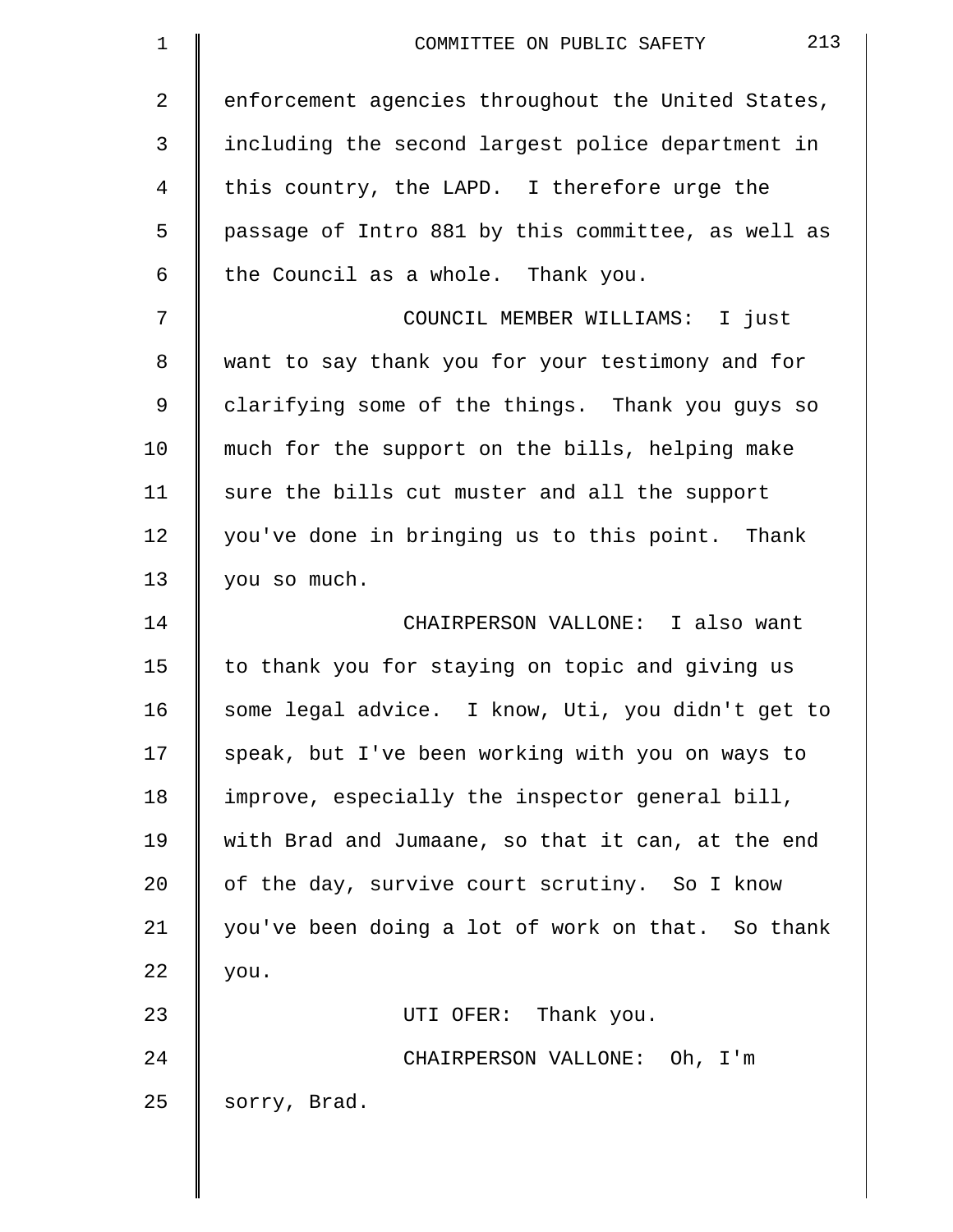| $\mathbf 1$    | 214<br>COMMITTEE ON PUBLIC SAFETY                  |
|----------------|----------------------------------------------------|
| $\overline{2}$ | COUNCIL MEMBER LANDER: I just want                 |
| 3              | to continue that point that because we took so     |
| 4              | long with the administration, even though we       |
| 5              | didn't make a lot of progress and because there's  |
| 6              | a lot of people, the opportunity to really get     |
| 7              | into detail, as it's clear you guys have, as you   |
| 8              | did in written testimony. I just want to let       |
| 9              | folks know, both who are watching on TV and who    |
| 10             | are in the audience that the Council is grateful   |
| 11             | for the opportunity to work really closely with    |
| 12             | you, to have all the dialogue that's taken place   |
| 13             | between you and our legal staff and our counsel    |
| 14             | and to make sure that we come up with bills that   |
| 15             | not only more than survive legal scrutiny and any  |
| 16             | court challenge but are really as good as they can |
| 17             | possibly be. So thank you and to everyone who's    |
| 18             | working on this.                                   |
| 19             | CHAIRPERSON VALLONE: Thank you.                    |
| 20             | The next panel will be Brittny Saunders, Center    |
| 21             | for Popular Democracy; Steve Kohut, Justice        |
| 22             | Commission; Raul Rodriguez [phonetic], Picture the |
| 23             | Homeless; William Kibrey [phonetic], Legal Aid;    |
| 24             | Sienna Fontaine, Legal Services. I also want to    |
| 25             | say that Council Member Vincent Gentile, a member  |
|                |                                                    |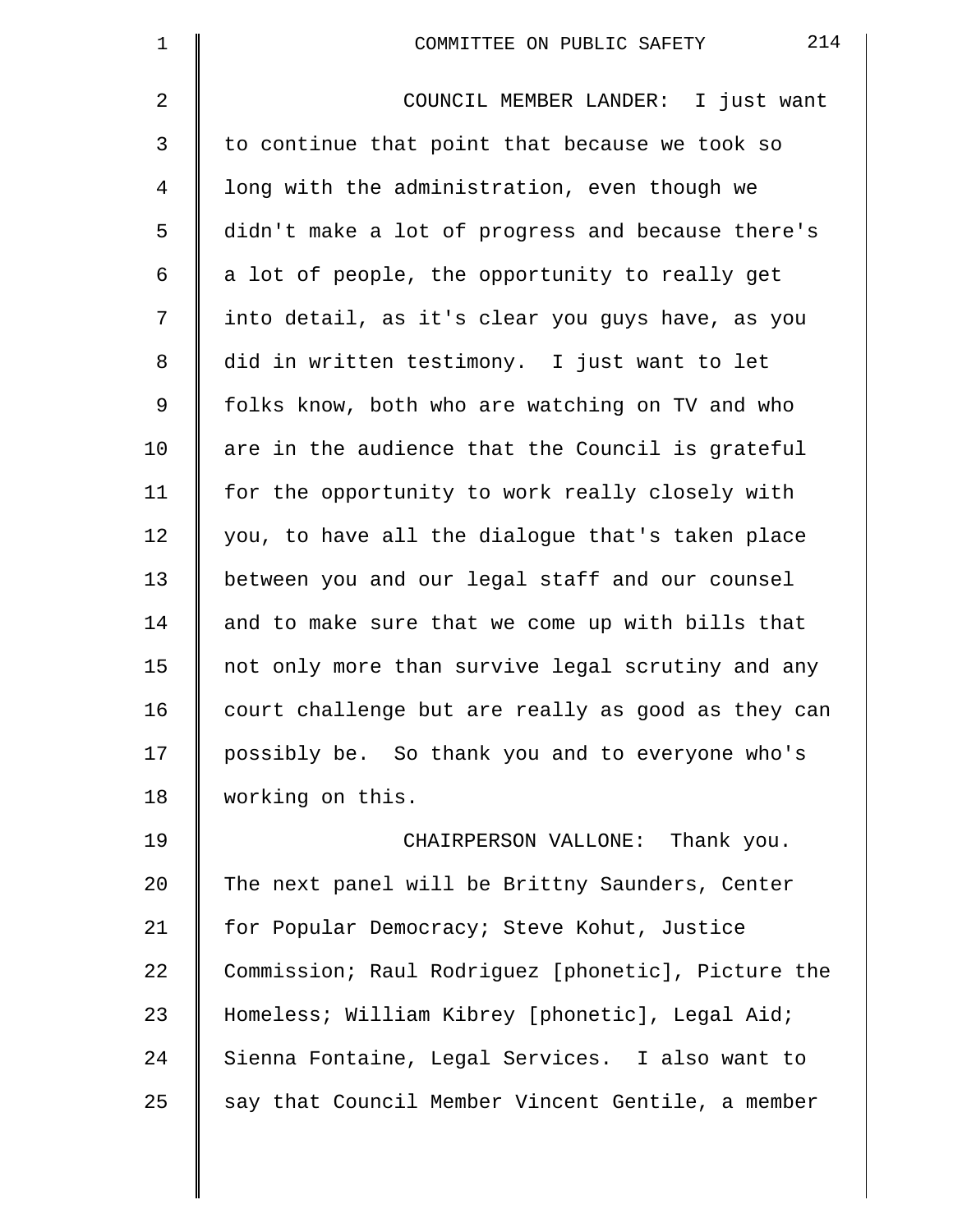| 1  | 215<br>COMMITTEE ON PUBLIC SAFETY                  |
|----|----------------------------------------------------|
| 2  | of the Public Safety Committee, has graciously     |
| 3  | agreed to chair from this point on. If I can get   |
| 4  | back I will, but if not he is in charge. Vinny,    |
| 5  | this is a great group. They listen. You don't      |
| 6  | have to worry. Where are you? It is two minutes    |
| 7  | for everyone, so everyone can be heard without it  |
| 8  | going too late in the evening. Council Member      |
| 9  | Jumaane, thank you and Brad, thank you for being   |
| 10 | here until almost the end.                         |
| 11 | [Pause]                                            |
| 12 | CHAIRPERSON GENTILE: As the chair                  |
| 13 | just reminded everyone, we are limiting each       |
| 14 | person to two minutes on the clock. Can you reset  |
| 15 | the clock? Let's see, why don't we start--I'm      |
| 16 | sorry, I don't know your name--just start with     |
| 17 | you. Introduce yourself and we'll start the        |
| 18 | clock.                                             |
| 19 | SIENNA FONTAINE: Sure, good                        |
| 20 | morning. My name is Sienna Fontaine and I'm a      |
| 21 | staff attorney at Legal Services NYC Bronx. Legal  |
| 22 | Services is the nation's largest provider of free  |
| 23 | legal services for the poor. For more than 40      |
| 24 | years, Legal Services has provided expert legal    |
| 25 | assistance and advocacy to low-income residents of |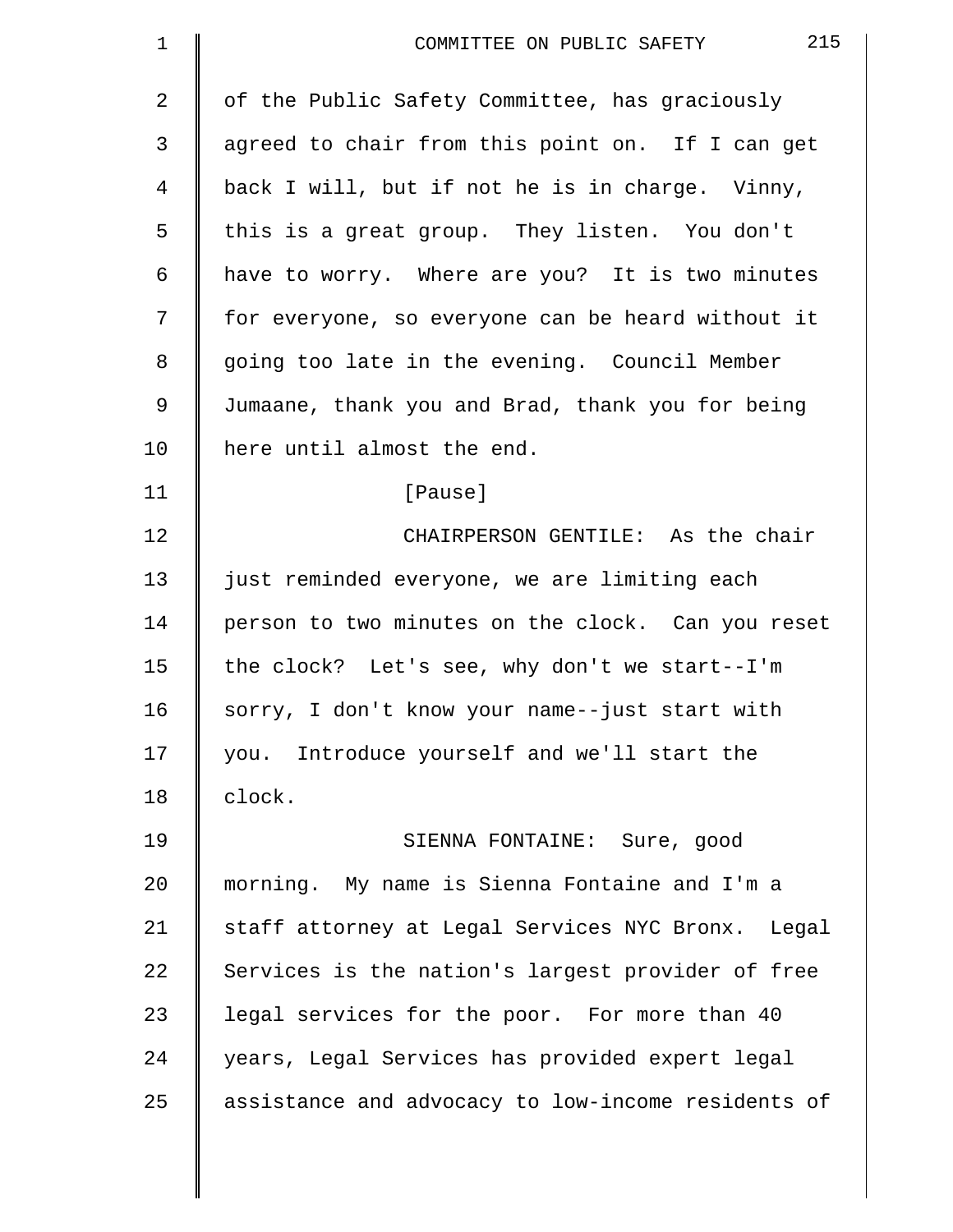| $\mathbf 1$    | 216<br>COMMITTEE ON PUBLIC SAFETY                  |
|----------------|----------------------------------------------------|
| $\overline{2}$ | New York City. Each year, our 19 neighborhood      |
| 3              | offices serve tens of thousands of New Yorkers     |
| $\overline{4}$ | including homeowners, tenants, the disabled,       |
| 5              | immigrants, the elderly and children.              |
| 6              | We thank the New York City                         |
| 7              | Council's Committee on Public Safety for this      |
| 8              | opportunity to submit written and oral testimony   |
| 9              | on the introduced legislation, especially 800.     |
| 10             | High concentrations of arrests, driven in large    |
| 11             | part by stop-and-frisk tactics are devastating the |
| 12             | low-income communities of color that we serve.     |
| 13             | The consequences of these arrests, including       |
| 14             | unemployment, homelessness, poor education and     |
| 15             | unstable family structures create and perpetuate a |
| 16             | cycle of poverty in these neighborhoods.           |
| 17             | You've heard some of the statistics                |
| 18             | about the numbers of stops and the high numbers of |
| 19             | arrests and summons that result from those stops.  |
| 20             | People of color are more likely to be arrested     |
| 21             | rather than issued a summons appear to because     |
| 22             | they're less likely to have ID. If a person is     |
| 23             | arrested rather than being issued a summons, it's  |
| 24             | more likely that he'll be forced to miss work      |
| 25             | unexpectedly and might end up being fired or       |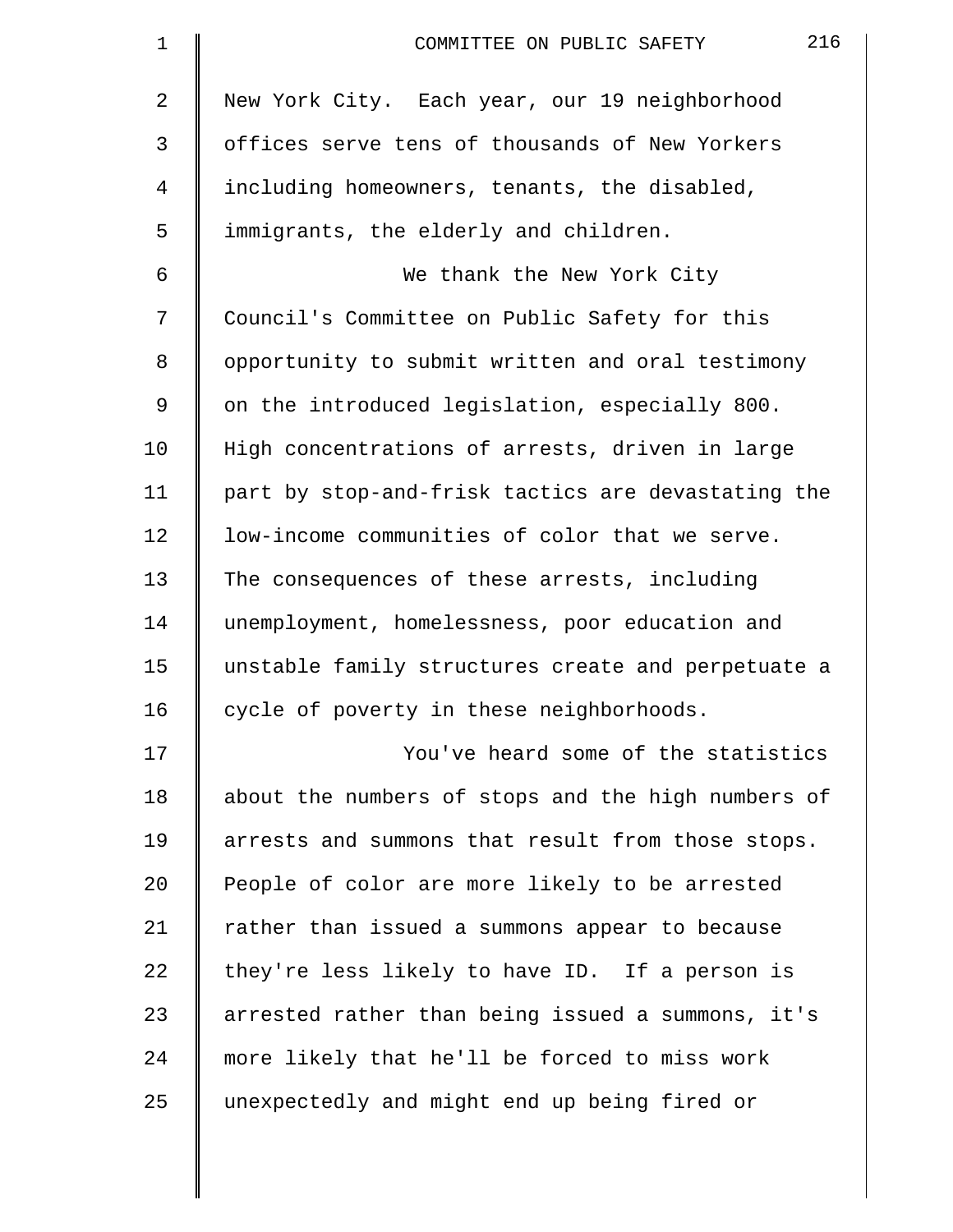| disciplined for his last minute absence.           |
|----------------------------------------------------|
| Arrest and conviction records make                 |
| it extraordinarily difficult to find work and      |
| maintain affordable stable housing. High debt      |
| obligations, including child support fines,        |
| consumer debt increase these financial pressures.  |
| This destabilizing combination of unemployment,    |
| high debt and the lack of housing pushes           |
| individuals into repeated contact with the         |
| criminal justice system.                           |
| I want to share just an example                    |
| from one of our clients. Someone earlier had       |
| actually touched on something very similar to what |
| happened to this client. Mr. M, we'll call him, a  |
| client of Legal Services. He had a job that        |
| included opening boxes. I'll just finish this      |
| client's story.                                    |
| One day, on his way to work, he                    |
| picked up tools, which did include a box cutter    |
| and a small knife, at the local hardware store.    |
| He was walking down the street, nothing suspicious |
| about that, but he was stopped and frisked. He     |
| was then arrested because the tools were           |
| characterized as weapons. He was held overnight,   |
|                                                    |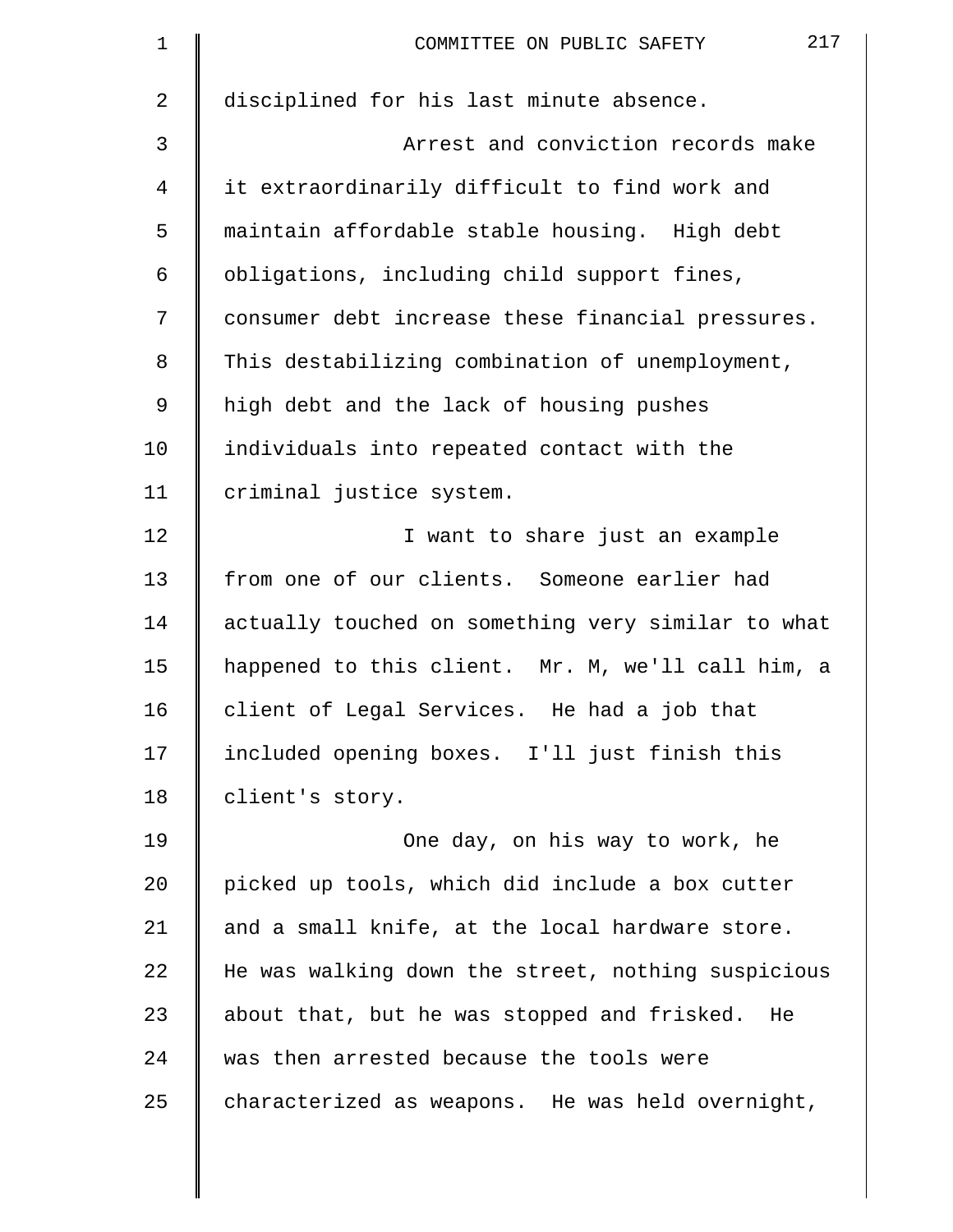| $\mathbf 1$ | 218<br>COMMITTEE ON PUBLIC SAFETY                  |
|-------------|----------------------------------------------------|
| 2           | and at the advice of his lawyer took a plea and    |
| 3           | was released.                                      |
| 4           | His job offered no paid vacation                   |
| 5           | and limited unpaid vacation and sick time. Within  |
| 6           | a week of the arrest, he was fired because of his  |
| 7           | absences from work. He applied for unemployment    |
| 8           | benefits was ultimately denied because his guilty  |
| $\mathsf 9$ | plea as a matter of law resulted in a finding that |
| 10          | the job had cause to fire him.                     |
| 11          | When he came to our office, he had                 |
| 12          | been unable to find a job, was on public           |
| 13          | assistance and was facing eviction because of the  |
| 14          | loss of that income. So this is just one story.    |
| 15          | We have many others like it that show how          |
| 16          | destabilizing even a single unjustified arrest can |
| 17          | be for individuals trying to make better lives for |
| 18          | themselves and their families. So thank you very   |
| 19          | much.                                              |
| 20          | CHAIRPERSON GENTILE: Classic                       |
| 21          | ripple effect I guess. Yes. Thank you.             |
| 22          | STEVE KOHUT: How you doing? My                     |
| 23          | name is Steve Kohut. I'm with the Justice          |
| 24          | Committee. I'm born and raised and still living    |
| 25          | in the Lower East Side of New York.                |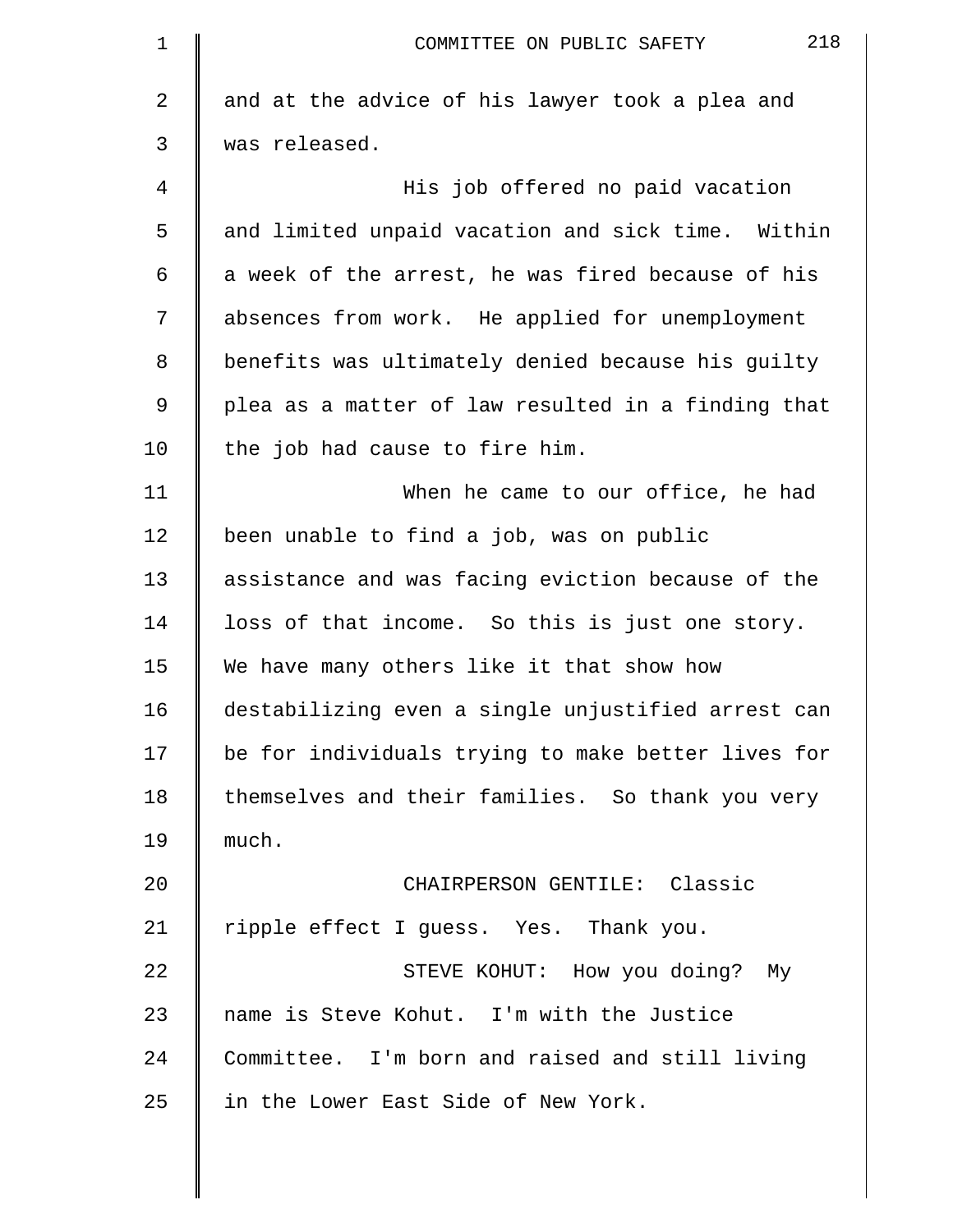| 1  | 219<br>COMMITTEE ON PUBLIC SAFETY                  |
|----|----------------------------------------------------|
| 2  | As a lifelong Latino member of the                 |
| 3  | Lower East Side, I've been victimized by the NYPD  |
| 4  | more times than I can remember, starting at the    |
| 5  | age of 12. I've had my head slammed against a      |
| 6  | car. I've been choked. I've had property taken     |
| 7  | from my pockets and not returned. I've had my      |
| 8  | property intentionally broken without              |
| 9  | reimbursement. I've even had my life threatened    |
| 10 | by the NYPD.                                       |
| 11 | One instance in particular, I'm                    |
| 12 | walking down the street. It's a one-way street     |
| 13 | headed that way. Here comes a van going down the   |
| 14 | wrong way of a one-way street, hops the curb.      |
| 15 | Three gentlemen walk out of the car, all with guns |
| 16 | in their hand, pointed at me. They walk up to me,  |
| 17 | put one gun against my temple, one gun against my  |
| 18 | neck and one gun dead square in my chest. All are  |
| 19 | point in blank range.                              |
| 20 | They start searching me. They tell                 |
| 21 | me if I move I'll be shot. Starting searching me,  |
| 22 | don't find anything, go underneath my clothing,    |
| 23 | into my pockets, never asked me for my consent.    |
| 24 | Never told me why I was stopped. They didn't       |
| 25 | find, I guess what they were looking for. I        |
|    |                                                    |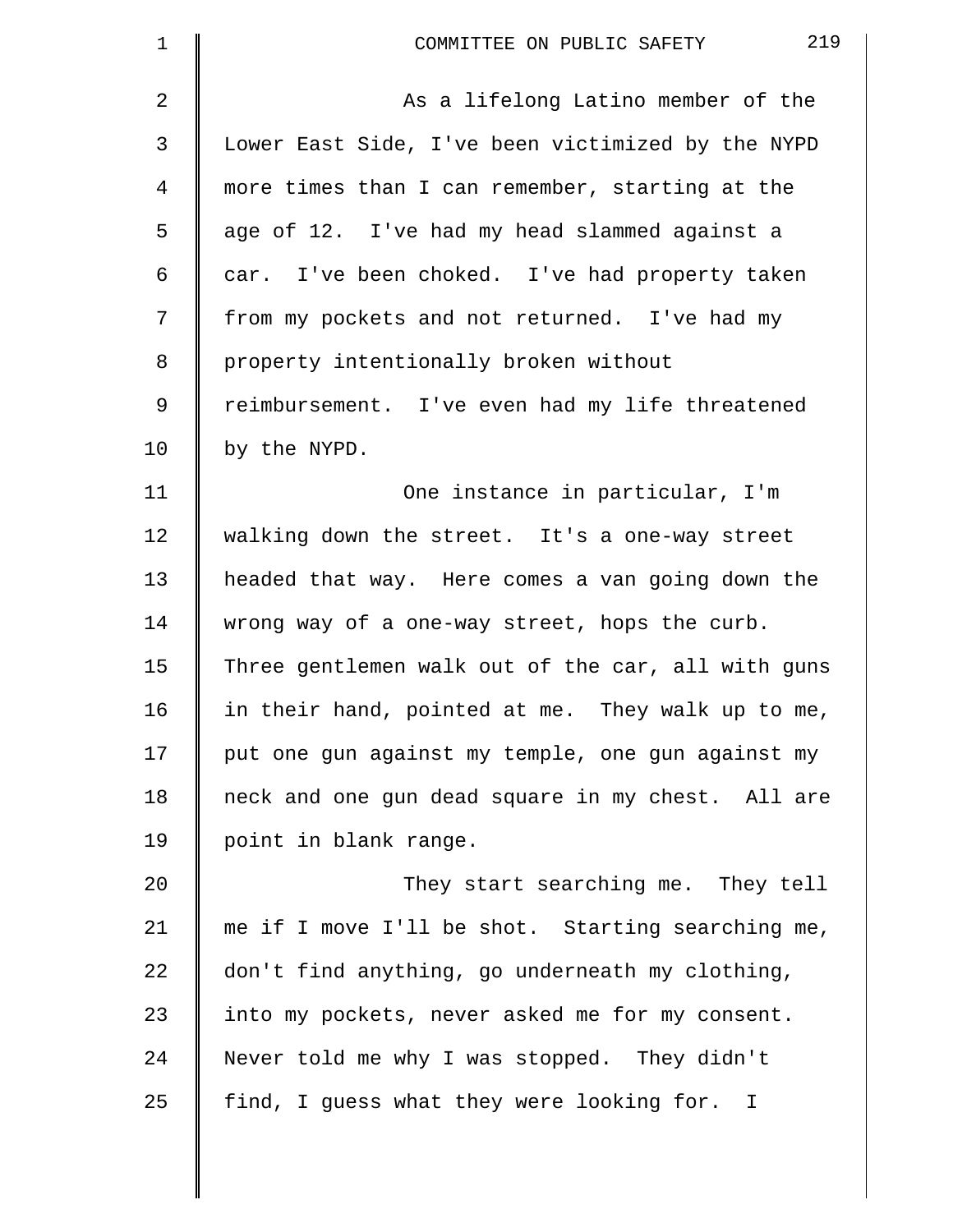| $\mathbf 1$ | 220<br>COMMITTEE ON PUBLIC SAFETY                  |
|-------------|----------------------------------------------------|
| 2           | didn't have anything on me. They start searching   |
| 3           | my boots, remove my boots, undo my belt, search    |
| 4           | inside my pants, my genitals, everything, remove   |
| 5           | my pants, dropped them by my leg. Long story       |
| 6           | short, they ended up leaving me there standing     |
| 7           | wearing my boxers and my socks, in broad daylight  |
| 8           | on the street in February. Then just walked away,  |
| 9           | looked at me and said you got lucky this time.     |
| 10          | CHAIRPERSON GENTILE: Were they                     |
| 11          | uniformed officers?                                |
| 12          | STEVE KOHUT: No.                                   |
| 13          | CHAIRPERSON GENTILE: No.                           |
| 14          | STEVE KOHUT: The only reason I                     |
| 15          | even knew they were cops was because while I had-- |
| 16          | you know, the gun's like this, I looked down and I |
| 17          | see sticking just slightly like this out of his    |
| 18          | jacket, I see a little corner of a badge. That's   |
| 19          | the only way I even knew they were cops and I      |
| 20          | wasn't being robbed.                               |
| 21          | As I think back on that particular                 |
| 22          | as well as many others, all I could think of is    |
| 23          | that if the Community Safety Act had been active   |
| 24          | at that point, that would have never happened to   |
| 25          | me.                                                |
|             |                                                    |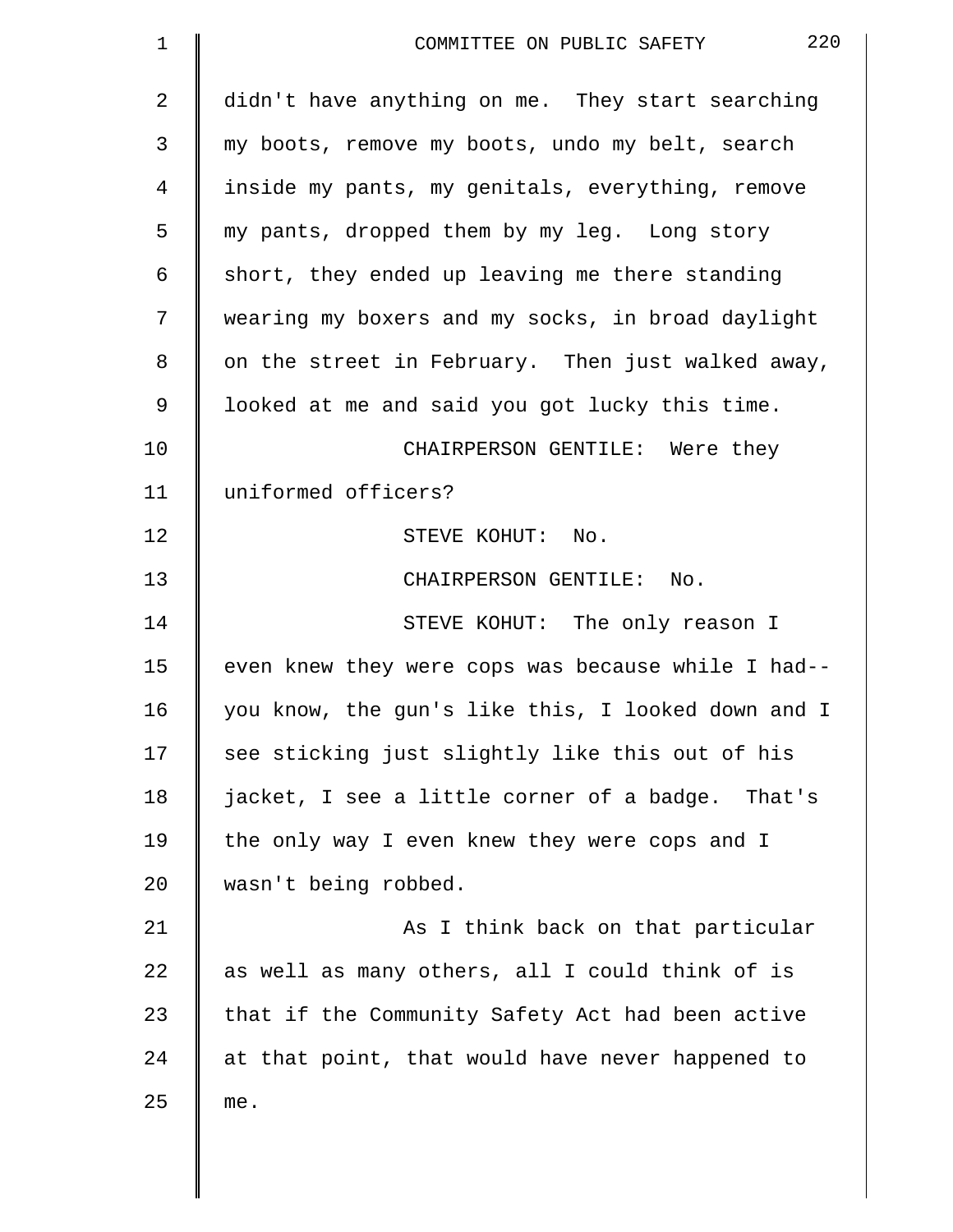| $\mathbf 1$    | 221<br>COMMITTEE ON PUBLIC SAFETY                  |
|----------------|----------------------------------------------------|
| $\overline{2}$ | CHAIRPERSON GENTILE: Right.                        |
| 3              | STEVE KOHUT: As well as many other                 |
| 4              | things. I mean, you have Intro 800 that's going    |
| 5              | to protect against discriminatory profiling, which |
| 6              | is what happened to me. I got stopped because I'm  |
| 7              | a Latino walking down the street in Lower East     |
| 8              | Side.                                              |
| 9              | CHAIRPERSON GENTILE: Right.                        |
| 10             | STEVE KOHUT: There was no other                    |
| 11             | reason. That wouldn't have happened if that was    |
| 12             | in effect. Intro 801 would have made it necessary  |
| 13             | for them to identify themselves and let me know    |
| 14             | they're cops, let me know how to better prepare    |
| 15             | myself for what's about to take place, other than  |
| 16             | being, you know, scared my life, you know not      |
| 17             | knowing what's going on.                           |
| 18             | CHAIRPERSON GENTILE: We've got to                  |
| 19             | wrap it up quickly.                                |
| 20             | STEVE KOHUT: The last one, I mean                  |
| 21             | that I'm going to mention is 799, which would have |
| 22             | required them to ask me for permission rather than |
| 23             | just strip me in the street.                       |
| 24             | CHAIRPERSON GENTILE: Right.                        |
| 25             | STEVE KOHUT: You know, these                       |
|                |                                                    |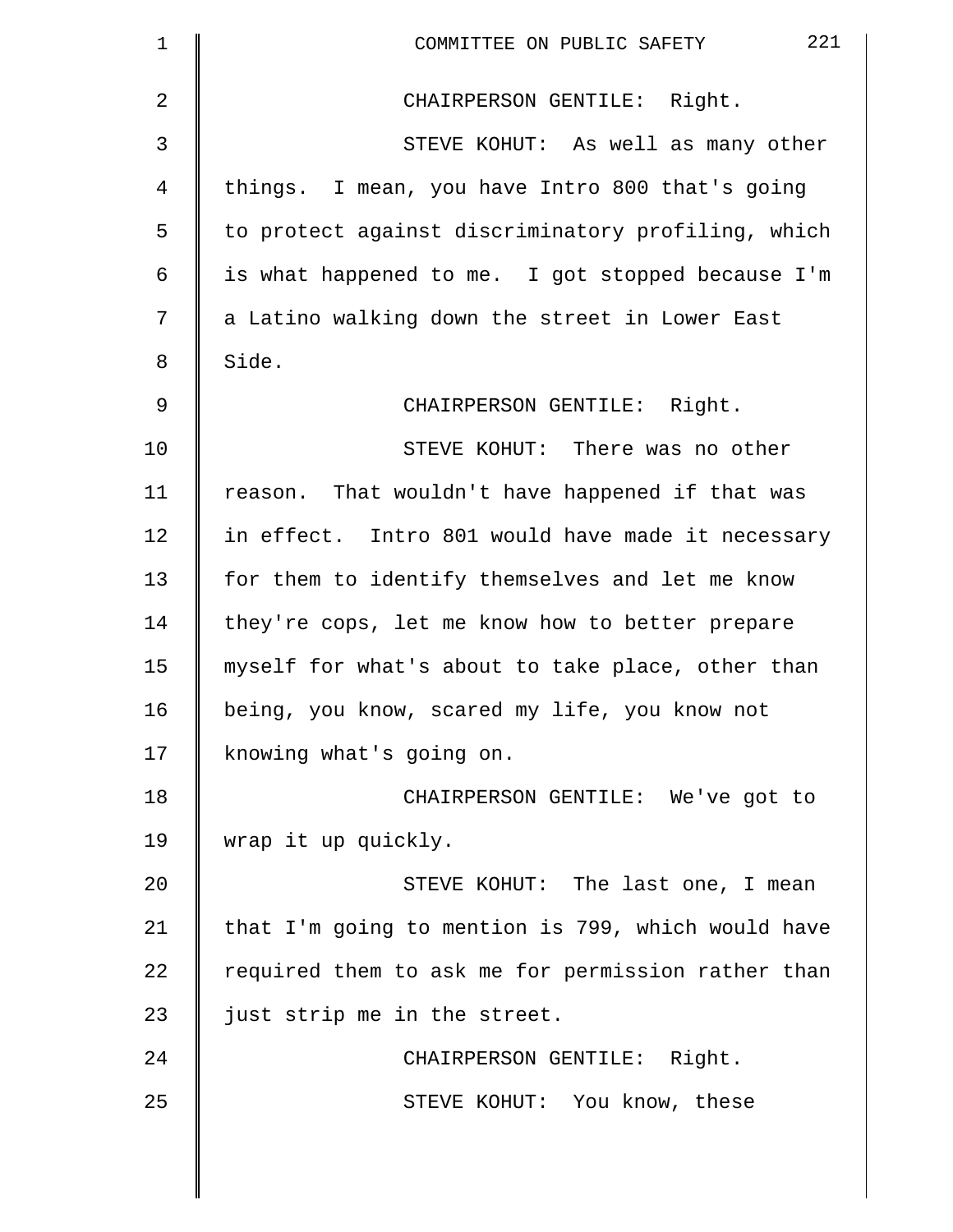| $\mathbf 1$    | 222<br>COMMITTEE ON PUBLIC SAFETY                 |
|----------------|---------------------------------------------------|
| $\overline{2}$ | things that I mean, providing someone with an ID, |
| 3              | I mean what's so hard about that.                 |
| 4              | CHAIRPERSON GENTILE: Understood.                  |
| 5              | STEVE KOHUT: Here's my card. You                  |
| 6              | meet somebody every day; you give them your card. |
| 7              | What's so hard about that? I wasn't given a card. |
| 8              | I was given three guns to my head.                |
| $\mathcal{G}$  | CHAIRPERSON GENTILE: Thank you for                |
| 10             | that testimony.                                   |
| 11             | STEVE KOHUT: In cases like mine,                  |
| 12             | it's something that's definitely necessary.       |
| 13             | CHAIRPERSON GENTILE: Understood,                  |
| 14             | yeah. Thank you for coming in and thank you for   |
| 15             | that testimony. Yes, go ahead.                    |
| 16             | RAUL RODRIGUEZ: Hi, my name is                    |
| 17             | Raul Rodriguez. I'm a member of the grassroots    |
| 18             | organization called Picture the Homeless and also |
| 19             | a member for the Communities United for Police    |
| 20             | Reform.                                           |
| 21             | Being homeless has made me a prime                |
| 22             | target for the officers to stop me and harass me  |
| 23             | in every sense of being. Whenever it's in the     |
| 24             | train, in the street or even in a hospital        |
| 25             | emergency room, police officers always use the    |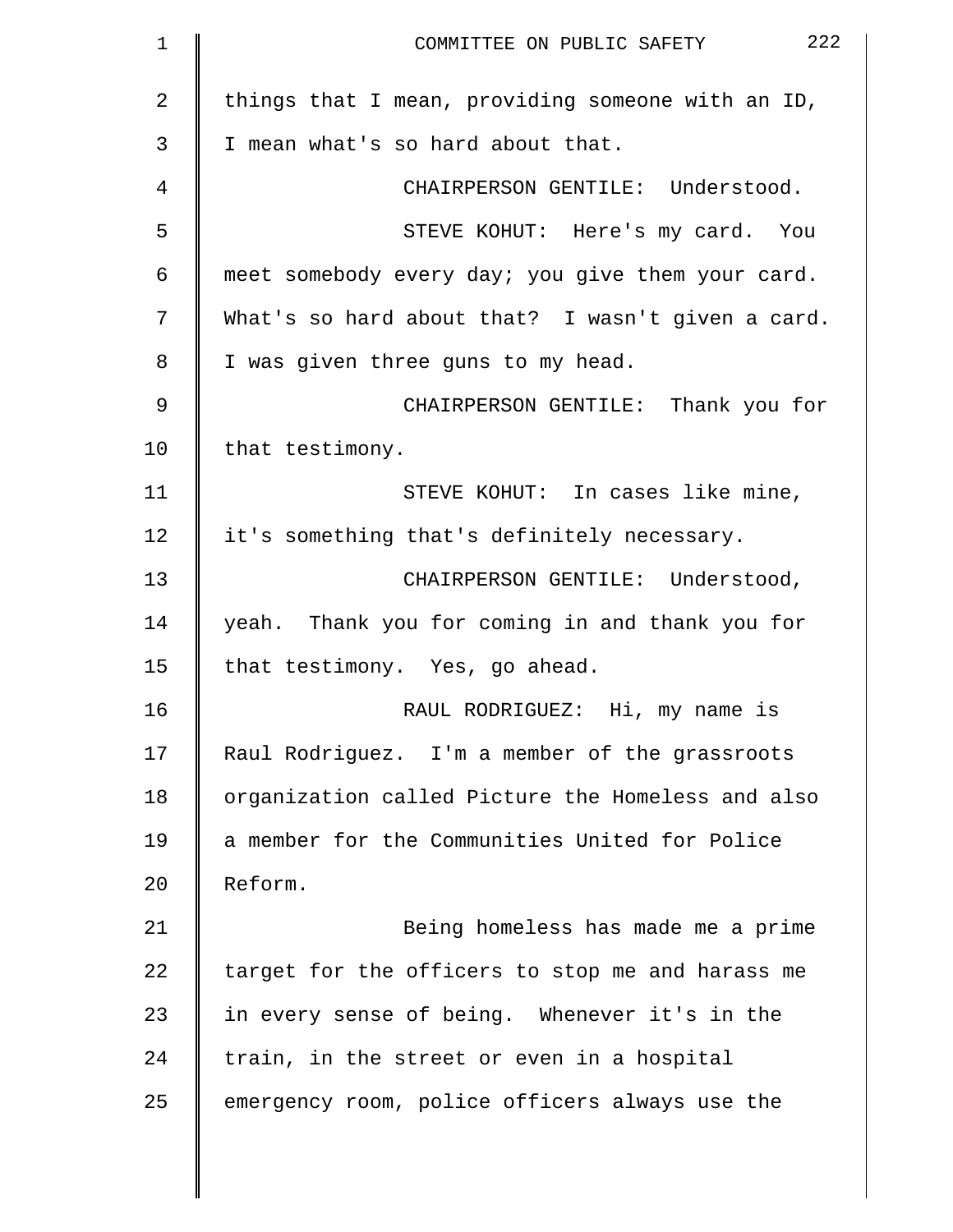| 1  | 223<br>COMMITTEE ON PUBLIC SAFETY                  |
|----|----------------------------------------------------|
| 2  | excuse that I match the description of someone who |
| 3  | did something wrong. I ask you should this be the  |
| 4  | fact of me being Latino and me being homeless be   |
| 5  | enough to warrant any type of constant targeting   |
| 6  | from the NYPD?                                     |
| 7  | They always demand me to empty my                  |
| 8  | pockets and they check everything that I have on   |
| 9  | me, without asking for my consent. On a good day,  |
| 10 | on their legal stop and search, because that's how |
| 11 | we call it, I will be allowed to leave, not only   |
| 12 | but for it to happen like in about a day or two.   |
| 13 | But if I assert my legal and constitutional rights |
| 14 | and question why I was stopped, I know that the    |
| 15 | officers will become more aggressive and the       |
| 16 | experience will only get worse for me, often       |
| 17 | leading for me being handcuffed and even slammed   |
| 18 | in the floor.                                      |
| 19 | In one incident, I was stopped in                  |
| 20 | front of my residence after coming home from work  |
| 21 | late one night. I worked as a maintenance manager  |
| 22 | in a gym late at night. In retaliation of my       |
| 23 | question I was stopped, I was unlawfully charged   |
| 24 | with menacing. The consequences of that charge     |
| 25 | extended far way beyond that incident that night,  |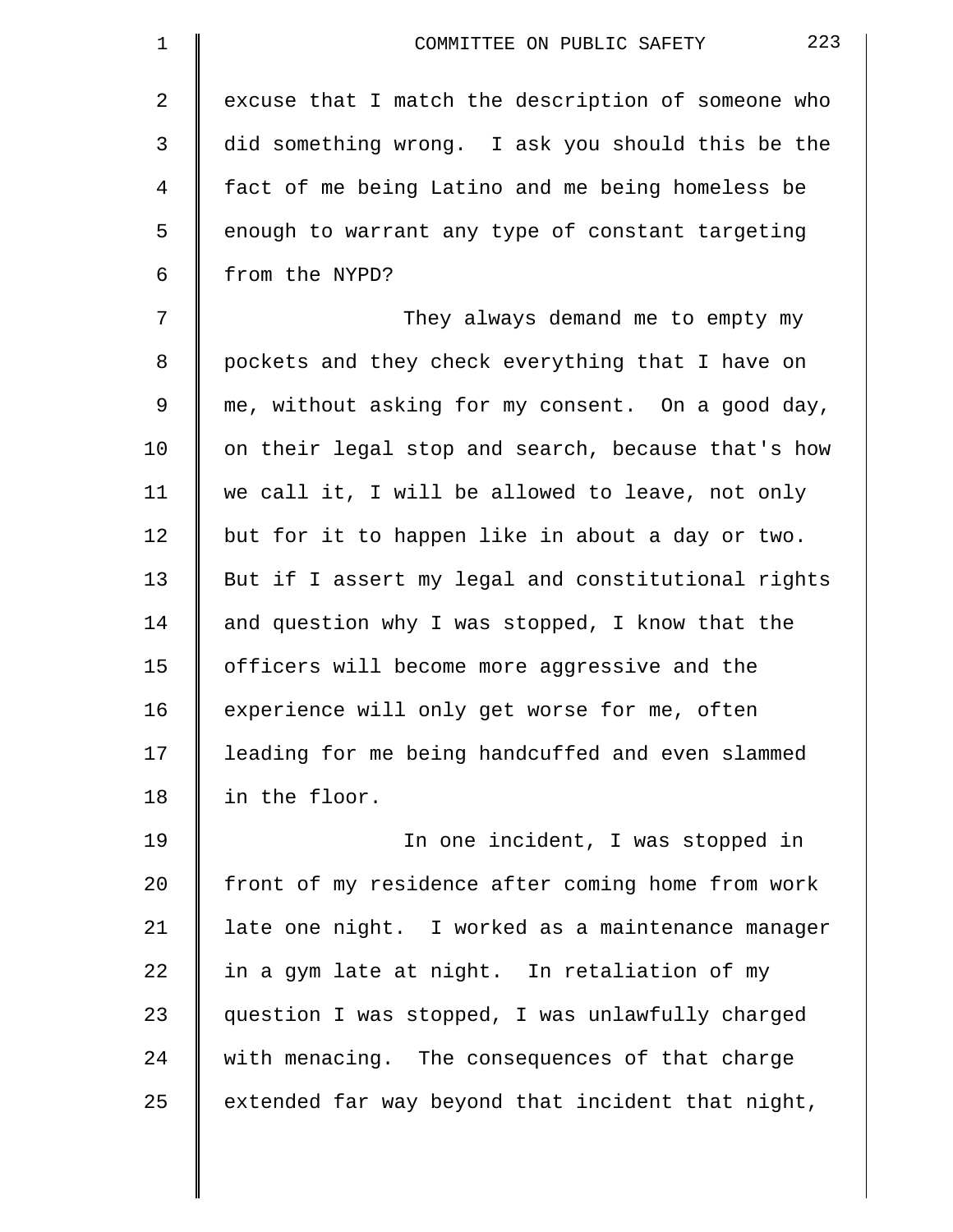| $\mathbf 1$ | 224<br>COMMITTEE ON PUBLIC SAFETY                  |
|-------------|----------------------------------------------------|
| 2           | for months. The unwarranted menacing charge        |
| 3           | costed me my job, including my place of residence. |
| 4           | These encounters have me going                     |
| 5           | through a judicial revolving door, having me       |
| 6           | subject to a risk of paying fines that I can't     |
| 7           | afford to jail time to justify the reasons of why  |
| 8           | they're stopping me. This is due to that it is     |
| 9           | very difficult for me to find employment since     |
| 10          | nobody wants to hire a person that has a record.   |
| 11          | It also has prevented me from opportunities to be  |
| 12          | housed because who could afford a place to live    |
| 13          | without a job?                                     |
| 14          | The damage of these encounters have                |
| 15          | done to me are irreplaceable. How can I ever       |
| 16          | enjoy the American dream with a criminal record    |
| 17          | that has been forced upon me just because I'm      |
| 18          | homeless? It is hard enough for anybody to deal    |
| 19          | with life's challenges being a homeless person in  |
| 20          | the City of New York. But to have the very same    |
| 21          | people that are supposed to protect me harass me   |
| 22          | because I'm homeless is ridiculous. In all         |
| 23          | encounters have made in my life much more          |
| 24          | difficult to bear. I support the Community Safety  |
| 25          | Act because I believe that reforms will prevent    |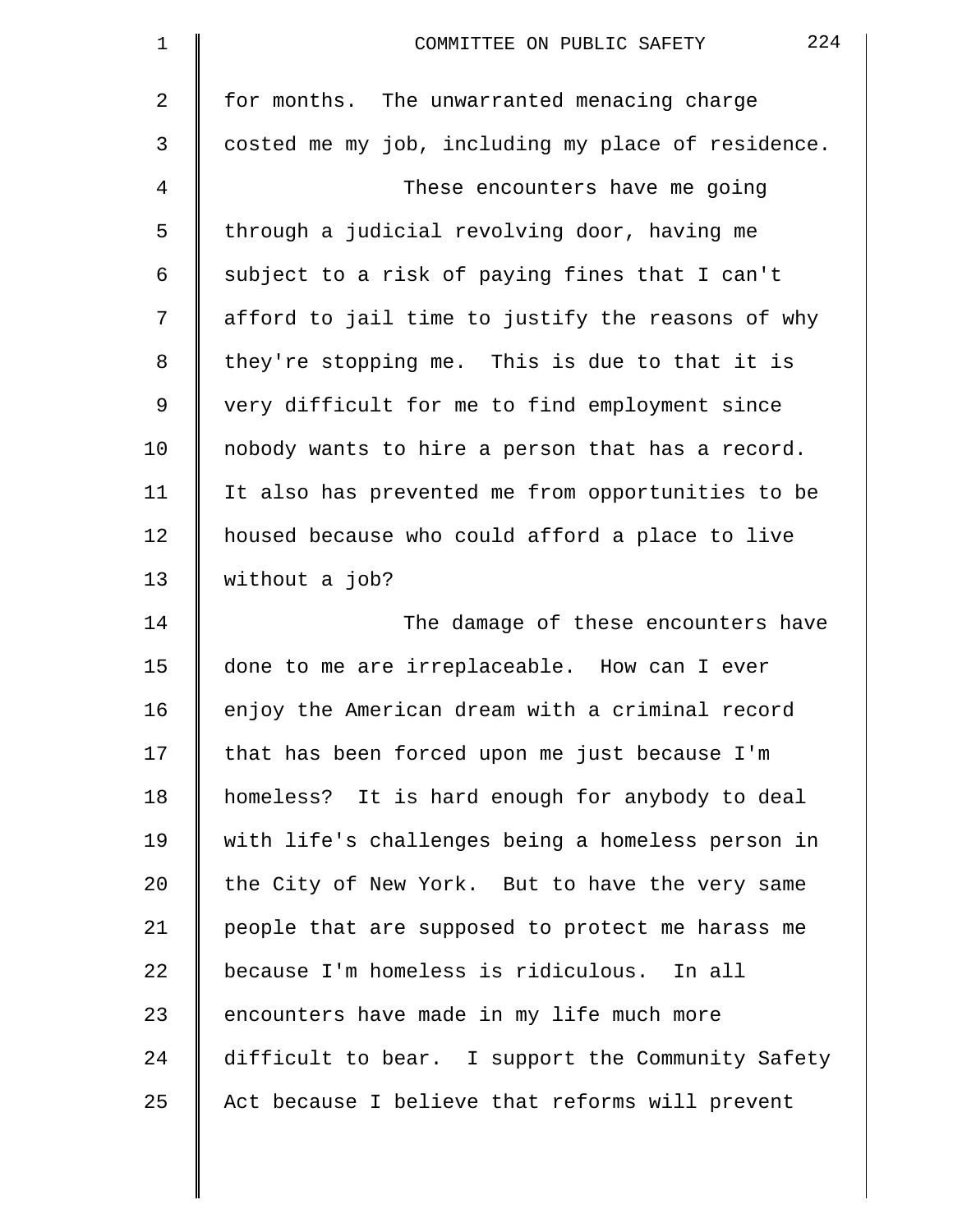| $\mathbf 1$ | 225<br>COMMITTEE ON PUBLIC SAFETY                  |
|-------------|----------------------------------------------------|
| 2           | similar experiences from happening again to myself |
| 3           | and others and bring in transparency and           |
| 4           | accountability to the police officers who          |
| 5           | sometimes act above the law. The passage of the    |
| 6           | Community Safety Act will bring me closure and     |
| 7           | actually the Community Safety Act will restore the |
| 8           | courtesy, professionalism and respect that we      |
| 9           | expect and deserve from the NYPD.                  |
| 10          | CHAIRPERSON GENTILE: Thank you for                 |
| 11          | your testimony. Sorry to hear the experiences,     |
| 12          | but thank you for your testimony.                  |
| 13          | RAUL RODRIGUEZ: Thank you, sir.                    |
| 14          | BRITTNY SAUNDERS: Good afternoon.                  |
| 15          | My name is Brittny Saunders and I'm senior staff   |
| 16          | attorney for immigrant and civil rights at the     |
| 17          | Center for Popular Democracy. CPD is a proud       |
| 18          | member of the Communities United for Police        |
| 19          | Reform. We'd like to thank you for having us here  |
| 20          | today.                                             |
| 21          | I'd like to take this opportunity                  |
| 22          | to place the Community Safety Act in the national  |
| 23          | context by discussing efforts that have been made  |
| 24          | in other parts of the country to deal with the     |
| 25          | problem of discriminatory policing. In recent      |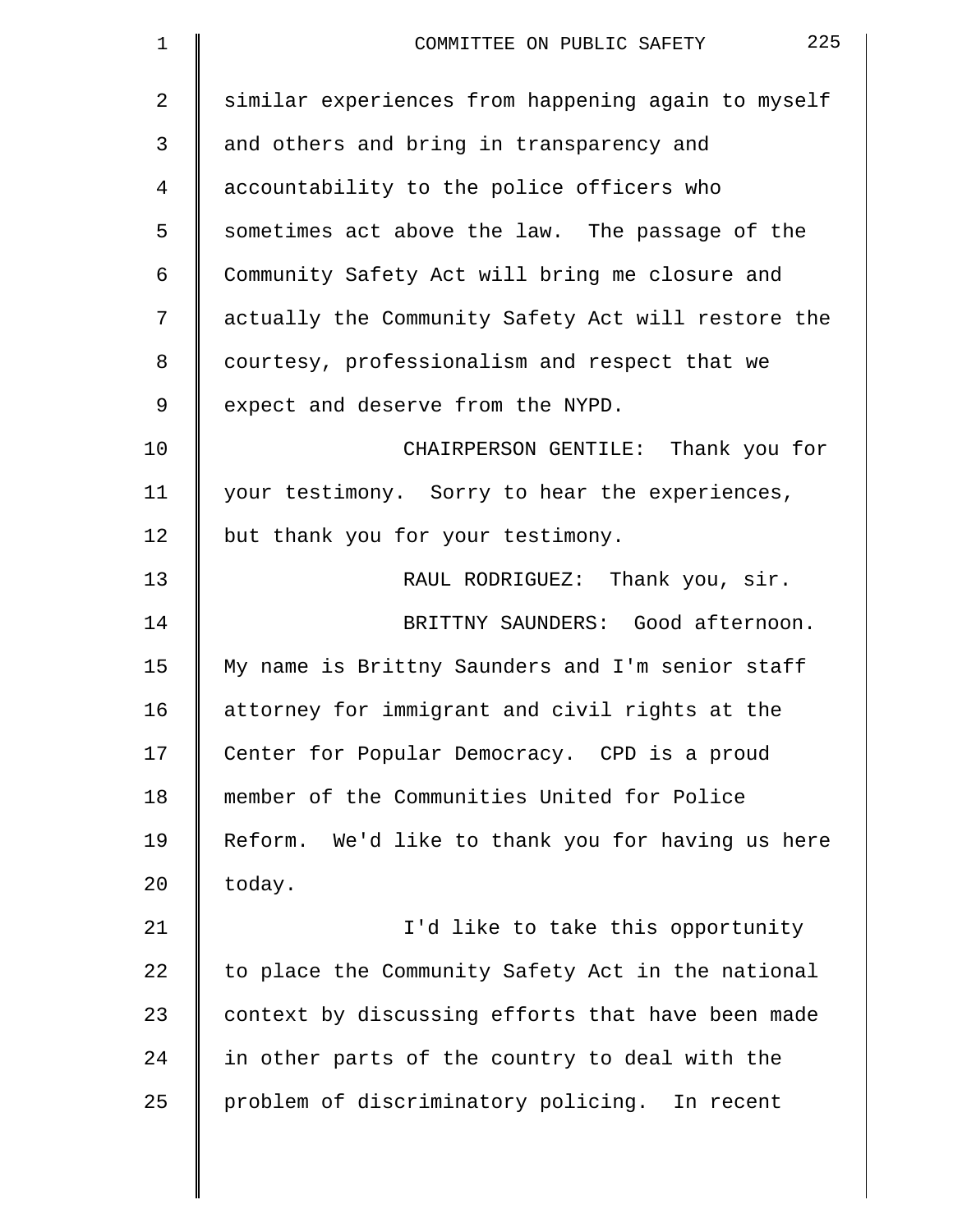| $\mathbf 1$    | 226<br>COMMITTEE ON PUBLIC SAFETY                  |
|----------------|----------------------------------------------------|
| $\overline{2}$ | years, some 13 states have enacted measures like   |
| 3              | Intro 800 that bar profiling on the basis of race, |
| 4              | national origin and in some cases religion or      |
| 5              | gender. Of course, Intro 800 would expand the      |
| 6              | universe of protections, covering characteristics  |
| 7              | like immigration status, age, housing status and   |
| 8              | gender identity or expression, which as we've      |
| 9              | already today are already the basis for a lot of   |
| 10             | unjust stops.                                      |
| 11             | Two states, West Virginia and                      |
| 12             | Colorado, have provisions like Intro 799 that      |
| 13             | require police officers to secure proof of         |
| 14             | consent. Importantly, data collected in West       |
| 15             | Virginia after the provision was put into place    |
| 16             | shows that having a proof of consent law did not   |
| 17             | eliminate consensual searches as a category. It    |
| 18             | did not appear to impose any undue burdens on      |
| 19             | police officers.                                   |
| 20             | However, the data that was                         |
| 21             | collected also underscore the ineffectiveness of   |
| 22             | racial profiling, as it showed that African        |
| 23             | Americans and Latinos were far more likely than    |
| 24             | whites to be stopped but far less likely to        |
| 25             | actually be carrying contraband.                   |
|                |                                                    |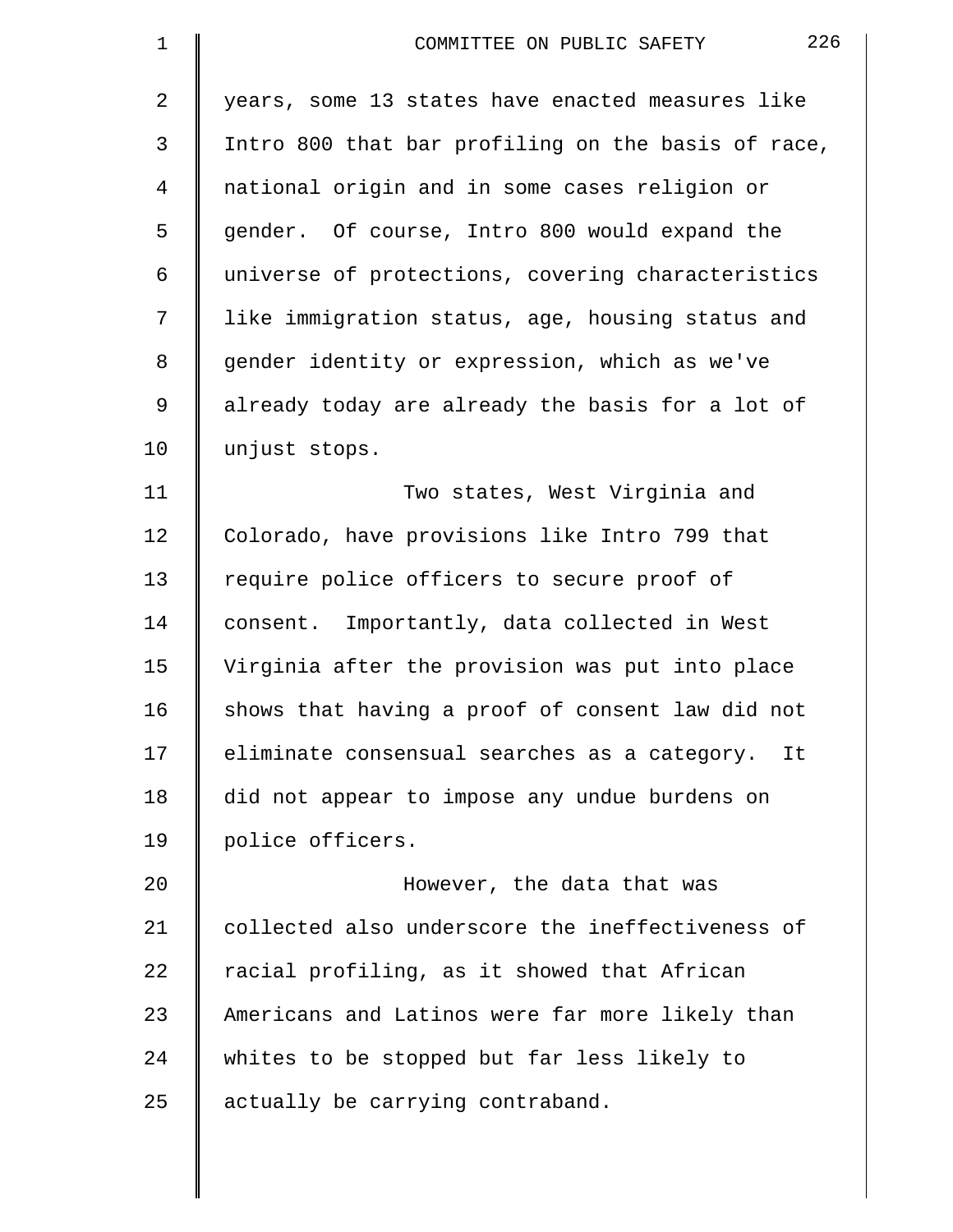| $\mathbf 1$ | 227<br>COMMITTEE ON PUBLIC SAFETY                  |
|-------------|----------------------------------------------------|
| 2           | As you've heard earlier and                        |
| 3           | actually just on this panel, unlawful stops are    |
| 4           | often made even more traumatic by the fact that    |
| 5           | police officers do not identify themselves. Intro  |
| 6           | 801 would change this, establishing a tone of      |
| 7           | respect and increasing transparency and            |
| 8           | accountability. Similar measures are already in    |
| 9           | place in Minnesota and Arkansas.                   |
| 10          | States have taken a number of steps                |
| 11          | in order to ensure ongoing oversight and           |
| 12          | transparency and accountability to make sure that  |
| 13          | such profiling measures actually result in real    |
| 14          | change on the ground. These have ranged from the   |
| 15          | IG structure that is already in place in Los       |
| 16          | Angeles to a number of other forms.                |
| 17          | But basically, what all of this                    |
| 18          | taken together shows is that the NYPD can in fact  |
| 19          | reject discrimination in favor of approaches that  |
| 20          | are more equitable, more effective and more likely |
| 21          | to foster healthy relationships between police     |
| 22          | officers and the communities that they serve.      |
| 23          | Thank you.                                         |
| 24          | CHAIRPERSON GENTILE: Great.                        |
| 25          | Interesting.                                       |
|             |                                                    |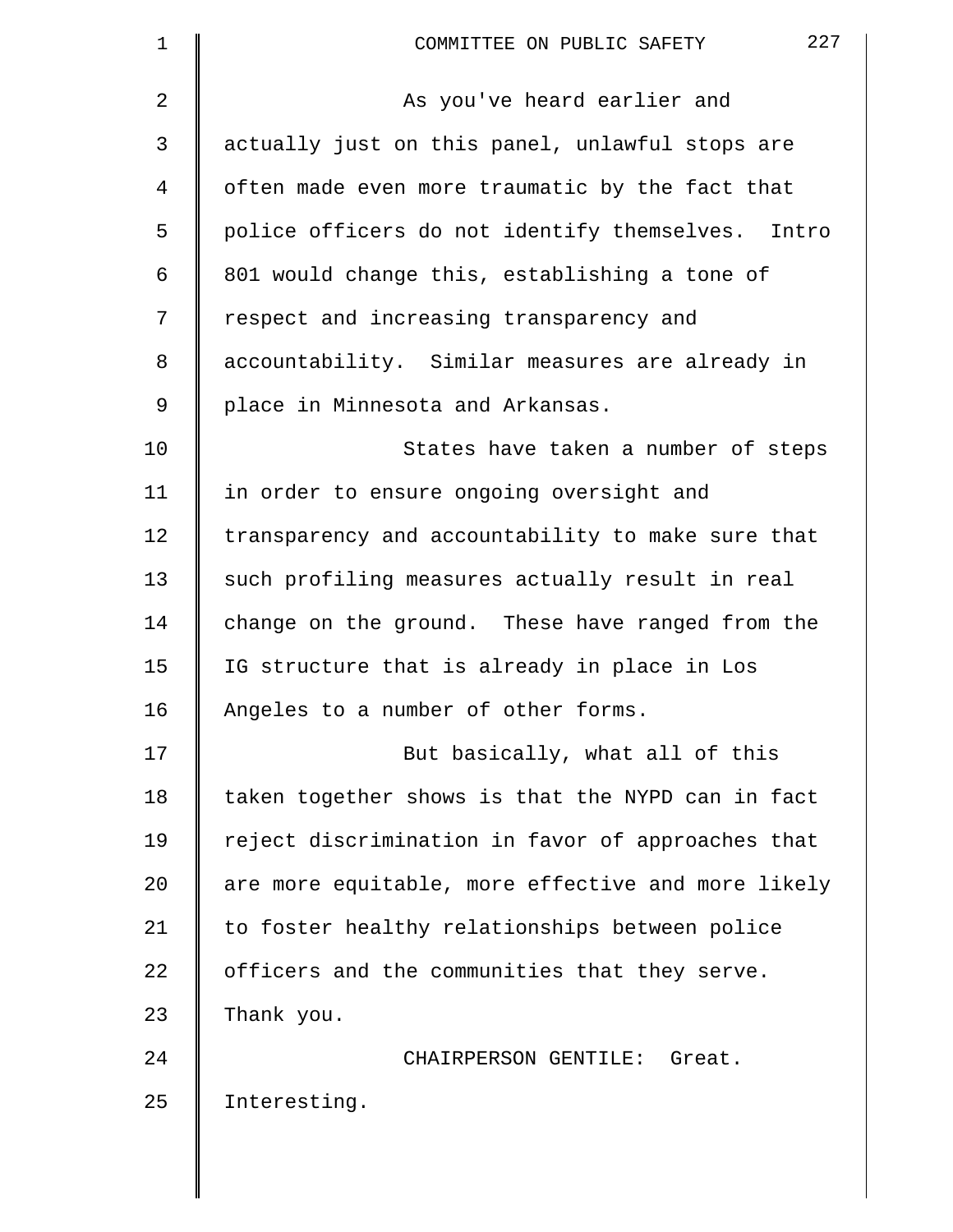| $\mathbf 1$ | 228<br>COMMITTEE ON PUBLIC SAFETY                              |
|-------------|----------------------------------------------------------------|
| 2           | WILLIAM GIBNEY: Good afternoon.                                |
| 3           | My name is William Gibney. I'm the director of                 |
| 4           | the criminal practice special litigation unit of               |
| 5           | the Legal Aid Society.                                         |
| 6           | You've heard the statistic earlier                             |
| 7           | in the hearings about 90 percent of the people who             |
| 8           | were stopped last year did absolutely nothing                  |
| 9           | wrong, were not charged with anything, were just               |
| 10          | often very aggressively stopped and frisked,                   |
| 11          | targeted and let go for doing absolutely nothing.              |
| 12          | As the largest public defender in                              |
| 13          | the City of New York, I'm here to testify about                |
| 14          | the 10 percent that were accused of something.<br>$\mathbb{I}$ |
| 15          | think the bottom line of our testimony is that if              |
| 16          | you only focus on the 90 percent, then you're                  |
| 17          | vastly understating the really destructive nature              |
| 18          | of this program, because many of those other 10                |
| 19          | percent that justify this program are absolutely               |
| 20          | bad arrests.                                                   |
| 21          | Two developments in cases that we                              |
| 22          | have filed have occurred in the last two weeks.                |
| 23          | Last week, a federal district court in the class               |
| 24          | action case of Davis against the City of New York              |
| 25          | ruled that the false arrest, unlawful detention                |
|             |                                                                |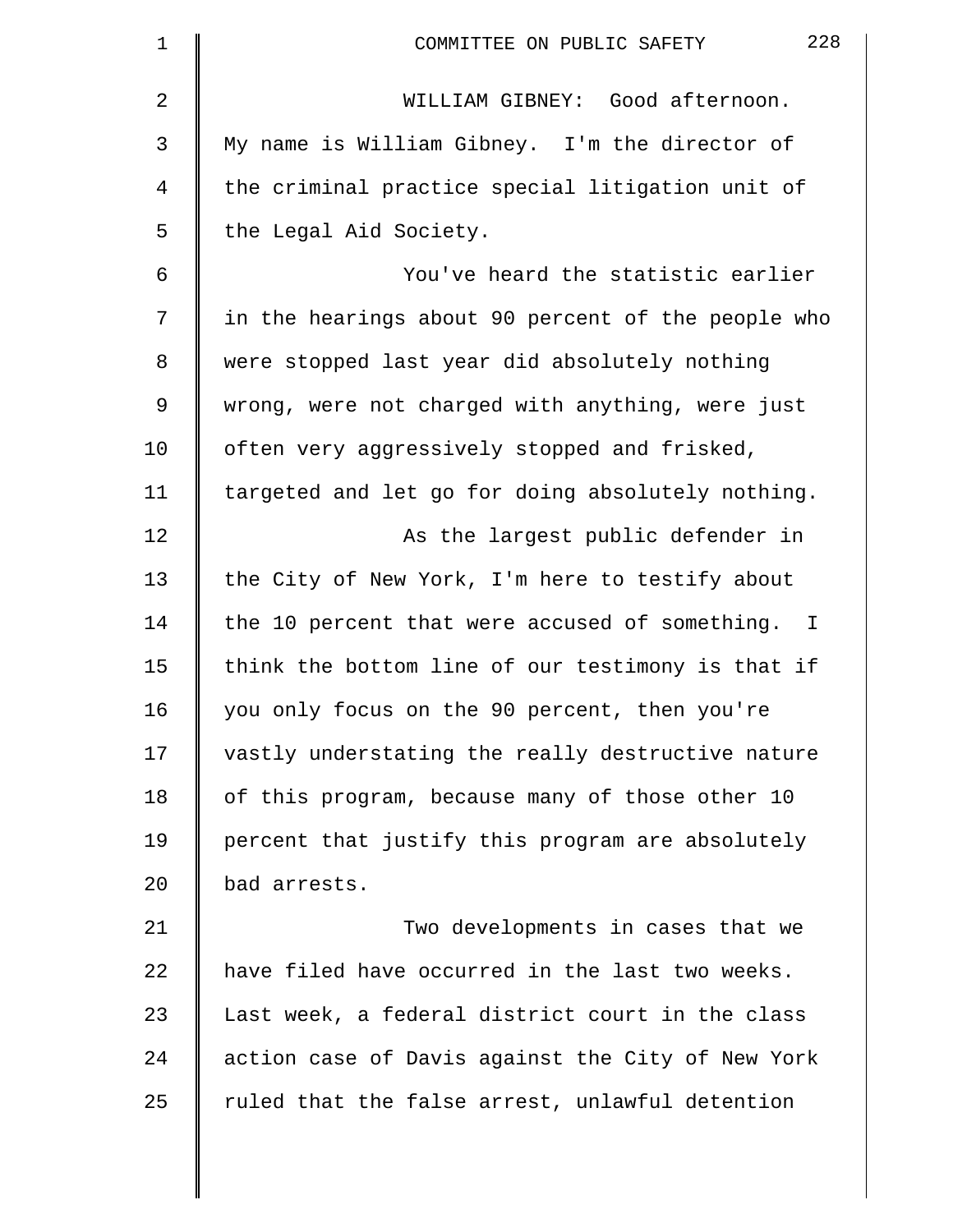| $\mathbf 1$ | 229<br>COMMITTEE ON PUBLIC SAFETY                  |
|-------------|----------------------------------------------------|
| 2           | and other claims of nine residents and visitors to |
| 3           | New York City Public Housing may proceed to trial. |
| 4           | The judge, Judge Scheindlin, found that the claims |
| 5           | raise a constitutional question of whether they    |
| 6           | NYPD is violating the very rights of the residents |
| 7           | and guests whom they seek to protect. Her          |
| 8           | question that she asked is "are defendants acting  |
| 9           | within constitutional limits of the presumably     |
| 10          | sincere efforts to provide a safe environment for  |
| 11          | the residents of public housing or in their zeal   |
| 12          | to provide that protection are they violating the  |
| 13          | very rights of the residents and guests they seek  |
| 14          | to protect?"                                       |
| 15          | She ruled further that there is                    |
| 16          | nothing suspicious about a person walking down the |
| 17          | stairs of a NYCHA building in a high crime area.   |
| 18          | There is nothing suspicious about a person stating |
| 19          | that he was visiting a friend in a NYCHA building. |
| 20          | Our testimony goes on to talk about                |
| 21          | other problematic patterns of arrests. We file     |
| 22          | litigation also this summer also about marijuana   |
| 23          | in public view, another situation where thousands  |
| 24          | of arrests are occurring improperly each year.     |
| 25          | Those are not the only problematic                 |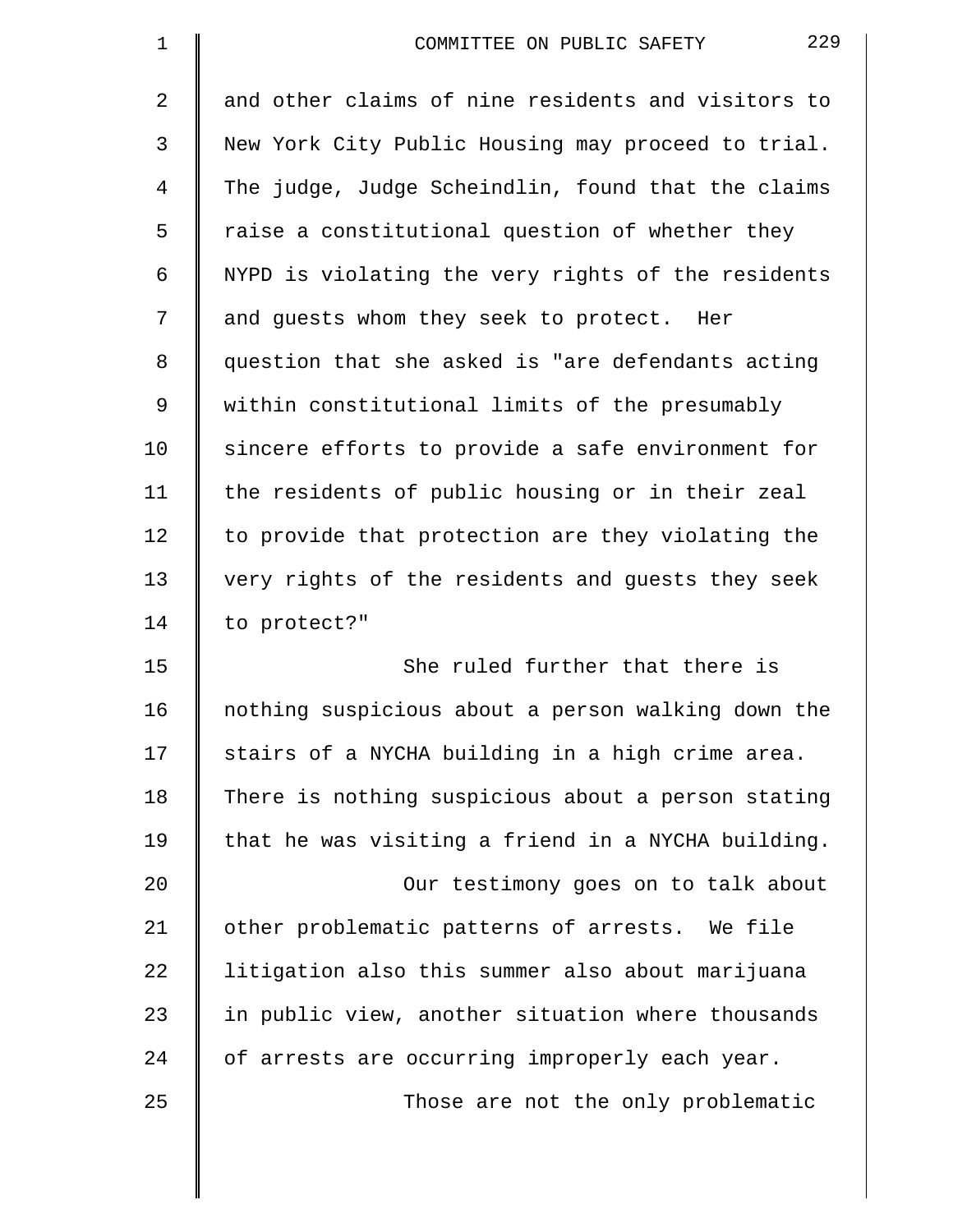| 1  | 230<br>COMMITTEE ON PUBLIC SAFETY                  |
|----|----------------------------------------------------|
| 2  | patterns. The NYCLU has another trespass case      |
| 3  | pending in the private buildings. We have heard    |
| 4  | testimony today about other problematic patterns   |
| 5  | of arrest. Thank you.                              |
| 6  | CHAIRPERSON GENTILE: Thank you.                    |
| 7  | If you have the testimony, you can submit it to us |
| 8  | and we'll see the rest of it. I just have a        |
| 9  | question for Ms. Saunders. Is it fair to say then  |
| 10 | that New York City is behind the curve with the    |
| 11 | rest of the country in not only legislating but    |
| 12 | experiencing the benefits of legislation that we   |
| 13 | have before us?                                    |
| 14 | BRITTNY SAUNDERS: I think what I                   |
| 15 | would say is that there have been a number of      |
| 16 | steps taken in other parts of the country.<br>What |
| 17 | the Community Safety Act really does is it takes   |
| 18 | the best and the strongest of that thinking and    |
| 19 | pulls it together. So I think it really creates    |
| 20 | an opportunity for New York to take a huge leap    |
| 21 | forward and really to expand some protections that |
| 22 | are really much needed in the city.                |
| 23 | CHAIRPERSON GENTILE: Council                       |
| 24 | Member Lander?                                     |
| 25 | COUNCIL MEMBER LANDER:<br>No                       |
|    |                                                    |
|    |                                                    |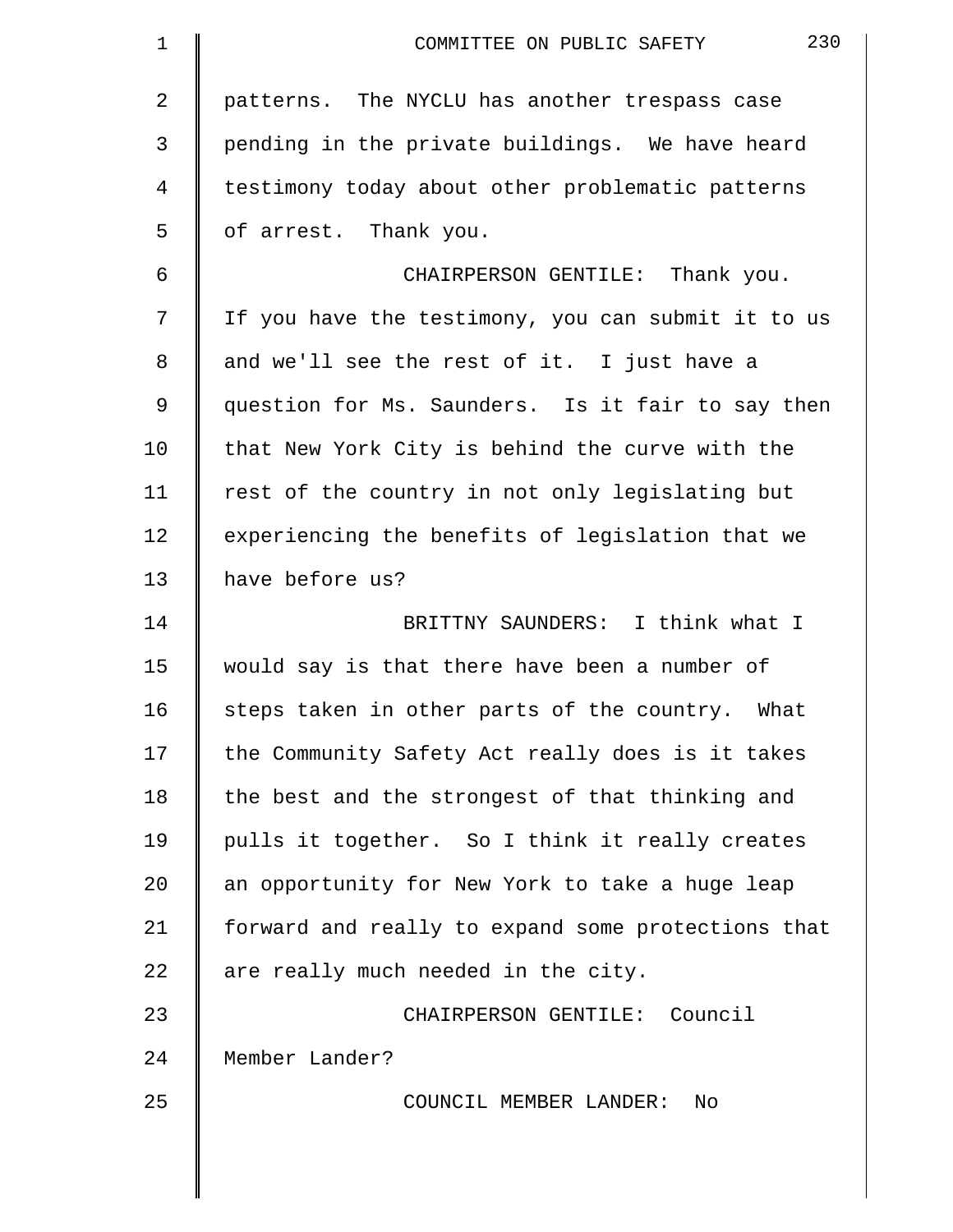| $\mathbf 1$    | 231<br>COMMITTEE ON PUBLIC SAFETY                  |
|----------------|----------------------------------------------------|
| $\overline{2}$ | disparagement meant to West Virginia but we've got |
| 3              | a problem when New York is behind West Virginia in |
| 4              | protecting our civil rights. Thanks all of you     |
| 5              | very much on this panel.                           |
| 6              | CHAIRPERSON GENTILE: Thank you.                    |
| 7              | Our next panel: Linda Sarsour, Cyrus McGoldrick,   |
| 8              | and Ramzi Kassem.                                  |
| 9              | [Pause]                                            |
| 10             | CHAIRPERSON GENTILE: Again, we'll                  |
| 11             | set the clock at two minutes and we'll begin. Ms.  |
| 12             | Sarsour, if you'd like to start.                   |
| 13             | LINDA SARSOUR: Could we start with                 |
| 14             | Professor Ramzi because he needs to run?           |
| 15             | CHAIRPERSON GENTILE: Okay, sure,                   |
| 16             | absolutely. Professor Ramzi?                       |
| 17             | RAMZI KASSEM: Thank you. I'll                      |
| 18             | repeat that. My name is Ramzi Kassem. I'm an       |
| 19             | associate professor of law at the City University  |
| 20             | of New York, where I also direct the Clear         |
| 21             | Project. Chair Vallone and members of the          |
| 22             | Committee on Public Safety, thank you for offering |
| 23             | me the opportunity to address some of the failure  |
| 24             | of the NYPD and hopefully highlight the need for   |
| 25             | reform. I do so in my own name, on behalf of the   |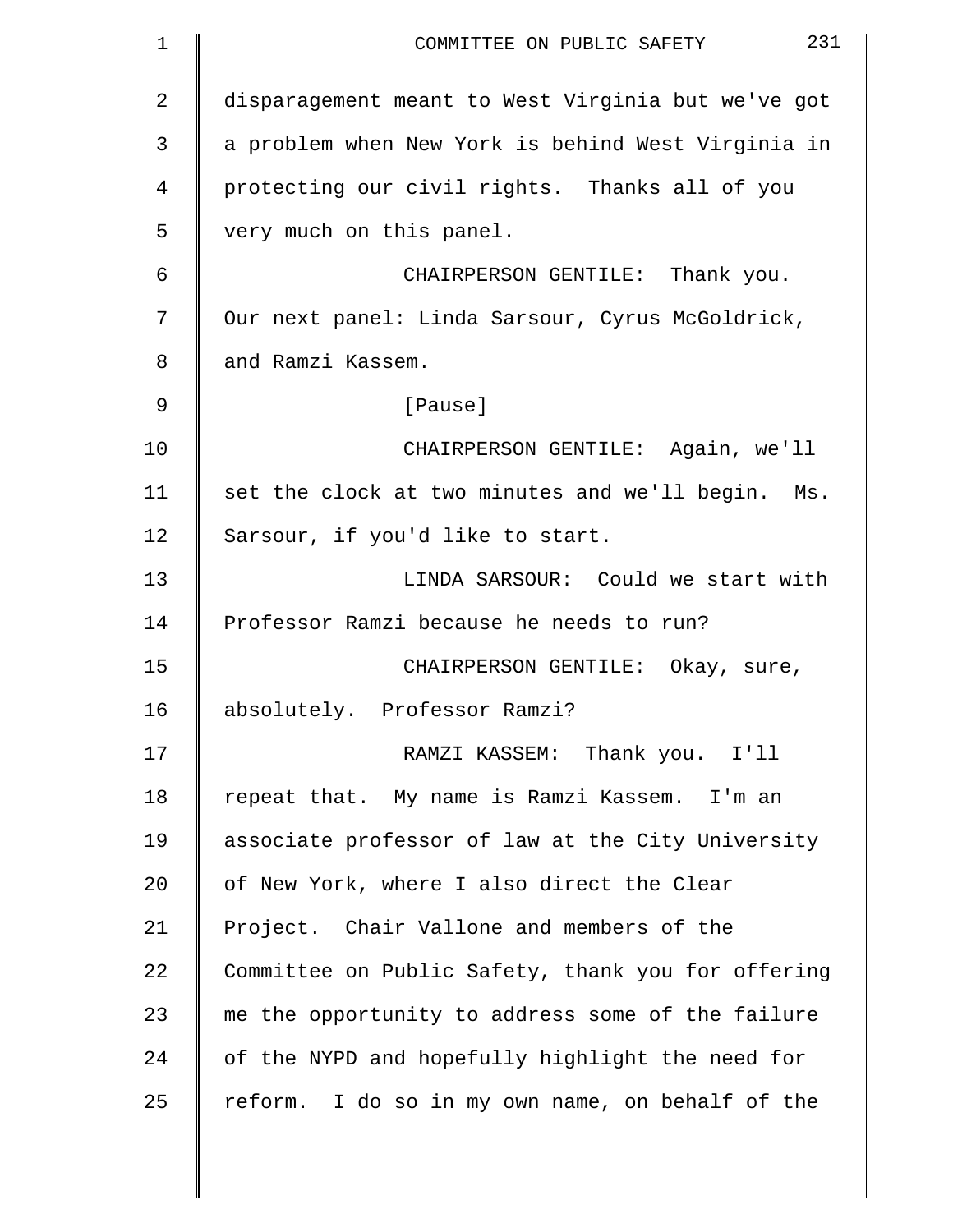| 1  | 232<br>COMMITTEE ON PUBLIC SAFETY                  |
|----|----------------------------------------------------|
| 2  | Clear Project, and in the name of the Muslim       |
| 3  | American Civil Liberties Coalition, which Clear    |
| 4  | advises.                                           |
| 5  | As the Associated Press confirmed                  |
| 6  | in a Pulitzer Prize winning series of exposés, the |
| 7  | NYPD has been engaged in perhaps the largest       |
| 8  | spying program by a local law enforcement agency   |
| 9  | on record. It is a sprawling effort, targeting     |
| 10 | entire Muslim communities for surveillance,        |
| 11 | mapping and infiltration and it stretches from the |
| 12 | heart of our city to the border of Canada and      |
| 13 | beyond. In the name of total security, the NYPD    |
| 14 | has treated basic acts of daily living as          |
| 15 | potential crimes, disregarding privacy and the     |
| 16 | freedoms of speech and religion.                   |
| 17 | The program's founders found the                   |
| 18 | ideological underpinnings and the guiding          |
| 19 | principles they needed in so-called radicalization |
| 20 | theory, a deeply flawed doctrine positing the      |
| 21 | existence of a conveyor belt relationship between  |
| 22 | religiosity and violent action. According to that  |
| 23 | theory, New Yorkers from, quote, "all walks of     |
| 24 | life" are potential radicals and that includes,    |
| 25 | quote, "university students, engineers, business   |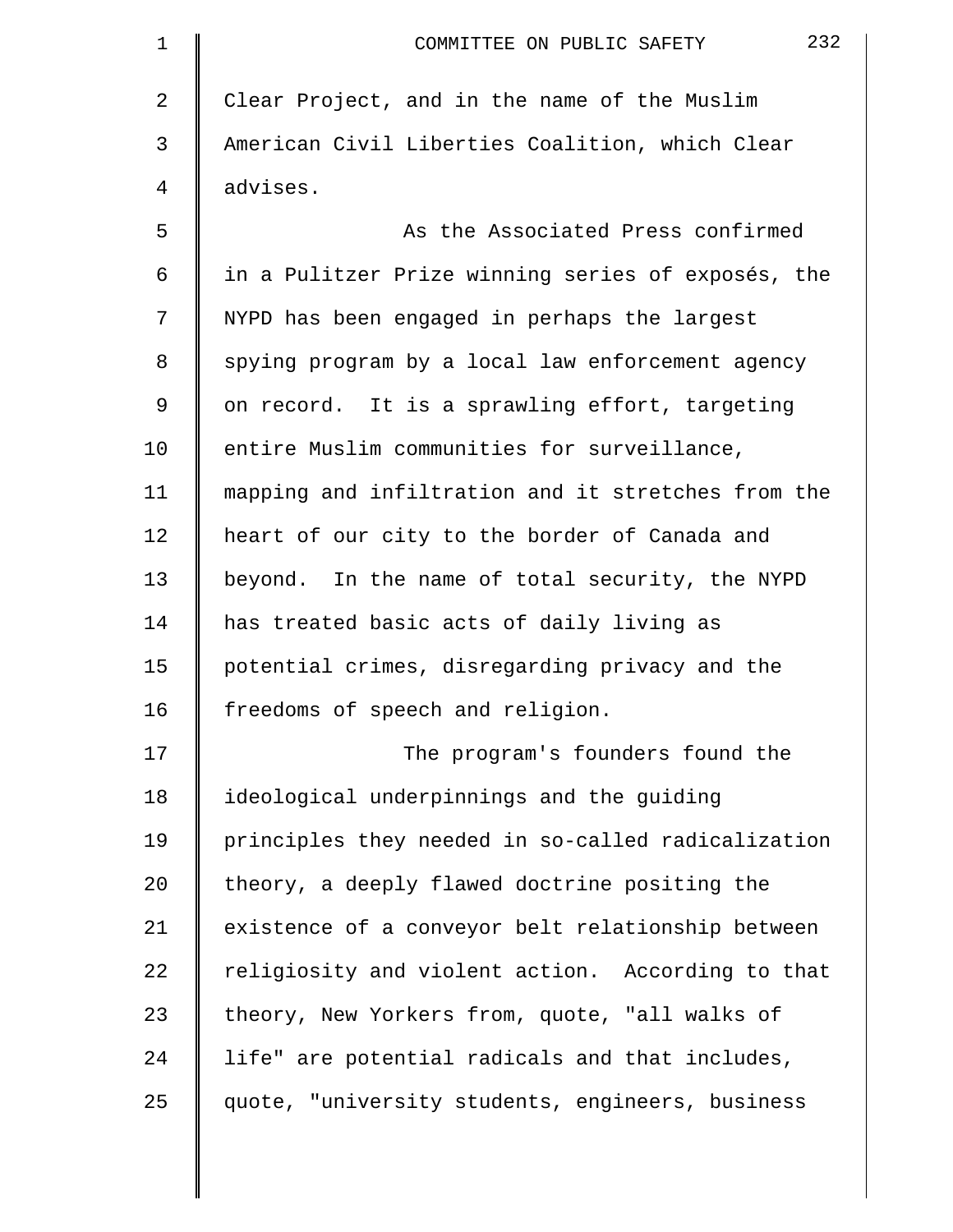| $\mathbf 1$ | 233<br>COMMITTEE ON PUBLIC SAFETY                  |
|-------------|----------------------------------------------------|
| 2           | owners, teachers, lawyers, cab drivers and         |
| 3           | construction workers," end of quote. No suspicion  |
| 4           | of actual criminal activity is needed.             |
| 5           | For all, the novelty of                            |
| 6           | radicalization theory, the NYPD was in many ways   |
| 7           | primed for it. Long before the war of terror,      |
| 8           | there was the war on crime and with it came stop-  |
| 9           | and-frisk, which is a profiling model that was     |
| 10          | applied almost exclusively to communities of       |
| 11          | color.                                             |
| 12          | Similarities abound between covert                 |
| 13          | NYPD spying on Muslims and stop-and-frisk. Just    |
| 14          | as Muslim mapping stems from roots in              |
| 15          | radicalization theory, the stop-and-frisk program  |
| 16          | grew out of the broken windows theory: the idea    |
| 17          | that constant policing of low-level disorder       |
| 18          | deters serious criminal activities. As applied,    |
| 19          | both theories result in the discriminatory over    |
| 20          | policing of minority communities.                  |
| 21          | The excesses of the NYPD must be                   |
| 22          | checked. A broad coalition of organizations that   |
| 23          | transcends ethnic or religious differences,        |
| 24          | including the Communities United for Police Reform |
| 25          | Campaign is present today to demand the            |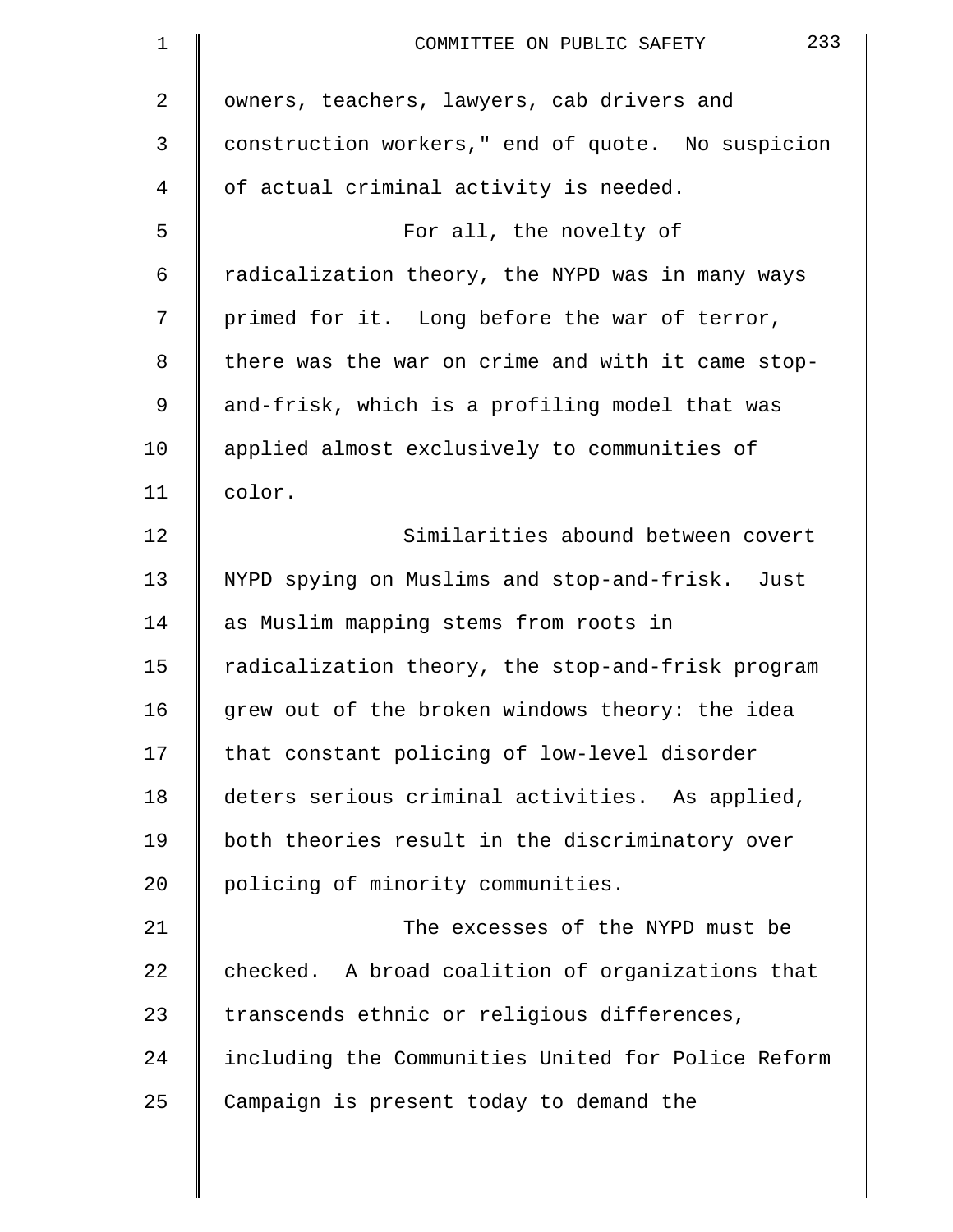| 1           | 234<br>COMMITTEE ON PUBLIC SAFETY                  |
|-------------|----------------------------------------------------|
| 2           | prohibition of racial and religious profiling and  |
| 3           | the appointment of an inspector general to oversee |
| 4           | NYPD policies. Together, these New Yorkers cannot  |
| 5           | only make stop-and-frisk, Muslim mapping and other |
| 6           | expressions of bias-based policing unlawful        |
| 7           | through the Community Safety Act, they are         |
| 8           | hopefully making them politically untenable as     |
| $\mathsf 9$ | well. Thank you.                                   |
| 10          | CHAIRPERSON GENTILE: Thank you,                    |
| 11          | Professor Ramzi. We do have your testimony and     |
| 12          | your attachment. We will take a look.              |
| 13          | RAMZI KASSEM: Thank you.                           |
| 14          | CHAIRPERSON GENTILE: Thank you so                  |
| 15          | much.                                              |
| 16          | RAMZI KASSEM: My apologies--                       |
| 17          | CHAIRPERSON GENTILE: [interposing]                 |
| 18          | You have to leave? Yes, you can leave. Okay, who   |
| 19          | wants to go next?                                  |
| 20          | CYRUS MCGOLDRICK: I think it's me.                 |
| 21          | To the members of the City Council and to members  |
| 22          | of the audience, thank you for your time and for   |
| 23          | the opportunity to discuss our support for the     |
| 24          | Community Safety Act. You know, these bills are    |
| 25          | the fruit of tremendous collaboration and          |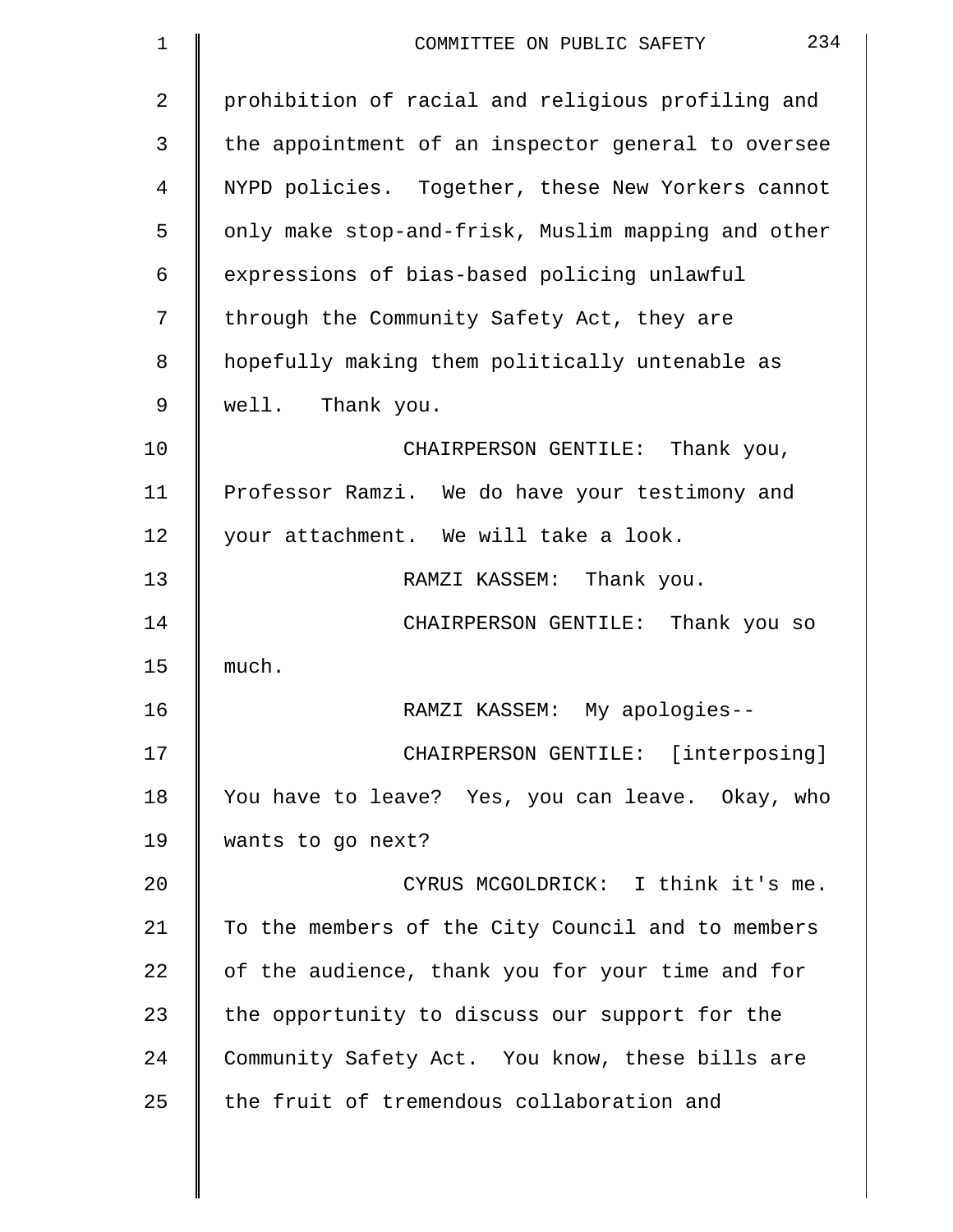| $\mathbf 1$    | 235<br>COMMITTEE ON PUBLIC SAFETY                  |
|----------------|----------------------------------------------------|
| $\overline{2}$ | coalition. I really think that it takes            |
| 3              | tremendous leadership to see this vision and to    |
| 4              | make it a reality, and so we appreciate the City   |
| 5              | Council and especially the work of Communities     |
| 6              | United for Police Reform in this effort. My name   |
| 7              | is Cyrus McGoldrick. I'm the advocacy director at  |
| 8              | the New York Chapter of CARE the Council on        |
| 9              | American Islamic Relations.                        |
| 10             | Primarily we deal with cases of                    |
| 11             | religious, racial, and ethnic discrimination.      |
| 12             | When we discuss these bills it's very important    |
| 13             | to, of course, see this within the framework of    |
| 14             | constitutional rights and human rights more        |
| 15             | broadly. I think many of the panelists today have  |
| 16             | made that point very clearly.                      |
| 17             | I'd like to take just a slightly                   |
| 18             | different way. As an issue of cost, whether we're  |
| 19             | talking about surveillance or we're talking about  |
| 20             | stop-and-frisk or police shootings and the effects |
| 21             | in communities, it's a waste, both in the          |
| 22             | political capital that NYPD built 11 years ago, or |
| 23             | in terms of budget. Especially when you have NYPD  |
| 24             | and Chief Gallati admitting in a deposition that   |
| 25             | the surveillance produced absolutely no leads, no  |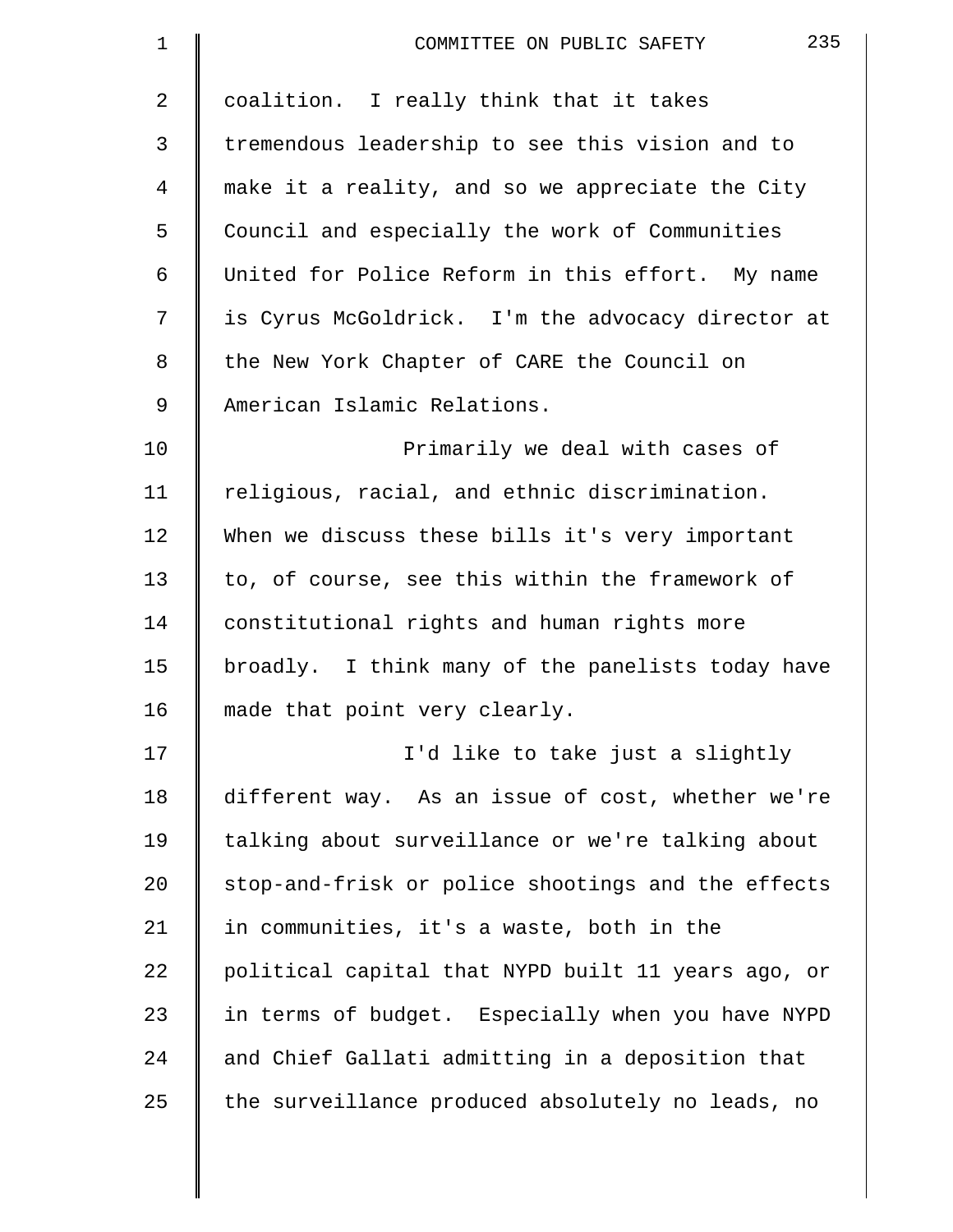| $\mathbf 1$    | 236<br>COMMITTEE ON PUBLIC SAFETY                 |
|----------------|---------------------------------------------------|
| $\overline{2}$ | leads whatsoever in the Muslim community. This is |
| 3              | absurd.                                           |
| 4              | It's not just the fact that they're               |
| 5              | going after people based on race or religion or   |
| 6              | ethnicity, but they're going after the best.      |
| 7              | They're going after mosque leaders. They're going |
| 8              | after the politically active, people involved in  |
| 9              | social justice causes. There was a blog headline  |
| 10             | about the NYPD treating liberal protest groups    |
| 11             | like Muslims. It was a perfectly ironic headline  |
| 12             | that I think deserves some attention. So I        |
| 13             | encourage you to read the AP documents yourselves |
| 14             | if you haven't seen them yet. It's really         |
| 15             | chilling. There really is no defense of the NYPD, |
| 16             | except if you ignore them.                        |
| 17             | You see that also, especially in                  |
| 18             | relation to the oversight issue. This is a top-   |
| 19             | down policy. This is beyond the Internal Affairs  |
| 20             | Bureau. This is beyond the CCRB. We know very     |
| 21             | well that writing letters to the CCRB is like     |
| 22             | writing a letter to Santa Claus. So it's very     |
| 23             | important that we really have a higher top-down   |
| 24             | oversight.                                        |
| 25             | Finally, my last point is that--I                 |
|                |                                                   |
|                |                                                   |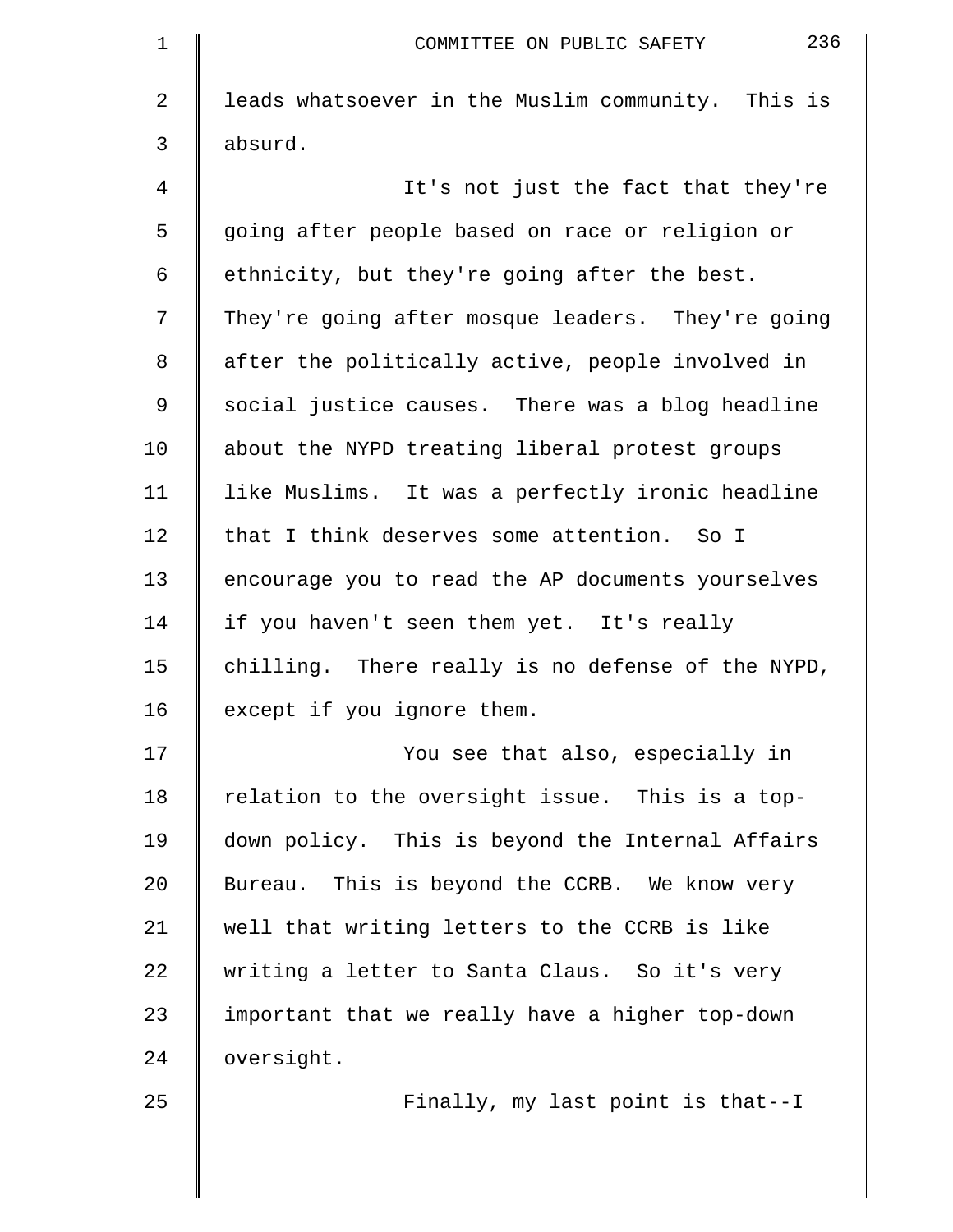| missed the shot clock--but the last point is that<br>the inspector general, we just see that this bill |
|--------------------------------------------------------------------------------------------------------|
|                                                                                                        |
|                                                                                                        |
|                                                                                                        |
|                                                                                                        |
| very necessary. So we thank you for your time and                                                      |
| for your interest and for you care on this issue.                                                      |
| CHAIRPERSON GENTILE: Great. Thank                                                                      |
|                                                                                                        |
| someone from my neck of the woods, Linda Sarsour.                                                      |
| LINDA SARSOUR: My whole testimony                                                                      |
|                                                                                                        |
|                                                                                                        |
|                                                                                                        |
| LINDA SARSOUR: So again, my name                                                                       |
| is Linda Sarsour. I'm the executive director at                                                        |
| the Arab American Association of New York and the                                                      |
|                                                                                                        |
|                                                                                                        |
|                                                                                                        |
| Bay Ridge Brooklyn, where I live                                                                       |
|                                                                                                        |
|                                                                                                        |
| heavily targeted by NYPD intelligence and other                                                        |
| federal law enforcement agencies. Our businesses,                                                      |
|                                                                                                        |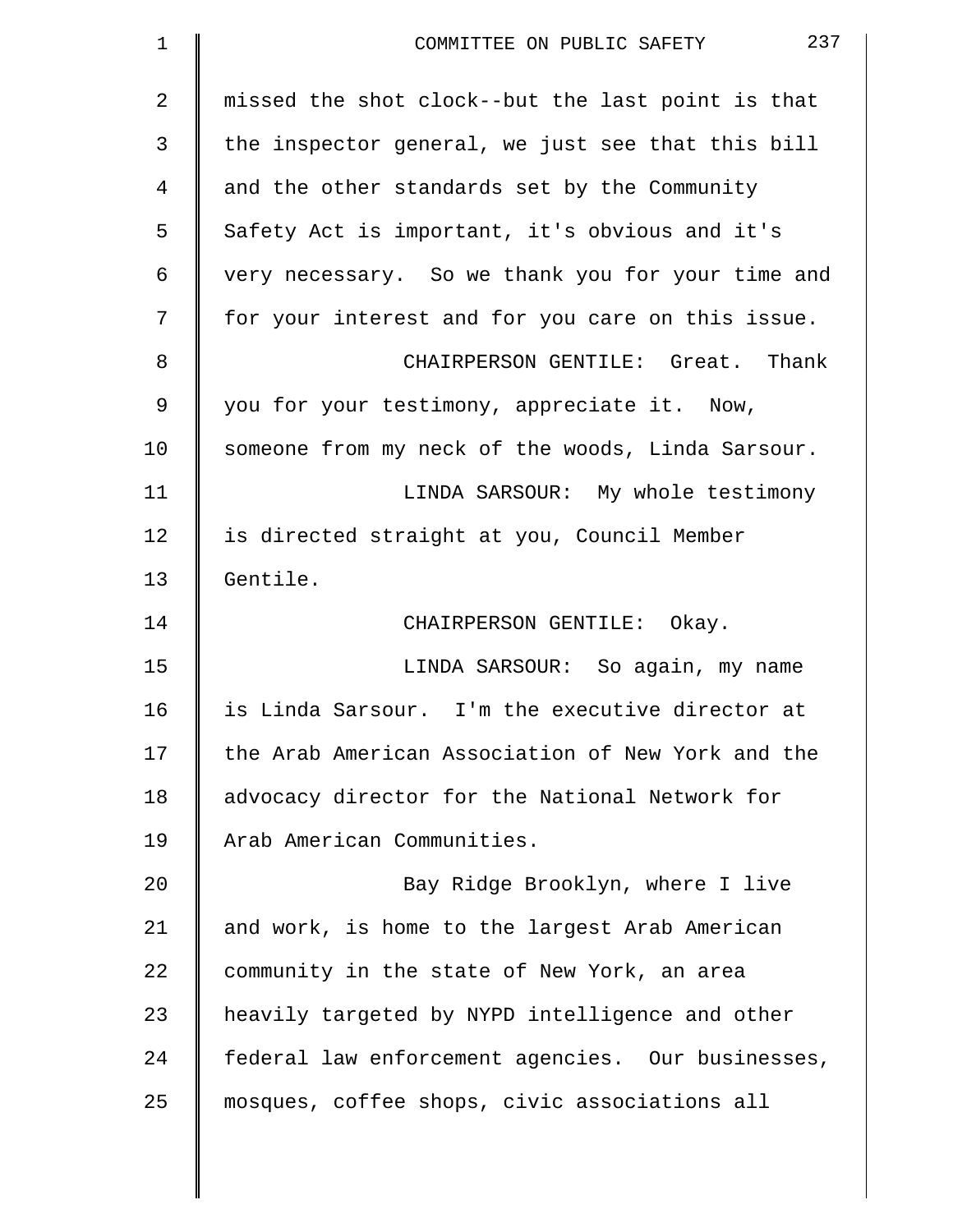| $\mathbf 1$ | 238<br>COMMITTEE ON PUBLIC SAFETY                  |
|-------------|----------------------------------------------------|
| 2           | monitored by the demographics unit of the NYPD and |
| 3           | mentioned in secret documents revealed through     |
| 4           | reports by the Associated Press.                   |
| 5           | Young college students who                         |
| 6           | recognize their individual names, emails they sent |
| 7           | and events they organized. Our previous Imam       |
| 8           | Sheikh Redda Shata, in our mosque, Islamic Society |
| 9           | of Bay Ridge were listed among those monitored. A  |
| 10          | mosque, a sacred haven, a place where community    |
| 11          | members escape to find serenity and deepen their   |
| 12          | relationship with God.                             |
| 13          | This is the same mosque that has                   |
| 14          | invited and hosted NYPD officials on dozens of     |
| 15          | occasions, opened our doors to them, broke bread   |
| 16          | with them and extended our hand in partnership and |
| 17          | cooperation. It is the same NYPD officials that    |
| 18          | have been authorizing the surveillance and         |
| 19          | monitoring of our entire community, not based on   |
| 20          | evidence or probable cause but based on ethnicity  |
| 21          | and religion.                                      |
| 22          | It is not just about statistics or                 |
| 23          | the number of mosques or cafes or number of        |
| 24          | informants, it's about the wounded psyche of an    |
| 25          | entire community: trauma, mistrust, alienation.    |
|             |                                                    |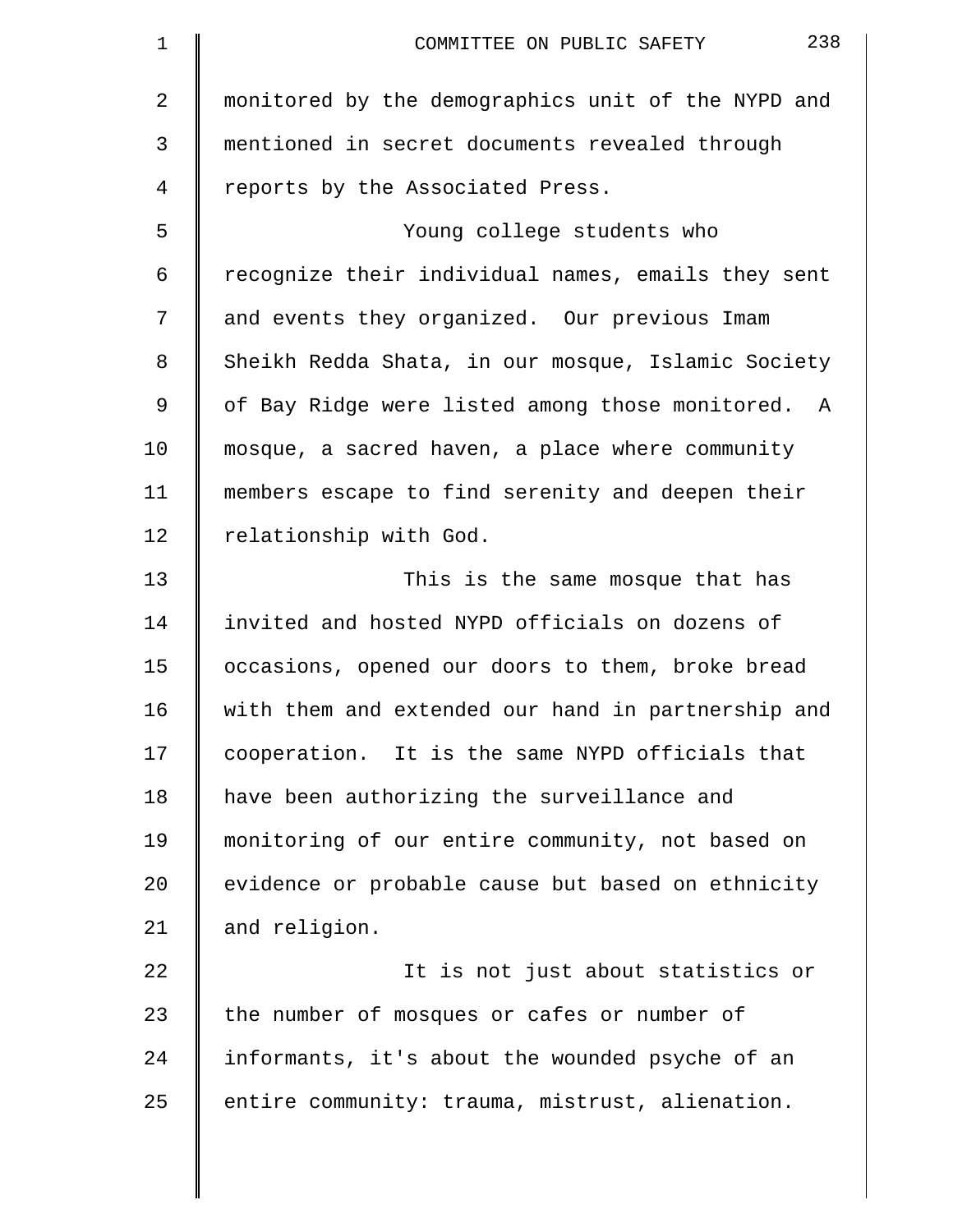| 1              | 239<br>COMMITTEE ON PUBLIC SAFETY                  |
|----------------|----------------------------------------------------|
| 2              | The targeting and profiling of any                 |
| $\mathfrak{Z}$ | group based on race, ethnicity and national        |
| 4              | origin, not only reflects bias but also is a       |
| 5              | completely ineffective means for law enforcement   |
| 6              | to prevent crime. The Arab and Muslim communities  |
| 7              | in New York are guilty until proven innocent,      |
| 8              | which goes against everything our constitution and |
| 9              | our country stands for. NYPD officials, including  |
| 10             | Commissioner Kelly, who oversaw these initiatives  |
| 11             | that clearly violate the civil rights of New       |
| 12             | Yorkers must be investigated and held accountable  |
| 13             | for their actions, and a process must be           |
| 14             | expediently implemented to safeguard that such     |
| 15             | abuses will never be justified by NYPD policy.     |
| 16             | This process is the passage of the                 |
| 17             | Community Safety Act that I hope my City Council   |
| 18             | Member signs onto and more specifically the NYPD   |
| 19             | inspector general act. An inspector general will   |
| 20             | provide transparency, thus allowing the mayor and  |
| 21             | the City Council to better exercise their          |
| 22             | oversight responsibilities and increase public     |
| 23             | confidence in policing. The inspector general      |
| 24             | would have the mandate, expertise and perspective  |
| 25             | to make sure that as NYPD works to keep our        |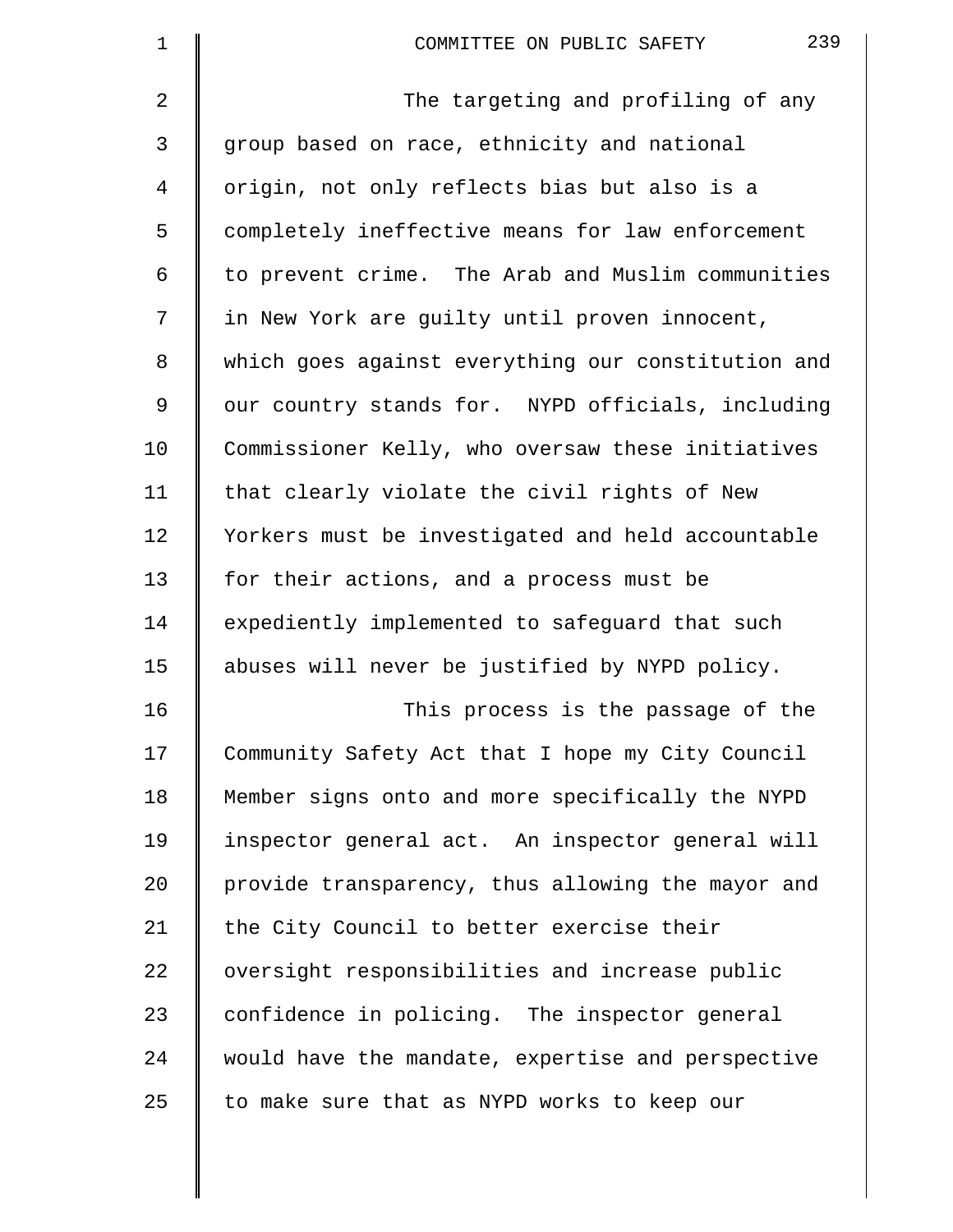| $\mathbf 1$ | 240<br>COMMITTEE ON PUBLIC SAFETY                 |
|-------------|---------------------------------------------------|
| 2           | communities safe, they do so consistent with our  |
| 3           | constitutionally granted liberties.               |
| 4           | Quote, "I could tell you that I                   |
| 5           | have never made a lead from rhetoric that came    |
| 6           | from a demographics report and I'm here since     |
| 7           | 2006. I don't recall other ones prior to my       |
| 8           | arrival." End quote. These words are not my       |
| 9           | words; they are said by Assistant Chief of NYPD   |
| 10          | Thomas Gallati, in a June 28th deposition.<br>No  |
| 11          | leads translate to an ineffective program.        |
| 12          | In light of a weak economy, we                    |
| 13          | should ensure that our tax dollars are spent      |
| 14          | efficiently. This includes education, health      |
| 15          | care, infrastructure, transportation. We owe it   |
| 16          | to New Yorkers to do the right thing. The right   |
| 17          | thing is to pass the Community Safety Act and for |
| 18          | Council Member Gentile to sign onto it. Thank     |
| 19          | you.                                              |
| 20          | CHAIRPERSON GENTILE: I'm here                     |
| 21          | learning also, so that's good to hear. I had a    |
| 22          | question that came to mind as you were speaking.  |
| 23          | We've talked a lot about this issue in the past.  |
| 24          | If the NYPD went back to more of a community      |
| 25          | policing policy rather than a stop, question and  |
|             |                                                   |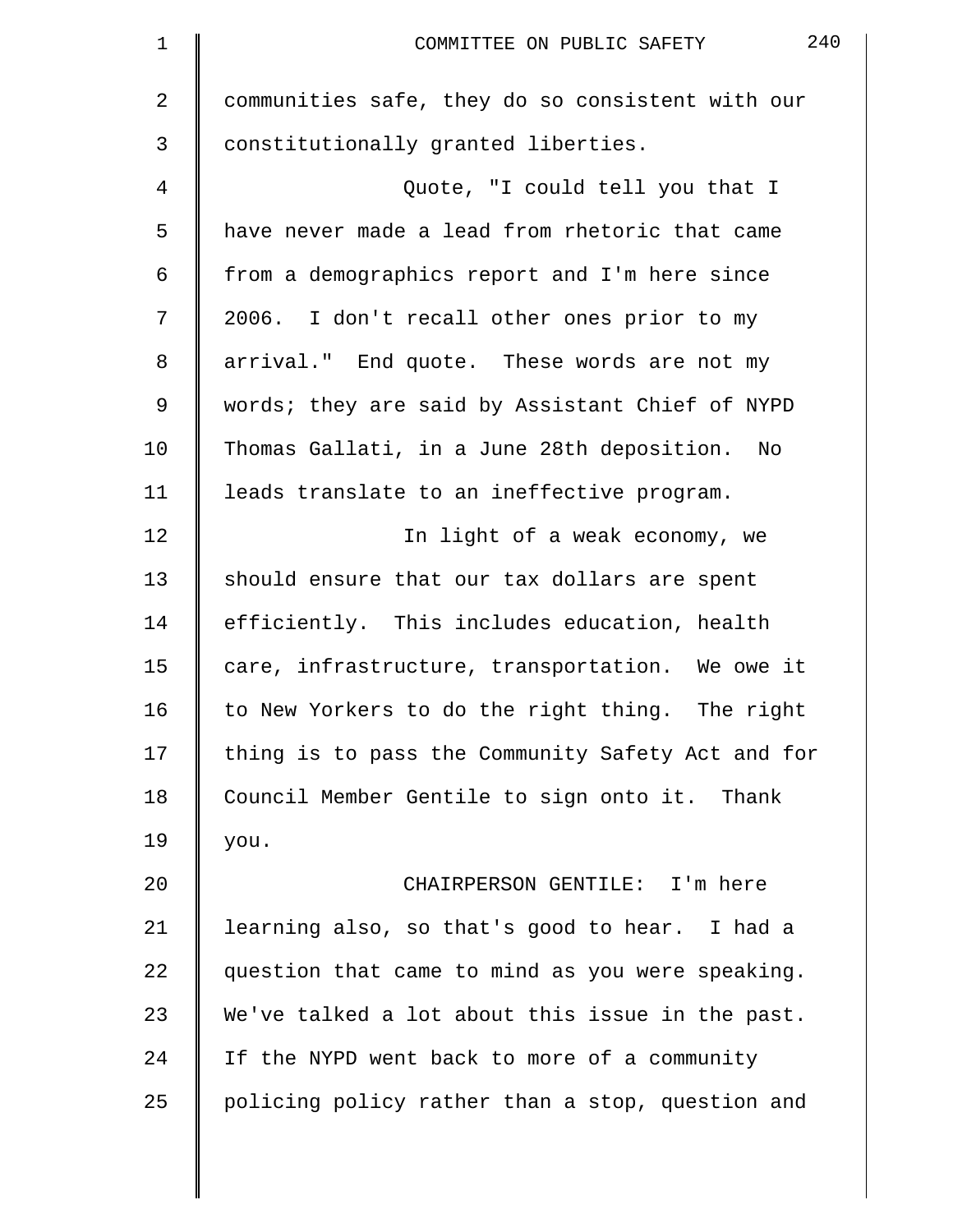| $\mathbf 1$ | 241<br>COMMITTEE ON PUBLIC SAFETY                 |
|-------------|---------------------------------------------------|
| 2           | frisk policy, whereby there were more police      |
| 3           | officers who would engage in the community and    |
| 4           | know the people in the community, would that be   |
| 5           | something as a step in the right direction that   |
| 6           | would negate or have less necessity in their mind |
| 7           | to do a stop-and-frisk if in fact this community  |
| 8           | policing were in place?                           |
| $\mathsf 9$ | LINDA SARSOUR: So the NYPD boasts                 |
| 10          | a diverse police force and they also boast a      |
| 11          | community affairs department. While you know in   |
| 12          | Bay Ridge we love our community affairs officers  |
| 13          | and we think they do a good job, but that is      |
| 14          | negated by the interaction that our young people  |
| 15          | have with law enforcement, also in Bay Ridge,     |
| 16          | including by Fort Hamilton High School.<br>There  |
| 17          | have been many occasions of stories that we've    |
| 18          | shared with NYPD and us having to pick up our own |
| 19          | kids from a local police department.              |
| 20          | But I think for the Muslim                        |
| 21          | community specifically on the surveillance issue, |
| 22          | there's a distinction between the work that we're |
| 23          | doing with our local precincts and the            |
| 24          | intelligence division and the counterterrorism    |
| 25          | efforts of the New York Police Department. It is  |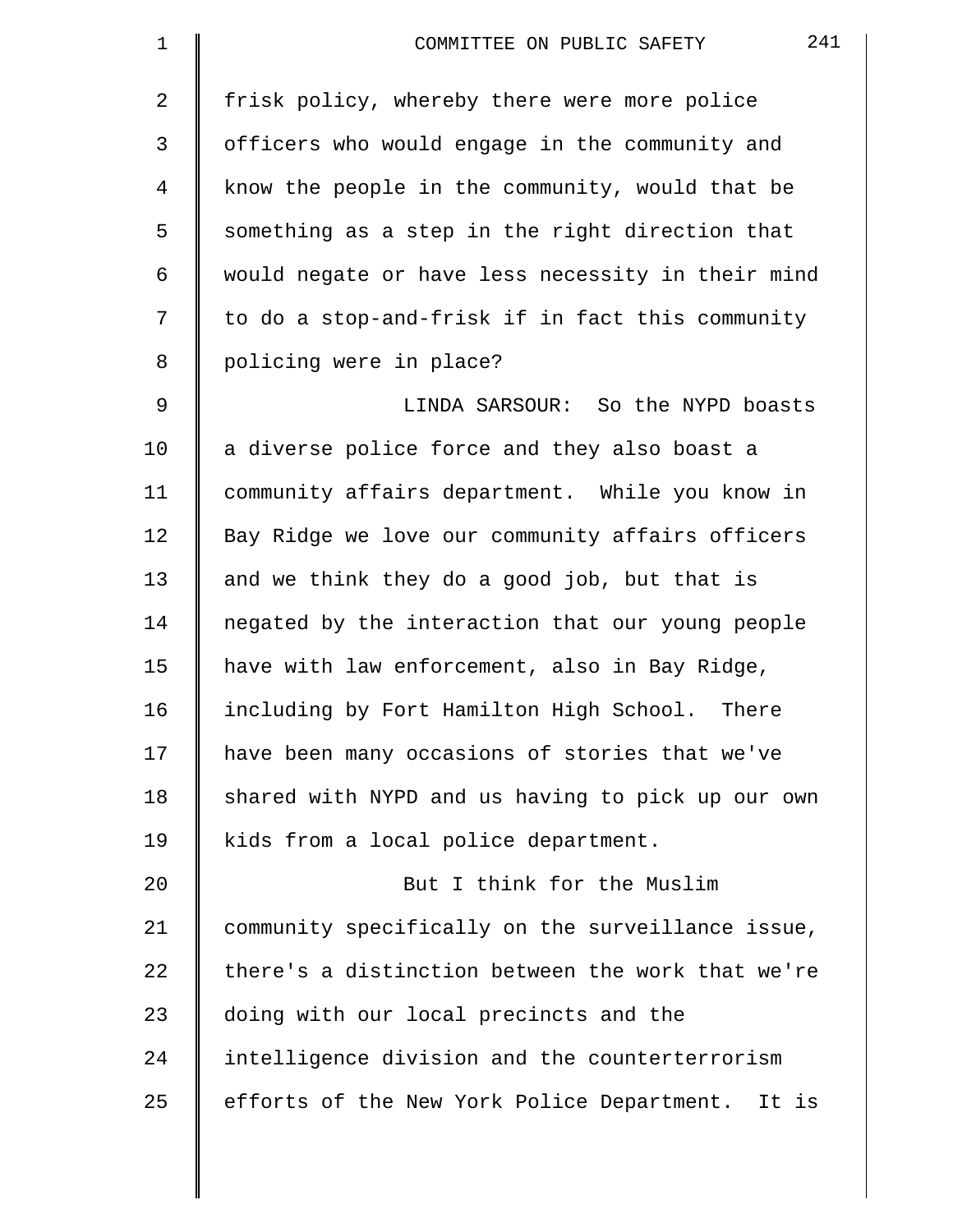| $\mathbf 1$    | 242<br>COMMITTEE ON PUBLIC SAFETY                  |
|----------------|----------------------------------------------------|
| $\overline{a}$ | not our community affairs director who is coming   |
| 3              | into our mosque to surveil and monitor us. It's    |
| $\overline{4}$ | not their NYPD security cameras who are monitoring |
| 5              | our area.                                          |
| 6              | I think what our community wants is                |
| 7              | accountability from Mayor Bloomberg and from       |
| 8              | Commissioner Kelly to say that yes, something is   |
| 9              | wrong here and we want to fix it. There has been   |
| 10             | no response from the Mayor or Commissioner Kelly   |
| 11             | to our, the people that they consider the people   |
| 12             | of dissent. So, we've been criminalized for        |
| 13             | dissenting against the policies of the New York    |
| 14             | Police Department. Mayor Bloomberg and             |
| 15             | Commissioner Kelly continue to meet with only      |
| 16             | those who agree with them and not those who stand  |
| 17             | up against them. That's the problem that we have   |
| 18             | in our community.                                  |
| 19             | CHAIRPERSON GENTILE: Well said.                    |
| 20             | COUNCIL MEMBER LANDER: So I do                     |
| 21             | think, Council Member that the point is sort in    |
| 22             | some ways similar in stop, question and frisk and  |
| 23             | in surveillance is that what has happened as a     |
| 24             | result of profile-based discriminatory policing is |
| 25             | that there's less trust and that people, whether   |
|                |                                                    |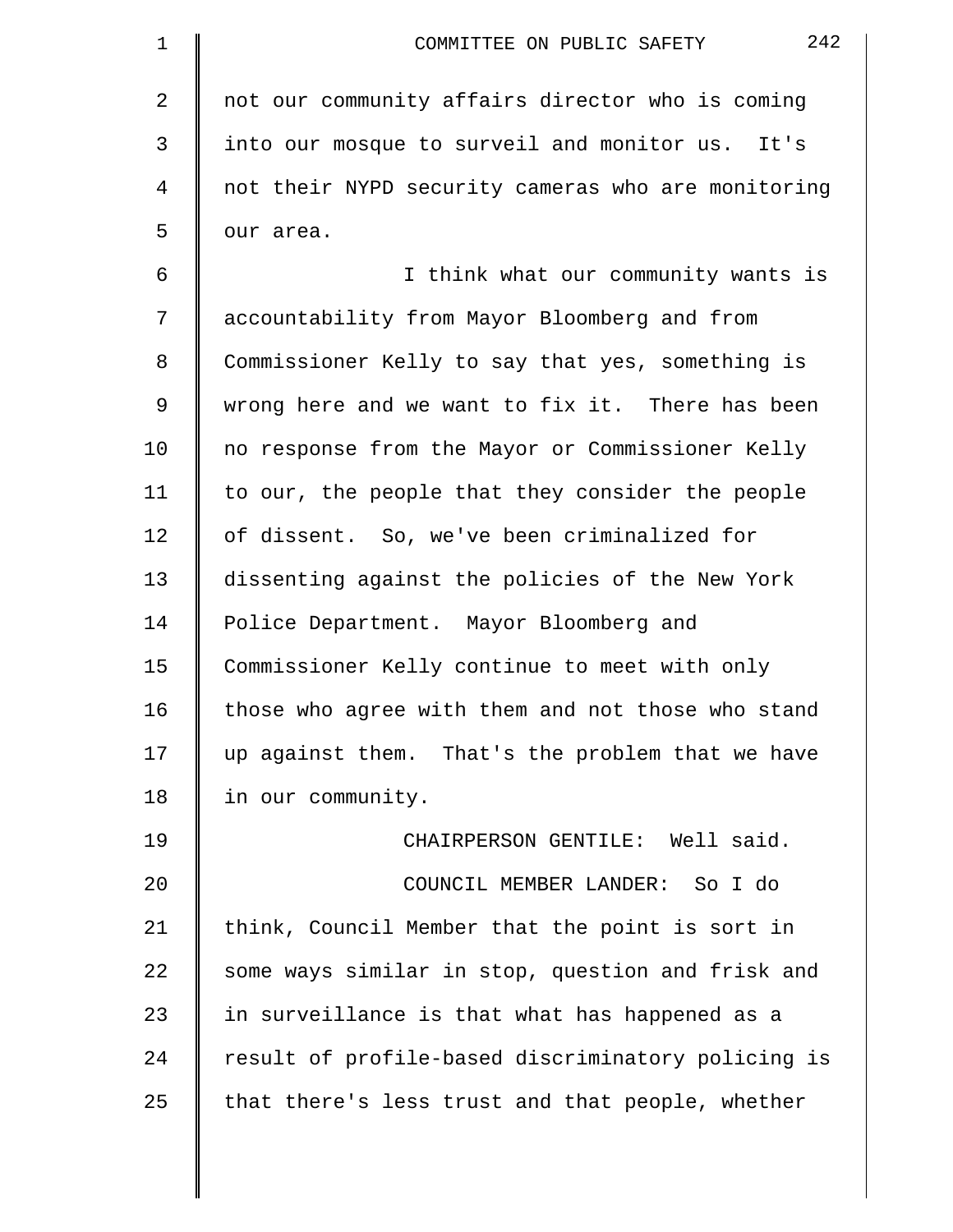| 1  | 243<br>COMMITTEE ON PUBLIC SAFETY                  |
|----|----------------------------------------------------|
| 2  | they're kids on the street or whether they're      |
| 3  | respected Imams are a lot less likely to be able   |
| 4  | to reach out their hand to the PD. That's the      |
| 5  | kind of trust that you need to identify a suspect  |
| 6  | or to follow a real lead.                          |
| 7  | I appreciate your pointing to the                  |
| 8  | AP stores, which I hope people look at and to      |
| 9  | Chief Gallati's testimonies which I hope people    |
| 10 | will look at. I would urge people also to look at  |
| 11 | the Pro Publica, look at the NYPD intelligence     |
| 12 | unit, which really demonstrates that profile-based |
| 13 | surveillance has not yielded anything. We've       |
| 14 | spent a lot of money. We've harmed a lot of        |
| 15 | relationships of trust.                            |
| 16 | Two things I would just say about                  |
| 17 | the relationship between this package of bills and |
| 18 | this issue. First, the commissioner has said in    |
| 19 | the past that that in surveillance they don't      |
| 20 | engage in racial profiling but that they follow    |
| 21 | leads. So he shouldn't have any trouble making     |
| 22 | that the law and passing Intro 800 to include      |
| 23 | preventing profile-based surveillance if that's    |
| 24 | already the PD's practice.                         |
| 25 | This really gets to the need for an                |
|    |                                                    |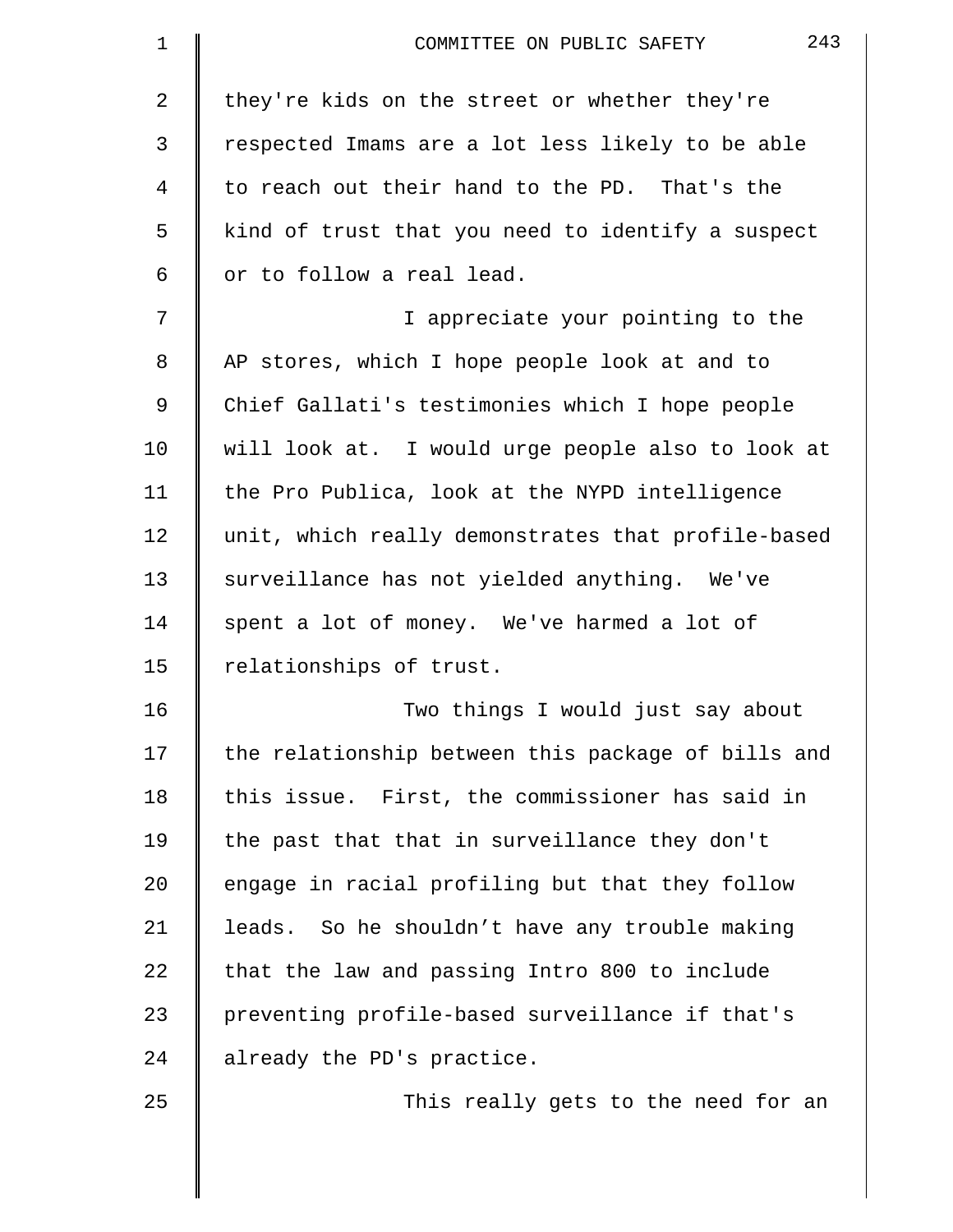| $\mathbf 1$    | 244<br>COMMITTEE ON PUBLIC SAFETY                 |
|----------------|---------------------------------------------------|
| $\overline{2}$ | inspector general because none of us can look at  |
| 3              | those files. It wouldn't be appropriate. We need  |
| 4              | somebody with a security clearance and that's the |
| 5              | idea of the inspector general, who can look at    |
| 6              | those files and then come out with a report that  |
| 7              | doesn't identify individual cases but that says   |
| 8              | here is a case where they had consent decree, or, |
| $\mathsf 9$    | after Intro 800 is passed, the end of racial      |
| 10             | profiling, the profiling act, that will help make |
| 11             | sure those roles are being followed. So thank you |
| 12             | very much for your leadership and for being here. |
| 13             | CHAIRPERSON GENTILE: Council                      |
| 14             | Member Williams?                                  |
| 15             | COUNCIL MEMBER WILLIAMS: I just                   |
| 16             | wanted to say thank you so much because you guys  |
| 17             | have been doing such great work on these fronts   |
| 18             | and I appreciate working with you.                |
| 19             | CHAIRPERSON GENTILE: Thank you so                 |
| 20             | much. Thank you for coming in and for your        |
| 21             | testimony. Our next panel will be Ejeris Dixon,   |
| 22             | Chris Bilal and Catherine Totes [phonetic].       |
| 23             | [Pause]                                           |
| 24             | CHAIRPERSON GENTILE: We've reset                  |
| 25             | the clock. We'll begin, I guess, with Ejeris      |
|                |                                                   |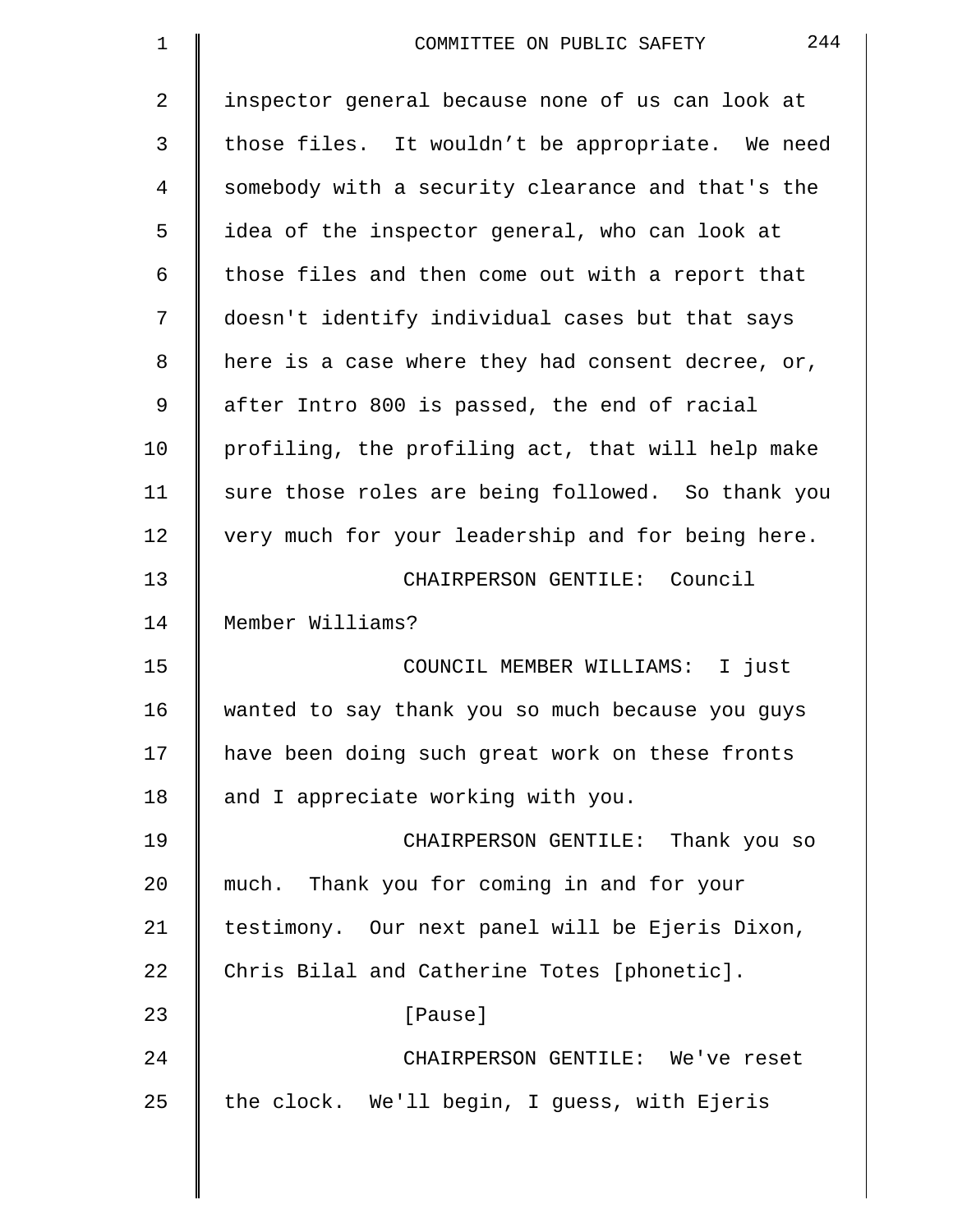| $\mathbf 1$ | 245<br>COMMITTEE ON PUBLIC SAFETY                  |
|-------------|----------------------------------------------------|
| 2           | Dixon. Turn on your mike. The light should be      |
| 3           | on.                                                |
| 4           | EJERIS DIXON: There we go. Thank                   |
| 5           | you. Good afternoon. My name is Ejeris Dixon and   |
| 6           | I'm the deputy director in charge of community     |
| 7           | organizing and public advocacy at the New York     |
| 8           | City Gay and Lesbian Anti-Violence Project.        |
| 9           | I testify in support of the                        |
| 10          | Community Safety Act. AVP empowers lesbian, gay,   |
| 11          | bisexual, transgender, queer and HIV affected      |
| 12          | communities to end all forms of violence, through  |
| 13          | organizing, education, counseling and advocacy.    |
| 14          | For the past 30 years, AVP has                     |
| 15          | provided services to New York City's LGBTQ         |
| 16          | communities and our programs reach over 25,000     |
| 17          | people each year. We're a member of the LGBT       |
| 18          | Advisory Committee to the NYPD, police             |
| 19          | commissioner and we've worked to revise the patrol |
| 20          | guidelines. We also regularly conduct trainings    |
| 21          | to the NYPD's lieutenants, sergeants, and captains |
| 22          | on the needs of LGBTQ survivors of violence as     |
| 23          | well as we do outreach and education to LGBT       |
| 24          | communities.                                       |
| 25          | We know that there are numerous                    |
|             |                                                    |
|             |                                                    |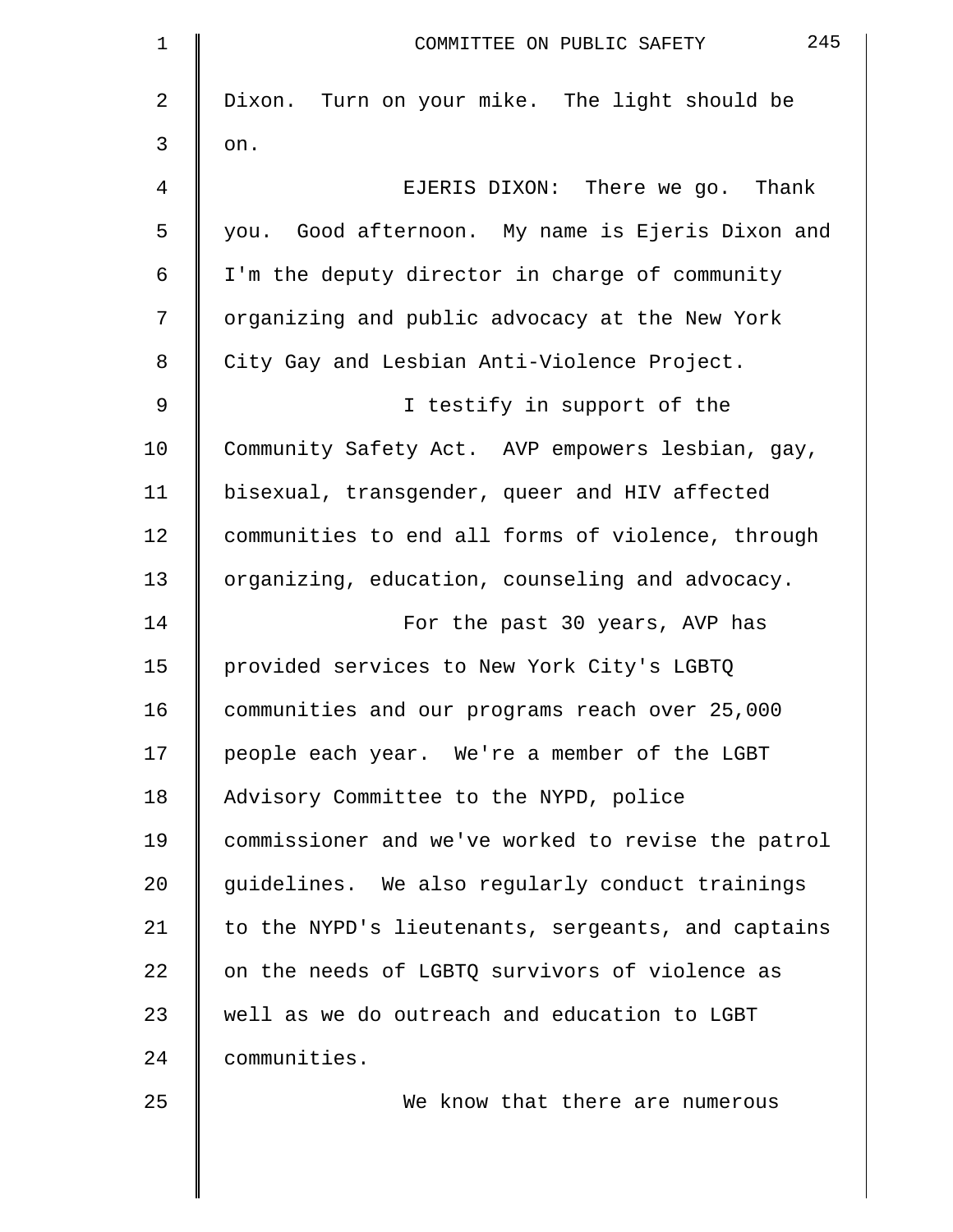| $\mathbf 1$    | 246<br>COMMITTEE ON PUBLIC SAFETY                  |
|----------------|----------------------------------------------------|
| $\overline{2}$ | barriers that prevent our community from engaging  |
| 3              | safely with the police, including institutional    |
| 4              | homophobia, biphobia and transphobia. These        |
| 5              | barriers mean that survivors of violence do not    |
| 6              | always report to the police. In our 2011 hate      |
| 7              | violence report, less than half of survivors did   |
| 8              | not report their instances of violence to the      |
| 9              | police.                                            |
| 10             | Of those who did report, 62 percent                |
| 11             | experienced indifferent or hostile attitudes and   |
| 12             | at times this hostility turns violent. Fifty-two   |
| 13             | percent of LGBTQ survivors reported experiences of |
| 14             | unjustified arrest, 27 percent reported excessive  |
| 15             | force, 17 percent entrapment, and 5 percent        |
| 16             | experienced raids. Transgender people, LGBTQ       |
| 17             | people of color, LGBTQ youth were almost twice as  |
| 18             | likely to be impacted by police misconduct and     |
| 19             | police violence.                                   |
| 20             | In our communities, we know that                   |
| 21             | LGBTQ people are profiled based upon their gender  |
| 22             | identity and sexual orientation, in addition to    |
| 23             | their race or ethnicity, housing status,           |
| 24             | immigration status, under the NYPD stop-and-frisk  |
| 25             | policy. We regularly receive reports that          |
|                |                                                    |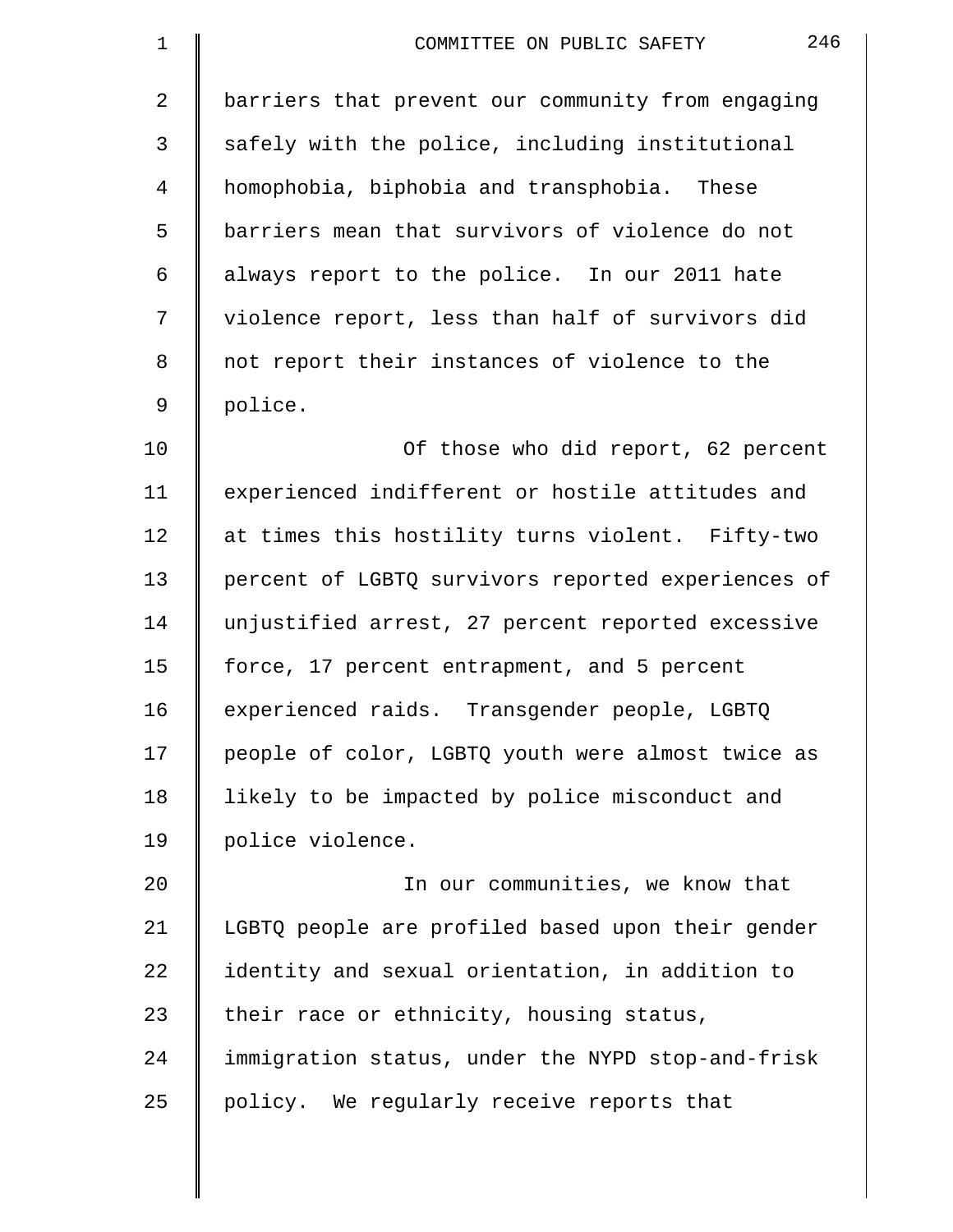| $\mathbf 1$    | 247<br>COMMITTEE ON PUBLIC SAFETY                  |
|----------------|----------------------------------------------------|
| $\overline{2}$ | officers stop, frisk and arrest transgender and    |
| 3              | gender nonconforming people as sex workers with    |
| 4              | little to no explanation as to why they're         |
| 5              | stopped. We've even collected reports of stop-     |
| 6              | and-frisk leading to sexual assault of LGBTQ       |
| 7              | people.                                            |
| 8              | We joined Communities United for                   |
| 9              | Police Reform because we knew that the Community   |
| 10             | Safety Act would dramatically increase safety for  |
| 11             | LGBTQ survivors of violence. It's our position     |
| 12             | that the Community Safety Act will significantly   |
| 13             | reduce the violence that our communities           |
| 14             | experience at the hand of the police and increase  |
| 15             | options for survivors of all forms of violence.    |
| 16             | I thank the City Council for the                   |
| 17             | opportunity to speak with you today and offer this |
| 18             | testimony. We strongly support the Community       |
| 19             | Safety Act and we urge the City Council to pass    |
| 20             | it.                                                |
| 21             | CHAIRPERSON GENTILE: Thank you,                    |
| 22             | Ms. Dixon. Thank you. Mr. Bilal?                   |
| 23             | CHRIS BILAL: Good afternoon. My                    |
| 24             | name is Chris Bilal and I'm a peer educator at     |
| 25             | Streetwise and Safe, an organization that fights   |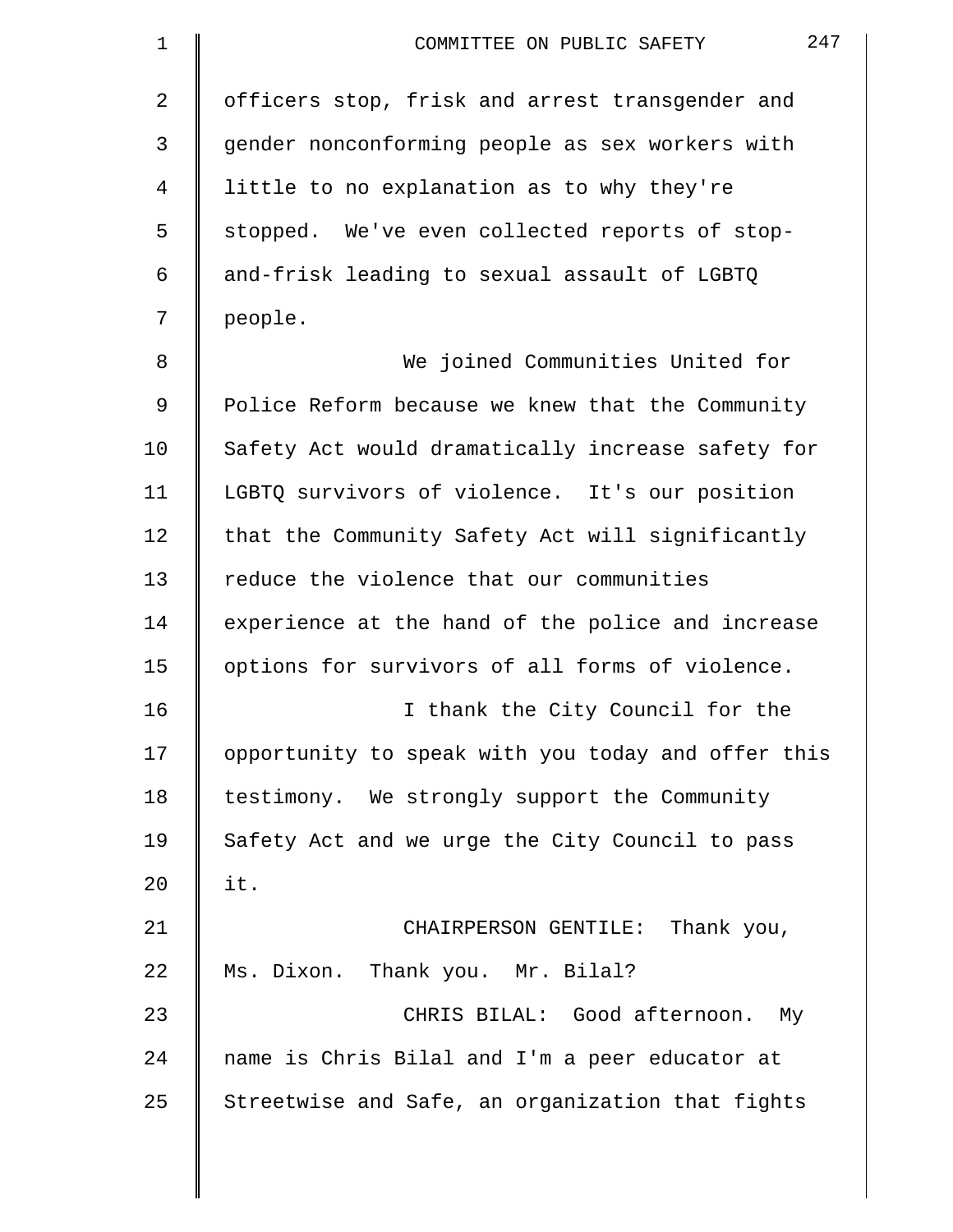| $\mathbf 1$ | 248<br>COMMITTEE ON PUBLIC SAFETY                  |
|-------------|----------------------------------------------------|
| 2           | to end the criminalization of our LGBT youth of    |
| 3           | color. We are here today to testify in support of  |
| 4           | the historic Community Safety Act because LGBTQ    |
| 5           | youth of color are among the people subjected to   |
| 6           | over 700,000 stop and frisks in 2011 and who       |
| 7           | experienced profiling and discriminatory policing  |
| 8           | based on race, ethnicity, age, sexual orientation, |
| 9           | gender identity expression, occupation and the     |
| 10          | fact that we are disproportionately homeless.      |
| 11          | A recent CUNY study found that                     |
| 12          | LGBTQ youth are much more likely to have negative  |
| 13          | experiences with police than their heterosexual    |
| 14          | peers, including baseless stops, ticketing and     |
| 15          | arrests for minor offenses, verbal harassment, and |
| 16          | physical abuse. That recently released audio is    |
| 17          | an everyday experience for us and sometimes it's   |
| 18          | worse because we are LGBT. We are here to testify  |
| 19          | in support of the Community Safety Act because the |
| 20          | constant threat of being subjected to unlawful     |
| 21          | searches haunts us every day.                      |
| 22          | Due the ubiquity of this                           |
| 23          | discriminatory practice, many of the youth that we |
| 24          | work with at Streetwise and Safe don't even carry  |
| 25          | condoms anymore because condoms found on consent   |
|             |                                                    |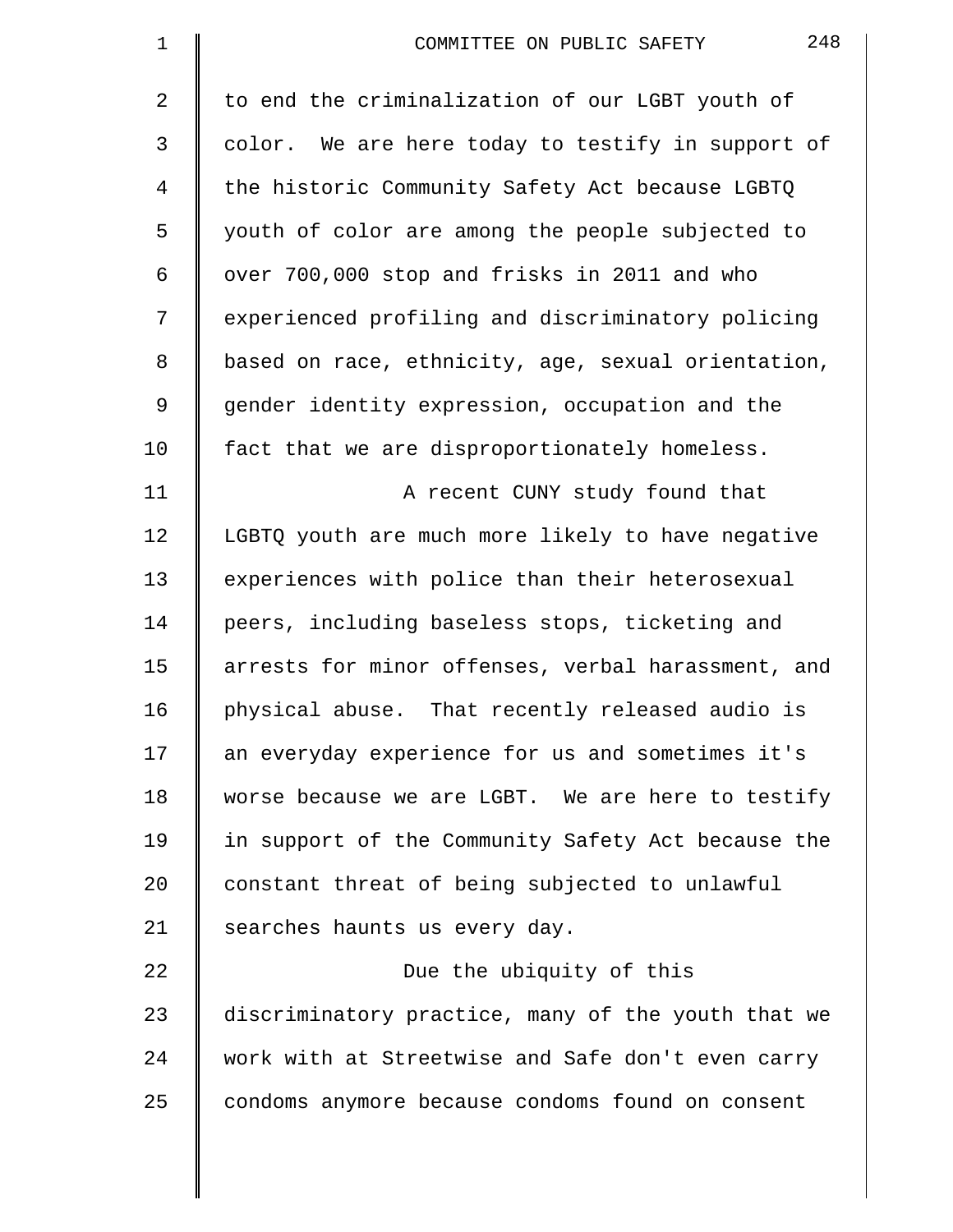| $\mathbf 1$ | 249<br>COMMITTEE ON PUBLIC SAFETY                  |
|-------------|----------------------------------------------------|
| 2           | searches are repeatedly used against them by the   |
| 3           | NYPD as evidence of involvement in criminal        |
| 4           | activity. Condoms are not contraband.              |
| 5           | Despite the fact that as a peer                    |
| 6           | educator, I teach alienated and distrustful young  |
| 7           | people of color across the city about their rights |
| 8           | during police encounters, I know firsthand, based  |
| 9           | on the three traumatic times that I was stopped    |
| 10          | and frisked, how hard it is to exercise our right  |
| 11          | not to consent to an unlawful search.              |
| 12          | In all too many instances, and I                   |
| 13          | hear this repeatedly like a broken record during   |
| 14          | the trainings, LGBT youth of color who attempt to  |
| 15          | exercise their right not to consent to a search    |
| 16          | are ignored or retaliated against by NYPD          |
| 17          | officers, with the search becoming more terrifying |
| 18          | and intrusive. Young people who have attended      |
| 19          | Streetwise and Safe workshops describe being       |
| 20          | slammed against cars after school, having officers |
| 21          | grab or order them to expose their genitalia       |
| 22          | during searches to assign them gender and even     |
| 23          | being strip searched in front of their friends as  |
| 24          | a fact of life, not because they have a gun but    |
| 25          | because they are young and homeless or they're     |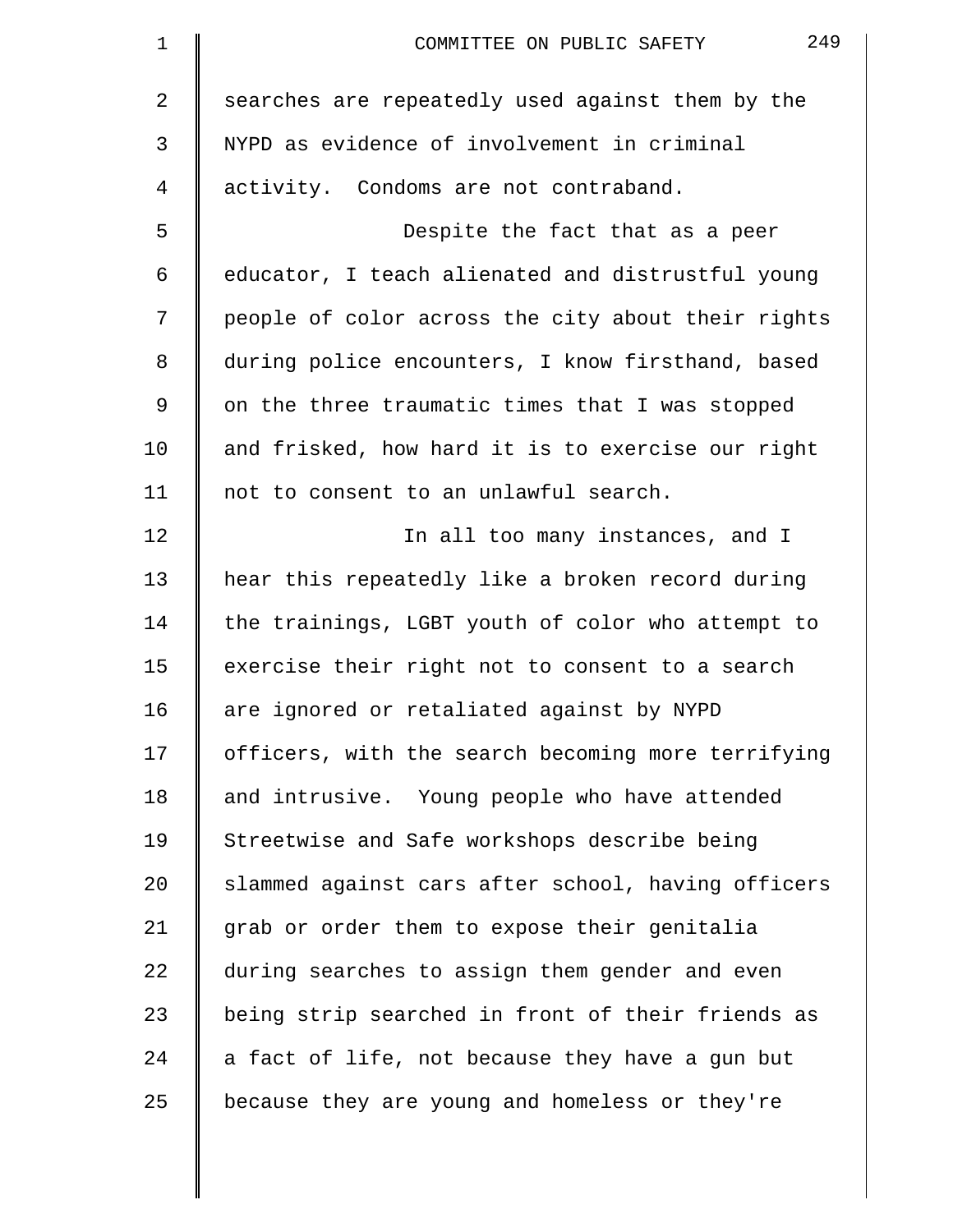| 1  | 250<br>COMMITTEE ON PUBLIC SAFETY                 |
|----|---------------------------------------------------|
| 2  | young and living in the Bronx or simply because   |
| 3  | they're young and lesbian, gay or trans.          |
| 4  | So it is paramount that we pass the               |
| 5  | Community Safety Act now so that we can protect   |
| 6  | the rights of our people and protect New Yorkers  |
| 7  | from unlawful searches where there is no          |
| 8  | reasonable suspicion that the person is armed and |
| 9  | no probable cause to believe that they have       |
| 10 | committed a crime. That that search is based      |
| 11 | solely on consent and that that consent is real,  |
| 12 | voluntary and informed. Thank you so much.        |
| 13 | CHAIRPERSON GENTILE: Thank you,                   |
| 14 | Mr. Bilal. Thank you for your testimony. Ms.      |
| 15 | Togers [phonetic]?                                |
| 16 | CATHERINE TOGERS: Thank you to the                |
| 17 | members of the committee for your time. It's an   |
| 18 | honor to be speaking with you today. My name is   |
| 19 | Catherine Togers. I'm a lawyer and a researcher   |
| 20 | with the Health and Human Rights Division of the  |
| 21 | international research and advocacy organization  |
| 22 | Human Rights Watch. We submit this testimony in   |
| 23 | support of the Community Safety Act.              |
| 24 | We believe that these bills are                   |
| 25 | essential to protecting the rights, among others, |
|    |                                                   |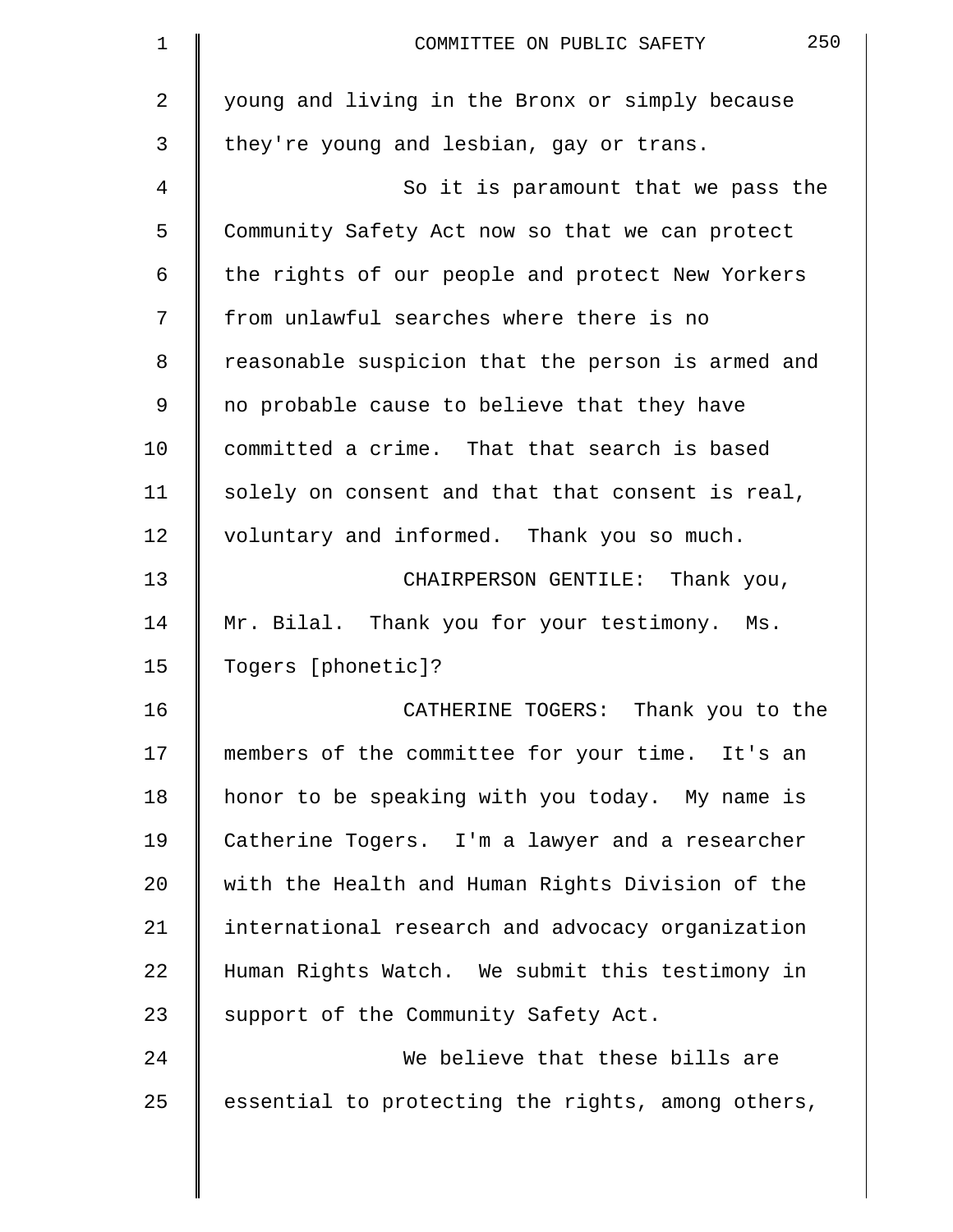| $\mathbf 1$ | 251<br>COMMITTEE ON PUBLIC SAFETY                 |
|-------------|---------------------------------------------------|
| 2           | of lesbian, gay, bisexual and transgender persons |
| 3           | who are profiled as sex workers and subjected to  |
| 4           | abusive practices, such as police confiscating    |
| 5           | their condoms as evidence of supposed criminal    |
| 6           | activity.                                         |
| 7           | Over the past year, Human Rights                  |
| 8           | Watch has been conducting research in New York    |
| 9           | City on the existence and effects of police       |
| 10          | seizing condoms as evidence of prostitution       |
| 11          | related offenses. In July 2012, Human Rights      |
| 12          | Watch released a report documenting the use of    |
| 13          | condoms as evidence of prostitution in New York   |
| 14          | and three other major U.S. cities, based on over  |
| 15          | 125 interviews in New York City.                  |
| 16          | Among sex workers, the practice of                |
| 17          | condoms being seized as evidence has caused some  |
| 18          | to fear carrying condoms to the point where they  |
| 19          | carry only a few or none at all. The health       |
| 20          | consequences of failure to use condoms for sex    |
| 21          | workers can be dire. New York City is the         |
| 22          | epicenter of the AIDS epidemic in the United      |
| 23          | States with an AIDS case rate three times the     |
| 24          | national average.                                 |
| 25          | A recent study in New York among                  |
|             |                                                   |
|             |                                                   |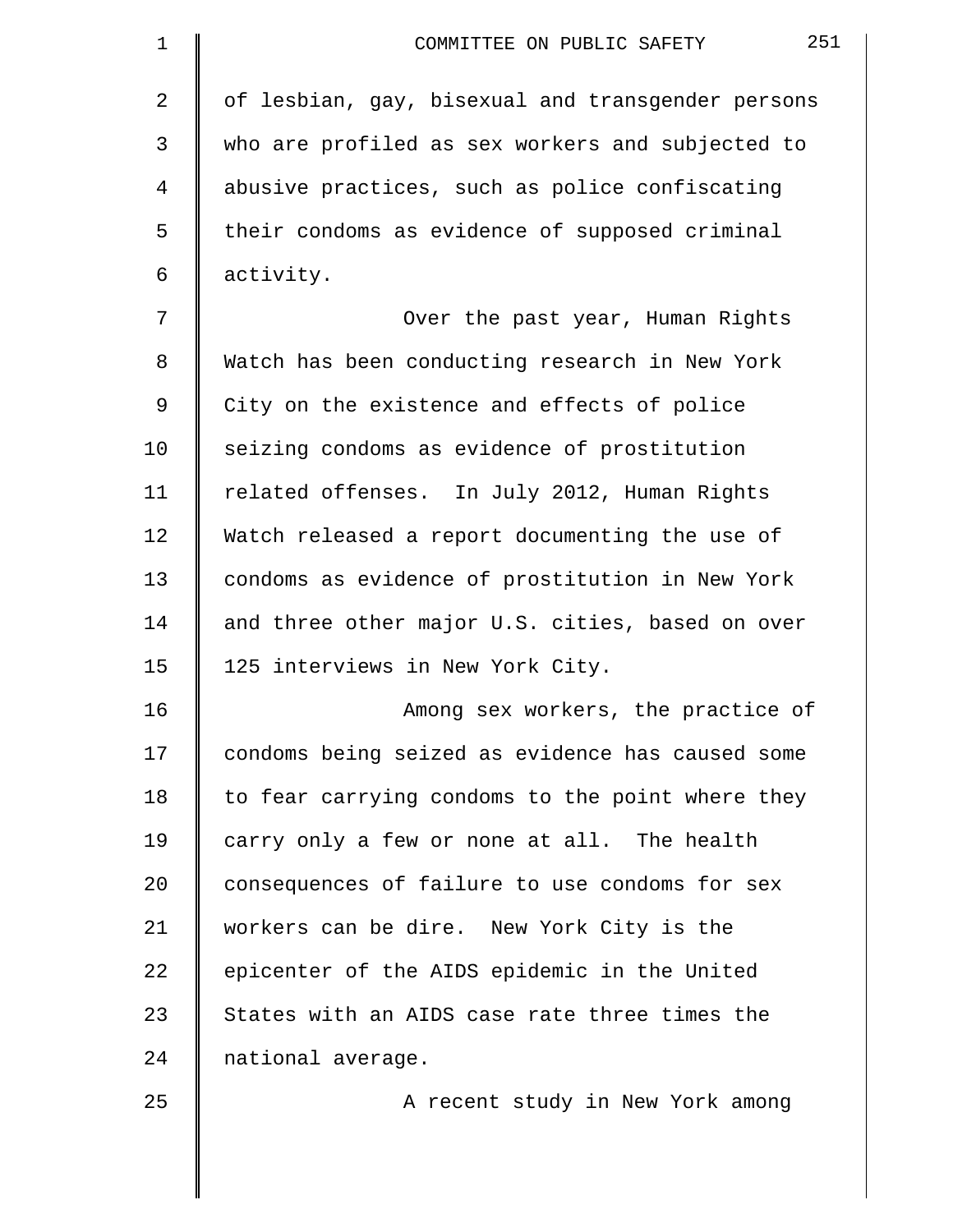| 1              | 252<br>COMMITTEE ON PUBLIC SAFETY                  |
|----------------|----------------------------------------------------|
| $\overline{2}$ | people who exchange sex for money or other goods   |
| 3              | found that 14 percent of the men and 10 percent of |
| 4              | the women were HIV positive. New York State and    |
| 5              | City have devoted enormous resources to curbing    |
| 6              | the HIV epidemic, including through condom         |
| 7              | distribution. But these efforts will continue to   |
| 8              | be frustrated if vulnerable populations are        |
| 9              | discouraged from protecting themselves because     |
| 10             | their condoms may be used against them by the      |
| 11             | police.                                            |
| 12             | Our research indicated that police                 |
| 13             | stop and search practices directed towards         |
| 14             | prostitution enforcement often failed to comply    |
| 15             | with civil and human rights standards. Sex         |
| 16             | workers, transgender women and LGBT youth          |
| 17             | described being subjected to profiling practices,  |
| 18             | and stopped and searched while walking home from   |
| 19             | school, going to the grocery store and waiting for |
| 20             | the bus. It is in the course of these searches     |
| 21             | that police recover condoms from sex workers and   |
| 22             | catalog those condoms as evidence.                 |
| 23             | Most of these searches are not                     |
| 24             | reflected in the NYPD records of tarry stops based |
| 25             | on reasonable suspicion of criminal activity, and  |
|                |                                                    |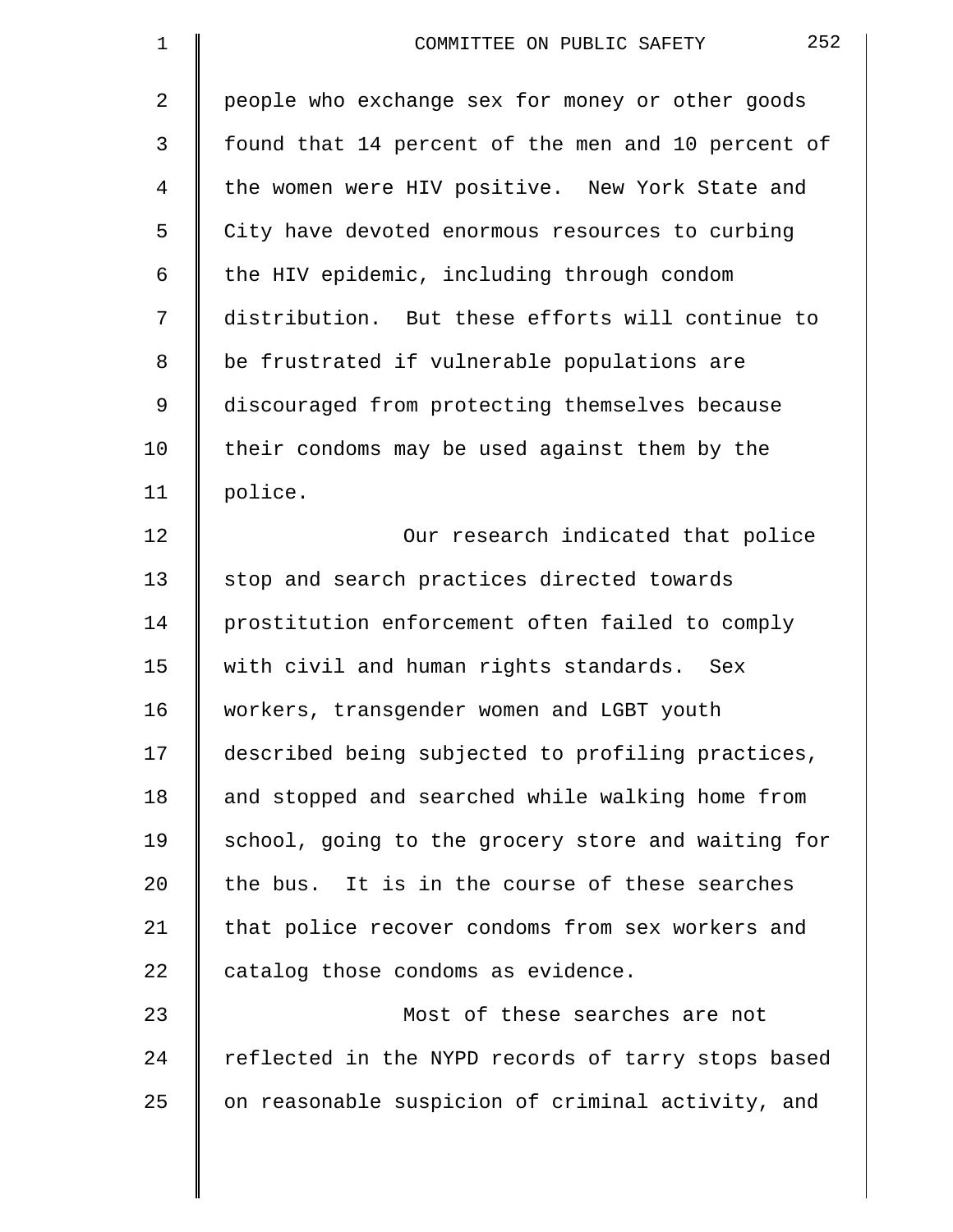| $\mathbf 1$ | 253<br>COMMITTEE ON PUBLIC SAFETY                  |
|-------------|----------------------------------------------------|
| 2           | would be deemed consent searches. However, these   |
| 3           | are populations whose experiences deserve          |
| 4           | attention and redress from the New York City       |
| 5           | Council as it considers the Community Safety Act.  |
| 6           | If the Community Safety Act is passed, it would    |
| 7           | help to ensure that stops are not based on         |
| 8           | profiling but on criminal activity and would also  |
| 9           | permit New Yorkers to decline searches not based   |
| 10          | on probable cause that do not advance public       |
| 11          | safety or health such as those that target condoms |
| 12          | as indications of criminal acts. Thank you very    |
| 13          | much for your time.                                |
| 14          | CHAIRPERSON GENTILE: Great. We                     |
| 15          | have your Human Rights Watch booklet.              |
| 16          | CATHERINE TOGERS:<br>Yeah.                         |
| 17          | CHAIRPERSON GENTILE: Thank you for                 |
| 18          | that.                                              |
| 19          | CATHERINE TOGERS: Thank you very                   |
| 20          | much.                                              |
| 21          | CHAIRPERSON GENTILE: Any                           |
| 22          | questions? Council Members, any questions?         |
| 23          | COUNCIL MEMBER LANDER: Just one                    |
| 24          | small point again. Thank you for being here and    |
| 25          | helping make these connections amongst the bills   |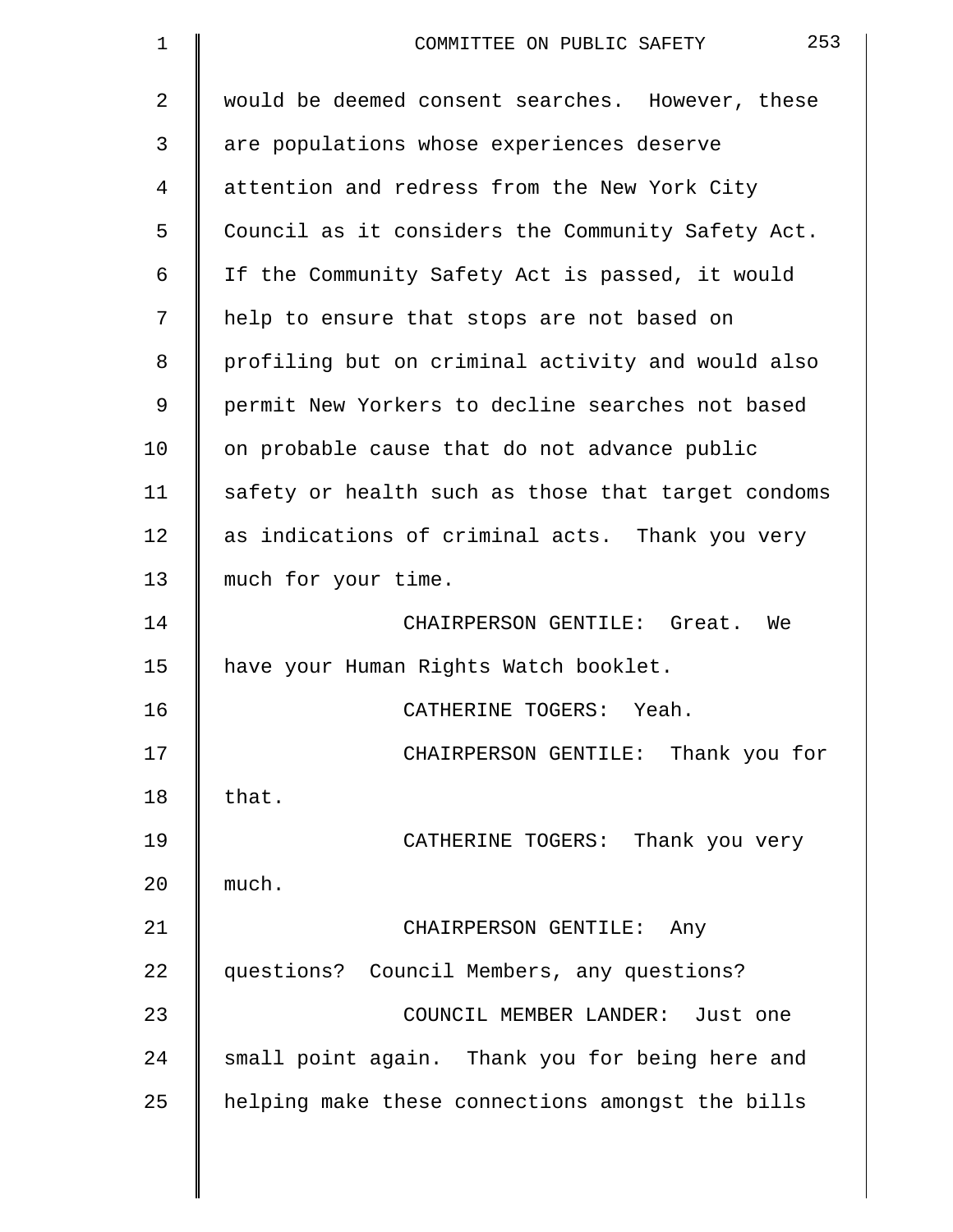| $\mathbf 1$ | 254<br>COMMITTEE ON PUBLIC SAFETY                  |
|-------------|----------------------------------------------------|
| 2           | the different ways they affect the LGBTQ           |
| 3           | community. I would have mentioned actually that    |
| 4           | even the surveillance issue, right, that the       |
| 5           | Handschu Consent Decree which governs the rules by |
| 6           | which you can place undercovers and surveillance   |
| 7           | partly stem from unwarranted surveillance of the   |
| 8           | gay rights community back in the stonewall days.   |
| 9           | So even there, there's important connections to    |
| 10          | make. I want to thank you again for being here.    |
| 11          | CHAIRPERSON GENTILE: Thank you for                 |
| 12          | coming in and thank you for your testimony.        |
| 13          | CATHERINE TOGERS: Thank you very                   |
| 14          | much.                                              |
| 15          | CHAIRPERSON GENTILE: Our next                      |
| 16          | panel will be Jose LaSalle [phonetic], Carlton     |
| 17          | Berkley [phonetic], Lavelle Pointer [phonetic] and |
| 18          | Rahima Wachuku, I guess.                           |
| 19          | [Pause]                                            |
| 20          | CHAIRPERSON GENTILE: Okay, we're                   |
| 21          | going to set the clock back at two minutes, and    |
| 22          | who would like to go first? Turn on your mike.     |
| 23          | LAVELLE POINTER: Good afternoon.                   |
| 24          | My name is Lavelle Pointer.                        |
| 25          | CHAIRPERSON GENTILE: Speak into                    |
|             |                                                    |
|             |                                                    |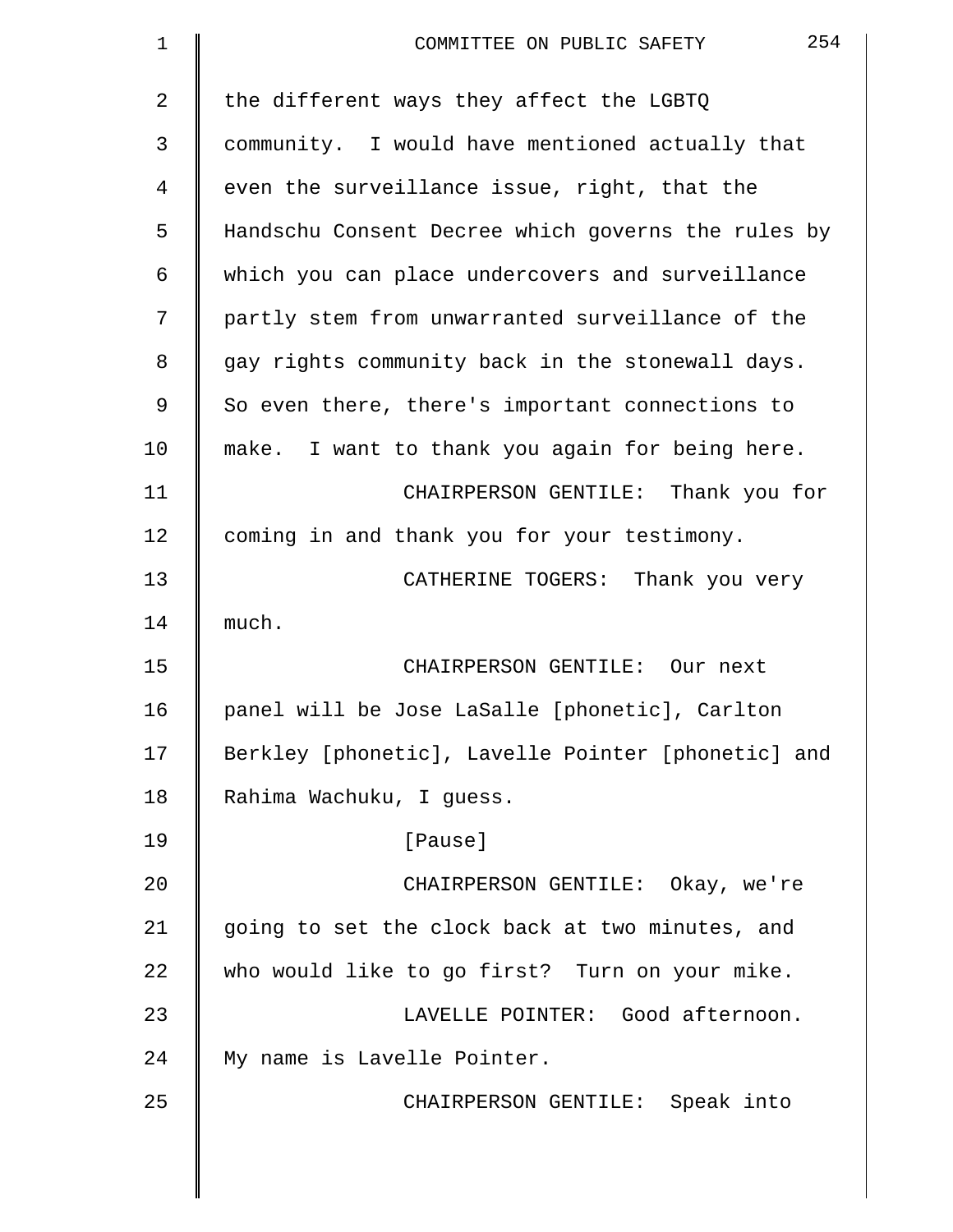| 1  | 255<br>COMMITTEE ON PUBLIC SAFETY                  |
|----|----------------------------------------------------|
| 2  | the mike.                                          |
| 3  | LAVELLE POINTER: I'm a volunteer                   |
| 4  | at NYHRE, that's New York Harm Reduction           |
| 5  | Educators. I'm going to get right into my          |
| 6  | testimony to save time.                            |
| 7  | I was living in Staten Island and                  |
| 8  | at around 11:30, I had some friends over and we    |
| 9  | were coming out to go to the store to get some     |
| 10 | cigarettes. A car pulled up just as we left the    |
| 11 | driveway and it was the New York City Police.      |
| 12 | They was undercovers. They pressed us up against   |
| 13 | the wall and they searched us.                     |
| 14 | There was no drugs found, there                    |
| 15 | were no weapons found. They made us empty our      |
| 16 | pockets on the hood of the car. Another car        |
| 17 | pulled up and because the officer recognized me    |
| 18 | from a previous stop and search, he got out of the |
| 19 | car and he searched the items that were on the     |
| 20 | hood of the car. One of those was a prescription   |
| 21 | bag from a pharmacy. He opened it and found that   |
| 22 | the prescription didn't have my name on it, but it |
| 23 | belonged to my neighbor.                           |
| 24 | I asked him to go and check with my                |
| 25 | neighbor about it and he didn't do this. So I was  |
|    |                                                    |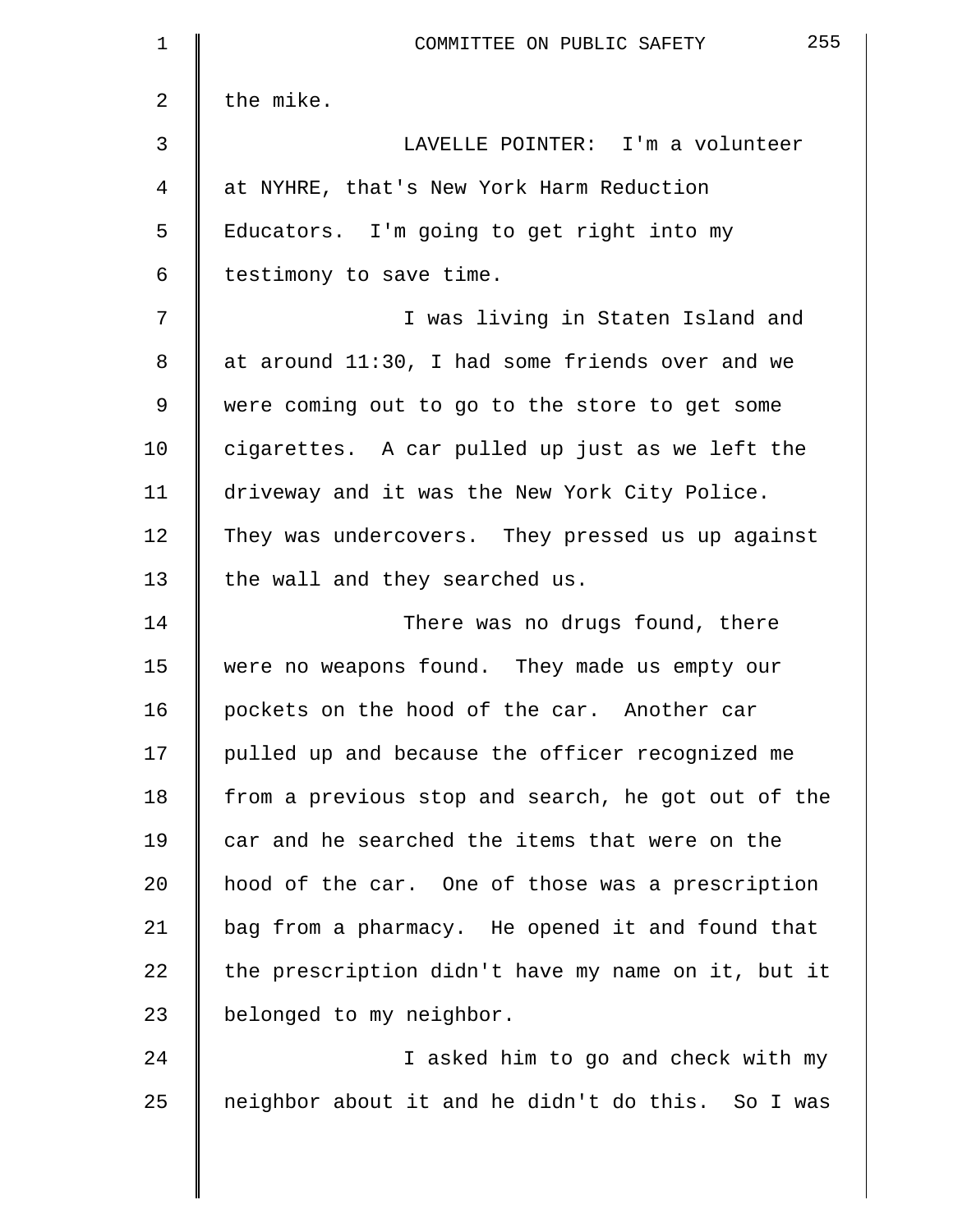| $\mathbf 1$    | 256<br>COMMITTEE ON PUBLIC SAFETY                  |
|----------------|----------------------------------------------------|
| $\overline{2}$ | arrested. I spent four months on Rikers Island,    |
| 3              | waiting for tests to come back on the supposed     |
| 4              | drugs. After the four months, I had to cop a       |
| 5              | plea, because I needed to get back home. When I    |
| 6              | returned home, I found that my apartment was       |
| 7              | closed out because I was accused of abandoning it. |
| 8              | So I was homeless and I was without my property.   |
| $\mathsf 9$    | This kind of thing shouldn't be                    |
| 10             | happening. Basically what it is, is this, I feel   |
| 11             | like I was robbed by the police department and the |
| 12             | city. Basically no one should have to go through   |
| 13             | this kind of thing and not be reimbursed in some   |
| 14             | form or fashion or treated with some kind of       |
| 15             | respect because they never actually went and asked |
| 16             | my neighbor if it was legal for me to have that    |
| 17             | property.                                          |
| 18             | CHAIRPERSON GENTILE: Well said.                    |
| 19             | Well said. Thank you. Thank you.                   |
| 20             | [Background noise]                                 |
| 21             | CHAIRPERSON GENTILE: Are they too                  |
| 22             | close together?                                    |
| 23             | LAVELLE POINTER: No, you can't                     |
| 24             | bring them close together I think.                 |
| 25             | RAHIMA WACHUKU: Hello?                             |
|                |                                                    |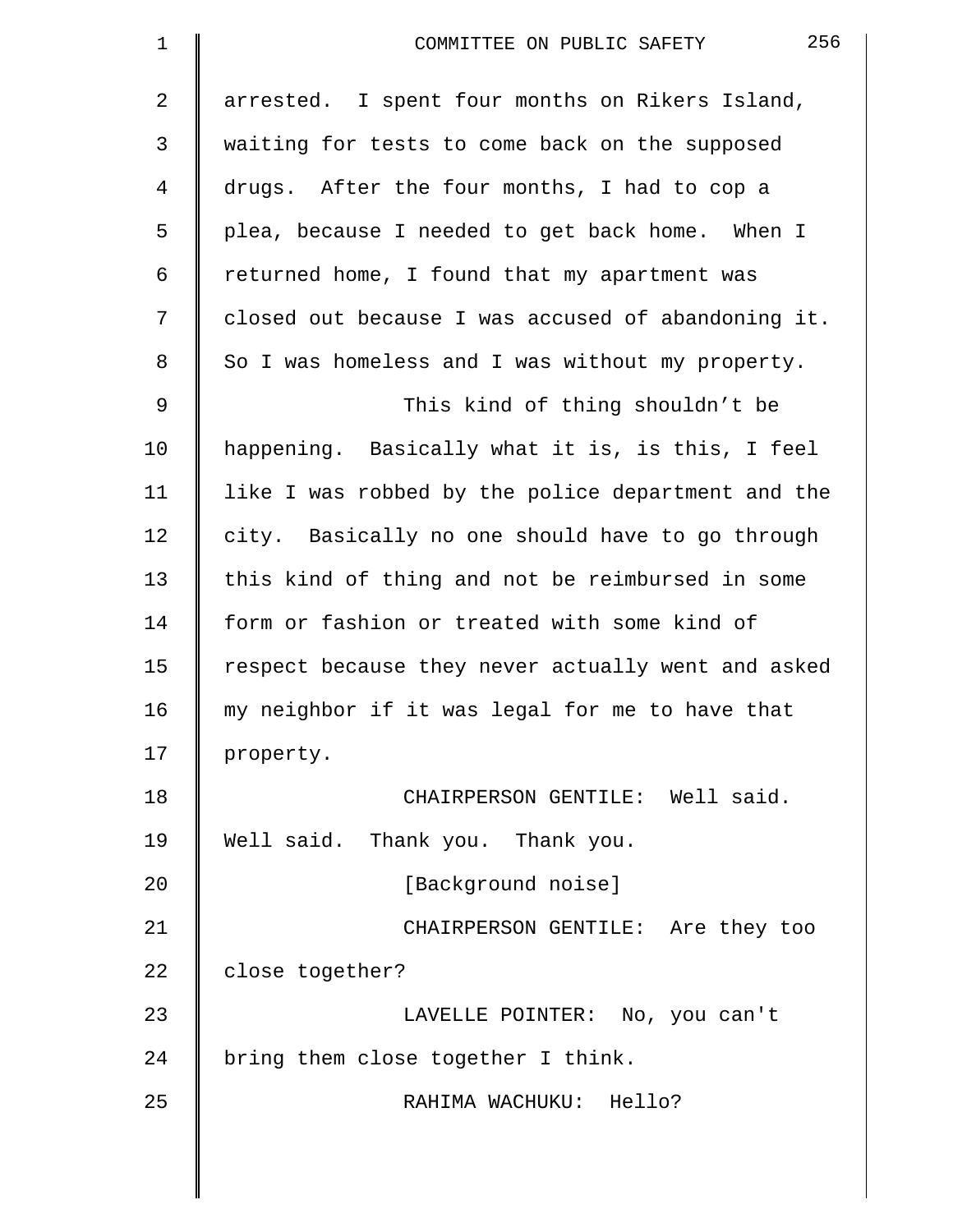| 257<br>COMMITTEE ON PUBLIC SAFETY                  |
|----------------------------------------------------|
| CHAIRPERSON GENTILE: Is it                         |
| working?                                           |
| RAHIMA WACHUKU: Yes. My name is                    |
| Rahima Wachuku. I created a meet up group on       |
| meetup.com called Stop Stop-And-Frisk New York     |
| City. I did so because I felt like it's just that  |
| commonsense. You know, you meet up to go bike      |
| riding, you meet up to go skydiving, or what have  |
| you. You would meet up to support New Yorkers      |
| violating other New Yorkers.                       |
| Things I didn't know when I came to                |
| this meeting. I didn't know I had the right to     |
| wear a political button to City Hall because on a  |
| prior occasion I went to a trail for Noche Edward  |
| Diaz [phonetic] and my buttons were confiscated by |
| the--is the Supreme Court in the Bronx?            |
| JOSE LASALLE: Bronx, Hall of                       |
| Justice.                                           |
| RAHIMA WACHUKU: Hall of Justice.                   |
| I was told to fill out a form for their return. I  |
| refused because I was afraid to give them my       |
| information because I'm afraid of being targeted.  |
| These fears are founded. I came home one evening   |
| from a rehearsal. I'm an actor. I found four       |
|                                                    |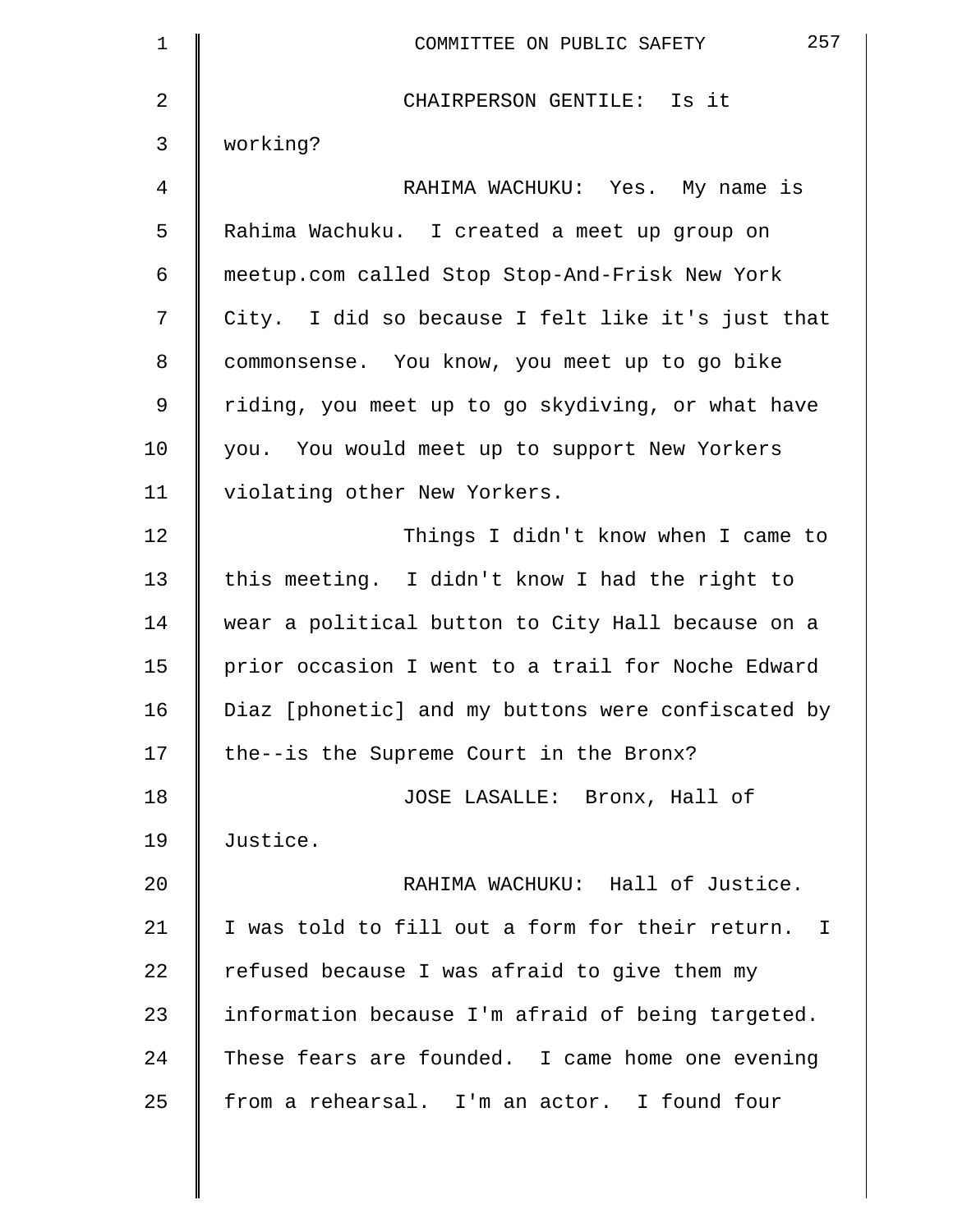| 1              | 258<br>COMMITTEE ON PUBLIC SAFETY                   |
|----------------|-----------------------------------------------------|
| $\overline{a}$ | police officers on the ramp of my building,         |
| 3              | pantomiming beating up someone.                     |
| 4              | Stop-and-frisk is segregating our                   |
| 5              | city. I take the subway every day and it has        |
| 6              | always been a microcosm of New York City. People    |
| 7              | are no longer choosing their seats on the basis of  |
| 8              | availability, rather by who is sitting around       |
| 9              | them. Fear and anger fester and erupt in            |
| 10             | violence. African Americans and Latinos, gay,       |
| 11             | lesbian and transgender New Yorkers are afraid of   |
| 12             | being attacked and Caucasian Americans are afraid   |
| 13             | of irrational retaliation. A crowded subway car     |
| 14             | is as volatile. The tension is as palpable as an    |
| 15             | active volcano.                                     |
| 16             | I don't know when any of you last                   |
| 17             | rode the subway, but \$2.25 is all you need to find |
| 18             | out that stop-and-frisk is tearing our city apart.  |
| 19             | Thank you.                                          |
| 20             | CHAIRPERSON GENTILE: Thank you.                     |
| 21             | JOSE LASALLE: Hello? My name is                     |
| 22             | Jose LaSalle. I'm one of the co-founders of Stop    |
| 23             | Stop-And-Frisk movement that started with Cornell   |
| 24             | West, Carl Dichs [phonetic], Debra Street           |
| 25             | [phonetic], Reverend Fell [phonetic] and October    |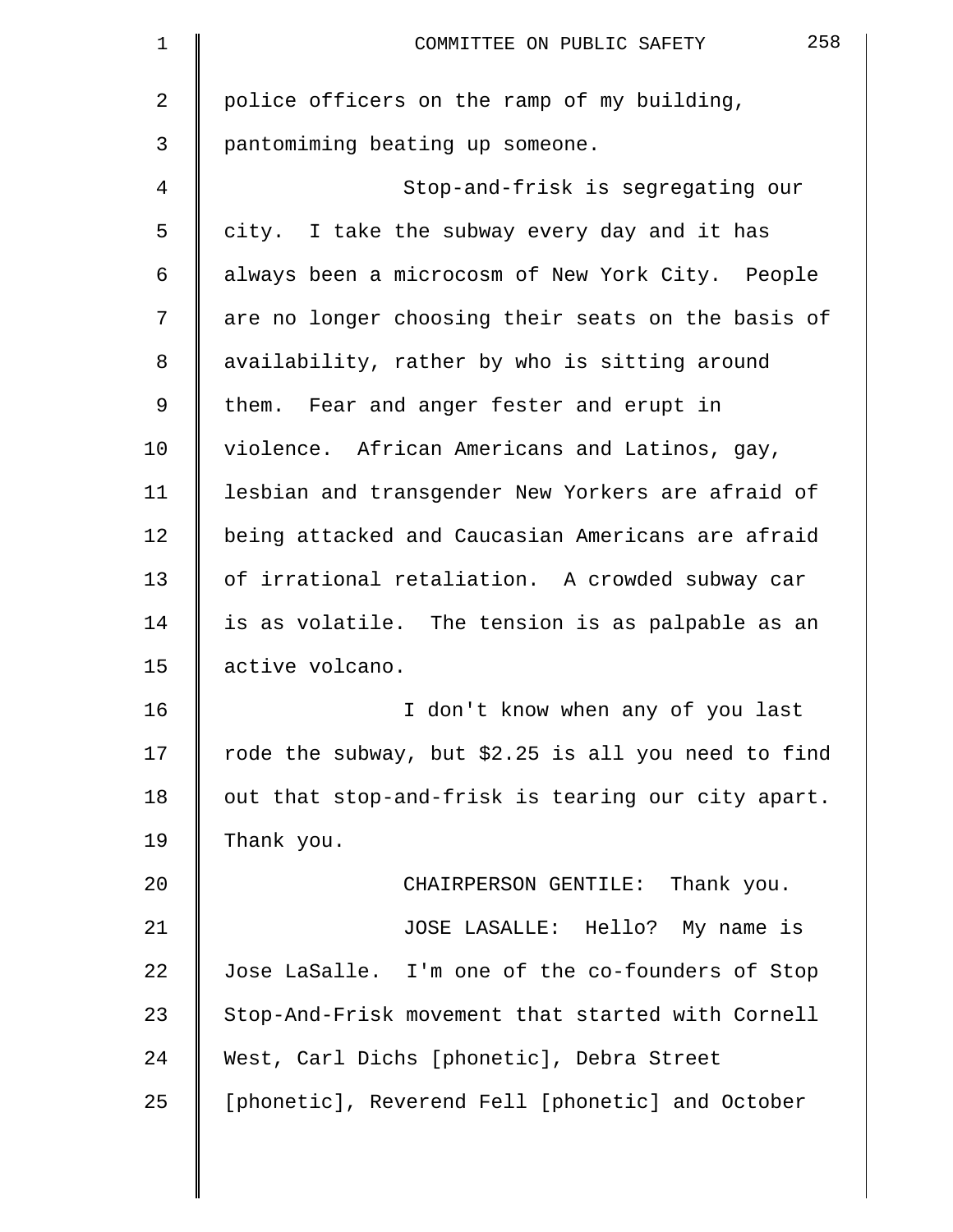| 1  | 259<br>COMMITTEE ON PUBLIC SAFETY                  |
|----|----------------------------------------------------|
| 2  | 21st. We started putting our body in the line      |
| 3  | because we started realizing that it was a problem |
| 4  | in the community with the stop, question and frisk |
| 5  | policy.                                            |
| 6  | So every since then we've been also                |
| 7  | targeted because of, you know what I'm saying, of  |
| 8  | the stop-and-frisk policy because we are against   |
| 9  | it.                                                |
| 10 | Now, real quick, if it's okay with                 |
| 11 | you, I would like to play a little bit of an       |
| 12 | audio, just so you could hear what kind of led me, |
| 13 | you know what I'm saying, to bring about this Stop |
| 14 | Stop-And-Frisk movement.                           |
| 15 | [Audio playing]                                    |
| 16 | JOSE LASALLE: Now, this is my                      |
| 17 | stepson who was stopped in 2011 and was treated    |
| 18 | like he was some kind of criminal. The funny       |
| 19 | thing is he was also an explorer in the 25th       |
| 20 | Precinct, which they also recognized it. They      |
| 21 | called him a "mutt" which for a Puerto Rican,      |
| 22 | that's a mixed breed, like a mixed breed dog.      |
| 23 | They also took his arm and pushed it to the back.  |
| 24 | I mean, if you all see it, it's going to be all    |
| 25 | over the news. It's been on--we released it out,   |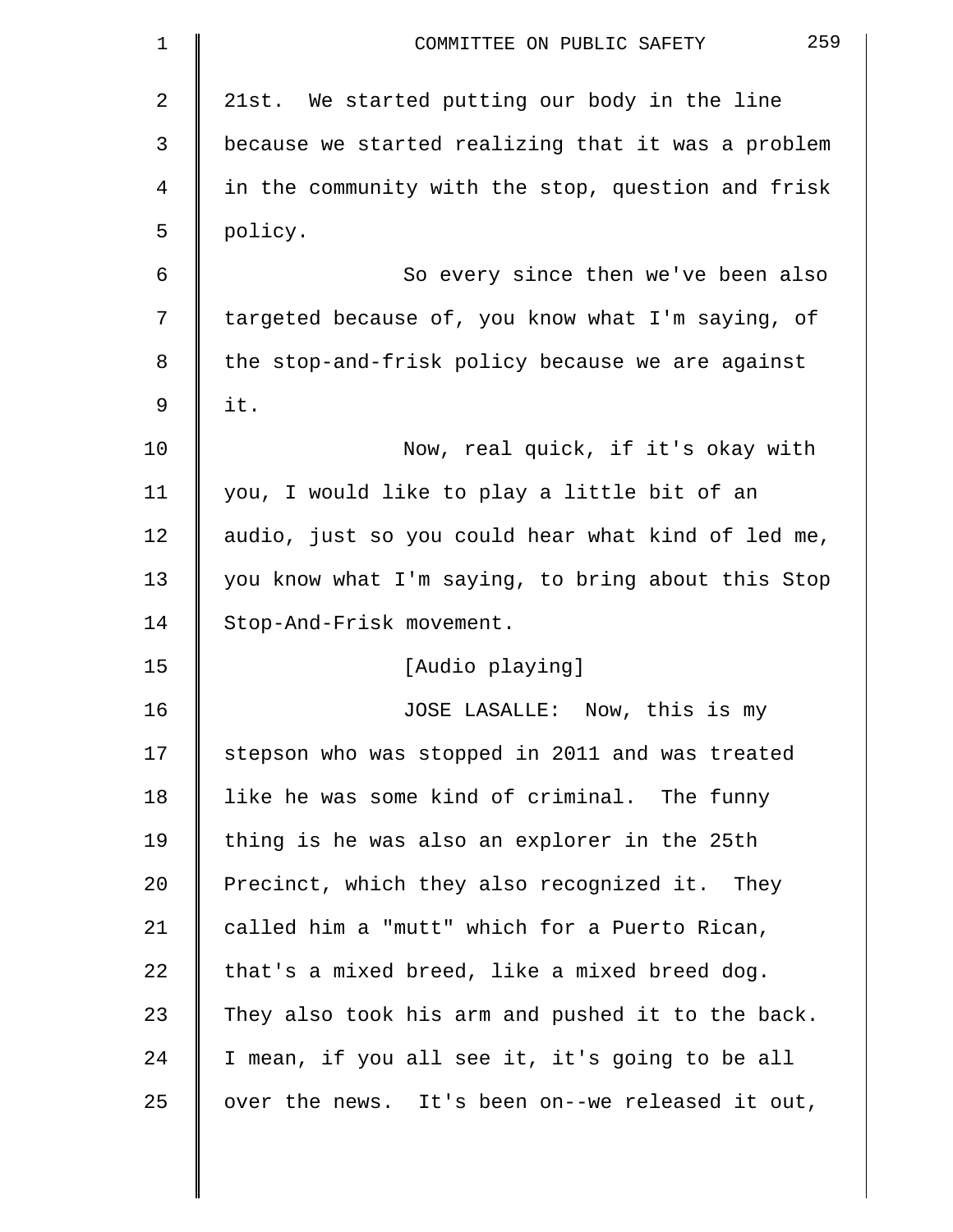| 260<br>COMMITTEE ON PUBLIC SAFETY                  |
|----------------------------------------------------|
| so it's all over the place now.                    |
| So basically that's what pushed me                 |
| to start fighting against Stop Stop-And-Frisk.     |
| You know, the community reform is something very   |
| important because these officers need to be        |
| accountable for these things that they do. By      |
| making sure that this Community Safety Act is      |
| passed, we ensure these youth out there that they  |
| will not be treated, all right, like animals.      |
| They'll not be treated less than a human being.    |
| Thank you.                                         |
| CHAIRPERSON GENTILE: Thank you.                    |
| CARLTON BERKLEY: Hello, my name is                 |
| Carlton Berkley. I'm a retired New York City       |
| detective. I did 20 years. I also worked with      |
| Eric Adams, who's a senator in the 20th Senatorial |
| District and I was a member of the 100 Blacks in   |
| Law Enforcement who Care.                          |
| I'm here to speak on the stop-and-                 |
| frisk. Now there is a legal stop-and-frisk is      |
| what I used to do when I was on the job and it     |
| never resulted in what's happening today. That     |
| legal stop-and-frisk protects the police officer   |
| and helps the police officers do the job           |
|                                                    |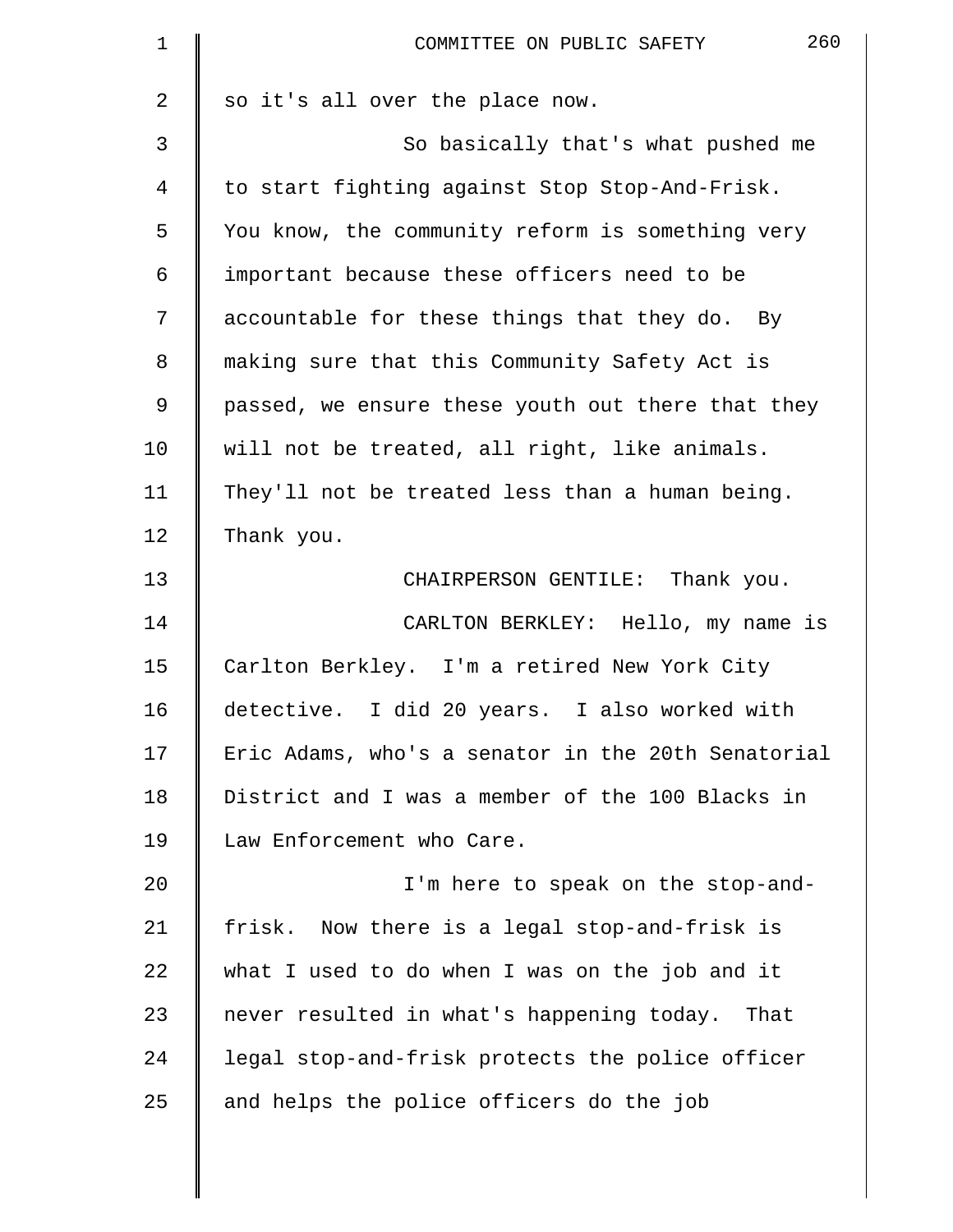| $\mathbf 1$    | 261<br>COMMITTEE ON PUBLIC SAFETY                  |
|----------------|----------------------------------------------------|
| $\overline{2}$ | efficiently. However, the illegal stop-and-frisk,  |
| 3              | that's what I'm here to speak about today.         |
| 4              | The illegal stop-and-frisk what                    |
| 5              | happens is nine times out of ten, the officer      |
| 6              | doesn't have any suspicion of the person, that the |
| 7              | person did anything wrong. It's a quota system.    |
| 8              | Officer Polanco [phonetic] has stated it in the    |
| 9              | 42nd Precinct and he has taped it.                 |
| 10             | Also, with this stop-and-frisk,                    |
| 11             | most of the victims are the homeless because they  |
| 12             | figure that they have no one to speak up for them  |
| 13             | and in the minority communities. The number one    |
| 14             | reason why officers are also doing this, other     |
| 15             | than the quota, is because that stop-and-frisk     |
| 16             | nine times out of ten results in an arrest and     |
| 17             | that arrest generates overtime for the officer.    |
| 18             | Then the supervisors at times tells the officers   |
| 19             | if they need someone to watch for their kid--if an |
| 20             | officer needs a tour of duty, they have to go out  |
| 21             | and affect these arrests, which are illegal.       |
| 22             | For 30 seconds, I want to tell you                 |
| 23             | that--Tourin [phonetic] get up here. I want to     |
| 24             | demonstrate to you what is a real stop-and-frisk,  |
| 25             | because most people don't know what a frisk is and |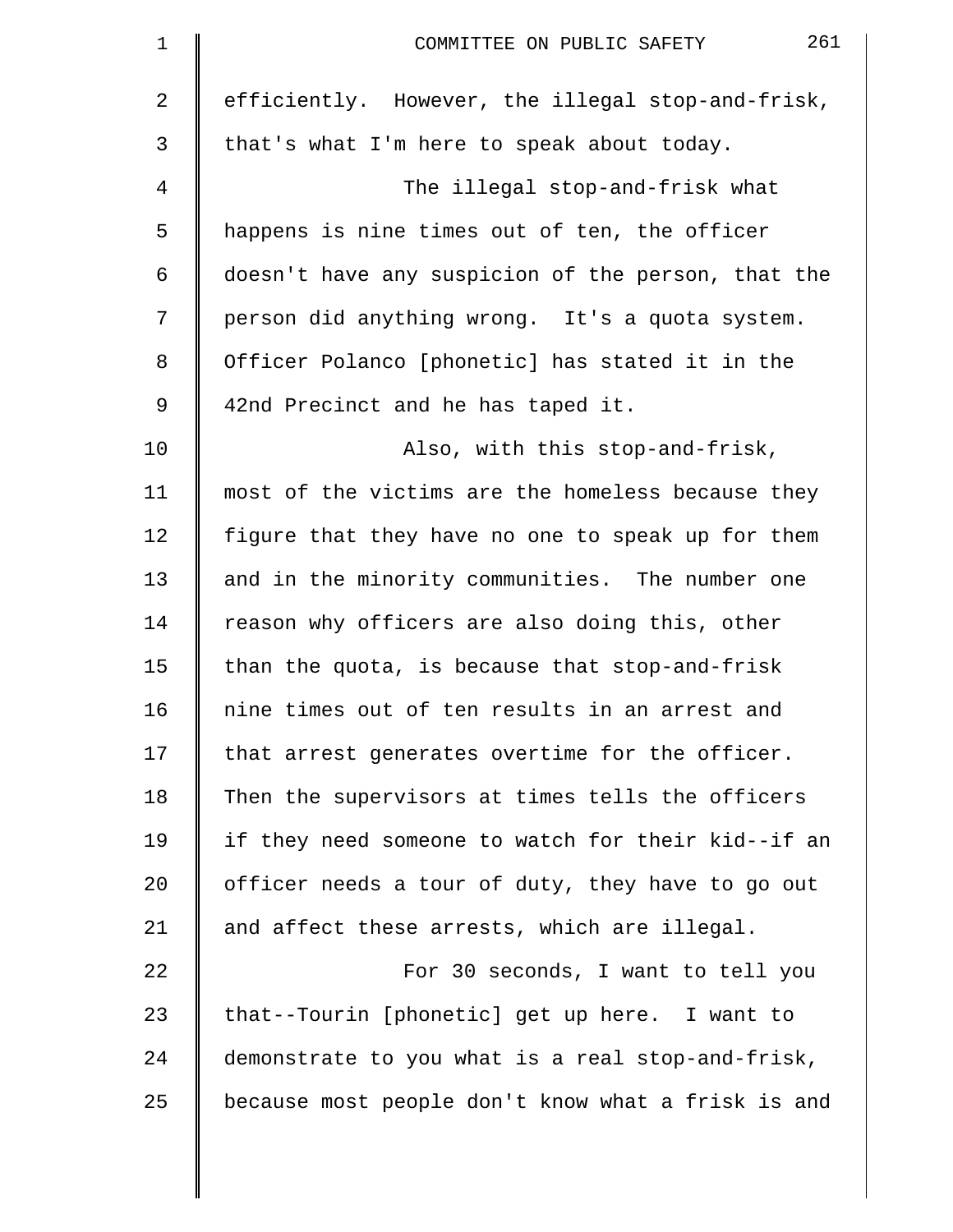| $\mathbf 1$ | 262<br>COMMITTEE ON PUBLIC SAFETY                  |
|-------------|----------------------------------------------------|
| 2           | what a search is. If I can just demonstrate it     |
| 3           | really quickly, hopefully one of you are a lawyer, |
| 4           | I can demonstrate to you what a frisk is and what  |
| 5           | a search is. Most people don't know, and that's    |
| 6           | why I wrote a book and I'm trying to educate the   |
| 7           | community on what's a search, a frisk and a pat    |
| 8           | frisk. So if you would allow me just 30 seconds.   |
| $\mathsf 9$ | CHAIRPERSON GENTILE: Quickly.                      |
| 10          | CARLTON BERKLEY: Okay. This                        |
| 11          | gentleman is walking down the street, if you can   |
| 12          | hear me. I'm a cop. I stop him, right, for         |
| 13          | nothing at all. And I ask him, do you live here?   |
| 14          | He said no. Do you got any ID? Well hold on, put   |
| 15          | your hands on the wall. Now, to just degrade him   |
| 16          | a little bit, they'll take the hat off because the |
| 17          | way he's wearing his hat. An officer will take     |
| 18          | the hat off and throw it on the ground just to     |
| 19          | degrade him. Then this is what the officer will    |
| 20          | do.                                                |
| 21          | I want to ask you and everyone                     |
| 22          | here, tell me, is this a frisk, a pat frisk or a   |
| 23          | search? You tell me.                               |
| 24          | [Pause]                                            |
| 25          | CARLTON BERKLEY: Now, does anyone                  |
|             |                                                    |
|             |                                                    |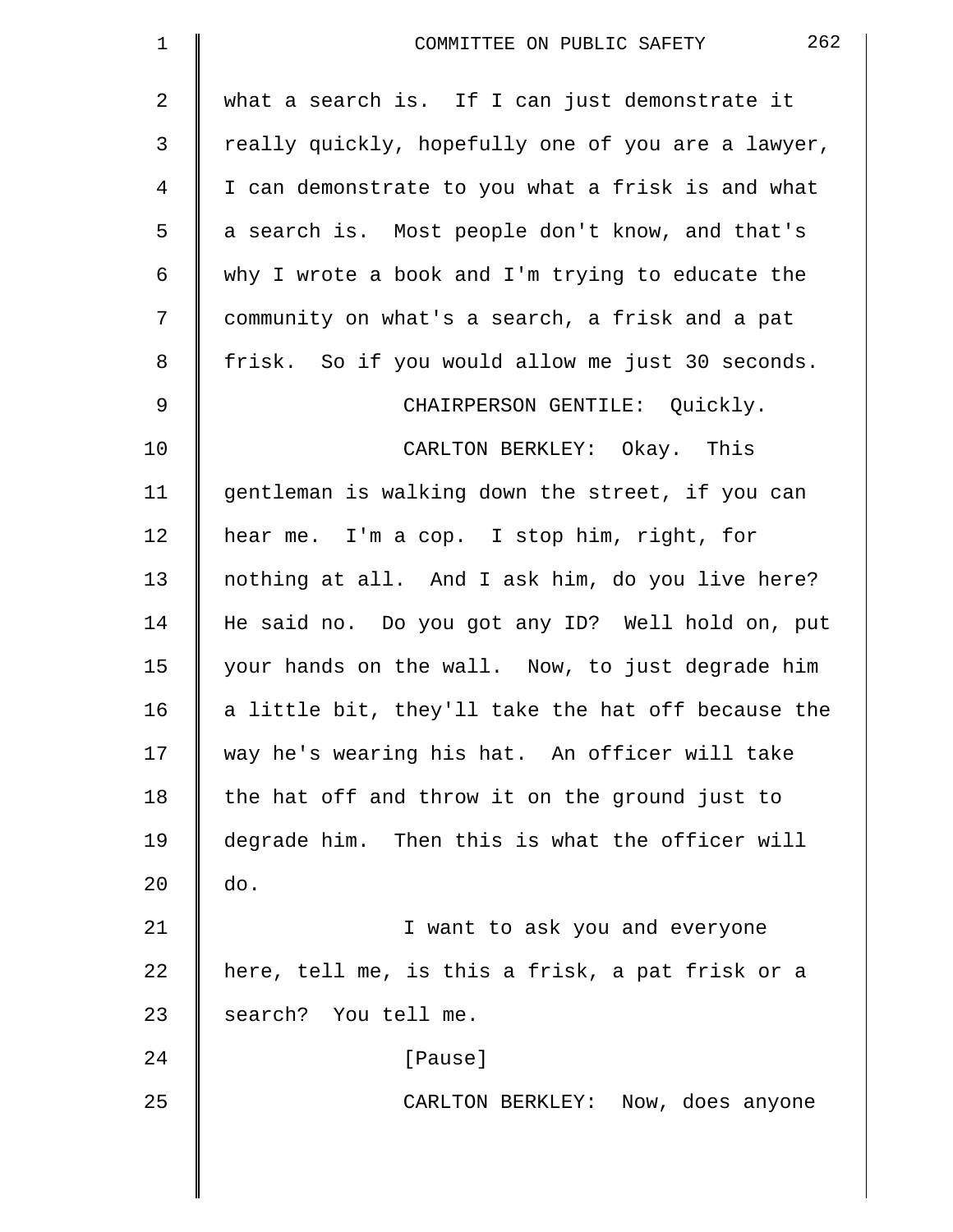| 1           | 263<br>COMMITTEE ON PUBLIC SAFETY                 |
|-------------|---------------------------------------------------|
| 2           | here know what did I just do?                     |
| 3           | FEMALE VOICE: Pat down.                           |
| 4           | CARLTON BERKLEY: It's a pat down.                 |
| 5           | CHAIRPERSON GENTILE: Pat down,                    |
| 6           | okay.                                             |
| 7           | CARLTON BERKLEY: Pat down. All                    |
| 8           | right, someone said search. Who said search? How  |
| $\mathsf 9$ | did I search the person?                          |
| 10          | CHAIRPERSON GENTILE: Okay, no, no,                |
| 11          | no, we can't do this in the audience.             |
| 12          | CARLTON BERKLEY: Okay, well let me                |
| 13          | tell you. She's the only one that's right. You    |
| 14          | said pat frisk. Councilman, you said pat frisk.   |
| 15          | It's not a pat frisk. The cops are psyching       |
| 16          | people out. What I really did was I searched him. |
| 17          | I searched him twice. When I took his hat off, I  |
| 18          | looked inside his hat and then I lifted his shirt |
| 19          | up to see that he was wearing a belt. You know,   |
| 20          | and that is against the Fourth Amendment right,   |
| 21          | which protects all citizens against unreasonable  |
| 22          | searches and seizures. This is what the cops are  |
| 23          | out there doing. They're violating people's       |
| 24          | rights and they're saying they're frisking them   |
| 25          | but they're really searching them. That's what    |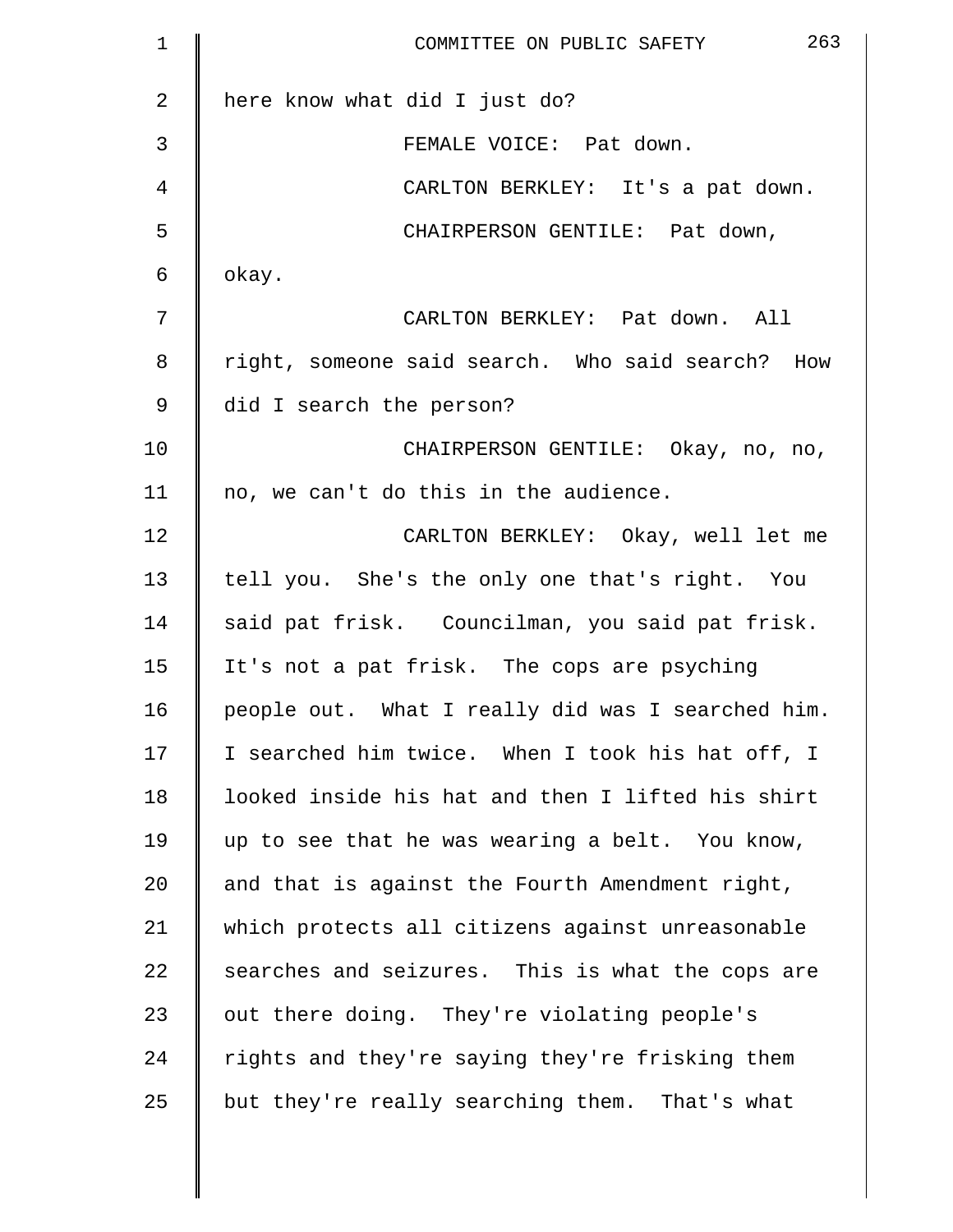| 1              | 264<br>COMMITTEE ON PUBLIC SAFETY                 |
|----------------|---------------------------------------------------|
| $\overline{2}$ | I'm trying to do to educate people so that they   |
| 3              | will be able to come into court and articulate a  |
| 4              | difference between a pat frisk, a frisk and a     |
| 5              | search.                                           |
| 6              | CHAIRPERSON GENTILE: Very                         |
| 7              | interesting.                                      |
| 8              | CARLTON BERKLEY: Thank you.                       |
| 9              | CHAIRPERSON GENTILE: Do you have                  |
| 10             | copies--                                          |
| 11             | CARLTON BERKLEY: [interposing]                    |
| 12             | And I support--                                   |
| 13             | CHAIRPERSON GENTILE: [interposing]                |
| 14             | Do you have copies of that book?                  |
| 15             | CARLTON BERKLEY: I have one which                 |
| 16             | is a sample. If you want it, I'll--               |
| 17             | CHAIRPERSON GENTILE: [interposing]                |
| 18             | No, no, I'm just saying if you had some you could |
| 19             | leave it with us, but that's fine.                |
| 20             | CARLTON BERKLEY: I'm come and see                 |
| 21             | Councilman Jumaane Williams.                      |
| 22             | CHAIRPERSON GENTILE: Sure, that'd                 |
| 23             | be great.                                         |
| 24             | CARLTON BERKLEY: And I'll leave a                 |
| 25             | few with him.                                     |
|                |                                                   |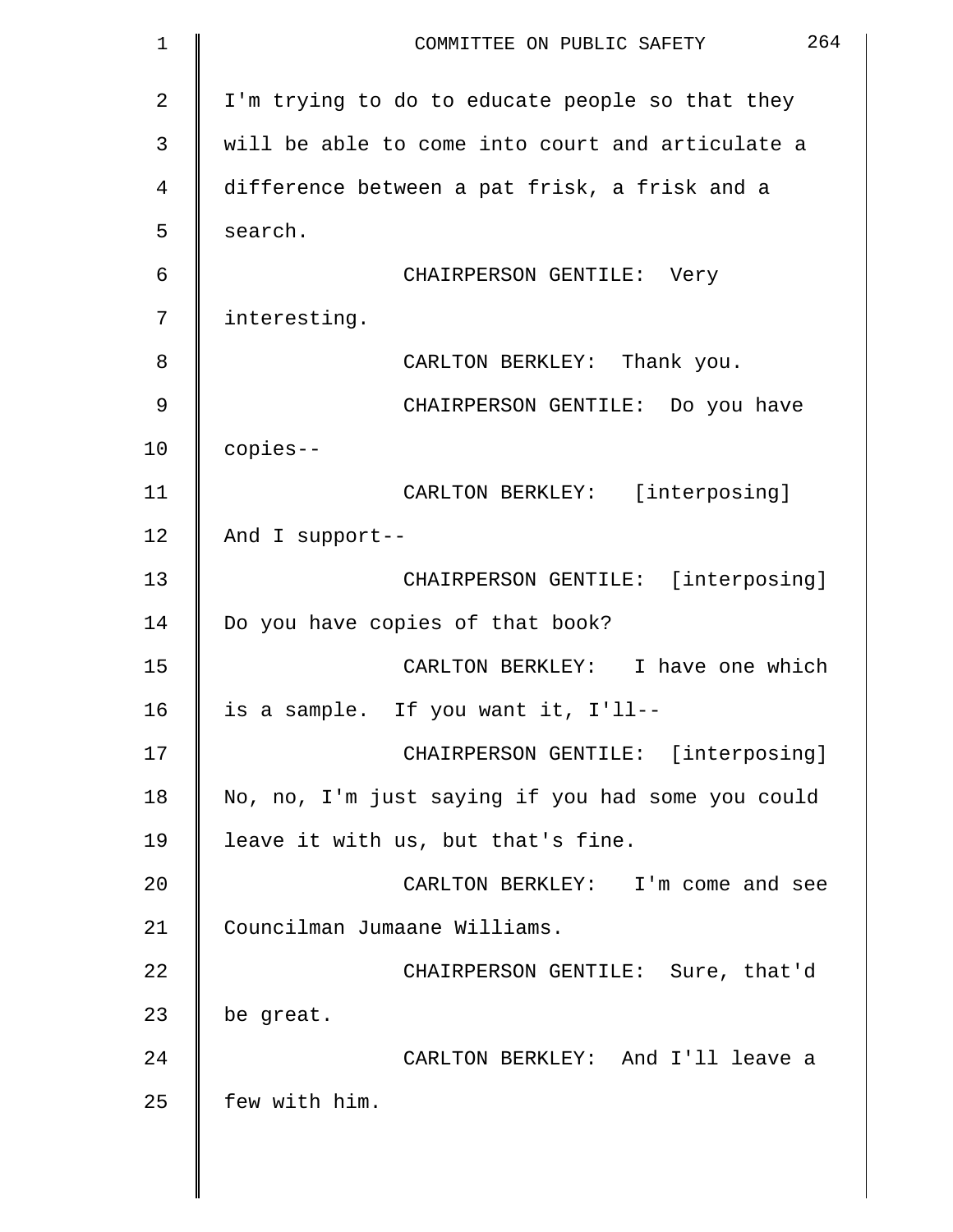| $\mathbf 1$ | 265<br>COMMITTEE ON PUBLIC SAFETY                  |
|-------------|----------------------------------------------------|
| 2           | CHAIRPERSON GENTILE: That'd be                     |
| 3           | great. Absolutely.                                 |
| 4           | CARLTON BERKLEY: Free of charge.                   |
| 5           | CHAIRPERSON GENTILE: Okay, great.                  |
| 6           | Thank you all. Any questions?                      |
| 7           | COUNCIL MEMBER WILLIAMS: No, I                     |
| 8           | just want to say thank you guys. One, I've been    |
| 9           | wearing your button since you gave it to me.       |
| 10          | Thank you to the former police for coming out.     |
| 11          | Thank you guys for your personal testimony,        |
| 12          | because not many people understand how some        |
| 13          | people--they don't experience it, don't understand |
| 14          | what's the problem with a simple stop. They don't  |
| 15          | understand how it can really damage not just your  |
| 16          | psyche but also actually your life after that. We  |
| 17          | really can be damaged by something that made no    |
| 18          | sense to begin with. So I'm glad that we can get   |
| 19          | some personal testimonies so people can truly      |
| 20          | understand the effect it's having in many          |
| 21          | communities. Thank you.                            |
| 22          | CHAIRPERSON GENTILE: Thank you                     |
| 23          | again for your testimonies. Thank you so much.     |
| 24          | Thank you for waiting this long to testify. Our    |
| 25          | next panel will be Beau Samatopolous [phonetic],   |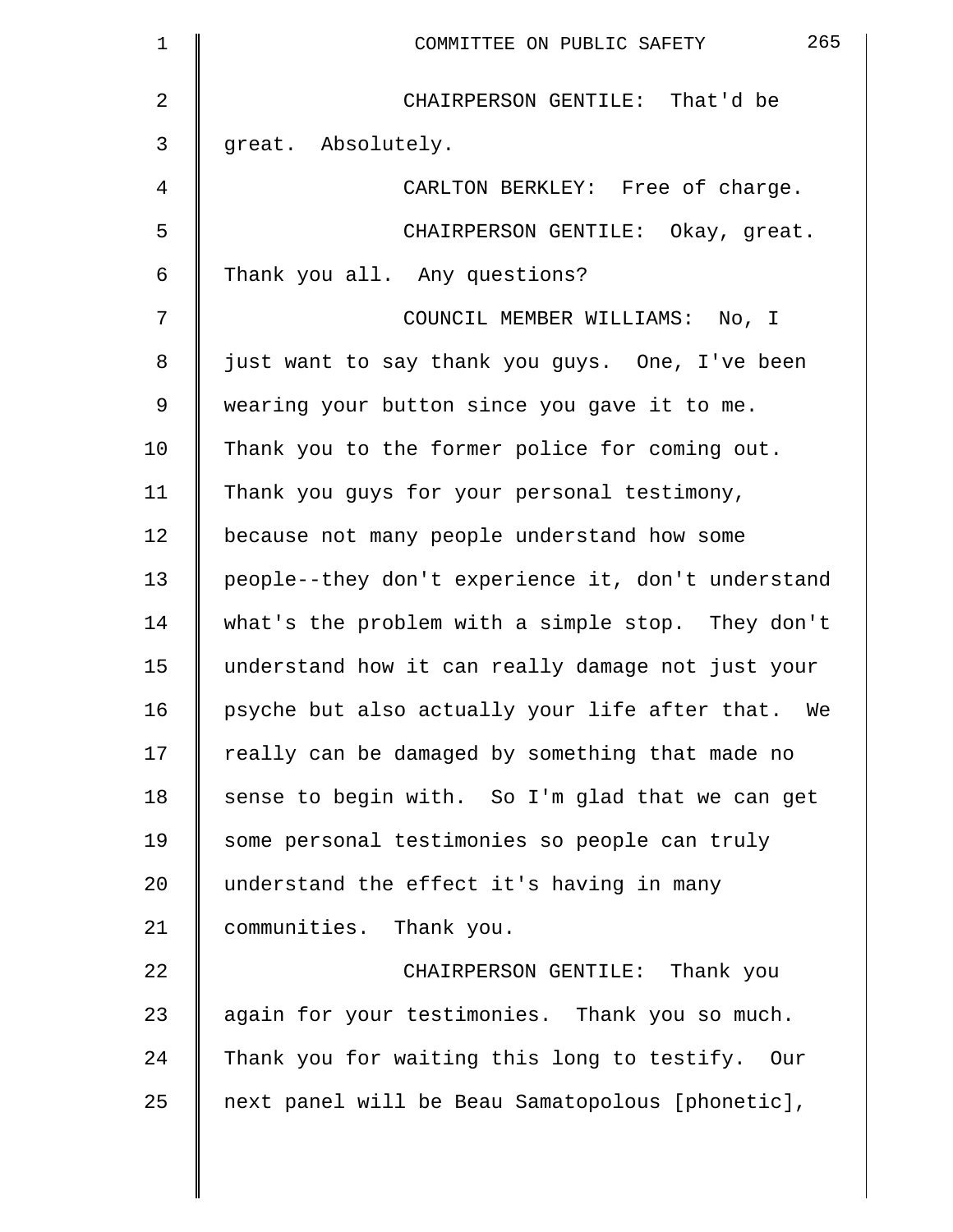| 1  | 266<br>COMMITTEE ON PUBLIC SAFETY                  |
|----|----------------------------------------------------|
| 2  | Allen Feinblum [phonetic], Fred Newton [phonetic]  |
| 3  | and Mitchyll Mora.                                 |
| 4  | [Pause]                                            |
| 5  | CHAIRPERSON GENTILE: So let's try                  |
| 6  | to keep it as close to two minutes as we can.      |
| 7  | We'll start down here.                             |
| 8  | BEAU SAMATOPOULOS: Hello?                          |
| 9  | CHAIRPERSON GENTILE: Yes, you're                   |
| 10 | on.                                                |
| 11 | BEAU SAMATOPOULOS: Over three ago,                 |
| 12 | nine shots from a .40 caliber semiautomatic--      |
| 13 | CHAIRPERSON GENTILE: [interposing]                 |
| 14 | Just identify yourself also.                       |
| 15 | BEAU SAMATOPOULOS: Beau                            |
| 16 | Samatopoulos.                                      |
| 17 | CHAIRPERSON GENTILE: Okay.                         |
| 18 | BEAU SAMATOPOULOS: Nine shots from                 |
| 19 | a .40 caliber semiautomatic were fired in front of |
| 20 | my house. One of them went into my daughter's      |
| 21 | bedroom, not by mistake. To this day, not one      |
| 22 | detective or investigator has come to my house to  |
| 23 | ask what I know about the shooting or the people   |
| 24 | involved. Instead, I was told by the commanding    |
| 25 | officer of the precinct that "as far as I'm        |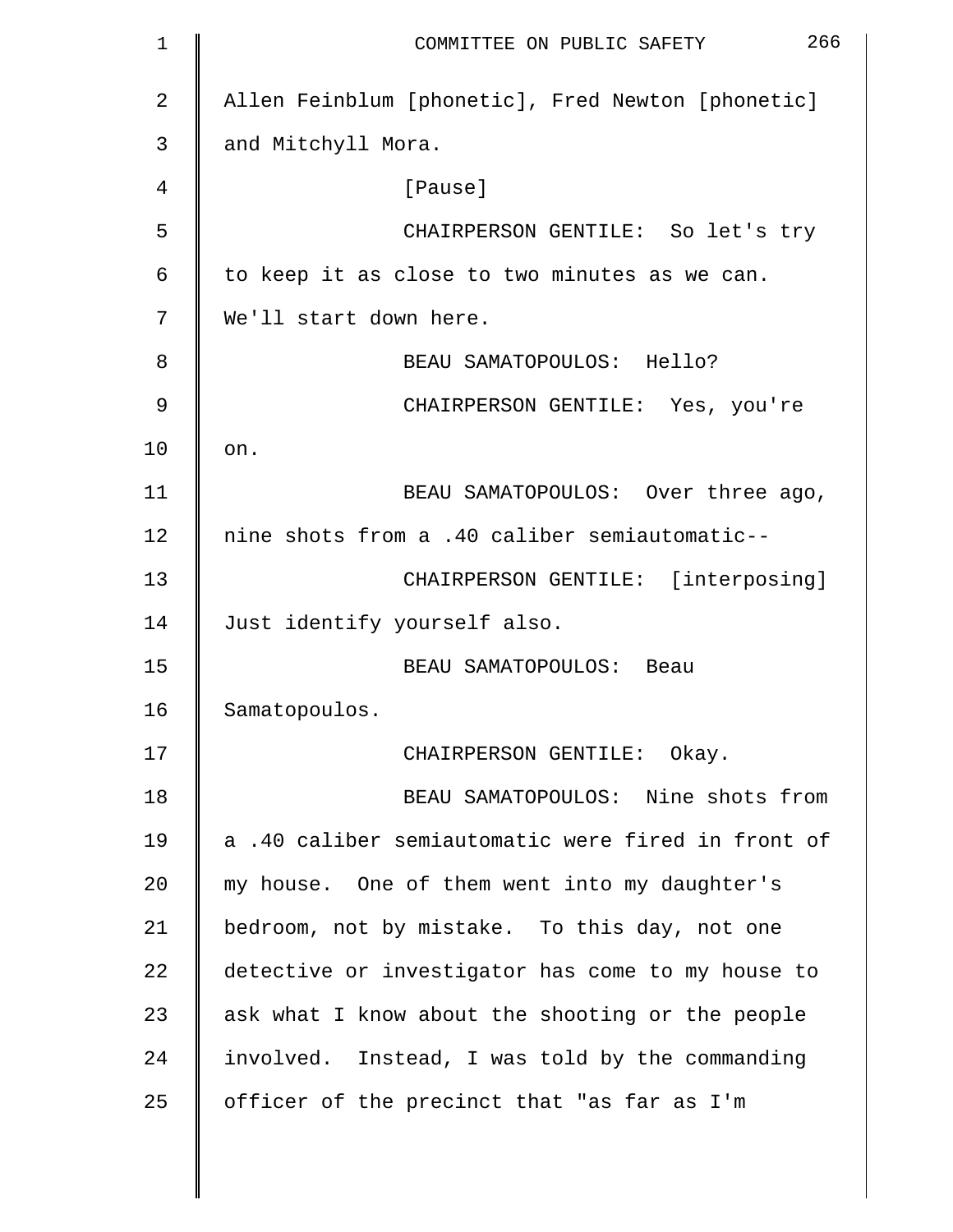| $\mathbf 1$ | 267<br>COMMITTEE ON PUBLIC SAFETY                  |
|-------------|----------------------------------------------------|
| 2           | concerned there was no crime committed." I guess   |
| 3           | that's what they mean when they say crime is down. |
| 4           | His remarks and lack of proper                     |
| 5           | policing have led to further threats and abuse of  |
| 6           | me and my property. The police have effectively    |
| 7           | put a bull's eye on my back. Those with any        |
| 8           | knowledge of the shooting know that the police     |
| 9           | don't care to do anything that might expose their  |
| 10          | own incompetence.                                  |
| 11          | A year after the shooting, I filed                 |
| 12          | a complaint against the precinct and its           |
| 13          | commanding officer. The complaint went to          |
| 14          | Internal Affairs. I made the complaint             |
| 15          | specifically against the local precinct and the    |
| 16          | commanding officer.                                |
| 17          | A few months later, I got a call                   |
| 18          | from a man claiming to be investigating my         |
| 19          | complaint. After a few questions, it occurred to   |
| 20          | me that he hadn't identified himself. I asked who  |
| 21          | he was and where he was from. He said I'm          |
| 22          | Sergeant X and continued making suspiciously       |
| 23          | pointed questions, questions designed to cast      |
| 24          | doubt on my complaint. I asked again "where are    |
| 25          | you from?" He ignored me and kept asking           |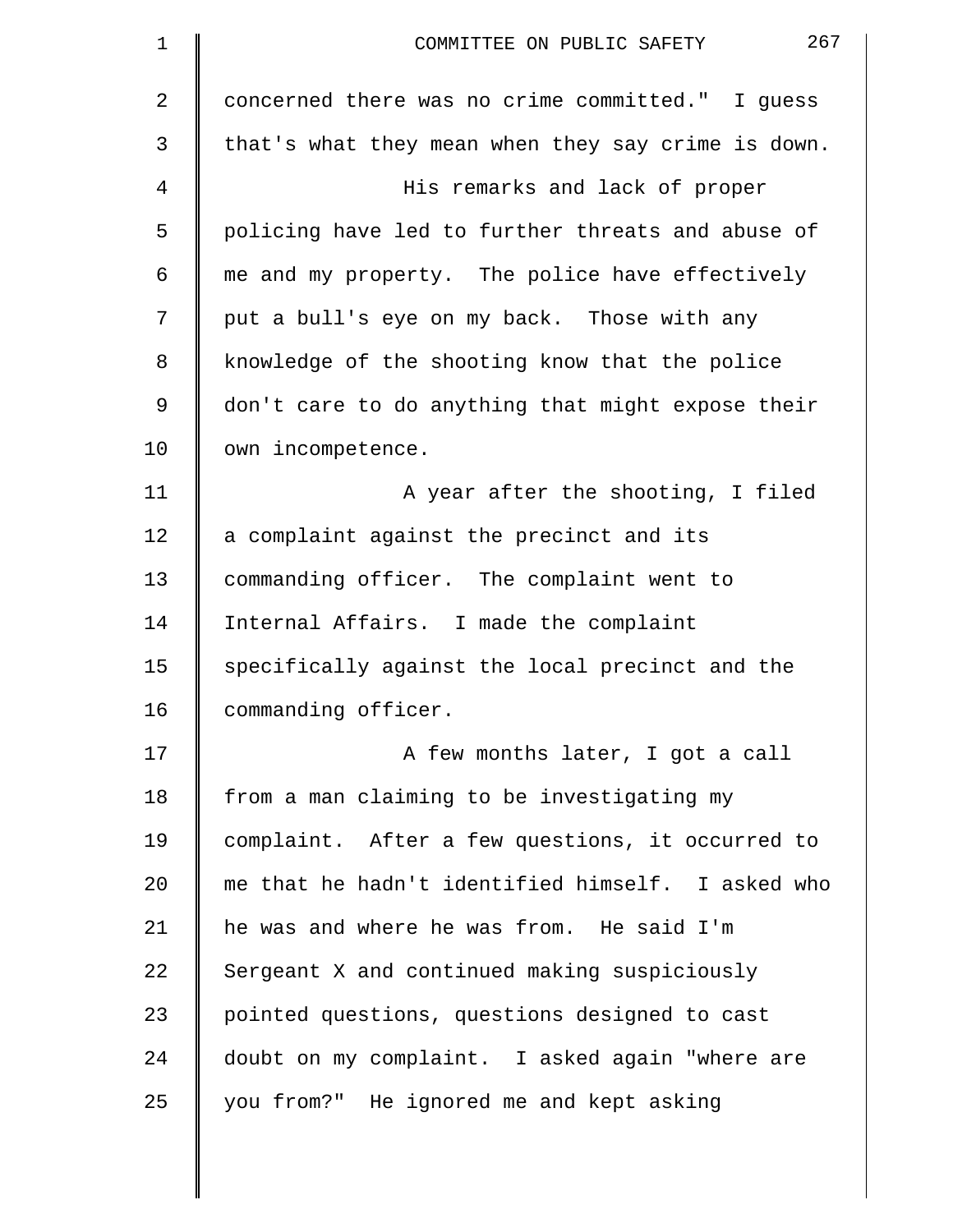| $\mathbf 1$    | 268<br>COMMITTEE ON PUBLIC SAFETY                  |
|----------------|----------------------------------------------------|
| $\overline{2}$ | questions.                                         |
| 3              | After the third time, he admitted                  |
| 4              | that he worked out of the very precinct that I had |
| 5              | lodged the complaint against. I asked who his      |
| 6              | commanding officer was. He said the very same      |
| 7              | person that I had complained about. Then I asked   |
| 8              | if he expected me to believe that the precinct     |
| $\mathsf 9$    | that I filed a complaint against would do a proper |
| 10             | investigation of itself. He said, and I quote,     |
| 11             | "if you want an investigation, this is the only    |
| 12             | one you'll get." Needless to say, I got nowhere    |
| 13             | with that complaint.                               |
| 14             | Later, I called Internal Affairs to                |
| 15             | find out what had happened. After being led on a   |
| 16             | three-day long wild goose chase from one section   |
| 17             | to another unit to another, I finally got someone  |
| 18             | who said to me "this seems strange. Why did they   |
| 19             | refer your complaint to the same precinct to the   |
| 20             | same precinct that you complained about? I don't   |
| 21             | know what to tell you but I suggest you file       |
| 22             | another complaint and be specific that you want it |
| 23             | not to go to the same people."                     |
| 24             | CHAIRPERSON GENTILE: Can you                       |
| 25             | summarize the rest? Summarize the rest?            |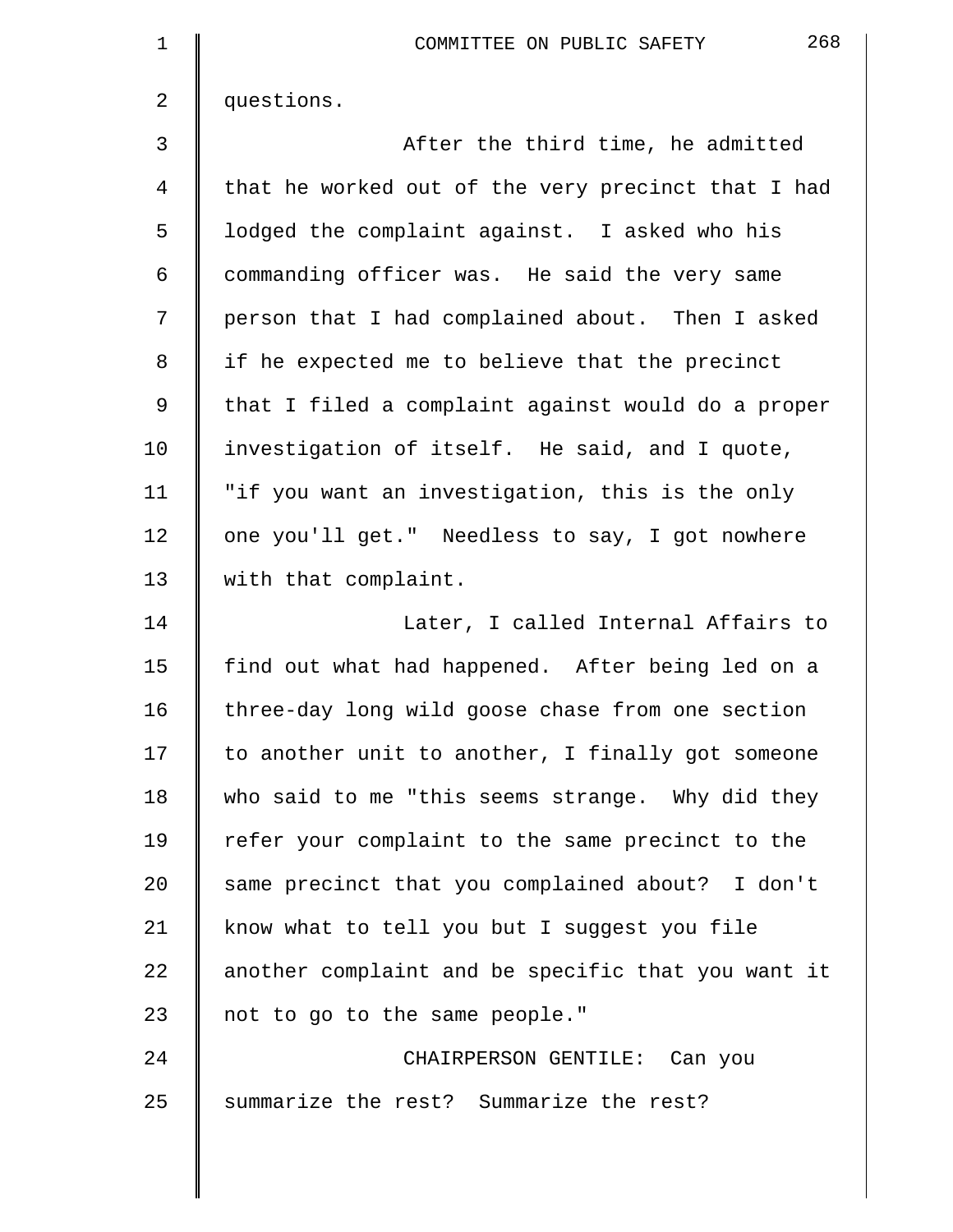| 1  | 269<br>COMMITTEE ON PUBLIC SAFETY                 |
|----|---------------------------------------------------|
| 2  | BEAU SAMATOPOULOS: The second                     |
| 3  | complaint, they did exactly the same thing.       |
| 4  | Nothing was done. In a nutshell, this is how our  |
| 5  | police department polices itself, both itself and |
| 6  | the criminals of the city. Everything they do is  |
| 7  | designed to protect and serve a select few and    |
| 8  | themselves.                                       |
| 9  | CHAIRPERSON GENTILE: So you're                    |
| 10 | advocating for the inspector general?             |
| 11 | BEAU SAMATOPOULOS: Absolutely.                    |
| 12 | CHAIRPERSON GENTILE:<br>Okay.                     |
| 13 | BEAU SAMATOPOULOS: Absolutely.                    |
| 14 | CHAIRPERSON GENTILE: Okay, great.                 |
| 15 | Thanks. Next please?                              |
| 16 | FRED NEWTON: Good afternoon.<br>T.                |
| 17 | thank the Council and the sergeant-at-arms and    |
| 18 | everybody in the audience for being here and      |
| 19 | making this possible. My name is Fred Newton.     |
| 20 | Since retiring, I'm spending my golden years      |
| 21 | networking with and going to a lot of campaign in |
| 22 | the New Jim Crow Police Reform Organizing Project |
| 23 | meetings and New York Vocal meetings.             |
| 24 | Late at night when I get bloodshot                |
| 25 | eyes, you know going through the blogosphere, I   |
|    |                                                   |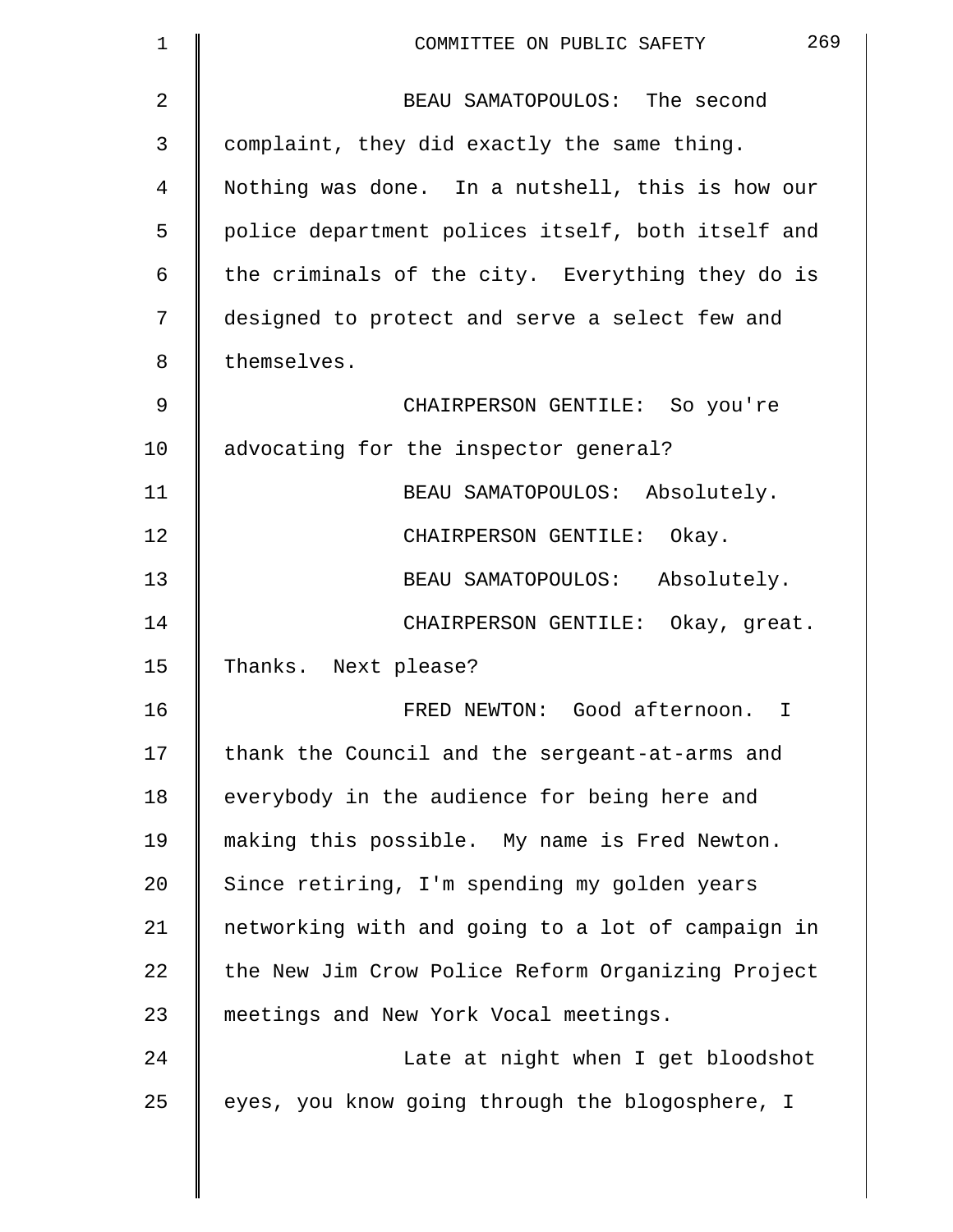| $\mathbf 1$ | 270<br>COMMITTEE ON PUBLIC SAFETY                  |
|-------------|----------------------------------------------------|
| 2           | read of numerous feminist advocacy groups          |
| 3           | complaining that the police and law enforcement    |
| 4           | aren't doing enough to go after rape and deal with |
| 5           | battered women. I saw a long TV show about         |
| 6           | missing children. They bitterly complained that    |
| 7           | law enforcement is not doing enough to, you know,  |
| 8           | find, research and deal with missing children.     |
| 9           | Newspaper columnist in my neighborhood complains   |
| 10          | about illegal bike riding and bike lanes. These    |
| 11          | are all productive things that the police could do |
| 12          | more of to enhance public safety and reduce crime  |
| 13          | instead of these unconstitutional egregious civil  |
| 14          | rights violations.                                 |
| 15          | The police department doesn't like                 |
| 16          | to use the word "quotas." They call it             |
| 17          | productivity goals or productivity expectations.   |
| 18          | So I'm particularly curious, I wish it would have  |
| 19          | come out in the wash if there were research, but   |
| 20          | what are the quotas, say for the 13th, the 17th    |
| 21          | and the 19th Precinct, which is Murray Hill,       |
| 22          | Midtown East, Upper East Side, compared to the     |
| 23          | 26th, 30th and 32nd Precincts, all of which are in |
| 24          | Harlem? What are the difference--are there         |
| 25          | different quotas expectations, either total        |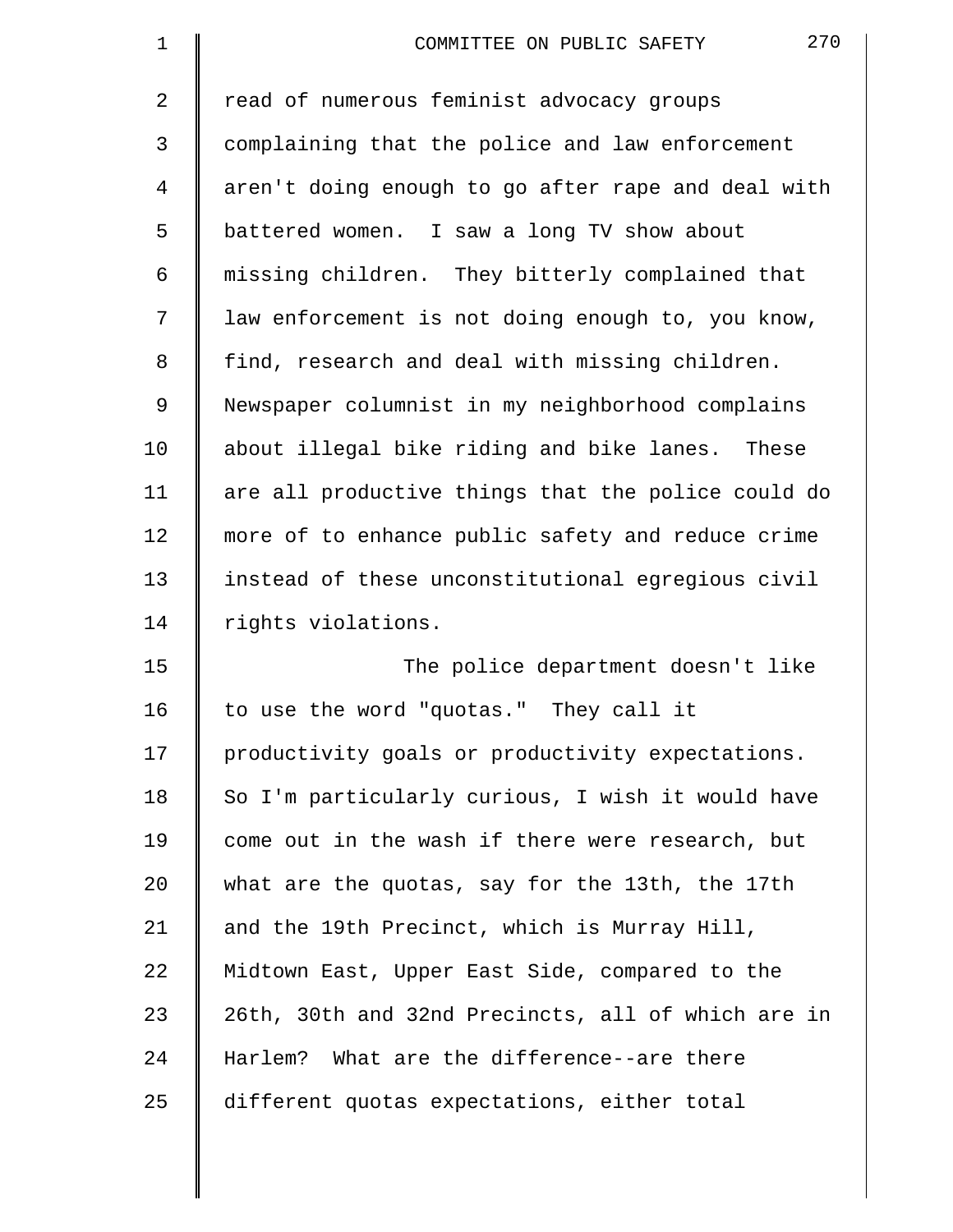| $\mathbf 1$    | 271<br>COMMITTEE ON PUBLIC SAFETY                |
|----------------|--------------------------------------------------|
| $\overline{2}$ | numbers or percentage wise for these precincts?  |
| 3              | One of the mayor's favorite                      |
| 4              | arguments for stop-and-frisk is it stops people  |
| 5              | who would have been carrying guns from carrying  |
| 6              | guns. Well maybe he's right. But putting         |
| 7              | yourself in the shoes of someone who's been      |
| 8              | stopped and frisked dozens of times, who's been  |
| 9              | traumatized--if I were such a person and I knew  |
| 10             | somebody had a gun, my policy would be if I see  |
| 11             | something, say nothing. The reason being is--    |
| 12             | CHAIRPERSON GENTILE: [interposing]               |
| 13             | You've got to sum up.                            |
| 14             | FRED NEWTON: --the gangs are the                 |
| 15             | lesser of two evils. The cops are the greater of |
| 16             | two evils.                                       |
| 17             | CHAIRPERSON GENTILE: Okay, thank                 |
| 18             | you, Mr. Newton.                                 |
| 19             | ALLEN FEINBLUM: Hello, my name is                |
| 20             | Allen Feinblum. It's been mentioned today that   |
| 21             | the mayor and the police commissioner isn't      |
| 22             | present today, but one person that should be     |
| 23             | present today is Mr. Lynch of the Police         |
| 24             | Benevolent Association. No one is here to defend |
| 25             | the officers. He is not here to explain why his  |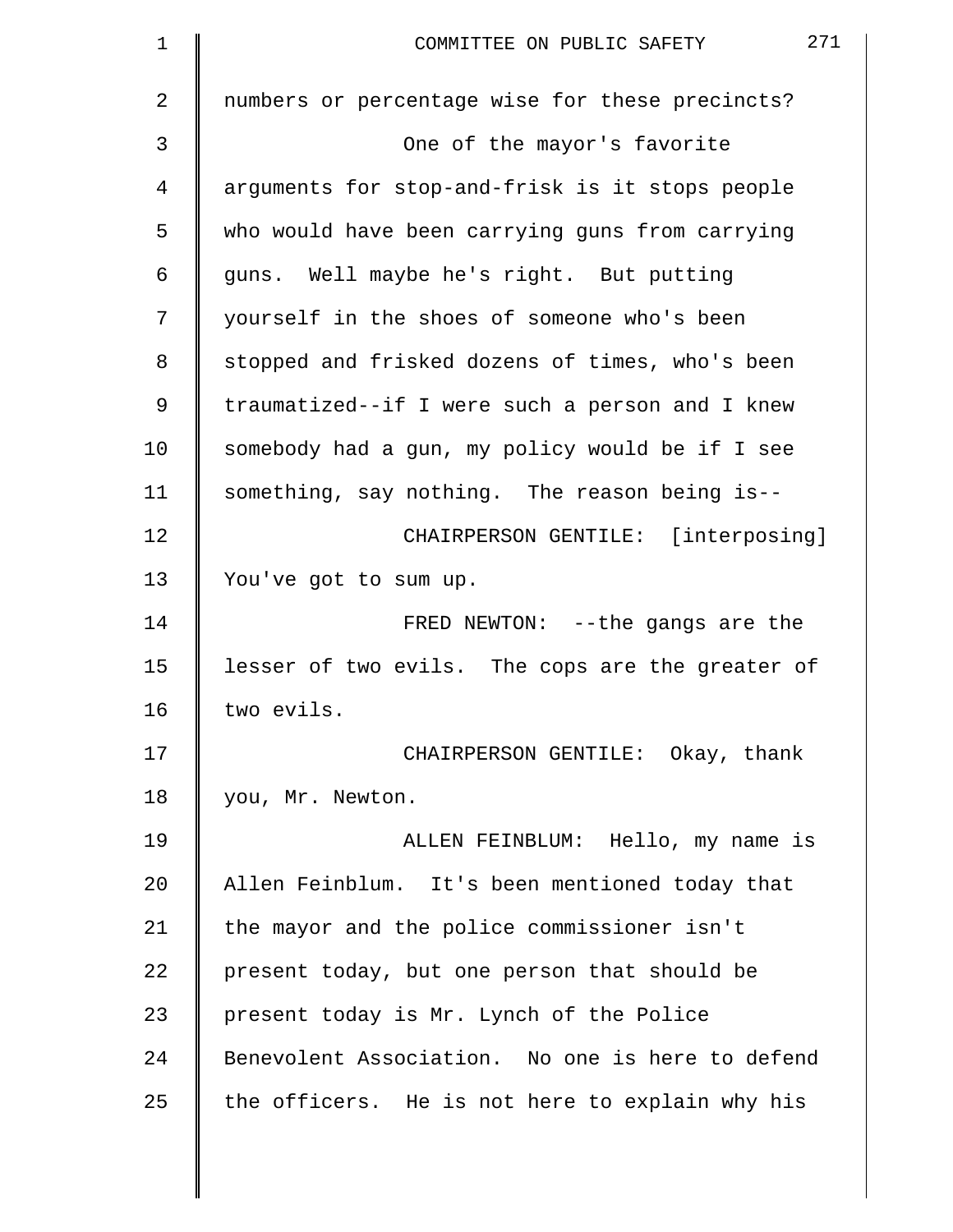| $\mathbf 1$ | 272<br>COMMITTEE ON PUBLIC SAFETY                  |
|-------------|----------------------------------------------------|
| 2           | officers stop people illegally, even though there  |
| 3           | is a law and it is protected by the Supreme Court, |
| 4           | but certain guidelines have to exist and in most   |
| 5           | cases, out of 685,000 arrests, those situations    |
| 6           | don't exist.                                       |
| 7           | Out of these 685,000 people last                   |
| 8           | year, 87 percent was Afro American and Puerto      |
| 9           | Ricans. If 685,000 people and 87 percent were      |
| 10          | Jewish like I am, there would be an uproar. This   |
| 11          | wouldn't be accepted.                              |
| 12          | The mayor and the police                           |
| 13          | commissioner feel that since it's 87 percent Afro  |
| 14          | Americans, including people that are homeless,     |
| 15          | people that are mentally ill like myself, we're    |
| 16          | not going to be able to speak up, nobody is going  |
| 17          | to protect us. Just like in Nazi Germany, no one   |
| 18          | protected the Jews. Over here we have a similar    |
| 19          | situation. I feel that something is very wrong.    |
| 20          | Last Friday was my birthday. I'm                   |
| 21          | 73-years-old. I could be now at the senior         |
| 22          | citizen getting a meal for one dollar, but I'm     |
| 23          | disturbed. The amount of time I have left is       |
| 24          | going to protect Afro Americans, Puerto Ricans,    |
| 25          | mentally ill people, homosexuals and every other   |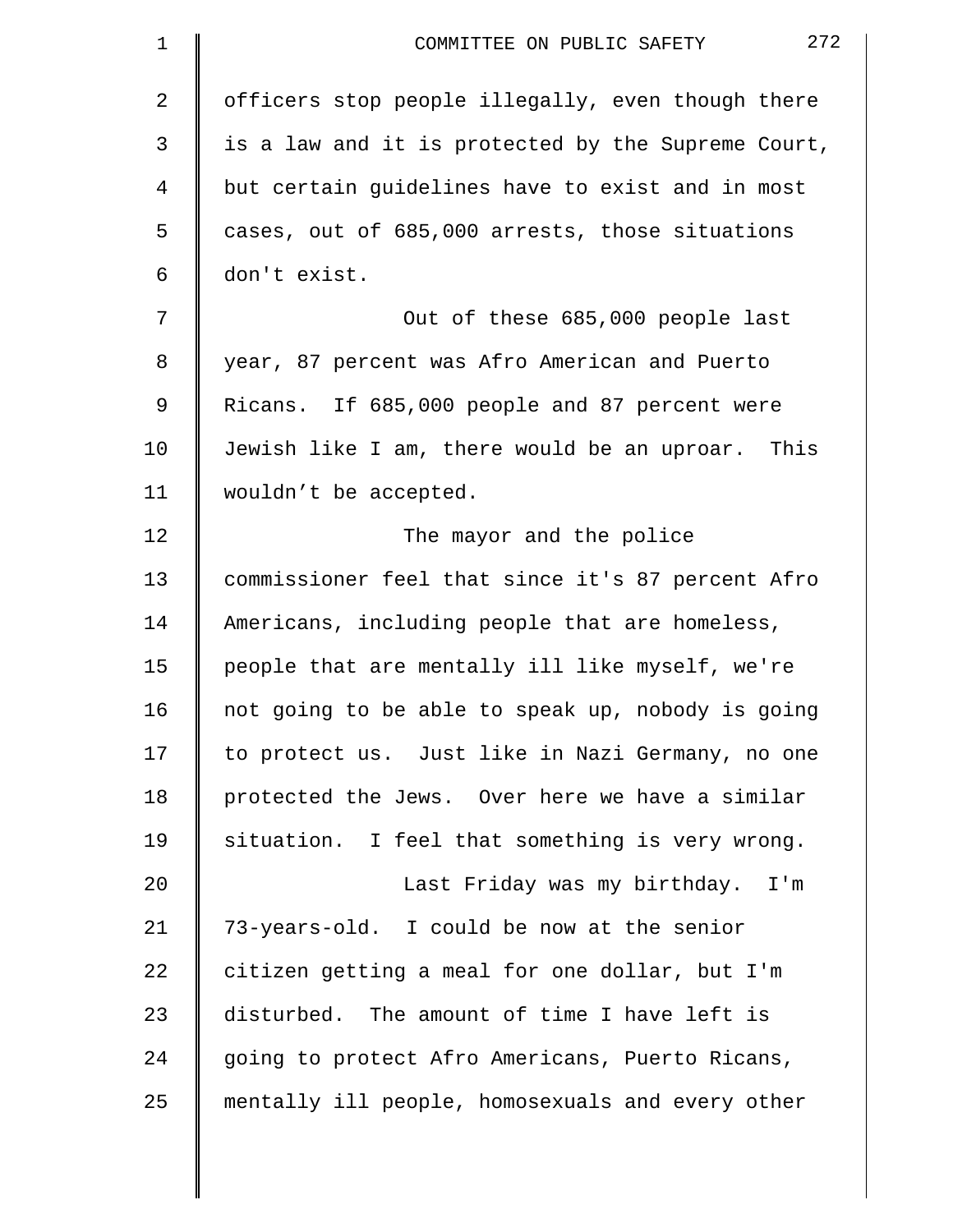| $\mathbf{1}$   | 273<br>COMMITTEE ON PUBLIC SAFETY                  |
|----------------|----------------------------------------------------|
| $\overline{2}$ | group that's being exploited and don't have a      |
| 3              | voice. I want to give my voice and that's why I'm  |
| 4              | here today. Thank you very much.                   |
| 5              | CHAIRPERSON GENTILE: Great. Thank                  |
| 6              | you, Mr. Feinblum. Thank you for being here. Mr.   |
| 7              | Mora?                                              |
| 8              | MITCHYLL MORA: My name is Mitchyll                 |
| 9              | Mora and I'm a youth leader with Streetwise and    |
| 10             | Safe. The policing of brown and black people       |
| 11             | begins with the color of our skin, our race, our   |
| 12             | ethnicity, our speech, our dress and our youth but |
| 13             | it does not end there. It includes experiences     |
| 14             | such as the one I had earlier this year.           |
| 15             | I was walking alone on the Lower                   |
| 16             | East Side and a police car pulled up and three     |
| 17             | police officers jumped out, yelling at me, "Stop,  |
| 18             | get against the wall, open your bag." I put my     |
| 19             | hands on the wall. One officer took my bag while   |
| 20             | another began to aggressively frisk me. I asked    |
| 21             | them why I was being searched. I said I didn't     |
| 22             | consent to the search, like the other four times I |
| 23             | had been stopped and frisked. I have been stopped  |
| 24             | and frisked in the last two years. I               |
| 25             | unsuccessfully attempted to exercise my rights to  |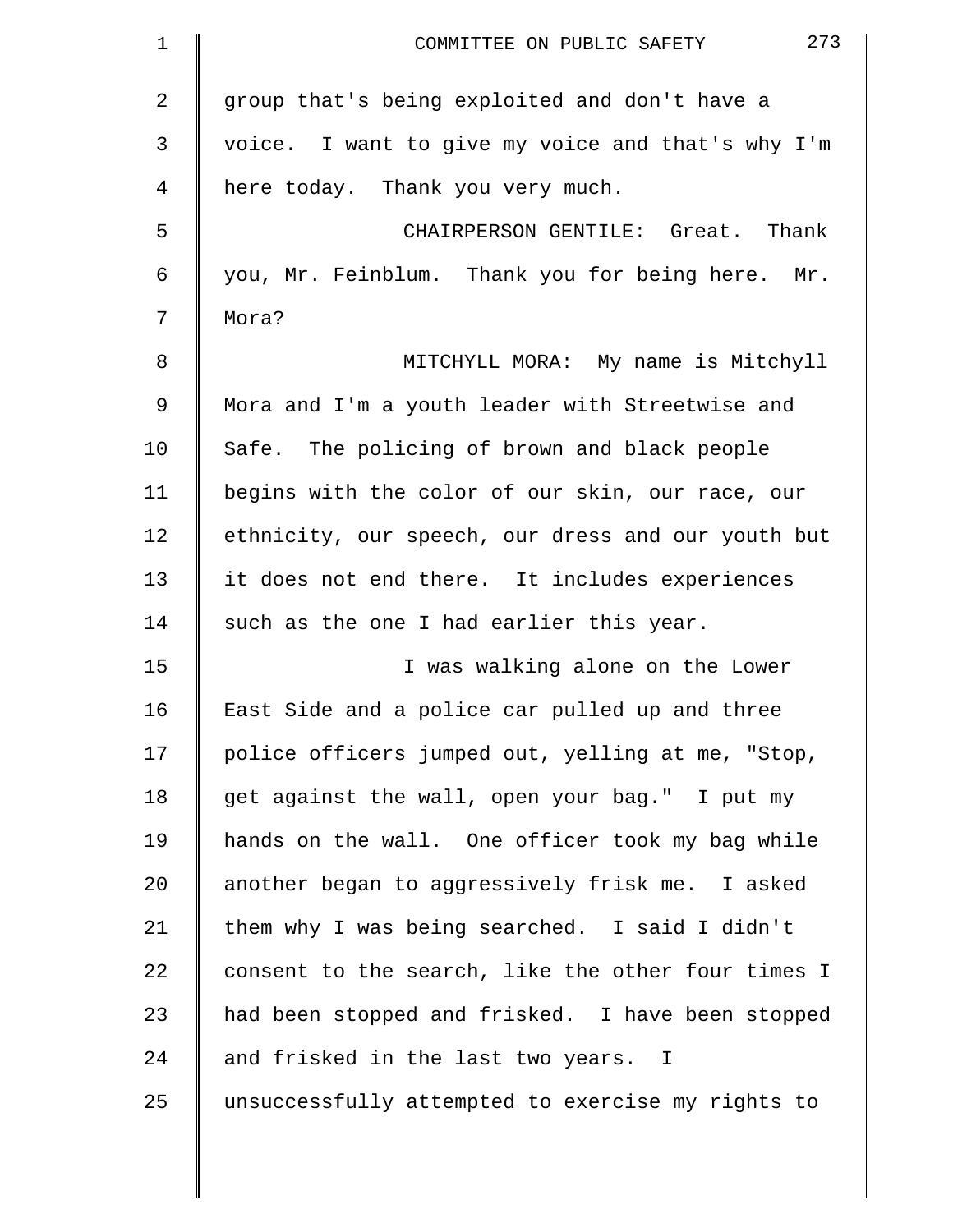| $\mathbf 1$    | 274<br>COMMITTEE ON PUBLIC SAFETY                  |
|----------------|----------------------------------------------------|
| $\overline{2}$ | not consent to the search, but this time I was     |
| 3              | wearing tights and high heeled boots and this time |
| 4              | the police officer frisked, responded by calling   |
| 5              | me a faggot and sexually assaulting me. They       |
| 6              | drove away after telling me that they had been     |
| 7              | looking not for a gun but an open container. They  |
| 8              | found nothing on me, so there was nothing to       |
| 9              | suppress and the violation of my rights went       |
| 10             | unaddressed.                                       |
| 11             | These bills will counteract many                   |
| 12             | ways in which LGBTQ youth of color are policed by  |
| 13             | protecting us from being profiled based on our     |
| 14             | race, and also based on our age, our sexual        |
| 15             | orientation or gender identity, our HIV status or  |
| 16             | disability or the fact that we are                 |
| 17             | disproportionately homeless and by ensuring that   |
| 18             | our right to not consent to a search is respected. |
| 19             | Whether we are being told to empty our pockets,    |
| 20             | open up our bag or purse or submit to a gender     |
| 21             | check without any legal basis.                     |
| 22             | It will help ensure in moments that                |
| 23             | I have described here today that our rights will   |
| 24             | become a reality. So this is why we need the       |
| 25             | Community Safety Act.                              |
|                |                                                    |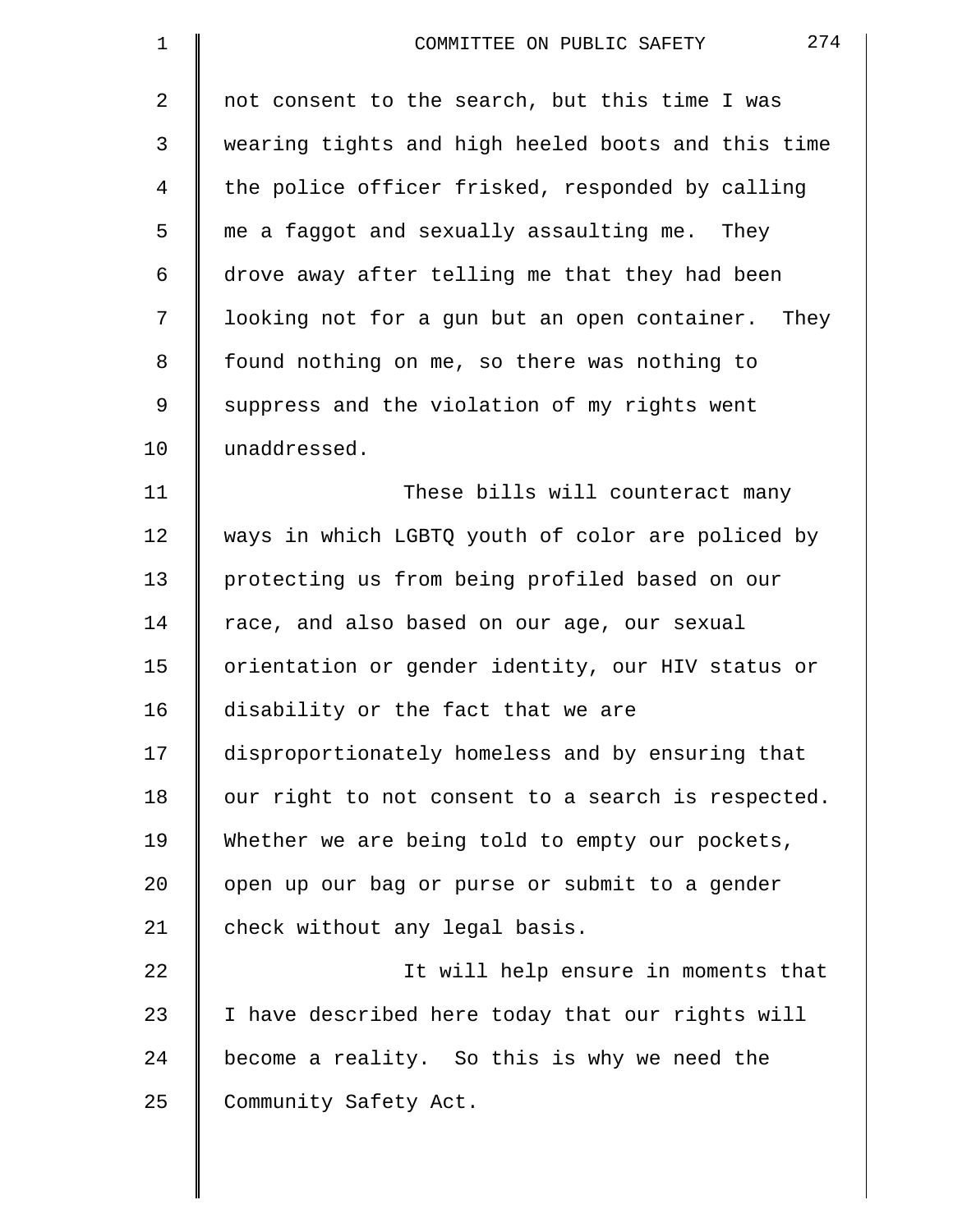| 1              | 275<br>COMMITTEE ON PUBLIC SAFETY                  |
|----------------|----------------------------------------------------|
| $\overline{2}$ | CHAIRPERSON GENTILE: Well said.                    |
| 3              | So you're in support of all of the pieces of       |
| 4              | legislation?                                       |
| 5              | MITCHYLL MORA: Yeah, absolutely,                   |
| 6              | all four.                                          |
| 7              | CHAIRPERSON GENTILE: Okay.                         |
| 8              | Council Member Williams?                           |
| 9              | COUNCIL MEMBER WILLIAMS: I just                    |
| 10             | want to say that I thank you for the testimony. I  |
| 11             | did want to put on record, the PBA was mentioned,  |
| 12             | is also on record against the way the stop,        |
| 13             | question and frisk is being done and the quota     |
| 14             | system. So they are opposing as well and they're   |
| 15             | on the record. We want to encourage patrol people  |
| 16             | to be able to do good police work. We want our     |
| 17             | PBA union members to be able to do the police work |
| 18             | that helps lower crimes, not be forced to do lazy  |
| 19             | police work that violates civil rights and civil   |
| 20             | liberties. Thank you.                              |
| 21             | CHAIRPERSON GENTILE: Thank you for                 |
| 22             | your testimony. Before I call the next panel, I    |
| 23             | just want to mention for the record that we have   |
| 24             | testimony, written testimony that was submitted by |
| 25             | Harry Levine, Professor of Sociology at Queens     |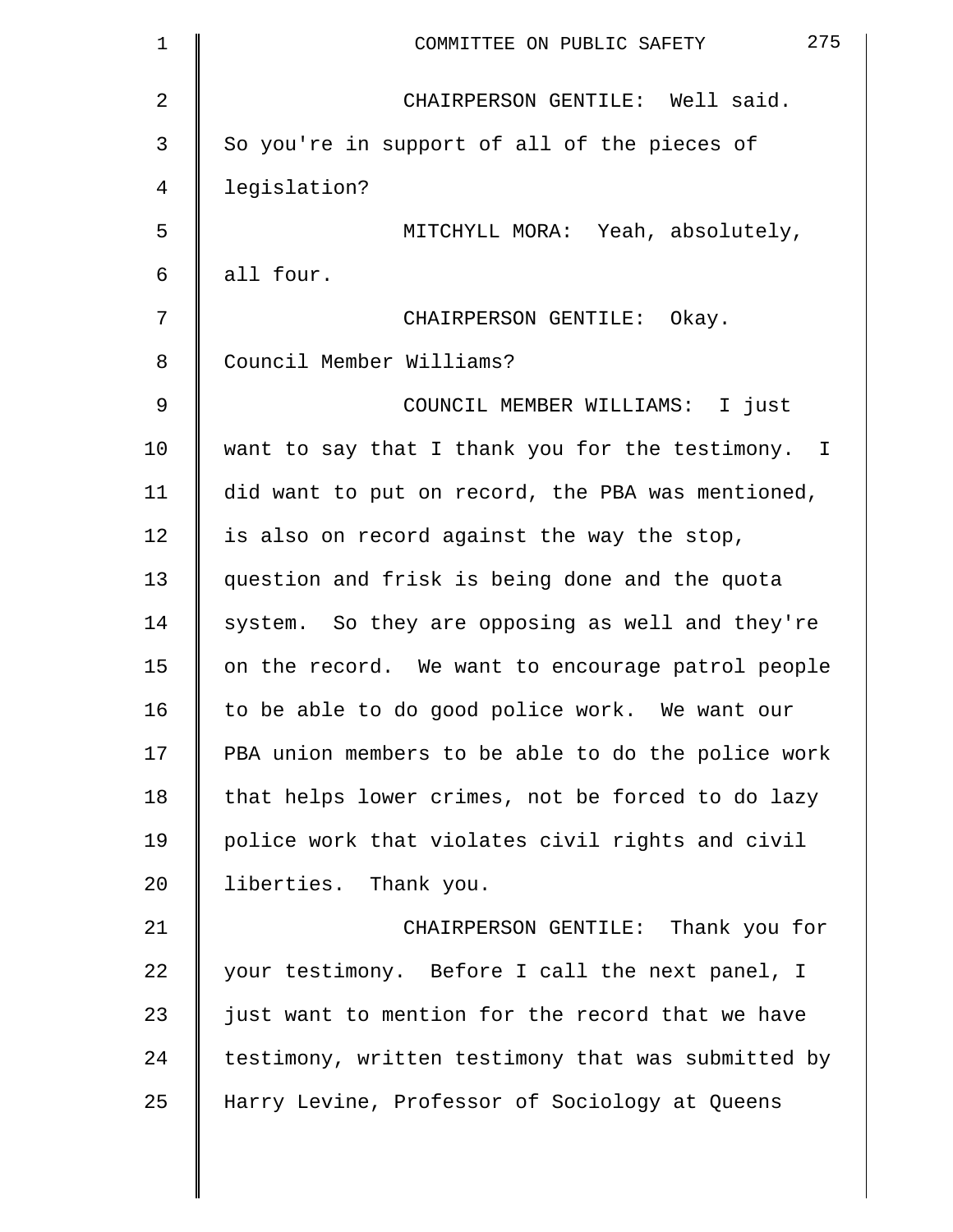| $\mathbf 1$ | 276<br>COMMITTEE ON PUBLIC SAFETY                  |
|-------------|----------------------------------------------------|
| 2           | College and the Graduate Center, City University;  |
| 3           | and from Vocal New York, Brian Pearson [phonetic]. |
| 4           | Those are for the record that have been submitted  |
| 5           | to us and we'll put them in the record.            |
| 6           | We may have to add an extra chair                  |
| 7           | there because we're going to ask five people to    |
| 8           | come up. On the next panel, we have Pastor         |
| 9           | Michael Crea; Roxanne Delgado [phonetic]; Gene     |
| 10          | Reiss [phonetic]; Evan Goldstein; and Brian        |
| 11          | Ellicott [phonetic].                               |
| 12          | [Pause]                                            |
| 13          | CHAIRPERSON GENTILE: So you may                    |
| 14          | have to share, you will have to share the mike and |
| 15          | move a little closer to it when you speak. We'll   |
| 16          | set the clock again at two minutes each.<br>Who    |
| 17          | would like to start? Anyone in particular want to  |
| 18          | start?                                             |
| 19          | EVAN GOLDSTEIN: I guess I'll                       |
| 20          | start.                                             |
| 21          | CHAIRPERSON GENTILE: Okay, very                    |
| 22          | good.                                              |
| 23          | EVAN GOLDSTEIN: Good afternoon.                    |
| 24          | My name is Evan Goldstein. I'm with the Drug       |
| 25          | Policy Alliance. I'll be speaking in favor of      |
|             |                                                    |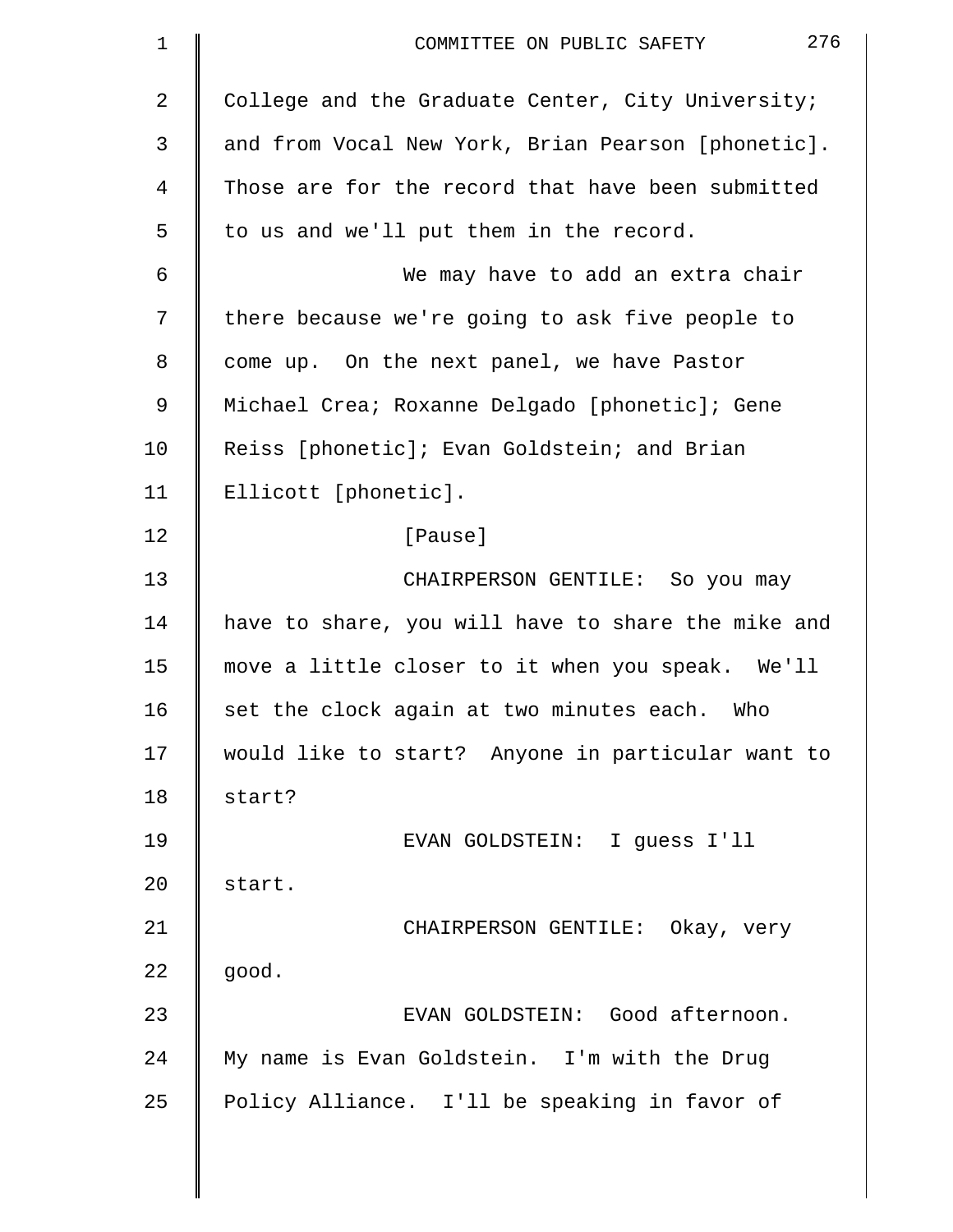| $\mathbf 1$    | 277<br>COMMITTEE ON PUBLIC SAFETY                  |
|----------------|----------------------------------------------------|
| $\overline{2}$ | Intro 799. I want to thank the Public Safety       |
| 3              | Committee and specifically the leadership of       |
| 4              | Council Member Williams and Lander for really      |
| 5              | talking and exposing issues that, although we're   |
| 6              | having discussion today about, you know, biased    |
| 7              | police practices, this really is an issue that     |
| 8              | affects all New Yorkers. So thank you so much for  |
| 9              | holding this hearing today.                        |
| 10             | Earlier this year, the Council                     |
| 11             | passed Resolution 986-A which was a resolution in  |
| 12             | support of legislative policy introduced by        |
| 13             | Governor Cuomo, supported by the Mayor, Police     |
| 14             | Commissioner, all five district attorneys and the  |
| 15             | Policeman Benevolent Association that discussed    |
| 16             | reforming the marijuana arrest practices of New    |
| 17             | York City. I'm going to use that sort of lens to   |
| 18             | discuss why 799 is an important issue and should   |
| 19             | be passed by the City Council.                     |
| 20             | There was an acknowledgement by the                |
| 21             | mayor and the police commissioner and the governor |
| 22             | that there was something wrong with the way that   |
| 23             | the police were exposing and arresting people for  |
| 24             | small amounts of marijuana. Namely, the police     |
| 25             | would approach someone, usually a young man of     |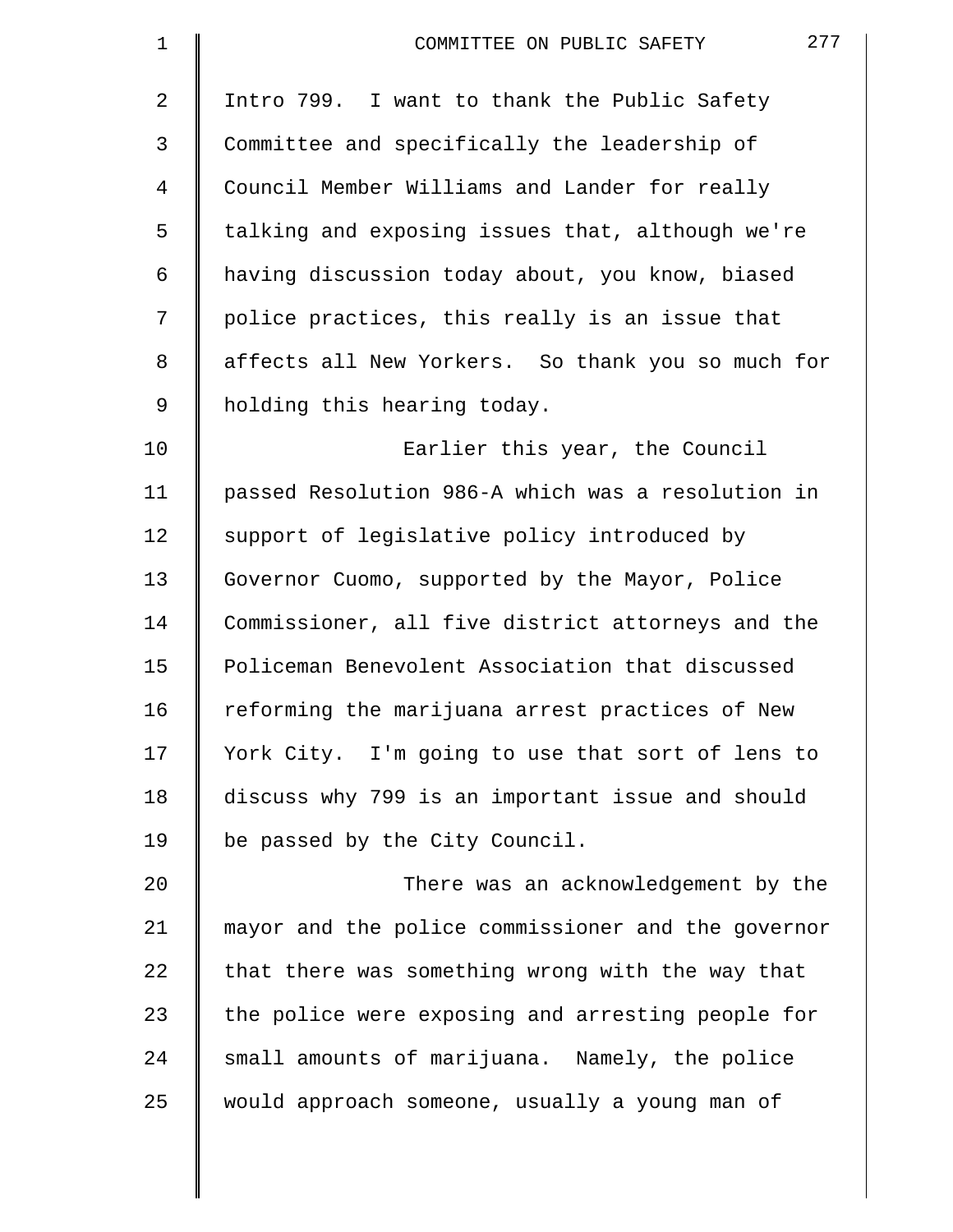| $\mathbf 1$    | 278<br>COMMITTEE ON PUBLIC SAFETY                  |
|----------------|----------------------------------------------------|
| $\overline{2}$ | color, through an initial stop and then demand     |
| 3              | that they empty their pockets. Now that in itself  |
| 4              | is potentially an illegal search. Many of the      |
| 5              | people that we've talked to found that they were   |
| 6              | arrested that way, it's when the police would come |
| 7              | up to them and they would comply with an officer's |
| 8              | request for them to empty their pockets, not       |
| 9              | wanting to escalate a situation into something     |
| 10             | much more serious.                                 |
| 11             | The other way is just quite frankly                |
| 12             | and flagrantly an illegal search where a stop      |
| 13             | turns into a frisk turns into a search then the    |
| 14             | police finding small amounts of marijuana and then |
| 15             | arresting them for marijuana in public view, when  |
| 16             | it in fact was an illegal search and the marijuana |
| 17             | was in their pocket.                               |
| 18             | Interestingly enough, so this                      |
| 19             | legislation would mandate that the police would    |
| 20             | get informed consent to people, that people don't  |
| 21             | know their own constitutional rights. This would   |
| 22             | be, of course, for things where the police don't   |
| 23             | have probable cause to search them but get through |
| 24             | a variety of ways, do illegal searches anyway.     |
| 25             | I think the most telling thing is                  |
|                |                                                    |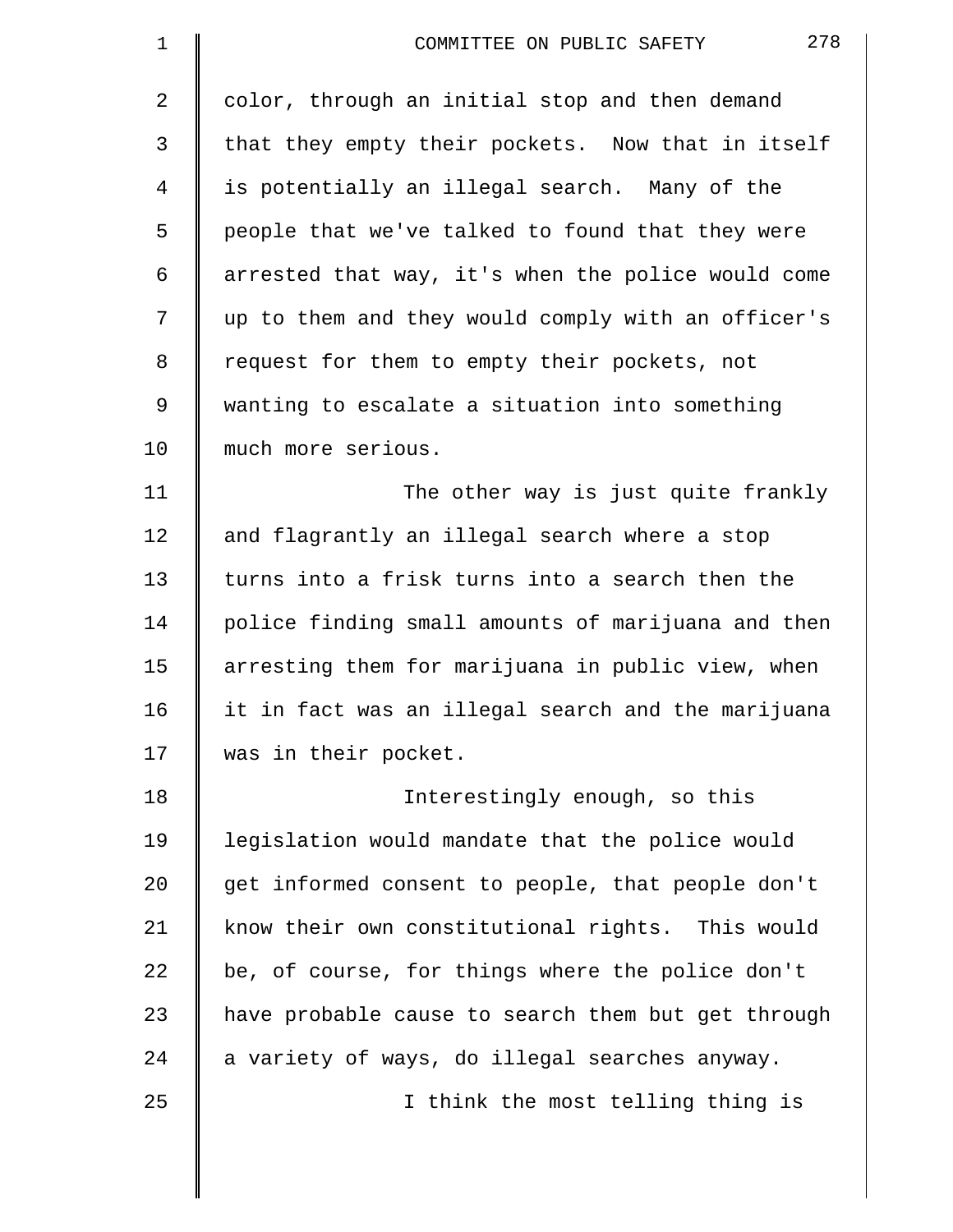| 1              | 279<br>COMMITTEE ON PUBLIC SAFETY                  |
|----------------|----------------------------------------------------|
| $\overline{a}$ | that when we talk to young people, they don't know |
| 3              | that they have the right not to consent to a       |
| 4              | search and in fact think that denying--if they do  |
| 5              | refuse to consent to a search is actually probable |
| 6              | cause for a search by the police. So that is       |
| 7              | ultimately a catch-22 that young people don't know |
| 8              | they have the rights to deny a search and to       |
| 9              | enforce their constitutional rights. So we hope    |
| 10             | that this legislation will help reduce the amount  |
| 11             | of illegal searches and arrests due to improper    |
| 12             | police conduct. Thank you.                         |
| 13             | CHAIRPERSON GENTILE: Just a quick                  |
| 14             | question. You're saying then that if this          |
| 15             | legislation passes, they would not be able to ask  |
| 16             | someone to tell someone to empty their pocket      |
| 17             | without going through the process?                 |
| 18             | EVAN GOLDSTEIN: Yeah, without                      |
| 19             | informing them that they have the right not to     |
| 20             | consent to a search, because many people don't     |
| 21             | know that they do have the right not to consent to |
| 22             | a search when there isn't probable cause for the   |
| 23             | police to search their pockets or their bag, their |
| 24             | purse or their backpack.                           |
| 25             | CHAIRPERSON GENTILE: Right.                        |
|                |                                                    |
|                |                                                    |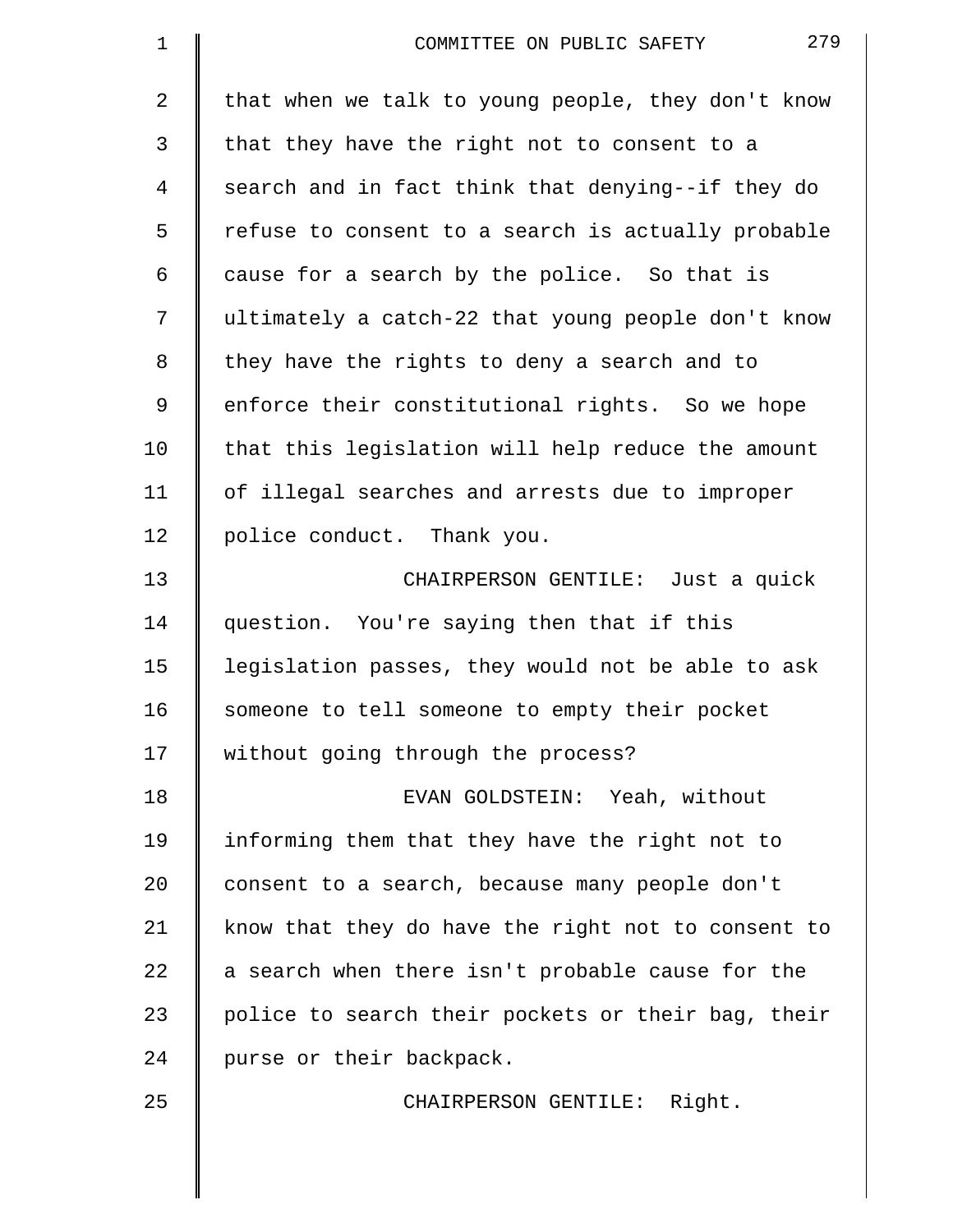| 1              | 280<br>COMMITTEE ON PUBLIC SAFETY                 |
|----------------|---------------------------------------------------|
| 2              | Great, thank you.                                 |
| 3              | BRIAN ELLICOTT: Hi, my name is                    |
| 4              | Brian Ellicott. I'm speaking on behalf of myself. |
| 5              | I'm going to give a personal testimony of a       |
| 6              | situation that happened to me after leaving an    |
| 7              | event that at which I was--while still interning  |
| 8              | for Speaker Quinn.                                |
| $\overline{9}$ | I am nine months into a female to                 |
| 10             | male transition. NYPD officers stopped me. They   |
| 11             | didn't ask me for ID. They didn't ask me          |
| 12             | anything. They put me up against the wall and     |
| 13             | they searched me on the basis of they felt like   |
| 14             | it. They pretty much said they felt like it       |
| 15             | because they didn't agree with how I identify.    |
| 16             | I identified myself as a male.<br>$\mathbf I$     |
| 17             | have had a legal name change. Upon leaving, they  |
| 18             | asked me for ID. They saw that my name and my     |
| 19             | gender marker said I was male. They're like "we'd |
| 20             | like to make sure that you are what you say you   |
| 21             | are" and decided to just go search for it.        |
| 22             | Upon not finding it, they decided                 |
| 23             | that they were going to lock me up for no reason. |
| 24             | I did get out, on the basis of I know my rights   |
| 25             | and I was not able to tell them that I did not    |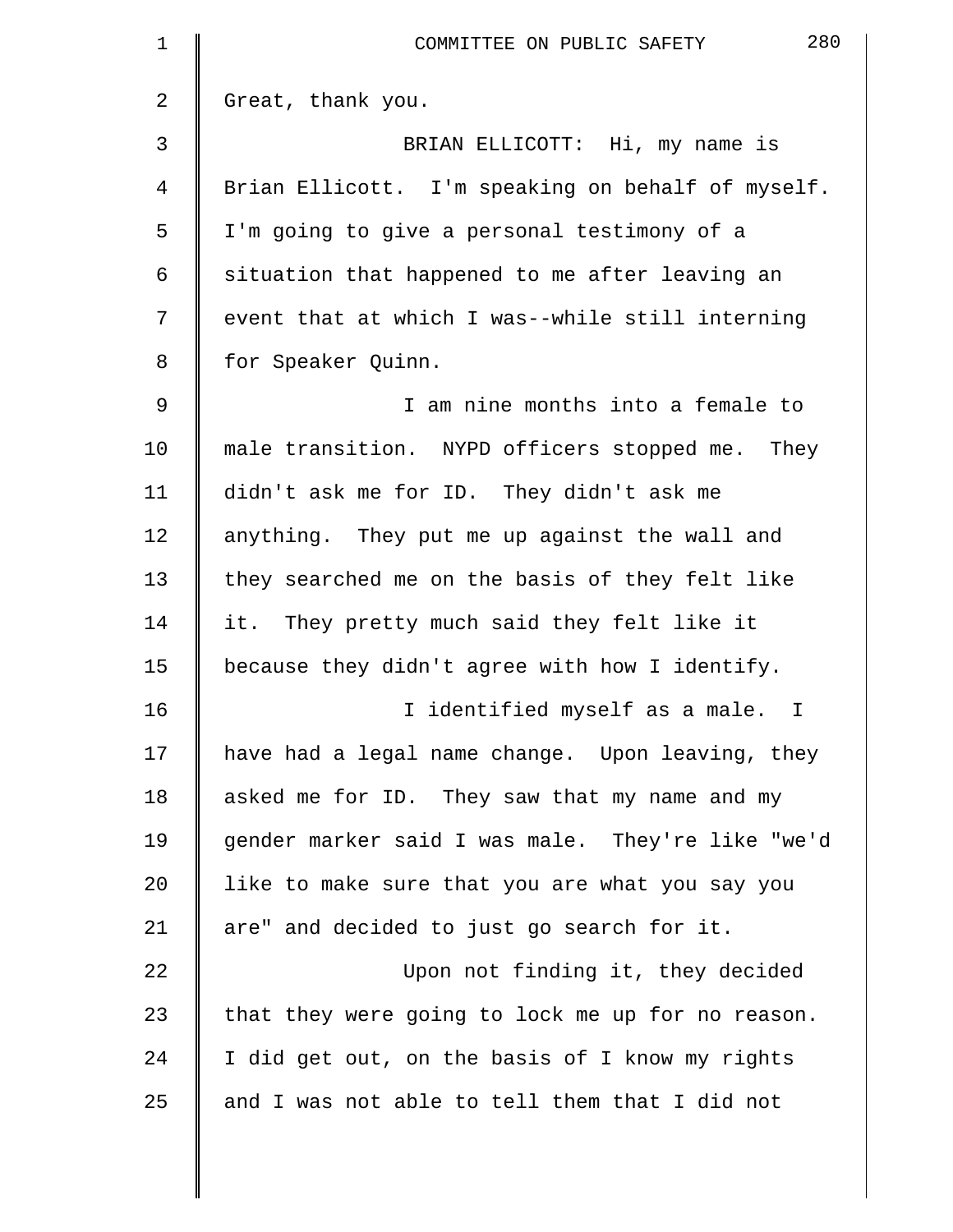| 1  | 281<br>COMMITTEE ON PUBLIC SAFETY                  |
|----|----------------------------------------------------|
| 2  | want to be searched. I knew my rights and they     |
| 3  | didn't do that.                                    |
| 4  | Upon leaving, I found out that                     |
| 5  | these officers in general have done this to many   |
| 6  | trans men, specifically white, short trans men.    |
| 7  | Upon that, I decided that I am for the Community-- |
| 8  | support the Community Safety Act. That's all I'd   |
| 9  | like to say.                                       |
| 10 | CHAIRPERSON GENTILE: Okay. How                     |
| 11 | long were you in prison?                           |
| 12 | EVAN GOLDSTEIN: Oh I wasn't in                     |
| 13 | prison. I was just in holding for--                |
| 14 | CHAIRPERSON GENTILE: [interposing]                 |
| 15 | Just a holding cell.                               |
| 16 | EVAN GOLDSTEIN: --48 hours.                        |
| 17 | CHAIRPERSON GENTILE: Okay.                         |
| 18 | PASTOR MICHAEL VINCENT CREA: Good                  |
| 19 | afternoon. I'd like to thank the Council for       |
| 20 | having these hearings, especially Councilman       |
| 21 | Williams, who perhaps with the other Council       |
| 22 | person who's left, who was stopped down at Occupy  |
| 23 | Wall Street are prime examples of your own         |
| 24 | colleagues being targeted because of their color,  |
| 25 | not given the proper respect.                      |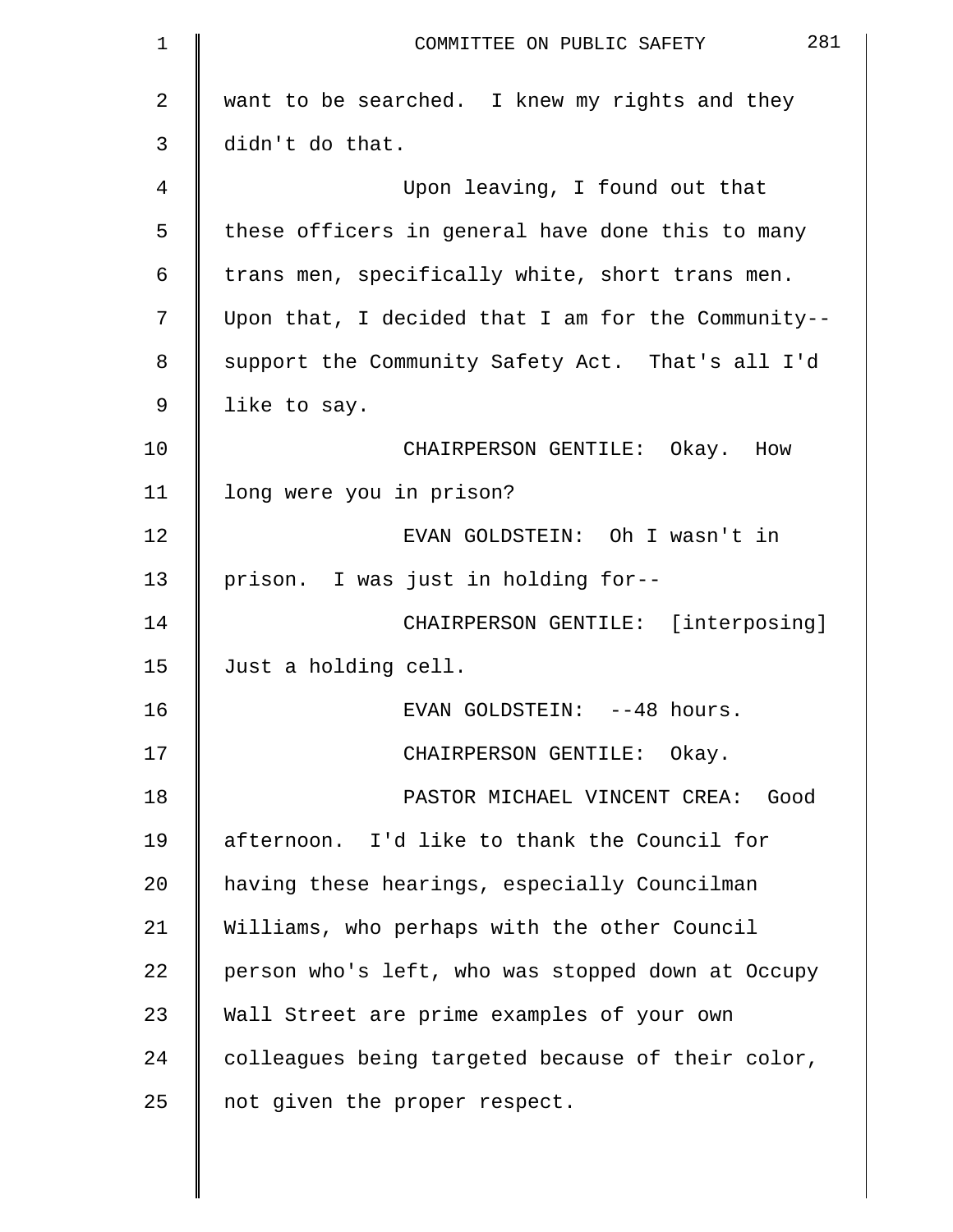| 1  | 282<br>COMMITTEE ON PUBLIC SAFETY                  |
|----|----------------------------------------------------|
| 2  | My name is Pastor Michael Vincent                  |
| 3  | Crea. I've pastured One World Life Systems. I      |
| 4  | work with all people. It's amazing what we're      |
| 5  | trying to do today is putting new coffee grinds    |
| 6  | into old wine skins, or old coffee grinds--I mean  |
| 7  | new coffee grinds into old filters or old coffee   |
| 8  | grinds into new filters. We need a change. This    |
| 9  | is important.                                      |
| 10 | I wrote this after having a gun put                |
| 11 | to my head on Staten Island after a pastoral visit |
| 12 | in February 2000, two weeks after Patrick          |
| 13 | Dorismond was killed on his birthday for refusing  |
| 14 | undercover cops who were trying to sell him drugs. |
| 15 | I stood up to Michel Brennan in which I spoke      |
| 16 | about being stopped and searched.                  |
| 17 | This is what I asked for back then.                |
| 18 | To protect immigrants and the poor, people of      |
| 19 | color and I'm asking for the following changes     |
| 20 | affecting arrests by police and adjudication       |
| 21 | thereof by the courts. Immediate statement of      |
| 22 | probable cause and determination of detainees'     |
| 23 | native language. Miranda rights read in native     |
| 24 | language. On-call interpreters and pro bono        |
| 25 | attorneys within three hours of arrest.            |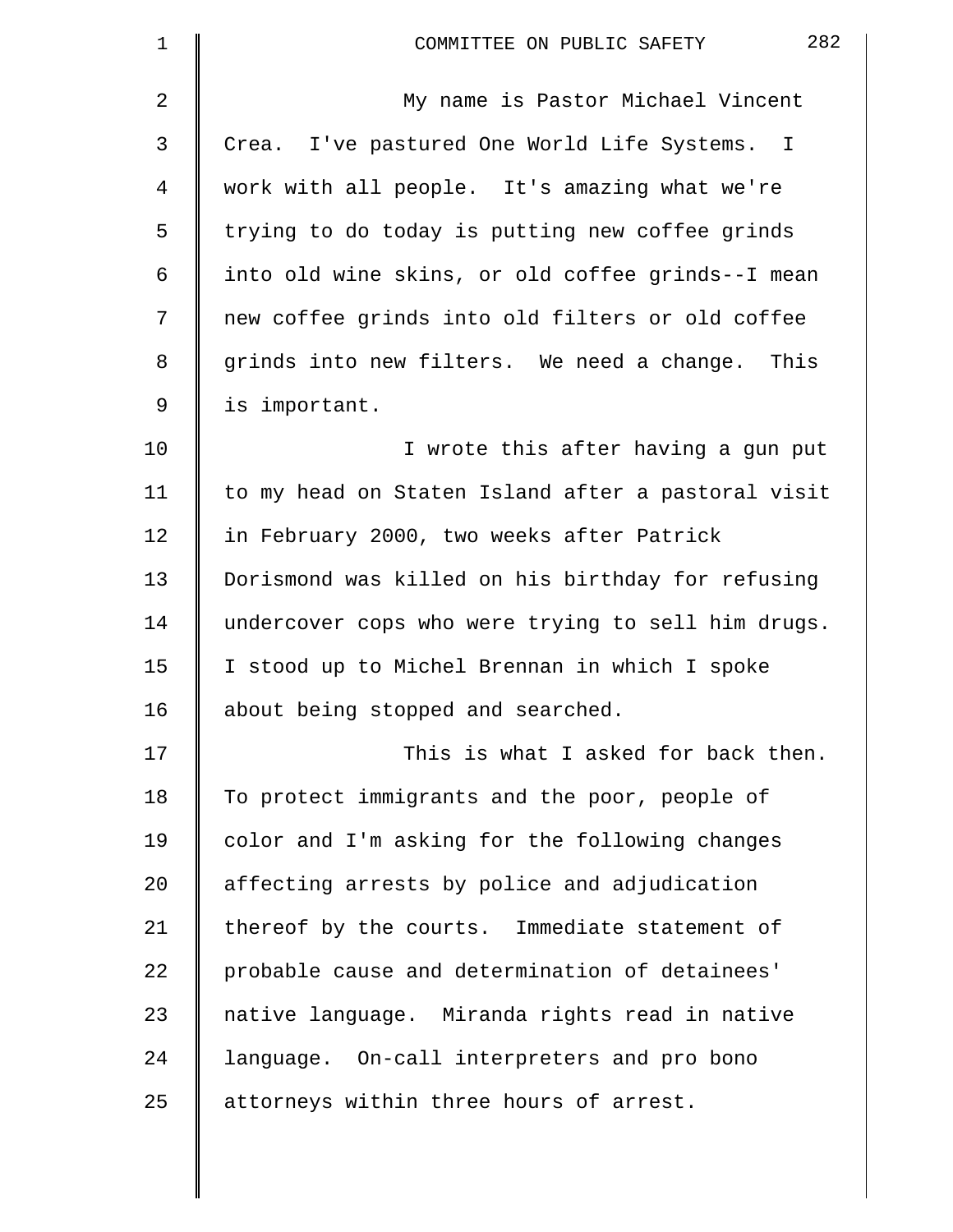| $\mathbf 1$    | 283<br>COMMITTEE ON PUBLIC SAFETY                  |
|----------------|----------------------------------------------------|
| $\overline{2}$ | Computerized summonses, giving names of officers,  |
| 3              | shield numbers, precinct numbers, commander's name |
| 4              | and direct phone number. Public defender at all    |
| 5              | summons cases and cameras in the court. And for    |
| 6              | police brutality and hate crimes, a human rights   |
| 7              | court to adjudicate complaints as swiftly as we do |
| 8              | landlord/tenant, parking/driving or small claims   |
| 9              | in two weeks time.                                 |
| 10             | I've had police officers say yes,                  |
| 11             | if there's a bad apple, if a bad landlord or a bad |
| 12             | tenant can be brought in, in two weeks time, why   |
| 13             | should we have to wait for a bad cop.              |
| 14             | CHAIRPERSON GENTILE: Okay, sum up.                 |
| 15             | PASTOR MICHAEL VINCENT CREA: I                     |
| 16             | would like to sum up with the other requests.      |
| 17             | Have immediate moratorium on evicting seniors and  |
| 18             | the disabled. I'm disabled. Michael Bloomberg is   |
| 19             | costing the city now because he didn't answer a    |
| 20             | judge's demand or decision in order of last        |
| 21             | October 31st. Unless you house and keep people     |
| 22             | housed, they will be kicked like me by the police, |
| 23             | they will be awakened by me by the police, other   |
| 24             | homeless will be discriminated against without     |
| 25             | having reasonable accommodation, and with no       |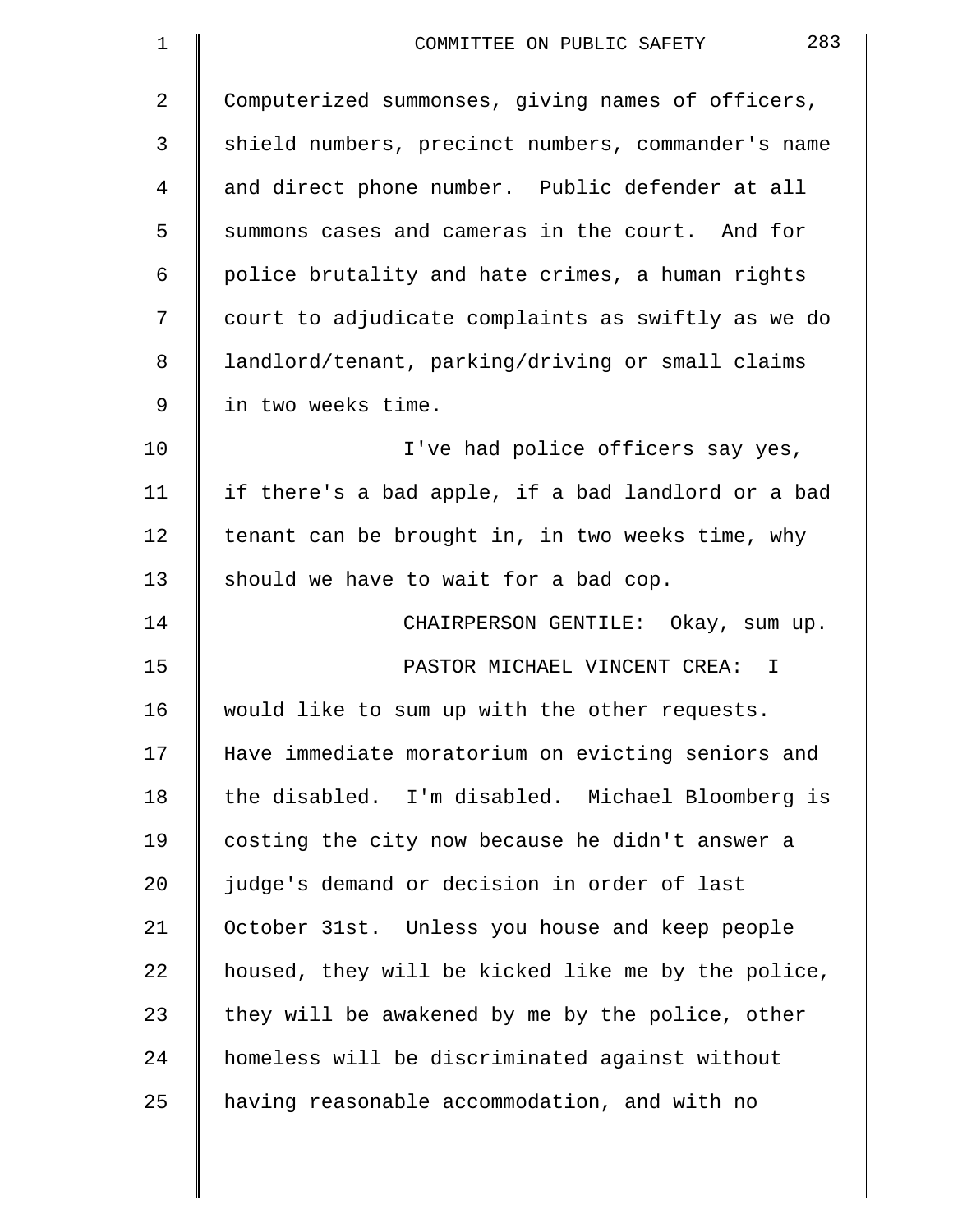| 1  | 284<br>COMMITTEE ON PUBLIC SAFETY                  |
|----|----------------------------------------------------|
| 2  | housing policy, money bags morally bankrupt        |
| 3  | Michael Bloomberg is spending \$3,030 a month for  |
| 4  | one individual in a shelter where the average      |
| 5  | subsidy that he's been denying me is about \$750.  |
| 6  | CHAIRPERSON GENTILE: Okay, thanks.                 |
| 7  | PASTOR MICHAEL VINCENT CREA:<br>you                |
| 8  | have to take positive action and it's not just the |
| 9  | police, it's judges, it's the courts, but it's the |
| 10 | council people being Serpico and not the Godfather |
| 11 | if you want to play the part of Al Pacino.         |
| 12 | CHAIRPERSON GENTILE: Thank you,                    |
| 13 | Pastor. Next?                                      |
| 14 | ROXANNE DELGADO: Hello, my name is                 |
| 15 | Roxanne. I'm a female Hispanic who lives in the    |
| 16 | Bronx. I'd like to mention another group that's    |
| 17 | exploited and exposed to police misconduct, it's   |
| 18 | activists. In my case, animal rights activist.     |
| 19 | I don't believe in reforming stop-                 |
| 20 | and-frisk, it should be eliminated because the     |
| 21 | police, it's against the nature of the beast to    |
| 22 | follow the rules. It's just they can't do it.      |
| 23 | You're just going to expose taxpayers to more      |
| 24 | liability and more lawsuits, which comes out of    |
| 25 | their pockets not out of the NYPD's pensions.      |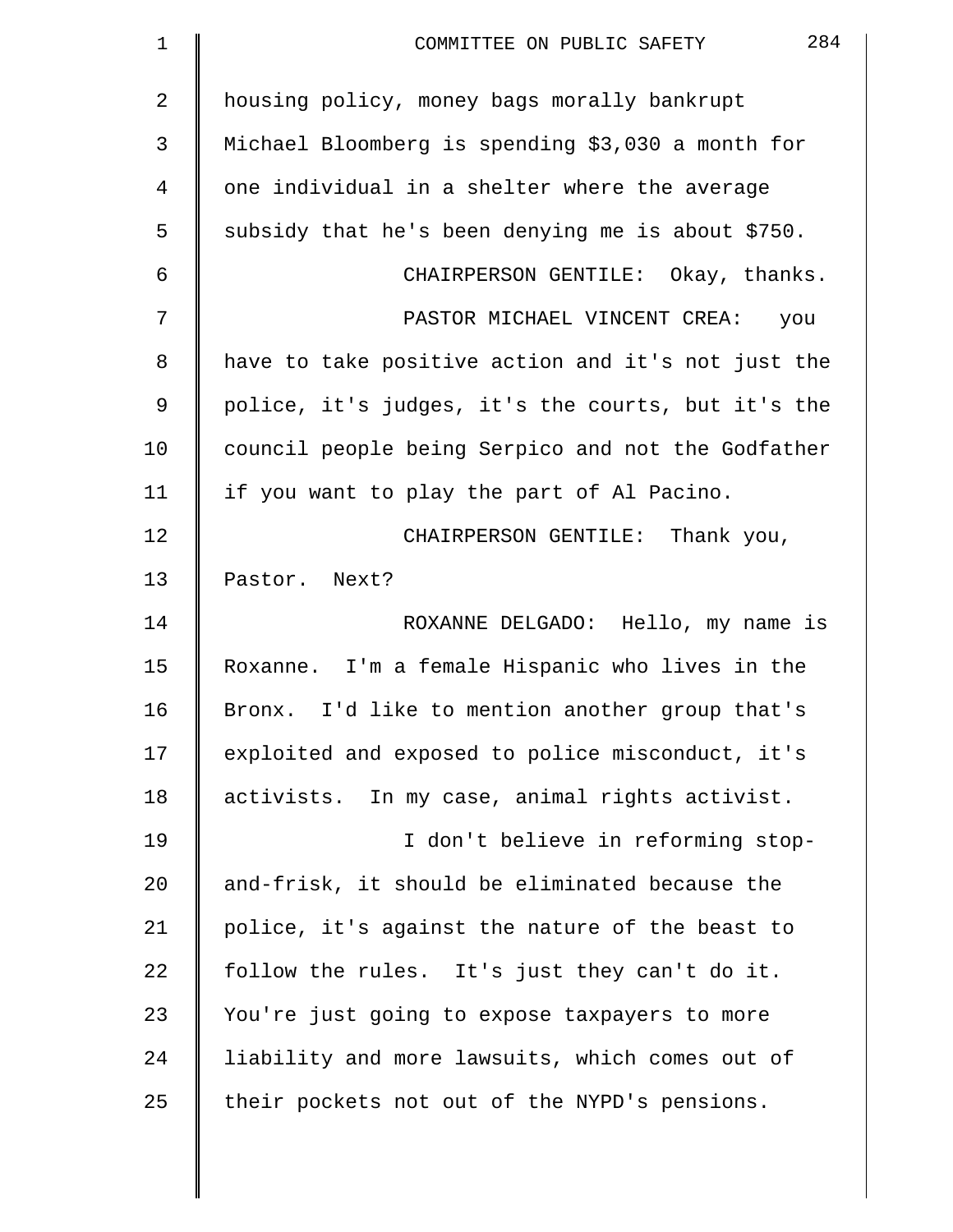| 1  | 285<br>COMMITTEE ON PUBLIC SAFETY                  |
|----|----------------------------------------------------|
| 2  | This is not us, a free person. We                  |
| 3  | are in a free city, why can we not be permitted to |
| 4  | walk freely? I have been abused by police          |
| 5  | verbally and mentally. I have been doing protests  |
| 6  | from the horse carriage demos and have carriage    |
| 7  | drivers calling me dike, making racist remarks and |
| 8  | police actually participate in those remarks       |
| 9  | because they say that I'm not--I should not be at  |
| 10 | the presence of a workplace. I'm protesting their  |
| 11 | place of business.                                 |
| 12 | The police choose what they want to                |
| 13 | enforce. They choose who they want to enforce. I   |
| 14 | have drivers spit at me, push me, but the police   |
| 15 | doesn't make any arrests. But then they harass me  |
| 16 | and they surround me with police squads, asking me |
| 17 | for my ID. When I refuse to, they arrest me. I     |
| 18 | mean, really. I've made complaints against         |
| 19 | Sergeant Rendezo [phonetic] from Midtown North,    |
| 20 | and IAB forwarded my email to him, and he calls me |
| 21 | and talks to me over the phone, saying that he     |
| 22 | wants to be famous, for me to continue putting him |
| 23 | on YouTube because he wants to be famous.          |
| 24 | I mean it's unbelievable. I'm                      |
| 25 | fighting for compassion for horses and I'm being   |
|    |                                                    |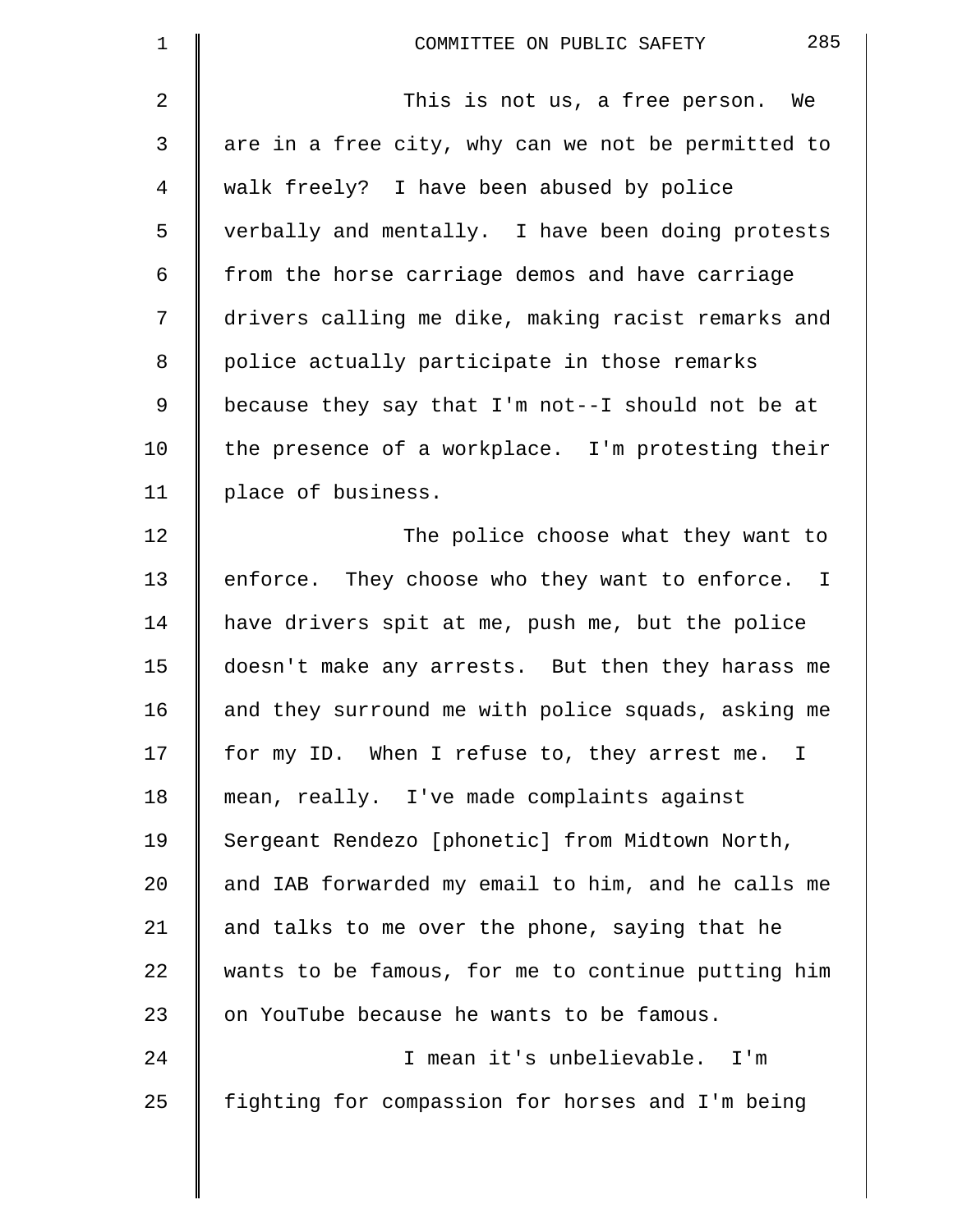| 1  | 286<br>COMMITTEE ON PUBLIC SAFETY                 |
|----|---------------------------------------------------|
| 2  | abused by the carriage drivers and the NYPD. They |
| 3  | don't protect me. In fact, they arrest me. This   |
| 4  | is like outrageous. Like I can't believe this is  |
| 5  | New York City. This is my experience; it's why    |
| 6  | I'm here because I don't think the police can     |
| 7  | behave well. They can't speak properly to people, |
| 8  | not to a woman. I mean, it's like forget it,      |
| 9  | we're like--it's a shame. It can bring you to     |
| 10 | tears, but you can't cry, you just have to        |
| 11 | continue fighting. Thank you.                     |
| 12 | CHAIRPERSON GENTILE: Thank you.                   |
| 13 | Thank you for coming in. Sir?                     |
| 14 | GENE REISS: Good late afternoon,                  |
| 15 | ladies and gentlemen. I never thought that I      |
| 16 | would have anything in common with the mayor's    |
| 17 | representative but I confess right now that I'm   |
| 18 | not prepared for this. My name is Gene Reiss.     |
| 19 | I'm from Picture the Homeless but I'm here to     |
| 20 | deliver a message from the chairperson's          |
| 21 | constituents Occupy Astoria and they've delegated |
| 22 | my organization, who we mobilize with, to deliver |
| 23 | this message.                                     |
| 24 | It goes as follows: we are members                |
| 25 | of Occupy Astoria and Council Member Vallone's    |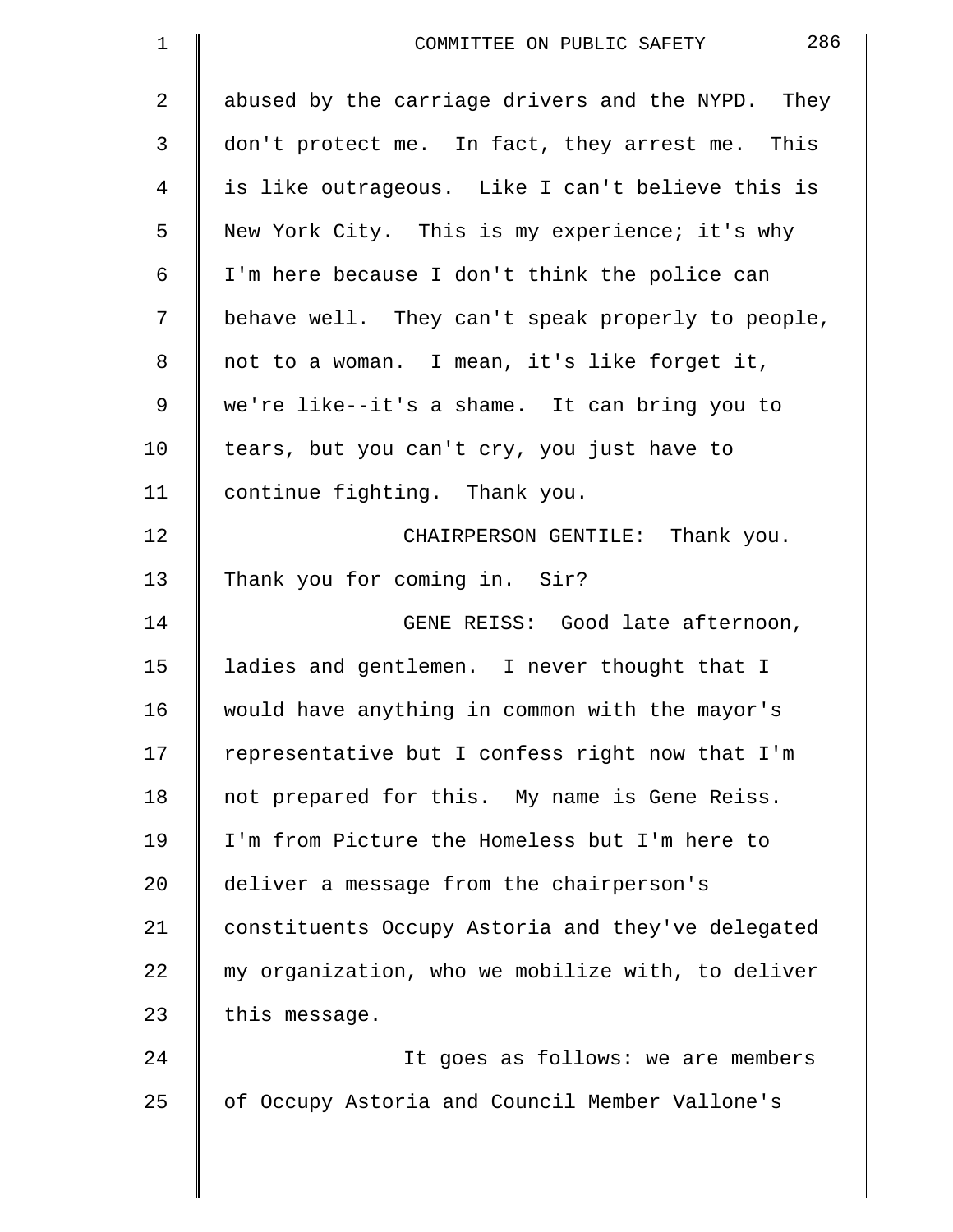| $\mathbf 1$ | 287<br>COMMITTEE ON PUBLIC SAFETY                  |
|-------------|----------------------------------------------------|
| 2           | constituents in City Council District 22, Astoria. |
| 3           | We express our enthusiastic support for the        |
| 4           | Community Safety Act now before the council. We    |
| 5           | regret not being able to attend today's hearing,   |
| 6           | but we look forward to meeting with Council Member |
| 7           | Vallone to discuss this legislation soon.          |
| 8           | We call on the City Council to pass                |
| 9           | all four intros that make up the Community Safety  |
| 10          | Act. All of these proposed reforms are             |
| 11          | reasonable, fair and absolutely necessary. The     |
| 12          | New York City Police Department's stop-and-frisk   |
| 13          | policy and practice is discriminatory and racist.  |
| 14          | The overwhelming majority of those detained and    |
| 15          | forced to submit to a personal search are Latino   |
| 16          | and African American. This fact, from a            |
| 17          | commonsense perspective makes it clear that the    |
| 18          | policy is discriminatory and a case of selective   |
| 19          | use of police powers against certain communities.  |
| 20          | Stop-and-frisk is not employed                     |
| 21          | equally and across the board. For example, those   |
| 22          | in the NYPD who wish to combat drug crime do not   |
| 23          | conduct large numbers of stop and frisks on New    |
| 24          | York City college campuses where drug use is       |
| 25          | rampant and in some cases--bear with me a second.  |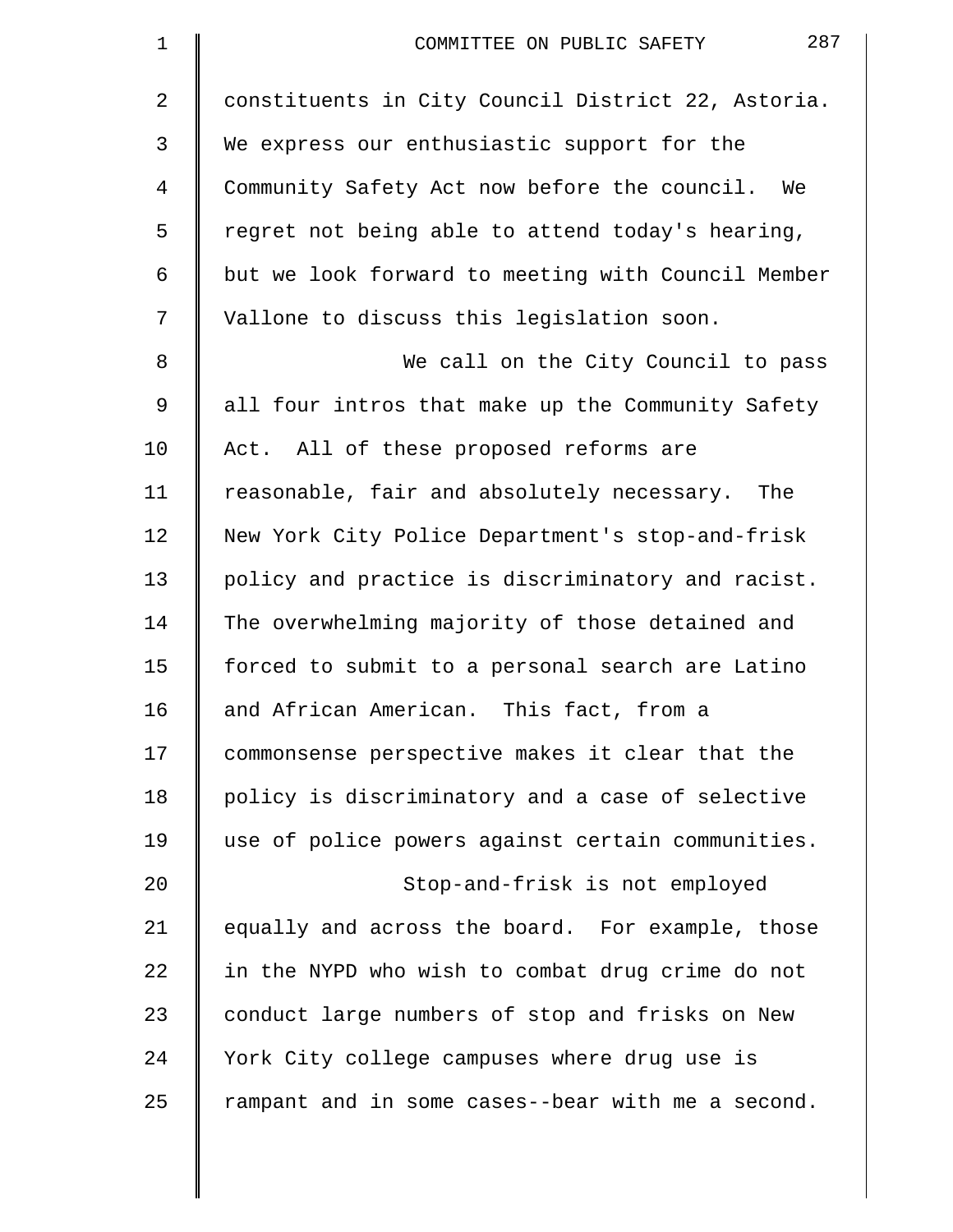| $\mathbf 1$ | 288<br>COMMITTEE ON PUBLIC SAFETY                  |
|-------------|----------------------------------------------------|
| 2           | CHAIRPERSON GENTILE: Okay, you've                  |
| 3           | got to sum up.                                     |
| 4           | GENE REISS: Okay. But anyway,                      |
| 5           | they're going to submit this to you in print and   |
| 6           | in then you'll put it there. I'll close with one   |
| 7           | message from my organization, Picture the          |
| 8           | Homeless, hands off our youth; the constitution is |
| 9           | bulletproof. Thank you.                            |
| 10          | CHAIRPERSON GENTILE: Excellent,                    |
| 11          | okay. Council Member Williams?                     |
| 12          | COUNCIL MEMBER WILLIAMS: I just                    |
| 13          | want to say thank you guys and everybody who       |
| 14          | stayed to the end. It's quite a number of hours,   |
| 15          | which just shows how passionate everyone is about  |
| 16          | this. So thank you guys for your personal          |
| 17          | testimony.                                         |
| 18          | I did have one question to the                     |
| 19          | person who wanted to end stop, question and frisk. |
| 20          | I wanted to be clearer in what you wanted. Are     |
| 21          | you saying that you don't believe police officers  |
| 22          | should even stop someone if they had reasonable    |
| 23          | suspicion to do so, such as if someone calls in to |
| 24          | say that they were robbed by a white male with     |
| 25          | blue jeans and an orange shirt?                    |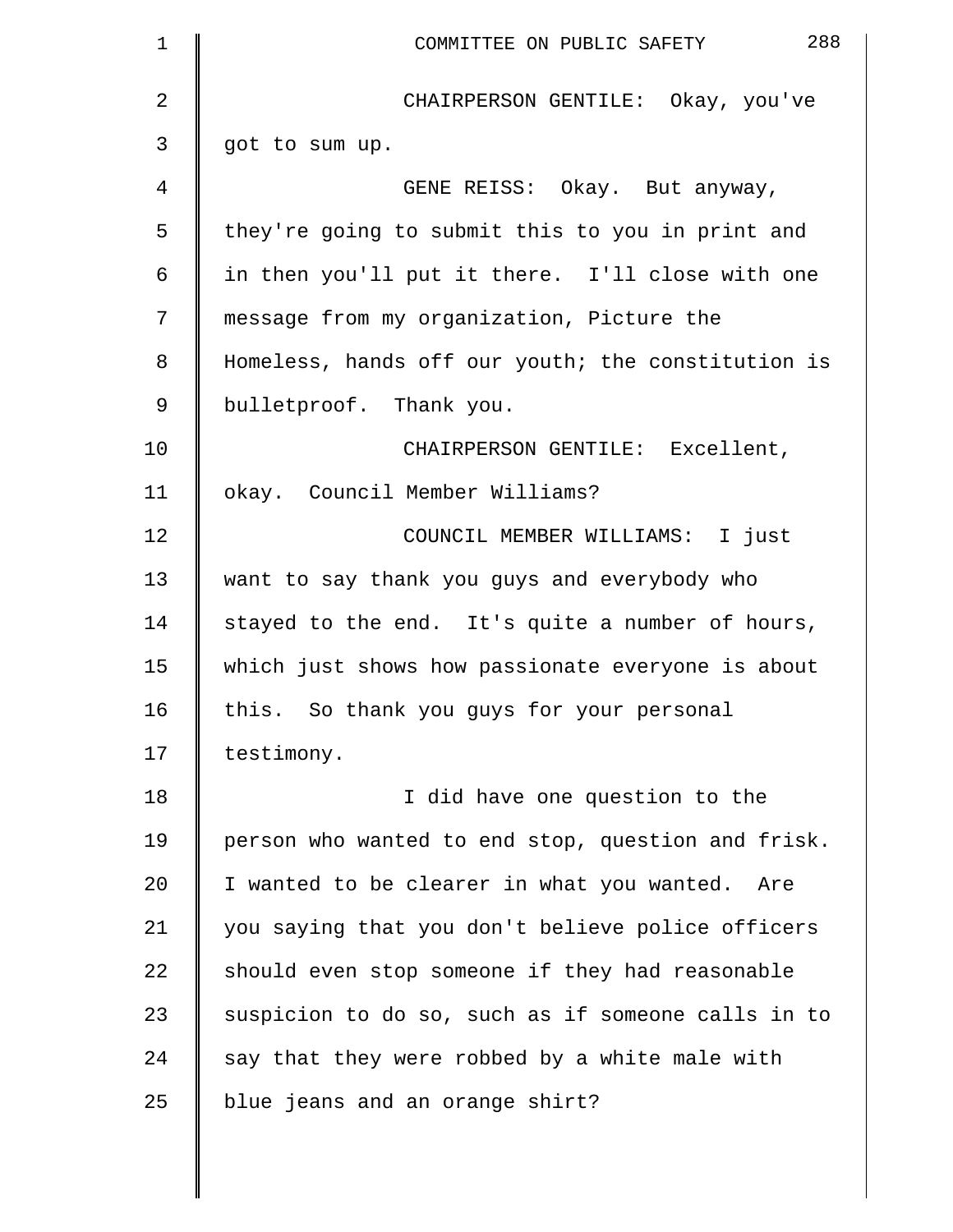| $\mathbf 1$    | 289<br>COMMITTEE ON PUBLIC SAFETY                  |
|----------------|----------------------------------------------------|
| $\overline{a}$ | ROXANNE DELGADO: But that's not                    |
| 3              | reasonable, that's probable cause. That's          |
| 4              | actually adhered by the constitution.              |
| 5              | COUNCIL MEMBER WILLIAMS: All                       |
| 6              | right.                                             |
| 7              | ROXANNE DELGADO: But reasonable                    |
| 8              | cause, I mean I know Supreme Court has sided on    |
| 9              | that side, but just because you're walking down    |
| 10             | the street, unless there's a report of you, a      |
| 11             | similar description, at least with gender and      |
| 12             | color--                                            |
| 13             | COUNCIL MEMBER WILLIAMS:                           |
| 14             | [interposing] I said that because I always want to |
| 15             | make sure we're clear. They keep trying to divide  |
| 16             | the argument in enders and menders and I believe   |
| 17             | everybody is really saying the same thing. We      |
| 18             | want to end the policy that currently exists while |
| 19             | keeping police--having police have the ability to  |
| 20             | do the job that they need to do. So I want to      |
| 21             | make sure we're all saying the same thing because  |
| 22             | they're trying to pretend as if we're saying two   |
| 23             | different things. I believe the enders and the     |
| 24             | menders all have one message.                      |
| 25             | ROXANNE DELGADO: Well our Founding                 |
|                |                                                    |

 $\parallel$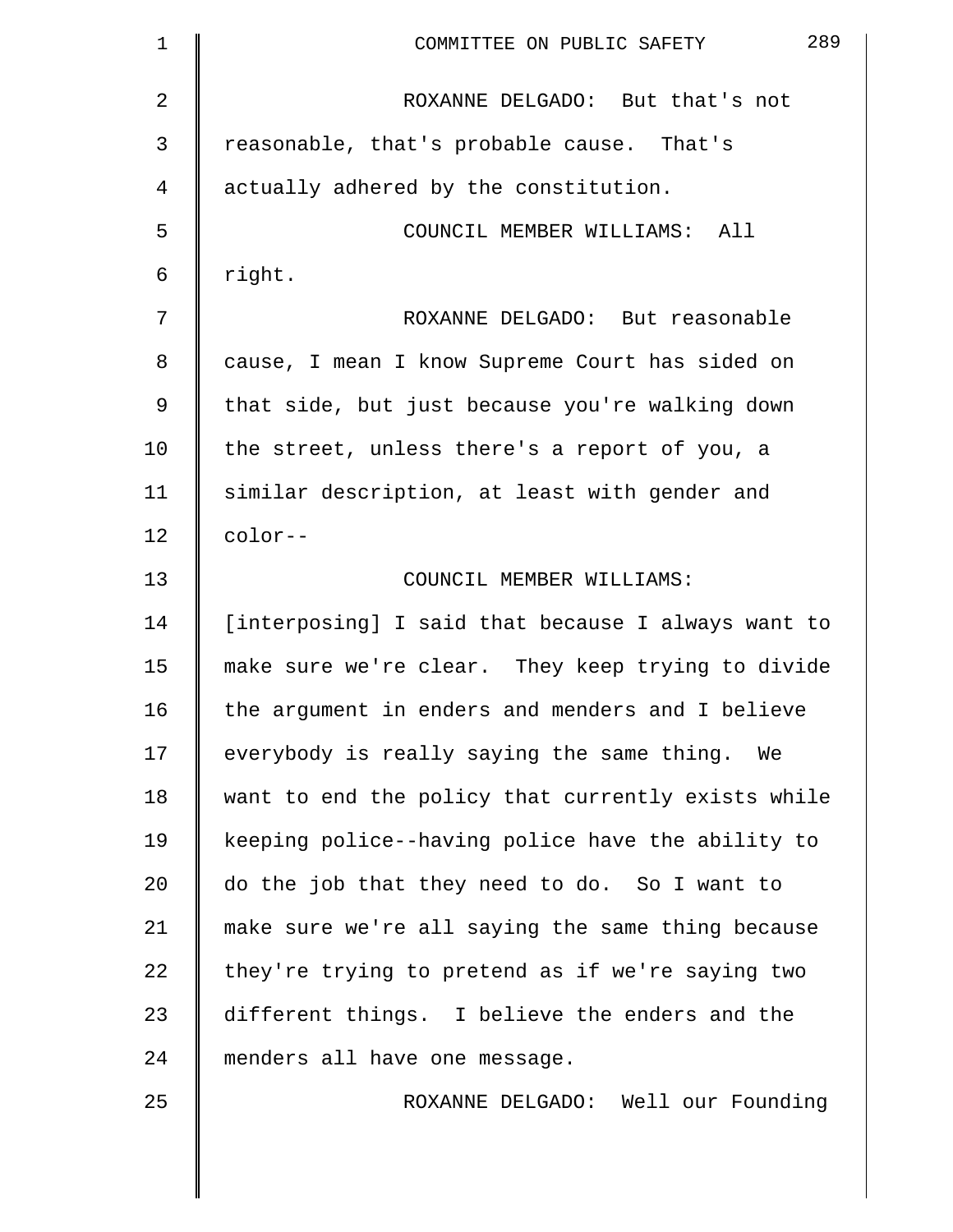| $\mathbf 1$    | 290<br>COMMITTEE ON PUBLIC SAFETY                  |
|----------------|----------------------------------------------------|
| 2              | Fathers already written it, I just wish they would |
| 3              | follow it.                                         |
| $\overline{4}$ | COUNCIL MEMBER WILLIAMS: Thank                     |
| 5              | you, again.                                        |
| 6              | ROXANNE DELGADO: It's the law of                   |
| 7              | the land.                                          |
| 8              | CHAIRPERSON GENTILE: Great. I                      |
| $\mathsf 9$    | join Councilman Williams and the rest of the panel |
| 10             | that was here in thanking you all, thanking you    |
| 11             | for coming and thanking everyone for staying.      |
| 12             | This ends the hearing and the hearing is now       |
| 13             | closed.                                            |
|                |                                                    |
|                |                                                    |
|                |                                                    |
|                |                                                    |
|                |                                                    |
|                |                                                    |
|                |                                                    |
|                |                                                    |
|                |                                                    |
|                |                                                    |
|                |                                                    |
|                |                                                    |
|                |                                                    |
|                |                                                    |